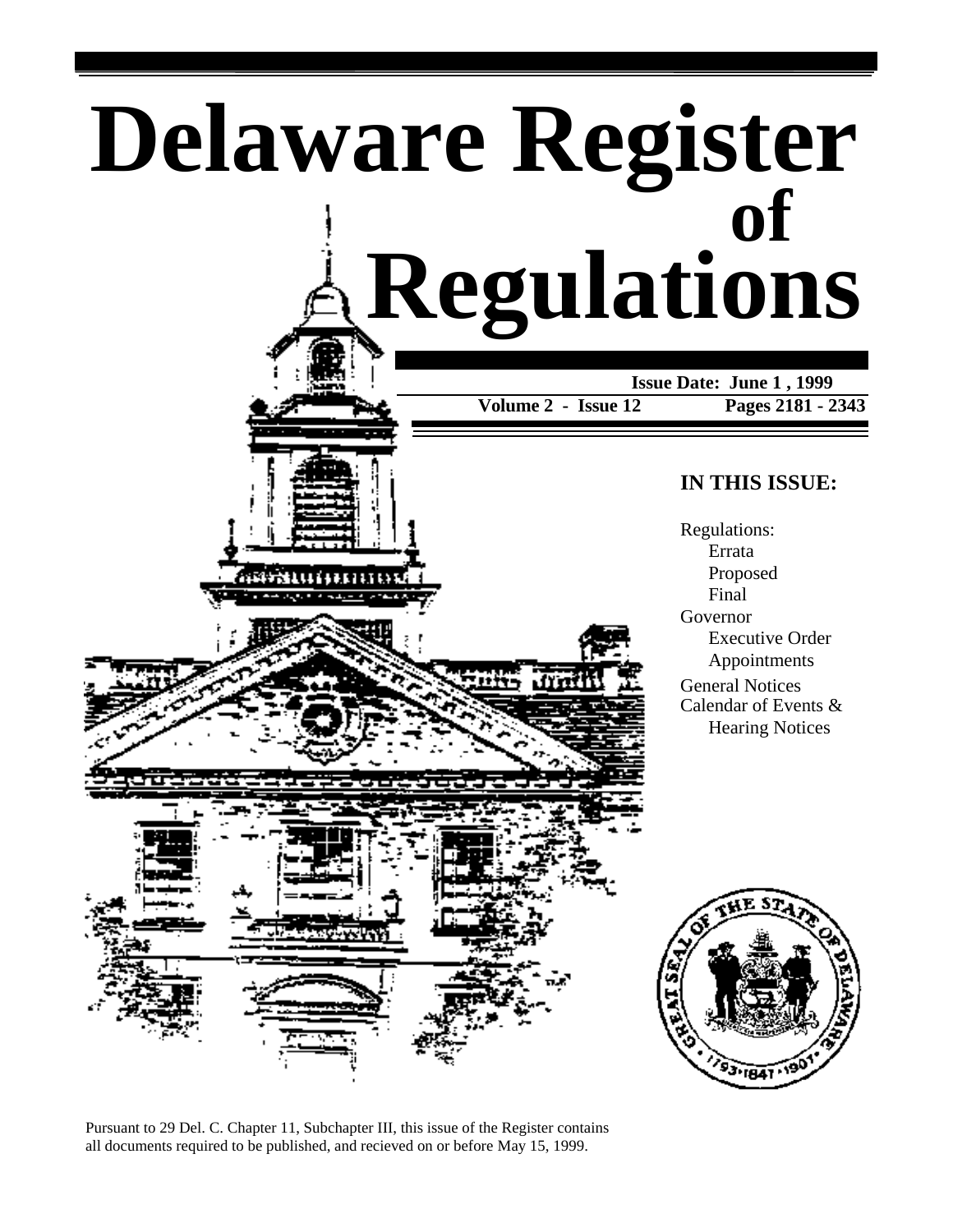### **2182**

# **INFORMATION ABOUT THE DELAWARE REGISTER OF REGULATIONS**

## **DELAWARE REGISTER OF REGULATIONS**

The Delaware Register of Regulations is an official State publication established by authority of 69 Del. Laws, c. 107 and is published on the first of each month throughout the year.

The Delaware Register will publish any regulations that are proposed to be adopted, amended or repealed and any emergency regulations promulgated.

The Register will also publish some or all of the following information:

- Governor's Executive Orders
- Governor's Appointments
- Attorney General's Opinions in full text
- Agency Hearing and Meeting Notices
- Other documents considered to be in the public interest.

## **CITATION TO THE DELAWARE REGISTER**

The Delaware Register of Regulations is cited by volume, issue, page number and date. An example would be:

2:6 **Del. R.** 1000 - 1010 (December 1, 1998) refers to Volume 2, Issue 6, pages 1000 - 1010 of the Delaware Register issued on December 1, 1998.

## **SUBSCRIPTION INFORMATION**

The cost of a yearly subscription (12 issues) for the Delaware Register of Regulations is \$120.00. Single copies are available at a cost of \$12.00 per issue, including postage. For more information contact the Division of Research at 302-739-4114 or 1-800-282-8545 in Delaware.

## **CITIZEN PARTICIPATION IN THE REGULATORY PROCESS**

Delaware citizens and other interested parties may participate in the process by which administrative regulations are adopted, amended or repealed, and may initiate the process by which the validity and applicability of regulations is determined.

Under 29 **Del.C.** §10115 whenever an agency proposes to formulate, adopt, amend or repeal a regulation, it shall file notice and full text of such proposals, together with copies of the existing regulation being adopted, amended or repealed, with the Registrar for publication in the Register of Regulations pursuant to §1134 of this title. The notice shall describe the nature of the proceedings including a brief synopsis of the subject, substance, issues, possible terms of the agency action, a reference to the legal authority of the agency to act, and reference to any other regulations that may be impacted or affected by the proposal, and shall state the manner in which persons may present their views; if in writing, of the place to which and the final date by which such views may be submitted; or if at a public hearing, the date, time and place of the hearing. If a public hearing is to be held, such public hearing shall not be scheduled less than 20 days following publication of notice of the proposal in the Register of Regulations. If a public hearing will be held on the proposal, notice of the time, date, place and a summary of the nature of the proposal shall also be published in at least 2 Delaware newspapers of general circulation. The notice shall also be mailed to all persons who have made timely written requests of the agency for advance notice of its regulation-making proceedings.

The opportunity for public comment shall be held open for a minimum of 30 days after the proposal is published in the Register of Regulations. At the conclusion of all hearings and after receipt, within the time allowed, of all written materials, upon all the testimonial and written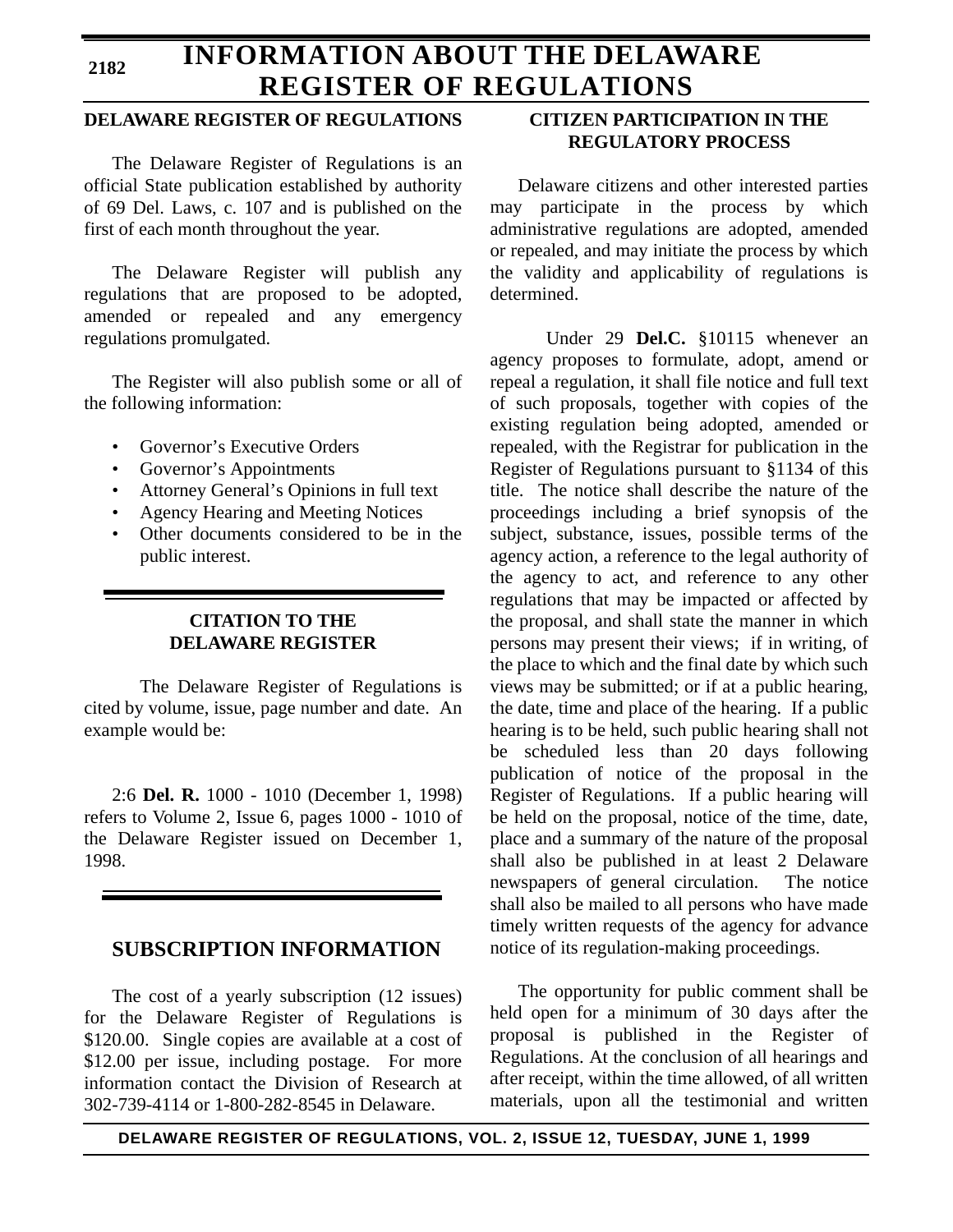# **INFORMATION ABOUT THE DELAWARE REGISTER OF REGULATIONS**

evidence and information submitted, together with summaries of the evidence and information by subordinates, the agency shall determine whether a regulation should be adopted, amended or repealed and shall issue its conclusion in an order which shall include: (1) A brief summary of the evidence and information submitted; (2) A brief summary of its findings of fact with respect to the evidence and information, except where a rule of procedure is being adopted or amended; (3) A decision to adopt, amend or repeal a regulation or to take no action and the decision shall be supported by its findings on the evidence and information received; (4) The exact text and citation of such regulation adopted, amended or repealed; (5) The effective date of the order; (6) Any other findings or conclusions required by the law under which the agency has authority to act; and (7) The signature of at least a quorum of the agency members.

The effective date of an order which adopts, amends or repeals a regulation shall be not less than 10 days from the date the order adopting, amending or repealing a regulation has been published in its final form in the Register of Regulations, unless such adoption, amendment or repeal qualifies as an emergency under §10119.

Any person aggrieved by and claiming the unlawfulness of any regulation may bring an action in the Court for declaratory relief.

No action of an agency with respect to the making or consideration of a proposed adoption, amendment or repeal of a regulation shall be subject to review until final agency action on the proposal has been taken.

When any regulation is the subject of an enforcement action in the Court, the lawfulness of such regulation may be reviewed by the Court as a defense in the action.

Except as provided in the preceding section, no judicial review of a regulation is available unless a complaint therefor is filed in the Court within 30 days of the day the agency order with respect to the regulation was published in the Register of Regulations.

# **CLOSING DATES AND ISSUE DATES FOR THE DELAWARE REGISTER OF REGULATIONS**

| <b>ISSUE</b><br><b>DATE</b> | <b>CLOSING</b><br><b>DATE</b> | <b>CLOSING</b><br><b>TIME</b> |
|-----------------------------|-------------------------------|-------------------------------|
| JULY 1                      | JUNE 15                       | $4:30$ P.M.                   |
| <b>AUGUST 1</b>             | <b>JULY 15</b>                | 4:30 P.M.                     |
| SEPTEMBER 1 AUGUST 15       |                               | $4:30$ P.M.                   |
| <b>OCTOBER 1</b>            | <b>SEPTEMBER 15</b>           | 4:30 P.M.                     |
| NOVEMBER 1 OCTOBER 15       |                               | 4:30 P.M.                     |

## **DIVISION OF RESEARCH STAFF:**

**William S. Montgomery**, Director, Division of Research; **Walter G. Feindt**, Deputy Director; **Kathleen K. Amalfitano**, Secretary; **Jeffrey W. Hague**, Registrar of Regulations; **Maryanne McGonegal**, Research Analyst; **Ruth Ann Melson**, Legislative Librarian; **Deborah J. Messina,** Print Shop Supervisor; **Alex W. Mull,** Assistant Registrar; **Deborah A. Porter**, Administrative Secretary; **Virginia L. Potts**, Administrative Assistant; **Barbara Ryan,** Public Information Clerk; **Don Sellers,** Printer; **Thom Shiels**, Legislative Attorney; **Marguerite P. Smith**, Public Information Clerk; **Alice W. Stark**, Legislative Attorney; **Mary Jane Starkey**, Senior Secretary; **Marvin L. Stayton**, Printer; **Rochelle Yerkes**, Senior Secretary.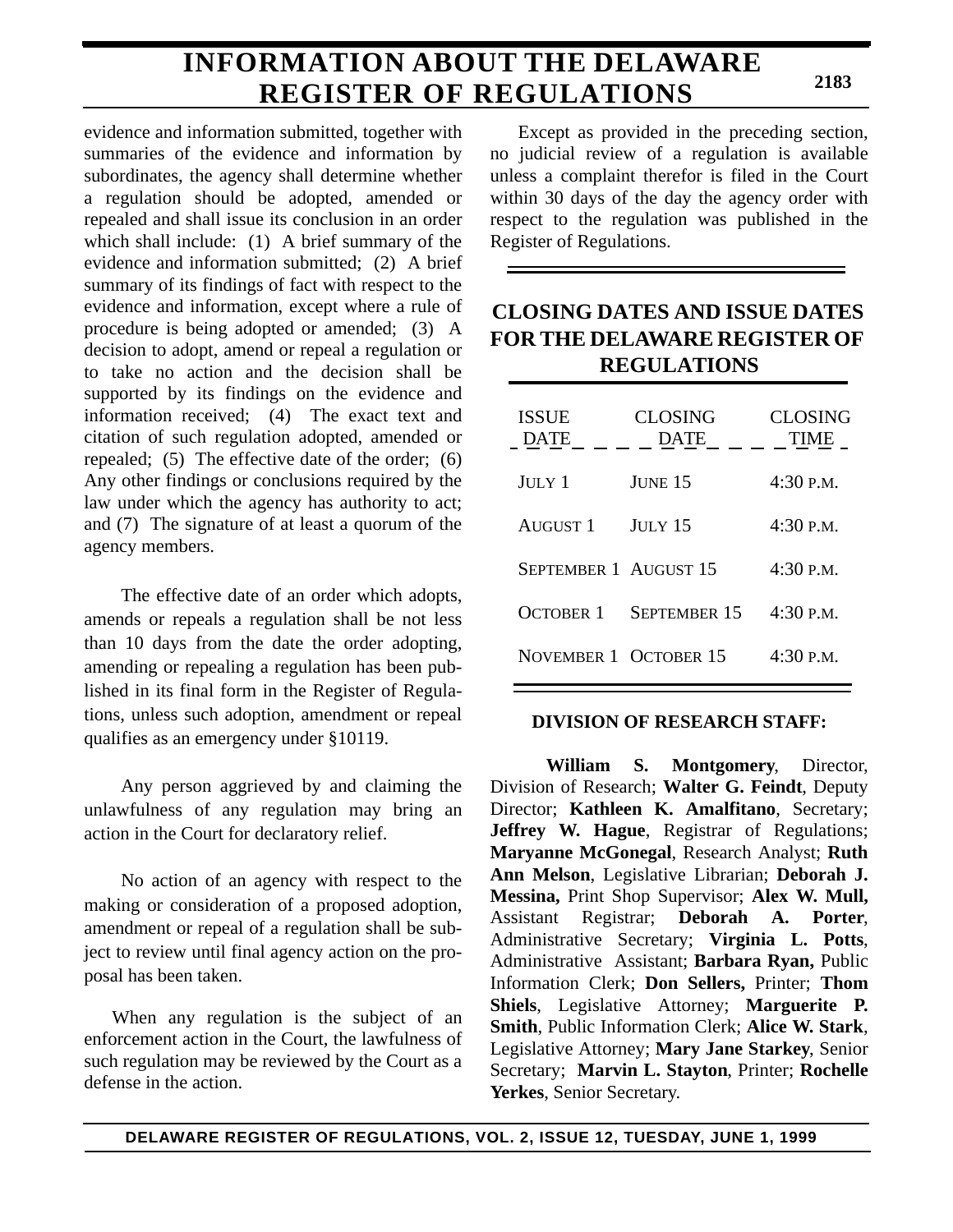<span id="page-3-0"></span>**2184**

# **TABLE OF CONTENTS**

[Cumulative Tables ................................................ .......2186](#page-5-0)

## **ERRATA**

#### **[DELAWARE HEALTH CARE COMMISSION](http://www.state.de.us/dhcc/index.htm)**

[Health Information Network, Rules & Regulations..... 2196](#page-15-0)

## **PROPOSED REGULATIONS**

#### **[DEPARTMENT OF EDUCATION](http://www.doe.state.de.us/)**

| School Health Tuberculosis (TB) Control Program 2199 |  |
|------------------------------------------------------|--|
|                                                      |  |
|                                                      |  |
|                                                      |  |

### **[DEPARTMENT OF HEALTH & SOCIAL SERVICES](http://www.state.de.us/dhss/irm/dhss.htm) DIVISION OF PUBLIC HEALTH**

| Metabolic Disorders and Establishment of Case Review |  |
|------------------------------------------------------|--|
|                                                      |  |

#### **DIVISION [OF SOCIAL SERVICES](http://www.state.de.us/dhss/irm/dhss.htm)**

| DSSM Section 9059, Income Exclusions  2227                  |  |
|-------------------------------------------------------------|--|
| Practitioner Manual, Specific Criteria for Podiatrists 2229 |  |
| Eligibility Manual, A Better Chance, Delaware               |  |
|                                                             |  |
| DSSM Section 3002, Exceptions to the Time                   |  |
|                                                             |  |
| DSSM Section 3031, Work for your Welfare  2231              |  |

#### **[DEPARTMENT OF INSURANCE](http://www.state.de.us/inscom/)**

| Regulation No. 82 Standards of Payment for Multiple   |  |
|-------------------------------------------------------|--|
|                                                       |  |
| Regulation 83, Standards of Payment for Assistants at |  |
|                                                       |  |

#### **[DEPARTMENT OF NATURAL RESOURCES AND](http://www.dnrec.state.de.us/http://www.dnrec.state.de.us/)  ENVIRONMENTAL CONTROL**

**DIVISION OF AIR AND WASTE MANAGEMENT AIR QUALITY MANAGEMENT SECTION**

| Reg. No. 3, Ambient Air Quality Standards  2235 |  |
|-------------------------------------------------|--|
| Reg. No. 40, National Low Emissions Vehicle     |  |
|                                                 |  |

#### **DIVISION [OF WATER RESOURCES](http://www.dnrec.state.de.us/)**

|--|--|--|--|--|--|--|--|

### **[STATE FIRE PREVENTION COMMISSION](http://www.state.de.us/dvfa/html/commission.html)**

| NFPA Fire Codes & Standards, Adoption |  |
|---------------------------------------|--|
|                                       |  |

## **FINAL REGULATIONS**

### **DEPARTMENT OF ADMINISTRATIVE SERVICES DIVISION OF PROFESSIONAL REGULATION**

|--|--|--|

#### **[DEPARTMENT OF EDUCATION](http://www.doe.state.de.us/)**

|--|--|--|--|

#### **DIVISION [OF SOCIAL SERVICES](http://www.state.de.us/dhss/irm/dhss.htm)**

| Delaware Medical Assistance Provider Manuals 2270 |  |
|---------------------------------------------------|--|
| DSSM 9018.2 Work Requirements for Able-Bodied     |  |
|                                                   |  |
|                                                   |  |
|                                                   |  |

### **[DEPARTMENT OF NATURAL RESOURCES AND](http://www.dnrec.state.de.us/) ENVIRONMENTAL CONTROL DIVISION OF AIR AND WASTE MANAGEMENT AIR QUALITY MANAGEMENT SECTION**

| Delaware 1999 Rate-of-progress Plan for Kent and |  |
|--------------------------------------------------|--|
|                                                  |  |
| Regulation No. 31, Inspection and Maintenance    |  |
|                                                  |  |
| Regulation No. 31, Inspection and Maintenance    |  |
|                                                  |  |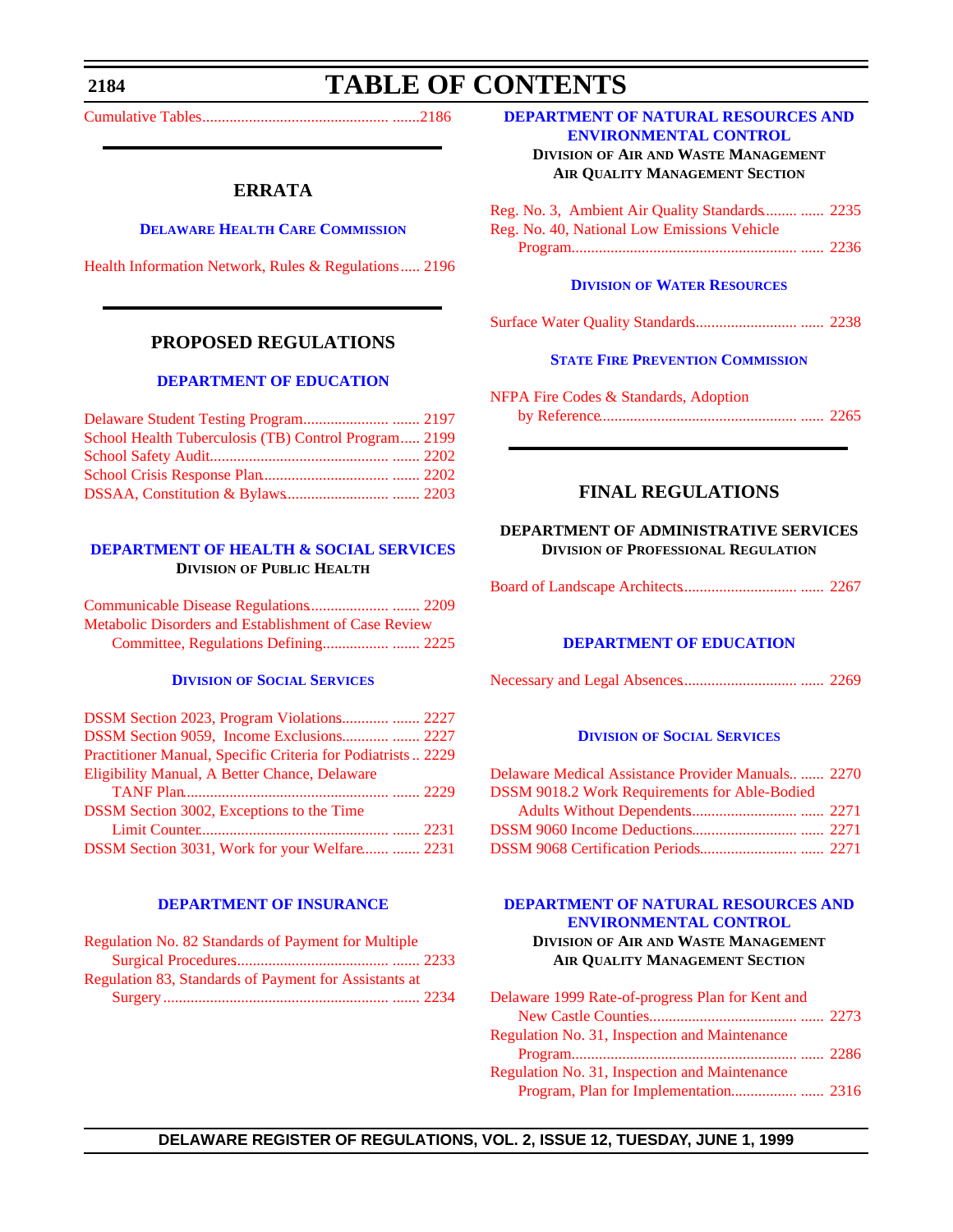# **TABLE OF CONTENTS**

## **[GOVERNOR](http://www.state.de.us/governor/index.htm)**

## **GENERAL NOTICES**

### **[DEPARTMENT OF NATURAL RESOURCES AND](http://www.dnrec.state.de.us/) ENVIRONMENTAL CONTROL DIVISION OF WATER RESOURCES SURFACE WATER DISCHARGES SECTION**

| Notice of Commencement, Public Participation   |  |
|------------------------------------------------|--|
| Process for Revisions to the State of Delaware |  |
| Regulations Governing the Control of           |  |
|                                                |  |
|                                                |  |

## **CALENDAR OF EVENTS/HEARING NOTICES**

| Dept. of Education, Notice of Monthly Meeting 2340 |  |
|----------------------------------------------------|--|
| DHSS, Div. of Public Health, Communicable Disease  |  |
| Notice of Public Comment Period 2340               |  |
| DHSS, Div. of Public Health, Metabolic Disorders   |  |
| and Establishment of Case Review Committee,        |  |
| <b>Regulations Defining, Notice of Public</b>      |  |
|                                                    |  |
| DHSS, Div. of Social Services, DSSM, Sections      |  |
| 2023 and 9059, Notice of Public Comment            |  |
|                                                    |  |
| DHSS, Div. of Social Services, DMAP, General       |  |
| Policy and Practicioner Manual, Notice of          |  |
|                                                    |  |
| DHSS, Div. of Social Services, DMAP, Eligibility   |  |
| Manual, Notice of Public Comment Period  2341      |  |
| DHSS, Div. of Social Services, DSSM, Section       |  |
| 3002, Notice of Public Comment Period  2341        |  |
| Dept. of Insurance, Regulation 82, Notice of       |  |
|                                                    |  |
| Dept. of Insurance, Regulation 83, Notice of       |  |
|                                                    |  |
| <b>DNREC, Air Quality Management Section,</b>      |  |
| Reg. No. 3, Ambient Air Quality Standards,         |  |
|                                                    |  |
| <b>DNREC, Air Quality Management Section,</b>      |  |
| Reg. No. 40, National Low Emissions Vehicle        |  |
|                                                    |  |
|                                                    |  |

| <b>DNREC, Div. of Water Resources, Surface Water</b>  |  |
|-------------------------------------------------------|--|
| Quality Standards, Notice of Public Hearing.  2343    |  |
| <b>State Fire Prevention Commission, Amendment of</b> |  |
|                                                       |  |
| Delaware River Basin Commission, Notice of            |  |
|                                                       |  |
|                                                       |  |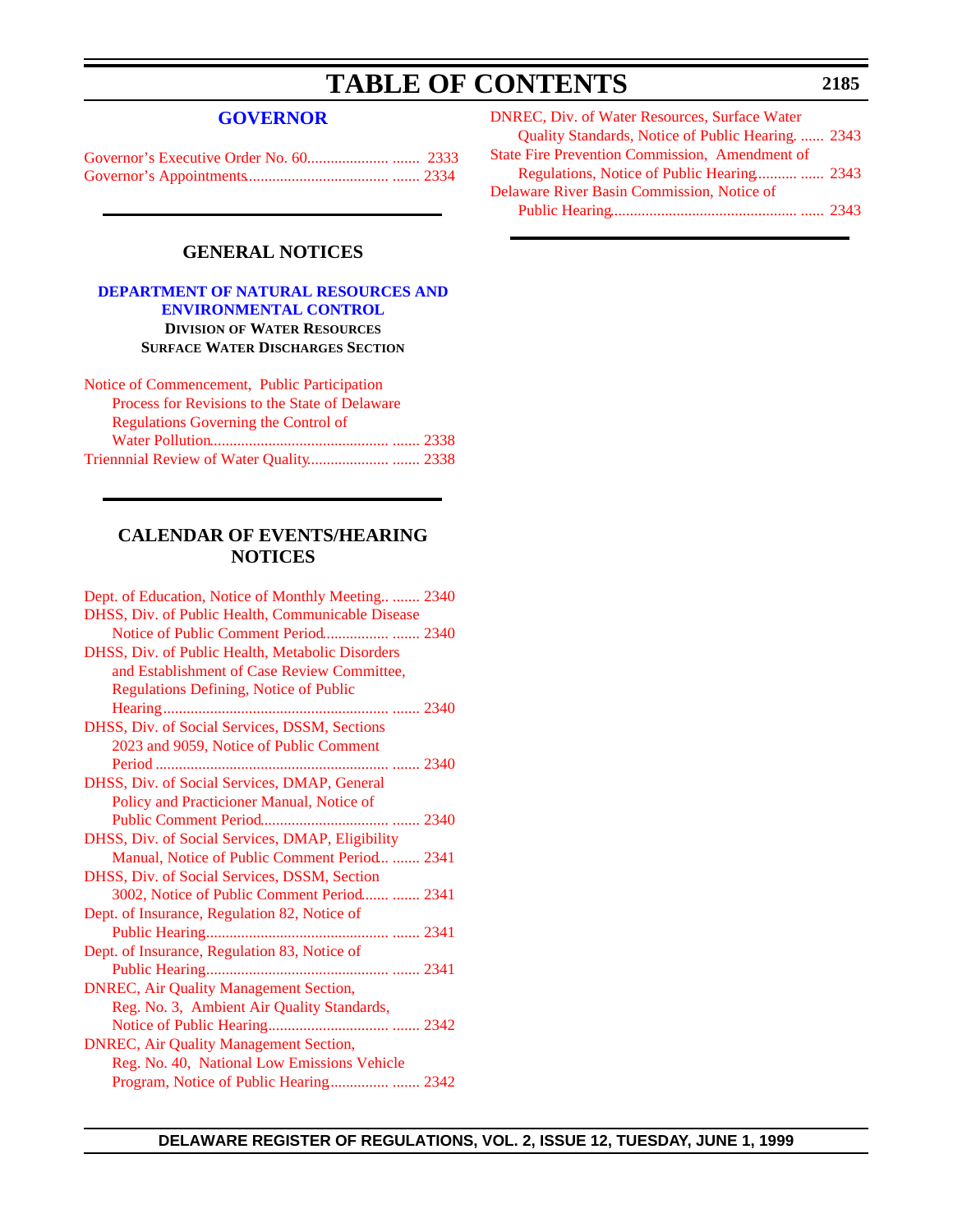## <span id="page-5-0"></span>**2186**

# **[CUMULATIVE TABLES](#page-3-0)**

The table printed below lists the regulations that have been proposed, adopted, amended or repealed in the preceding issues of the current volume of the Delaware Register of Regulations.

The regulations are listed alphabetically by the promulgating agency, followed by a citation to that issue of the Register in which the regulation was published. Proposed regulations are designated with (Prop.); Final regulations are designated with (Final); Emergency regulations are designated with (Emer.); and regulations that have been repealed are designated with (Rep.).

| <b>Attorney General</b>                                                                               |                                 |
|-------------------------------------------------------------------------------------------------------|---------------------------------|
| Opinion No. 98-IB03, Authority to Delegate Approval of Certain Personnel Transactions. 2:2 Del.R. 324 |                                 |
| Opinion No. 98-IB04, FOIA Complaint Against Appoquinimink School District2:2 Del.R. 325               |                                 |
| Opinion No. 98-IB05, FOIA Complaint Against Appoquinimink School District 2:4 Del.R. 699              |                                 |
|                                                                                                       |                                 |
|                                                                                                       |                                 |
|                                                                                                       |                                 |
| Opinion No. 98-IB09, FOIA Complaint Against Woodbridge School District2:8 Del.R. 1396                 |                                 |
|                                                                                                       |                                 |
| Opinion No. 98-IB11, Opinion of the Attorney General Concerning the Licensing of Oral                 |                                 |
|                                                                                                       |                                 |
| Opinion No. 98-IB12, FOIA Complaint Against Woodbridge School District2:8 Del.R. 1399                 |                                 |
|                                                                                                       |                                 |
|                                                                                                       |                                 |
|                                                                                                       |                                 |
| Delaware Health Care Commission                                                                       |                                 |
|                                                                                                       |                                 |
|                                                                                                       | 2:11 Del.R. 2046 (Final)        |
| Delaware Solid Waste Authority                                                                        |                                 |
|                                                                                                       |                                 |
|                                                                                                       | 2:11 Del.R. 2020 (Final)        |
|                                                                                                       |                                 |
|                                                                                                       | 2:11 <b>Del.R.</b> 2032 (Final) |
|                                                                                                       |                                 |
|                                                                                                       | 2:11 Del.R. 2033 (Final)        |
| Delaware State Fire Prevention Commission                                                             |                                 |
| Part V, Chapter 5, Standard for the Marking, Identification, and Accessibility of Fire Lanes,         |                                 |
|                                                                                                       |                                 |
|                                                                                                       | 2:8 <b>Del.R.</b> 1331 (Prop.)  |
| Department of Administrative Services                                                                 |                                 |
| Division of Professional Regulation                                                                   |                                 |
|                                                                                                       |                                 |
|                                                                                                       | 2:5 <b>Del.R.</b> 775 (Final)   |
|                                                                                                       |                                 |
|                                                                                                       | 2:8 <b>Del.R.</b> 1378 (Final)  |
|                                                                                                       |                                 |
|                                                                                                       |                                 |
| 2:3 <b>Del.R.</b> 341 (Prop.)                                                                         |                                 |
|                                                                                                       | 2:5 <b>Del.R.</b> 776 (Final)   |
| Board of Examiners of Speech/Language Pathologists, Audiologists & Hearing Aid                        |                                 |
| Dispensers                                                                                            |                                 |
|                                                                                                       |                                 |
|                                                                                                       | 2:7 Del.R. 1061 (Prop.)         |
|                                                                                                       | 2:11 Del.R. 2035 (Final)        |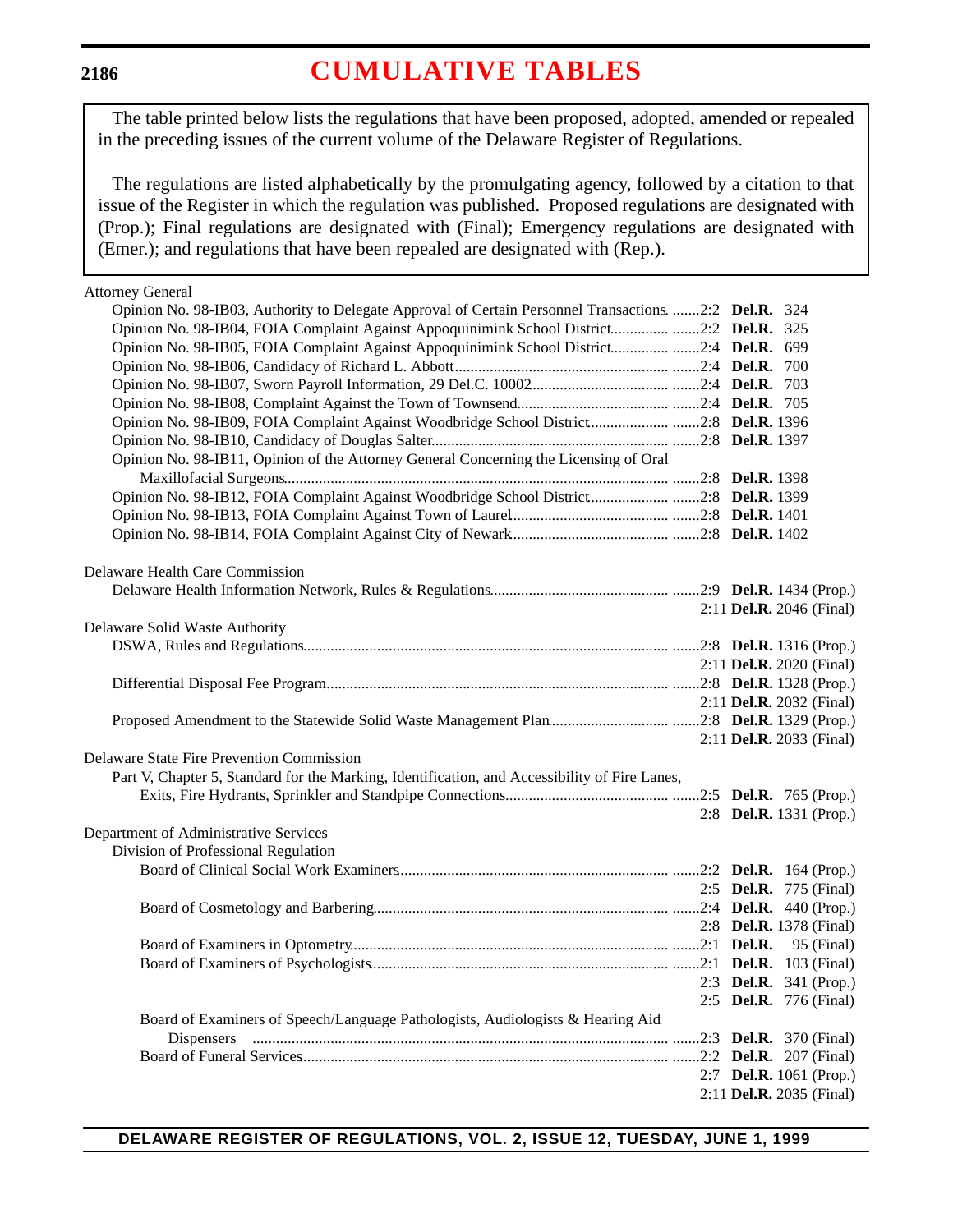|                                                                                                    |                                   | 2:10 Del.R. 1698 (Prop.)        |
|----------------------------------------------------------------------------------------------------|-----------------------------------|---------------------------------|
|                                                                                                    |                                   | 2:11 Del.R. 2040 (Final)        |
|                                                                                                    |                                   | $6$ (Prop.)                     |
|                                                                                                    |                                   | 2:4 <b>Del.R.</b> 683 (Final)   |
|                                                                                                    |                                   |                                 |
|                                                                                                    |                                   |                                 |
|                                                                                                    |                                   |                                 |
|                                                                                                    |                                   |                                 |
|                                                                                                    |                                   | 2:10 <b>Del.R.</b> 1759 (Final) |
|                                                                                                    |                                   |                                 |
|                                                                                                    |                                   |                                 |
|                                                                                                    |                                   | 2:3 Del.R. 371 (Final)          |
|                                                                                                    |                                   |                                 |
| Delaware Gaming Board                                                                              |                                   |                                 |
|                                                                                                    |                                   |                                 |
|                                                                                                    |                                   | 2:7 <b>Del.R.</b> 1224 (Final)  |
|                                                                                                    |                                   |                                 |
|                                                                                                    |                                   | 2:10 Del.R. 1761 (Final)        |
| Regulations Governing Charitable Gambling other than Raffles, Section 3.12 2:8 Del.R. 1349 (Prop.) |                                   |                                 |
|                                                                                                    |                                   | 2:10 Del.R. 1761 (Final)        |
|                                                                                                    |                                   |                                 |
|                                                                                                    |                                   | 2:10 Del.R. 1762 (Final)        |
| Merit Employee Relations Board                                                                     |                                   |                                 |
|                                                                                                    |                                   |                                 |
| Department of Agriculture                                                                          |                                   |                                 |
|                                                                                                    |                                   |                                 |
|                                                                                                    |                                   |                                 |
| Harness Racing Commission                                                                          |                                   |                                 |
|                                                                                                    |                                   |                                 |
|                                                                                                    |                                   | 2:7 <b>Del.R.</b> 1239 (Final)  |
|                                                                                                    |                                   |                                 |
|                                                                                                    |                                   | 2:7 <b>Del.R.</b> 1240 (Final)  |
|                                                                                                    |                                   |                                 |
|                                                                                                    |                                   | 2:7 <b>Del.R.</b> 1244 (Final)  |
|                                                                                                    |                                   |                                 |
|                                                                                                    | $2:10$ <b>Del.R.</b> 1765 (Final) |                                 |
|                                                                                                    |                                   |                                 |
|                                                                                                    |                                   | 2:7 <b>Del.R.</b> 1238 (Final)  |
|                                                                                                    |                                   |                                 |
|                                                                                                    |                                   |                                 |
|                                                                                                    |                                   | 2:10 Del.R. 1763 (Final)        |
|                                                                                                    |                                   |                                 |
|                                                                                                    |                                   | 2:7 Del.R. 1240 (Final)         |
|                                                                                                    |                                   |                                 |
|                                                                                                    |                                   | 2:7 <b>Del.R.</b> 1243 (Final)  |
|                                                                                                    |                                   |                                 |
|                                                                                                    |                                   | 2:7 Del.R. 1244 (Final)         |
|                                                                                                    |                                   |                                 |
|                                                                                                    |                                   |                                 |
|                                                                                                    |                                   | 2:7 Del.R. 1239 (Final)         |
|                                                                                                    |                                   |                                 |
|                                                                                                    |                                   | 2:7 Del.R. 1240 (Final)         |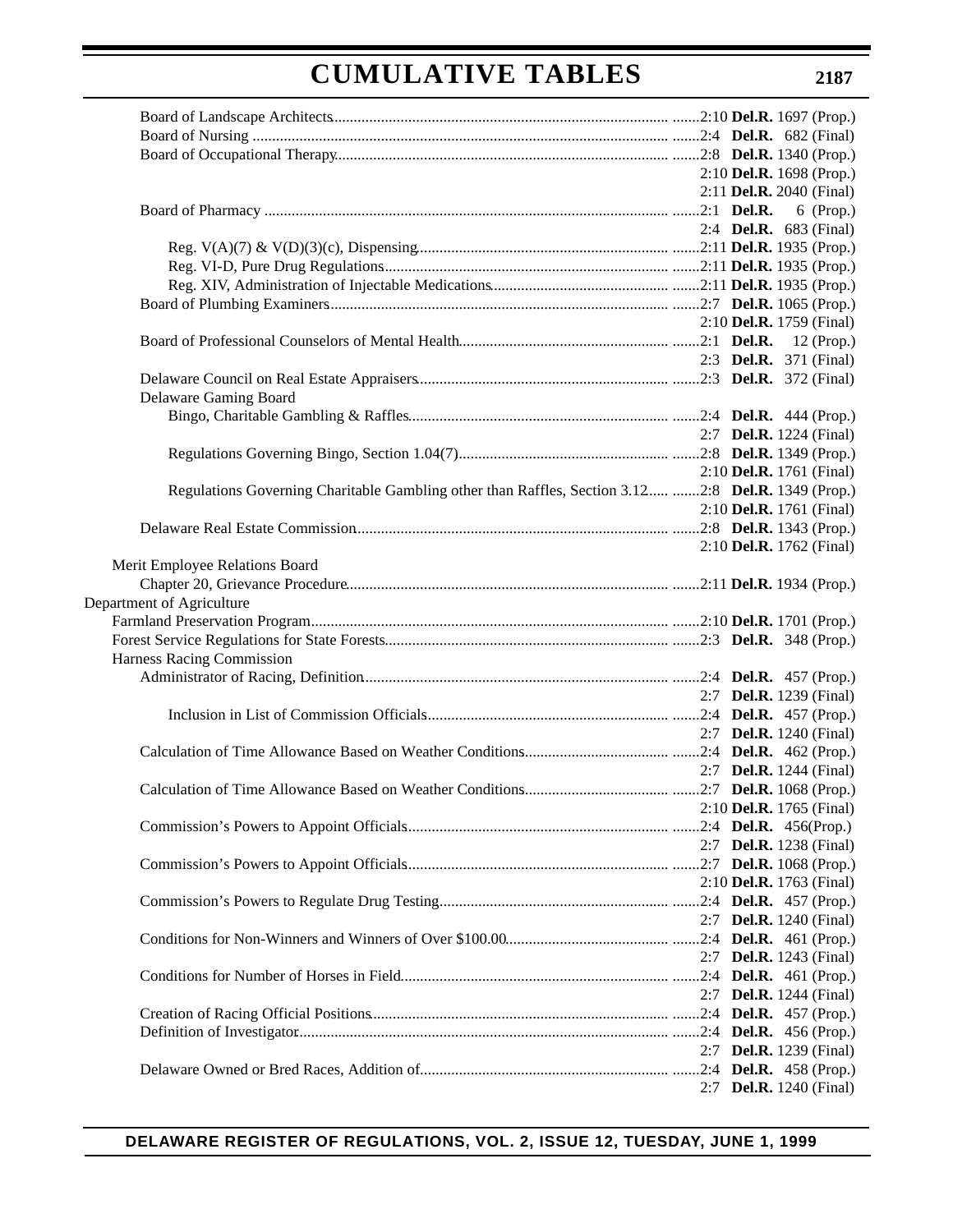|                                                                                                                                                           | 2:7 <b>Del.R.</b> 1240 (Final)               |
|-----------------------------------------------------------------------------------------------------------------------------------------------------------|----------------------------------------------|
|                                                                                                                                                           |                                              |
|                                                                                                                                                           | 2:7 <b>Del.R.</b> 1240 (Final)               |
| Filing of Claiming Authorization at Time of Declaration, Requirement of2:4 Del.R. 460 (Prop.)                                                             |                                              |
|                                                                                                                                                           | 2:7 <b>Del.R.</b> 1242 (Final)               |
|                                                                                                                                                           |                                              |
|                                                                                                                                                           | 2:10 Del.R. 1764 (Final)                     |
|                                                                                                                                                           |                                              |
|                                                                                                                                                           | 2:7 <b>Del.R.</b> 1243 (Final)               |
|                                                                                                                                                           |                                              |
|                                                                                                                                                           | 2:7 <b>Del.R.</b> 1244 (Final)               |
|                                                                                                                                                           |                                              |
|                                                                                                                                                           | 2:10 Del.R. 1765 (Final)                     |
|                                                                                                                                                           |                                              |
|                                                                                                                                                           | 2:10 Del.R. 1728 (Prop.)                     |
|                                                                                                                                                           |                                              |
|                                                                                                                                                           | 2:7 <b>Del.R.</b> 1243 (Final)               |
|                                                                                                                                                           |                                              |
|                                                                                                                                                           |                                              |
|                                                                                                                                                           | 2:7 <b>Del.R.</b> 1243 (Final)               |
| Revision of Procedures for Claiming Horse that Tests Positive for Illegal Substance  2:4 Del.R. 460 (Prop.)                                               |                                              |
|                                                                                                                                                           | 2:7 <b>Del.R.</b> 1242 (Final)               |
| 2: Det.K. 1242 (Final)<br>Selection of Races in Division, Procedure for <i>Selection</i> of Races in Division, Procedure for <i>Selection Communition</i> |                                              |
|                                                                                                                                                           | 2:7 Del.R. 1243 (Final)                      |
|                                                                                                                                                           | 2:10 Del.R. 1728 (Prop.)                     |
| Whipping                                                                                                                                                  |                                              |
|                                                                                                                                                           |                                              |
|                                                                                                                                                           | 2:8 Del.R. 1380 (Final)                      |
| Thoroughbred Racing Commission                                                                                                                            |                                              |
|                                                                                                                                                           |                                              |
|                                                                                                                                                           | 2:11 Del.R. 2042 (Final)                     |
|                                                                                                                                                           |                                              |
|                                                                                                                                                           | 2:11 Del.R. 2041 (Final)                     |
|                                                                                                                                                           |                                              |
|                                                                                                                                                           | 2:11 Del.R. 2042 (Final)                     |
|                                                                                                                                                           |                                              |
|                                                                                                                                                           | 2:11 Del.R. 2043 (Final)                     |
|                                                                                                                                                           |                                              |
|                                                                                                                                                           |                                              |
|                                                                                                                                                           | 2:11 <b>Del.R.</b> 2042 (Final)              |
|                                                                                                                                                           |                                              |
|                                                                                                                                                           | $6$ (Prop.)<br>2:3 <b>Del.R.</b> 373 (Final) |
|                                                                                                                                                           |                                              |
|                                                                                                                                                           |                                              |
|                                                                                                                                                           | 2:11 Del.R. 2043 (Final)                     |
| Department of Education                                                                                                                                   |                                              |
|                                                                                                                                                           |                                              |
|                                                                                                                                                           |                                              |
|                                                                                                                                                           |                                              |
|                                                                                                                                                           |                                              |
|                                                                                                                                                           | 32 (Prop.)                                   |
|                                                                                                                                                           |                                              |
|                                                                                                                                                           |                                              |
|                                                                                                                                                           | 16 (Prop.)                                   |
|                                                                                                                                                           | 2:3 <b>Del.R.</b> 376 (Final)                |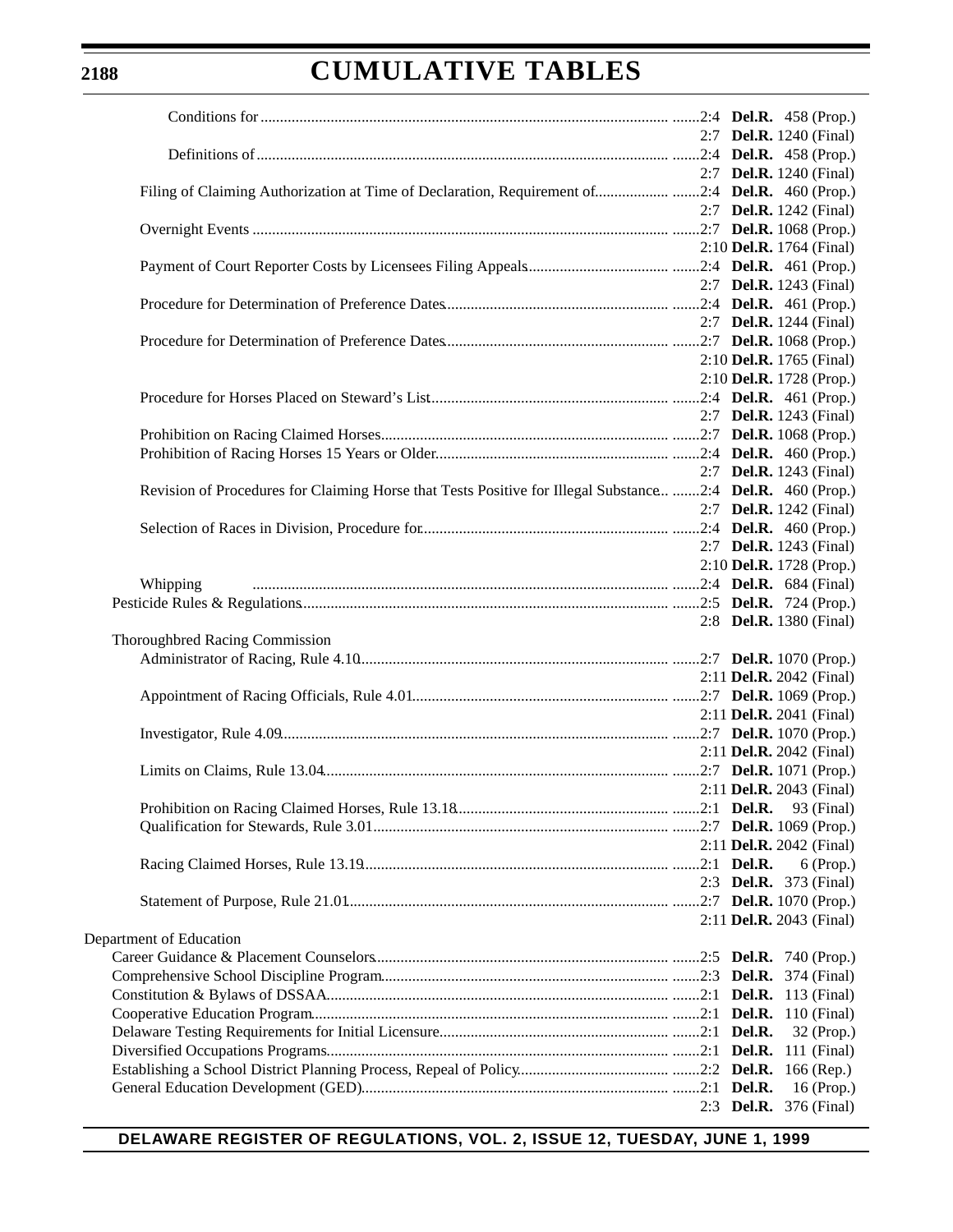|                                                                                                             | 2:3 <b>Del.R.</b> 378 (Final)  |              |
|-------------------------------------------------------------------------------------------------------------|--------------------------------|--------------|
|                                                                                                             |                                |              |
|                                                                                                             |                                |              |
|                                                                                                             |                                |              |
| Middle Level Education Section of Handbook for K-12 Education, Repeal of2:1 Del.R.                          |                                | 23 (Rep.)    |
|                                                                                                             |                                |              |
|                                                                                                             | 2:3 <b>Del.R.</b> 377 (Final)  |              |
|                                                                                                             |                                |              |
|                                                                                                             | 2:7 <b>Del.R.</b> 1244 (Final) |              |
|                                                                                                             |                                |              |
|                                                                                                             |                                |              |
|                                                                                                             | 2:9 <b>Del.R.</b> 1542 (Final) |              |
|                                                                                                             |                                |              |
|                                                                                                             | 2:6 <b>Del.R.</b> 960 (Final)  |              |
| Policy for School Districts on the Possession, Use & Distribution of Drugs & Alcohol 2:2 Del.R. 213 (Final) |                                |              |
|                                                                                                             |                                |              |
|                                                                                                             | 2:7 <b>Del.R.</b> 1276 (Final) |              |
|                                                                                                             |                                |              |
| Promotion Policy                                                                                            |                                |              |
|                                                                                                             |                                |              |
|                                                                                                             |                                |              |
|                                                                                                             | 2:7 <b>Del.R.</b> 1247 (Final) |              |
| Recruiting & Training of Professional Educators for Critical Curricular Areas2:11 Del.R. 1937 (Prop.)       |                                |              |
|                                                                                                             |                                |              |
|                                                                                                             | 2:5 <b>Del.R.</b> 778 (Final)  |              |
| Safety                                                                                                      |                                |              |
| School Attendance                                                                                           |                                |              |
|                                                                                                             | 2:4 <b>Del.R.</b> 685 (Final)  |              |
|                                                                                                             |                                |              |
|                                                                                                             | 2:10 Del.R. 1765 (Final)       |              |
|                                                                                                             |                                |              |
|                                                                                                             | 2:8 Del.R. 1380 (Final)        |              |
| School Custodians                                                                                           |                                |              |
|                                                                                                             | 2:5 <b>Del.R.</b> 778 (Final)  |              |
|                                                                                                             |                                |              |
|                                                                                                             | 2:4 Del.R. 686 (Final)         |              |
|                                                                                                             |                                |              |
|                                                                                                             |                                |              |
|                                                                                                             |                                |              |
|                                                                                                             | 2:4 <b>Del.R.</b> 687 (Final)  |              |
|                                                                                                             |                                |              |
|                                                                                                             |                                |              |
| Technology                                                                                                  |                                |              |
|                                                                                                             | 2:10 Del.R. 1766 (Final)       |              |
|                                                                                                             |                                |              |
| Unit Count                                                                                                  |                                | $25$ (Prop.) |
|                                                                                                             | 2:3 Del.R. 382 (Final)         |              |
|                                                                                                             |                                |              |
|                                                                                                             | 2:11 Del.R. 2043 (Final)       |              |
| Department of Finance                                                                                       |                                |              |
| Division of Revenue                                                                                         |                                |              |
|                                                                                                             |                                | 40 (Prop.)   |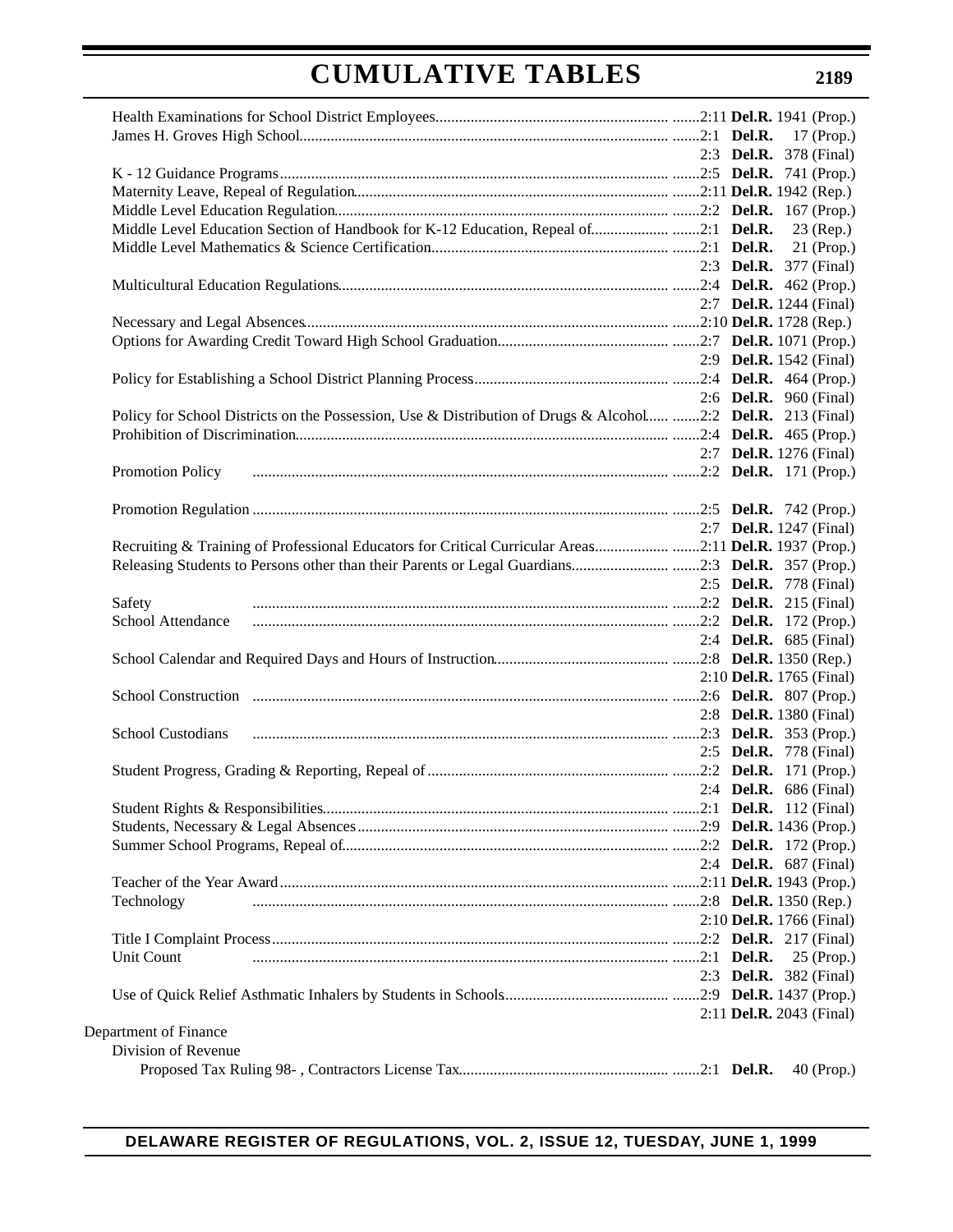| Proposed Technical Information Memorandum 98-2, Effect of Federal                                                                                                                         |                                 |            |
|-------------------------------------------------------------------------------------------------------------------------------------------------------------------------------------------|---------------------------------|------------|
|                                                                                                                                                                                           |                                 |            |
|                                                                                                                                                                                           | 2:3 <b>Del.R.</b> 384 (Final)   |            |
| Office of the State Lottery                                                                                                                                                               |                                 |            |
| Video Lottery Regulations, Operations Employees, License Renewal, etc2:1 Del.R. 115 (Final)                                                                                               |                                 |            |
| Video Lottery Regulations, 5.2(2) Maximum Bet Limit & 7.9 Redemption Period 2:3 Del.R. 358 (Prop.)                                                                                        |                                 |            |
|                                                                                                                                                                                           | 2:5 <b>Del.R.</b> 779 (Final)   |            |
| Department of Health & Social Services                                                                                                                                                    |                                 |            |
| Division of Mental Retardation                                                                                                                                                            |                                 |            |
|                                                                                                                                                                                           |                                 |            |
| Division of Public Health                                                                                                                                                                 |                                 |            |
| Office of Drinking Water                                                                                                                                                                  |                                 |            |
|                                                                                                                                                                                           |                                 |            |
|                                                                                                                                                                                           |                                 |            |
|                                                                                                                                                                                           | 2:10 Del.R. 1767 (Final)        |            |
|                                                                                                                                                                                           |                                 |            |
|                                                                                                                                                                                           |                                 |            |
| Office of Health Facilities Licensing & Certification                                                                                                                                     |                                 |            |
|                                                                                                                                                                                           |                                 |            |
|                                                                                                                                                                                           | 2:6 <b>Del.R.</b> 962 (Final)   |            |
| Office of Vital Statistics                                                                                                                                                                |                                 |            |
| Vital Statistics Code, Regulations for <i>manufacture contraction</i> and the contract of the Statistics Code, Regulations for <i>manufacture contraction</i> and 2:8 Del.R. 1351 (Prop.) |                                 |            |
|                                                                                                                                                                                           | 2:11 <b>Del.R.</b> 2054 (Final) |            |
|                                                                                                                                                                                           |                                 |            |
| Division of Social Services                                                                                                                                                               |                                 |            |
|                                                                                                                                                                                           |                                 |            |
|                                                                                                                                                                                           |                                 |            |
| Community Support Services/Alcohol-Drug Abuse Provider Manual2:6 Del.R. 811 (Prop.)                                                                                                       |                                 |            |
|                                                                                                                                                                                           |                                 |            |
|                                                                                                                                                                                           |                                 |            |
|                                                                                                                                                                                           |                                 |            |
|                                                                                                                                                                                           |                                 |            |
|                                                                                                                                                                                           |                                 |            |
|                                                                                                                                                                                           |                                 |            |
|                                                                                                                                                                                           | 2:6 <b>Del.R.</b> 985 (Final)   |            |
| DMAP Durable Medical Equipment, EPSDT & Practitioner Provider Manuals 2:2 Del.R. 221 (Final)                                                                                              |                                 |            |
|                                                                                                                                                                                           |                                 |            |
|                                                                                                                                                                                           | 2:6 <b>Del.R.</b> 986 (Final)   |            |
|                                                                                                                                                                                           |                                 |            |
|                                                                                                                                                                                           |                                 |            |
|                                                                                                                                                                                           | 2:3 <b>Del.R.</b> 389 (Final)   |            |
| DMAP, General Policy Manual, Medicaid Credit Balance Report (MCBR)2:7 Del.R. 1076 (Prop.)                                                                                                 |                                 |            |
|                                                                                                                                                                                           | 2:9 <b>Del.R.</b> 1544 (Final)  |            |
|                                                                                                                                                                                           |                                 |            |
|                                                                                                                                                                                           | 2:6 Del.R. 986 (Final)          |            |
|                                                                                                                                                                                           |                                 |            |
|                                                                                                                                                                                           | 2:6 <b>Del.R.</b> 986 (Final)   |            |
|                                                                                                                                                                                           |                                 |            |
|                                                                                                                                                                                           |                                 |            |
|                                                                                                                                                                                           | 2:6 <b>Del.R.</b> 985 (Final)   |            |
|                                                                                                                                                                                           |                                 | 66 (Prop.) |
|                                                                                                                                                                                           | 2:3 <b>Del.R.</b> 389 (Final)   |            |
|                                                                                                                                                                                           |                                 |            |
|                                                                                                                                                                                           |                                 |            |
|                                                                                                                                                                                           |                                 |            |
|                                                                                                                                                                                           | 2:7 Del.R. 1249 (Final)         |            |

# **DELAWARE REGISTER OF REGULATIONS, VOL. 2, ISSUE 12, TUESDAY, JUNE 1, 1999**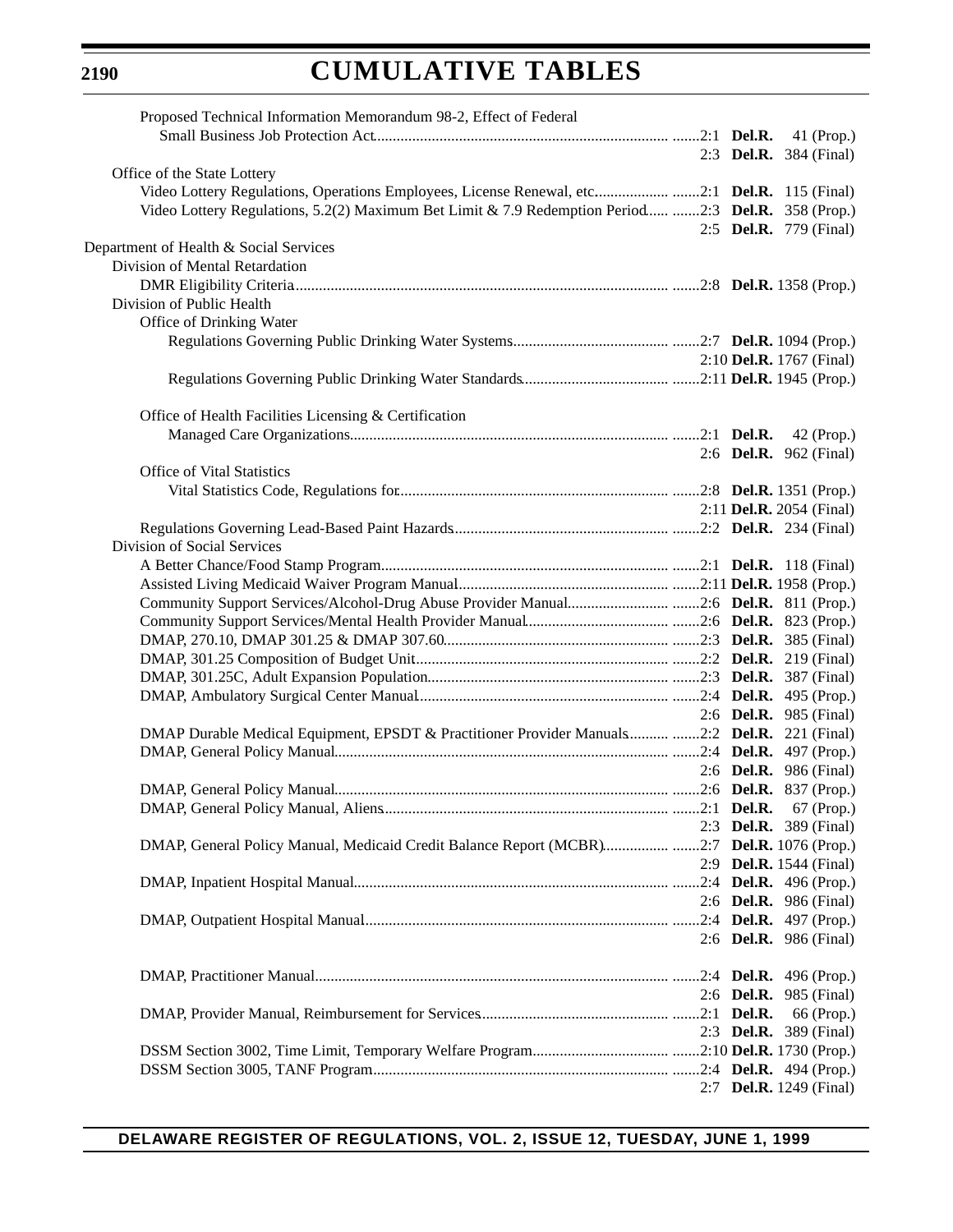|                                                                                                            | 2:6 <b>Del.R.</b> 981 (Final)  |            |
|------------------------------------------------------------------------------------------------------------|--------------------------------|------------|
|                                                                                                            |                                |            |
|                                                                                                            | 2:8 Del.R. 1384 (Final)        |            |
|                                                                                                            |                                |            |
|                                                                                                            | 2:8 Del.R. 1386 (Final)        |            |
|                                                                                                            | 2:10 Del.R. 1732 (Prop.)       |            |
|                                                                                                            |                                |            |
|                                                                                                            |                                |            |
|                                                                                                            | 2:6 <b>Del.R.</b> 982 (Final)  |            |
| DSSM Section 9018.2, Work Requirements for Able-Bodied Adults Without Dependents.2:9 Del.R. 1447 (Prop.)   |                                |            |
|                                                                                                            |                                |            |
|                                                                                                            |                                |            |
|                                                                                                            |                                |            |
|                                                                                                            | 2:7 <b>Del.R.</b> 1251 (Final) |            |
|                                                                                                            |                                |            |
|                                                                                                            | 2:7 Del.R. 1074 (Prop.)        |            |
|                                                                                                            | 2:9 Del.R. 1543 (Final)        |            |
|                                                                                                            |                                |            |
|                                                                                                            | 2:7 <b>Del.R.</b> 1251 (Final) |            |
|                                                                                                            |                                |            |
|                                                                                                            | 2:7 <b>Del.R.</b> 1249 (Final) |            |
| DSSM Section 14330.2, Eligibility for State Funded Benefits (Nonqualified Aliens) 2:11 Del.R. 1956 (Prop.) |                                |            |
|                                                                                                            |                                |            |
|                                                                                                            | 2:9 <b>Del.R.</b> 1544 (Final) |            |
|                                                                                                            |                                |            |
| DSSM, Title XXI, Delaware Healthy Children Program, General Policy Manual and                              |                                |            |
|                                                                                                            |                                |            |
|                                                                                                            |                                |            |
|                                                                                                            | 2:11 Del.R. 2054 (Final)       |            |
|                                                                                                            | 2:6 <b>Del.R.</b> 984 (Final)  |            |
|                                                                                                            |                                |            |
|                                                                                                            |                                |            |
|                                                                                                            |                                |            |
|                                                                                                            | 2:6 <b>Del.R.</b> 984 (Final)  |            |
|                                                                                                            |                                |            |
|                                                                                                            |                                |            |
|                                                                                                            | 2:10 Del.R. 1736 (Prop.)       |            |
|                                                                                                            |                                |            |
| Long Term Care, Home Health, Ground Ambulance & Hospice Provider Manuals 2:3 Del.R. 389 (Final)            |                                |            |
|                                                                                                            |                                | 68 (Prop.) |
|                                                                                                            | 2:3 Del.R. 389 (Final)         |            |
|                                                                                                            |                                |            |
|                                                                                                            | 2:5 <b>Del.R.</b> 780 (Final)  |            |
|                                                                                                            |                                |            |
|                                                                                                            |                                |            |
|                                                                                                            | 2:7 <b>Del.R.</b> 1249 (Final) |            |
|                                                                                                            |                                |            |
|                                                                                                            | 2:8 <b>Del.R.</b> 1384 (Final) |            |
| Non-Emergency Transportation Provider Manual, Unloaded Mileage2:3 Del.R. 389 (Final)                       |                                |            |
|                                                                                                            |                                |            |
|                                                                                                            |                                |            |
|                                                                                                            | 2:8 <b>Del.R.</b> 1384 (Final) |            |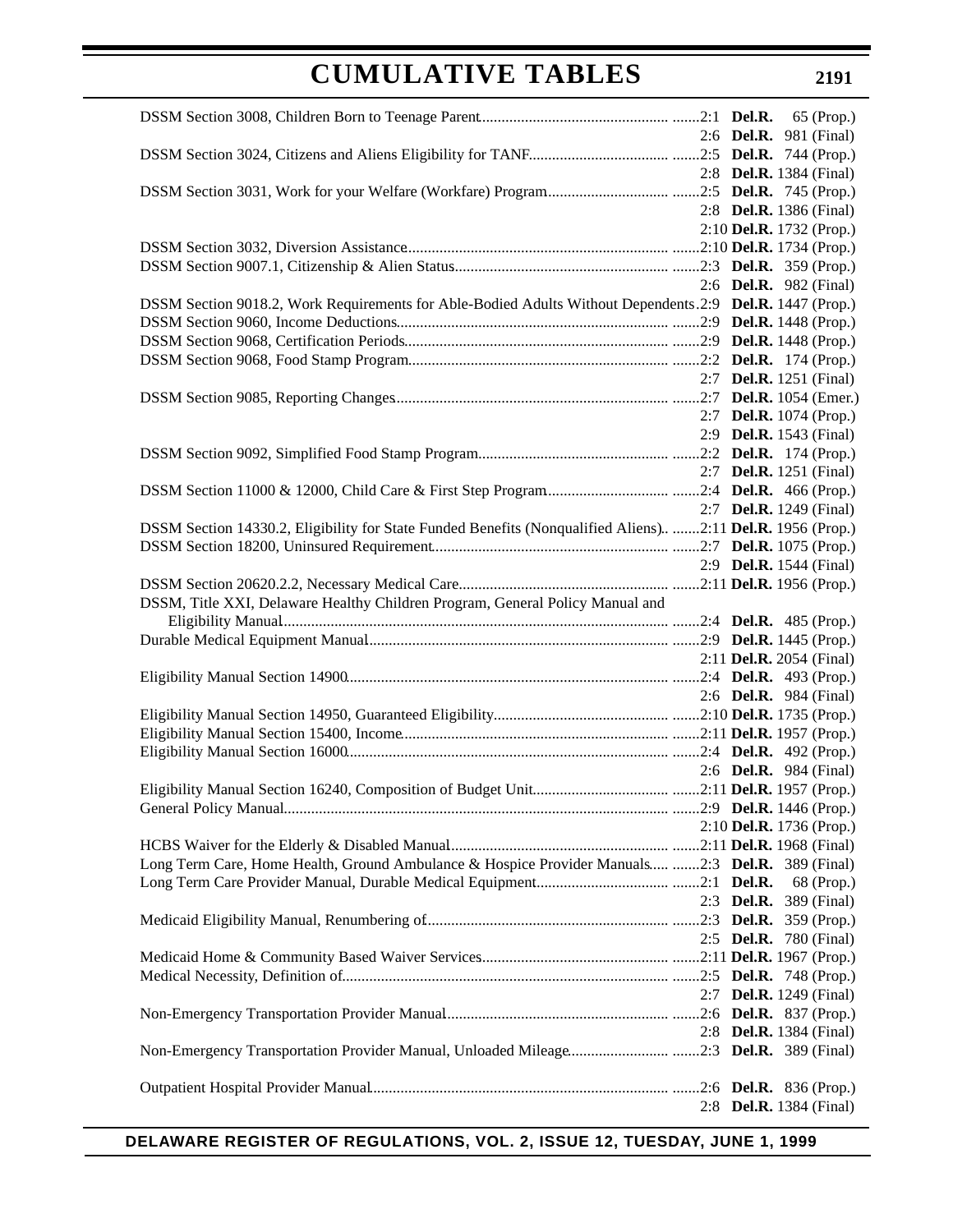## **2192**

# **CUMULATIVE TABLES**

|                                                                                                                                                                        | 2:3 <b>Del.R.</b> 389 (Final)  |
|------------------------------------------------------------------------------------------------------------------------------------------------------------------------|--------------------------------|
|                                                                                                                                                                        |                                |
|                                                                                                                                                                        | 2:8 <b>Del.R.</b> 1384 (Final) |
|                                                                                                                                                                        |                                |
|                                                                                                                                                                        | 2:8 <b>Del.R.</b> 1384 (Final) |
|                                                                                                                                                                        |                                |
|                                                                                                                                                                        |                                |
|                                                                                                                                                                        | 2:4 <b>Del.R.</b> 688 (Final)  |
| Mandatory Pre-Employment Criminal History Record Checks & Drug Testing Regulations 2:9 Del.R. 1440 (Prop.)                                                             |                                |
|                                                                                                                                                                        | 2:11 Del.R. 2047 (Final)       |
| Department of Insurance                                                                                                                                                |                                |
| Regulation No. 37, Defensive Driving Course Discount (Automobiles & Motorcycles)  2:1 Del.R. 68 (Prop.)                                                                |                                |
|                                                                                                                                                                        | 2:6 <b>Del.R.</b> 989 (Final)  |
|                                                                                                                                                                        | 2:11 Del.R. 2055 (Final)       |
| Regulation No. 47, Education for Insurance Adjusters, Agents, Brokers, Surplus                                                                                         |                                |
|                                                                                                                                                                        |                                |
| Regulation No. 53, New Annuity Mortality Table for Use in Determining Reserve                                                                                          |                                |
|                                                                                                                                                                        |                                |
|                                                                                                                                                                        |                                |
|                                                                                                                                                                        | 2:11 Del.R. 2113 (Final)       |
|                                                                                                                                                                        |                                |
|                                                                                                                                                                        | 2:4 Del.R. 688 (Final)         |
| Regulation No. 80, Standards for Prompt, Fair and Equitable Settlements of Claims for                                                                                  |                                |
|                                                                                                                                                                        |                                |
| Department of Natural Resources & Environmental Control                                                                                                                |                                |
|                                                                                                                                                                        |                                |
|                                                                                                                                                                        |                                |
|                                                                                                                                                                        | 2:11 Del.R. 2133 (Final)       |
| Division of Air & Waste Management                                                                                                                                     |                                |
| Air Quality Management Section                                                                                                                                         |                                |
|                                                                                                                                                                        |                                |
|                                                                                                                                                                        |                                |
|                                                                                                                                                                        | 2:7 <b>Del.R.</b> 1252 (Final) |
| Delaware Low Enhanced Inspection & Maintenance (LEIM) Program2:2 Del.R. 234 (Final)<br>Regulation 20, New Source Performance Standards for Hospital/Medical/Infectious |                                |
|                                                                                                                                                                        | 75 (Prop.)                     |
|                                                                                                                                                                        | 2:3 <b>Del.R.</b> 390 (Final)  |
| Regulation 1 & 24, Definition of Volatile Organic Compounds (VOC)2:1 Del.R.                                                                                            | 74 (Prop.)                     |
|                                                                                                                                                                        | 2:4 <b>Del.R.</b> 690 (Final)  |
|                                                                                                                                                                        |                                |
|                                                                                                                                                                        | 2:10 Del.R. 1851 (Final)       |
|                                                                                                                                                                        |                                |
|                                                                                                                                                                        | 2:8 <b>Del.R.</b> 1387 (Final) |
|                                                                                                                                                                        |                                |
|                                                                                                                                                                        | 2:11 Del.R. 2148 (Final)       |
|                                                                                                                                                                        |                                |
|                                                                                                                                                                        |                                |
| Regulation 38, Emission Standards for Hazardous Air Pollutants for                                                                                                     |                                |
|                                                                                                                                                                        |                                |
|                                                                                                                                                                        | 2:8 <b>Del.R.</b> 1390 (Final) |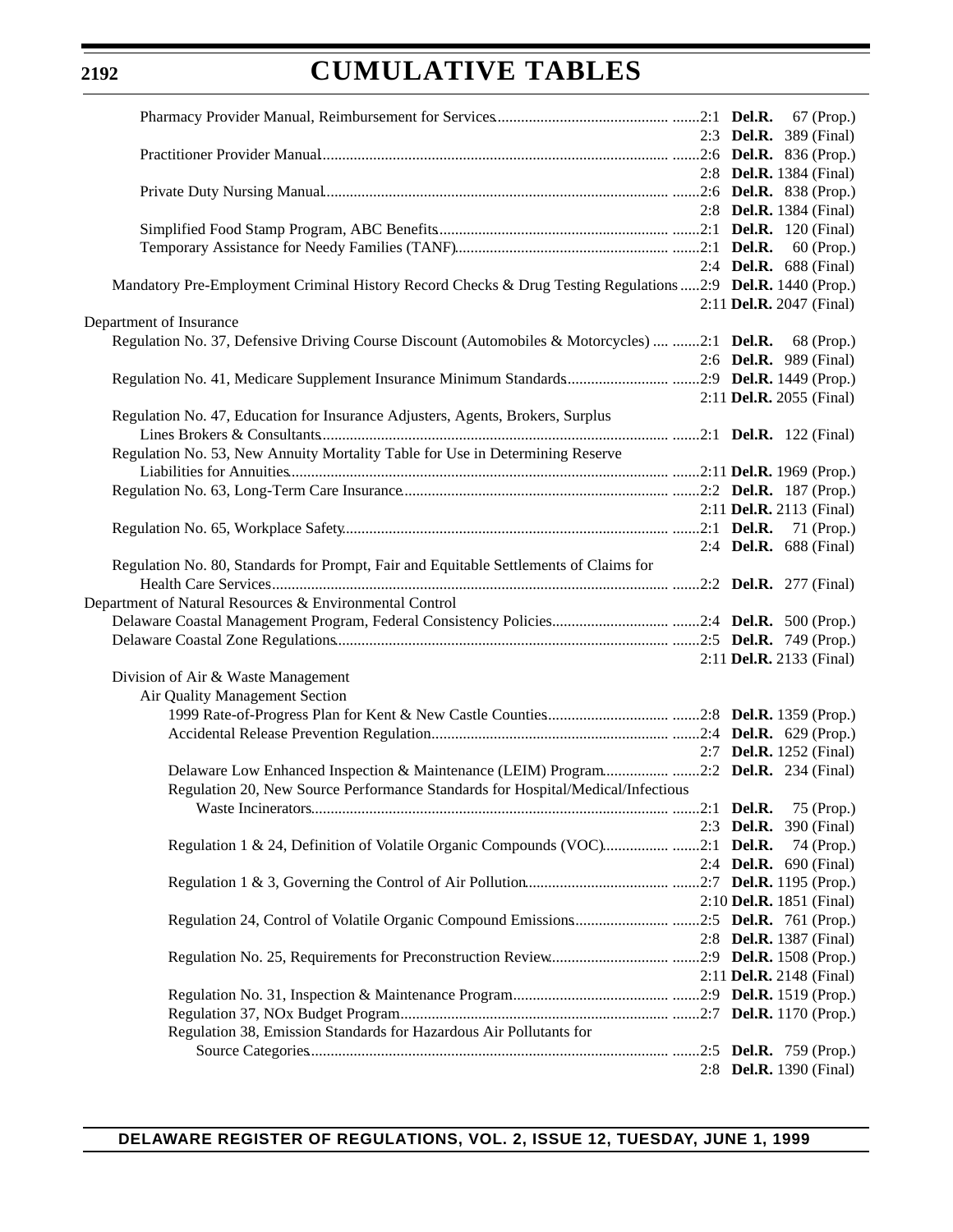| <b>Waste Management Section</b>                                                                            |                          |                                |
|------------------------------------------------------------------------------------------------------------|--------------------------|--------------------------------|
|                                                                                                            |                          |                                |
|                                                                                                            |                          | 2:10 Del.R. 1737 (Prop.)       |
|                                                                                                            |                          |                                |
|                                                                                                            |                          | 2:6 Del.R. 838 (Prop.)         |
|                                                                                                            |                          | 2:9 <b>Del.R.</b> 1545 (Final) |
|                                                                                                            |                          | 2:10 Del.R. 1696 (Errata)      |
| Division of Fish & Wildlife                                                                                |                          |                                |
|                                                                                                            |                          |                                |
|                                                                                                            |                          |                                |
|                                                                                                            | 2:10 Del.R. 1880 (Final) |                                |
|                                                                                                            |                          |                                |
|                                                                                                            | 2:10 Del.R. 1898 (Final) |                                |
| Shellfish Reg. No. S-25, Lobster-Pot Season & Limits for Commercial                                        |                          |                                |
|                                                                                                            |                          |                                |
|                                                                                                            | 2:10 Del.R. 1898 (Final) |                                |
| Shellfish Reg. No. S-26, Possession of V-Notched Lobsters Prohibited2:8 Del.R. 1375 (Prop.)                |                          |                                |
|                                                                                                            | 2:10 Del.R. 1898 (Final) |                                |
| Shellfish Reg. No. S-55-A, Public Lottery for Horseshoe Crab Dredge Permits 2:7 Del.R. 1055 (Emer.)        |                          |                                |
| Tidal Finfish Reg. No. 4, Summer Flounder Size Limits; Possession Limits; Season2:8 Del.R. 1375 (Prop.)    |                          |                                |
|                                                                                                            | 2:10 Del.R. 1898 (Final) |                                |
| Tidal Finfish Reg. No. 10, Weakfish Size Limits, Possession Limits, Seasons 2:7 Del.R. 1213 (Prop.)        |                          |                                |
|                                                                                                            | 2:10 Del.R. 1902 (Final) |                                |
| Tidal Finfish Reg. No. 23, Black Sea Bass Size Limit; Trip Limits; Seasons; Quotas 2:8 Del.R. 1376 (Prop.) |                          |                                |
|                                                                                                            | 2:10 Del.R. 1898 (Final) |                                |
|                                                                                                            |                          |                                |
|                                                                                                            | 2:10 Del.R. 1902 (Final) |                                |
| Tidal Finfish Reg. No. 26, American Shad & Hickory Shad Creel Limits 2:7 Del.R. 1216 (Prop.)               |                          |                                |
|                                                                                                            | 2:10 Del.R. 1902 (Final) |                                |
|                                                                                                            |                          |                                |
| Division of Water Resources                                                                                |                          |                                |
|                                                                                                            |                          |                                |
| NPDES General Permit Program Regulations Governing Storm Water Discharges                                  |                          |                                |
|                                                                                                            |                          |                                |
| <b>Water Supply Section</b>                                                                                |                          |                                |
| Regulations for Licensing Water Well Contractors, Pump Installer Contractors, Well                         |                          |                                |
|                                                                                                            |                          |                                |
| 2:6 <b>Del.R.</b> 997 (Final)                                                                              |                          |                                |
| Watershed Assessment Section                                                                               |                          |                                |
| Total Maximum Daily Loads (TMDLs) for Indian River, Indian River Bay, and                                  |                          |                                |
|                                                                                                            |                          |                                |
|                                                                                                            | 2:6 Del.R. 1004 (Final)  |                                |
| Total Maximum Daily Loads (TMDLs) for Nanticoke River & Broad Creek, 2:2 Del.R. 185 (Prop.)                |                          |                                |
|                                                                                                            | 2:6 Del.R. 1006 (Final)  |                                |
| Department of Pubic Safety                                                                                 |                          |                                |
|                                                                                                            |                          |                                |
|                                                                                                            |                          |                                |
|                                                                                                            | 2:9 Del.R. 1630 (Final)  |                                |
|                                                                                                            |                          |                                |
|                                                                                                            | 2:11 Del.R. 2160 (Final) |                                |
| Department of Services for Children, Youth & Their Families                                                |                          |                                |
| Office of Child Care Licensing                                                                             |                          |                                |
|                                                                                                            |                          |                                |
| Revision of Requirements for Residential Child Care Facilities, Transitional Living Programs               |                          |                                |
|                                                                                                            |                          |                                |
|                                                                                                            |                          |                                |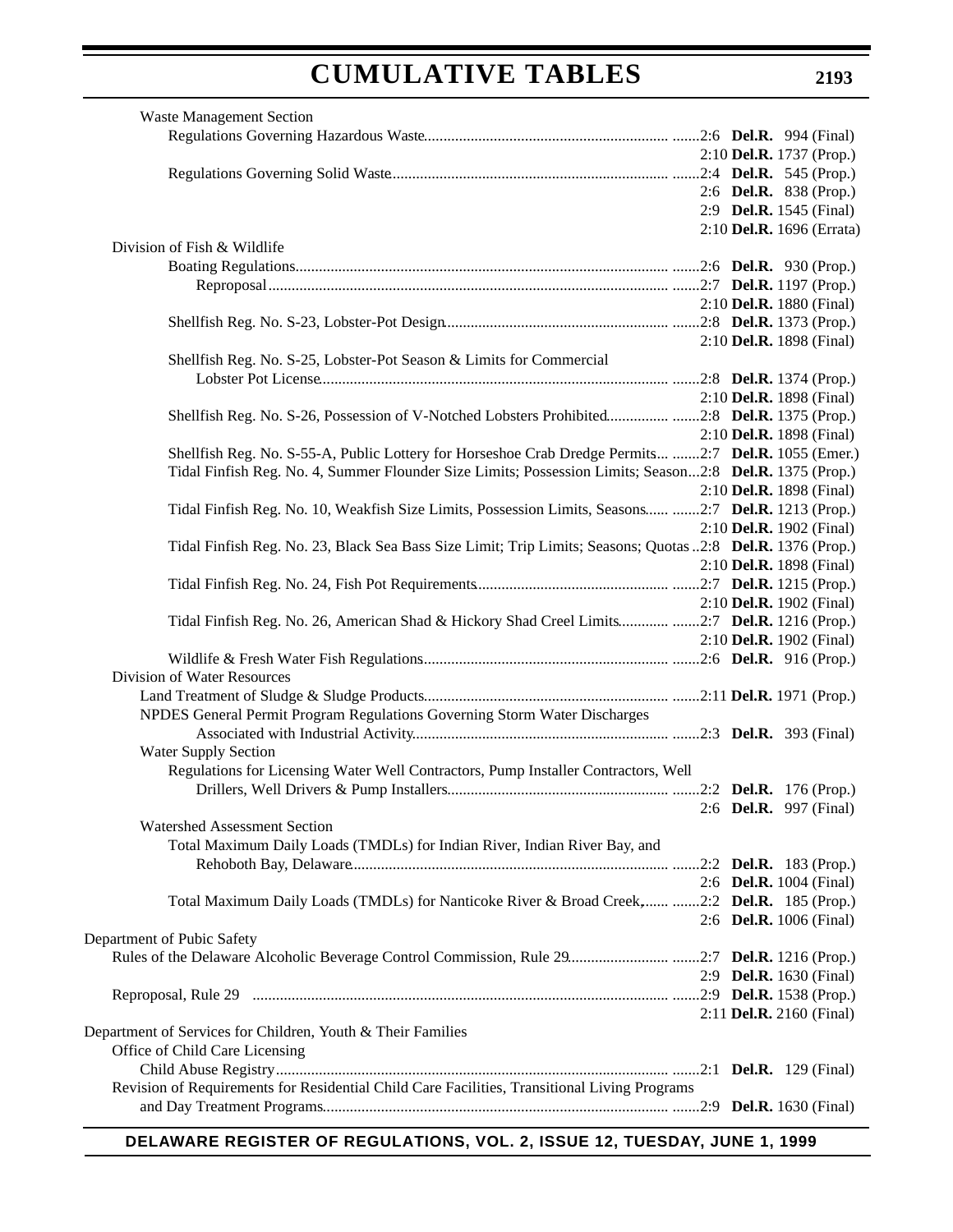| Department of State                                                                                   |                               |
|-------------------------------------------------------------------------------------------------------|-------------------------------|
| Office of the State Banking Commissioner                                                              |                               |
| Regulation No. 5.121.0002, Procedures Governing the Creation & Existence                              |                               |
|                                                                                                       |                               |
|                                                                                                       | 2:6 Del.R. 1021 (Final)       |
| Regulation No. 5.1403.0001, Procedures Governing Filings and Determinations Respecting                |                               |
| Applications for a Foreign Bank Limited Purpose Branch or Foreign Bank Agency2:2 Del.R. 299 (Final)   |                               |
| Regulation No. 5.1403.0002, Application by a Foreign Bank for a Certificate of Authority              |                               |
| to Establish a Foreign Bank Limited Purpose Branch or Foreign Bank Agency                             |                               |
|                                                                                                       |                               |
| Regulation No. 5.1403/1101.0003, Regulations Governing the Organization, Chartering                   |                               |
| Supervision, Operation and Authority of a Delaware Foreign Bank Limited Purpose                       |                               |
| Branch, a Delaware Foreign Bank Agency and a Delaware Foreign Bank                                    |                               |
|                                                                                                       |                               |
| Regulation No. 5.1422.0004, Application by a Foreign Bank for a License to Establish                  |                               |
| a Foreign Bank Representative Office Pursuant to Subchapter II, Chapter 14,                           |                               |
|                                                                                                       |                               |
| Regulation No. 5.2102(b)/2112.0001, Mortgage Loan Brokers Operating Regulations2:3 Del.R. 361 (Prop.) |                               |
|                                                                                                       | 2:5 <b>Del.R.</b> 782 (Final) |
| Regulation No. 5.2210(d).0001, Licensed Lenders Operating Regulations2:3 Del.R. 362 (Prop.)           |                               |
|                                                                                                       |                               |
|                                                                                                       | 2:5 Del.R. 782 (Final)        |
| Regulation No. 5.2218/2231.0003, Licensed Lenders Regulations Itemized Schedule                       |                               |
|                                                                                                       |                               |
|                                                                                                       | 2:5 <b>Del.R.</b> 784 (Final) |
| Regulation No. 5.2741.0001, Licensed Casher of Checks, Drafts or Money Orders                         |                               |
|                                                                                                       |                               |
|                                                                                                       | 2:5 Del.R. 786 (Final)        |
| Regulation No. 5.2743.0002, Licensed Casher of Checks, Drafts or Money Orders                         |                               |
| Posting of the Fee Schedule & Minimum Requirements for Content of Books                               |                               |
|                                                                                                       |                               |
|                                                                                                       | 2:5 Del.R. 786 (Final)        |
| Regulation No. 5.2905(e)/122(b).0001, Motor Vehicle Sales Finance Companies Minimum                   |                               |
|                                                                                                       |                               |
|                                                                                                       | 2:5 Del.R. 787 (Final)        |
| Regulation No. 5.2905(e).0002, Motor Vehicle Sales Finance Companies Operating                        |                               |
|                                                                                                       | 2:3 <b>Del.R.</b> 367 (Prop.) |
|                                                                                                       | 2:5 Del.R. 788 (Final)        |
| Regulation No. 5.3404.0001, Preneed Funeral Contracts Regulations Governing                           |                               |
|                                                                                                       |                               |
| Regulation No. 5.701/774.0001, Procedures for Applications to Form a Bank, Bank &                     |                               |
| Trust Company or Limited Purpose Trust Company, Pursuant to Chapter 7 of                              |                               |
|                                                                                                       |                               |
|                                                                                                       | 2:6 Del.R. 1023 (Final)       |
| Regulation No. 5.751.0013, Procedures Governing the Dissolution of a State Chartered                  |                               |
|                                                                                                       |                               |
| Regulation No. 5.833.0004, Application by an Out-of-State Savings Institution,                        |                               |
| Out-of-State Savings & Loan Holding Company or Out-of-State Bank Holding                              |                               |
| Company to Acquire a Delaware Savings Bank or Delaware Savings and                                    |                               |
|                                                                                                       |                               |
|                                                                                                       | 2:6 Del.R. 1025 (Final)       |
| Regulation No. 5.844.0009, Application by an Out-of-State Bank Holding Company to                     |                               |
| Acquire a Delaware Bank or Bank Holding Company, 5 Del.C. 8442:4 Del.R. 676 (Prop.)                   |                               |
|                                                                                                       | 2:6 Del.R. 1029 (Final)       |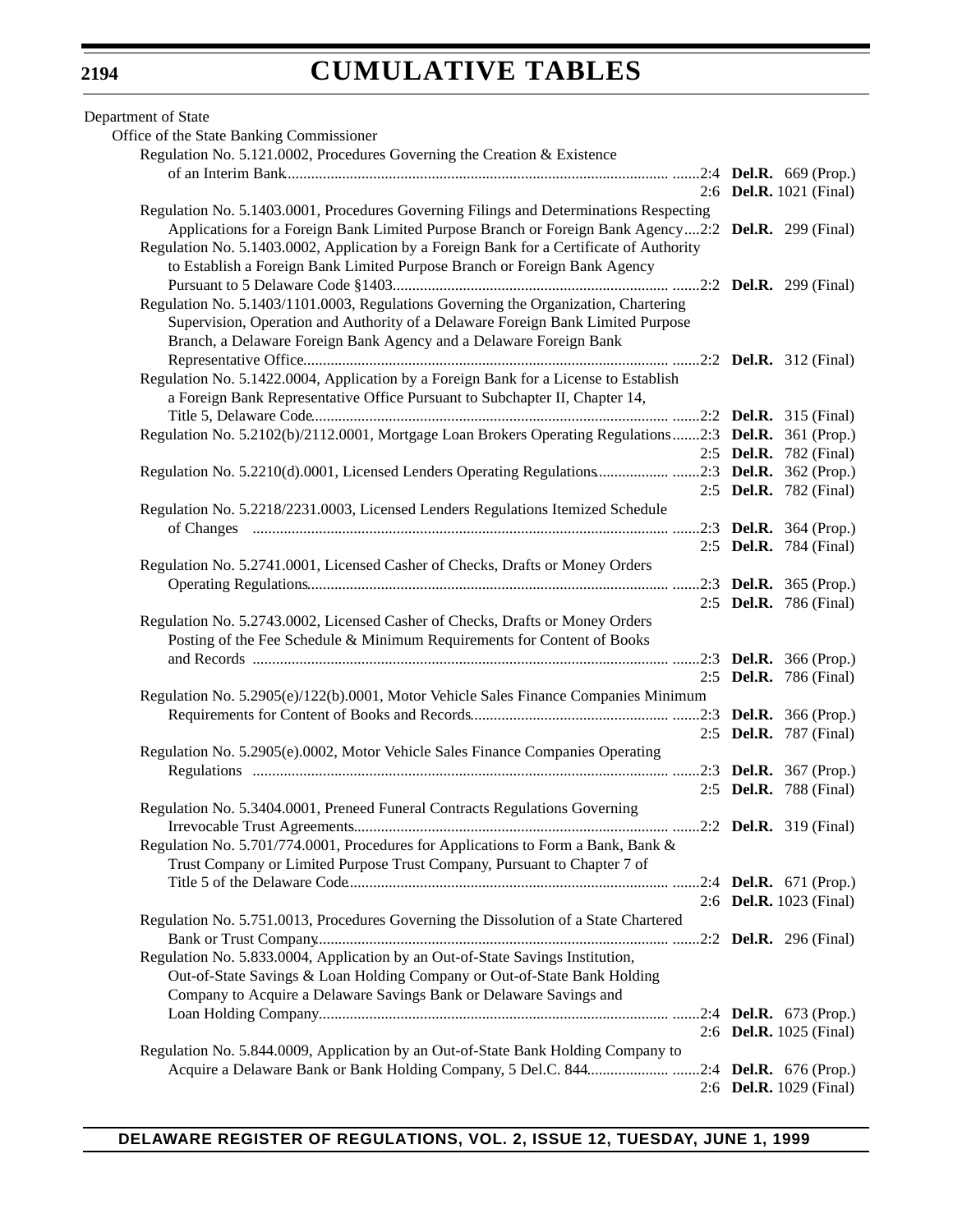| Regulation No. 5.853.0001P, Procedures Governing the Registration of Delaware Bank                    |                  |                                |
|-------------------------------------------------------------------------------------------------------|------------------|--------------------------------|
| Holding Companies with the Bank Commissioner Pursuant to the Provision of                             |                  |                                |
|                                                                                                       |                  |                                |
| Regulation No. 5.852.0002, Application to Become a Delaware Bank Holding Company2:2 Del.R. 297 (Rep.) |                  |                                |
| Department of Transportation                                                                          |                  |                                |
|                                                                                                       |                  |                                |
|                                                                                                       |                  |                                |
| Governor's Office                                                                                     |                  |                                |
|                                                                                                       |                  |                                |
|                                                                                                       | 2:2 Del.R. 322   |                                |
|                                                                                                       | 2:3 Del.R. 425   |                                |
|                                                                                                       | 2:4 Del.R. 696   |                                |
|                                                                                                       | 2:5 Del.R. 790   |                                |
|                                                                                                       | 2:6 Del.R. 1037  |                                |
|                                                                                                       | 2:7 Del.R. 1295  |                                |
|                                                                                                       | 2:8 Del.R. 1395  |                                |
|                                                                                                       | 2:10 Del.R. 1909 |                                |
|                                                                                                       | 2:11 Del.R. 2171 |                                |
|                                                                                                       |                  |                                |
|                                                                                                       |                  |                                |
|                                                                                                       |                  |                                |
|                                                                                                       |                  |                                |
|                                                                                                       |                  |                                |
|                                                                                                       |                  |                                |
| <b>Public Service Commission</b>                                                                      |                  |                                |
|                                                                                                       |                  |                                |
| PSC Regulation Docket No. 4, Minimum Filing Requirements for all Regulated                            |                  |                                |
| Companies Subject to the Jurisdiction of the Public Service Commission2:1 Del.R. 81 (Prop.)           |                  |                                |
| Reproposal                                                                                            |                  | 2:10 Del.R. 1741 (Prop.)       |
|                                                                                                       |                  |                                |
| PSC Regulation Docket No. 12 (Track III), Rules to Govern Payphone Services2:4 Del.R. 695 (Final)     |                  |                                |
| PSC Regulation Docket No. 41, Implementation of the Telecommunications Technology                     |                  |                                |
|                                                                                                       |                  |                                |
| PSC Regulation Docket No. 44, Information Required to be Filed by a Manufacturer to                   |                  |                                |
| Establish an Additional Dealer or to Relocate an Existing Dealership Pursuant to                      |                  |                                |
|                                                                                                       |                  |                                |
|                                                                                                       |                  | 2:6 <b>Del.R.</b> 1009 (Final) |
|                                                                                                       |                  |                                |
| PSC Regulation Docket No. 47, Discounts for Intrastate Telecommunications and Information             |                  |                                |
|                                                                                                       |                  |                                |
|                                                                                                       |                  | 2:7 Del.R. 1220 (Prop.)        |
|                                                                                                       |                  | 2:10 Del.R. 1906 (Final)       |
| Violent Crimes Compensation Board                                                                     |                  |                                |
|                                                                                                       |                  |                                |
|                                                                                                       |                  | 2:9 Del.R. 1670 (Final)        |
|                                                                                                       |                  |                                |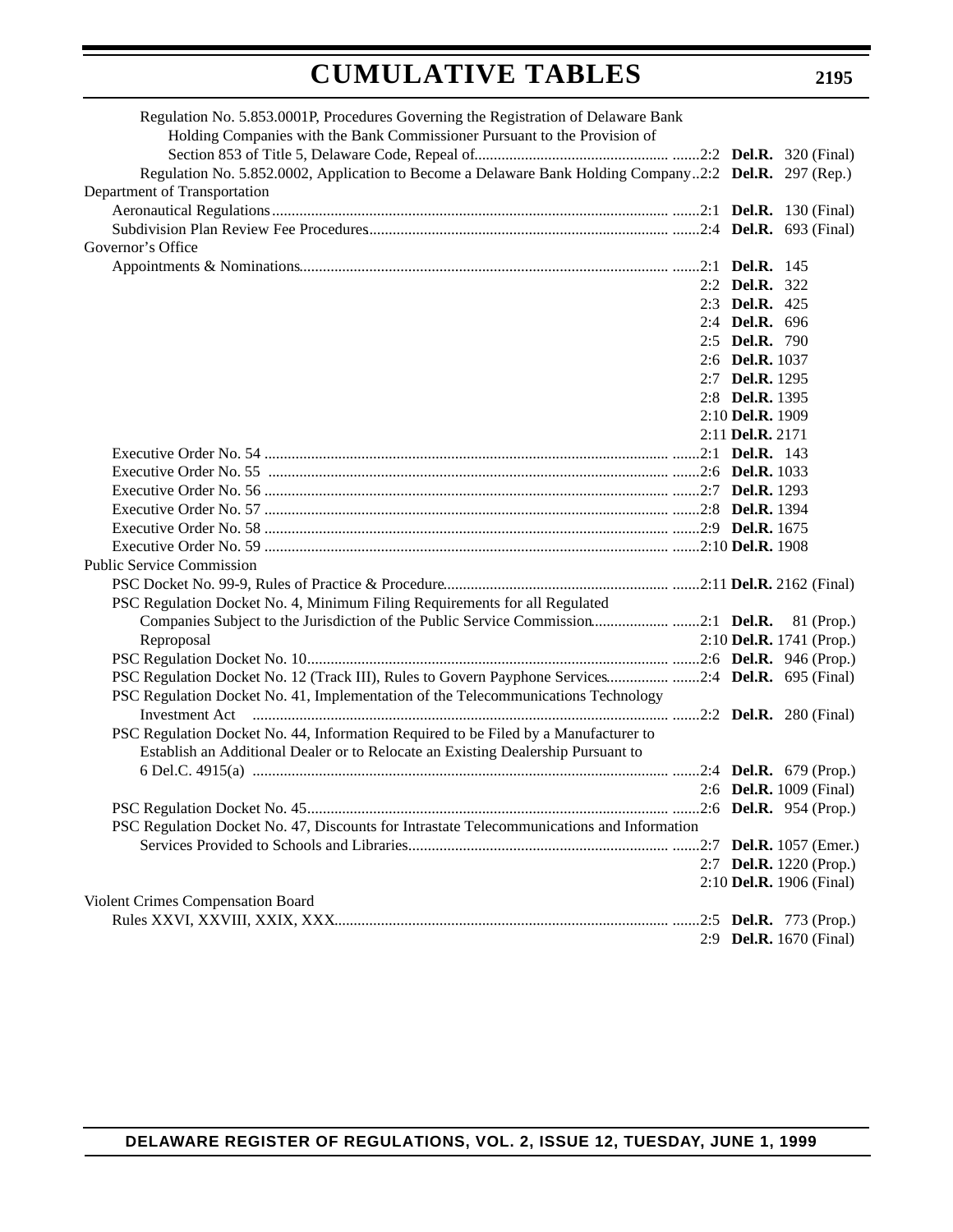# **ERRATA**

<span id="page-15-0"></span>**IN VOLUME 2, ISSUE 11 AT PAGE 2046 THE DELAWARE HEALTH CARE COMMSSION WAS IMPROPERLY LISTED UNDER THE DEPARTMENT OF HEALTH & SOCIAL SERVICES. THE CORRECT TEXT OF THE ORDER FOLLOWS:**

# **[HEALTH CARE COMMISSION](http://www.state.de.us/dhcc/index.htm) [DELAWARE HEALTH INFORMATION NETWORK](#page-3-0)**

Statutory Authority: 16 Delaware Code, Section 9921 (16 Del.C. 9921)

#### **ORDER**

In the fall of 1998, the board of directors for the Delaware Health Information Network ("DHIN") proposed to this Commission regulations for the governance and administration of the former as contemplated in 16 Del.C. §9921(e). Thereafter, the Commission caused to be published the text of the proposed regulations and a Notice of the Public Hearing in the Delaware Register of Regulations, Volume 2, Issue 9 on Monday, March 1, 1999. In addition, the Commission caused Notice of March 22, 1999 Public Hearing to be published in two newspapers of general circulation and left the record open until March 31, 1999.

The Commission appointed Judith A. Chaconas as the Hearing Officer. Ms. Chaconas reports that she received only oral and written comments in support of the proposed regulations and recommends the regulations be promulgated without change.

WHEREAS, the Commission finds that promulgation of the proposed regulations will provide guidance for the appointment of individuals to the Board, their terms of office and duties, and guidance for officers of the Board and their duties, as well as the rules of practice and procedure to be used by the Board, its committees, and workgroups;

WHEREAS, the Commission concludes that all necessary lawful requirements have been met in accordance with 29 <u>Del</u>.C. Ch. 101 regarding the proposed regulations; and,

WHEREAS, the text of the regulations are as follow:

**\*Please note that no changes were made to the regulation as originally proposed and published in the March 1, 1999 issue of the Register at page 1434 (2:9 Del.R. 1434). Therefore, the final regulation is not being republished. Please refer to the March 1, 1999 issue of the Register or contact the Department of Health and Social Services.**

IT IS HEREBY ORDERED this 1st day of April, 1999

That the above regulations for the governance and administration of the Delaware Health Information Network are hereby promulgated to be effective 10 days from the date published as final regulations in the Delaware Register of Regulations.

John C. Carney Jacauelyne W. Gorum, DSW Joseph A. Lieberman, MD Lois M. Studte, RN Robert F. Miller A. Herbert Nehrling, Jr. Gregg C, Sylvester, MD Dennis Rochford Donna Lee Williams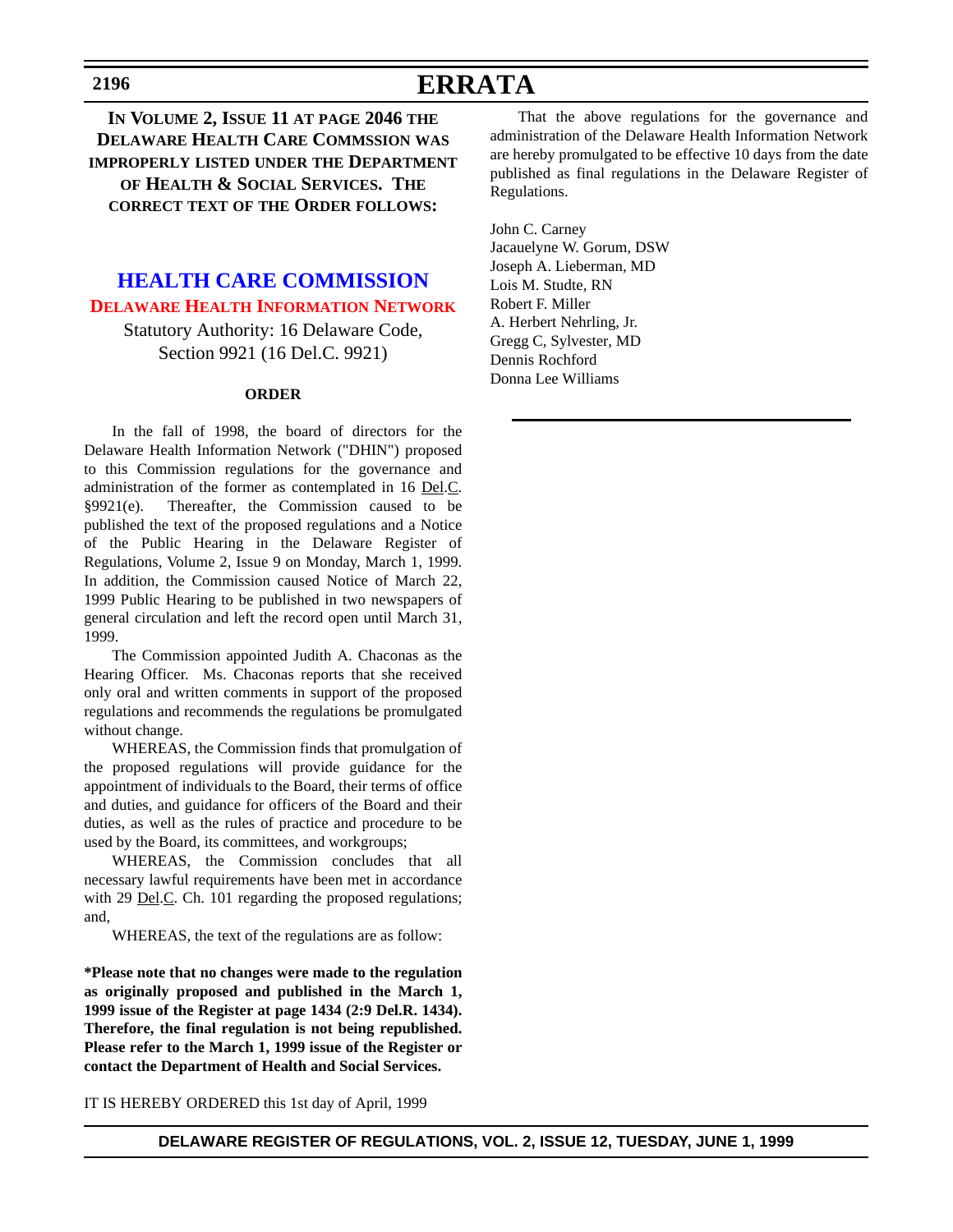### **Symbol Key**

<span id="page-16-0"></span>Roman type indicates the text existing prior to the regulation being promulgated. Underlined text indicates new text. Language which is stricken through indicates text being deleted.

### **Proposed Regulations**

Under 29 **Del.C.** §10115 whenever an agency proposes to formulate, adopt, amend or repeal a regulation, it shall file notice and full text of such proposals, together with copies of the existing regulation being adopted, amended or repealed, with the Registrar for publication in the Register of Regulations pursuant to §1134 of this title. The notice shall describe the nature of the proceedings including a brief synopsis of the subject, substance, issues, possible terms of the agency action, a reference to the legal authority of the agency to act, and reference to any other regulations that may be impacted or affected by the proposal, and shall state the manner in which persons may present their views; if in writing, of the place to which and the final date by which such views may be submitted; or if at a public hearing, the date, time and place of the hearing. If a public hearing is to be held, such public hearing shall not be scheduled less than 20 days following publication of notice of the proposal in the Register of Regulations. If a public hearing will be held on the proposal, notice of the time, date, place and a summary of the nature of the proposal shall also be published in at least 2 Delaware newspapers of general circulation; The notice shall also be mailed to all persons who have made timely written requests of the agency for advance notice of its regulation-making proceedings.

## **[DEPARTMENT OF EDUCATION](http://www.doe.state.de.us/)**

Statutory Authority: 14 Delaware Code, Section 122(d) (14 **Del.C.** 122(d))

### **EDUCATIONAL IMPACT ANALYSIS PURSUANT TO 14 DEL. C., SECTION 122(d)**

### **[DELAWARE STUDENT TESTING PROGRAM](#page-3-0)**

A. TYPE OF REGULATORY ACTION REQUESTED New Regulation

#### B. SYNOPSIS OF SUBJECT MATTER OF REGULATION

The Secretary seeks the consent of the State Board of Education to adopt new regulations on the Delaware Student Testing Program. These regulations are necessary in order to carry out the requirements of 14 Del. C., Sections 151 through 153 on the student testing. The regulations deal with the following issues: grades when students are tested and what subject areas are tested, testing all students, accommodations for special education and limited English proficient students, security and confidentiality issues and the levels of student performance on the DSTP.

#### C. IMPACT CRITERIA

1. Will the regulations help improve student achievement as measured against state achievement standards?

The new regulations will help to improve student achievement by assessing student progress on meeting the requirements of the state content standards.

2. Will the regulations help ensure that all students receive an equitable education?

The new regulations address assessment issues, not equity issues.

3. Will the regulations help to ensure that all students' health and safety are adequately protected?

The new regulations address assessment issues, not health and safety issues.

4. Will the regulations help to ensure that all students' legal rights are respected?

The new regulations address assessment issues, not students' legal rights.

5. Will the regulations preserve the necessary authority and flexibility of decision makers at the local board and school level?

The new regulations will preserve the necessary authority and flexibility of decision makers at the local board and school level.

6. Will the regulations place unnecessary reporting or administrative requirements or mandates upon decision makers at the local board and school levels?

The new regulations will add to the reporting and administrative requirements in the local school districts but the Del. C. directs the Department of Education to make such regulations.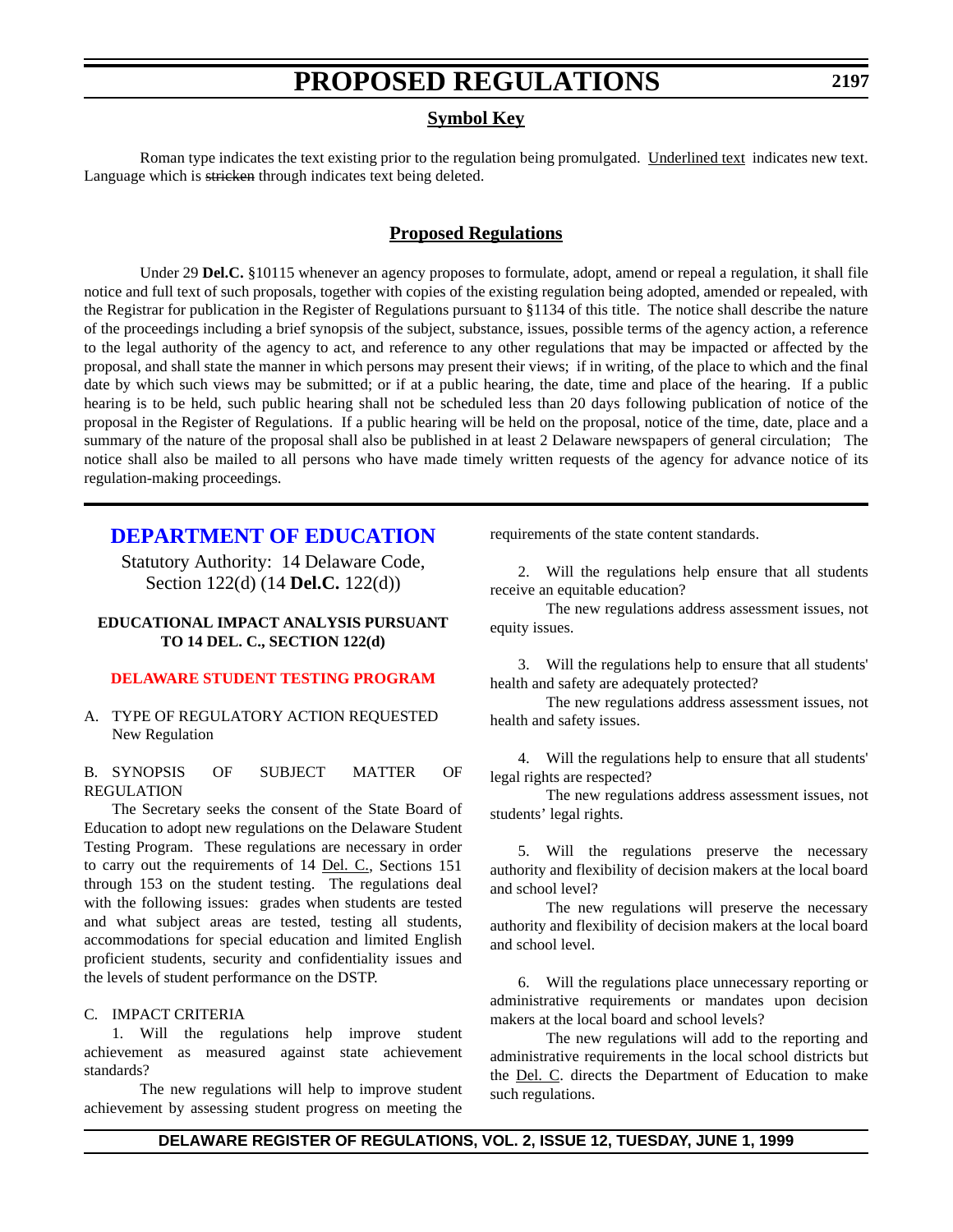7. Will decision making authority and accountability for addressing the subject to be regulated be placed in the same entity?

The decision making authority and accountability for addressing the subject to be regulated will remain in the same entity.

8. Will the regulations be consistent with and not an impediment to the implementation of other state educational policies, in particular to state educational policies addressing achievement in the core academic subjects of mathematics, science, language arts and social studies?

The new regulations will be consistent with and not an impediment to the implementation of other state educational policies.

9. Is there a less burdensome method for addressing the purpose of the regulation?

The **Del C**. requires the Department of Education to make such regulations.

10. What is the cost to the state and to the local school boards of compliance with the regulations?

There are additional costs associated with the Delaware State Testing Program but the state has funded and will continue to fund the majority of the program costs.

### PROPOSED REGULATION

### 100.1 Delaware Student Testing Program

1.0 Assessments created pursuant to the Delaware Student Testing Program shall be administered annually, on dates specified by the Secretary of Education, to students in grades 3, 5, 8, and 10, in the content areas of reading, mathematics and writing and to students in grades 4, 6, 8 and 11 in the content areas of social studies and science. All students in said grades shall be tested except that students with disabilities and students with limited English proficiency shall be tested according to the Department of Education's Guidelines for the Inclusion of Students with Disabilities and Students with Limited English Proficiency, as the same, may from time to time be amended hereafter.

2.0 In order to assure uniform and secure procedures, the Delaware Student Testing Program shall be administered pursuant to the Delaware Student Testing Program Coordinators Handbook, as the same, may from time to time be amended hereafter.

2.1 Every district superintendent, district test coordinator, school principal, school test coordinator and test administrator shall sign the affidavit provided by the Department of Education regarding test security before, during and after test administration.

2.2 Violation of the security or confidentiality of any test required by the Delaware Code and the regulations of the Department of Education shall be prohibited.

2.3 Procedures for maintaining the security and confidentiality of a test shall be specified in the appropriate test administration materials. Conduct that violates the security or confidentiality of a test is defined as any departure from the test administration procedures established by the Department of Education. Conduct of this nature may include the following acts and omissions:

2.3.1. duplicating secure examination materials;

2.3.2 disclosing the contents of any portion of a secure test;

2.3.3 providing, suggesting, or indicating to an examinee a response or answer to a secure test item or prompt;

2.3.4 changing or altering a response or answer of an examinee to a secure test item or prompt;

2.3.5 aiding or assisting an examinee with a response or answer to a secure test item or prompt;

2.3.6 encouraging or assisting an individual to engage in the conduct described above;

2.3.7 failing to report to an appropriate authority that an individual has engaged in conduct outlined above;

2.4 Individuals who engage in the conduct prohibited in section 2.3 may be subject to disciplinary action as provided in Delaware Code for educators who engage in acts of misconduct.

3.0 There shall be five levels of student performance on the assessments administered pursuant to the Delaware State Testing Program. Said levels are defined and shall be determined as follows:

3.1 Distinguished Performance: A student's performance in the tested domain is deemed exceptional. Students in this category will have shown mastery of the Delaware Content Standards beyond what is expected of students performing at the top of the grade level. Student performance in this range is often exemplified by responses that indicate a willingness to go beyond the task, and could be classified as "exemplary." The cut points for Distinguished Performance shall be determined by the Department of Education, with the consent of the State Board of Education, using test data and the results from the Standard Setting process.

3.2 Exceed the Standard: A student's performance in the tested domain goes well beyond the fundamental skills and knowledge required for students to Meet the Standard. Students in this category must demonstrate mastery of the Delaware Content Standards. Student performance in this range is often exemplified by work that is of the quality to which all students should aspire, and could be classified as "very good." The cut points for Exceeds the Standard performance shall be determined by the Department of Education, with the consent of the State Board of Education,

### **DELAWARE REGISTER OF REGULATIONS, VOL. 2, ISSUE 12, TUESDAY, JUNE 1, 1999**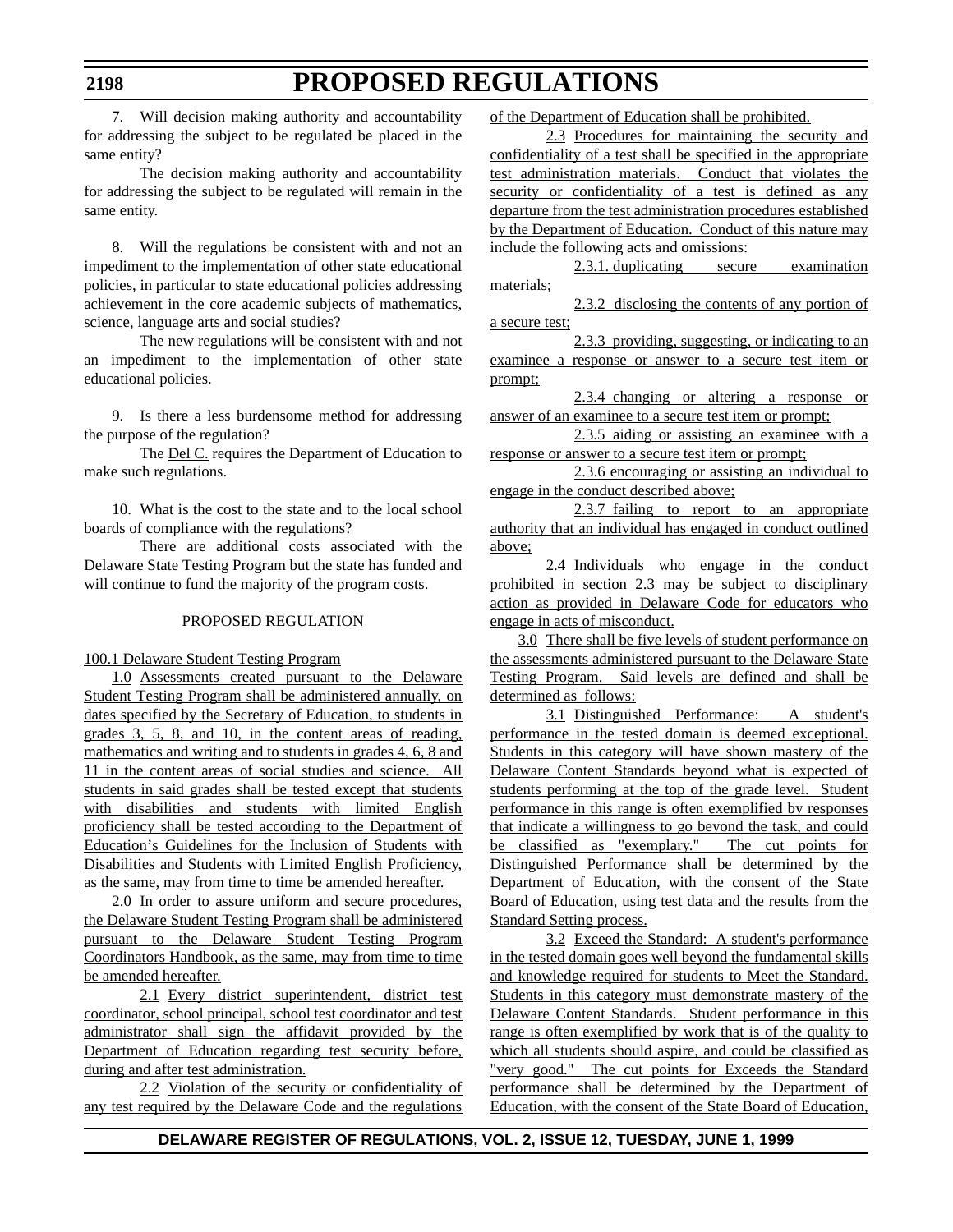<span id="page-18-0"></span>using advice from a standard setting body. The standard setting body shall utilize a proven method for setting standards on test instruments that utilizes student work in making the recommendation.

3.3 Meets the Standard: A student's performance in the tested domain indicates an understanding of the fundamental skills and knowledge articulated in the Delaware Content Standards. Students in this category must demonstrate that their level of understanding is such that they are prepared to succeed in further academic pursuits. Student performance in this range can be classified as "good." The cut points for Meets the Standard performance shall be determined by the Department of Education, with the consent of the State Board of Education, using advice from a standard setting body. The standard setting body shall utilize a proven method for setting standards on test instruments that utilizes student work in making the recommendation.

3.4 Below the Standard: A student's performance in the tested domain indicates a partial or incomplete understanding of the fundamental skills and knowledge articulated in the Delaware Content Standards. Students at the upper end of this level are to be further sub-classified as Near the Standard. Students who are Near the Standard are those whose performance on the fundamental skills and knowledge articulated in the Delaware Content Standards is not yet sufficient to Meet the Standard, but the student is near the threshold in relation to the Meets the Standard category. The threshold shall be determined by the Department of Education, with the consent of the State Board of Education, using an error of measurement determined by the test data and the results from the standard setting process. Students who are Below the Standard generally require additional instruction in order to succeed in further academic pursuits, and can be classified as academically "deficient." The cut points for Below the Standard performance shall be determined by the Department of Education, with the consent of the State Board of Education, using test data and the results from the Standard Setting process.

3.5 Well Below the Standard: A student's performance in the tested domain indicates a performance that is clearly unsatisfactory in terms of the fundamental skills and knowledge articulated in the Delaware Content Standards and is such that it can be clearly inferred that the student's grasp on the fundamental skills and knowledge articulated in the standards is well below the expectation for Meets the Standard. Students who are Well Below the Standard have demonstrated broad deficiencies in terms of the standards indicating that they are poorly prepared to succeed in further academic pursuits and can be classified as "very deficient." The cut points for Well Below the Standard performance shall be determined by the Department of Education, with the consent of the State

Board of Education, using test data and the results from the Standard Setting process.

### **EDUCATIONAL IMPACT ANALYSIS PURSUANT TO 14 DEL. C., SECTION 122(d)**

### **[THE SCHOOL HEALTH TUBERCULOSIS \(TB\)](#page-3-0) CONTROL PROGRAM**

### A. TYPE OF REGULATORY ACTION REQUESTED

Amendment to Existing Regulation

#### B. SYNOPSIS OF SUBJECT MATTER OF REGULATION

The Secretary seeks the consent of the State Board of Education to amend the regulation 800.16 The School Health Tuberculosis (TB) Control Program found in the document the Regulations of the Department of Education. The amendment is necessary in order to clarify the issue of testing of volunteers in the public schools for evidence of Tuberculosis. The present regulation requires that all volunteers, sharing the same air space with students, have or have proof of having a Mantoux tuberculin skin test in the past 12 months. The amended regulation requires that all volunteers complete a written screening test as a first step. This process is sanctioned by the Delaware Department of Health and Social Services and the Center for Disease Control who advocate testing only high risk target groups. If any questions on the test are answered affirmatively, the school would then require that the individual have the tuberculin test. This screening process would prevent the school from having to test all volunteers.

The amended regulation does not change the definition of a volunteer, but it deletes the reference to "frequent contact with students", adds the reference to the questionnaire, assures confidentiality, does not require annual testing of student teachers, and requires a retake of the screening test every five years. The regulation has also been revised for clarity and consistency and now has four parts, educators, volunteers, students and positive reactors.

#### C. IMPACT CRITERIA

1. Will the amended regulation help improve student achievement as measured against state achievement standards?

The amended regulation addresses health issues, not curriculum issues.

2. Will the amended regulation help ensure that all students receive an equitable education?

The amended regulation addresses health issues,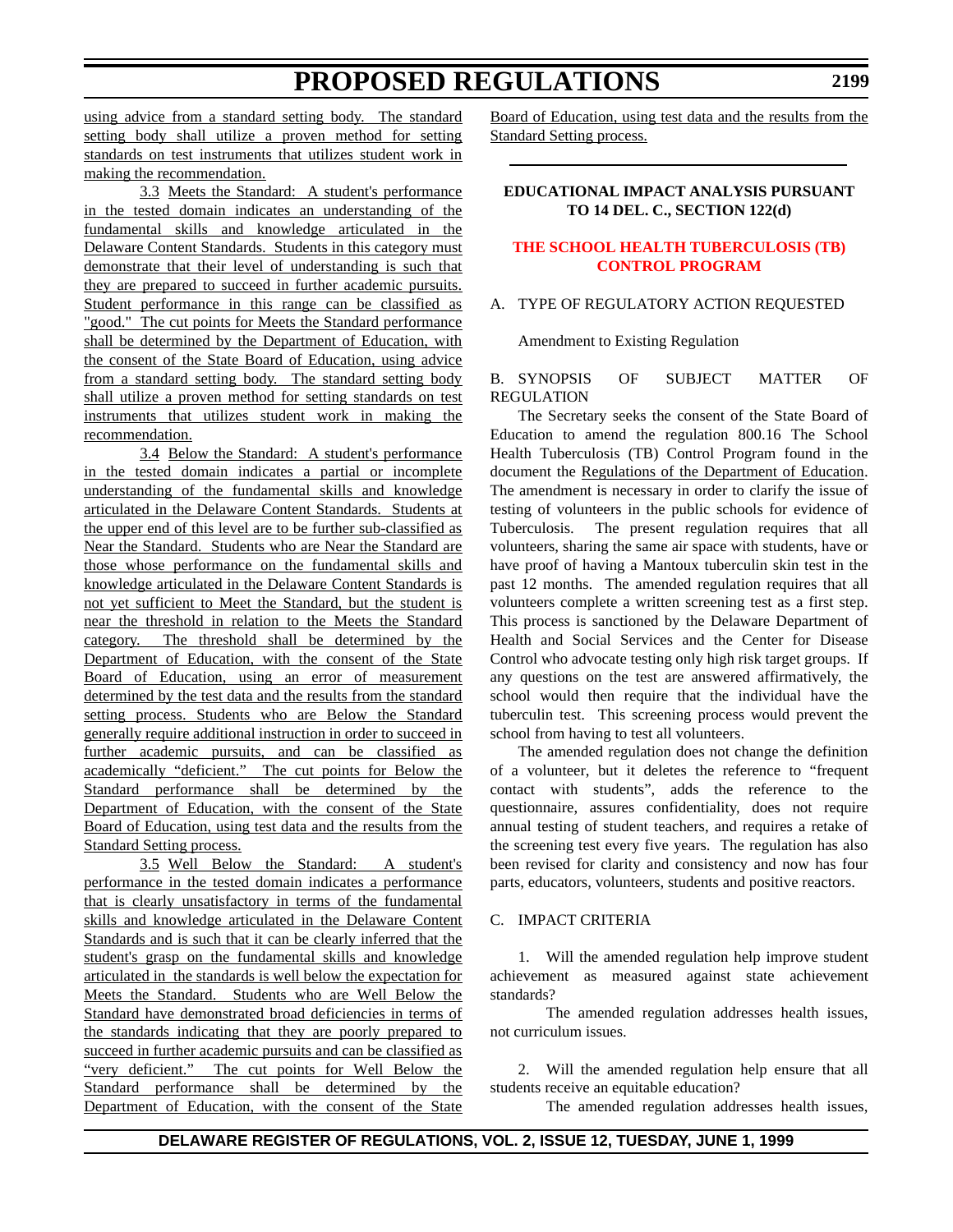not equity issues.

3. Will the amended regulation help to ensure that all students' health and safety are adequately protected?

The amended regulation ensures that students' health is protected by requiring all volunteers who work in the schools to complete a health screening questionnaire to ascertain the need for a Mantoux tuberculin skin test.

4. Will the amended regulation help to ensure that all students' legal rights are respected?

The amended regulation addresses health issues, not students' legal rights.

5. Will the amended regulation preserve the necessary authority and flexibility of decision makers at the local board and school level?

The amended regulation preserves the necessary authority of local decision makers. It allows flexibility to determine who will supervise/monitor tuberculosis screening.

6. Will the amended regulation place unnecessary reporting or administrative requirements or mandates upon decision makers at the local board and school levels?

The amended regulation will not place unnecessary reporting or administrative requirements or mandates upon decision makers at the local board and school levels. The amended regulation decreases the need for further follow-up with volunteers who pass the written screening test.

7. Will decision making authority and accountability for addressing the subject to be regulated be placed in the same entity?

The decision making authority and accountability for addressing the subject to be regulated will remain in the same entity.

8. Will the amended regulation be consistent with and not an impediment to the implementation of other state educational policies, in particular to state educational policies addressing achievement in the core academic subjects of mathematics, science, language arts and social studies?

The amended regulation will be consistent with and not an impediment to the implementation of other state educational policies.

9. Is there a less burdensome method for addressing the purpose of the regulation?

The regulation needs to be amended in order to clarify the requirements for volunteers and to provide consistent requirements for all positive reactors.

10. What is the cost to the state and to the local school boards of compliance with the regulation?

There is no additional cost to the local boards for compliance with this amended regulation. There will be a savings to local districts who currently provide free skin testing to all volunteers. With the new regulation, only a small percentage of volunteers will require the skin test.

#### PROPOSED REGULATION

800.16 The School Health Tuberculosis (TB) Control Program May 1998, Amended July 1999

1.0 All school employees, substitutes, student teachers, and contract employees (including bus drivers) who are in frequent contact with students shall receive the Mantoux tuberculin skin test or show proof of being tested in the past 12 months during the first 15 working days of employment. Volunteers (those persons who give their time to help others for no monetary reward) shall show proof of Mantoux tuberculin skin test results taken within the last twelve months prior to assignment of tasks in the school environment where they share the same air space with students and staff on a regularly scheduled basis. Known positive reactors need verification from private physician or Division of Public Health Clinics for:

1.1 skin test reaction recorded in millimeters

1.2 completion of preventive therapy for TB infection or chemotherapy for TB disease

1.2.1 If documentation is available, the known positive reactor need not have this tuberculin skin test. When documentation is unavailable, the employee should be tested. If documentation does not exist and the employee refuses to be skin tested again, the employee shall be asked to provide a statement in writing that he or she has had a positive skin test result in the past, and that he/she has been counseled about the signs and symptoms of tuberculosis.

2.0 Present employees shall show proof of Mantoux tuberculin skin test results to the district designee by October 15, every fifth year of employment.

3.0 Newly infected positive reactors will be referred to the public health clinic or their private physicians for further evaluation. Known positive reactors who have appropriate documentation and are asymptomatic are not required to have another skin test or a chest x-ray.

4.0 All new school enterers shall show proof of a Mantoux tuberculin skin test results within the past 12 months or follow the recommendations of the American Academy of Pediatrics (AAP) 1997. Physicians must send documentation of the decisions. Multi-puncture skin tests will not be acceptable. A school enterer is any child between

### **DELAWARE REGISTER OF REGULATIONS, VOL. 2, ISSUE 12, TUESDAY, JUNE 1, 1999**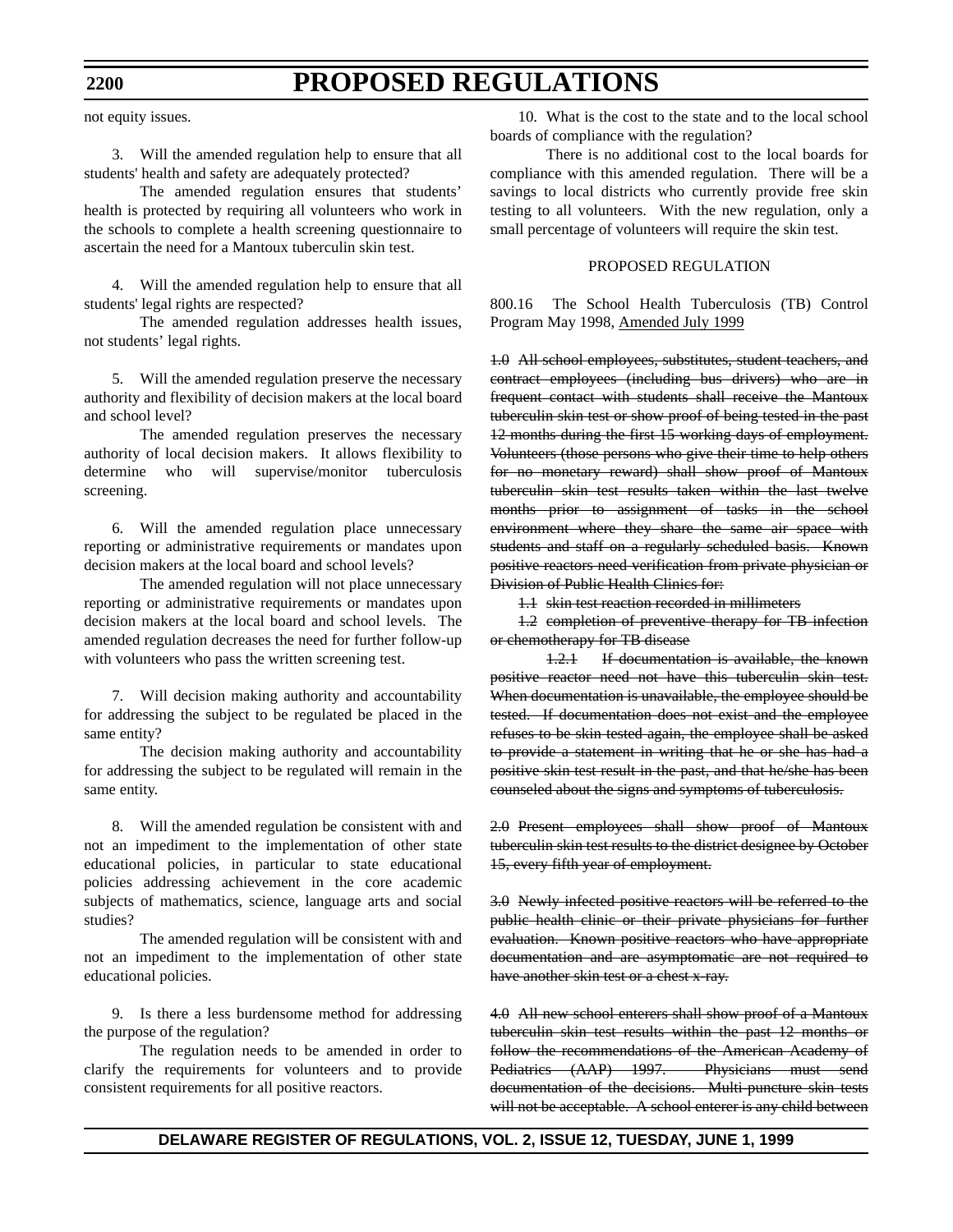the ages of one year and 21 years entering or being admitted to a Delaware school district for the first time, including but not limited to, foreign exchange students, immigrants, students from other states and territories, and children entering from nonpublic schools. Known positive reactors need verification from their private physician or Division of Public Health clinics for:

4.1 skin test reaction recorded in millimeters

4.2 completion of preventive therapy for TB infection or chemotherapy for TB disease

4.2.1 Tuberculin skin test requirements may be waived for children whose parent(s) or guardian(s) present a notarized document that tuberculin skin testing is against their religious beliefs.

5.0 School nurses shall record the results of the Mantoux tuberculin skin test in the School Health Record.

1.0 School Employees, Substitutes, Student Teachers, and Contract Employees - All school employees, substitutes, student teachers, and contract employees (including bus drivers) shall receive the Mantoux tuberculin skin test or show proof of being tested in the past 12 months during the first 15 working days of employment.

1.1 Present employees, substitutes, and contract employees shall show proof of Mantoux tuberculin skin test results to the district designee by October 15, every fifth year of employment.

1.2 Student teachers need not be retested if they move from district to district as part of their student teaching assignments.

2.0 Volunteers - Volunteers, those persons who give their time to help others for no monetary reward and who share the same air space with students and staff on a regularly scheduled basis, shall complete the Delaware Department of Education's *Health Questionnaire for Volunteers in Public Schools* prior to their assignment. Should the volunteer answer affirmatively to any of the questions, he/she must provide proof of a Mantoux tuberculin skin test in the past 12 months before beginning their assignment.

2.1 Volunteers shall complete the Delaware Department of Education's *Health Questionnaire for Volunteers in Public Schools* every fifth year.

2.1.1 The district designee(s) shall collect and monitor the volunteer questionnaires. These questionnaires will be stored in the School Nurse's office in a confidential manner.

3.0 Students - All new school enterers shall show proof of a Mantoux tuberculin skin test results within the past 12 months or follow the recommendations of the American Academy of Pediatrics (AAP). Health Care Providers must send documentation of the decisions. Multi-puncture skin tests will not be accepted. A school enterer is any child between the ages of one year and 21 years entering or being admitted to a Delaware school district for the first time, including but not limited to, foreign exchange students, immigrants, students from other states and territories, and children entering from nonpublic schools.

3.1 School nurses shall record the results of the Mantoux tuberculin skin test in the School Health Record.

3.2 Tuberculin skin test requirements may be waived for children whose parent(s) or guardian(s) present a notarized document that tuberculin skin testing is against their religious beliefs.

4.0 Positive Reactors - Positive reactors (those currently identified and those with a history) need verification from a Health Care Provider or Division of Public Health indicating:

· skin test reaction recorded in millimeters

current disease status, i.e. contagious or noncontagious

· current treatment, completion of preventive treatment for TB infection, or chemotherapy for TB disease

date when the individual may return to their school assignment without posing a risk to the school setting.

4.1 If documentation of the test is available, the known positive reactor need not have this tuberculin skin test but provide the above information related to disease status and treatment.

4.1.1 Verification from a Health Care Provider or Division of Public Health shall be required only once if treatment was completed successfully.

4.2 If documentation of the test is unavailable, the individual should be tested. If the individual refuses to be skin tested again, the individual shall provide from a Health Care Provider or the Division of Public Health information related to disease status and treatment.

4.3 Updated information regarding disease status and treatment shall be provided to the district designee by October 15 every fifth year if treatment was previously contraindicated, incomplete or unknown.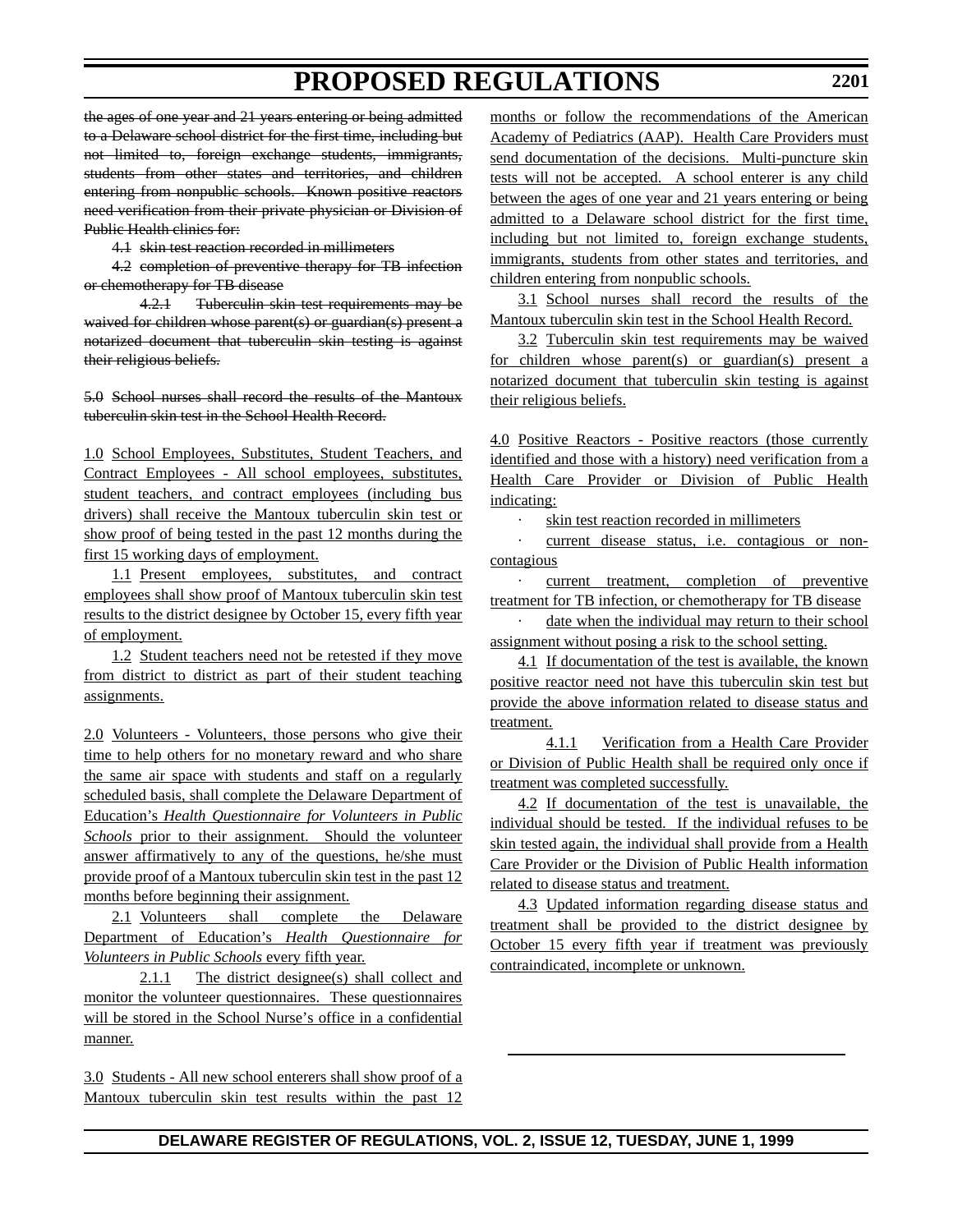## <span id="page-21-0"></span>**EDUCATIONAL IMPACT ANALYSIS PURSUANT TO 14 DEL. C., SECTION 122(d)**

#### **[SCHOOL SAFETY AUDIT](#page-3-0)**

### A. TYPE OF REGULATORY ACTION REQUESTED

New Regulation

B. SYNOPSIS OF SUBJECT MATTER OF REGULATION

The Secretary seeks the consent of the State Board of Education to adopt a new regulation requiring public school safety audits. The need for the regulation comes from concerns expressed by the interagency work group on school safety and from a recent conference on school safety plus the reaction to the incidents in the state of Colorado.

### C. IMPACT CRITERIA

1. Will the regulation help improve student achievement as measured against state achievement standards?

The new regulation addresses school safety, not curriculum issues.

2. Will the regulation help ensure that all students receive an equitable education?

The new regulation addresses school safety issues, not equity issues.

3. Will the regulation help to ensure that all students' health and safety are adequately protected?

The new regulation addresses school safety issues by requiring schools to do school safety audits each year.

4. Will the regulation help to ensure that all students' legal rights are respected?

The new regulation addresses school safety issues, not students' legal rights.

5. Will the regulation preserve the necessary authority and flexibility of decision makers at the local board and school level?

The new regulation will preserve the necessary authority and flexibility of decision makers at the local board and school level.

6. Will the regulation place unnecessary reporting or administrative requirements or mandates upon decision makers at the local board and school levels?

The new regulation will not place unnecessary reporting or administrative requirements or mandates upon decision makers at the local board and school levels.

7. Will decision making authority and accountability for addressing the subject to be regulated be placed in the same entity?

The decision making authority and accountability for addressing the subject to be regulated will remain in the same entity.

8. Will the regulation be consistent with and not an impediment to the implementation of other state educational policies, in particular to state educational policies addressing achievement in the core academic subjects of mathematics, science, language arts and social studies?

The new regulation will be consistent with and not an impediment to the implementation of other state educational policies.

9. Is there a less burdensome method for addressing the purpose of the regulation?

The issue must be addressed by regulation to ensure that every school performs a safety audit.

10. What is the cost to the state and to the local school boards of compliance with the regulation?

There is no additional cost to the state or to the local board.

800.21 School Safety Audit

1.0 Each school year every Delaware public school including Charter Schools and Alternative Schools shall conduct a School Safety Audit. Such audit shall be conducted using guidelines provided by the Department of Education.

### **EDUCATIONAL IMPACT ANALYSIS PURSUANT TO 14 DEL. C., SECTION 122(d)**

#### **[SCHOOL CRISIS RESPONSE PLANS](#page-3-0)**

### A. TYPE OF REGULATORY ACTION REQUESTED

New Regulation

B. SYNOPSIS OF SUBJECT MATTER OF REGULATION

The Secretary seeks the consent of the State Board of Education to adopt a new regulation requiring each public school in the state to have a school crisis response plan and to conduct at least one practice drill annually. The need for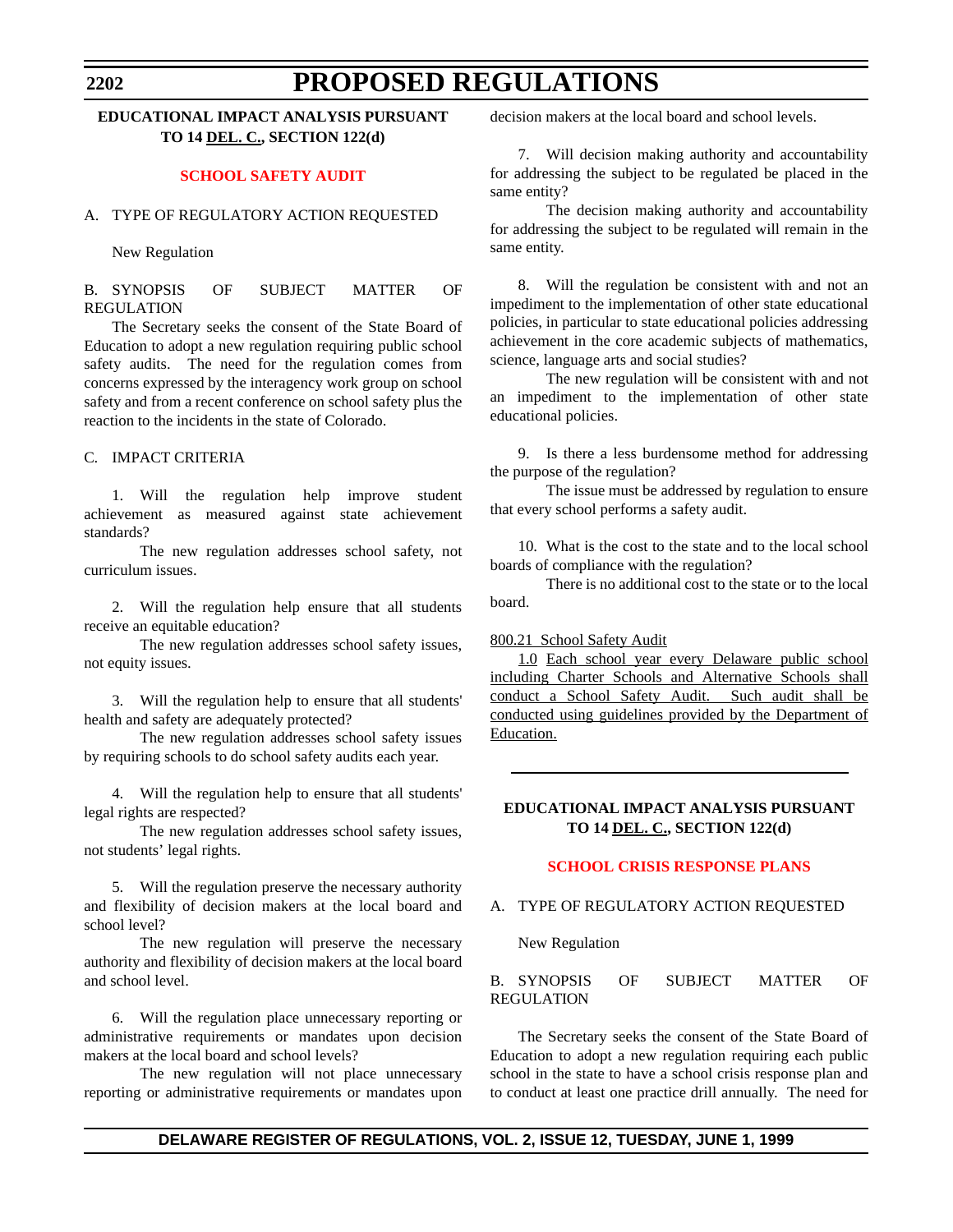<span id="page-22-0"></span>the regulation comes from concerns expressed by the interagency work group on school safety and from a recent conference on school safety plus the reaction to the incidents in the state of Colorado.

#### C. IMPACT CRITERIA

1. Will the regulation help improve student achievement as measured against state achievement standards?

The new regulation addresses school safety, not curriculum issues.

2. Will the regulation help ensure that all students receive an equitable education?

The new regulation addresses school safety, not equity issues.

3. Will the regulation help to ensure that all students' health and safety are adequately protected?

The new regulation addresses school safety by requiring each school to develop a School Crisis Response Plan and to conduct at least one practice drill annually.

4. Will the regulation help to ensure that all students' legal rights are respected?

The new regulation addresses school safety, not students' legal rights.

5. Will the regulation preserve the necessary authority and flexibility of decision makers at the local board and school level?

The new regulation will preserve the necessary authority and flexibility of decision makers at the local board and school level?

6. Will the regulation place unnecessary reporting or administrative requirements or mandates upon decision makers at the local board and school levels?

The new regulation will not place unnecessary reporting or administrative requirements or mandates upon decision makers at the local board and school levels.

7. Will decision making authority and accountability for addressing the subject to be regulated be placed in the same entity?

The decision making authority and accountability for addressing the subject to be regulated will remain in the same entity.

8. Will the regulation be consistent with and not an impediment to the implementation of other state educational policies, in particular to state educational policies addressing achievement in the core academic subjects of mathematics, science, language arts and social studies?

The new regulation will be consistent with and not an impediment to the implementation of other state educational policies.

9. Is there a less burdensome method for addressing the purpose of the regulation?

The issue must be addressed by regulation to ensure that every school has a School Crisis Response Plan and conducts a practice drill once a year.

10. What is the cost to the state and to the local school boards of compliance with the regulation?

There is no additional cost to the state or to the local Board.

#### PROPOSED REGULATION

800.22 School Crisis Response Plans

1.0 Every Delaware public school including Charter Schools and Alternative Schools shall develop a School Crisis Response Plan and shall conduct at least one practice drill annually. Such plan shall be developed using guidelines provided by the Department of Education.

### **EDUCATIONAL IMPACT ANALYSIS PURSUANT TO 14 DEL. C., SECTION 122(d)**

## **CONSTITUTION AND BYLAWS OF THE [DELAWARE SECONDARY SCHOOL ATHLETIC](#page-3-0) ASSOCIATION (DSSAA)**

#### A. TYPE OF REGULATORY ACTION REQUESTED

Amendment to Existing Regulation

B. SYNOPSIS OF SUBJECT MATTER OF REGULATION

The Secretary recommends to the State Board of Education that the proposed changes to the Constitution and Bylaws of the Delaware Secondary School Athletic Association (DSSAA) be adopted. The attached proposals are the result of an annual review of the constitution and bylaws by the DSSAA Constitution and Bylaws Committee and the DSSAA Board of Directors. Approximately twothirds of the proposals are editorial changes or minor revisions that received no opposition from member school representatives at the 54th Annual Membership Meeting. The proposed revisions were submitted to the Constitution and Bylaws Committee by either a member school, a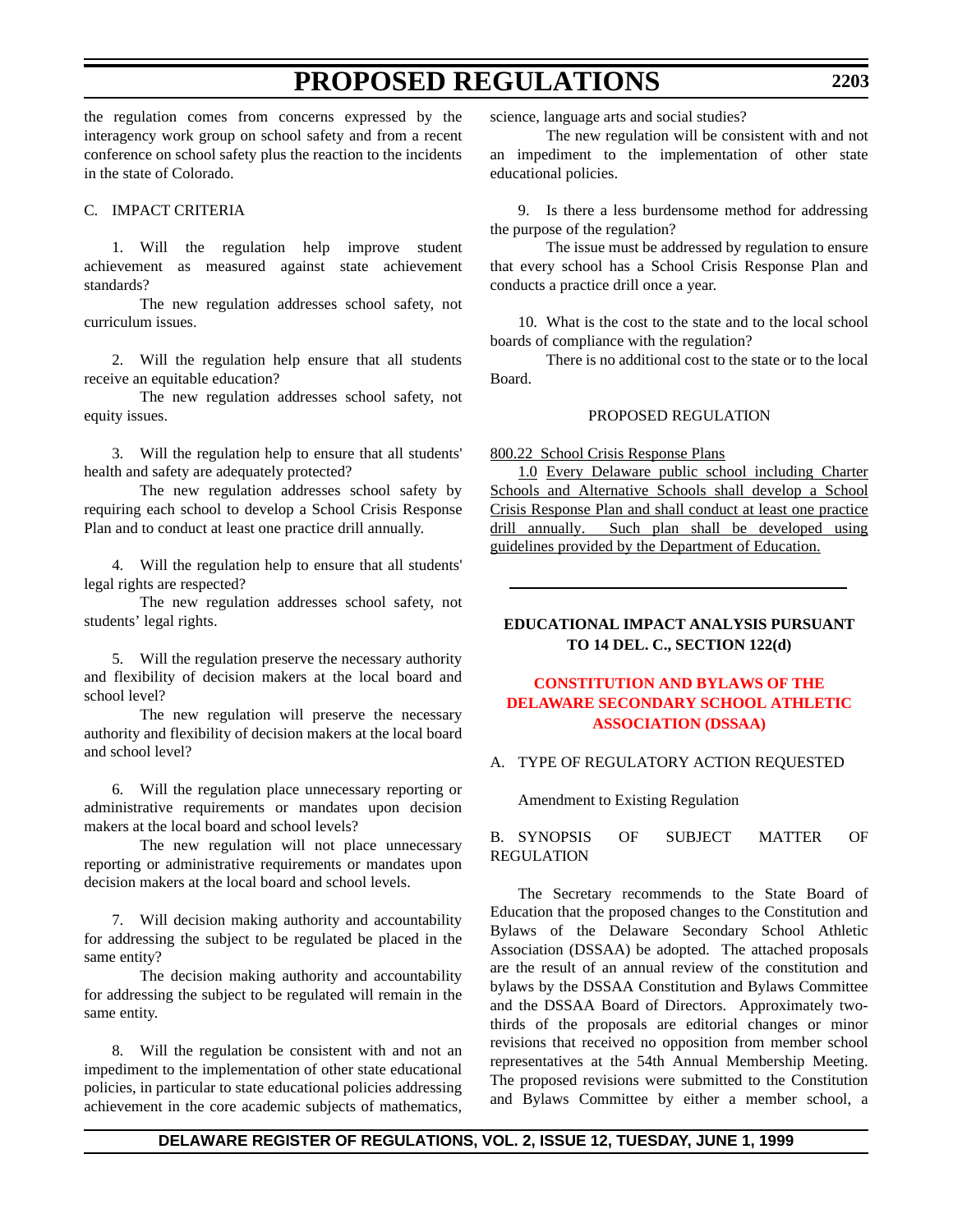conference, or the Executive Director. They were discussed at length by the Committee on November 4, 1998 and then submitted to the Board of Directors for initial review at the November 19, 1998 meeting. A formal vote on the proposed changes was not taken due to the lack of a quorum. The proposals were then forwarded to the member schools in December with an invitation to either attend the 54th Annual Membership Meeting on January 28, 1999 and participate in an open discussion of the proposed revisions or to submit written comments regarding the proposed changes. In a special session prior to the Annual Membership meeting, the Board reviewed the proposals for a second time and also discussed two new proposals which had been recommended by an ad hoc committee on event sponsorship and commercialism in high school athletics. With the exception of the two new proposals which were not included in the package previously sent to the member schools, all of the proposed revisions received initial approval from the Board. The entire package of proposals was then presented to the member school representatives in attendance for their consideration and comment. At the regularly scheduled session following the Annual Membership Meeting, all of the proposed changes, with the exception of the two new proposals, received a second affirmative vote. Those two proposals received initial approval and were then forwarded to the member schools for written comment. A second vote on those two proposals was taken at the March 25, 1999 Board meeting. Both proposals were approved and the thirty-one proposed changes which received two affirmative votes from the Board were forwarded to the Secretary for her endorsement. The Secretary is currently considering changes to two of the proposals and they may be remanded back to the DSSAA Board.

Changes to the bylaws which are substantive in nature include:

- A change in the age eligibility cut-off date from August 15 to June 15.
- The inclusion of post-season senior all-star contests for a sportsmanship related game ejection.
- A clarification of the financial hardship and program of study exceptions to the transfer rule and a requirement that principals scrutinize such waiver requests and certify that they are not athletically motivated.
- The addition of wording to ensure that the residence and transfer rules are compatible with 14 Del. C., Chapter 6 §607 and 14 Del. C., Chapter 4 respectively.
- A clarification of the amateur status rule.
- A deletion of the "reasonable efforts" requirement for an appeal of the forfeiture penalty for use of an ineligible athlete.
- An extension of the DSSAA Board's authority over state championships to include approval of the

selection and seeding procedures for the participating teams.

- A requirement that all head coaches hold a current CPR certification beginning with the 2000-01 school year and that all assistant coaches hold a current CPR certification beginning with the 2001- 02 school year.
- The establishment of a "floating date" (first Friday in December) for the start of competition during the winter sports season.
- A clarification of "open gym" programs.

### C. IMPACT CRITERIA

1. Will the regulation help improve student achievement as measured against state achievement standards?

The proposals will probably not have a measurable effect on the academic achievement of students participating in athletics.

2. Will the amendments help ensure that all students receive an equitable education?

The primary responsibility for enforcing the rules and regulations of the Delaware Secondary School Athletic Association rests with the member schools. If properly applied, the rules and regulations provide "a level playing field" and an equal opportunity for all interested to participate in interscholastic athletics. The DSSAA Board of Directors and the Executive Director will enforce the proposed regulations equitably without regard to athletic ability, race, gender, economic standing, or school of attendance.

3. Will the amendments help to ensure that all students' health and safety are adequately protected?

The proposals will probably not have a measurable effect on the health and safety of the students participating in athletics.

4. Will the amendments help to ensure that all students' legal rights are respected?

The Constitution and Bylaws address the legal rights of students participating in athletics, and the proposed amendments dealing with eligibility further clarify those rights.

5. Will the amendments preserve the necessary authority and flexibility of decision makers at the local board and school levels?

The amendments will not alter the existing authority and flexibility of decision makers at the local board and school levels as provided in the Constitution and Bylaws.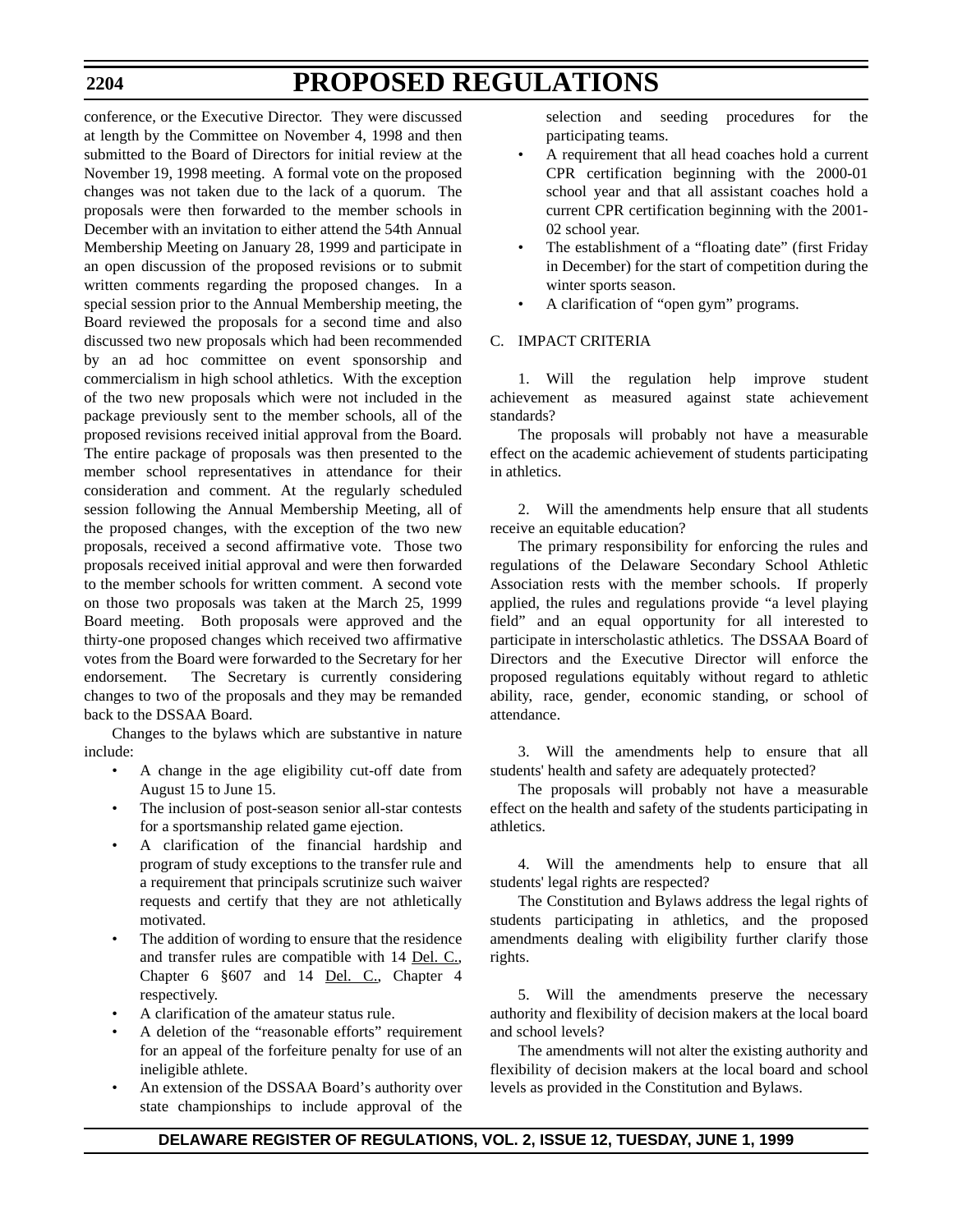6. Will the amendments place unnecessary reporting or administrative requirements or mandates upon decision makers at the local board and school levels?

The proposed amendments will not place any unnecessary reporting or administrative requirements upon decision makers at the local board and school levels.

7. Will decision making authority and accountability for addressing the subject to be regulated be placed in the same entity?

The decision making authority and accountability will remain in the same entity.

8. Will the amendments be consistent with and not an impediment to the implementation of other state educational policies, in particular to state educational policies addressing achievement in the core academic subjects of mathematics, science, language arts and social studies?

The proposed amendments will not be an impediment to the implementation of other state educational policies.

9. Is there a less burdensome method for addressing the purpose of the regulation?

The Constitution and Bylaws must be amended in this way for DSSAA to fulfill its regulatory function.

10. What is the cost to the state and local school boards of compliance with the regulation?

Compliance with the proposed amendments will not result in any additional costs for the state and local boards.

### **CONSTITUTION AND BYLAWS PROPOSALS**

1. Article IV. Administration, Section 1. Board of Directors B.

B. A member who is absent from three (3) regularly scheduled meetings of the Board of Directors three (3) or more times during a six-month period during a given school year shall be replaced by the appropriate nominating group provided in Section 1. A. above.

2. Article IV. Administration, Section 4. Election of Officers of Board of Directors A.

A. The officers of the Delaware Secondary School Athletic Association shall be selected by the Board of Directors at its regularly scheduled meeting in May. initial meeting following the appointment or reappointment of members by the State Board of Education.

3. Article IV. Administration, Section 8. Executive Director B. 5.

5. Decide issues between meetings of the Board of Directors. The Executive Director is authorized to initiate a review of or fully investigate He/she is authorized to fully investigate or direct a member school or officials' association to investigate an alleged violation of the DSSAA Constitution and Bylaws which he has seen, heard or read about, he/she has observed or discovered or which has been reported to him/her. He/she is expected to report the findings of any such investigation to the Board of Directors. Subsequent action by the Executive Director may include an official reprimand, placement on probation, a fine, the imposition of sanctions or the suspension from participation for a designated period of time of a player, student, team, coach, or official, spectator, team, school, or officials' association in order to ensure the necessary, orderly, and proper conduct of interscholastic competition athletics.

4. Article V. Vacancies on Board of Directors A.

A. Vacancies occurring on the Board of Directors shall be filled in accordance with the procedures set forth in Article IV., Section 1. and Section 3. The appropriate group shall submit nominations to the State Board of Education. The individual so appointed shall begin his/her term at the next regularly scheduled meeting of the Board of Directors following appointment by the State Board of Education.

5. Article VI. Meetings N/A

F. Meetings shall be conducted in accordance with Roberts Rules of Order.

6. Article VIII. Responsibilities, Powers, and Duties of Administrative Head of School, Section 2. Powers and Duties of Administrative Head of School A.

A. To have general control over all interscholastic athletic matters and the contests in which his/her school participates.

The administrative head of each member school shall exercise general control over all of the interscholastic athletic matters of his/her school which include, but are not limited to, the following:

(change B. - L. to 1. - 11.)

7. Sportsmanship Rule, Section 2. Processing Violations of the Sportsmanship Rule C. Penalties 1. Game Ejection c. (2)

2. Seniors shall fulfill their penalty in another sport during the same season or another sport during a subsequent sports season. the post-season all-star game in that sport. If not chosen to participate in the all-star game, they shall fulfill their penalty in another sport during the same season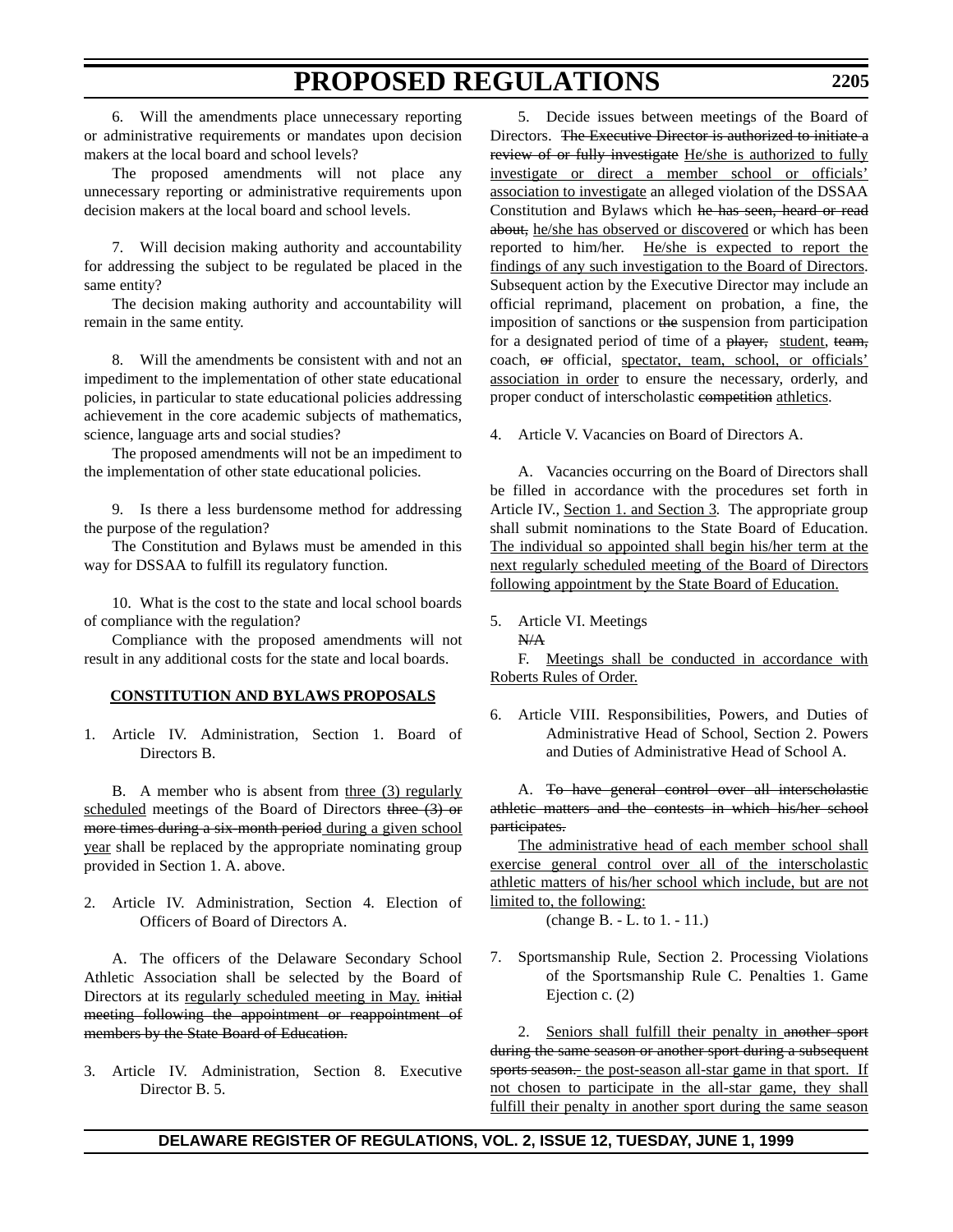#### **2206**

# **PROPOSED REGULATIONS**

or another sport in a subsequent season. When a senior is disqualified from the last game of his/her high school career, the member school is requested to take appropriate administrative action to discipline the offending student.

8. Rule 1. Eligibility, Section 1. Age A

A. Students who become 19 years of age on or after June 15, 1999 shall be eligible for all sports during the current school year provided all other eligibility requirements are met. Students who have attained the age of 19 prior to June 15, 1999 shall be ineligible for all sports.

9. Rule 1. Eligibility, Section 1. Age A.

B. Notwithstanding Rule 1. Section 4. Transfer, a student who reaches the age of majority (18), leaves his/her parents' place of residency and jurisdiction thereof, and moves to another attendance zone to continue his/her high school education shall be ineligible to participate in athletics for 180 school days commencing with the first day of official attendance. This provision shall not apply to  $a$  students participating in the Delaware School Choice Program as authorized by  $House$  Bill 144 of the  $138<sup>th</sup>$  General Assembly. 14 Del. C., Chapter 4 provided the student's choice application was properly submitted prior to the his/ her change of residence.

10. Rule 1. Eligibility, Section 3. Residence

N/A

6. A student who is a non-resident of Delaware shall be eligible at a public, vocational-technical, or charter school if, in accordance with 14 Del. C., Chapter 6 § 607, his/her custodial parent or legal guardian is a full-time employee of that district.

11. Rule 1. Eligibility, Section 4. Transfer E. 1.

N/A

e. Statement from the principal of both the sending and receiving schools that the student is not transferring primarily for athletic advantage as defined in H. 1., H. 2., H. 3., and H. 4. below.

12. Rule 1. Eligibility, Section 4. Transfer E. 2. a.

a. Proof of extreme financial hardship caused by significant loss of and unexpected reduction in income and/ or increased increase in expenses.

b. Statement from the principal of both the sending

and receiving schools that the student is not transferring primarily for athletic advantage as defined in H. 1., H. 2., H. 3., and H. 4. below.

13. Rule 1. Eligibility, Section 4. Transfer F. 1.

1. The student has completed the registration process at the receiving school prior to the first official student day of the academic year. The first official student day shall be defined as the first day on which students in any grade are required to be in attendance.

14. Rule 1. Eligibility, Section 4. Transfer K.

K. A student who transfers from a school of choice, as authorized by House Bill  $144$  of the  $138<sup>th</sup>$  General Assembly, to a public, private, vocational-technical, or charter 14 Del.C., Chapter 4, to either a private school or, after completing his/her two-year commitment, to a public, vocational technical, or charter school shall be eligible immediately provided the transfer occurs after the close of the sending school's academic year and prior to the first official student day of the receiving school's academic year and the student satisfies the conditions stipulated in G. 1., G. 2., G. 3., and G. 4. Above F. 1., F. 2., F. 3., and F. 4. above.

15. Rule 1. Eligibility, Section 5. Amateur A. 4.

4. Receives remuneration of any kind or accepts reimbursement for expenses in excess of the actual and necessary costs of transportation, meals, and lodging for participating in a team or individual competition or an instructional camp or clinic. Reimbursement for the aforementioned expenses is permitted only if all of the participants receive the same benefit.

16. Rule 4. Passing Work E. and F.

E. Local school boards and non-public schools may establish more stringent requirements over and above the minimums for academic eligibility than the minimum standards herein prescribed for eligibility.

F. With respect to the non-public member schools, only the preceding requirements shall be applicable for student participation. These requirements shall not preclude non-public schools from maintaining requirements beyond those herein prescribed.

17. Rule 10. Eligibility Lists C.

C. A student not listed on the original eligibility report or subsequent addenda on file in the Executive Director's office shall be ineligible. In the case of a student who met all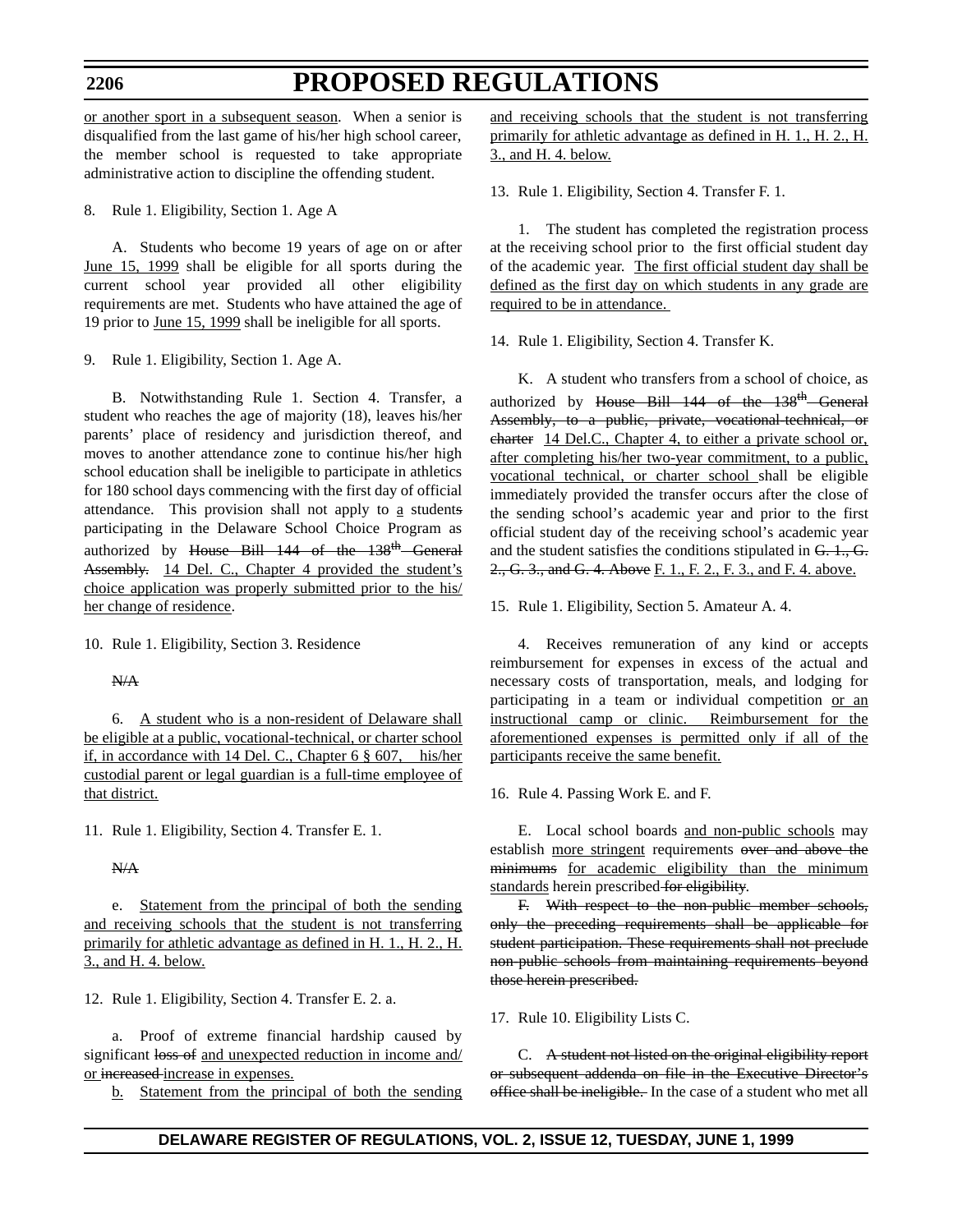DSSAA eligibility requirements but was omitted from the eligibility report due to administrative or clerical error, he/ she shall be adjudged eligible and the school assessed a \$10.00 fine.

18. Rule 13. Licensed Physician

#### Rule 13. Licensed Physician

Rule 13. Medical Supervision

A. Provision shall be made for a licensed physician, a NATA certified athletic trainer, or a registered nurse to be present at all interscholastic football games in which a member school participates. The host school shall provide this service. The athletic trainer and nurse shall be limited to rendering first aid service only.

19. Rule 14. Use of Ineligible Athlete A.4.

4. The offending school may appeal to the DSSAA Board of Directors for a waiver of the forfeit or for the imposition of a lesser penalty forfeiture penalty if the ineligible athlete had no tangible affect on the outcome of the contest(s). and the offending school can document conclusively that it made a reasonable effort(s) to determine the eligibility of the athlete in question. "Reasonable effort(s)" shall include but not be limited to the following: If the forfeiture penalty is waived, the offending school shall be reprimanded and fined \$200.00 unless the athlete or his/ her parent(s) or legal guardian(s) knowingly withheld information or provided false information that caused him/ her to be eligible for interscholastic competition. The burden of proof, in both instances, resides entirely with the offending school.

a. Conduct meetings prior to summer vacation at the high school and the middle schools in the feeder pattern in order to review district and DSSAA eligibility requirements with students interested in participating in interscholastic athletics.

b. Distribute prior to summer vacation the DSSAA physical examination form and the DSSAA student medical history/parental consent form, including the list of eligibility reminders, and have the signed forms on file before the start of practice.

c. Distribute an athletic code or contract, including a residence check, which must be signed by the student and his/her custodial parent(s) or legal guardian(s) and have the signed forms on file before the start of practice.

d. Compare the address listed on the athletic code or contract with school records when completing the DSSAA elibibility report.

20. Rule 18. Conferences and All-Star Games

Rule 18. Conferences and All-Star Games

A. Member schools may establish voluntary conference organizations according to the following rules:

1. Any such organization may be composed of public and non-public schools

2. Any conference so formed must submit its proposed membership and bylaws constitution and bylaws to the DSSAA Board of Directors and these they must be approved prior to the schools entering into any contractual agreements.

All subsequent amendments to the constitute constitution and bylaws of the conference must be approved by the DSSAA Board of Directors.

B. Students of member schools, who have completed their eligibility in a sport, may participate in not more than one (1) all-star game in that sport until they have graduated from high school. The game must be approved by DSSAA in accordance with the criteria listed below, and a full financial report must be filed with the Executive Director within thirty (30) days of the game. Failure to submit a financial report within the specified time period shall result in the coaches' association or other sponsoring organization being assessed a \$100.00 fine.

1. The game shall not be for determining a regional or national champion.

2. The game shall be sponsored by and all profits go to a nonprofit organization.

3. The awards given shall be symbolic in nature with no intrinsic value.

4. The travel distance shall not exceed 600 miles round trip.

#### Rule 19. All-Star Contests

A. An all-star contest shall be defined as an organized competition in which the participants are selected by the sponsoringorganization or its designee on the basis of their performance during the interscholastic season in that sport.

B. Students who have completed their eligibility in a sport may participate in one all-star contest in that sport, if approved by DSSAA, prior to graduation from high school.

C. Member schools shall not make their facilities, equipment, or uniforms available to the sponsoring organization or the participants unless the all-star contest is approved by DSSAA.

D. The all-star contest must be approved by DSSAA in accordance with the following criteria:

1. The contest shall not be for determining a regional or national champion.

2. The contest shall be organized, promoted, and conducted by and all profits go to a nonprofit organization. Involvement by a commercial organization shall be limited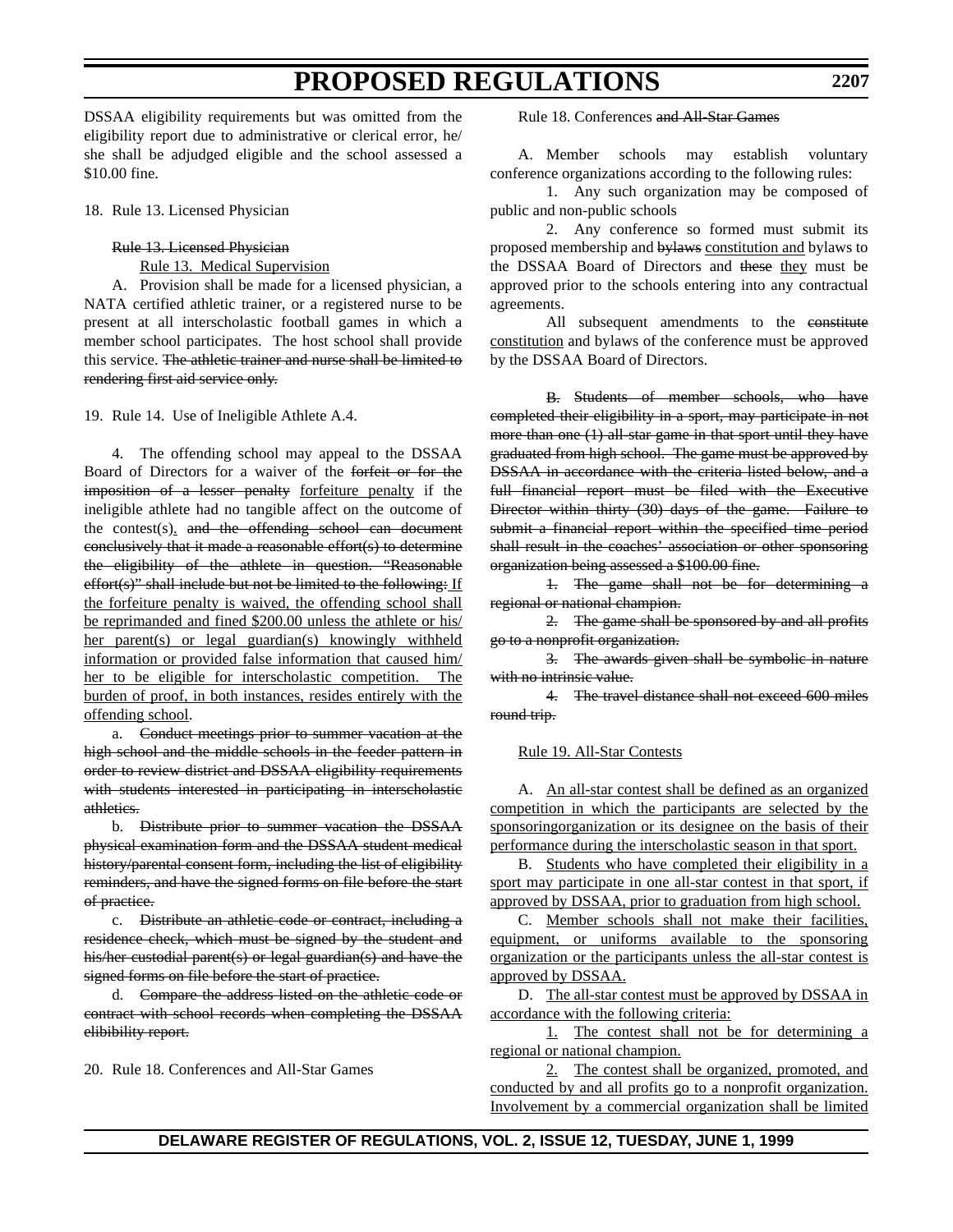to providing financial support.

3. The awards given shall be in compliance with Rule 1., Section 5. Amateur.

4. Exceptions to the adopted rules code for the sport shall require the approval of DSSAA.

5. A full financial report must be filed with the Executive Director within thirty (30) days of the contest. Failure to submit a financial report within the specified period of time shall result in the sponsoring organization being assessed a \$50.00 fine.

6. The event organizer shall not accept financial support or sell advertising to companies involved in the production or distribution of alcohol and tobacco products.

21. Rule 19 20. Sponsoring Interscholastic Teams, Section 2. Sponsorship of Teams A. 1. and A. 2.

1. The governing bodies body of the participating districts or schools approved district or non-public school approves participation in the sport. The administrative head of the school shall notify the Executive Director in writing of the school's intent to sponsor a team in a new sport.

2. The governing bodies body of the participating districts or schools control district or non-public school controls the funds needed to conduct support the proposed program team, regardless of their source, in the same manner as existing teams (coaches' salaries, purchase and repair of equipment, medical supervision, transportation, preparation and maintenance of practice and game facilities, awards, etc.). Requests from outside sources to make Ffinancial contributions and donations of equipment or services from outside sources must be approved in writing by the administrative head of the school must be submitted in writing and must include an acknowledgment that the equipment becomes the property of the school. The contribution or donation must be approved in writing by the administrative head of the school.

22. Rule  $2\theta$  21. State Championships C. 1.

Each tournament format, as well as the criteria and procedures for selecting and seeding the participating teams, must be approved by the Board of Directors and any subsequent changes in format must also be approved by the Board. The Executive Director shall advise the committees as to which proposed changes must be presented to the Board. In instances where If the Executive Director and the committee cannot agree, the proposed change must be presented to the Board of Directors for approval.

23. Rule 21 22. Certified Coaches A. 2. and B. 4. c. (3)

2.E. All varsity head coaches (junior varsity if the school does not sponsor a varsity team) shall be required to attend the DSSAA rules clinic for their sport or, if applicable, pass an open book rules examination supplied by the DSSAA office. Beginning with the 2000-01 school year, head coaches at all levels of competition shall be required to hold a current certification in adult CPR.

B.3.1. Beginning with the 2001-02 school year, assistant coaches at all levels of competition shall be required to hold a current certification in adult CPR.

24. Rule 21 22. Certified Coaches B. 4. c. (1)

(1) He/she must be officially appointed by the local Board of Education. The superintendent or his/her designee may temporarily appoint an individual if a coaching vacancy arises and the sport season begins during the interim between meetings of the local Board of Education.

25. Rule 22 23. Sports Seasons and Practices B. and D.

B. The regular winter sports season shall begin on November 15 with the first approved day for practice and end with the start of the state championship in that sport. Any regular season contest that was postponed must be rescheduled and played before the beginning of the state tournament play in that sport. Conference championships must also be completed before the start of the state tournament in that sport.

D. Practice for any fall sport shall not begin earlier than 21 days before the first Friday after Labor Day. Practice for any winter sport shall not begin earlier than November 15 21 days before the first Friday in December and practice for any spring sport shall not begin earlier than March 1.

26. Rule 24 25. Baseball and Softball Pregame Warmup and Rule 25. Track and Field Events

Rule 24. Baseball and Softball Pregame Warmup

A. In baseball and softball the last twenty-minute practice period on the field prior to game time shall be reserved for the visiting team.

#### Rule 25. Track and Field Events

A. The standard order of events, as prescribed in the National Federation official rules book, shall be followed by member schools in all track and field meets in which they participate, except that the javelin shall not be contested. Put in appendix under Playing Rules Adoptions/ Modifications.

27. Rule 27 28. Awards C. 1.

1. Tournament sponsors shall be allowed to present the members of the participating teams with a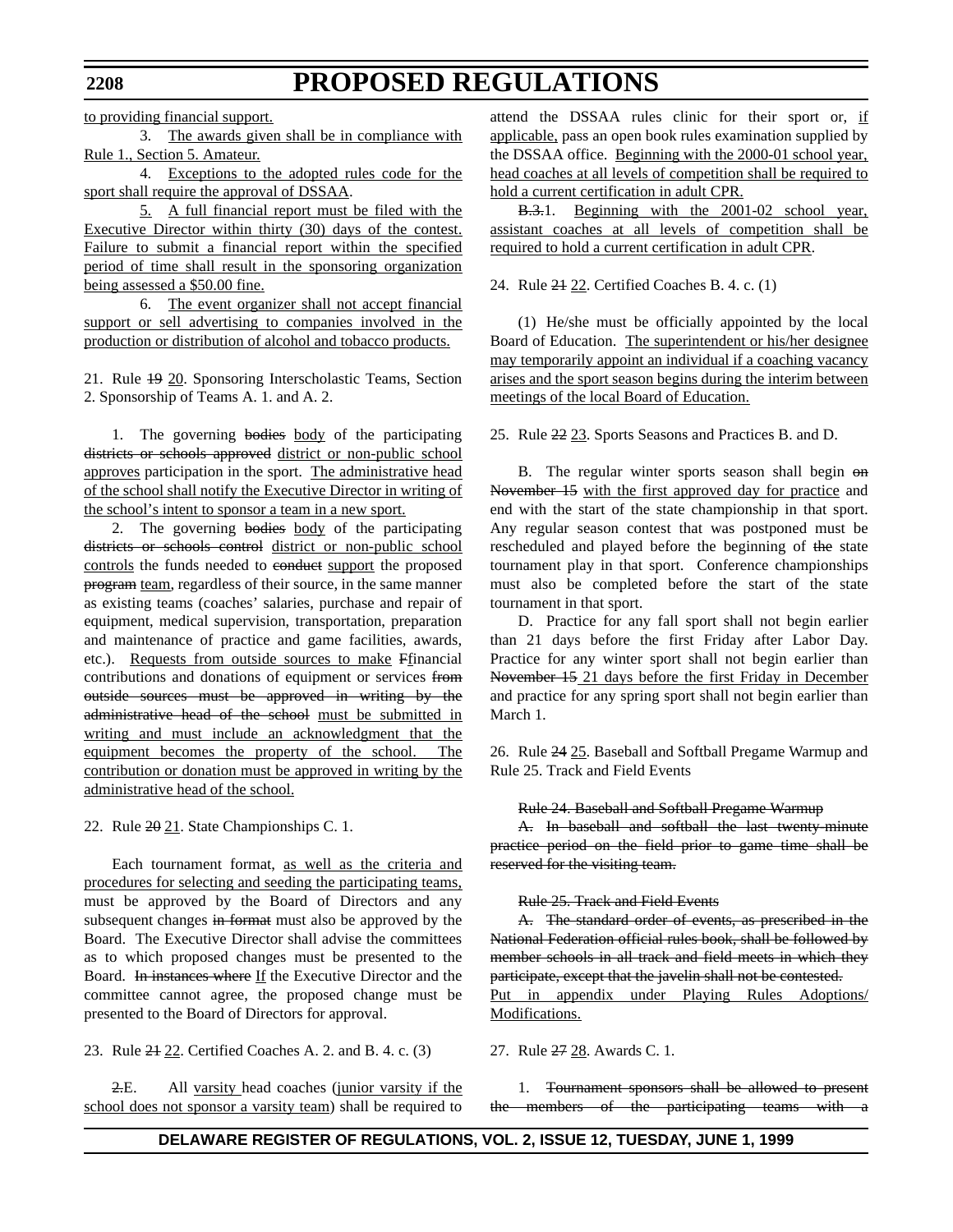<span id="page-28-0"></span>complimentary T-shirt and event program.

28. Rule 27 28. Awards D. 1.

1. With the exception of post-secondary scholarships, the awards shall have symbolic value only. Awards with utilitarian value are prohibited. The eost value of the award shall not exceed \$50.00.

29. Rule 36 37. "Open Gym" Programs A. 3.

3. The activities must be unstructured and studentgenerated. Organized drills in the skills or techniques of a particular sport are prohibited. Organized competition with fixed team rosters is also prohibited.

a. A coach may not predetermine that the open gym will include only his/her sport and publicize the open gym as being restricted to that sport. It is the responsibility of the adult supervisor to permit as many different activities as the facility can effectively and safely accommodate

**\* THE ABOVE REGULATORY CHANGES WILL BE PRESENTED AT THE MONTHLY MEETING OF THE STATE BOARD OF EDUCATION, JUNE 18, 1999.**

# **[DEPARTMENT OF HEALTH AND](http://www.state.de.us/dhss/irm/dhss.htm) SOCIAL SERVICES**

#### **DIVISION OF PUBLIC HEALTH**

Statutory Authority: 16 Delaware Code, Section 122 (16 **Del.C.** 122)

### **PUBLIC NOTICE [Communicable Disease Regulations](#page-3-0)**

In compliance with the State's Administrative Procedures Act (Title 29, Chapter 101 of the Delaware Code) and under the authority of Title 16, Part 1, Subchapter II, #122 Et. Seq. the Delaware Department of Health and Social Services/ Division of Public Health is amending its Communicable Disease Regulations. These regulations were last amended April 13, 1995.

A summary of the content of the revisions is incorporated in this notice. Anyone wishing a complete copy of the Regulations with recommended changes noted should call 302-739-3033 requesting same or write to the Division at the address listed below.

A Public Hearing will be held on Wednesday, June 23, 1999, in the third floor conference room of the Jesse Cooper Building on the corner of Federal and Water Streets from 4pm to 6pm. Persons wishing to be heard on this matter should appear in person at that time. Parties must enter by 5pm in order to be admitted.

Persons who wish to make written suggestions, compilations of data, testimony, briefs or other written materials concerning the proposed regulations must submit same to the Office of the Director, Division of Public Health, P.O., Box 637, Dover, DE 19901 by close of business June 25, 1999.

\* Please note paragraph numbering and the table of contents may not be reflective of the final document. This should not, and is not meant to substantively alter the meaning of the proposed regulatory revisions.

### **Regulations for the Control of Communicable and Other Disease Conditions**

Adopted August 2, 1984 Amended: June 21, 1986 January 6, 1989 June 16, 1989 September 1, 1989 January 12, 1990 October 19, 1990 December 10, 1993 April 13, 1995

#### TABLE OF CONTENTS

| Part I                                            |         |
|---------------------------------------------------|---------|
| Applicable Codes                                  | 1       |
| Part II                                           |         |
|                                                   |         |
| Definitions                                       | $1 - 3$ |
| Part III                                          |         |
| Regulations                                       | $3-29$  |
| Section 1. Notifiable Diseases or Conditions      |         |
| to be Reported                                    | 3       |
| Section 2. Report of Outbreaks                    | 4       |
| Section 3. Reporting of Notifiable Diseases       | 4-6     |
| 3.1 Attending Practitioners                       |         |
| 3.2 Others                                        |         |
| 3.3 Hospitals                                     |         |
| 3.4 Laboratories                                  |         |
| 3.5 Confidentiality                               |         |
| 3.6 Information in Reports                        |         |
| <b>Section 4. Reports by Division Director or</b> |         |
| <u>designee Unit Administrator to the</u>         |         |
| Section Chief                                     | 6       |
| 4.1 Surveillence Investigation Denome             |         |

4.1 Surveillance/Investigation Reports

PAGE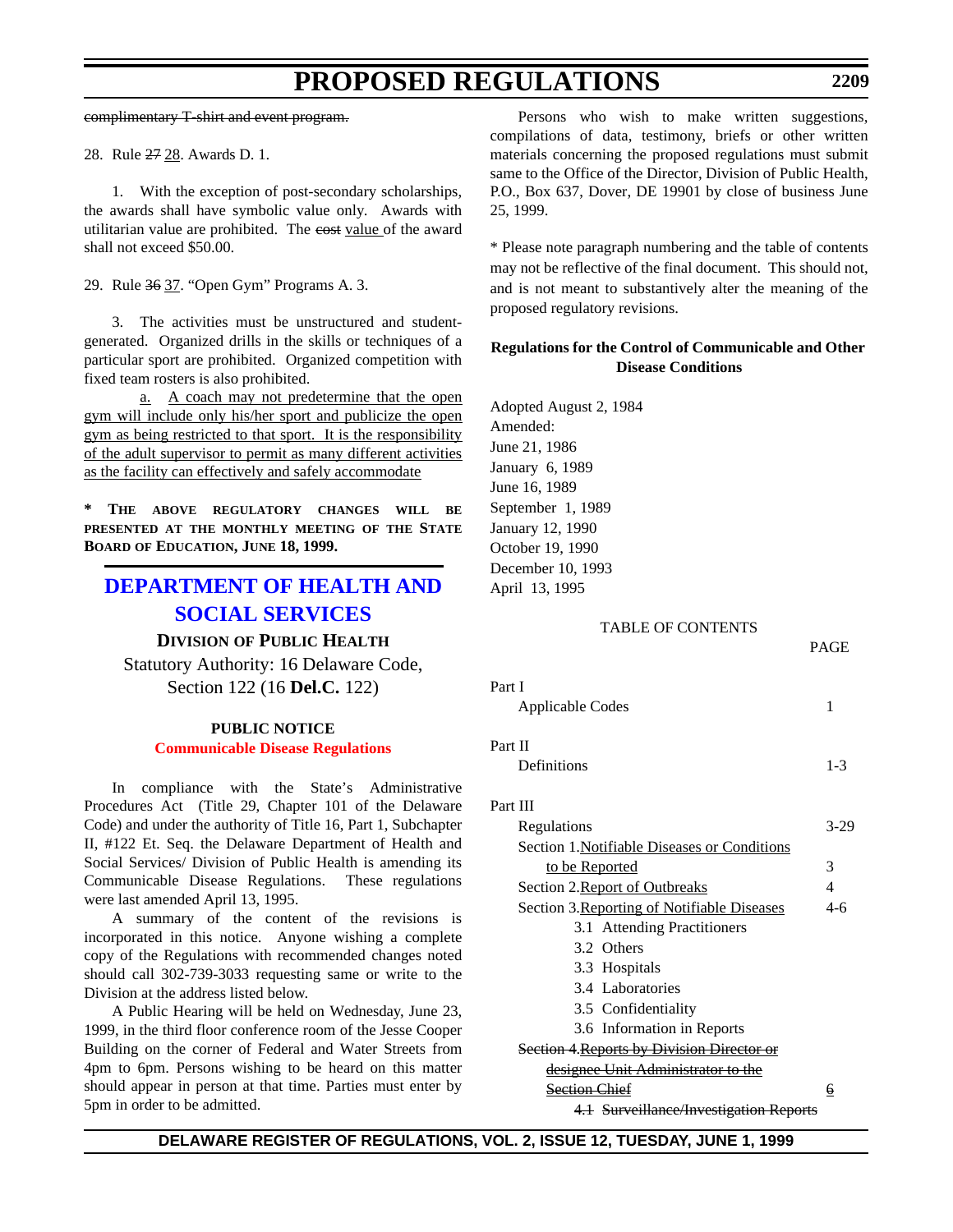for Individual Cases 4.2 Outbreak Reports and Special Reports 4.3 Reports of Morbidity Section 5. Investigation of Case 7-9 5.1 Action to be Taken 5.2 Suspected Source Outside County but Within Delaware 5.3 Suspected Source in Another State or Country 5.4 Exposed Person Outside Jurisdiction 5.5 Examination of Patient 5.6 Sensitive Situations Section 6.Quarantine 9-10 6.1 Establishment 6.2 Requirements 6.3 Transportation 6.44Disinfection Section 7.Control of Specific Communicable Diseases 10-20 7.1 Vaccine Preventable Diseases 7.2 Ophthalmia Neonatorum 7.3 Sexually Transmitted Diseases 7.4 Tuberculosis Section 8. Preparation for Burial 21 Section 9.Disposal of Infectious Articles Remains21 Section 10.Diseased Animals 21 10.1 Sale 10.2 Notification Section 11.Notification of Emergency Medical Care Providers of Exposureto Communicable Diseases 21-28 11.1Definitions 11.2Universal Precautions 11.3Communicable Diseases 11.4 Request for Notification 11.5 Notification of Exposure to Air-borne Pathogens 11.6 Notification of Exposure when Requested 11.7 Manner of Notification 11.8 Transfer of Patients 11.9 Death of Patient 11.10 Testing of Patient for Infection 11.11 Confidentiality Section 12. Enforcement 28-29 12.1 Authorization 12.2 Penalties APPENDIX INotifiable Diseases 30 APPENDIX IIDrug Resistant Organisms Required to be Reported 30

**\* PLEASE NOTE, THE ABOVE PAGE NUMBERS REFER TO THE ORIGINAL DOCUMENT AND NOT TO THE REGISTER.**

#### PART I

Applicable Codes

These regulations are adopted by the Delaware State Board of Health Department of Health & Social Services pursuant to 16 Del. C. §122(1), (2), (3) (a and j), (4), (5); §128; §129; §151; §503; §504; §505; §507; §508; §702; §706 and 707. These regulations are are were originally adopted on August 2, 1984 and are effective September 1, 1984, and subsequently amended.

#### PART II

Definitions

When used in Parts II and III, the following terms shall mean:

1. "Carrier" - A person who harbors pathogenic organisms of communicable disease but who does not show clinical evidence of the disease and serves as a potential source of infection.

2. "Case" - A person whose body has been invaded by an infectious agent with the result that clinical symptoms have occurred.

3. "Child Care Facility" - Any organization or business created for, and having as its major purpose, the daily care and/or education of children under the age of 7 years.

4. "Communicable Disease" - An illness due to a specific infectious agent or its toxic products which arises through transmission of that agent or its products from a reservoir to a susceptible host either directly as from an infected person or animal or indirectly, through an intermediate plant or animal host, vector, or the inanimate environment.

5. "Contact" - A person or animal that has been in such association with an infected person or animal or a contaminated environment as to have had opportunity to acquire the infection.

"Designated Representative" - The person officially named by the Local Health Unit Administrator or the Section Chief to represent and to carry out the functions of the Division Director or designee Unit or the Section, respectively, in the absence of the Division Director or designee Unit Administrator or the Section Chief.

6. "Designee" - The person named by the Director of the Division of Public Health to assume a specific responsibility.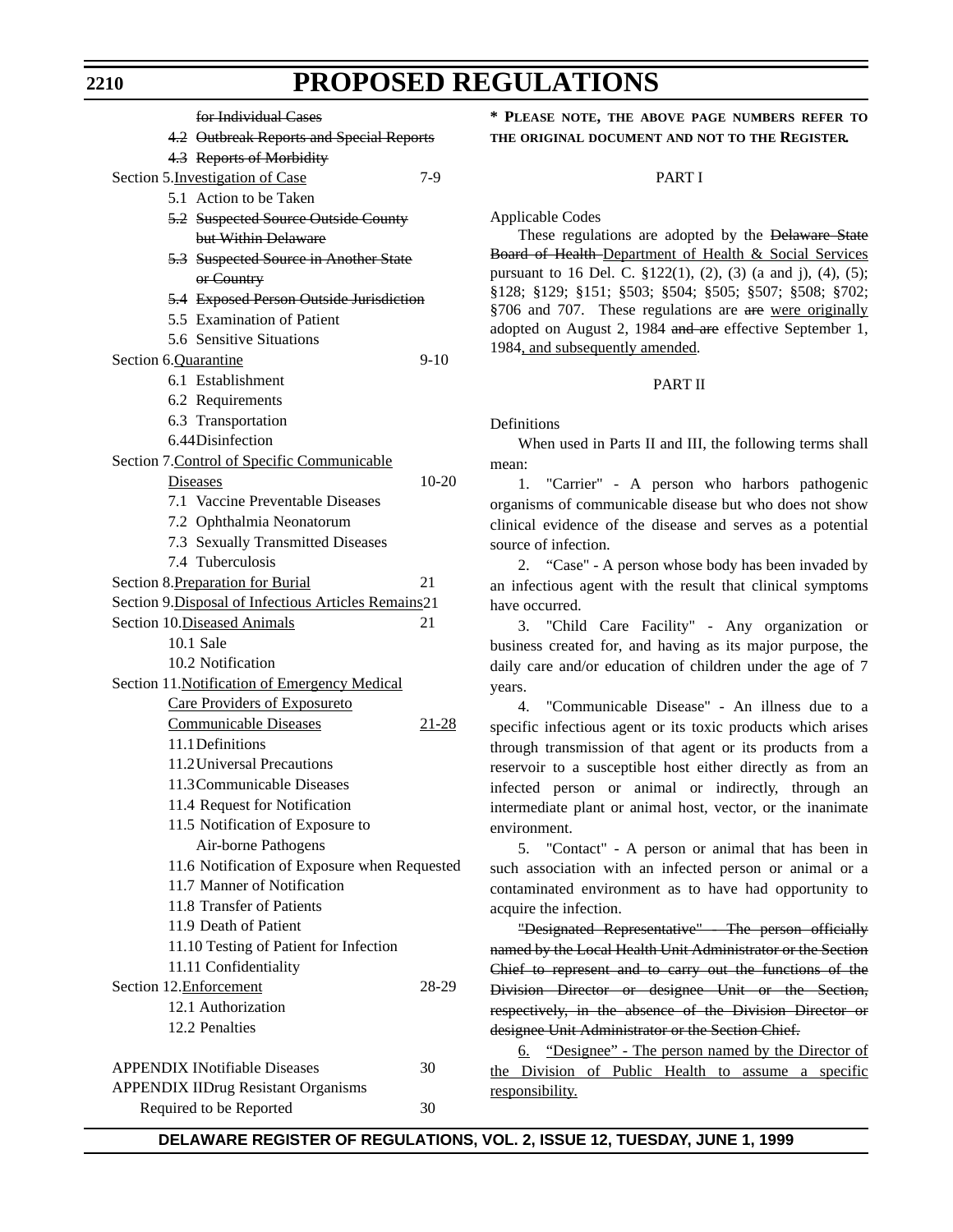7. "Division Director" - The Director of the Division of Public Health.

8. "Directly Observed Therapy (DOT)" - an adherence-enhancing strategy in which a health care worker or other designated person watches the patient swallow each dose of medication.

9. "Epidemic" or "Outbreak" - The occurrence in persons in a community, institution, region, or other defined area of cases of an illness of similar nature clearly in excess of normal expectancy.

"Immunizations" -– DPT is diphtheria, tetanus, and pertussis, DT is diphtheria and tetanus, Td is tetanus, diphtheria toxoids, OPV is oral Polio vaccine, IPV is injectable polio vaccine

"Local Health Unit" - The main offices of the Division of Public Health which are located in Kent, Sussex and New Castle Counties.

New Castle Local Health Unit 2055 Limestone Road Wilmington, DE 19804 995-8650

Kent Local Health Unit 805 River Road Dover, DE 19901 736-5305

Sussex Local Health Unit 544 South Bedford Street Georgetown, DE 19947 856-5355

"Local Health Unit Administrator" - The person officially named by the Division of Public Health Director responsible for the operations within a local health unit.

10. HIV Infection – repeatedly reactive screening tests for HIV antibody (for example, enzyme immunoassay) with specific antibody identified by the use of supplemental tests such as Western Blot or immunofluorescence assay; or direct identification of virus in host tissues by virus isolation (for example, culture); or HIV antigen detection (for example p24 antigen); or a positive result on any other highly specific licensed test for HIV.

11. "Medical Examiner" - A physician appointed pursuant to 29 <u>Del. C.</u>  $\frac{24703 \text{ or } 7903(a)(3) \text{ who is authorized}}{29 \text{ Del}}$ to investigate the causes and circumstances of death.

12. "Nosocomial Disease" - A disease occurring in a patient in a health-care facility and in whom it was not present or incubating at the time of admission.

13. "Notifiable Disease" - A communicable disease or

condition of public health significance required to be reported to the Division of Public Health in accordance with these Rules.

14. "Notification" - A written or verbal report as required by any section of these Rules.

15. "Outbreak" - Refer to definition of "Epidemic".

16. "Post-Secondary Institution" - Means and includes state universities, private colleges, technical and community colleges, vocational technical schools and hospital nursing schools.

17. "Quarantine" - An official order that limits the freedom of movement and actions of persons or animals in order to prevent the spread of notifiable disease or other disease condition. The Division Director or designee The Local Health Unit Administrator or the Section Chief shall determine which persons or animals are subject to quarantine and shall issue appropriate instructions.

18. "Resistant Organism" - Any organism which traditionally was inactivated or killed by a drug but has, over time, developed mechanisms to render that drug ineffective.

"Section" – The Health Monitoring and Program Consultation Section of the Division of Public Health

"Section Chief" – The Chief of the Health Monitoring and Program Consultation Section, Division of Public Health.

19. "Sensitive Situation" - A setting, as judged by the Director of the Division of Public Health or his designate designee in which the presence of a person or animal infected with or suspected of being infected with a notifiable or other communicable disease or condition which may affect the public health would increase significantly the probability of spread of such disease and would, therefore, constitute a public health hazard. Sensitive situations may include, but are not limited to, schools, child-care facilities, hospitals, and other patient-care facilities, food storage, food processing establishments or food outlets.

20. "Source of Infection" - The person, animal, object or substance from which an infectious agent passes directly to the host.

21. "Suspect" - A person or animal whose medical history and symptoms suggest that he or it may have or may be developing a communicable disease condition.

#### PART III

Regulations

Section 1.Notifiable Diseases or Conditions to be Reported

The list of notifiable diseases or conditions (notifiable diseases) specified in the Appendix Appendices to these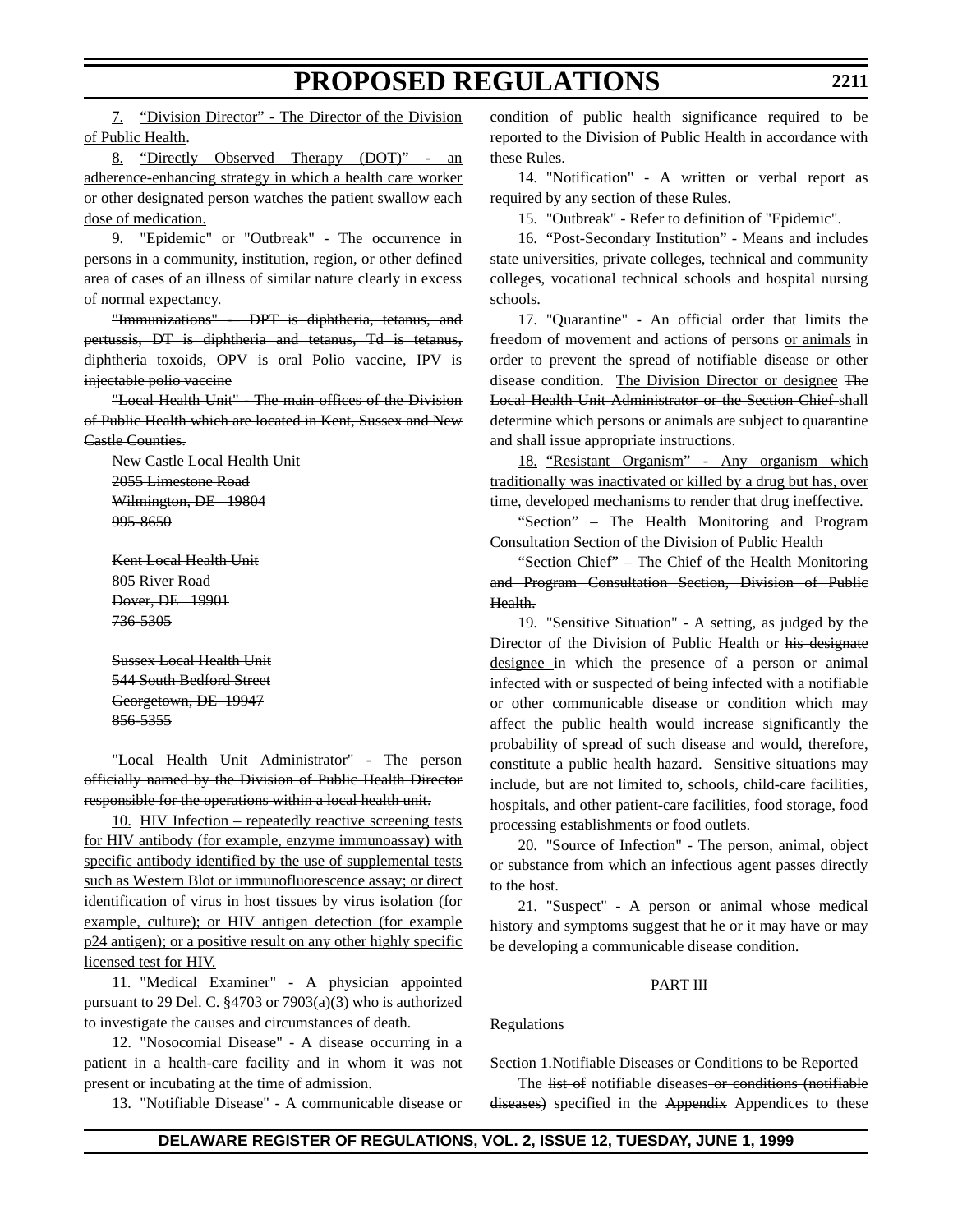#### **2212**

# **PROPOSED REGULATIONS**

regulations are declared as dangerous to the public health. The occurrence or suspected occurrence of these diseases, including those who at the time of death were so affected identified after death, shall be reported as defined in Section 3 to the Local Health Unit Administrator Division of Public Health. Such reports shall be made within 48 hours of recognition except as otherwise provided in these regulations. Reports shall be made by telephone or in writing except for certain specified diseases as indicated by a (T) which shall be reported immediately by telephone. Certain diseases are reportable in number only and are indicated by an (N). The Section Division of Public Health may list additional diseases and conditions on its reporting forms for which reporting is encouraged but not required.

### Section 2.Report of Outbreaks

Any person having knowledge of any outbreak of any notifiable disease or clusters of any illness which may be of public concern, shall report such outbreaks within 24 hours to the Local Health Unit Administrator Division Director or designee.

Section 3.Reporting of Notifiable Diseases

3.1 Attending Practitioners

Reports required by Sections 1 and 2 shall be made to the Division Director or designee Local Health Unit Administrator by any attending practitioner, licensed or otherwise permitted in Delaware to practice medicine, osteopathic medicine, chiropractic, naturopathy, or veterinary medicine, who diagnoses or suspects the existence of any disease on the notifiable disease list or by the medical examiner in cases of unattended deaths.

3.2 Others

In addition to those who are required to report notifiable diseases, the following are requested to notify the Division Director or designee Local Health Unit Administrator of the name and address of any person in his or her family, care, employ, class, jurisdiction, custody of control, who is suspected of being afflicted with a notifiable disease although no practitioner, as in Section 3.1 above, has been consulted: every parent, guardian, householder; every nurse, every dentist, every midwife, every superintendent, principal, teacher or counselor of a public or private school; every administrator of a public or private institution of higher learning; owner, operator, or teacher of a child-care facility; owner or manager of a dairy, restaurant, or food storage, food-processing establishment or food outlet; superintendent or manager of a public or private camp, home or institution; director or supervisor of a military installation; military or Veterans Administration Hospital, jail, or

juvenile detention center.

#### 3.3 Hospitals

3.3.1 The chief administrative officer of each civilian hospital, long-term care facility, or other patient-care facility shall (and the United States military and Veterans Administration Hospitals are requested to) appoint an individual from the staff, hereinafter referred to as "reporting officer," who shall be responsible for reporting cases or suspect cases of diseases on the notifiable disease list in persons admitted to, attended to, or residing in the facility.

3.3.2 Such case reports shall be made to the Division Director or designee Local Health Unit Administrator within 48 hours of recognition or suspicion, except as otherwise provided in these regulations.

3.3.3 Reporting of a case or suspect case of notifiable disease by a hospital fulfills the requirements of the attending practitioner to report; however, it is the responsibility of the attending practitioner to ensure that the report is made pursuant to Section 3.1.

3.3.4 The hospital reporting officer shall also report to the Division Director or designee Local Health Unit Administrator communicable diseases not specified in Section 1, should the disease occur in a nosocomial disease outbreak situation which may significantly impact the public health.

3.4 Laboratories

3.4.1 All laboratories Any person in charge of a clinical or hospital laboratory, or other facility in which a laboratory examination of any specimen derived from a human body and submitted for microbiological examination shall report results of laboratory examinations of specimens indicating or suggesting the existence of a notifiable disease to the Division of Public Health Local Health Unit Administrator within 48 hours of when the results were obtained or as soon as possible, except as otherwise provided in these regulations.

3.4.2 The Director or designee Local Health Unit or Section personnel may contact the patient or the potential contacts so identified from laboratory reports only after consulting with the attending practitioner, when the practitioner is known and when said consultation will not delay the timely control of the a communicable disease. See Section 7.42 regarding similar requirements for sexually transmitted diseases.

3.4.3 Laboratories identifying salmonella or shigella organisms in the stool specimens shall forward cultures of these organisms or the stool specimens themselves to the Public Health Laboratory for confirmation and serotyping.

3.4.4 Reporting of antibiotic resistant organisms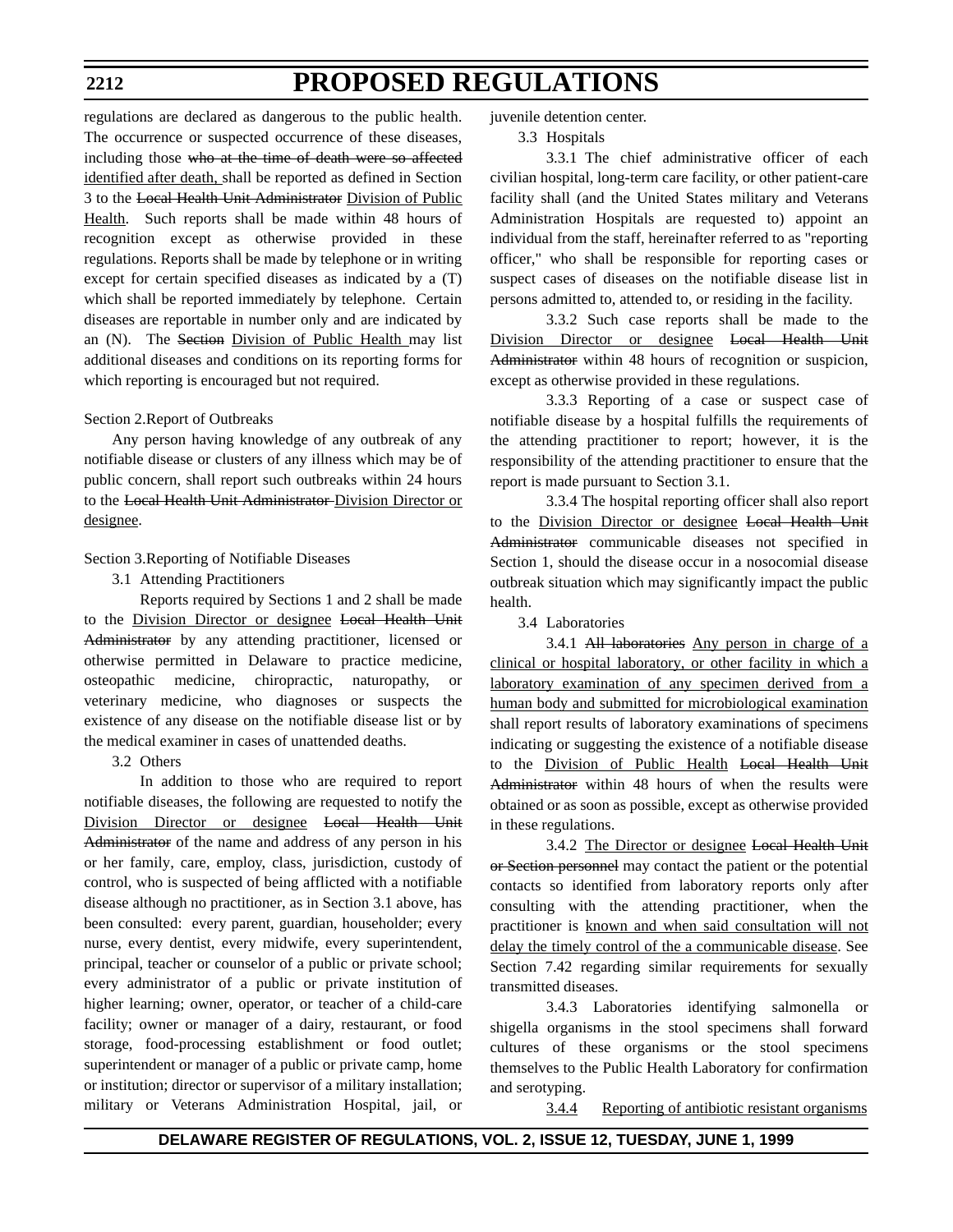**2213**

Any person in charge of a clinical or hospital laboratory, or other facility in which a laboratory examination of any specimen derived from a human body and submitted for microbiologic examination yields a non-susceptible species of microorganism as listed in Appendix II, will report the infected person's name, address, date of birth, race, sex, site of isolation, date of isolation and MIC/Zone diameter to the Division of Public Health. In addition, the number of susceptible and non-susceptible isolates of any of these organisms shall be reported monthly to the Division of Public Health.

### 3.5 Confidentiality

Information identifying persons or institutions submitted in reports required in Sections 3.1 - 3.4 shall be held confidential to the extent permitted by law.

### 3.6 Information in Reports

Information included in reports required in Sections 3.1-3.4 shall contain sufficient information to contact the patient and/or the patient's attending physician. When available, the name, address, telephone number, age date of birth, race, gender, and disease of the person ill or infected; the date of onset of illness; the name, address, and telephone number of the attending physician; and any pertinent laboratory information, shall be provided.

Section 4. Reports by Division Director or designee Unit Administrator to the Section Chief

4.1 Surveillance/Investigation Case Reports for Individual Cases

Each Division Director or designee Unit Administrator shall submit a surveillance/investigation case report to the Section Chief for each individual case of those diseases on the notifiable disease list when requested by the Section. Surveillance/Investigation case reports shall be submitted promptly as soon as the case investigation is complete. Such reports shall be made on the required forms provided through the Section.

4.2 Outbreak Reports and Special Reports

If investigation or reports by the Division Director or designee Unit Administrator confirms an outbreak or an epidemic of a notifiable disease or other disease condition or if the Division Director or designee Unit Administrator is informed of the occurrence or suspicion of the occurrence of any single case of a notifiable disease which has significant epidemic potential, the Local Health Unit Administrator shall report such occurrence or suspicion immediately by telephone to the Section Chief. The Local Health Unit Administrator, Section Chief, or either of their designated representatives may ask for an investigation involving

several disciplines within the Division of Public Health.

4.3 Reports of Morbidity

The Local Health Unit Administrator shall forward all individual reports of disease containing the information specified in Section 3.6 to the Section. Such reports shall be made in a manner and on forms specified by the Section.

### Section 5.Investigation of Case

5.1 Action to Be Taken

Upon being notified of a case or suspected case of a notifiable disease or an outbreak of a notifiable disease or other disease condition in persons or animals, the Local Health Unit Administrator Director of the Division or designee shall may take action as required permitted in these Rules, and additionally as he deems deemed necessary to protect the public health. If the nature of the disease and the circumstances warrant, he the Director of the Division or designee shall may make or cause to be made an examination of the patient to verify the diagnosis, make an investigation to determine the source of infection, and take other appropriate action to prevent or control the spread of the disease. These actions may include, but shall not be limited to, confinement on a temporary basis until the patient is no longer infectious, and obligatory medical treatment in order to prevent the spread of disease in the community.

5.2 Suspected Source Outside County but Within **Delaware** 

If the disease is one in which identification of the source of infection is important, and if the source of the infection is thought to be outside the county in which the case is reported but within Delaware, the Local Health Unit Administrator shall notify within 24 hours by telephone or in writing the Local Health Unit Administrator in whose county it is thought the source of infection is located.

5.3 Suspected Source in Another State or Country

5.3.1 If the source of infection is thought to be outside Delaware, the Local Health Unit Administrator shall notify the Section Chief. The Section Chief shall notify within 24 hours by telephone or in writing the Director of the State Health Agency in whose jurisdiction it is thought the source of the infection is located.

5.3.2 If the source of infection is thought to be in another country, the report shall be made to the Section Chief for transmittal to the Centers for Disease Control  $(EDC)$ .

5.4 Exposed Persons Outside Jurisdiction

Notification as described in Sections 5.2 and 5.3 shall be given if there are believed to be exposed persons requiring identification and follow-up outside the jurisdiction of the Local Health Unit Administrator in which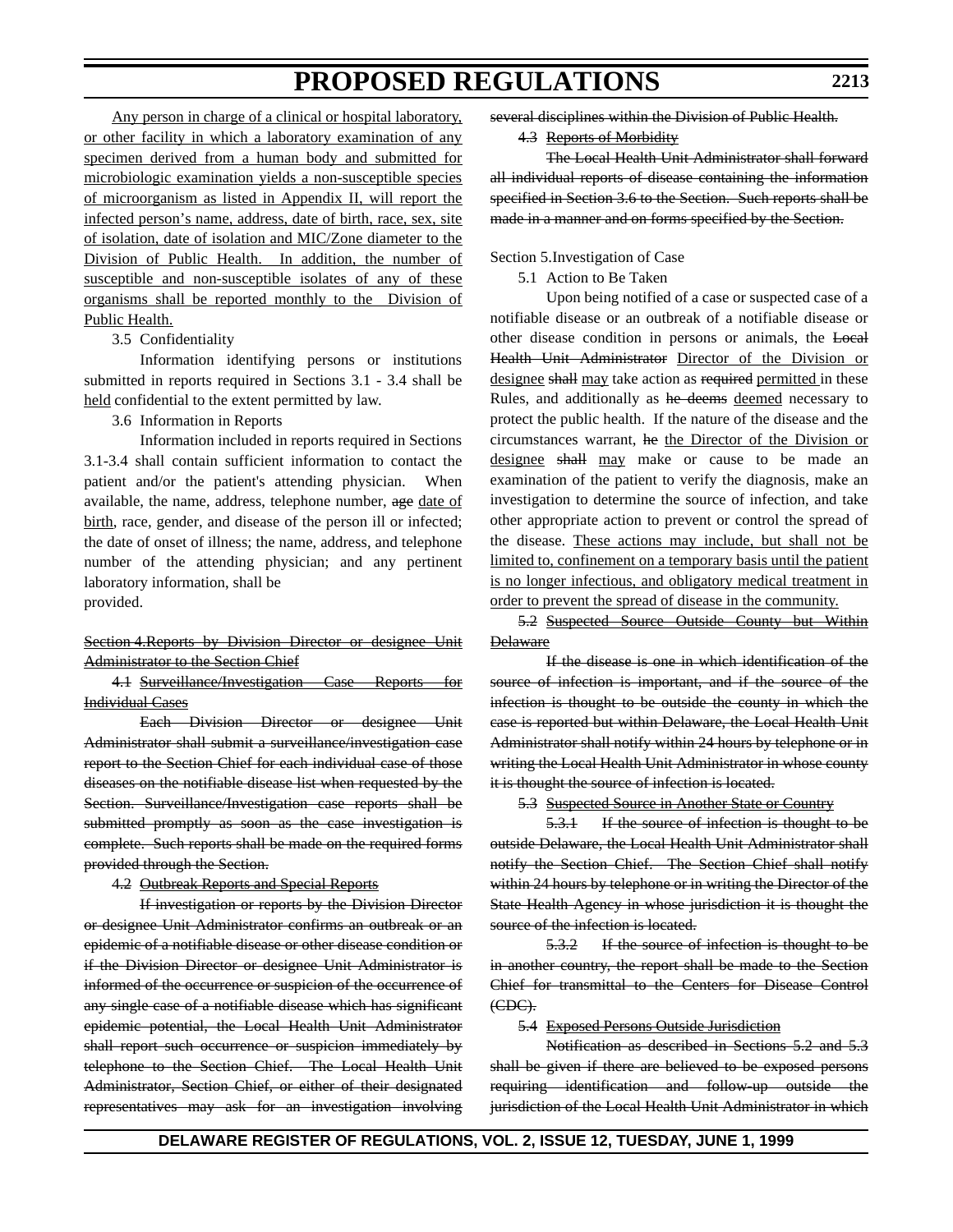#### the case was reported.

### 5.5 5.2 Examination of Patient

Any person suspected of being afflicted with any notifiable disease shall be subject to physical examination and inspection by any designated representative of the Division of Public Health, except that a duly authorized warrant or court order shall be presented to show just cause in instances where the suspect refuses such examination and inspection. Such examination shall include the submission of bodily specimens when deemed necessary by the Local Health Unit Administrator, the Section Chief, or their designated representatives Division Director or designee.

#### 5.6 5.3 Sensitive Situations

5.6.1 5.3.1 No person known to be infected with a communicable disease or suspected of being infected with a communicable disease shall engage in sensitive situations as defined in Part II of these regulations until determined judged by the Local Health Unit Administrator, the Section Chief, or either of their designated representatives Division Director or designee to be either free of such disease or that the public health is no longer a threat to public health. incapable of transmitting the infection. Such action shall be in accord with accepted public health practice and reasonably calculated to abate the potential public health risk.

5.6.2 5.3.2 When, pursuant to Section 5.6.1 5.3.1, it is necessary to require that a person not engage in a sensitive situation because that person is infected or suspected of being infected with a communicable disease, the Local Health Unit Administrator or his designated representative Division Director or designee shall provide, in writing, instructions specifying the nature of the restrictions and conditions necessary to terminate the restrictions. These written instructions shall be provided to the person infected or suspected of being infected with a communicable disease and to that person's employer or other such individual responsible for the sensitive situation.

5.6.3 5.3.3 The Local Health Unit Administrator Division Director or designee shall have the authority to exclude from attendance in a child care facility any child or employee suspected of being infected with a communicable disease that, in the opinion of the Local Health Unit Administrator, Division Director or designee significantly threatens the public health. In addition, no person shall attend or be employed in a child care facility who has the following symptoms:

(a) unusual diarrhea, severe coughing, difficult or rapid breathing, yellowish skin or eyes, pinkeye, or an untreated louse or scabies infestation;

(b) fever (100°F by oral thermometer or

101°F by rectal thermometer or higher) accompanied by one of the following: unusual spots or rashes, sore throat or trouble swallowing, infected skin patches, unusually dark tea-colored urine, gray or white stool, headache and stiff neck, vomiting, unusually cranky behavior, or loss of appetite.

(c) any other symptoms which, in the opinion of the Local Health Unit Administrator or his designated representative, Division Director or designee suggest the presence of a communicable disease that significantly threatens the public health. Exclusion from a childcare facility in this case shall be effective upon written notification pursuant to Section 5.6.2.

#### Section 6.Quarantine

6.1 Establishment

When quarantine of humans is required for the control of any notifiable disease or other disease or condition, the Division Director or designee or the Director of Public Health or their designated representatives shall have the authority to initiate procedures to establish a quarantine.

6.2 Requirements

6.2.1 The Local Health Unit Administrator Division Director or designee shall ensure that provisions are made for proper observations of such quarantined persons as frequently as necessary during the quarantine period.

6.2.2 Quarantine orders shall be in effect for a time period in accord with accepted public health practice.

6.3 Transportation

6.3.1 Transportation or removal of quarantined persons may be made only with prior approval of the appropriate Division Director or designee Local Health Unit Administrator, the Section Chief, or either of their designated representatives.

6.3.2 Transportation or removal of quarantined persons shall be made in accordance with orders issued by the Division Director or designee Local Health Unit Administrator, the Section Chief, or either of their designated representatives.

6.3.3 Quarantine shall be resumed immediately upon arrival of quarantined person at point of destination for the period of time in accord with accepted public health practices.

6.4 Disinfection

6.4.1 Concurrent disinfection is required of infectious or potentially infectious secretions or excretions of any quarantined person or animal or of objects contaminated by such secretions or excretions. The collection, storage and disposal, of such contaminated matter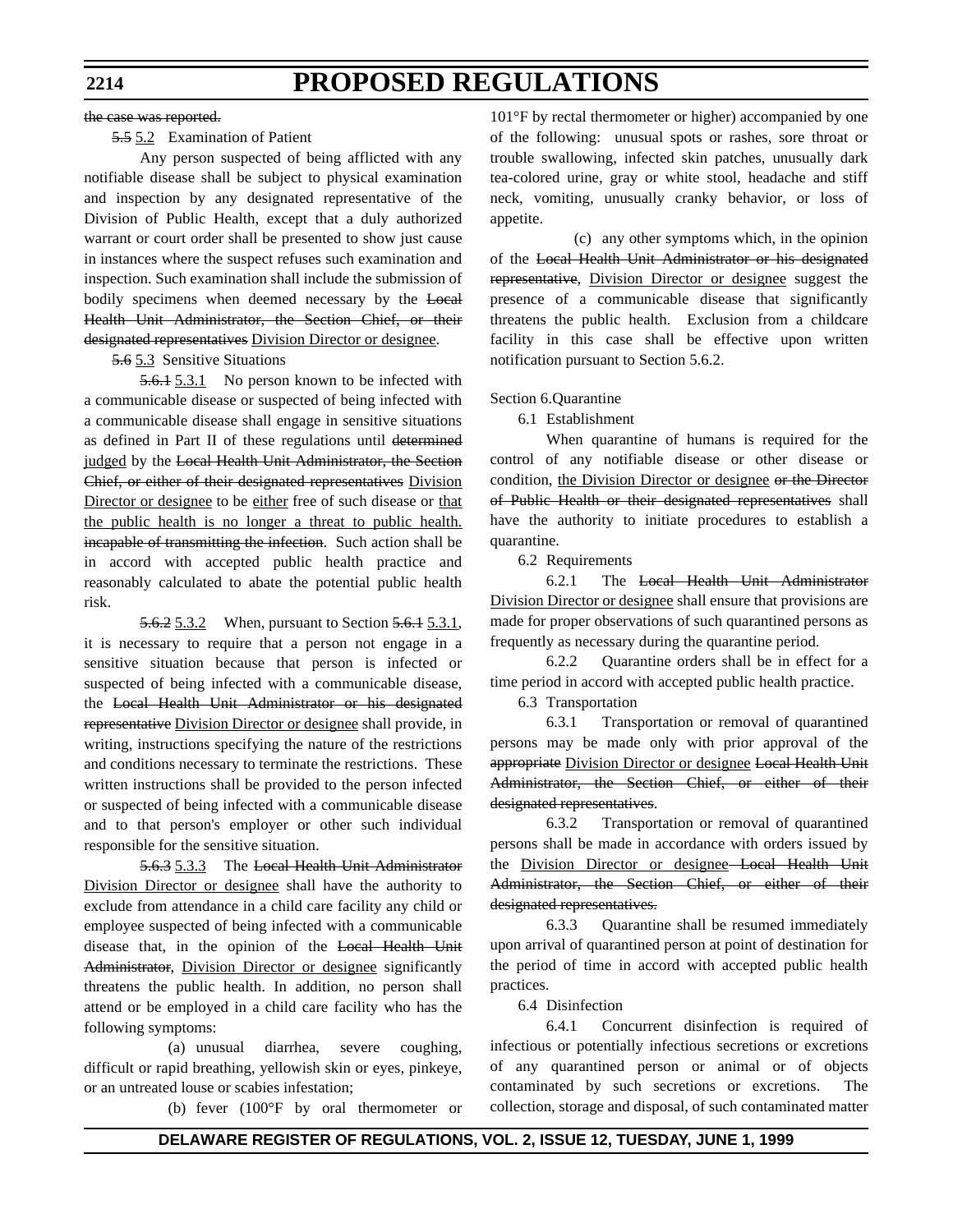and disinfection procedures shall be approved by the Division Director or designee Local Health Unit Administrator, the Section Chief or either of their designated representatives.

6.4.2 Disinfection shall also be carried out at the termination of the period of quarantine and shall be applied to the quarter vacated. The disinfection procedures shall be as approved by the Division Director or designee Local Health Unit Administrator, the Section Chief, or either of their designated representatives.

Section 7.Control of Specific Communicable Diseases

#### 7.1 Vaccine Preventable Diseases

7.1.1 All preschool children who are enrolled in a child care facility must be age-appropriately vaccinated against diseases prescribed by the Division Director. For those diseases so prescribed, the most current recommendations of the federal Center's for Disease Control and Prevention's Advisory Committee on Immunization Practices' (ACIP) shall determine the vaccines and vaccination schedules acceptable for compliance with this regulation. have attained 18 months of age who are enrolled in a child care facility must have documented proof of receiving a minimum of:4 doses of Diphtheria, Tetanus, Pertussis (DTP) or Diphtheria, Tetanus (DT) Vaccine; and 3 doses of Oral Polio Vaccine (TOPV) or 3 doses of Inactivated Polio Vaccine (IPV); and, 1 dose each of Measles, Mumps and Rubella Vaccines given after the age of 15months (Measles, Mumps & Rubella (MMR) is the preferred vaccine to meet this requirement); and Hib Conjugate Vaccine (HbCV) in a schedule determined by the American Immunization Practices Advisory Committee.

7.1.2 All preschool children less than 18 months of age who are enrolled in child care facilities must have documented proof of being immunized according to the following schedule.

| Age                  | <b>Immunizations Received</b>            |
|----------------------|------------------------------------------|
| <del>2 months</del>  | 1 dose each of DTP, (or DT), and         |
|                      | <b>TOPV (or IPV)</b>                     |
| <del>4 months</del>  | 2nd dose of DTP, (or DT), and            |
|                      | <b>TOPV (or IPV)</b>                     |
| 6 months             | 3rd dose of DTP (or DT), TOPV            |
|                      | not required-                            |
| <del>15 months</del> | 4th dose of DTP, (or DT), 3rd dose       |
|                      | of TOPV (or 3rd dose of IPV), 1 dose     |
|                      | each of Measles, Mumps and Rubella       |
|                      | Vaccine (MMR is the preferred vaccine to |
|                      | meet this requirement), Hib Conjugate    |
|                      | Vaccine (HbCV) in a schedule determined  |

### by the American Immunization Practices Advisory Committee.

Any child entering private school must have documented proof of receiving be age-appropriately vaccinated against diseases prescribed by the Division Director.a minimum of the following vaccines, appropriate for their age, prior to enrolling in school. For those diseases so prescribed, the most current recommendations of the federal Center's for Disease Control and Prevention's Advisory Committee on Immunization Practices' (ACIP) shall determine the vaccines and vaccination schedules acceptable for compliance with this regulation. This provision pertains to all children between the ages of 2 months and  $21$  18 years entering or being admitted to a Delaware private school for the first time including, but not limited to, foreign exchange students, immigrants, students from other states and territories and children entering from public schools. 4 doses of DTP, DT (or Td vaccine), of which the first dose should be given at 6 weeks of age and the second and third dose given 4-8 weeks after the preceding dose. A fourth dose is given at 15 months along with MMR and TOPV. Although the regulations require four doses of DTP, the following exceptions apply: (1) a child who received a fourth dose prior to the fourth birthday must have a fifth dose; (2) a child who received the first dose of Td(Adult) at or after age seven may meet this regulation with only three doses of Td(Adult).

4 doses of TOPV (or 4 doses of IPV); of which the first dose should be given at 6 weeks of age and the second dose given 4-8 weeks after the preceding dose. A third dose is given at 15 months along with MMR and DTP. Although the regulation requires four doses of TOPV (or 4 doses of IPV), if the third primary dose of TOPV or IPV is administered on or after the fourth birthday, a fourth dose is not required.

2 doses of Measles vaccine. The first dose should be given at 15 months of age or older. The second dose should be administered between four and six years of age. MMR can be provided to meet this requirement.

1 dose of Mumps and Rubella Vaccine given after the age of 15 months. MMR can be provided to meet this requirement.

Until September 1, 1991, the above requirements shall apply except that only 1 dose of measles vaccine given after the age of 15 months shall be required.

7.1.3 Acceptable documentation of the receipt of immunization vaccination as required by Sections 7.1.1- 7.1.2 shall include either  $\theta$ <sub>y</sub> a medical record signed by a physician, or a valid immunization record issued by the State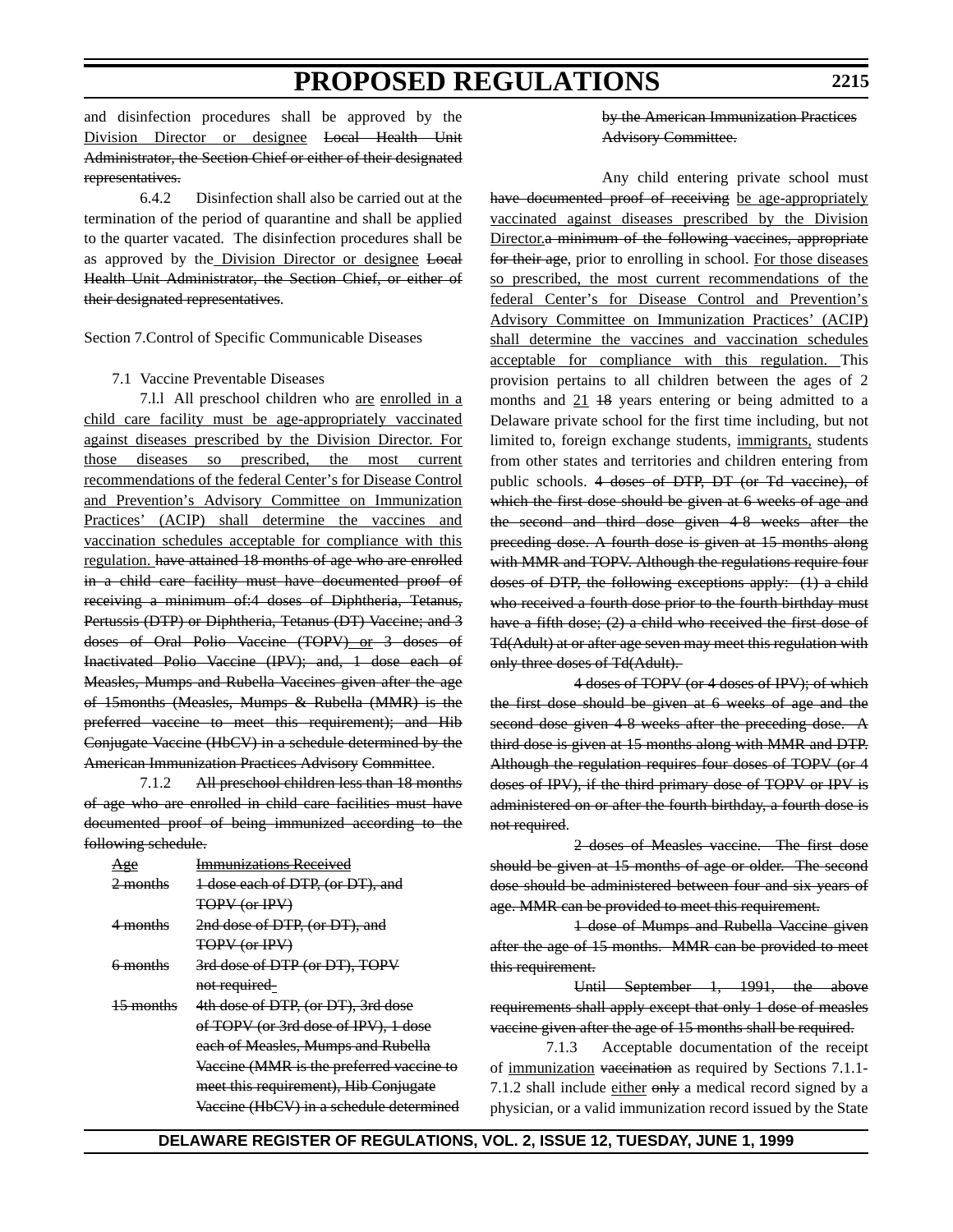of Delaware or another State, which specifies the vaccine given and the date of administration.

7.1.4 Immunization requirements for children attending public school can be found in Title 14, Section 131 of the Delaware code.

7.1.4 Immunization requirements pursuant to sections 7.1.1-7.1.2 shall be waived for:

(a) children whose physicians have submitted, in writing, that a specific immunizing agent would be detrimental harmful to that child; and,

(b) children whose parents or guardians present a notarized document that immunization is against their religious beliefs.

7.1.5 Child care facilities and private schools (grades K-12) shall maintain on file an immunization record for each child. The facility will also be responsible to report to the Division Director or designee on an annual basis the immunization status of its enrollees.

7.1.6 Parents whose children present immunization records which show that immunizations are lacking will be allowed l4 (or such time as may be appropriate for a particular vaccination) to complete the required age-appropriate doses of vaccine for their children. In which to obtain the required doses of vaccine for their children. In instances where more than l4 days will be necessary to complete the age-appropriate immunization schedule, an extension those days, upon certification by a physician, may be allowed in order to obtain the required immunizations. Extension of the 14-day allowance because of missed appointments to receive needed immunizations shall not be permitted.

7.1.7 When a child's records are lost and the parent states that the child has completed his/her series of immunizations, or a child has been refused admission or continued attendance at a child care facility or private school for lack of acceptable evidence of immunization as specified in this regulation, a written certification must be provided by a health care provider who has administered the necessary age-appropriate immunizations to the child according to the current ACIP immunization schedule. -licensed physician, nurse practitioner or public health official that the child has received at least one (1) dose of DTP\_DT (or Td vaccine), one dose of TOPV (or IPV), one dose of Measles, Mumps, and Rubella vaccines, along with Hib Conjugate vaccine, if required by the child's age.

7.1.8 It is the responsibility of the child care facility or private school to exclude a child prior to admission or from continued attendance who has failed to document required immunizations pursuant to this section 7.1.1 7.1.3 and 7.1.8 7.1.9.

7.1.9 Upon the occurrence of a case or suspect case of one of the vaccine preventable diseases specified in section 7.1.10, any child not immunized against that disease shall be excluded from the premises, until the Local Health Unit Administrator or his designated representative Division Director or designee has determined that the disease risk to the unimmunized child has passed. Such exclusion shall apply to all those in the facility who are admitted under either medical or religious exemption as well as to those previously admitted who have not yet received vaccine against the disease which has occurred. If, in the judgment of the Local Health Unit Administrator Division Director or designee, the continued operation of the facility presents a risk of the spread of disease to the public at large, he/she shall have the authority to close the facility until the risk of disease occurrence has passed.

7.1.10 All full-time students of post-secondary educational institutions and all full and part-time students in such educational institutions if engaged in patient-care related curriculums (included but not limited to nursing, dentistry and medical laboratory technician technology), shall be required to show evidence of immunity to measles, rubella and mumps prior to enrollment starting September 1, 1991 by the following criteria:

1. Measles immunity:

(a) persons born prior to before January

1, 1957; or

(b) physician documented history of measles disease; or

(c) serological confirmation of measles immunity; or

(d) a documented receipt from a physician or health facility that two doses of measles vaccine were administered after 12 months of age. with at least one immunization after 15 months of age.

2. Rubella immunity:

(a) persons born prior to before January 1, 1957; except women who could become pregnant; or

(b) laboratory evidence of antibodies to rubella virus; or

(c) a documented receipt from a physician or health facility that rubella vaccine was administered on or after 12 months of age.

3. Mumps immunity:

(a) persons born prior to before January 1, 1957; or

(b) physician diagnosed history of mumps disease; or

(c) laboratory evidence of immunity; or

(d) a documented receipt from a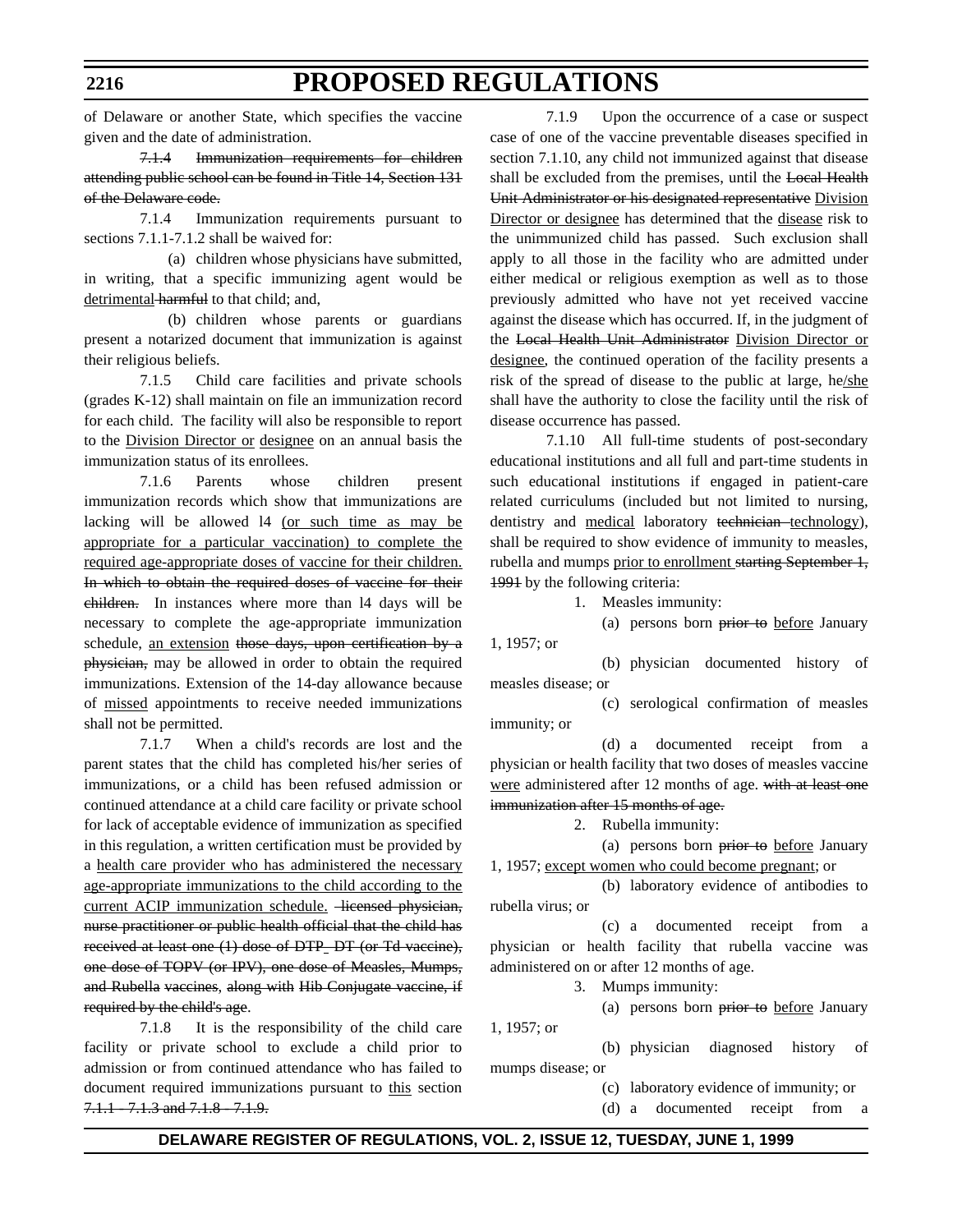physician or health facility that mumps vaccine was administered on or after 12 months of age.

7.1.11 Immunization requirements pursuant to section 7.1.10 shall be waived for:

(a) A student whose licensed physician certifies that such immunization may be detrimental to the student's health;

(b) A student who presents a notarized document that immunization is against their religious beliefs.

(a) A student who presents a notarized document that immunization is against their religious beliefs;

(b) A licensed physician who certifies that such immunization may be detrimental to the student's health.

7.1.12 The student health service, the admissions office and the office of the university or college registrar are jointly responsible for implementing Section 7.1.10 through student notification of immunization requirements, the collection and verification of documented vaccine histories, identification and notification of students not in compliance and imposition of sanctions for non-compliance.

7.1.13 Students who cannot show evidence of immunity to measles pursuant to 7.1.10 and who cannot show documented receipt of ever having received measles vaccine shall be permitted to enroll on the condition that 2 doses be administered within 45 days or at the resolution of an existing medical contraindication. However, measles vaccine shall not be given closer than 30 days apart. Students who cannot show evidence of immunity to rubella and/or mumps or who have had only 1 dose of measles vaccine shall be permitted to enroll on the condition that required measles, mumps and rubella immunizations be obtained within 14 days or at the resolution of an existing medical contraindication.

7.1.12.4 The term post-secondary institution means and includes states universities, private colleges, technical and community colleges, vocational technical schools and hospital nursing schools.

7.1.14 The Division Director may maintain a registry of the immunization status of persons vaccinated against any vaccine preventable diseases (hereafter called an "immunization registry").

7.1.14.1 Physicians and other health care providers who give immunizations shall report information about the immunization and the person to whom it was given for addition to the immunization registry in a manner prescribed by the Division Director or designee.

7.1.14.2 The Division Director or designee

may disclose information from the immunization registry without a patient's, parent's, or guardian's written release authorizing such disclosure to the following:

(a) The person immunized, or a parent or legal guardian of the person immunized, or persons delegated in writing by same.

(b) Employees of public agencies or research institutions, however only when it can be shown that the intended use of the information is consistent with the purposes of this section.

(c) Health records staff of school districts and child care facilities.

(d) Persons who are other than public employees who are entrusted with the regular care of those under the care and custody of a state agency including but not limited to operators of day care facilities, group, residential care facilities and adoptive or foster parents.

(e) Health insurers, however only when the person immunized is a client of the health insurer.

(f) Health care professionals or their authorized employees who have been given responsibility for the care of the person immunized.

7.1.14.3 If any person authorized in subsection 7.1.14.2 discloses information from the immunization registry for any other purpose, it is an unauthorized release and such person may be subject to civil and criminal penalty.

7.2 Ophthalmia Neonatorum

See 16 Del. C. §803 and the State Board of Health Department of Health and Social Services regulations promulgated thereunder entitled "Regulations Governing Treatment of the Eyes of Newborns".

7.3 Sexually Transmitted Diseases (STDs)

7.3.1 The following diseases Appendix I lists STDs regarded to cause significant morbidity and mortality, can be screened, diagnosed and treated, or are of major public health concerns such that surveillance of the disease occurrence is in the public interest, and therefore shall be designated as sexually transmitted and reportable pursuant to Title 16 Del. Code, Chapter 7. For the purposes of this section, a suspect is any person (a) having positive or clinical findings of a STD; or (b) in whom epidemiologic evidence indicates an STD may exist, or is identified as a sexual contact of an STD case, and is provided treatment for the STD on that basis.

7.3.1.1 Class A: STDs or suspected STDs or laboratory evidence suggestive of STDs to be reported individually.

Acquired Immune Deficiency Syndrome (AIDS), (only if satisfying the case definitionn of the federal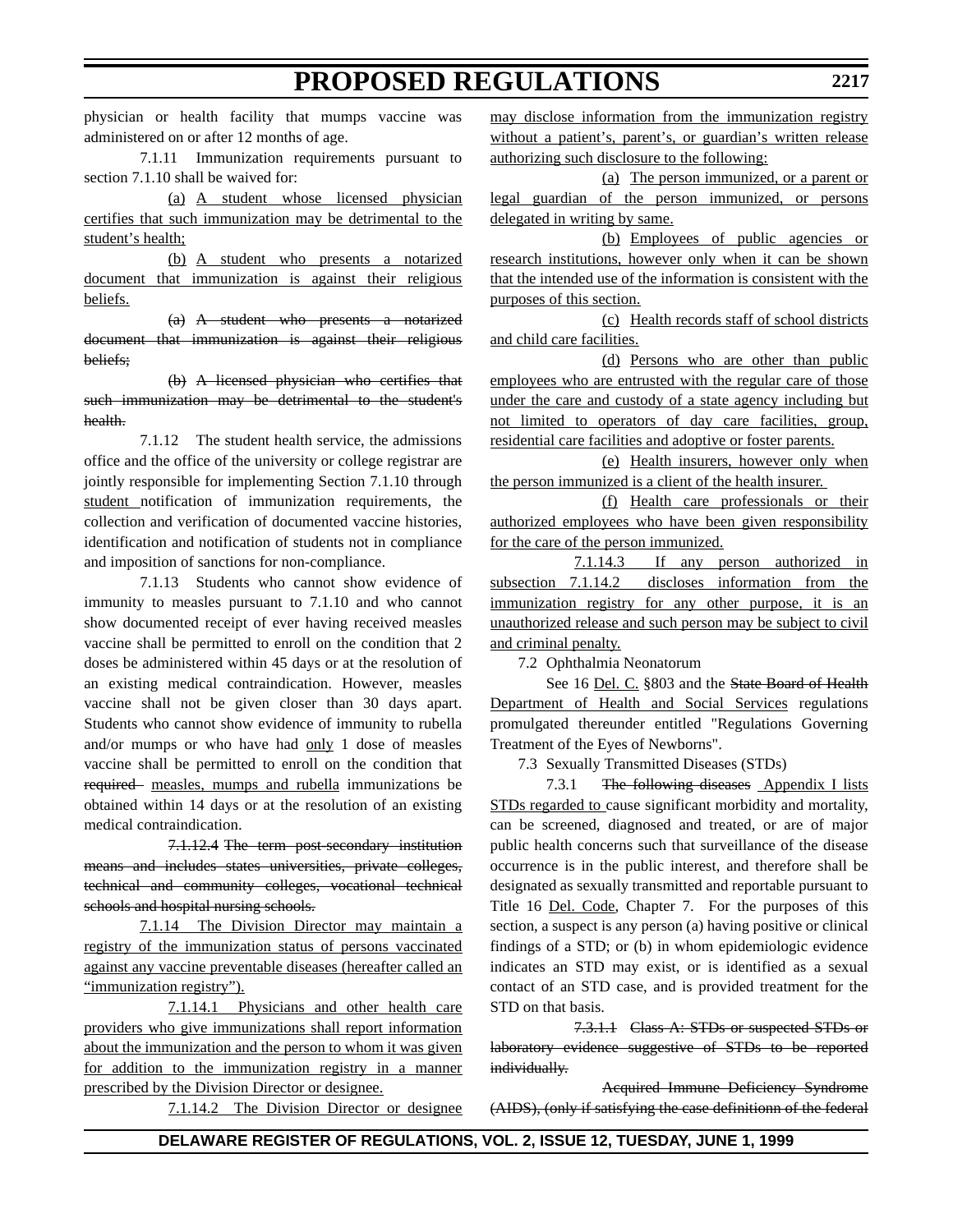Centers for Disase Control)

Chancroid

Chlamydia trachomatis infections Chlamydia trachomatis infections of

newborns

Neisseria gonorrhea infections (gonorrhea

and related conditions) Granuloma inguinale

Hepatitis B

Herpes (congenital only)

Lymphogranuloma venereum

Pelvic Inflammatory Disease (only gonococcal and/or chlamydial)

#### **Syphilis**

7.3.1.2 Class B: STDs or suspected STDs or laboratory evidence suggestive of STDs to be reported by number only in demographic categories (for example, age and sex) or methods prescribed and furnished by the Division of Public Health, and from health care professionals or health facilities specified by the Section

Herpes (genital)

Human Immunodeficiency virus (HIV)\* Human papillomavirus (genital warts)

\*Tests which employ an ELISA technique to detect antibodies shall be reported only if confirmed with a Western Blot or other confirmatory test.

7.3.1.3Class C: STDs or suspected STDs or laboratory evidence suggestive of STDs to be reported immediately by telephone or other rapid means of communication.

# Congenital syphilis

### 7.3.2 Reporting of STDs

7.3.2.1 A physician or any other health care professional who diagnoses, suspects or treats a Class A or Class C reportable STD and every administrator of a health facility or state, county, or city prison in which there is a case of a Class A or Class C reportable STD shall report such case to the Division of Public Health specifying. Unless reportable in number only as specified in Appendix I, reports of Class A and Class C provided under this rule shall specify the infected person's name, address, age date of birth, gender and race as well as the date of onset, name and stage of disease, type and amount of treatment given and the name and address of the submitting health professional. Reports of Class A diseases shall be placed into the United States mail, telephoned, or otherwise routed to the appropriate agency of the Division of Public Health within one working day of diagnosis, suspicion or treatment. Reports of Class C disease shall be telephoned within one working day of diagnosis,

#### suspicion or treatment.

7.3.2.2 Any person who is in charge of a clinical or hospital laboratory, blood bank, mobile unit, or other facility in which a laboratory examination of any specimen derived from a human body yields microscopic, cultural, serological, or other evidence suggestive of a Class A or Class C reportable STD shall notify the Division of Public Health. Unless reportable in number only as specified in Appendix I, reports provided under this rule shall specify Reports of Class A diseases shall be placed in the United States mail, telephoned, or otherwise routed to the appropriate agency of the Division of Public Health within one working day of identification of evidence suggestive of a STD. Reports shall include the name, age date of birth, race, gender and address of the persons from whom the specimen was obtained, laboratory findings, and the name and address of the physician and that of the processing clinical laboratory.

7.3.2.3 All facilities obtaining blood from human donors for the purpose of transfusion or manufacture of blood products shall report Human Immunodeficiency Virus (HIV) as a Class A STD .consistent with 7.3.2.2 Tests which employ an ELISA technique to detect antibodies shall be reported only if confirmed with a Western Blot or other confirmatory test.

7.3.2.4 Reports required by this Section for STD's designated with the letter "T" in Appendix I shall be made by telephone, fax, or other rapid electronic means. Reports required by this Section for STD's designated with the letter "N" in Appendix I shall be made at the request of the Division of Public Health, in number only, and in demographic categories specified by the Division of Public Health. All other reports required by this Section for STD's listed in Appendix I shall be placed into the United States mail, faxed, telephoned, or otherwise routed to the Division of Public Health within one working day of diagnosis, suspicion, or treatment.

7.3.2.5 Reports of HIV infection shall be reportable by mail only in special double envelopes which will be provided by the Division of Public Health or by another method approved by the Division of Public Health, which assures the confidentiality of the information reported.

7.3.2.6 All reports and notification made pursuant to this section are confidential and protected from release except under the provisions of Title 16 Del. Code, §710, and §711 and §1203. From information received from laboratory notifications, the Division of Public Health may contact attending physicians. The Division of Public Health shall inform the attending physician, if the notification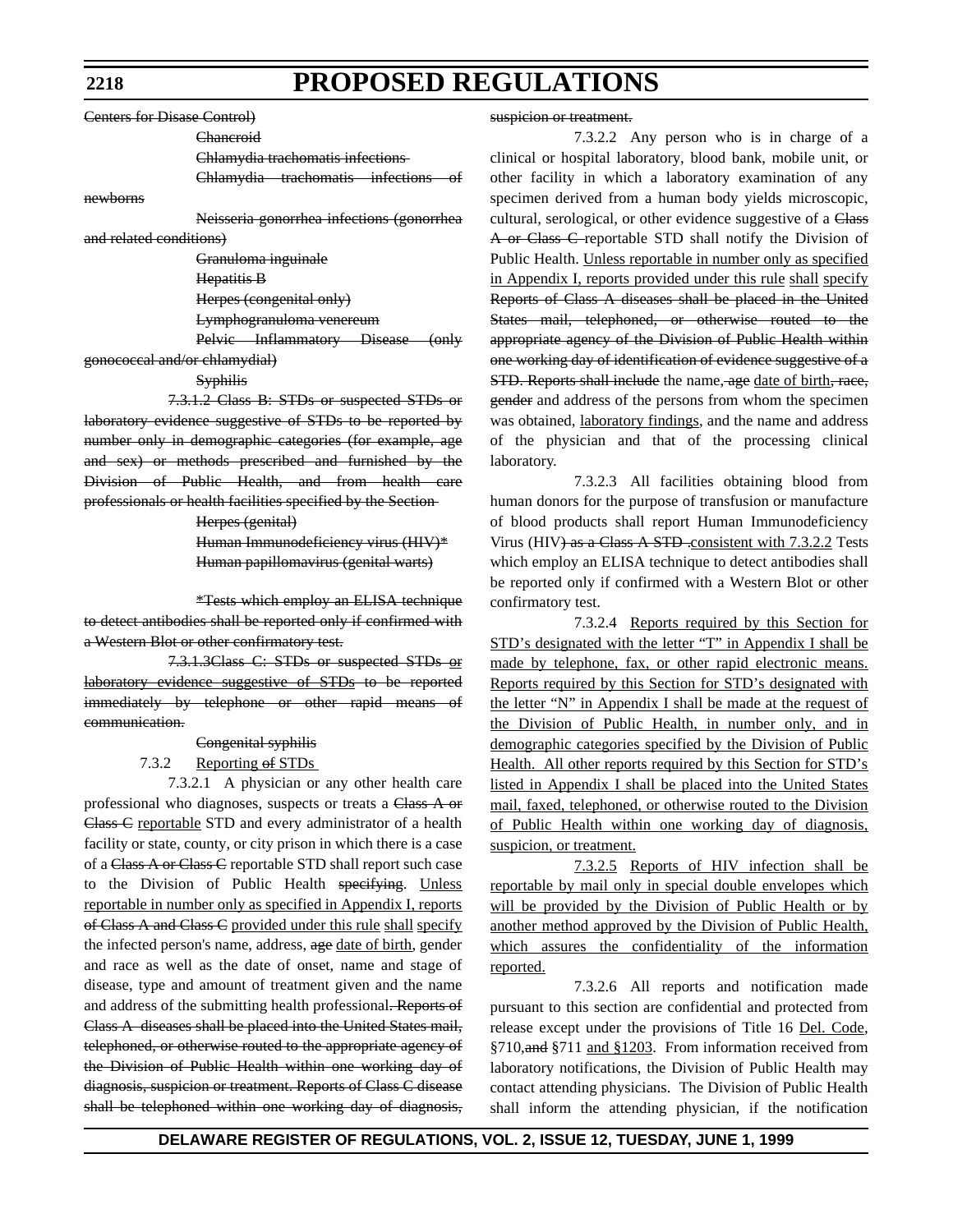indicates the person has an attending physician, before contacting a person from whom a specimen was obtained. However, if delays resulting from informing the physician may enhance the spread of the STD, or otherwise endanger the health of either individuals or the public, the Division of Public Health may contact the person without first informing the attending physician.

7.3.2.7 Any laboratory that examines specimens for the purpose of finding evidence of an STD shall permit the Division of Public Health to examine the records of said laboratory in order to evaluate compliance with this section.

7.3.3 Reporting the Identity of Sexual or Needle Sharing Partners of STD Infected Patients Privilege to Disclose the Identity of HIV Infected Patients and Their **Partners** 

7.3.3.1 Any physician, or any other licensed health care personnel acting on the orders of a physician, (hereafter referred to as provider), diagnosing or caring for an HIV STD infected patient may shall disclose the identity of the patient or the patient's sexual or needle-sharing partner(s) to the Division of Public Health so that the partner(s) may be notified of his or her risk of infection, provided that:

a. The patient is reasonably suspected of being infected with an STD and

b. The provider does not know that the partner has been adequately informed of the risk, been offered testing, or advised of the risk management practices appropriate to the disease.

a. The patient's condition satisfies the Centers for Disease Control definition of AIDS, or has an HIV infection as evidenced by a positive antibody test which is confirmed by Western Blot, or based upon other tests accepted by prevailing medical opinion, the patient is considered to be infected with HIV;

b. The provider knows of an identifiable partner at risk of infection; and

c. The provider believes there is a significant risk of harm to the partner; and

d. The provider believes that the partner does not suspect that he or she is at risk; and

e. Reasonable efforts have been made to counsel the patient pursuant to 16 Del. C. Section 1202(e), urging the patient to notify the partner, and the patient has refused or is considered to be unlikely to notify the partner; and

f. The provider has made reasonable efforts to inform the patient of the intended disclosure and to give the patient the opportunity to express a preference as to

whether the partner be notified by the provider, the patient, or the Division.

7.3.3.2 Any provider diagnosing or caring for an HIV infected patient may also disclose the identity of the patient or the patient's sexual or needle-sharing partner to the Division so that the partner may be notified of his or her risk of infection, when:

a. The patient requests the provider to make such notification for the purposes of obtaining assistance in the notification of a partner; or

b. The patient does not pose a threat to an identifiable partner but, in the professional judgment of the provider based upon stated intended acts, the patient may be dangerous to the general population. In this instance the conditions specified in Sections 7.3.3.1(a), 7.3.3.1(e) and 7.3.3.1(f) shall apply. Disclosure shall be for the purpose of providing appropriate counseling to the patient.

7.3.3.3 Procedures for disclosing information pursuant to this section shall be specified by the Division. Such procedures shall (a) include the requirement that, prior to the Division identifying and notifying a partner, reasonable efforts be made by the Division to counsel the patient and urge the patient's voluntary notification of a partner; (b) specify Division employees permitted to receive the disclosed information; and (c) describe the manner in which partners will be notified pursuant to these regulations.

7.3.3.4 The provider will prepare and maintain contemporaneous records of compliance with each element of these regulations.

7.3.3.5 Nothing in this section shall constitute a duty upon the provider to disclose the identity of the patient or the patient's sexual or needle-sharing partner to the Division for the purpose of notifying a partner of the risk of HIV infection. A cause of action shall not arise under this section for the failure to make such disclosure.

7.4 Tuberculosis

7.4.1 Any persons suspected of having infectious tuberculosis shall have a tuberculin skin test, an X-ray examination or laboratory examinations of sputum, gastric contents or other body discharges as may be required by the Local Health Unit Administrator, the Section Chief or either of their designated representatives to determine whether said patient represents an infectious case of tuberculosis.

7.4.1 Any person afflicted with or suspected of being afflicted with tuberculosis disease and in need of hospitalization and unable to pay the cost, shall be hospitalized at public expense wherever and whenever facilities are available and provided that private or third party funds are not available for this purpose.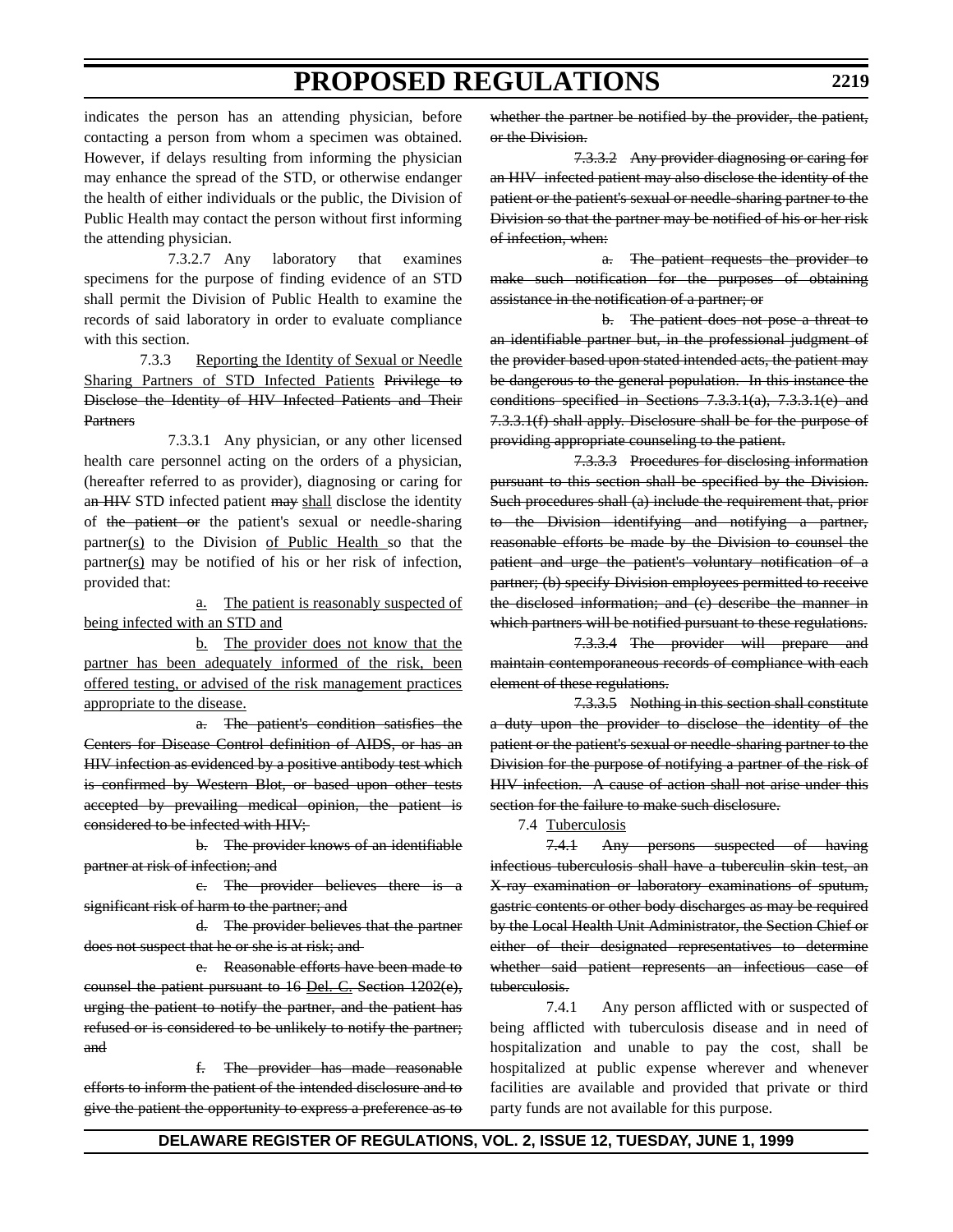### 7.4.2 Reporting Tuberculosis

7.4.2.1 Physicians, pharmacists, nurses, hospital administrators, medical examiners, morticians, laboratory administrators, and others who provide health care services to a person with diagnosed, suspected or treated tuberculosis (TB) shall report such a case to the Division of Public Health specifying the infected person's name, address, date of birth, race, gender, date of onset, site of disease, prescribed anti-TB medications, and, in the case of laboratory administrators, the name and address of the submitting health professional. A report shall be telephoned into the Division of Public Health within two working days of the provision of service or laboratory finding.

7.4.2.2 Any person who is in charge of a clinical or hospital laboratory or other facility in which a laboratory examination of sputa, gastric contents, or any other specimen derived from a human body yields microscopic, cultural, serological or other evidence suggestive of tubercle bacilli shall notify the Division of Public Health by telephone within two working days of the occurrence.

7.4.2.3 Any provider who has knowledge about a person with multiple drug-resistant tuberculosis (MDR-TB), even if the confirmed or suspected TB cases had been previously reported, shall report the occurrence to the Division of Public Health within two days of the occurrence.

7.4.2.4 Persons with TB who have demonstrated an inability or an unwillingness to adhere to a prescribed treatment regimen, who refuse medication, or who show other evidence of not taking anti-TB medications as prescribed, shall be reported to the Division of Public Health within two days of the occurrence.

7.4.3 Diagnostic Examinations

7.4.3.1 Any persons suspected of having infectious tuberculosis shall have a Mantoux tuberculin skin test, a chest radiograph, and laboratory examinations of sputum, gastric contents or other body discharges as may be required by the Division Director or designee to determine whether said patient represents an infectious case of tuberculosis.

7.4.3.2 The Division Director or designee shall determine the names of household and other contacts who may be infected with tuberculosis and cause them to be examined for the presence of tuberculosis disease.

7.4.4 The Local Health Unit Administrator, the Section Chief or either of their designated representatives shall determine the names of household and other contacts who may be infected with tuberculosis and shall encourage them to be examined for the presence of tuberculosis infection.

7.4.4 Clinical Management

7.4.4.1 In addition to fulfilling the reporting requirements of 7.4.1, providers shall manage persons with active TB disease by following one of three courses of action:

a. they shall immediately refer the client to the Division of Public Health for comprehensive medical and case management services; or

b. they shall provide comprehensive assessment, treatment, and follow-up services (including patient education, directly observed therapy and contact investigation) to the client and his/her contacts consistent with current American Thoracic Society and the Centers for Disease Control and Prevention (ATS/CDC) guidelines; or

c. they shall initiate appropriate medical treatment and refer the client to the Division of Public Health for coordination of community services and case management including directly observed therapy (DOT).

If the health care provider chooses (b) or (c) above, then the Division Director or designee may ask the health care provider for information about the care and management of the patient, and the health care provider shall assure that the requested information is communicated.

7.4.4.2 Patients with infectious tuberculosis who are dangerous to public health may be required by the State Board of Health-Division Director or designee to be hospitalized, isolated, or otherwise quarantined. Whenever facilities for adequate isolation and treatment of infectious cases are available in the home and patient will accept said isolation, it shall be left to the discretion of the Division Director or designee Local Health Unit Administrator, the Section Chief, or either of their designated representatives as to whether these or other facilities shall be used.

Section 8.Preparation for Burial.

See 16 Del. C. Chapter 31 and State Board of Health Department of Health and Social Services regulations promulgated thereunder, entitled "Regulations Concerning Care and Transportation of the Dead".

Section 9.Disposal of Infectious Articles, Remains

No person shall dispose of articles, or human or animal remains known or suspected to be capable of infecting others with a communicable disease in such a manner whereby exposure to such infectious agents may occur. See also "Regulations Concerning Care and Transportation of the Dead", Section 11 ("Disposition of Amputated Parts of Human Bodies").

# **DELAWARE REGISTER OF REGULATIONS, VOL. 2, ISSUE 12, TUESDAY, JUNE 1, 1999**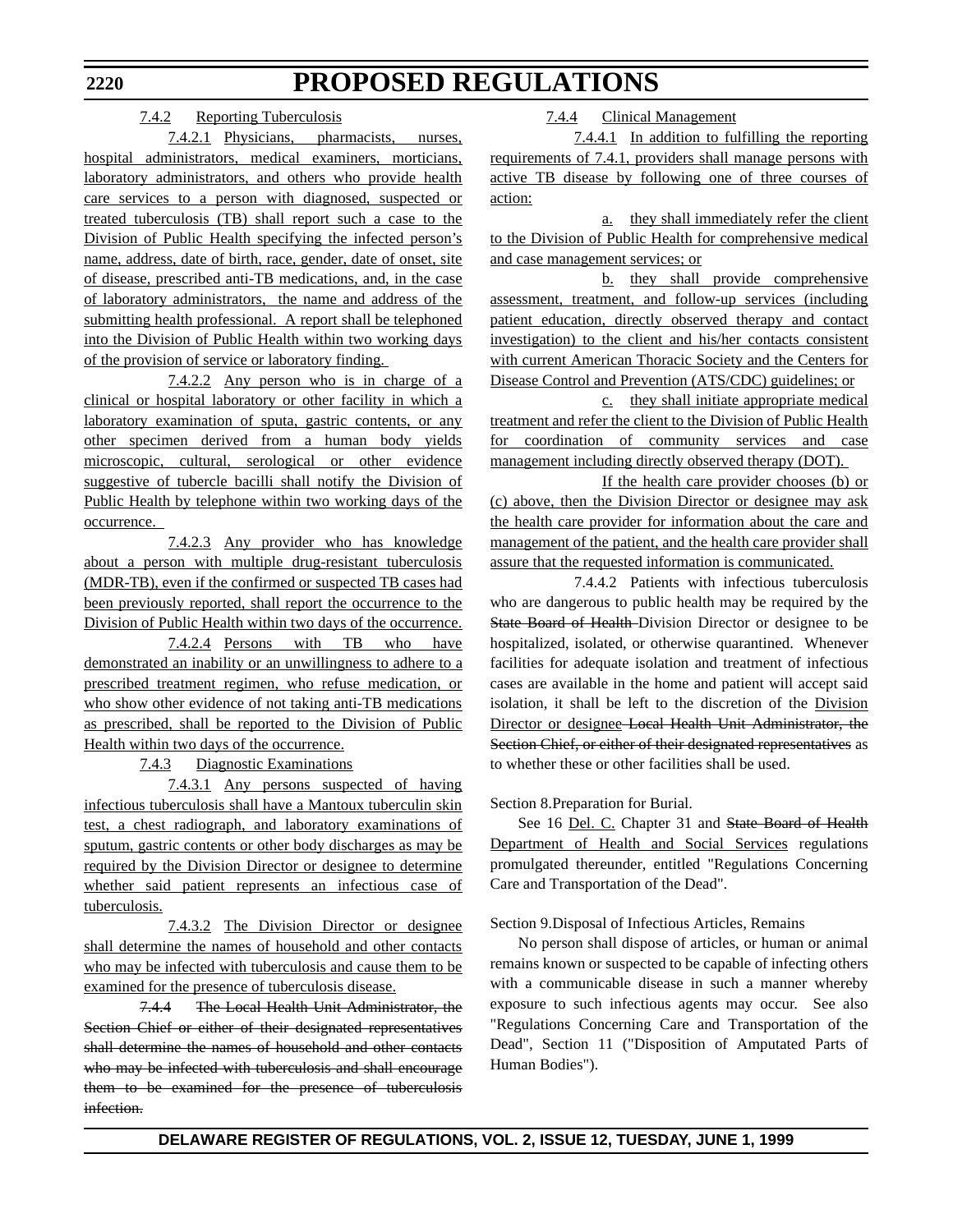Section 10.Diseased Animals.

# 10.1 Importation and Sale

No person shall bring into this state or offer for sale domestic or wild animals infected or suspected to be infected with a disease communicable from animals to man.

### 10.2 Notification

It shall be the duty of persons having custody of care of animals infected or suspected to be infected with a disease transmitted from animals to man to notify the Division Director or designee Local Health Unit Administrator of the infection.

Section 11. Notification of Emergency Medical Care Providers of Exposure to Communicable Diseases.

11.1 Definitions

For the purposes of this section, the following definitions shall apply.

a. "Emergency medical care provider" - fire fighter, law enforcement officer, paramedic, emergency medical technician, correctional officer, ambulance attendant, or other person who serves as employee or volunteer of an ambulance service and/or provides prehospital emergency medical service.

b. "Receiving medical facility" - hospital or similar facility that receives a patient attended by an emergency medical care provider for the purposes of continued medical care.

c. "Universal precautions" - those precautions, including the appropriate use of hand washing, protective barriers, and care in the use and disposal of needles and other sharp instruments, that minimize the risk of transmission of communicable diseases between patients and health care providers. Universal precautions require that all blood, body fluids, secretions, and excretions of care providers use appropriate barrier precautions to prevent exposure to blood and body fluids of all patients at all times.

11.2 Universal Precautions

11.2.1 Didactic Instruction

Education and training with respect to universal precautions shall be a mandatory component of any required training and any required continuing education for all emergency medical care providers who have patient contact. Training shall be appropriately tailored to the needs and educational background of the person(s) being trained. Training shall include, but not be limited to, the following:

a. Mechanisms and routes of transmission of viral, bacterial, rickettsial, fungal, and mycoplasmal human pathogens.

b. Proper techniques of hand washing, including the theory supporting the effectiveness of hand washing, and guidelines for waterless hand cleansing in the field.

c. Proper techniques and circumstances under which barrier methods of protection (personal protective equipment) from contamination by microbial pathogens are to be implemented. The instruction is to include the theory supporting the benefits of these techniques.

d. The proper techniques of disinfection and clean-up of spills of infectious material. This instruction is to include the use of absorbent, liquid, and chemical disinfectants.

e. Instruction regarding the reporting and documentation of exposures to infectious agents and the requirement for employers to have an exposure control plan.

f. The proper disposal of contaminated needles and other sharps. The instruction is to include information about recapping needles and using punctureresistant, leak-resistant containers.

g. First aid and immediate care of wounds which may be incurred by an emergency medical care provider.

11.2.2 Practical or Laboratory Instruction

Practical sessions addressing the field application of the above didactic instruction must be part of the curriculum. The practical sessions shall provide a means of hands-on experience and training in the proper use of personal protective equipment, hand-washing disinfection, clean-up of infectious spills, handling and disposal of contaminated sharps, and the proper completion of reporting forms.

11.2.3 Approval of Curricula

Any provider of mandatory education and training and continuing education pursuant to this section must submit a curriculum for approval by the Division of Public Health and shall not utilize curricula that are not regarded by the Division of Public Health to be in substantial compliance with 11.2.1 and 11.2.2.

11.3 Communicable Diseases

11.3.1 Communicable Disease Defined

Exposure to patients infected with the following communicable disease agents shall warrant notification to an emergency medical care provider pursuant to this section:

> Human Immunodeficiency Virus (HIV) Hepatitis B Virus Hepatitis C Virus Meningococcal disease Haemophilus influenzae Measles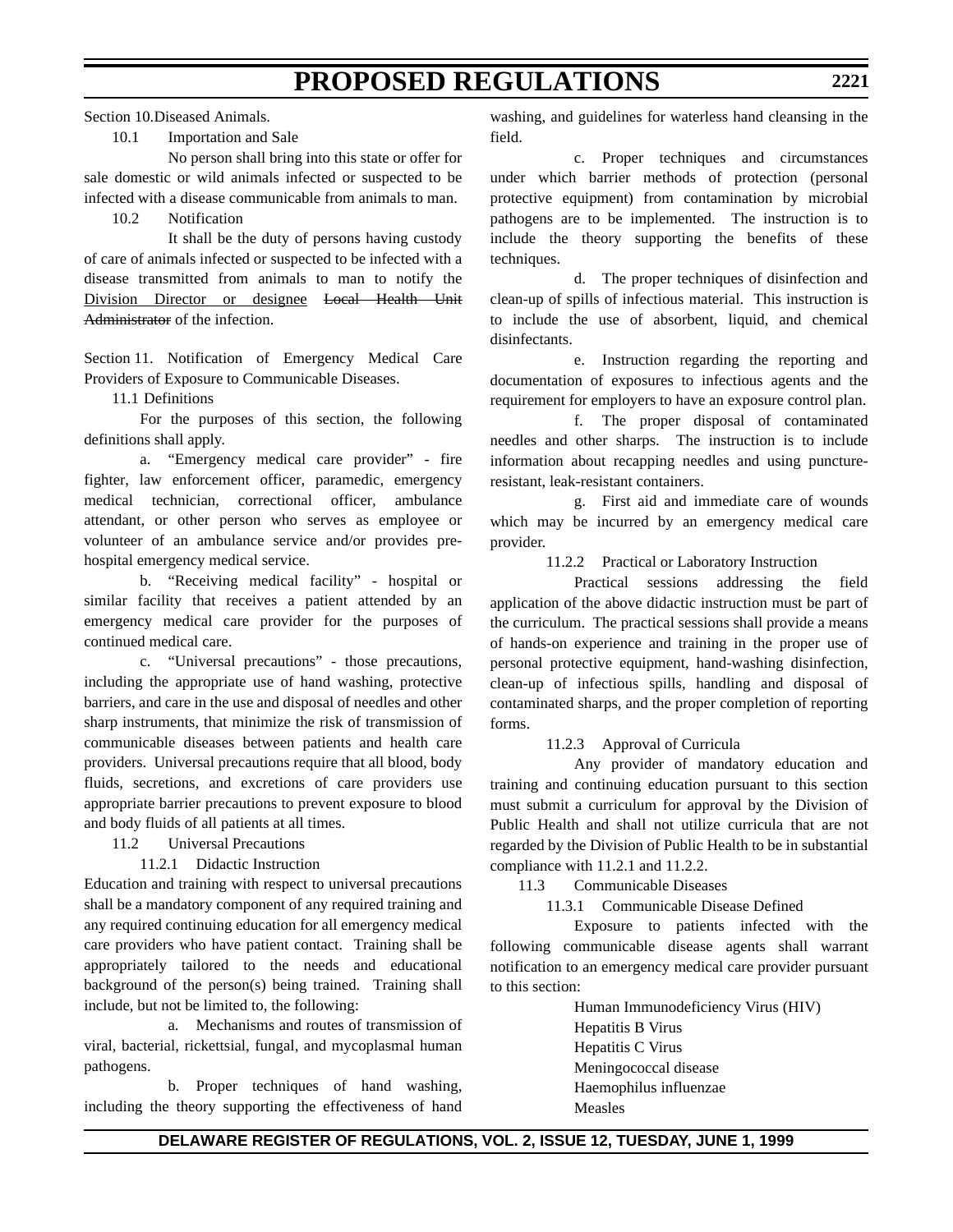Tuberculosis

Uncommon or rare pathogens

11.3.2 Infection Defined

A patient shall be considered infected with a communicable disease when the following conditions are satisfied:

11.3.2.1 Blood-borne pathogens

a. HIV - ELISA and western blot (or other confirmatory test accepted by prevailing medical opinion) tests must be positive.

b. Hepatitis B - positive for hepatitis B surface antigen.

c. Hepatitis C - (1) IgM anti-HAV negative, and (2) IgM anti-HBc negative or HBsAg negative, and (3) serum aminotransferase level more than two and one half times the upper limit of normal; or anti-HcB positive.

11.3.2.2 Air-borne pathogens

a. Meningococcal disease -compatible clinical findings and laboratory confirmation through isolation of Neisseria meningitides from a normally sterile site.

b. Haemophilus influenzae -compatible clinical findings of epiglottitis or meningitis and laboratory confirmation through isolation of Haemophilus influenzae from a normally sterile site or from the epiglottis.

c. Measles - compatible clinical findings with or without laboratory confirmation by one of the following methods: (1) presence of the measles virus from a clinical specimen, or (2) four-fold rise in measles antibody level by any standard serologic assay, or (3) positive serologic test for measles IgM antibody.

d. Tuberculosis - compatible clinical findings of pulmonary disease and identification of either acid-fast bacilli in sputum or the pathogen by culture.

11.3.2.3 Uncommon or rare pathogens

Infection with uncommon or rare pathogens determined by the Division of Public Health on a case-by-case basis.

11.3.3 Exposure Defined

11.3.3.1 Blood-borne pathogens

Exposure of an emergency medical care provider to a patient infected with a blood-borne pathogen as defined in 11.3.2.1 shall include a needle-stick or other penetrating injury with an item contaminated by a patient's blood, plasma, pleural fluid, peritoneal fluid, or any other body fluid or drainage that contains blood or plasma. Contact of these fluids with mucous membranes or nonintact skin of the emergency medical care provider or extensive contact with intact skin shall also constitute exposure.

11.3.3.2 Air-borne pathogens

Exposure of an emergency medical care provider to a patient infected with an air-borne pathogen as defined in 11.3.2.2 shall be as follows:

a. Meningococcal disease and haemophilus influenza - Close contact with an infected patient's oral secretions or sharing the same air space with an infected patient for one hour or longer without the use of an effective barrier such as a mask.

b. Measles - Sharing confined air space with an infected patient, regardless of contact time.

c. Tuberculosis- Sharing confined air space with an infected patient, regardless of contact time.

11.3.3.3Uncommon or rare pathogens

The Division of Public Health shall determine definition of exposure to an uncommon or rare pathogen on a case-by-case basis.

11.3.4 Ruling on infection and exposure

When requested by the emergency medical care provider or receiving medical facility, the Division of Public Health shall investigate and issue judgment on any differences of opinion regarding infection and exposure as otherwise defined in 11.3.

11.4 Request for Notification

11.4.1 Every employer of an emergency medical care provider and every organization which supervises volunteer emergency medical care providers must register the name(s) of a designated officer who shall perform the following duties. The designated officer shall delegate these duties as may be necessary to ensure compliance with these regulations.

a. receive requests for notification from emergency medical care providers;

b. collect facts relating to the circumstances under which the emergency medical care provider may have been exposed;

c. forward requests for notification to receiving medical facilities;

d. report to the emergency medical care provider findings provided by the receiving medical facility; and

e. assist the emergency medical care provider to take medically appropriate action if necessary.

11.4.2 Receiving medical facilities must register with the Division of Public Health the name or office to whom notification requests should be sent by an emergency medical care provider and who is responsible for ensuring compliance with this section.

11.4.3 If an emergency medical care provider desires to be notified under this regulation, the officer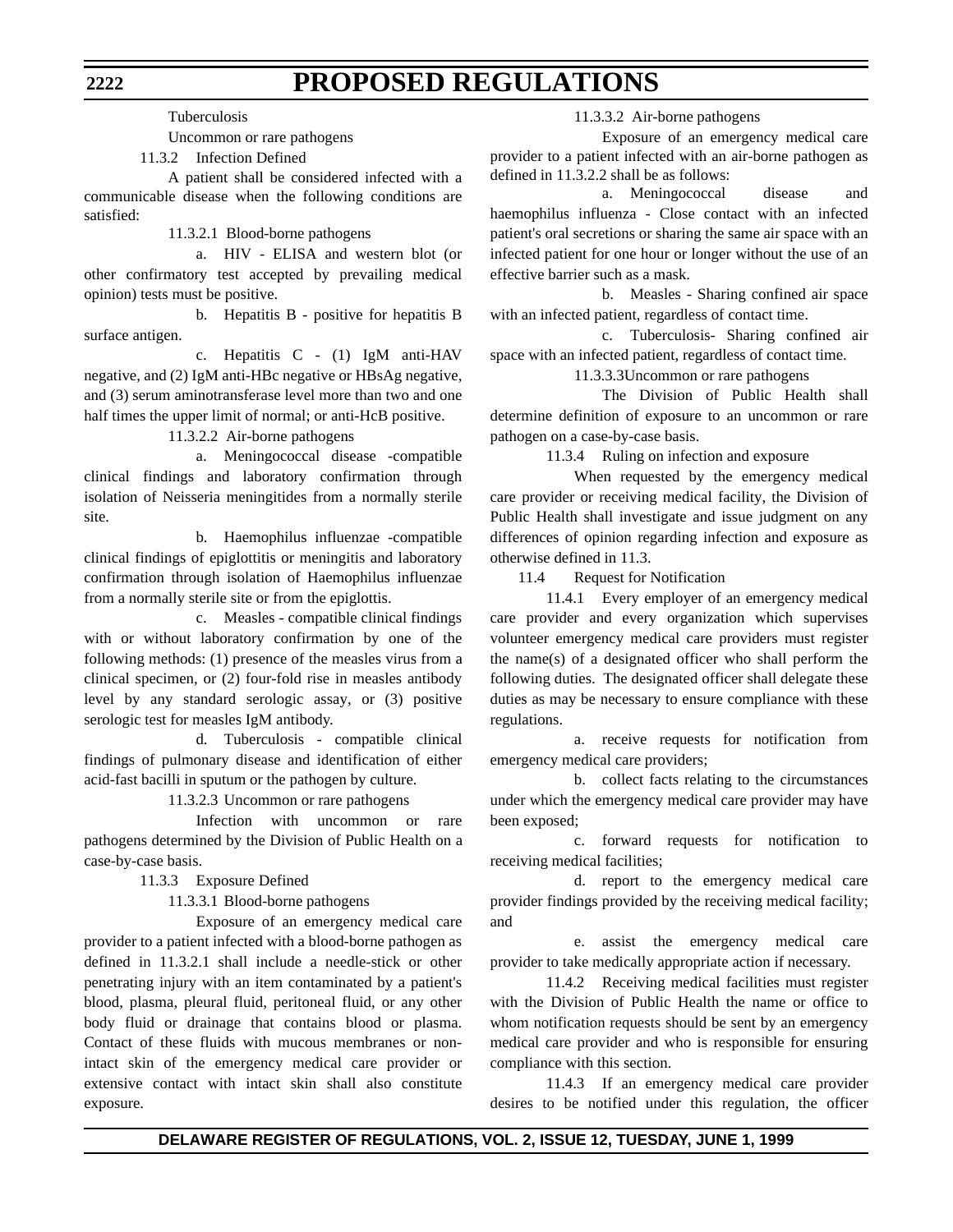designated pursuant to 11.4.1 shall notify the receiving medical facility within 24 hours after the patient is admitted to or treated by the facility on a form that is prescribed or approved by the State Board of Health.

11.5 Notification of Exposure to Air-borne Pathogens

11.5.1 Notwithstanding any requirement of 11.4.3, a receiving medical facility must make notification when an emergency medical care provider has been exposed to an air-borne communicable disease pursuant to 11.3.2.2 and 11.3.3.2. Such notification shall occur as soon as possible but not more that 48 hours after the exposure has been determined and shall apply to any patient upon whom such a determination has been made within 30 days after the patient is admitted to or treated by the receiving medical facility.

11.5.2 To determine if notification is necessary pursuant to this section, a receiving medical facility must review medical records of a patient infected with an airborne communicable disease to determine if care was provided by an emergency medical care provider. If medical records do not so indicate, the receiving medical facility shall assume that no notification is required.

11.6 Notification of Exposure when Requested

11.6.1 When a request for notification has been made pursuant to 11.4.3, the receiving medical facility shall attempt to determine if the patient is infected with a communicable disease and if the emergency medical care provider has or has not been exposed. Information provided on the request for notification and medical records and findings in possession of the receiving medical facility shall be used to make this determination. If a determination is made within 30 days after the patient is admitted to or treated by the receiving medical facility, the receiving medical facility shall notify the officer designated pursuant to 11.4.1 as soon as possible but not more than 48 hours after the determination. The following information shall be provided in the notification:

a. The date that the patient was attended by the emergency medical care provider;

b. Whether or not the emergency medical care provider was exposed;

c. If the emergency medical care provider was exposed, the communicable disease involved.

11.6.2 If, after expiration of the 30-day period and because of insufficient information, the receiving medical facility has not determined that the emergency medical care provider has or has not been exposed to a communicable disease, the receiving medical care facility shall so notify the officer designated pursuant to Section

11.4.1 as soon as possible but not more than 48 hours after expiration of the 30-day period. The following information shall be provided in the notification:

a. The date that the patient was attended by the emergency medical care provider;

b. That there is insufficient information to determine if an exposure has occurred;

11.6.3 The receiving medical facility shall provide to the Division of Public Health a copy of each form completed pursuant to 11.4 which shall include information about whether or not the patient is infected, and if the emergency medical care provider is considered by the receiving medical facility to have been exposed.

11.7 Manner of Notification

A receiving medical facility must make a good faith effort, which is reasonably calculated based upon the health risks, the need to maintain confidentiality, and the urgency of intervention associated with the exposure, to expeditiously notify the officer designated pursuant to 11.4.1. If notification is by mail, and if, in the judgment of the receiving medical facility the circumstances warrant, the receiving medical facility shall ensure by telephone or other appropriate means that the designated officer of the emergency medical care provider has received notification.

11.8 Transfer of Patients

If, within the 30-day limitation defined in 11.5.1 and 11.6.1 a patient is transferred from a receiving medical facility to a second receiving medical facility, the receiving medical facility must provide the second facility with all requests for notification made by emergency medical care providers for-that patient. The second receiving medical facility must make notification to the officer designated pursuant to 11.4.1 if the facility determines within the remaining part of the 30-day period that the patient is infected and shall otherwise comply with these regulations.

11.9 Death of Patient

If, within the 30-day limitation defined in 11.5.1 and 11.6.1, a patient is transferred from a receiving medical facility to a medical examiner, the receiving medical facility must provide the medical examiner with all requests for notification made by emergency medical care providers for that patient. The medical examiner must make notification to the designated officer if the medical examiner determines that the patient is infected with a communicable disease, and shall otherwise comply with these regulations.

11.10 Testing of Patients for Infection

Nothing in this regulation shall be construed to authorize or require a medical test of an emergency medical care provider or patient for any infectious disease.

11.11 Confidentiality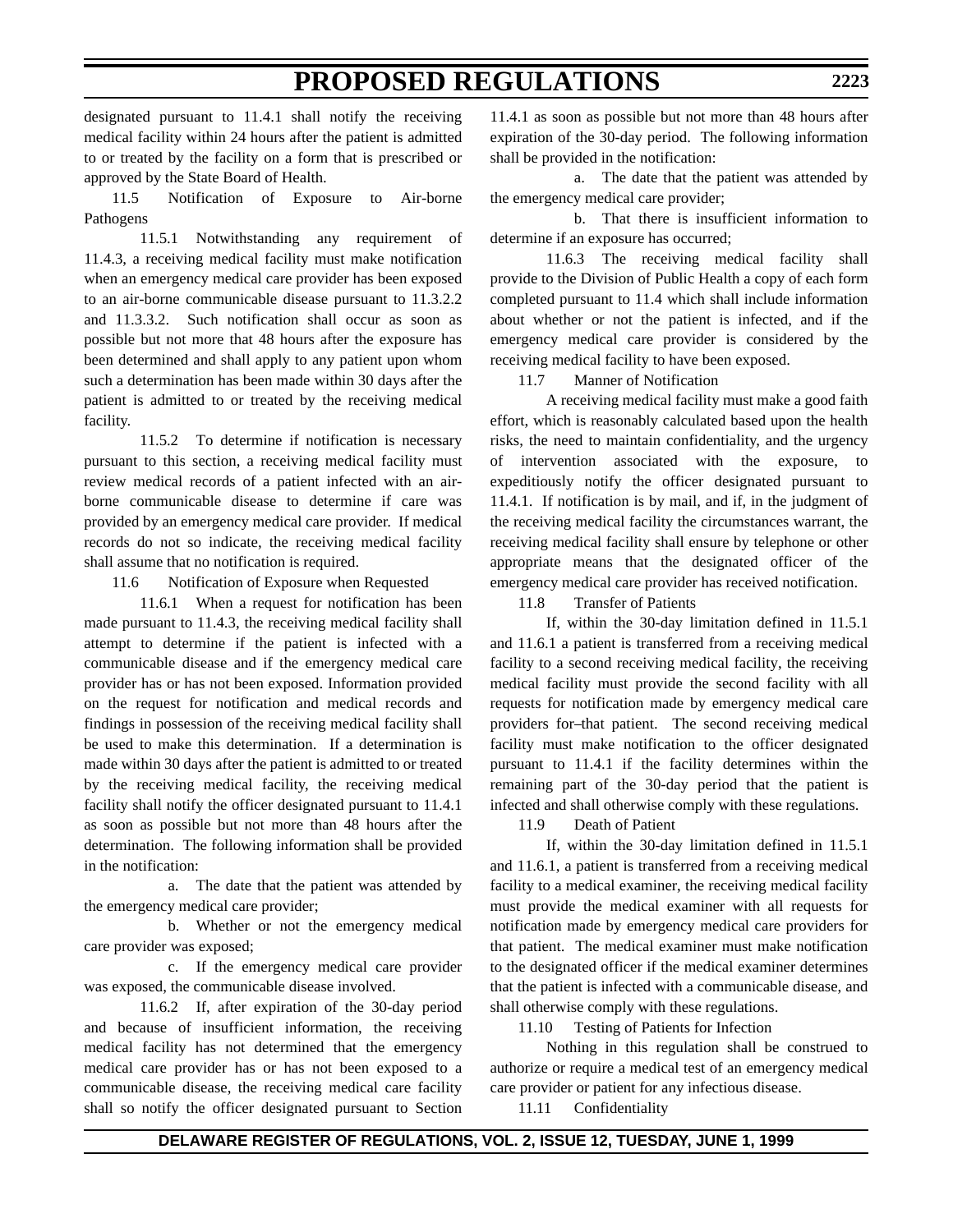#### **2224**

# **PROPOSED REGULATIONS**

All requests and notifications made pursuant to these regulations shall be used solely for the purposes of complying with these regulations and are otherwise confidential.

### Section 12.Enforcement

12.1 Authorization

The Department of Health and Social Services or the Director of the Division of Public Health or their designated representatives are authorized to enforce these regulations to accomplish the following:

12.1.1 To insure compliance of persons who refuse to submit themselves or others for whom they are responsible, including their animals, to necessary inspection, examination, treatment, sacrifice of the animal, or quarantine.

12.1.2 To insure coordination of actions of individuals, local authorities, or state authorities in the control of communicable disease.

12.1.3 To insure the reporting of notifiable diseases or other disease conditions as required in these Rules.

12.2 Penalties

Except as otherwise provided by the Delaware Code or this regulation, failure to comply with the requirements of this regulation will be subject to prosecution pursuant to 16 Del. C., §107. The Department of Health and Social Services may seek to enjoin violations of this regulation.

# APPENDIX 1 NOTIFIABLE DISEASES

Acquired Immune Deficiency Lymphogranuloma Venereum (S) Syndrome (AIDS) (S)

| Malaria                                               |
|-------------------------------------------------------|
| Measles $(T)$                                         |
| Meningitis (aseptie)                                  |
| Meningitis (bacterial)                                |
| Meningitis (all types other                           |
| than menigococcal)                                    |
| Meningococcal Meningitis (T)                          |
| Meningococcal Disease (other)                         |
| Mumps $(T)$                                           |
| Pelvic Inflammatory Disease                           |
| (resulting from gonococcal and/                       |
| or chlamydial infections) (S)                         |
| Pertussis (T)                                         |
| Plague (T)                                            |
| Poliomyelitis $(T)$                                   |
| Psittacosis                                           |
| E. Coli 0157:H7 infection (T)Rabies (man, animal) (T) |
| Reye Syndrome                                         |
|                                                       |

| Ehrlichiosis                                            | Rocky Mountain Spotted Fever    |
|---------------------------------------------------------|---------------------------------|
| <b>Foodborne Disease</b>                                | Rubella (T)                     |
| Outbreaks $(T)$                                         | Rubella (congenital) $(T)$      |
| Giardiasis                                              | Salmonellosis                   |
| Gonococcal Infections (S)                               | Shigellosis                     |
| Granuloma Inguinale (S)                                 | Streptococcal disease (invasive |
|                                                         | group A)                        |
| Hansen's Disease (Leprosy)                              | Streptococcal toxic shock       |
| Hantavirus infection (T)                                | syndrome (STSS)                 |
| Hemolytic uremic syndrome (HUS)Streptococcus pneumoniae |                                 |
| Hepatitis $A(T)$                                        | (drug-resistant invasive        |
| Hepatitis B $(S)$                                       | disease)                        |
| Hepatitis C & unspecified                               | Syphilis $(S)$                  |
| Herpes (congenital) $(\overline{T})$ (S)                | Syphilis (congenital) $(T)$ (S) |
| Herpes (genital) $(N)$ $(S)$                            | <b>Tetanus</b>                  |
| Histoplasmosis                                          | Toxic Shock Syndrome            |
| Human Immunodeficiency Virus                            | Trichinosis                     |
| $(HIV)$ $(HH)(S)$                                       | Tuberculosis (T)                |
| Human papillomavirus (genital                           | Tularemia                       |
| warts) $(N)$ $(S)$                                      | Typhoid Fever $(T)$             |
| Influenza $(N)$                                         | Vaccine Adverse Reactions       |
| Lead Poisoning                                          | Varicella (N)                   |
| Legionnaires Disease                                    |                                 |

Leptospirosis Waterborne Disease Lyme Disease Outbreaks (T) Yellow Fever (T)

### (T) report by rapid means.

(N) report in number only when so requested

For all diseases not marked by (T) or (N):

 $(S)$  – sexually transmitted disese, report required in 1 day

Others – report required in 2 days

# APPENDIX II DRUG RESISTANT ORGANISMS REQUIRED TO BE REPORTED

Enterococci resistant to Vancomycin

Pseudomonas aeruginosa resistant to Amikacin,Gentamicin and Tobramycin

Staphylococcus aureus resistant to methicillin

Staphylococcus aureus intermediate or resistance to Vancomycin (MIC >8ug/ml)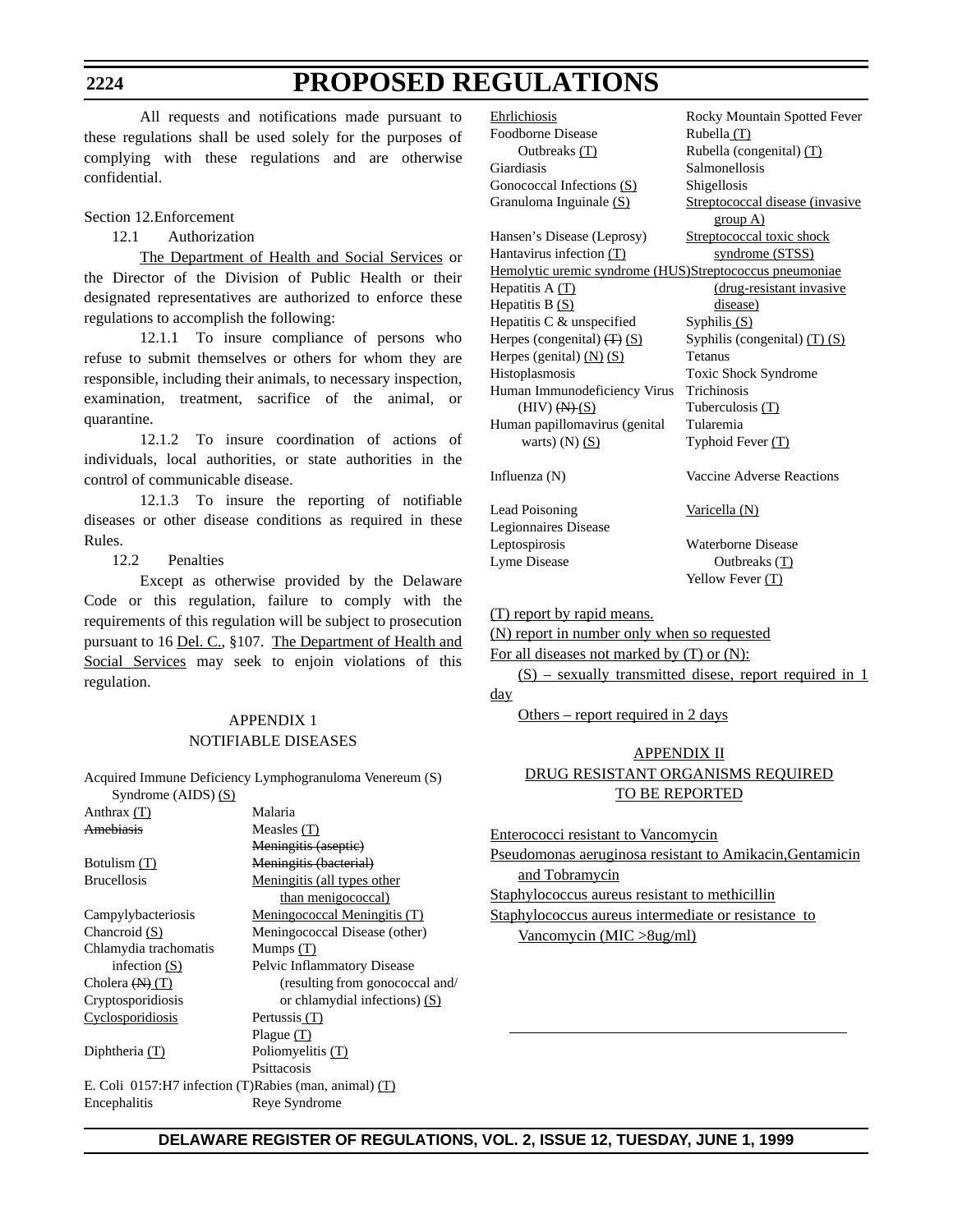# **DIVISION [OF PUBLIC HEALTH](http://www.state.de.us/dhss/irm/dhss.htm)**

Statutory Authority: 16 Delaware Code, Sections 222 - 223 (16 **Del.C.** 222-223)

## **[NOTICE OF PUBLIC HEARING](#page-3-0)**

The Division of Public Health of the Department of Health and Social Services will hold a public hearing to discuss proposed revision of the Delaware Regulations defining Metabolic Disorders and establishment of Case Review Committee, and establishment of Insurance Providers directory of benefits for these disorders. These proposed regulations describe the revised definitions for Metabolic Disorders, the rationale for the establishment of a Case Review Committee to review all cases diagnosed with a metabolic disorder, ensuring formula is available for those citizens without insurance coverage, and to establish a directory outlining insurance providers coverage and contact department to expedite engagement for clients.

This public hearing will be held in Room 309, Jesse S. Cooper Building, Federal and Water Streets, Dover, Delaware on June 24, 1999 at 2:00 p.m.

Copies of the proposed regulations are available for review by calling the following location:

> Jo Ann Baker Division of Public Health P.O. Box 637 Dover, DE 19903 (302) 739-3111

Anyone wishing to present their oral comments at this hearing should contact Jo Ann Baker, Hearing Officer, by June 14, 1999. Anyone wishing to submit written comments as a supplement to, or in lieu of oral testimony should submit such comments by June 30, 1999 to:

> Jo Ann Baker Division of Public Health P.O. Box 637 Dover, DE 19903

#### **Summary of Proposed Regulations for PKU**

These regulations provide that certain expenses for specialty formula, in the on-going treatment of inherited metabolic disorders, shall be covered through the Delaware Health and Social Services, Specialty Formula Fund, as payee of last resort.

Inherited metabolic disorders, if undetected and untreated, can result in severe mental retardation, and possibly death, in infancy. Universal screening and milk product substitution in infancy is now a standard of medical care. If a child diagnosed with an inherited metabolic disorder amenable to dietary treatment is not able to maintain a strict dietary regime throughout its life the individual will likely be developmentally delayed.

1. Revise the definition for metabolic disorders.

2. Establish a Review Committee to review all cases diagnosed and ensure specialty formula availability based on established criteria.

3. Establish a Directory to include insurance provider benefits for metabolic disorders and the point of contact for each. This is to be coordinated by the Newborn Screening Program at the Division of Public Health and will expedite the process for newly diagnosed cases and other citizens.

4. Increase the current Formula Fund to \$50,000 from the current amount of \$30,000.

### **REGULATIONS FOR TITLE 16, CHAPTER 2 RELATING TO BIRTH DEFECTS**

Delaware code 201 provides for the assistance with the cost of treatment of children with birth defects. Inherited Metabolic Disorders are one such birth defect for which a fund has been established to assist with the cost of treatment.

I. Purpose

Inherited metabolic disorders, if undetected and untreated, can result in severe mental retardation, and possibly death, in infancy. Universal screening and milk product substitution is now a standard of medical care. If a child diagnosed with an inherited metabolic disorder amenable to dietary treatment is not able to maintain a strict dietary regime throughout life the individual will likely be developmentally delayed.

The Specialty Formula Fund ("Fund") provides that certain expenses for specialty formula, in the on-going treatment of inherited metabolic disorders, may be covered through the Department of Health and Social Services, Division of Public Health, Specialty Formula Fund.

The purpose of the Fund is to assist families in meeting the high cost of special or metabolic formulas, required to treat inherited metabolic disorders. The Division of Public Health will work to coordinate services and reduce obstacles families encounter regarding information and resource referral.

Supporting individuals with special health care needs can place economic constraints on families. The cost of special formula may be prohibitive for some families. In situations where special formula has been prescribed by a physician, and not covered by insurance, there is justification to provide economic assistance under the Fund.

### II. Definitions

1) "INHERITED METABOLIC DISORDER," means a disorder caused by an inherited abnormality of body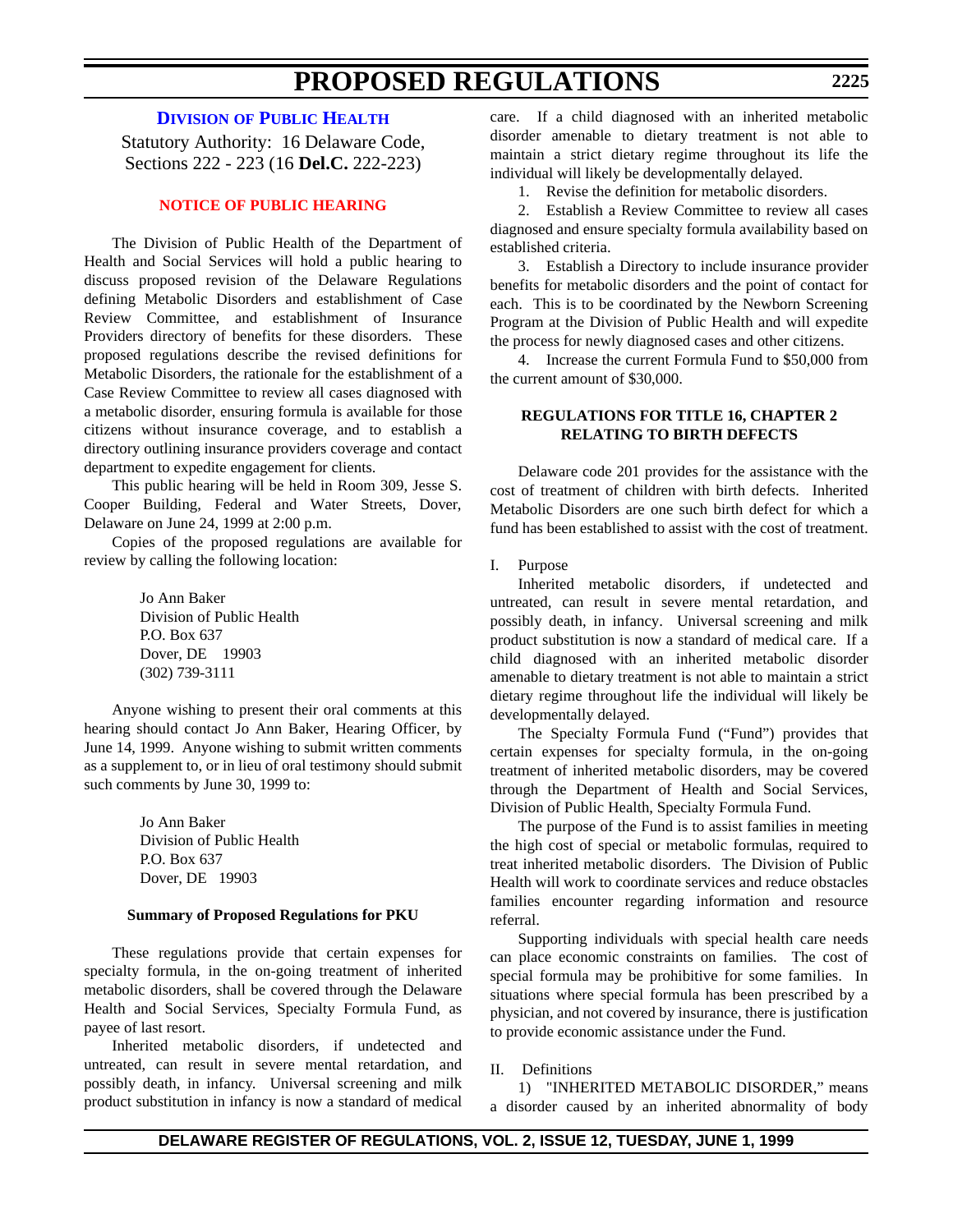chemistry, which includes those disorders screened for by the state's Newborn Screening Program located within the Division of Public Health.

2) "SPECIALITY FORMULA" means a milk product substitution that is intended for the therapeutic dietary treatment of inherited metabolic disorders for which nutritional requirements are established by medical evaluation.

3) "CASE REVIEW PANEL" means a group composed of individuals with knowledge of inherited metabolic disorders, whose purpose is to review each newly diagnosed case involving the special formula fund.

4) "SPECIALITY FORMULA FUND" means funds provided to the Division of Public Health by the General Assembly, for prescribed specialty formula for women of child bearing age and children with inherited metabolic disorders.

### III. Eligibility

1) Any Delaware woman of child bearing age or child diagnosed with an Inherited Metabolic Disorder, that warrants the prescription of a specialty formula may be eligible to receive assistance through the Specialty Formula Fund if uninsured or if current insurance benefit does not include this coverage. The assistance will be based on the current Department of Health and Social Services *Ability to Pay Fee Schedule* (see attached), less the average cost of formula for a normal newborn/infant or citizen using soy based milk products annually. The Fee Schedule is adjusted annually with the revised federal poverty guidelines.

2) The Division of Public Health may provide assistance from the Fund to a woman of child bearing age or child diagnosed with an Inherited Metabolic Disorder, if:

(a) The specialty formula is prescribed as medically necessary for the therapeutic treatment of an Inherited Metabolic Disorder; and

(b) The specialty formula is administered under the direction of a physician; and

(c) The client's insurer does not provide benefits to cover prescribed formula for inherited metabolic disorder or there are special circumstances as determined by the Division of Public Health, Case Review Panel.

IV. Application

The Division of Public Health will:

(1) Staff the Case Review Panel; and

(2) Review and refer non-compliant woman of child bearing age, parents/guardians of children with an inherited metabolic disorder to appropriate agencies for follow-up; and

(3) Determine, on a case by case basis, any assistance to be provided to a woman of child bearing age or child from this fund.

#### V. Roles/Responsibilities

1) The Division of Public Health will appoint a Case Review Panel to make recommendations to assist the Division of Public Health in determining the assistance provided to a woman of child bearing age or child from this fund. This group will also act as a case management team for women of child bearing age, children and their families, if necessary, with public and private providers of health care and/or insurance providers. The members may have a background in metabolic disease. The panel may include a Geneticist, Nutritionist, Newborn Screening Program staff member, a Physician who treats metabolic disorders, and one or more community member(s). The Genetics Director will chair the Case Review Panel and the Division of Public Health will provide staff.

The Case Review Panel will meet on a regular basis to review cases and make recommendations to the Division of Public Health. All current cases will be reviewed within the first six months of initiation of the Case Review Panel. The Case Review Panel will convene, as needed, to review newly diagnosed cases.

VI. Authorization for Payment

1) The Division of Public Health may authorize assistance prior to the review of the Case Review Panel in cases of immediate need based on physician prescription.

2) The Division of Public Health may provide assistance based on the physician's prescription, recommendation of the Case Review Panel, the calculation of the quantity of formula needed, economic need, and the availability of appropriated funds.

3) Assistance under this fund is limited to the appropriation of the General Assembly for this purpose.

4) The Division of Public Health will reevaluate each case every year or if health benefit coverage changes.

5) Women of child bearing age or the parent or guardian of a child receiving assistance from the Fund are obligated to contact the Division of Public Health, immediately, if any changes in status or eligibility occur.

#### VII. Referrals

1. The Division of Public Health will accept referrals from specialty hospitals, institutions, other state agencies, primary care physicians, other health care professionals, self referrals, or referrals from the family.

2. Referrals should include the following information: client's name, parent or guardian's name, address, phone number, social security number of client, diagnosis, formula prescription type and amount per month, feeding schedule, client's age, financial information, and any pertinent medical data.

## **DELAWARE REGISTER OF REGULATIONS, VOL. 2, ISSUE 12, TUESDAY, JUNE 1, 1999**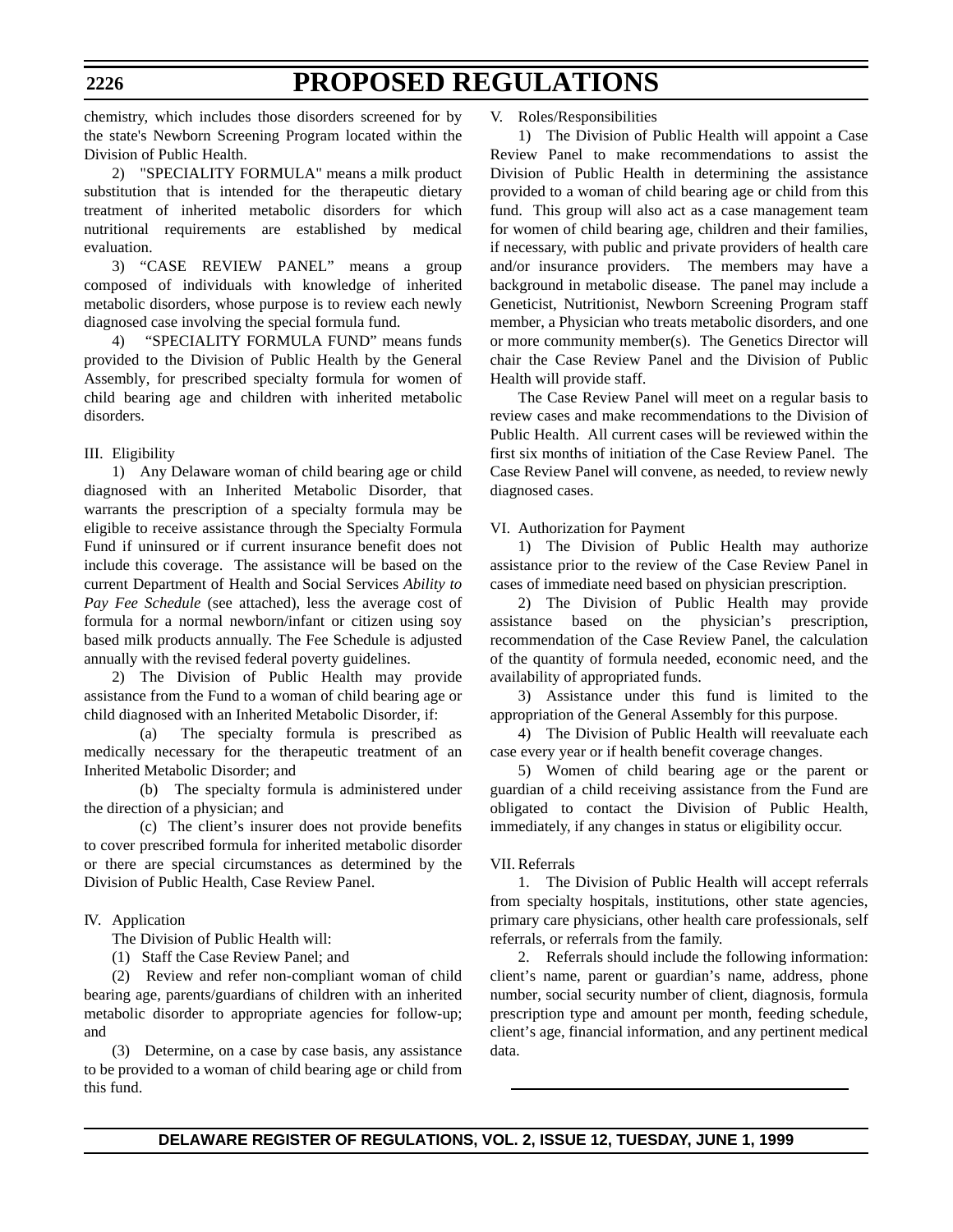# **DIVISION [OF SOCIAL SERVICES](http://www.state.de.us/dhss/irm/dhss.htm)**

Statutory Authority: 31 Delaware Code, Section 512 (31 Del.C. 512)

#### **[Public Notice](#page-3-0)**

Delaware Health and Social Services is proposing changes to regulations contained in the Division of Social Services Manual Section 2023 and 9059. These changes are initiated pursuant to 29 Delaware Code Section 10114 and its authority as prescribed by 31 Delaware Code Section 512. Written materials and suggestions by interested persons for related to this proposal must be forwarded by June30, 1999, to the Director, Division of Social Services, P. O. Box 906, New Castle, DE 19720.

### **SUMMARY OF REGULATIONS:**

- Allows individuals suspected of committing an intentional Program violation to waive their rights to Administrative Disqualification Hearing;
- Allows individuals accused of committing an intentional Program violation to sign a disqualification consent agreement to avoid further prosecution;
- Clarifies the treatment of JTPA on-the-job training payments; and
- Disregards funds in an individual development account under the TANF block grant program.

#### **NATURE OF PROPOSED REVISIONS:**

2023.3 Disqualification Penalties

Individuals found to have committed intentional Program violation either through an administrative disqualification hearing,  $\Theta$ r by a court of appropriate jurisdiction, or who have signed either a waiver of right to an administrative disqualification hearing or a disqualification consent agreement in cases referred for prosecution, will be ineligible to participate in the Program for:

1. A period of one year (12 months) for the first violation;

2. A period of two years (24 months) for the second violation; or for the first time found guilty of selling and purchasing illegal drugs with food stamps;

3. Permanently for the third violation; or for the second time found guilty of selling and purchasing illegal drugs with food stamps; or for the first time found guilty of selling and purchasing firearms, ammunition or explosives with food stamps, or for the first time convicted of trafficking in Food Stamp benefits valued at \$500 or more.

### **COMMENT PERIOD**

Any person who wishes to make petitions for reconsideration or revision thereof, such petitions must be forwarded by June 30, 1999 to the Director, Division of Social Services, P. O. Box 906, New Castle, DE 19720.

#### 2023.6 Waived hearings

Accused individuals have the option to waive their rights to an administrative disqualification hearing (ADH). Household members suspected of intentional Program violations are provided with a written Notice of Waiver of Disqualification hearing for either the Food Stamp Program or appropriate Cash Assistance program. The waiver notice tells the accused individual:

- They are suspected of committing an IPV
- They will be scheduled for an ADH;
- They have the option of waiving their rights to the ADH;
- The date they have to sign and return the waiver to avoid having a hearing scheduled;
- They can admit or not admit to the evidence presented;
- They must have the head of household sign the form if not the same person;
- The remaining household members, if any, must repay any overissuances;
- They will be disqualified from participating in the program and for how long;
- The disqualified individual's income will be considered in calculating the household's benefits; and
- That failure to repay the amount owed, if any, could result in sending the matter to court for appropriate action.

Someone other than the eligibility worker, such as a supervisor, will review the evidence against the household member suspected of committing fraud before giving the person the option of signing the waiver.

If the waiver is signed, the imposition of the disqualification penalties follows the same procedures listed in 2023.5.

No further administrative appeal procedure exists after an individual waives his/her right to an administrative disqualification hearing and a disqualification penalty imposed. A fair hearing cannot change the disqualification penalty. The household member can seek relief in a court having appropriate jurisdiction.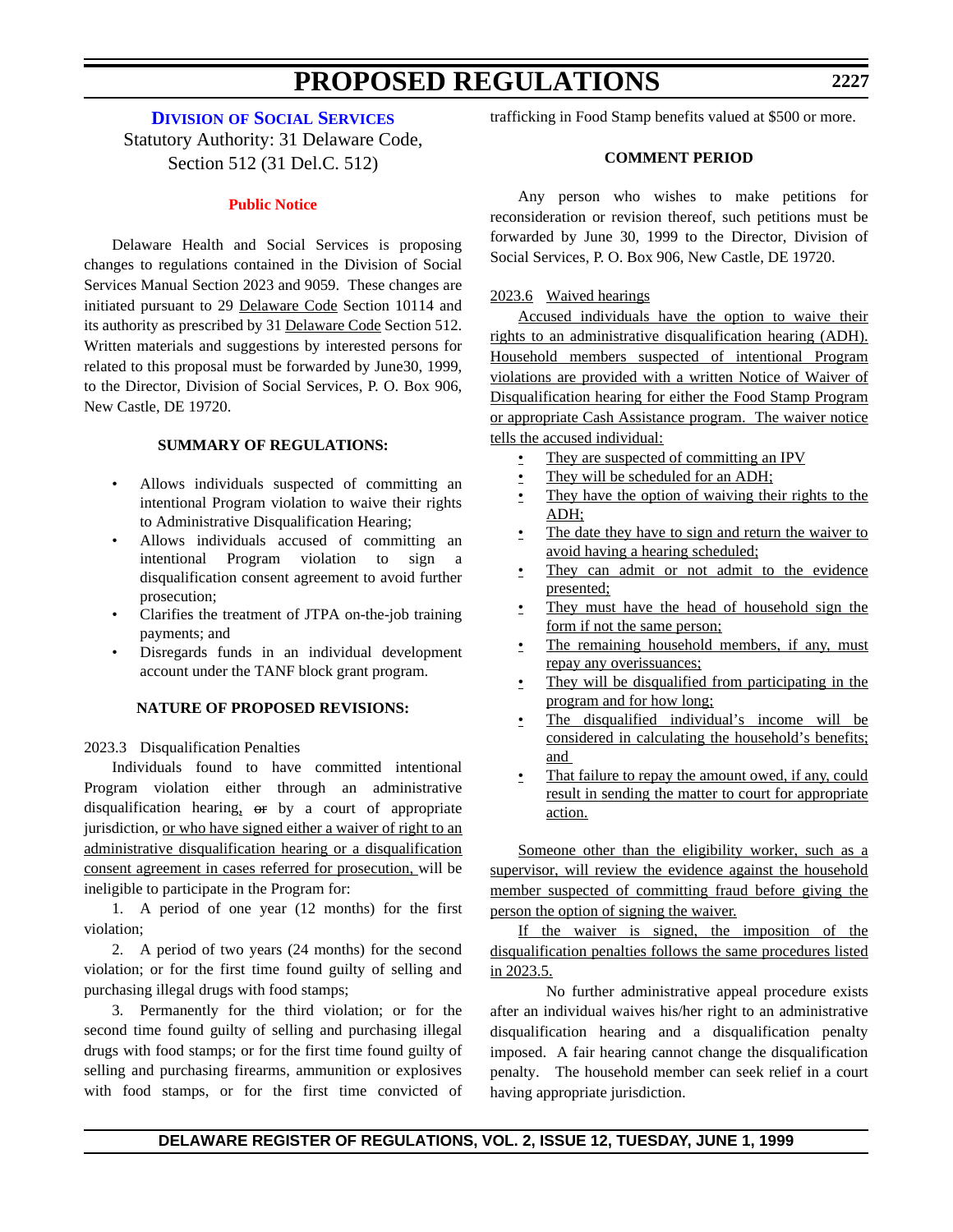(Current section 2023.6 becomes 2023.7)

## 2023.8 Disqualification Consent Agreements for Deferred Adjudication

A determination of guilt is not always obtained from a court because the accused individual either met the terms of a court order or is not prosecuted because the individual met the terms of an agreement with the prosecutor. For these cases of deferred adjudication, the individual is allowed to sign a disqualification consent agreement to avoid further prosecution.

The disqualification consent agreement tells the accused individual:

- The consequences of signing a disqualification consent agreement;
- They must have the head of household sign the form if not the same person;
- They will be disqualified from participating in the program and for how long, even though they were not found guilty of civil or criminal misrepresentation or fraud;
- The remaining household members must repay any overissuances, unless the claim has been repaid as part of the terms of the agreement;
- The disqualified individual's income will be considered in calculating the household's benefits; and
- That failure to repay the amount owed, if any, could result in sending the matter to court for appropriate action.

If the waiver is signed, the imposition of the disqualification penalties follows the same procedures listed in 2023.5.

(Current Section 2023.7 becomes 2023.9 and 2023.8 becomes 2023.10)

### 9059 Income Exclusions

7. P.L. 97-300, the Job Training Partnership Act (JTPA), 10/13/82. Section 142(b) provides that allowances, earnings and payments to individuals participating in programs under JTPA shall not be considered as income. Subsequently P. L. 99-198, the Food Security Act of 1985, 12/85, amended section 5(1) of the Food Stamp Act to require counting as income on-the-job training payments provided under section 204(5) of Title II of the JTPA except for dependents less than 19 years old. Section 702(b) of P.L. 102-367, the Job Training Reform Amendments of 1992, further amended the Food Stamp Act (by changing the reference) to exclude on-the-job training payments received

under the Summer Youth Employment and training Program. This means that currently only on-the-job training payments to (1) youths, other than dependents under 19, in year-round programs and (2) adults can be counted. All other JTPA income is excluded.

23. P.L. 104-193, section 103(a), dated 8/22/96, amended Section 404(h) of Part A of Title IV of the Social Security Act to provide that for the purpose of determining eligibility to receive, or the amount of, any benefit authorized by the Food Stamp Act, funds (including interest accruing) in an individual development account under the TANF block grant program shall be disregarded with respect to any period during which such individual maintains or makes contributions into such an account.

# **DIVISION [OF SOCIAL SERVICES](http://www.state.de.us/dhss/irm/dhss.htm)**

Statutory Authority: 31 Delaware Code, Section 505 (31 **Del.C.** 505)

## **PUBLIC NOTICE Medicaid / Medical Assistance Program**

In compliance with the State's Administrative Procedures Act (APA - Title 29, Chapter 101 of the Delaware Code) and with 42CFR §447.205, and under the authority of Title 31 of the Delaware Code, Chapter 5, Section 505, the Delaware Department of Health and Social Services (DHSS) / Division of Social Services / Medicaid Program is amending its general policy and practitioner manual.

Any person who wishes to make written suggestions, compilations of data, testimony, briefs or other written materials concerning the proposed new regulations must submit same to the Director, Medical Assistance Programs, Division of Social Services, P.O. Box 906, New Castle, DE 19720 by June 30, 1999.

### **REVISION:**

#### **General Policy Non-Covered Services**

Some services are NEVER covered by the DMAP except if covered by Medicare or are in a managed care organization's benefit package. These services include, but are not limited to:

- Services which are not medically justified.
- Vaccines required for travel outside the United States;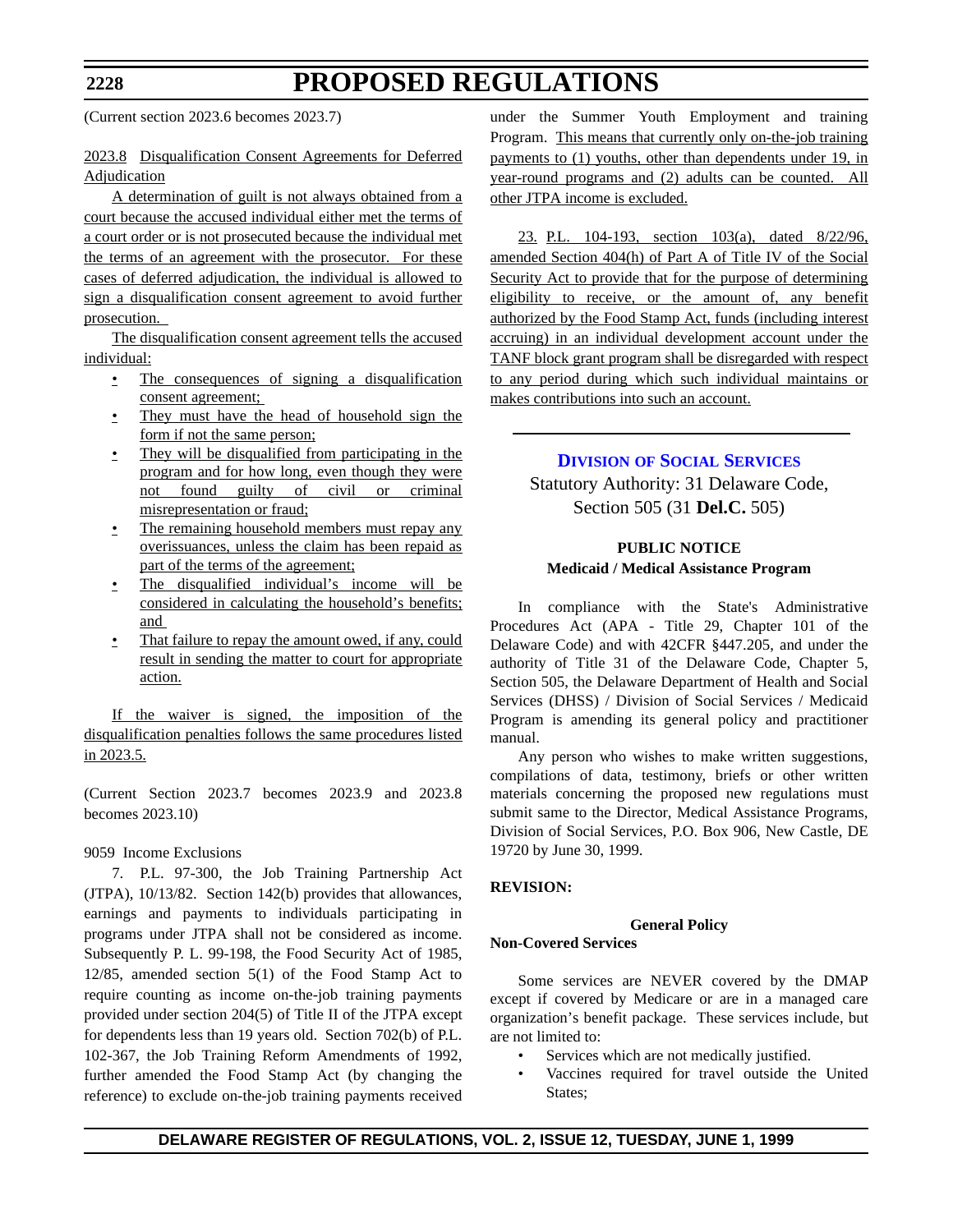- Cosmetic surgical procedures and treatment. The DMAP does not reimburse any provider for any services related to cosmetic treatment/procedures or plastic surgery services. Cosmetic services are defined as beautification or aesthetic procedures, surgery, drugs, etc. designed to improve the appearance of an individual's physical characteristic which is within the broad range of normal, by surgical alteration or other means.
- Procedures (other than those transplants covered by transplant criteria) designated as experimental by the Medicare program.
- Services denied by Medicare as not medically necessary.
- Drugs dispensed by the practitioner.
- Autopsies.
- Routine dental services for persons twenty-one (21) years of age and over. All routine and non-routine dental services are restricted to recipients under twenty-one (21) years of age and must be rendered or authorized by the Division of Public Health or a local dental clinic which is contracted to provider EPSDT dental services to DMAP recipients. No dental procedures for recipients over twenty-one (21) years of age are covered in any setting. Dental services include any services related to the dental treatment such as drugs, anesthetics, use of operating/recovery room, etc.
- Routine eye care and/or corrective lenses (except aphakic or bandage lenses necessary after cataract surgery) for persons twenty-one (21) years of age and over.
- Hearing aids for persons twenty-one (21) years of age and over.
- Social services.
- Pharmaceuticals not covered include: DESI drugs, drugs used for cosmetic purposes, drugs for obesity, fertility drugs, drugs used in the treatment of sexual dysfunction, investigational drugs and compound prescriptions.
- Infertility related services. The DMAP does not cover any services related solely to the treatment of infertility. Example of these non-covered services include: drug therapy, surgical procedures, laboratory testing, radiology services, hospital services and physician services.
- Podiatric services. The DMAP will pay for routine foot care ONLY for recipients who are diagnosed as having diabetes or circulatory/vascular disorders.
- Inpatient care in Institutions for Mental Diseases (IMDs) for individuals age 21 through 64 (no exceptions for Medicare deductible/co-insurance).
- Chiropractic services.
- Respite care (except when provided as a service

through a HCBS waiver program).

### **Practitioner Manual**

# VIII. SPECIFIC CRITERIA FOR PODIATRISTS

The DMAP reimburses for routine foot care ONLY for recipients who are diagnosed as having diabetes or circulatory/vascular disorders of the lower extremities.

The following codes define routine foot care:

11719 Trimming of nondystrophic nails, any number

11720 Debridement of nails(s) by any method(s); one to five

11721 Debridement of nail(s) by any method(s); six or more

# **DIVISION [OF SOCIAL SERVICES](http://www.state.de.us/dhss/irm/dhss.htmhttp://www.state.de.us/dhss/irm/dhss.htm)**

Statutory Authority: 31 Delaware Code, Section 505 (31 **Del.C.** 505)

### **PUBLIC NOTICE [Medicaid / Medical Assistance Program](#page-3-0)**

In compliance with the State's Administrative Procedures Act (APA - Title 29, Chapter 101 of the Delaware Code) and with 42CFR §447.205, and under the authority of Title 31 of the Delaware Code, Chapter 5, Section 505, the Delaware Department of Health and Social Services (DHSS) / Division of Social Services / Medicaid Program is amending its eligibility manual.

Any person who wishes to made written suggestions, compilations of data, testimony, briefs or other written materials concerning the proposed new regulations must submit same to the Director, Medical Assistance Programs, Division of Social Services, P.O. Box 906, New Castle, DE 19720 by June 30, 1999.

### **Division of Social Services Eligibility Manual**

15110 A BETTER CHANCE, DELAWARE'S TANF PLAN

The Personal Responsibility and Work Opportunity Reconciliation Act of 1996, P.L. 104-193, amended title IV-A of the Social Security Act to repeal the Aid to Families with Dependent Children (AFDC) program. The AFDC program provided an entitlement to cash assistance for eligible families with dependent children. The Personal Responsibility and Work Opportunity Reconciliation Act (PRWORA) replaces AFDC with a program of block grants to States for Temporary Assistance for Needy Families (TANF). Under TANF, States have broad flexibility to provide assistance to needy families. Delaware implemented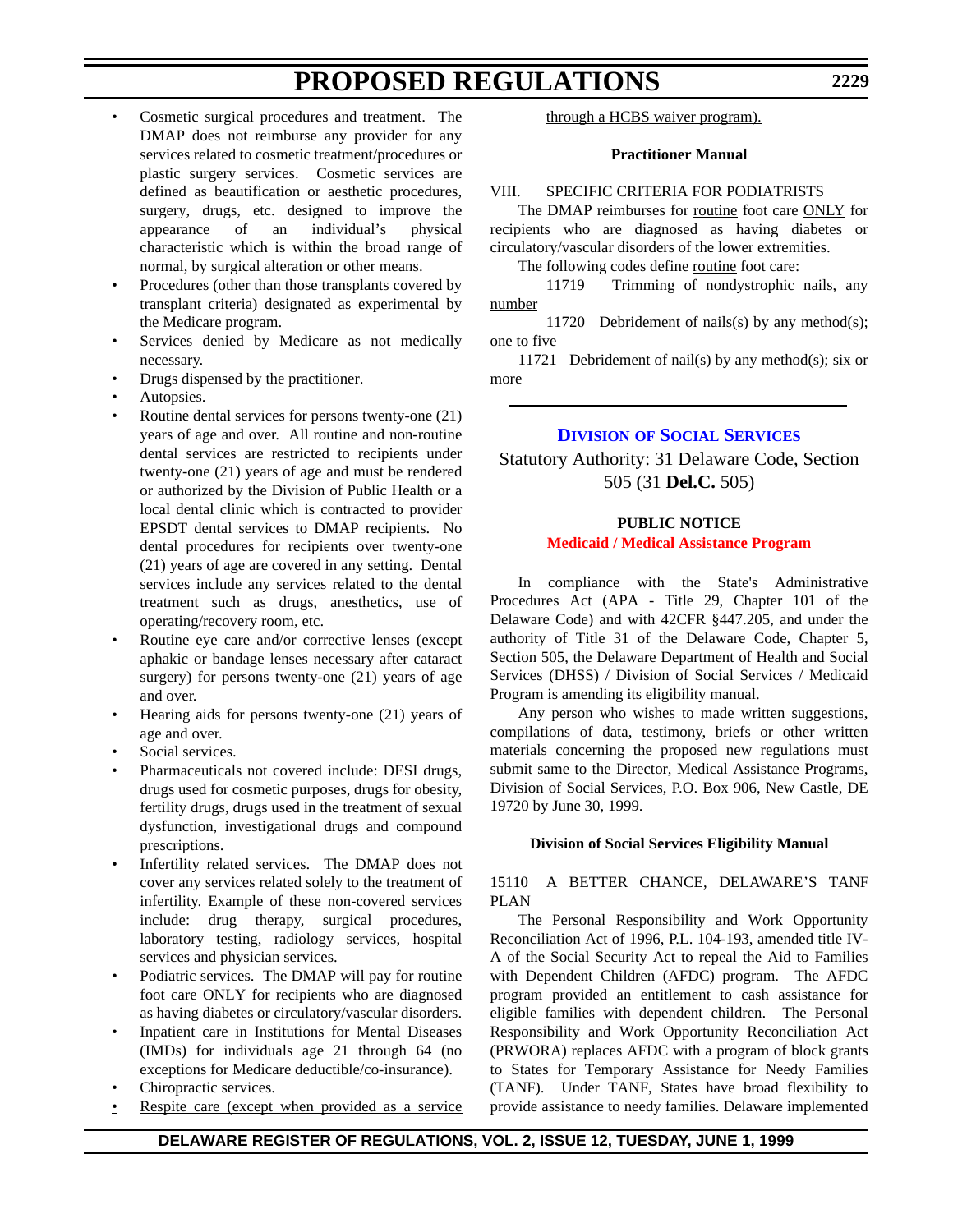#### **2230**

# **PROPOSED REGULATIONS**

its TANF program, A Better Chance, on March 10, 1997.

#### 15110.1 Medicaid Eligibility

Before the passage of PRWORA, anyone receiving cash assistance under AFDC was automatically entitled to Medicaid. Under the new law, persons receiving assistance under the block grant (TANF) are not automatically entitled to Medicaid. A new Medicaid eligibility group for low income families with children is established at Section 1931 of the Social Security Act added by section 114 of PRWORA. These families will receive Medicaid if they meet the AFDC eligibility criteria in effect as of 7/16/96. The eligibility criteria for this new group is described in the section, "Low Income Families with Children under Section 1931".

Section 1931 also gives States more flexibility in determining Medicaid eligibility. Delaware has used the authority in Section 1931 to keep the rules for A Better Chance and for Medicaid consistent and use a single application form to determine eligibility. This means that any family eligible for and receiving cash assistance under A Better Chance is also eligible for Medicaid under Section 1931 without having to complete a separate Medicaid eligibility determination.

Delaware has used the authority in Section 1931 to ensure that any family eligible for and receiving cash assistance under A Better Chance is also eligible for Medicaid under Section 1931 without having to complete a separate Medicaid eligibility determination.

#### 15120 LOW INCOME FAMILIES WITH CHILDREN UNDER SECTION 1931

The Personal Responsibility and Work Opportunity Reconciliation Act of 1996, P.L. 104-193, Section 114, established a new Medicaid eligibility group for low income families with children at Section 1931 of the Social Security Act. Coverage for this mandatory categorically needy group of families with children is effective March 10, 1997, the date that Delaware's TANF plan was approved.

Section 1931 defines the basic criteria for determining Medicaid eligibility based upon AFDC eligibility criteria. The criteria includes income and resource standards and methodologies as in effect on July 16, 1996, and deprivation and specified relative rules that were in effect on that date. Section 1931 gives states flexibility to change these criteria. Delaware has amended its Medicaid state plan to provide that the income, resource, and family composition rules used to determine eligibility under this group are the same as the rules used to determine eligibility under ABC.

Families who are eligible for Medicaid under Section 1931 may be receiving ABC cash assistance or may be Medicaid only families.

15120.2 Financial Eligibility

Follow ABC income and resource standards and methodologies (disregards, exclusions, allocations)

ABC rules on income standards and methodologies (disregards, exclusions, allocations) apply to Section 1931 Medicaid except as provided in this section.

For Section 1931 Medicaid, there are two income tests to determine financial eligibility. The first test is a gross income test and the second is a net income test. For the gross income test, compare the family's gross income to 185% of the applicable standard of need. For the net income test, compare the family's net income to the applicable standard of need.

Financial eligibility for both applicant and recipient families will be calculated using the 30 and 1/3 disregard if applicable. This disregard allows the deduction of \$30 plus 1/3 of the remaining earned income after the standard allowance for work connected expenses is subtracted.

The \$30 plus 1/3 disregard is applied to earned income for four (4) consecutive months. If Medicaid under Section 1931 or employment ends before the fourth month, the earner is eligible for the disregard for four (4) additional months upon reapplication or re-employment.

When an earner's wages are so low (\$90 or less in the month) that the income is zero before any part of the \$30 plus 1/3 disregard can be applied, that month does not count as one of the four (4) consecutive months and the earner is eligible for the disregard for four (4) additional months.

After the \$30 plus 1/3 disregard has been applied for four (4) consecutive months, the 1/3 disregard is removed from the budget. The \$30 disregard continues to be deducted from earned income for eight (8) consecutive months. The \$30 disregard is not repeated if an individual stops working or 1931 Medicaid ends before the completion of the eight (8) consecutive months. If 1931 Medicaid ends and the family reapplies, the \$30 disregard from earned income is continued until the end of the original eight (8) consecutive months.

Unlike the \$30 plus 1/3 disregard which is dependent upon the family having sufficient earned income and being 1931 Medicaid recipients, the \$30 disregard is for a specific time period. This time period begins when the  $$30$  plus  $1/3$ disregard ends and is not dependent upon the family having earned income or 1931 Medicaid.

When an earner has received the \$30 and  $1/3$  disregard in four (4) consecutive months and the \$30 deduction has been available for eight (8) consecutive additional months, neither disregard can be applied to earned income until the individual has not received the 30 and 1/3 disregard for twelve (12) consecutive months.

All earned income is disregarded for the second and third months of eligibility.

Any diversion assistance provided does not count as income.

Resources are not counted for Medicaid under Section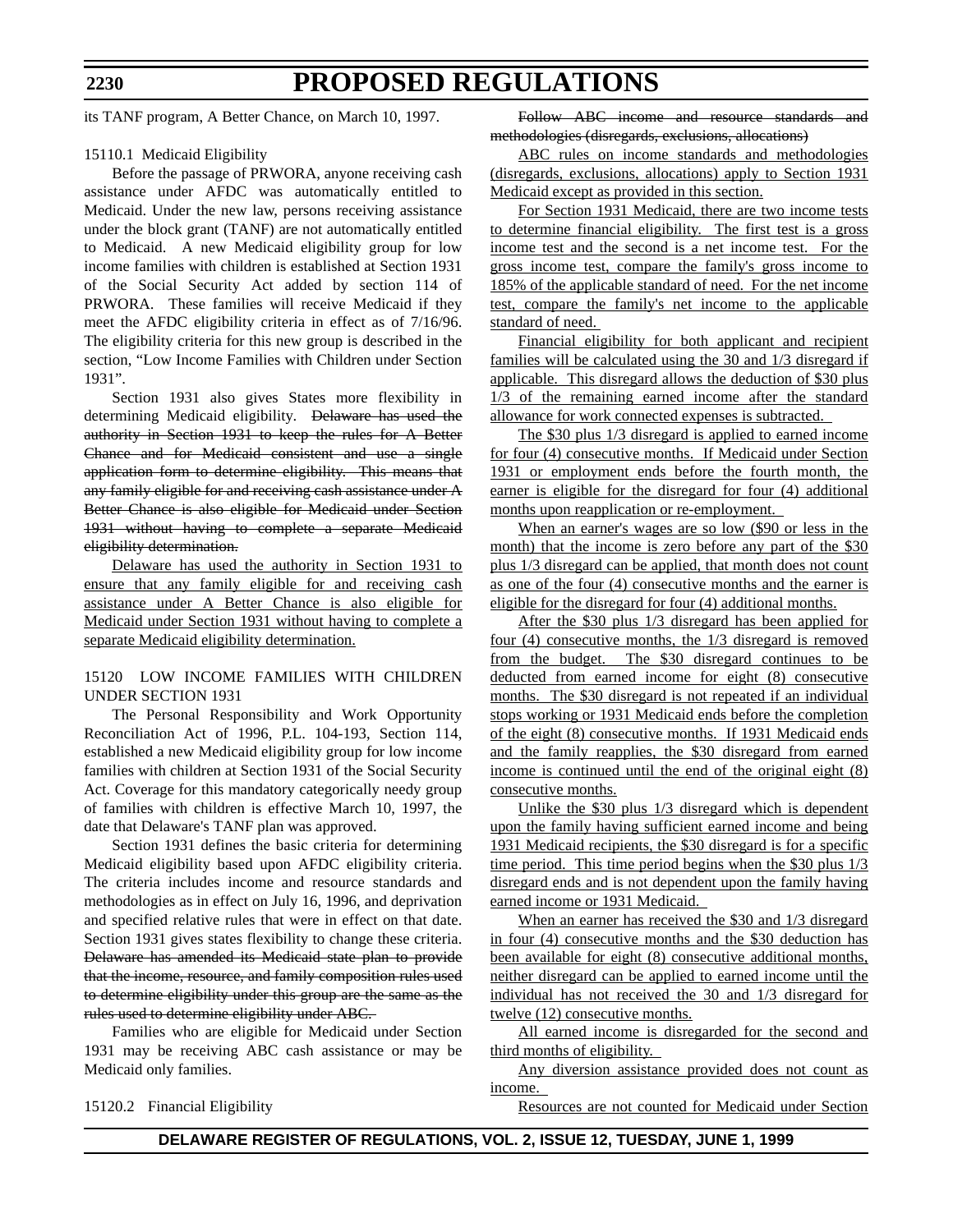#### 1931.

## 15150.1 AFDC/TANF Related Deeming

Any individual who is denied or loses Medicaid under Section 1931 based on the budgeting of stepparent, grandparent, or sibling income or resources may be eligible for Medicaid.

Follow all rules for Medicaid under Section 1931 (same as A Better Chance rules) except for the deeming of income or resources from grandparents, stepparents, or siblings.

#### 15160 ACUTE CARE PROGRAM

Medicaid coverage is available to individuals in acute care hospitals who would be eligible for ABC and Medicaid under Section 1931 if they were not hospitalized. These individuals will be determined eligible only after the patient has been in the hospital for 30 consecutive days. For example, if an individual enters the hospital on April 24, DSS need not consider eligibility under this program unless the individual is still hospitalized on May 23 (and has been continuously hospitalized since April 24).

#### 15160.1 Eligibility Determination

Eligibility will be determined using ABC and the technical and financial criteria for Medicaid under Section 1931. There is no medical eligibility criterion.

### **DIVISION [OF SOCIAL SERVICES](http://www.state.de.us/dhss/irm/dhss.htm)**

Statutory Authority: 31 Delaware Code, Section 512 (31 Del.C. 512)

#### **Public Notice**

### **Division of Social Services [A Better Chance Program](#page-3-0)**

The Delaware Health and Social Services / Division of Social Services / *A Better Chance* Program is proposing to implement a policy change to the Division of Social Services' Manual Section 3002, 3031. These changes arise from Public Law 104-193, the Personal Responsibility and Work Opportunity Reconciliation Act of 1996 (national welfare reform), as an option and was first announced in January 1995, as part of the original *A Better Chance (ABC)* waiver design.

#### **SUMMARY OF PROPOSED REVISIONS:**

Revising language in the Work For Your Welfare provision that mandate that those on a forty-eight month time limit must enter Work for Your Welfare immediately if the case was closed and the family reapplies on or after 10/1/99, if the single adult is not employed

• Providing an exception to the time limit for those persons employed for at least twenty hours per week.

Any person who wishes to make written suggestions, compilations of data, testimony, briefs or other written materials concerning the proposed new regulations must submit same to the Director, Division of Social Services, P. O. Box 906, New Castle, DE, by June 30, 1999.

The action concerning the determination of whether to adopt the proposed regulations will be based upon the results of Department and Division staff analysis and the consideration of the comments and written materials filed by other interested persons.

#### **PROPOSED REGULATIONS:**

### 3002.9 EXCEPTIONS TO THE TIME LIMIT COUNTER

The Personal Responsibility and Work Opportunity Reconciliation Act of 1996 calls for a maximum sixty (60) month lifetime limit on the receipt of Temporary Assistance to Needy Families (TANF) benefits. A family that has an employable adult will be able to receive cash benefits that do not count to the State's twenty-four (24) month or forty-eight (48) month time limit if:

- The adult is working for twenty (20) hours or more per week; and
- The countable income of the family is still below the need standard.

The Federal time limit would still apply in these cases. If the family reaches the Federal sixty (60) month time limit but has not reached the State twenty-four (24) month or forty-eight (48) month time limit the family will continue to receive ABC cash assistance.

#### 3031 WORK FOR YOUR WELFARE

All two-parent households, who are without employment, must enter a Work For Your Welfare activity to qualify for benefits. Single adult recipients, who reach their  $22<sup>nd</sup>$  month of benefit and are without employment, and all eligible applicants after 10/1/99, must enter a Work For Your Welfare activity to qualify for benefits. Work for Your Welfare is defined as a work experience program in which participants work to earn their benefits. In addition, DSS requires each participant to complete 10 hours of job search activity per week. The failure to complete job search as required will result in a progressive 1/3 sanction. For two parent households, one parent must participate in the work for your welfare program in order to earn benefits. The second parent, unless exempt, must also participate in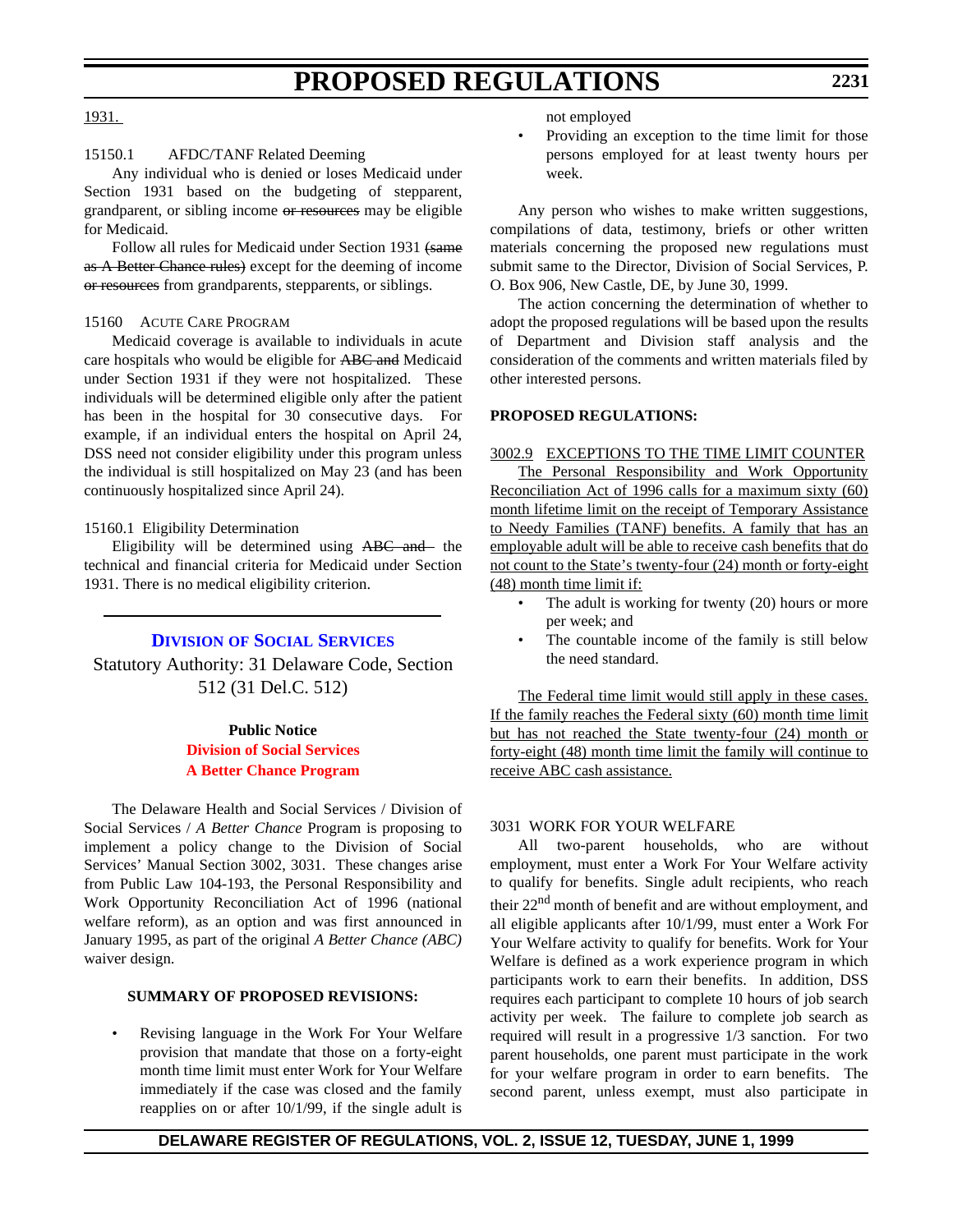required employment related activities as defined by DSS and the DSS contractor.

For single adult recipients that have a forty-eight month time limit, if their ABC case is closed and they reapply for ABC on or after 10/1/99, they must immediately enter Work For Your Welfare if they are not employed at least twenty hours per week. This applies even if the family has not reached its  $22^{\text{nd}}$  month of ABC receipt.

Currently DSS operates the work for your welfare program under contract with a work for your welfare services provider. The provider assumes responsibility for the assessment, placement and monitoring of all work for your welfare participants in unsalaried work assignments. The work assignments are with public or nonprofit organizations. In return for their services, participants earn the amount of the benefit they are eligible to receive.

Work for your welfare is not preferable to participants obtaining unsubsidized employment. Though the work for your welfare assignment should be a safe assignment, it should not be more attractive than unsubsidized employment.

DSS is to ensure that no participants placed in work for welfare activities displace regular paid employees of any of the organizations providing the placements.

Since placements are not voluntary, DSS expects participants to accept assignments unless the assignment represents an unreasonable health and safety risk (e.g., the participant has a health condition, which would be aggravated by the assignment).

Participants cannot appeal their assignments to work for your welfare work sites.

3031.3. INITIATING WORK FOR YOUR WELFARE - ONE PARENT FAMILIES

3031.3.1 Families That Have A Forty-Eight (48) Month Time Limit:

For single adult recipients that have a forty-eight month time limit, if their ABC case is closed and they reapply for ABC on or after 10/1/99, they must immediately enter Work for Your Welfare if they are not employed at least twenty hours per week.

For other single parent families with a forty-eight month time limit DSS will alert them to report to the work for your welfare contractor in the  $22<sup>nd</sup>$  month of their receipt of benefits. The contractor will schedule participants for an interview for assessment and placement in a work for welfare activity. Participants' failure to keep their scheduled interview with the contractor will result in the progressive 1/ 3 penalty for an employment and training activity.

Participants whose cases are closed can only have benefits restored once they have agreed to and have cooperated for two weeks with their work for your welfare assignment. If a participant fails to cooperate by not completing any portion of this two weeks of his/her work for your welfare placement, DSS will not restore benefits.

Participants are to begin their work for your welfare assignment on the  $12<sup>th</sup>$  of the  $23<sup>rd</sup>$  month of benefit receipt. Participants will have until the  $11<sup>th</sup>$  of their  $24<sup>th</sup>$  month to complete their work for your welfare monthly assignment in order to receive a benefit for their 25<sup>th</sup> month. Otherwise, DSS will reduce benefits for the  $25<sup>th</sup>$  month based on any hours not worked.

FOR EXAMPLE: Mary Jones is a single parent with one child receiving benefits. September 1998 is her 22nd month of ABC benefit receipt. On Post Adverse Action day in August, Mary's October benefit as well as her work for your welfare requirement is calculated. A letter is generated to Mary informing her that she must participate in work for your welfare beginning in October. The letter also informs her of the required hours per day she must complete, and that she will have from October12<sup>th</sup> until November 11<sup>th</sup> to complete her assignment if she is to get benefits in December. If Mary does not complete any of her work for your welfare hours, she receives no benefit for December and her case closes. In order for her to start receiving benefits again, Mary would have to agree to go to her assigned work for your welfare work site, and cooperate by completing her assigned hours for up to two weeks. If she fails to do this, her case remains closed.

# **[INSURANCE DEPARTMENT](http://www.state.de.us/inscom/)**

Statutory Authority: 18 Delaware Code, Sections 311, 2304(16) and 2312 (18 **Del.C.** 311, 2304(16) & 2312)

### **[NOTICE OF PUBLIC HEARING](#page-3-0)**

INSURANCE COMMISSIONER DONNA LEE H. WILLIAMS hereby gives notice that a PUBLIC HEARING will be held on Thursday, June  $24<sup>th</sup>$  at 4:00 p.m. in Room A116, Delaware Technical & Community College, Stanton Campus, 400 Stanton-Christiana Road, Newark, DE.

The purpose of the Hearing is to solicit comments from the insurance industry and the general public on proposed Insurance Department Regulation 82, Standards of Payment for Multiple Surgical Procedures.

The hearing will be conducted in accordance with the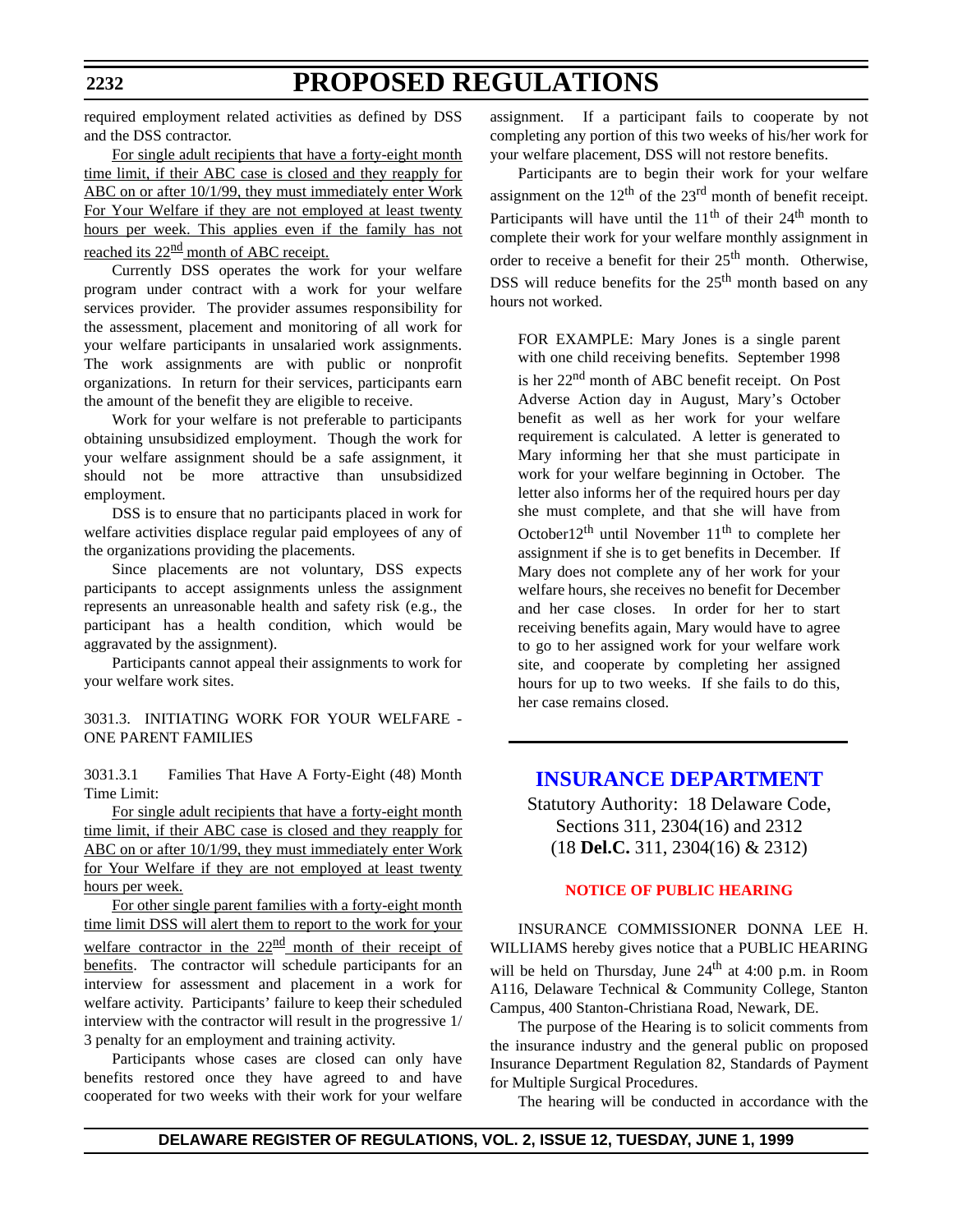Delaware Administrative Procedures Act, 29 Del. C. Chapter 101. Comments are being solicited from any interested party. Comments may be in writing or may be presented orally at the hearing. Written comments must be received by the Department of Insurance no later than Friday, June  $18<sup>th</sup>$ , 1999 and should be addressed to Fred A. Townsend, III, Deputy Insurance Commissioner, 841 Silver Lake Boulevard, Dover, DE 19904. Those wishing to testify or those intending to provide oral testimony must notify Fred A. Townsend, III at 302.739.4251, ext. 157 or 800.282.8611 no later than Friday, June  $18^{th}$ , 1999.

# **Regulation No. 82 Standards of payment for Multiple Surgical Procedures**

### **Section**

- 1. Authority
- 2. Definitions
- 3. Scope
- 4. Purpose
- 5. Procedure for Payment
- 6. General Business Practice
- 7. Penalty
- 8. Causes of Action and Defenses
- 9. Effective Date

### **§1. Authority.**

This regulation is adopted by the Commissioner pursuant to 18 *Del. C.* §§311, 2304(16) and 2312. It is promulgated in accordance with 29 *Del. C.* Chapter 101.

### **§ 2. Definitions.**

For the purpose of this regulation, the following definitions shall apply:

*a. Health insurer:* health insurance companies, health maintenance organizations, health service corporations and any other entity providing a plan of health insurance or benefits subject to state insurance regulations.

*b. Health Care Provider:* any entity or individual licensed, certified or otherwise permitted by law to provide health care in the ordinary course of business, practice or profession.

*c. Policyholder or Certificate Holder:* a person covered under such policy or a representative designated by such person and entitled to services provided in the policy.

### **§3. Scope.**

This regulation shall apply to all health insurers as defined in Section 2 above, and shall apply to all contracts for insurance issued by these entities.

### **§4. Purpose.**

The purpose of this regulation is to ensure that health insurers provide proper payment to health care providers when more than one surgical service is performed on the same patient, by the same physician, on the same day.

### **§5. Procedure for payment of multiple surgical services.**

When more than one surgical service is performed on the same patient, by the same physician and on the same day, insurers shall make payment to the providers as follows:

- One hundred per cent (100%) of the fee schedule for the procedure which has the highest regular fee schedule amount; and
- For each additional procedure, performed through the same incision or separate incisions, as set forth in the National Correct Coding Manual established by Administar Federal under contract with the Health Care Financing Administration, not less than fifty per cent (50%) of the fee schedule amount
- For unrelated surgical procedures (e.g., partial thyroid removal and a hernia repair), one hundred per cent (100%) of the fee schedule for each procedure performed on multiple body parts.

### **§6. General Business Practice.**

a. Within a 36 month period, three instances of a health insurer's failure to pay a claim or bill for services promptly, as defined in section 5 above, shall give rise to a rebuttable presumption that the insurer is in violation of 18 *Del. C.* §2304(16)(f).

b. The 36 month period established in paragraph "a." above shall be measured based upon the date the complaints are received at the Department. Each claim or bill, or portion of a claim or bill, pertaining to a single medical treatment or procedure provided to an individual policyholder that is processed in violation of this regulation shall constitute an "instance" as described in paragraph "a." above.

### **§7. Penalties.**

In addition to the imposition of penalties in accordance with 18 *Del. C.* §2312(b), any health insurer that fails to adhere to the standards contained in this regulation shall be required to pay to the health care provider or claimant, in full settlement of the claim or bill for heath care services, the amount of the claim or bill plus interest at the maximum rate allowable to lenders under 6 *Del. C.* §2301(a). This interest shall be computed from the date the claim or bill for services first became due.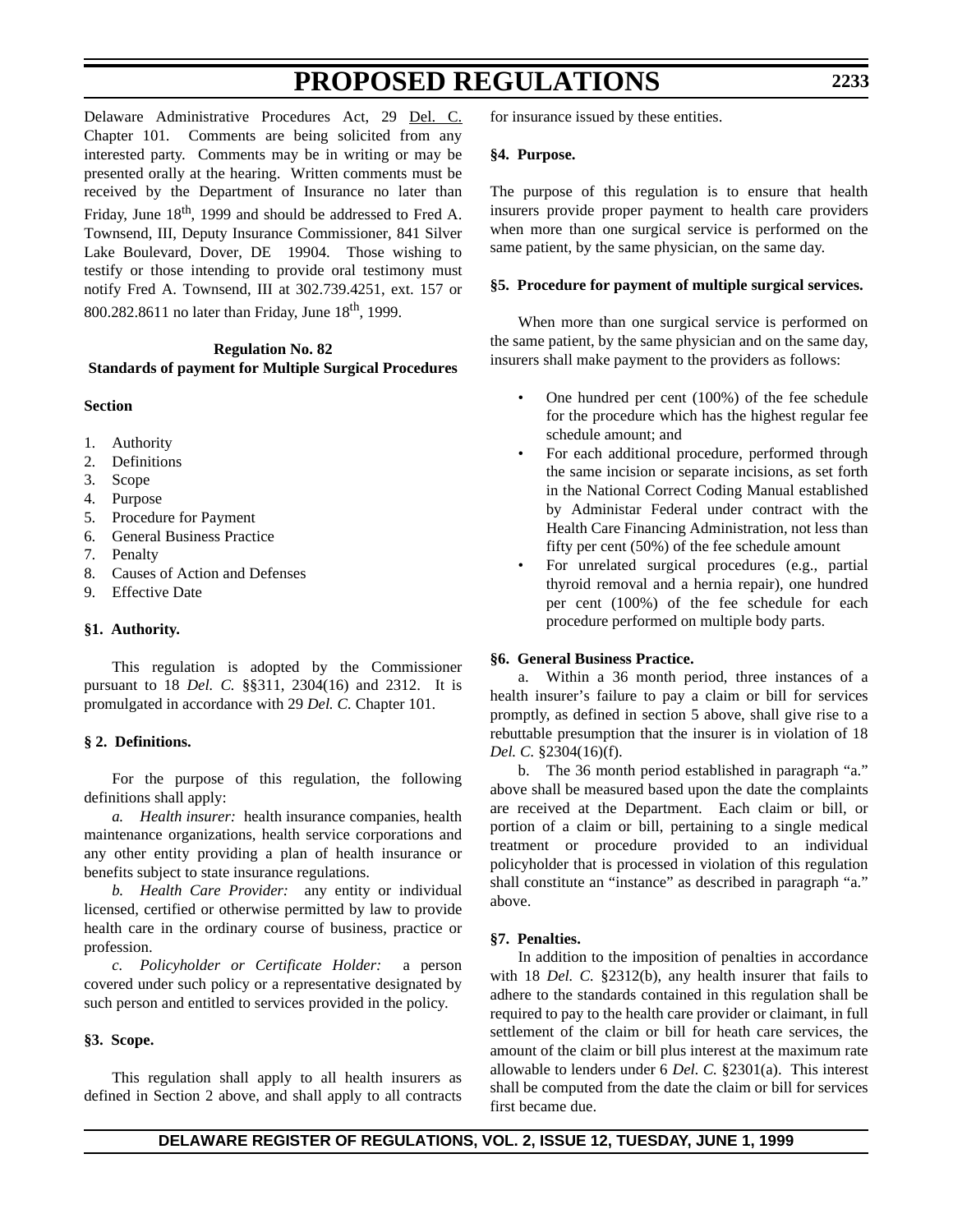#### **§8. Causes of Action and Defenses.**

This regulation shall not create a cause of action for any person or entity, other than the Delaware Insurance Commissioner, against a health insurer or its representative based upon a violation of 18 *Del. C.* §2304(16). In the same manner, nothing in this regulation shall establish a defense for any party to any cause of action based upon a violation of 18 *Del. C.* §2304(16).

### **§9. Effective Date.**

This regulation shall become effective 120 days from the date signed by the Commissioner

# **INSURANCE DEPARTMENT**

Statutory Authority: 18 Delaware Code, Sections 311, 2304(16) and 2312 (18 **Del.C.** 311, 2304(16) & 2312)

### **NOTICE OF PUBLIC HEARING**

INSURANCE COMMISSIONER DONNA LEE H. WILLIAMS hereby gives notice that a PUBLIC HEARING will be held on Thursday, June  $24<sup>th</sup>$  at 4:00 p.m. in Room A116, Delaware Technical & Community College, Stanton Campus, 400 Stanton-Christiana Road, Newark, DE.

The purpose of the Hearing is to solicit comments from the insurance industry and the general public on proposed Insurance Department Regulation 83, Standards of Payment for Assistants at Surgery.

The hearing will be conducted in accordance with the Delaware Administrative Procedures Act, 29 Del. C. Chapter 101. Comments are being solicited from any interested party. Comments may be in writing or may be presented orally at the hearing. Written comments must be received by the Department of Insurance no later than Friday, June  $18<sup>th</sup>$ , 1999 and should be addressed to Fred A. Townsend, III, Deputy Insurance Commissioner, 841 Silver Lake Boulevard, Dover, DE 19904. Those wishing to testify or those intending to provide oral testimony must notify Fred A. Townsend, III at 302.739.4251, ext. 157 or 800.282.8611 no later than Friday, June  $18<sup>th</sup>$ , 1999.

### **Regulation No. 83 Standards of payment for Assistants at Surgery**

#### Section

- 1. Authority
- 2. Definitions
- 3. Scope
- 4. Purpose
- 5. Procedure for Payment
- 6. General Business Practice
- 7. Penalty
- 8. Causes of Action and Defenses
- 9. Effective Date

### **§1. Authority**.

This regulation is adopted by the Commissioner pursuant to 18 *Del. C.* §§311, 2304(16) and 2312. It is promulgated in accordance with 29 *Del. C.* Chapter 101.

### **§ 2. Definitions.**

For the purpose of this regulation, the following definitions shall apply:

a. *Health insurer:* health insurance companies, health maintenance organizations, health service corporations and any other entity providing a plan of health insurance or benefits subject to state insurance regulations.

b. *Health Care Provider:* any entity or individual licensed, certified or otherwise permitted by law to provide health care in the ordinary course of business, practice or profession.

c. *Policyholder or Certificate Holder:* a person covered under such policy or a representative designated by such person and entitled to services provided in the policy.

d. *Assistant at Surgery:* a physician, nurse practitioner, clinical nurse specialist, certified surgical technician, certified first surgical assistant, or physician assistant who is licensed and actively assists the physician in charge of a case in performing a surgical procedure.

### **§3. Scope.**

This regulation shall apply to all health insurers as defined in Section 2 above, and shall apply to all contracts for insurance issued by these entities.

### **§4. Purpose.**

Some surgical procedures require a primary surgeon and an assistant surgeon. Federal law sets forth guidelines for the payment, under Medicare Part B, for the services of assistants at surgery. No such guidelines exist in Delaware law, and in many cases health insurers will not pay for such services. The purpose of this regulation is to require that health insurers make payment for the services of assistants at surgery in the same manner as provided for under Medicare Part B.

### **§5. Guidelines for payment for the services of assistants at surgery.**

a. A health insurer shall be required to make payment for the professional services of assistants at surgery. Such payment shall be made in the same manner set as forth in the Balanced Budget Act of 1997 and applicable publications issued by the Health Care Financing Administration (HCFA), including but not limited to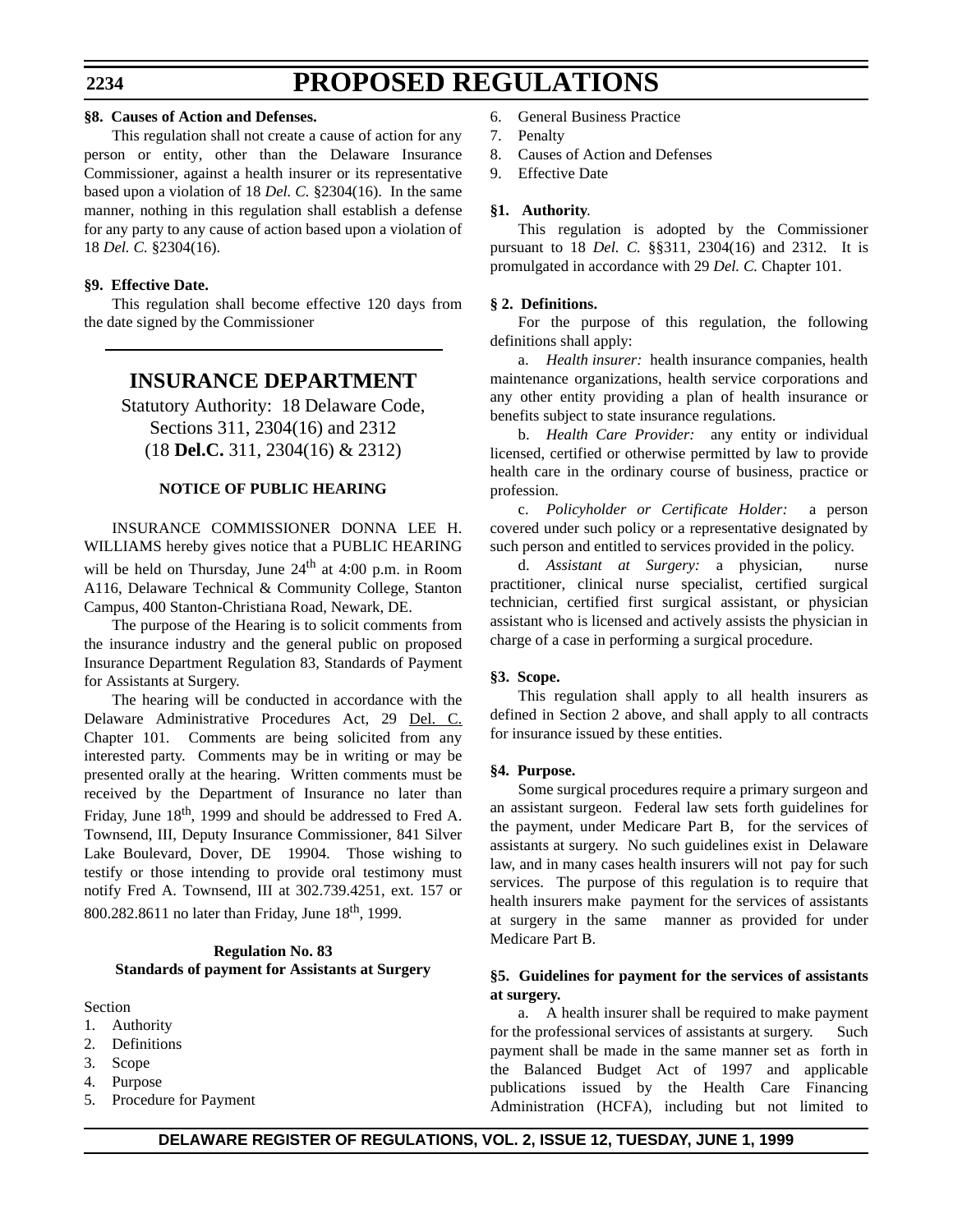HCFA's regulations, the Medicare Part B Physician/Supplier Handbook, and Medicare Part B newsletters.

b. Payment for the services of an assistant at surgery shall be made only to the surgical assistant's employer if such employer is neither a hospital or ambulatory surgical center.

### **§6. General Business Practice.**

a. Within a 36 month period, three instances of a health insurer's failure to pay a claim or bill for services promptly, as defined in section 5 above, shall give rise to a rebuttable presumption that the insurer is in violation of 18 *Del. C.* §2304(16)(f).

b. The 36 month period established in paragraph "a." above shall be measured based upon the date the complaints are received at the Department. Each claim or bill, or portion of a claim or bill, pertaining to a single medical treatment or procedure provided to an individual policyholder that is processed in violation of this regulation shall constitute an "instance" as described in paragraph "a." above.

#### **§7. Penalties.**

In addition to the imposition of penalties in accordance with 18 *Del. C.* §2312(b), any health insurer that fails to adhere to the standards contained in this regulation shall be required to pay to the health care provider or claimant, in full settlement of the claim or bill for heath care services, the amount of the claim or bill plus interest at the maximum rate allowable to lenders under 6 *Del. C.* §2301(a). This interest shall be computed from the date the claim or bill for services first became due.

#### **§8. Causes of Action and Defenses.**

This regulation shall not create a cause of action for any person or entity, other than the Delaware Insurance Commissioner, against a health insurer or its representative based upon a violation of 18 *Del. C.* §2304(16). In the same manner, nothing in this regulation shall establish a defense for any party to any cause of action based upon a violation of 18 *Del. C.* §2304(16).

#### **§9. Effective Date.**

This regulation shall become effective 120 days from the date signed by the Commissioner

# **DEPARTMENT OF NATURAL RESOURCES AND [ENVIRONMENTAL CONTROL](http://www.dnrec.state.de.us/http://www.dnrec.state.de.us/)**

# **DIVISION OF AIR AND WASTE MANAGEMENT AIR QUALITY MANAGEMENT SECTION** Statutory Authority: 7 Delaware Code, Section 6010 (7 **Del.C.** 6010)

#### **[REGISTER NOTICE](#page-3-0)**

#### **Brief Synopsis of the Subject, Substance and Issues:**

The Department of Natural Resources and Environmental Control, in accordance with 7 Del. C. §6010, is proposing to revise Regulation No. 3 - Ambient Air Quality Standards, Section 11.2, in the Regulations Governing the Control of Air Pollution. This amendment adds both a primary and a secondary air quality standard for fine particulate matter.

#### **Possible Terms of the Agency Action:**

The Regulation has no expected sunset.

**Statutory Basis or Legal Authority to Act:** 7 Del C. Section 6010

### **List of Other Regulations That May be Impacted or Affected by the Proposal:**

None

#### **Notice Of Public Comment:**

The Secretary of The Department of Natural Resources and Environmental Control is proposing to revise Regulation No. 3 - Ambient Air Quality Standards, Section 11.2, in the Regulations Governing the Control of Air Pollution. This amendment adds both a primary and a secondary air quality standard for fine particulate matter. A public hearing to consider this proposal will be held on July 8, 1999, at the Richardson and Robbins Auditorium, 89 Kings Highway, Dover, DE, at 6:00 PM.

The proposed revised regulations are available for public inspection at The Department of Natural Resources and Environmental Control, Air Quality Management Office, 156 South State Street, Dover, Delaware. For additional information please call Ray Malenfant at (302) 739-4791.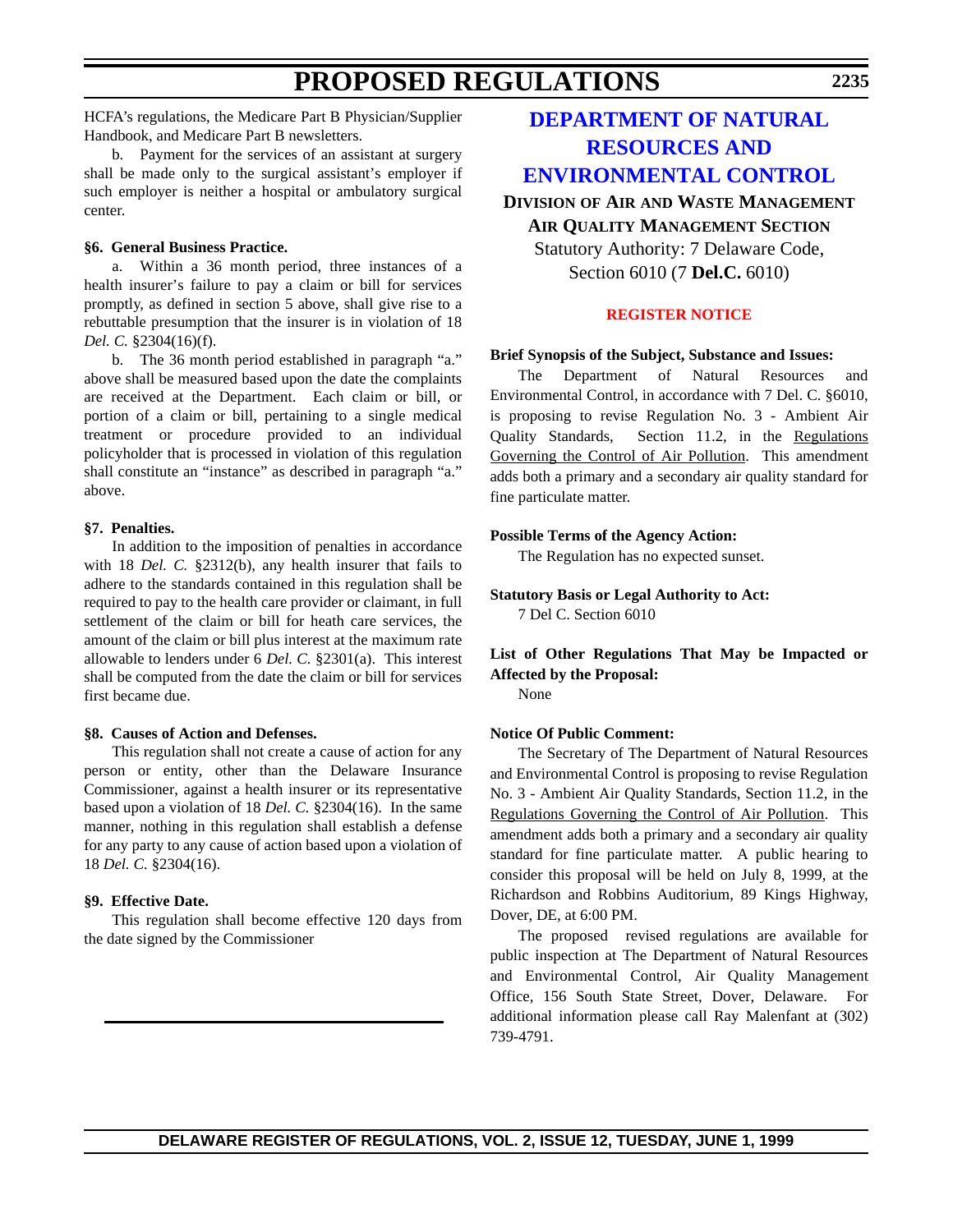#### **2236**

# **PROPOSED REGULATIONS**

Regulation No. 3 -AMBIENT AIR QUALITY STANDARDS

Section 11 -  $PM_{10}$  and  $PM_{2.5}$  Particulates

11.1 The Primary and Secondary Ambient Air Quality Standards for Particulate Matter, measured as  $PM_{10}$  are:

a. ….. b. …..

11.2 The Primary and Secondary Ambient Air Quality

Standards for Particulate Matter, measured as  $PM<sub>2.5</sub>$  are:

<u>a.</u> [Reserved] 65 micrograms per cubic meter ( $\text{Fg/m}^3$ ) 24-hour average concentration. The 24-hour primary and secondary PM<sub>2</sub>, standards are met when the 98<sup>th</sup> percentile 24-hour concentration, as determined in accordance with 40 CFR, Part 50, Appendix N, as found in the Federal Register dated July 18, 1997, on page 38757 -38758, is less than or equal to 65  $Fg/m^3$ .

b. [Reserved] 15.0 micrograms per cubic meter (Fg/ m<sup>3</sup>) annual arithmetic mean concentration. The annual primary and secondary  $PM_2$ , standards are met when the annual arithmetic mean concentration, as determined in accordance with 40 CFR, Part 50, Appendix N, as found in the Federal Register dated July 18, 1997, on page 38756 - 38757, is less than or equal to 15.0  $\text{Fg/m}^3$ .

# **DIVISION OF AIR AND WASTE MANAGEMENT [AIR QUALITY MANAGEMENT SECTION](http://www.dnrec.state.de.us/)**

Statutory Authority: 7 Delaware Code, Section 6010 (7 **Del.C.** 6010)

#### **[REGISTER NOTICE](#page-3-0)**

#### **Brief Synopsis of the Subject, Substance and Issues:**

The Department of Natural Resources and Environmental Control, in accordance with 7 Del. C. §6010, is proposing to add a new regulation, Regulation No. 40 - National Low Emissions Vehicle Program, to the Regulations Governing the Control of Air Pollution. This new regulation finalizes Delaware's commitment to participate in this federal program, and derive all the emission reductions from that program. The letter of submittal to EPA of this regulation is also considered as an exhibit to this proposal.

#### **Possible Terms of the Agency Action:**

The Regulation has no expected sunset.

**Statutory Basis or Legal Authority to Act:**

7 Del C. Section 6010

# **List of Other Regulations That May be Impacted or Affected by the Proposal:**

None

#### **Notice Of Public Comment:**

The Secretary of The Department of Natural Resources and Environmental Control is proposing to add a new regulation, Regulation No. 40 - National Low Emissions Vehicle Program, to the Regulations Governing the Control of Air Pollution. This new regulation finalizes Delaware's commitment to participate in this federal program, and derive all the emission reductions from that program. The letter of submittal to EPA of this regulation is also considered as an exhibit to this proposal. A public hearing to consider this proposal will be held on July 8, 1999, at the Richardson and Robbins Auditorium, 89 Kings Highway, Dover, DE, at 6:00 PM.

The proposed revised regulations are available for public inspection at The Department of Natural Resources and Environmental Control, Air Quality Management Office, 156 South State Street, Dover, Delaware. For additional information please call Ray Malenfant at (302) 739-4791.

### **State of Delaware Proposal to Finalize Its Commitment to the National Low Emission Vehicle (NLEV) Program**

Upon its adoption by Secretary's Order, this regulation will be submitted to the US EPA as a Revision to the State of Delaware Implementation Plan (SIP) for the Attainment and Maintenance of the National Ambient Air Quality Standard for Ozone, and Incorporated in The Delaware Regulations Governing the Control of Air Pollution.

To accomplish the requirements set forth in 40 CFR Part 86, Subpart R, for the NLEV program, Delaware is proposing to adopt the appropriate portions of the CFR language, verbatim, in the regulation below, as Exhibit A, and include the balance of the required CFR language in the letter of submittal, as Exhibit B. Since the federal regulatory language included in Exhibit B must also be verbatim, that proposal letter must also be subjected to the same public process as the regulation in order to satisfy the federal State Implementation Plan (SIP) requirements of Section 110 of the Clean Air Act.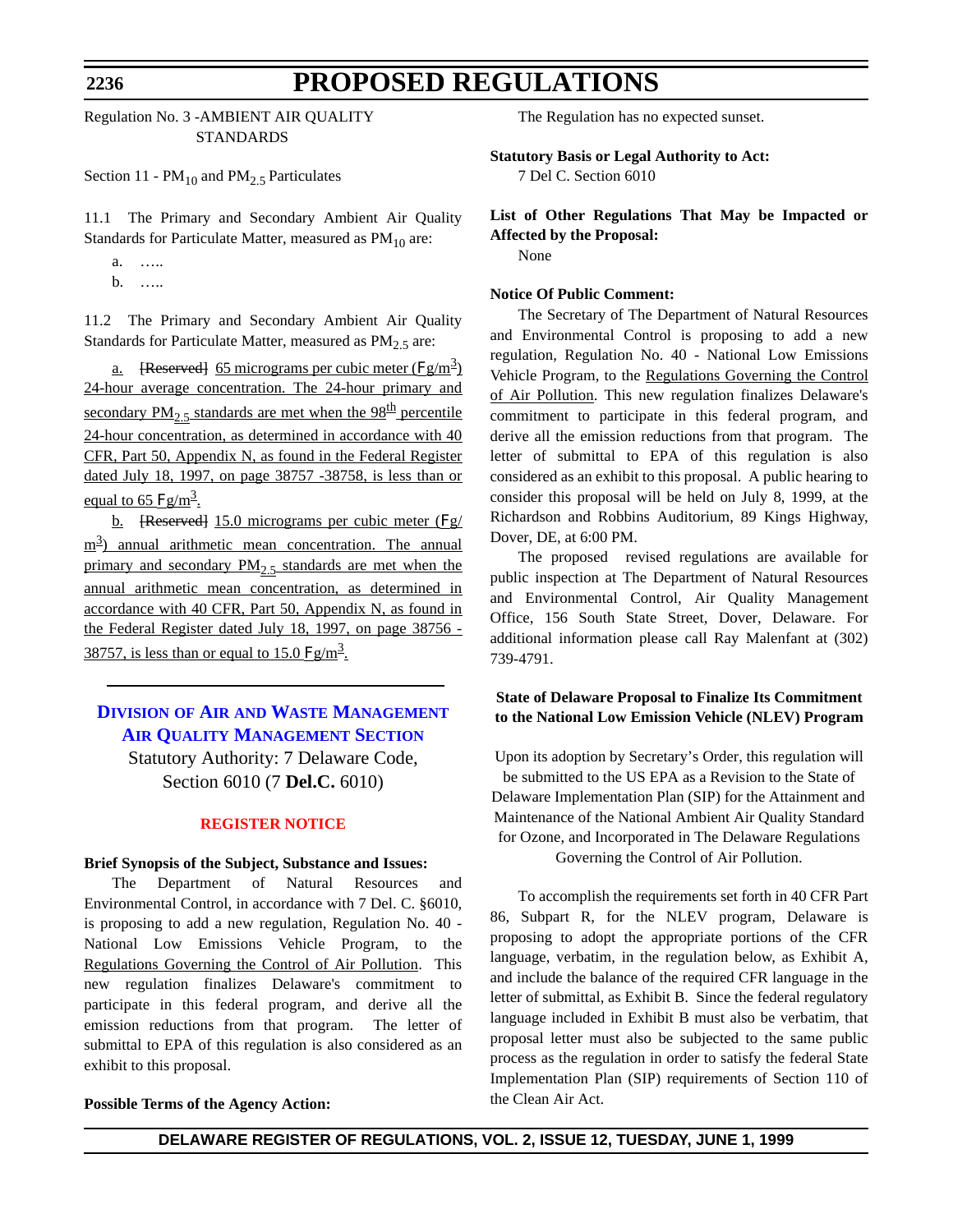#### **Exhibit A**

The State of Delaware herein proposes the following regulation to The Delaware Regulations Governing the Control of Air Pollution.

**Regulation No. 40 Delaware's National Low Emission Vehicle (NLEV) Regulation**

#### **Section 1 - Applicability**

The environmental benefits of this regulation will be realized in all counties in the State of Delaware.

### **Section 2 - Definitions**

The following terms, when used in this regulation, shall have the following meanings:

"NLEV Program" or "National Low Emission Vehicle Program" means a federally enforceable, voluntary nationwide clean car program designed to reduce smog and other pollution from new motor vehicles and that would achieve emission reductions from new motor vehicles in the Ozone Transport Region equivalent to or greater than would be achieved by the adoption of the CAL-LEV Program by all the OTC states.

#### **Section 3 – Program Participation**

(a) For the duration of Delaware's participation in NLEV, manufacturers may comply with NLEV or equally stringent mandatory Federal standards in lieu of compliance with any program, including the provisions of this subchapter and including any mandates for sales of ZEVs, adopted by the State pursuant to the authority provided in §177 of the Clean Air Act (CAA), 42 U.S.C. §7401 et seq., applicable to passenger cars, light-duty trucks up through 6,000 pounds GVWR, and/or medium-duty vehicles from 6,001 to 14,000 pounds GVWR if designed to operate on gasoline, as these categories of motor vehicles are defined in the California Code of Regulations, Title 13, Division 3, Chapter 1, Article 1, §1900, incorporated herein by reference.

(b) Delaware's participation in NLEV extends until the commencement of model year 2006, except as provided in 40 C.F.R. §86.1707. If, no later than December 15, 2000, the EPA does not adopt standards at least as stringent as the NLEV standards provided in 40 C.F.R. Part 86, subpart R, that apply to new motor vehicles in model year 2004, 2005 or 2006, the State's participation in NLEV extends only until the commencement of model year 2004, except as provided

#### in 40 C.F.R. §86.1707.

(c) If a covered manufacturer, as defined at 40 C.F.R. 86.1702, opts out of the NLEV program pursuant to the EPA NLEV regulations at 40 C.F.R. '86.1707, the transition from NLEV requirements to any State Clean Air Act '177 Program applicable to passenger cars, light-duty trucks up through 6000 pounds GVWR, and/or medium-duty vehicles from 6001 to 14,000 pounds GVWR if designed to operate on gasoline, as these categories of motor vehicles are defined in the California Code of Regulations, Title 13, Division 3, Chapter 1, Article 1, §1900, incorporated herein by reference will proceed in accordance with the EPA NLEV regulations at 40 C.F.R. §86.1707.

#### **Exhibit B**

The State of Delaware herein proposes the following Submittal Letter from the Department of Natural Resources and Environmental Control to EPA Submitting Delaware's National Low Emission Vehicle (NLEV) Regulation

Mr. W. Michael McCabe (3RA00) Regional Administrator EPA, Region III 1650 Arch Street Philadelphia, PA 19103

Dear Mr. McCabe:

I am pleased to submit the attached as revisions to Delaware's State Implementation Plan (SIP) for the Attainment and Maintenance of the National Ambient Air Quality Standard for Ozone. This submission fulfills Delaware's commitment to be included in the National Low Emission Vehicle (NLEV) Program.

As you will remember, both Governor Carper and then Secretary Tulou made written commitments to Administrator Browner by letter on January 14, 1998, indicating Delaware's strong interest and support in the NLEV program. This action completes that commitment, by utilizing the Clean Air Act Section 110 SIP process. A notice of the hearing was published 30 or more days prior to the public hearing, a complete proposal was published in the Delaware Register on [add date in final letter], and a public hearing was held on [add date in final letter] to accept public comment on the proposed regulation, the commitments and the agreement. A certification statement that the Section 110 process was followed, copies of the legal advertisements published in the newspapers, and the full contents of the proposal in the Delaware Register are included.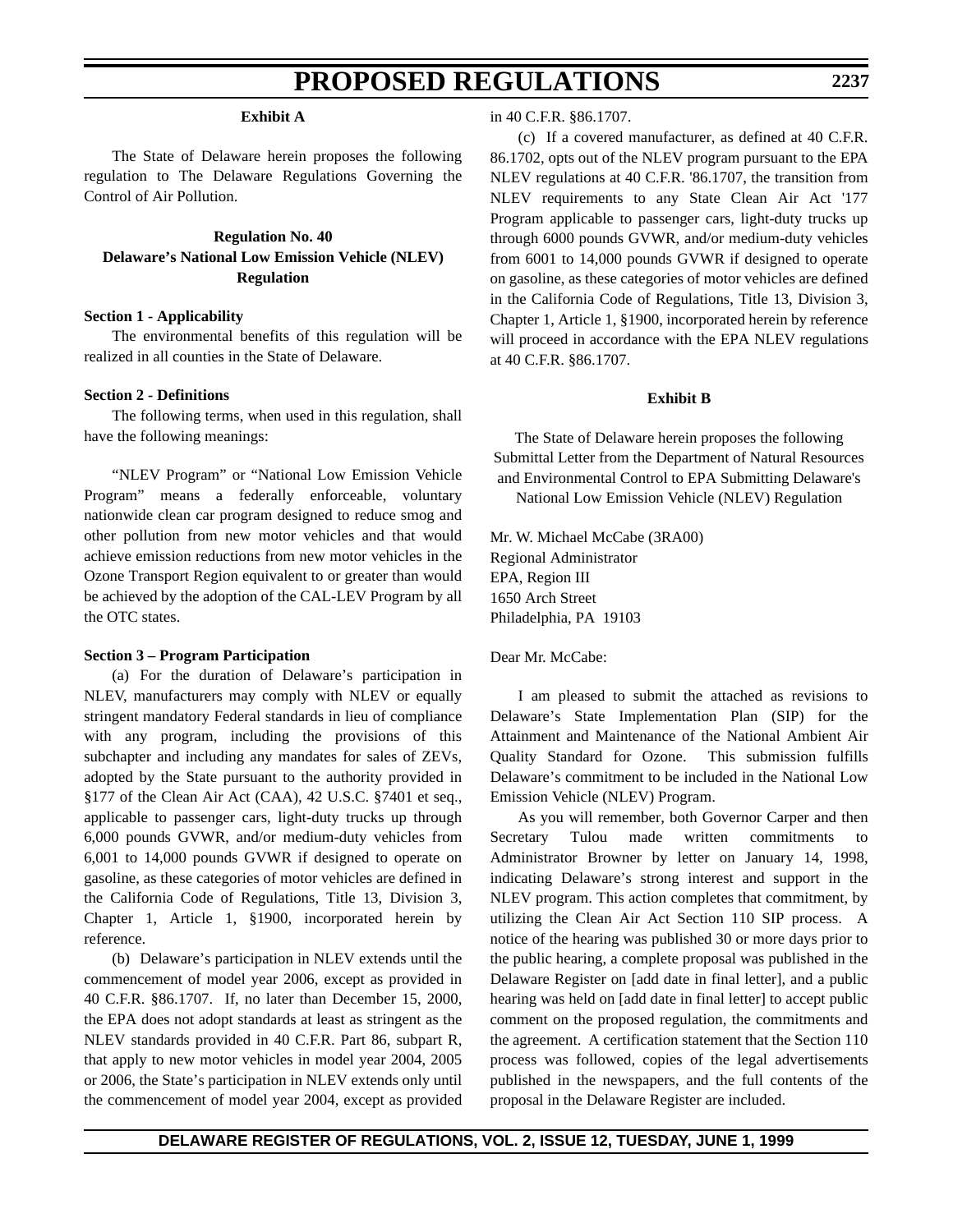#### **2238**

# **PROPOSED REGULATIONS**

In addition, this letter will serve to fulfill the additional commitment requirements of the federal NLEV Rule by detailing the commitments and agreement below.

#### **Commitments**

(a) The State commits to support NLEV as an acceptable alternative to the State's Section 177 Program for the duration of the State's participation in NLEV.

(b) The State recognizes that its commitment to NLEV is necessary to ensure that NLEV remain in effect.

(c) The State is submitting this SIP revision in accordance with the applicable Clean Air Act requirements at §110 and EPA regulations at 40 C.F.R. Part 86 and 40 C.F.R. Parts 51 and 52.

## **Agreement to Forbear Adoption of Replacement Programs**

For the duration of Delaware's participation in NLEV, the State intends to forbear from adopting and implementing a ZEV mandate effective prior to model year 2006. Notwithstanding the previous sentence, if, no later than December 15, 2000, the US EPA does not adopt standards at least as stringent as the NLEV standards provided in 40 C.F.R. Part 86, subpart R that apply to new motor vehicles in model year 2004, 2005, or 2006, the State intends to forbear from adopting and implementing a ZEV mandate effective prior to model year 2004.

As always, feel free to contact me or Darryl D.Tyler, Program Administrator, (302) 739-4791 if you have any questions concerning the enclosed documents.

Sincerely, Nicholas A. Di Pasquale Secretary

# **DIVISION [OF WATER RESOURCES](http://www.dnrec.state.de.us/)**

Statutory Authority: 7 Delaware Code, Section 6010 (7 **Del.C.** 6010)

### **[Proposed Amendments to the State of Delaware](#page-3-0) Surface Water Quality Standards**

#### **REGISTER NOTICE**

#### **Brief Synopsis of the Subject, Substance and Issues:**

On February 26, 1993, the State of Delaware adopted revised Surface Water Quality Standards regulations and

submitted the promulgated revisions to the U.S. Environmental Protection Agency (EPA). In an April 13, 1998, letter, EPA notified the State of Delaware that certain provisions of the promulgated regulations were inconsistent with the Clean Water Act (CWA) and EPA regulations. Those provisions were disapproved. In an enclosure to the April 13, 1998 letter, EPA described their objections to the provisions, provided the regulatory basis for the disapproval, and identified changes that must be made in order to meet the requirements of the CWA. To ensure compliance with the CWA and EPA regulations, the State of Delaware, in accordance with 7 Del. C. §6010, is proposing amendments to the Table of Contents, Sections 2, 5.3, 5.4, 5.5, 5.6, 8.2, 9.3, 10, 11.1, 11.2, 11.3, 11.4, 11.5, 11.6, 12.1 and Table 1 of the State of Delaware Surface Water Quality Standards.

# **Possible Terms of the Agency Action:**

N/A

#### **Statutory Basis or Legal Authority to Act:** 7 Del C. Section 6010

### **List of Other Regulations That May be Impacted or Affected by the Proposal:**

Regulations Governing the Control of Water Pollution

#### **Notice Of Public Comment:**

The Department of Natural Resources and Environmental Control, Division of Water Resources, will hold a public hearing on July 1, 1999, beginning at 2:00 p.m., in the auditorium of the Richardson and Robbins Building, 89 Kings Highway, Dover, Delaware, to receive testimony on the proposed amendments to the State of Delaware Surface Water Quality Standards.

The proposed amendments are published here today. For additional information, or to request copies of the State of Delaware Surface Water Quality Standards , proposed amendments, or the EPA April 13, 1998 letter, please contact Betty Turner, Watershed Assessment Section, at 302-739-4950 (FAX: 302-739-6140; e-mail: bturner@state.de.us).

The procedures for public hearings are established in 7 Del. C. § 6006 and 29 Del. C. §10117. Inquiries regarding the public hearing should be directed to R. Robert Thompson at 302-739-4403. Statements and testimony may be presented orally or in written form at the hearing. It is requested that those interested in presenting statements register in advance by mail with the Hearing Officer. The deadline for inclusion of written comments in the hearing record is the conclusion of the hearing. Written statements may be presented prior to the hearing and should be addressed to: R. Robert Thompson, Hearing Officer, DNREC, 89 Kings Highway, Dover, DE 19901.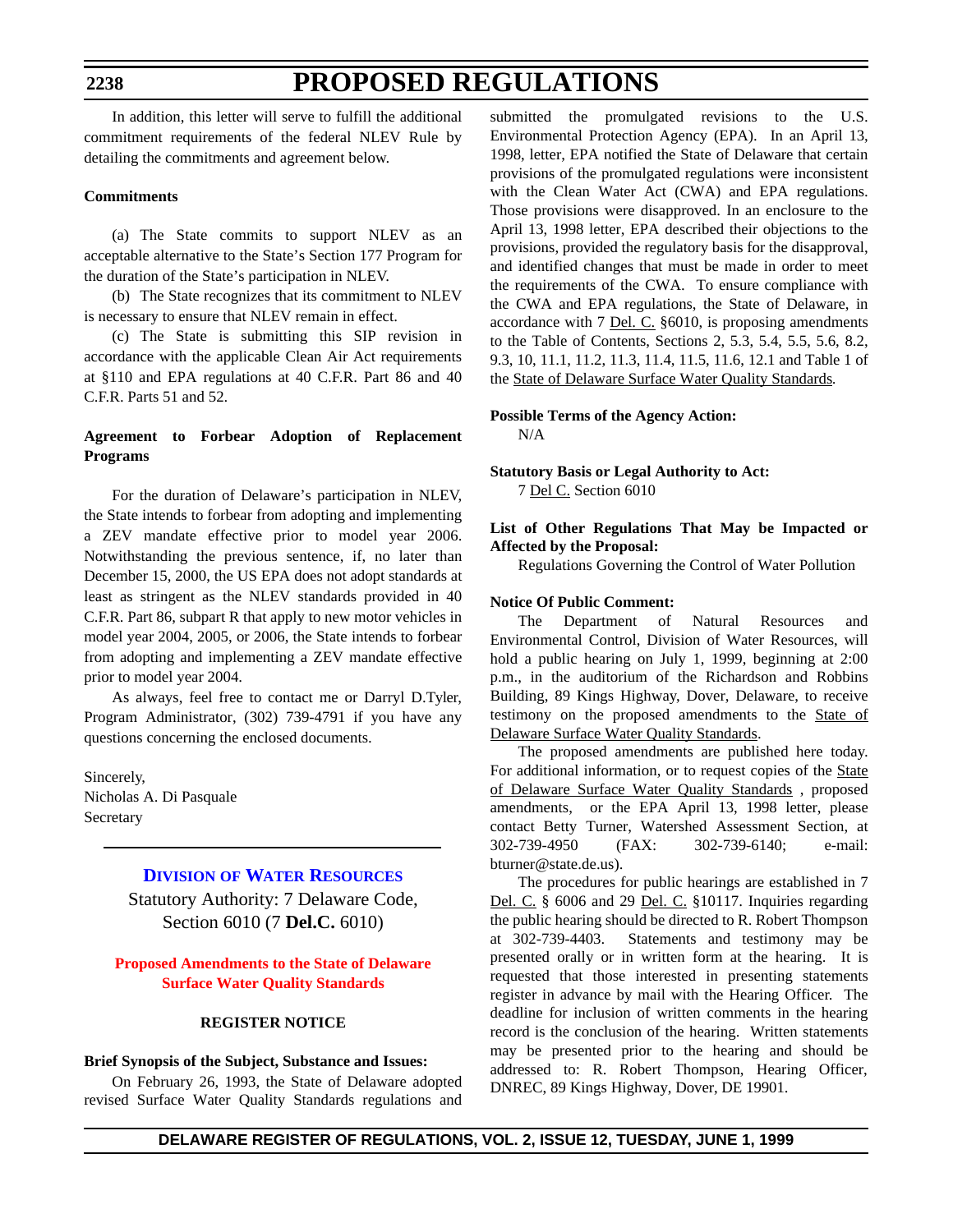#### **Prepared By:**

John Schneider, Watershed Assessment Section, 739- 4590

#### **A. INTRODUCTION and BACKGROUND**

On February 26, 1993, the State of Delaware adopted revised Surface Water Quality Standards regulations and submitted the promulgated revisions to the U.S. Environmental Protection Agency (EPA). In an April 13, 1998, letter, EPA notified the State of Delaware that certain provisions of the promulgated regulations were inconsistent with the Clean Water Act (CWA) and EPA regulations. Those provisions were disapproved. In an enclosure to the April 13, 1998 letter, EPA described their objections to the provisions, provided the regulatory basis for the disapproval, and identified changes that must be made in order to meet the requirements of the CWA. To ensure compliance with the CWA and EPA regulations, the State of Delaware, in accordance with 7 Del. C. §6010, is proposing amendments to the Table of Contents, Sections 2, 5.3, 5.4, 5.5, 5.6, 8.2, 9.3, 10, 11.1, 11.2, 11.3, 11.4, 11.5, 11.6, 12.1 and Table 1 of the State of Delaware Surface Water Quality Standards.

# **B. PROPOSED AMENDMENTS TO THE STATE OF DELAWARE SURFACE WATER QUALITY STANDARDS**

#### **TABLE OF CONTENTS**

SECTION PAGE

| Forward:   | Secretary's Order-                                    | i                |
|------------|-------------------------------------------------------|------------------|
| Section 1: | Intent                                                | 1                |
| Section 2: | Definitions                                           | $\mathfrak{D}$   |
| Section 3: | Antidegradation Policy Statement                      | <del>16</del> 12 |
| Section 4: | General Stream Criteria                               | <del>18</del> 13 |
| Section 5: | <b>Exceptions, Modifications</b>                      |                  |
|            | and Conditions                                        | <del>19</del> 14 |
| Section 6: | <b>Regulatory Mixing Zones</b>                        | 2619             |
| Section 7: | <b>Nutrients</b>                                      | 3123             |
| Section 8: | <b>CriticalFlows</b>                                  | 3224             |
| Section 9: | <b>Toxic Substances</b>                               | 3425             |
|            | Section 10: Stream Basins and Designated Uses4741     |                  |
|            | Section 11.1: General Criteria for Fresh Waters       | 5044             |
|            | Section 11.2: Additional Criteria for Other           |                  |
|            | <b>Fresh Water Designated Uses</b>                    | 5246             |
|            | Section 11.3: General Criteria for Marine Waters 5347 |                  |
|            | Section 11.4: Additional Criteria for Other           |                  |
|            | Marine Water Designated Uses                          | 5649             |
|            | Section 11.5: Criteria for Waters of Exceptional      |                  |
|            | Recreational or Ecological Significance               |                  |
|            | (ERES Waters)                                         | 5852             |
|            | Section 11.6: Criteria Governing Primary Contact      |                  |

Recreation 6657 Section 12: Criteria for Low Flow Waters 6758 Section 13: Separability 6959

**\* PLEASE NOTE, THE ABOVE PAGE NUMBERS REFER TO THE ORIGINAL DOCUMENT AND NOT TO THE REGISTER.**

# **SECRETARY'S ORDER NO. 93-0089 Date of Issuance: February 26, 1993 Re: Adoption of Revisions to Surface Water Quality Standards**

#### I. Background

A public hearing was held on April 22, 1992, to receive comments on proposed revisions to the February 2, 1990 version of Delaware's Surface Water Quality Standards. The revisions proposed fell into two categories. The first category included proposed additions and deletions resulting from settlement negotiations between DNREC and twenty NPDES permit holders who had filed administrative appeals immediately upon DNREC's promulgation of the February 2, 1990 version of the Surface Water Quality Standards. The second category of revisions included additions and deletions proposed unilaterally by DNREC to Sections 3, 5, and 9 of the Standards.

#### H. Findings

1. Proper notice of the public hearing was provided as required by law.

2. As justified by the record and discussed in the Hearing Officer's Report, all of the proposed additions and deletions resulting from the aforementioned settlement negotiations should be adopted, with a single exception. The definition for the term "minimum analytical level" which appears in Section 2 should be modified because it includes a quantitative standard for interlaboratory precision and bias that cannot be met in all situations. The modified definition that the Department proposes for the final rule retains all of the critical features of the definition originally agreed upon between DNREC and the appellants.

3. Several comments were received on the unilateral revisions DNREC proposed for Section 3 (Antidegradation). These comments can be addressed by revising the definition of the term "degradation" and making clarifying changes to Sections 3.1 and 3.2.

4. The regulated community (including several of the appellants), environmental

 groups, and the U. S. Environmental Protection Agency all voiced strong opposition to Section 5.5 (Modifications to Water Quality-Based Effluent Limitations). This section was unilaterally proposed by the Department. In light of the broad-based opposition, all interests are best served by withdrawing this section from current consideration.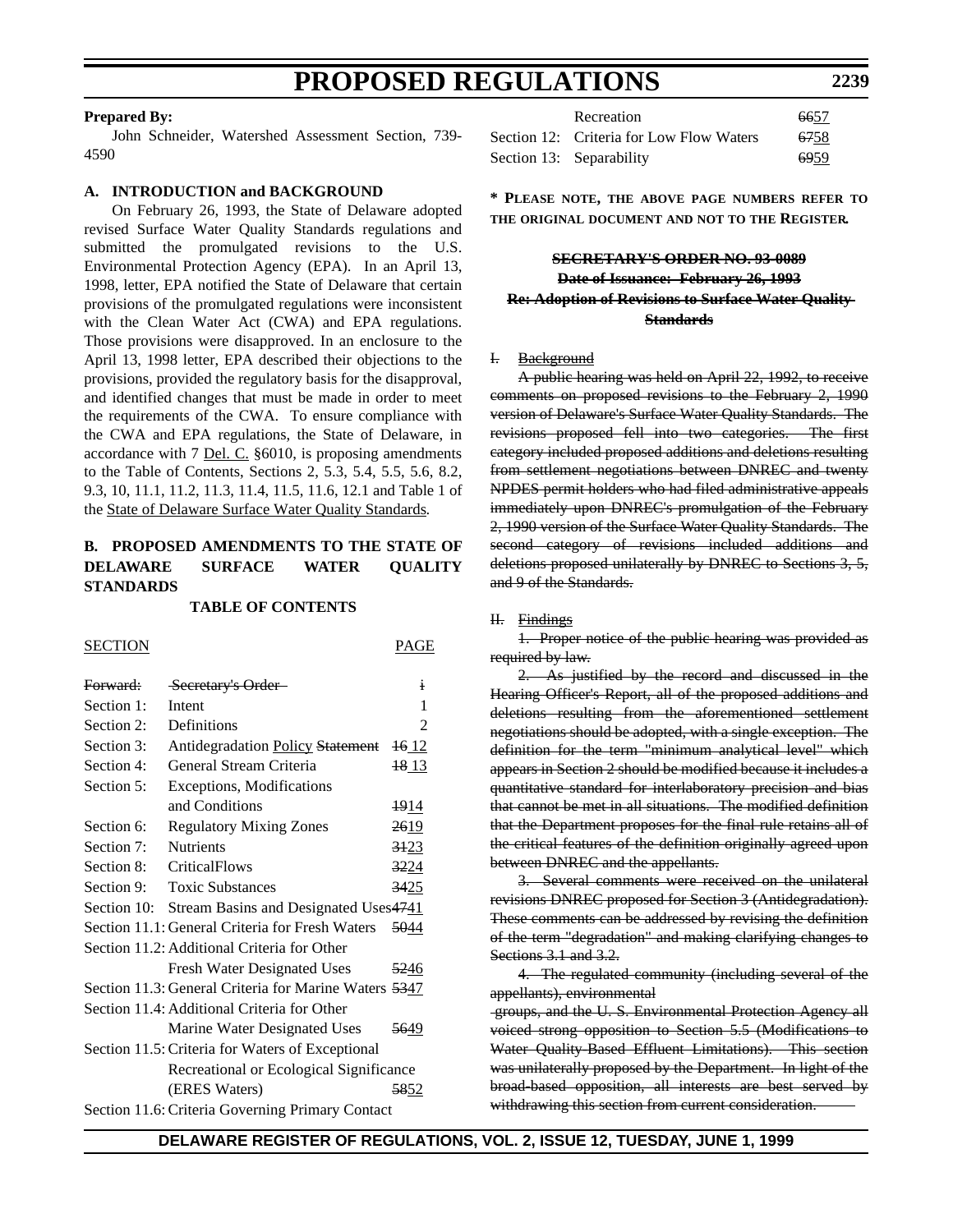#### **2240**

# **PROPOSED REGULATIONS**

5. Commenters on Section 5.6 and 5.8 consistently expressed their opposition to

 inclusion of the phrase, "to the satisfaction of the Department". Neither the intent nor the force of Sections 5.6 or 5.8 are adversely affected by the absence of the objectional phrase. Therefore, the Department has agreed to remove the phrase from these two sections in the final version of the Standards. Several additional comments on Section 5.8 were received and carefully considered. It was determined that a modification to the language proposed at the April 22 hearing was necessary to satisfactorily address these comments. The final language proposes to add flexibility to this section by changing a mandatory requirement on applicants to demonstrate compliance with water quality standards to an optional analysis of standards compliance. The final language more accurately reflects actual Department operating procedures on this matter and in no way interferes with the Department's authority to request additional information of an applicant to help the Department make decisions on particular permit applications.

6. The U. S. Environmental Protection Agency commented on many sections of the proposed revisions to Delaware's Standards. The most serious of these comments was that EPA considers the proposed revisions to Sections 5.3, 5.4, 5.5, 5.7, 5.8, and possibly 5.6, as modifications to the State of Delaware Regulations Governing the Control of Water Pollution. The Department does not disagree with EPA that the sections in question could function in the Regulations Governing the Control of Water Pollution. In fact, the Department fully intends to propose revisions to the Regulations Governing the Control of Water Pollution in the near future that include provisions equivalent to Sections 5.3, 5.4, 5.6, 5.7 and 5.8 of the Standards. However, this fact does not preclude Delaware from including the sections in question in its Surface Water Quality Standards. The record from the April 22, 1992 hearing clearly shows that these provisions arose in conjunction with administrative appeals of the February 2, 1990 version of Delaware's Surface Water Quality Standards, not the Regulations Governing the Control of Water Pollution. It was logical, and a matter of administrative necessity, that the Department resolve the dispute through the Standards program. Beyond these reasons, DNREC considers the sections in question to be policies that directly affect the application and implementation of its Standards. Federal regulations (40 CFR Part 131.13) provide States the discretion to include such policies directly in their water quality standards, subject to EPA review and approval. In sum, there is no basis in the record, legal or otherwise, not to include these provisions in the final version of Delaware's Surface Water Quality Standards, except in the case of Section 5.5 which was discussed in Finding 4 above.

7. The changes discussed in Findings 2 through 6

above do not alter the balance of interests achieved during settlement negotiations. The final rule is both protective of Delaware's surface waters and provides sufficient flexibility for those who must comply.

8. Although revision of the Standards consistent with this Order will provide final resolution of a complex dispute, many questions remain in the minds of the regulated community concerning several Standards-related issues. Questions include the extent of future monitoring, field investigation, and mathematical modeling needed to demonstrate compliance with the Standards. In response to these questions, the Department should endeavor to develop guidance on these topics as a key component of its overall water quality standards program.

III. Changes Ordered Section 2: Definitions

Degradation:Anyadverse change in water quality or existing uses.

Minimum Analytical Level:The lowest concentration of a substance that can be quantified within specified limits of interlaboratory precision and accuracy under routine laboratory operating conditions in the matrix of concern.

#### Section 3: Antidegradation

3.1 Existing instream water uses and the level of water quality necessary to protect the existing uses shall be maintained and protected. Degradation of water quality in such a manner that results in reduced number, quality, or river or stream mileage of existing uses shall be prohibited. Degradation shall be defined for the purposes of this section as a statistically significant reduction, accounting for natural variations, in biological, chemical, or habitat quality s measured or predicted using appropriate assessment protocols.

3.2 Where the quality of the waters exceeds levels necessary to support propagation of fish, shellfish, and wildlife and recreation in and on the water, that quality shall be maintained and protected. In the case of waters of exceptional recreational or ecological significance, existing quality shall be maintained or enhanced. Limited degradation may be allowed if the Department finds, after full satisfaction of public participation provisions of 7 Del. Code Sections 6004 and 6006 and the intergovernmental coordination provisions of the State's continuing planning process as required in 40 CFR Part 130, that allowing lower water quality is necessary to accommodate important social or economic development, or would result in a substantial net environmental or public health benefit, in the area in which the waters are located. In allowing such degradation or lower water quality, the Department shall assure water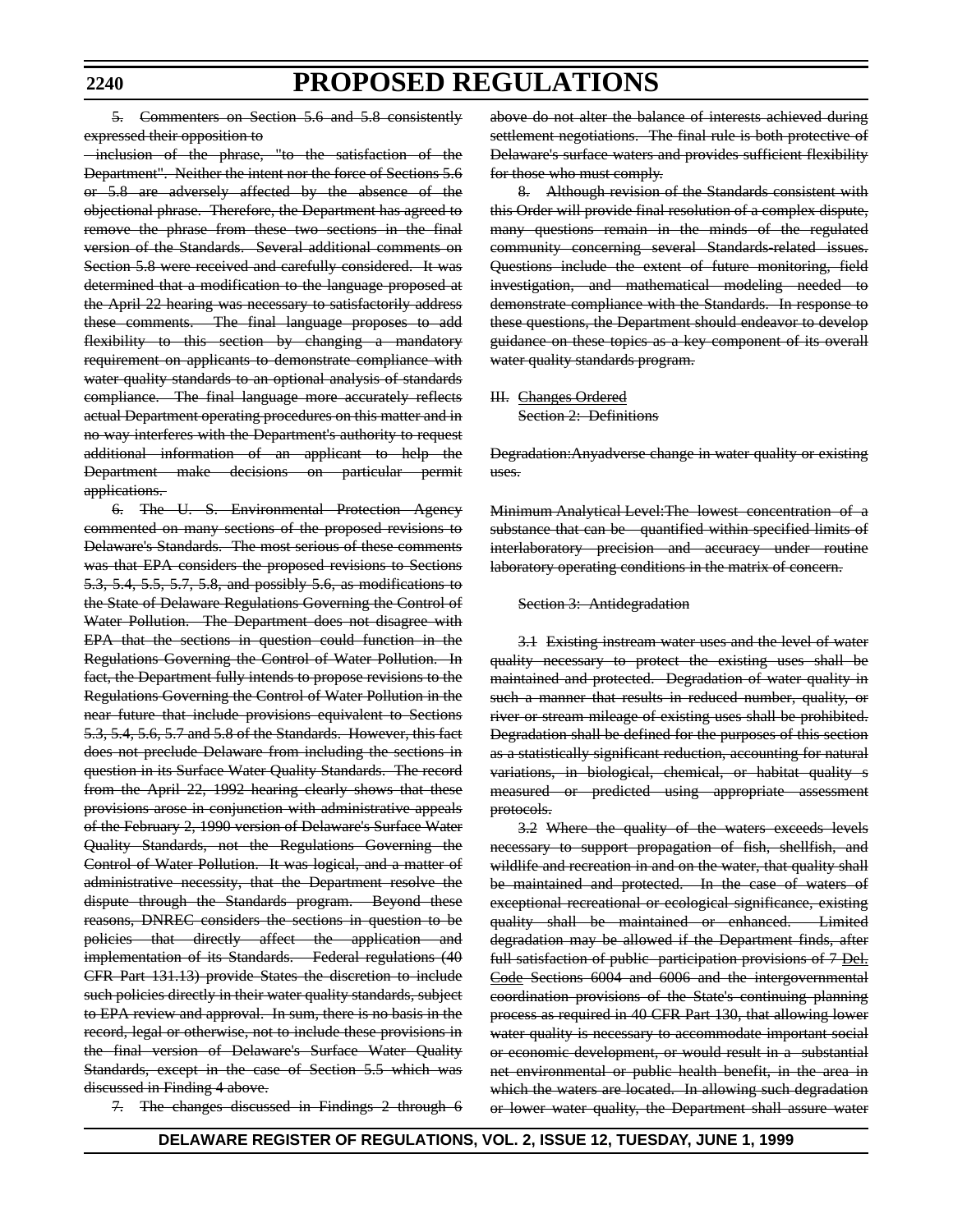quality adequate to protect existing uses fully. Further, the Department shall assure that there shall be achieved the highest statutory and regulatory requirements for all new and existing point sources and all cost-effective and reasonable best management practices for nonpoint source control.

#### Section 5: Exceptions, Modifications and Conditions

5.5 Delete Proposed Text in its Entirety and Renumber 5.6, 5.7, 5.8, and 5.9 as 5.5, 5.6, 5.7, and 5.8, Respectively.

5.5 Temporary sources of pollution, including but not limited to stream or ditch installation, improvement, maintenance, or stabilization projects, dredge operations, and waste site remediation projects, may be permitted even if degradation may be expected to occur. Permission may be granted provided that the applicant can demonstrate that after a minimal period of time the number, quality, and river or stream mileage of designated uses, and the degree of attainment of water quality standards, will return or be restored to conditions equal to or better than those existing just prior to the temporary source of pollution.

5.7 Any person who shall apply for a permit to discharge to the waters of the State shall have the opportunity to submit an analysis to the Department at the time of application to demonstrate that said discharge will not cause, have the reasonable potential to cause, or contribute to an excursion of the receiving stream's water quality standards. The Department shall consider any analysis submitted by the applicant and also conduct its own analysis in making a determination whether the discharge causes, has the reasonable potential to cause, or contributes to an excursion of standards. The Department's review of analyses submitted by applicants as well as analyses the Department conducts on its own shall consider the information and factors listed in Section 5.6 of these Standards. Analyses performed under Section 5.7 shall be conducted in concert with the requirements of Section 3, as applicable. A public hearing, pursuant to 7 Del. Code, Sections 6004 and 6006, may be held to gather public comment on any analysis submitted by an applicant in conjunction with Section 5.7.

#### IV. Order

It is hereby ordered that the Delaware Surface Water Quality Standards be revised to reflect the changes proposed at the April 22, 1992 hearing along with the modifications presented in the previous section of this Order. The revised Standards, attached hereto, are effective as of the signature date below.

Date Edwin H. Clark, H **Secretary** 

# DEPARTMENT OF NATURAL RESOURCES AND ENVIRONMENTAL CONTROL SURFACE WATER QUALITY STANDARDS

Section 1: Intent

1.1 It is the policy of the Department to maintain within its jurisdiction surface waters of the State of satisfactory quality consistent with public health and public recreation purposes, the propagation and protection of fish and aquatic life, and other beneficial uses of the water.

1.2 Where conflicts develop between stated surface water uses, stream criteria, or discharge criteria, designated uses for each segment shall be paramount in determining the required stream criteria, which, in turn, shall be the basis of specific discharge limits or other necessary controls.

1.3 Where existing facilities operating under a permit from this Department are required to reduce pollution concentrations or loadings due to the implementation of these surface water quality standards, a reasonable schedule for compliance may be granted in accordance with standards or requirements established in applicable statutes and regulations.

1.4 The Department intends to develop an agency-wide program to assess, manage, and communicate human health cancer risks from the major categories of environmental pollution under its jurisdiction. As a result of this activity, it may be necessary to adjust the upper bound worst case risk management level stated in Section 9.3(b)(i).

#### Section 2: Definitions

Acute: Involving a stimulus severe enough to rapidly induce an adverse response; in toxicity tests, an adverse response observed in 96 hours or less is typically considered acute. An acute effect is not always measured in terms of lethality; it can measure a variety of short term adverse effects.

Additive effect: The total effect of a mixture of pollutants which is equal to the arithmetic sum of the effects of the individual pollutants in the mixture.

Agriculture: The use of land and water in the production of food, fiber and timber products.

Antagonistic effect: The total effect of a mixture of pollutants which is less than the arithmetic sum of the effects of the individual pollutants in the mixture.

Antidegradation Statement:Any provision or policy that has as its basis the prevention of deterioration of water quality or designated uses.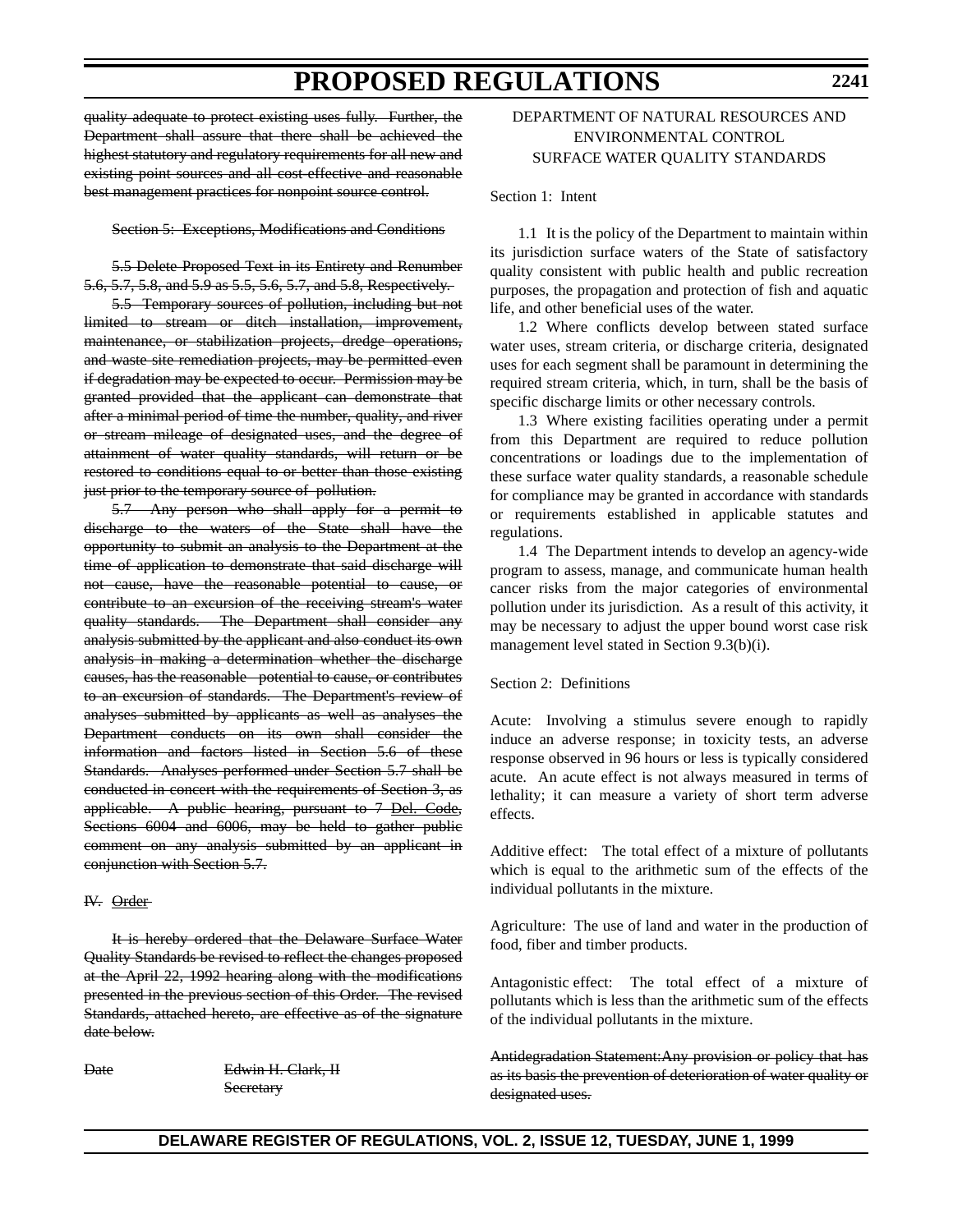Average: Unless otherwise noted, the arithmetic mean of a representative group of samples for a specified parameter. Representativeness shall be determined through application of appropriate statistical techniques to data collected at times of critical ambient conditions, as determined on a parameterby-parameter basis.

Best Management Practice (BMP): BMPs are methods, measures or practices that are determined by the Department to be reasonable and cost-effective means for a person to meet certain, generally nonpoint source, pollution control needs. BMPs include but are not limited to structural and nonstructural controls and operation and maintenance procedures. BMPs can be applied before, during or after pollution-producing activities to reduce or eliminate the introduction of pollutants into receiving waters.

Best scientific judgement: Findings, conclusions, or recommended actions which result from the application of logical reasoning and appropriate scientific principles and practices to available and relevant information on a particular situation.

Bioavailability:A measure of the physicochemical access of a pollutant to an organism.

Biodegradation:The biological decomposition of natural or synthetic organic materials by microorganisms.

Carcinogen:A substance that increases the risk of benign or malignant neoplasms (tumors) in humans or other animals. Carcinogens regulated through these Standards include but may not be limited to those toxic substances classified as Group A or Group B carcinogens as defined in 51 FR 185 (9/ 24/86).

Chronic:Involving a stimulus that produces an adverse response that lingers or continues for a relatively long period of time, often one-tenth of the life span or more. Chronic should be considered a relative term depending on the life span of the organism. A chronic effect can be lethality, growth or reproductive impairment, or other longer term adverse effect.

Clean Water Act:33 U.S.C. 1251 et. seq., as amended.

Cold water fish use:Protection of fish species (such as from the family Salmonidae) and other flora and fauna indigenous to a cold water habitat.

Complete mix: The concentration of a discharged pollutant varies by no more than 5% over the cross-sectional area of the receiving water at the point of discharge.

Conservation plan: A conservation plan is a record of land user decisions affecting land use and conservation treatment of natural resources including soil, water, air, plant, and animal resources. It is comprised of resource management systems which are groups of interrelated conservation practices (BMPs) and management measures formulated to protect, restore, or improve the resource base. Conservation plans are usually developed with the assistance of conservation districts using district BMP standards (ref: Field Office Technical Guide, USDA Soil Conservation Service).

Control structure:A dam, weir or other structure placed by man to regulate stream flow and/or create an impoundment.

Critical flow:A statistically determined minimum flow, which has a defined duration and recurrence interval.

Degradation: Any adverse change in water quality or existing uses.

Department: Delaware Department of Natural Resources and Environmental Control.

Designated uses: Categories of surface water utilization as defined in Section 10.

Diadromous: Describes fish which migrate to and from marine water and freshwater for the purpose of spawning.

Discharge length scale:The square root of the cross-sectional area of any discharge outlet.

Dispersion: A physical mixing process which results in the scattering of particles or dissolved materials in the water column.

Early life stages: Life stages for fish which include all embryonic and larval stages, and all juvenile forms to 30 days following hatching.

Ephemeral: Describes a stream which contains flowing water only for short periods following precipitation events.

Excavated waters:Waters of the State which are wholly human-created. Such waters shall include but not be limited to upland basins with surface outlets, drainage and tax ditches which are ephemeral, and dug ponds.

Existing use: Any use of any waters of the State which has, or likely has, occurred, or the water quality at any time has been satisfactory to support, on or after November 28, 1975.

Fish, aquatic life and wildlife:All animal and plant life found in Delaware, either indigenous or migratory, regardless of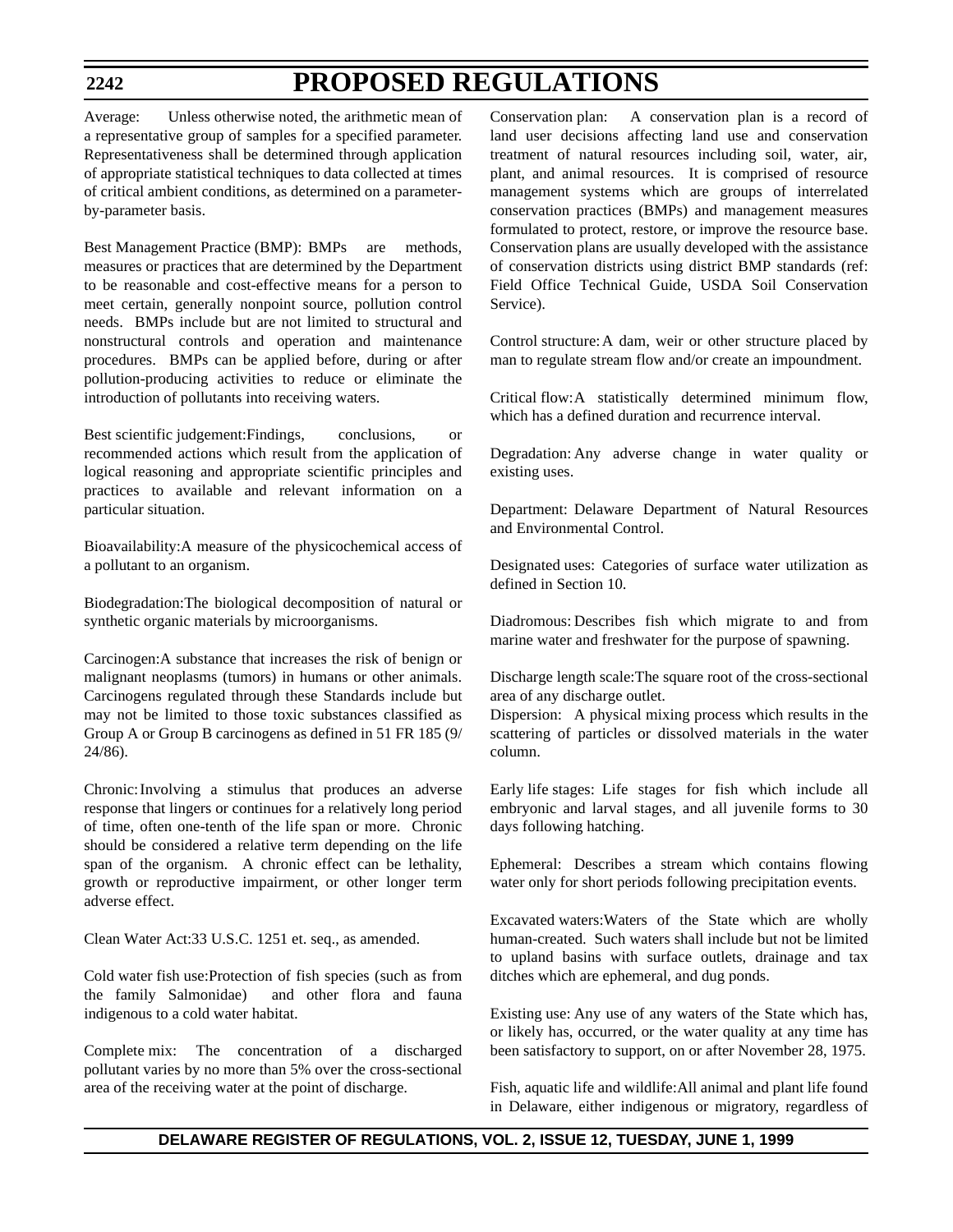life stage or economic importance.

Foam: Frothy, generally stable, whitish mass of bubbles formed on or in the water upon agitation of the water.

Fresh water: Waters of the State which contain natural levels of salinity of 5 parts per thousand or less.

Fresh water flow: That flow which represents the amount of water passing a measurement point in a non-tidal system.

Hydrolysis: A reaction of a chemical with water which results in the cleavage of a chemical bond.

Indigenous: Native, or naturally growing, existing, or produced.

Industrial Water Supply:Any water that is protected for use for industrial purposes, including non-contact cooling water.

Intake water: Water used by a facility from surface water, groundwater, commercial, or other sources.

Intermittent: Describes a stream which contains flowing water for extended periods during a year, but does not carry flow at all times.

Lethal concentration (LC):The point estimate of the toxicant concentration that would be lethal to a given percentage of test organisms during a specific period. Toxicant concentration producing death of test organisms. Expressed as  $\text{LC}_{50}$ , it means the concentration (expressed in mg/L or percent effluent as appropriate) killing 50% of exposed organisms over a specified period of time (reference: *Technical Support Document for Water Quality-Based Toxics Control*, U.S. EPA, September, 1985).

Marine water:Waters of the State which contain natural levels of salinity in excess of 5 parts per thousand.

Minimum Analytical Level:The lowest concentration of a substance that can be quantified within specified limits of interlaboratory precision and accuracy under routine laboratory operating conditions in the matrix of concern.

NPDES: National Pollutant Discharge Elimination System as provided in the Clean Water Act.

Natural conditions:Water quality characteristics found or expected in the absence of human-induced pollution due to point or nonpoint sources. Water quality characteristics which would exist in the absence of point source discharges and with all non-point sources employing best management practices. For purposes of Section 11.5 (ERES Waters) natural conditions shall be determined for specific stream

basins through the adoption of pollution control strategies pursuant to Section 11.5(d).

Net advective flow:That flow which represents the difference between the amount of water passing a point in a tidal system on a flood tide and the subsequent ebb tide. It is approximately equal to the freshwater input to the system upstream of that point.

Normal Corrosion:An electrochemical reaction that results in the dissolution or removal of metal from a solid metal surface. For specific applications considered by the Department, normal corrosion rates shall be as published by the National Association of Corrosion Engineers (Reference: Corrosion Data Survey - Metals Section, National Association of Corrosion Engineers, 1985, as updated from time to time) or, for applications not specifically addressed in the above reference, such other reliable data.

Normal Erosion:The progressive loss of original material from a solid surface due to mechanical interaction between that surface and a fluid, a multi-component fluid or an impinging liquid or solid particle. (Reference: Standard Practice for Liquid Impingement Erosion Testing, ASTM Designation G73-82, 1987; or other authoritative source for materials or conditions not covered by the referenced standard).

Nuisance condition:Any condition that, as a result of pollutant addition to a stream, causes unreasonable interference with the designated uses of the waters or the uses of the adjoining land areas.

Nuisance species:Any species of fish, other animal, or plant living in or near the water, the presence of which causes unreasonable interference with the designated uses of the waters or the uses of adjoining land areas. Nuisance species include but are not limited to filamentous and blue-green algae.

Nutrient:Any element or compound essential as a raw material for organism growth and development, including but not limited to nitrogen and phosphorus.

One-hour average:The arithmetic average of the samples collected during a continuous one-hour period.

Overenrichment: Excessive addition of nutrients to a water body, resulting in deterioration of designated uses of the waters.

Perennial:Describes a freshwater stream which contains flowing water at all times.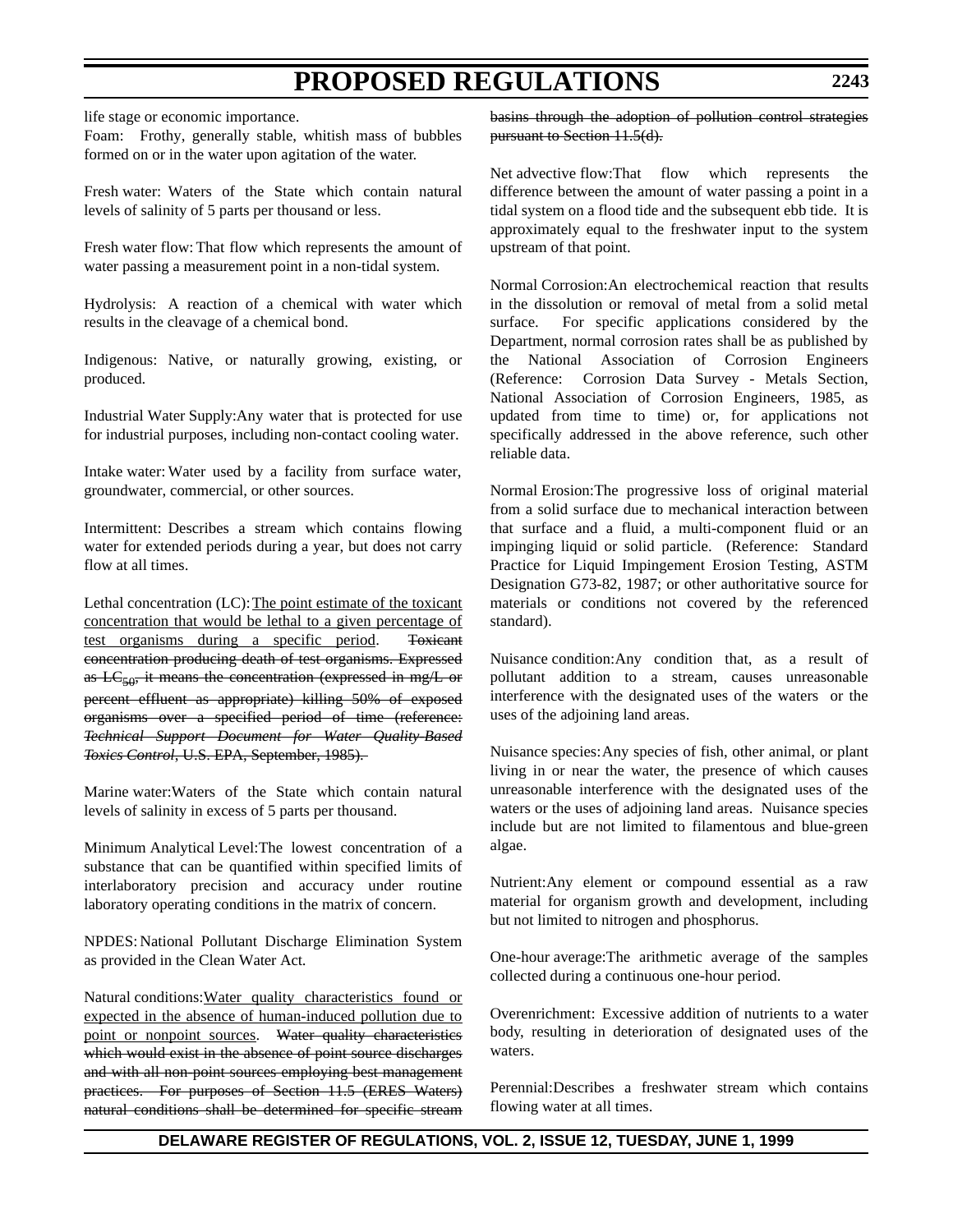Person: Any individual, trust, firm, joint stock company, federal agency, partnership, corporation (including a government corporation), association, state, municipality, commission, political subdivision of a state, or any interstate body.

Photolysis:A light-catalyzed degradation reaction that occurs when light strikes certain chemicals.

Pollutant:Dredged spoil, solid waste, incinerator residue, sewage, garbage, sewage sludge, munitions, chemical wastes, biological materials, radioactive materials, heat, wrecked or discarded equipment, rock, sand, cellar dirt, hydrocarbons, oil and product chemicals, and industrial, municipal, and agricultural waste discharged into water.

Practicable:Available and capable of being done after taking into consideration cost and existing technology, as well as logistics in light of overall facility operations or project purposes.

Primary contact recreation:Any water-based form of recreation, the practice of which has a high probability for total body immersion or ingestion of water (examples include but are not limited to swimming and water skiing).

Propagation: Reproduction of fish, aquatic life and wildlife within their natural environment.

Public water supply:Any waters of the State designated as public water supply in Section 10.

Regulatory mixing zone:A designated, mathematically defined portion of a receiving water body, in close proximity to a discharge, in which initial dilution, dispersion, and reaction of discharged pollutants occur. See Section 6 for details on use of term.

Risk management level:That level above which an assessed risk is unacceptable from a public health perspective.

Scientifically Reasonable Request:Any request that is based upon material, substantial, and relevant information and would be accepted as reasonable by most persons trained and competent in the subject of the request.

Scum: A thin layer of impurities which forms on the surface of waters of the State.

Secondary contact recreation:A water-based form of recreation, the practice of which has a low probability for total body immersion or ingestion of water (examples include but are not limited to wading, boating, and fishing).

Sedimentation:The movement of solid particles and adsorbed chemicals toward the bottom of the water column under the influence of gravity.

Shellfish:Any species of fresh, brackish or salt water mollusk that is commonly considered to be edible. Typical edible mollusks include but are not limited to clams, mussels, oysters, scallops, and whelks.

Stream basin:A specified drainage area from which (in most cases) all waters exit through a single outlet.

Surface water:Water occurring generally on the surface of the earth.

Synergistic effect:The total effect of a mixture of pollutants which is greater than the arithmetic sum of the effects of the individual pollutants in the mixture.

Systemic toxicant:A toxic substance that has the ability to cause health effects within the body at sites distant from the entry point due to its absorption and distribution. Systemic toxicants are believed to have threshold concentrations or levels below which no health effects occur.

Tidal: Surface waters characterized by periodic rise and fall due to gravitational interactions between the sun, moon, and earth.

Toxic substance: Any substance or combination of substances including disease-causing agents, which after discharge and upon exposure, ingestion, inhalation, or assimilation into any organism, either directly from the environment or indirectly by ingestion through food chains, may cause death, disease, behavioral abnormalities, cancer, genetic mutations, physiological malfunctions (including malfunctions in reproduction), or physical deformities in such organisms or their offspring.

Toxicity:The ability to cause death, disease, behavioral abnormalities, cancer, genetic mutations, physiological malfunctions (including malfunctions in reproduction), or physical deformities in organisms or their offspring.

Toxicity test: The means to determine the toxicity of a chemical or effluent using living organisms. A toxicity test measures the degree of response of an exposed test organism to a specific chemical or effluent.

True daily mean:The mean value for a parameter which accurately accounts for diurnal variations over one 24-hour period.

Volatilization:The loss of a chemical from the water column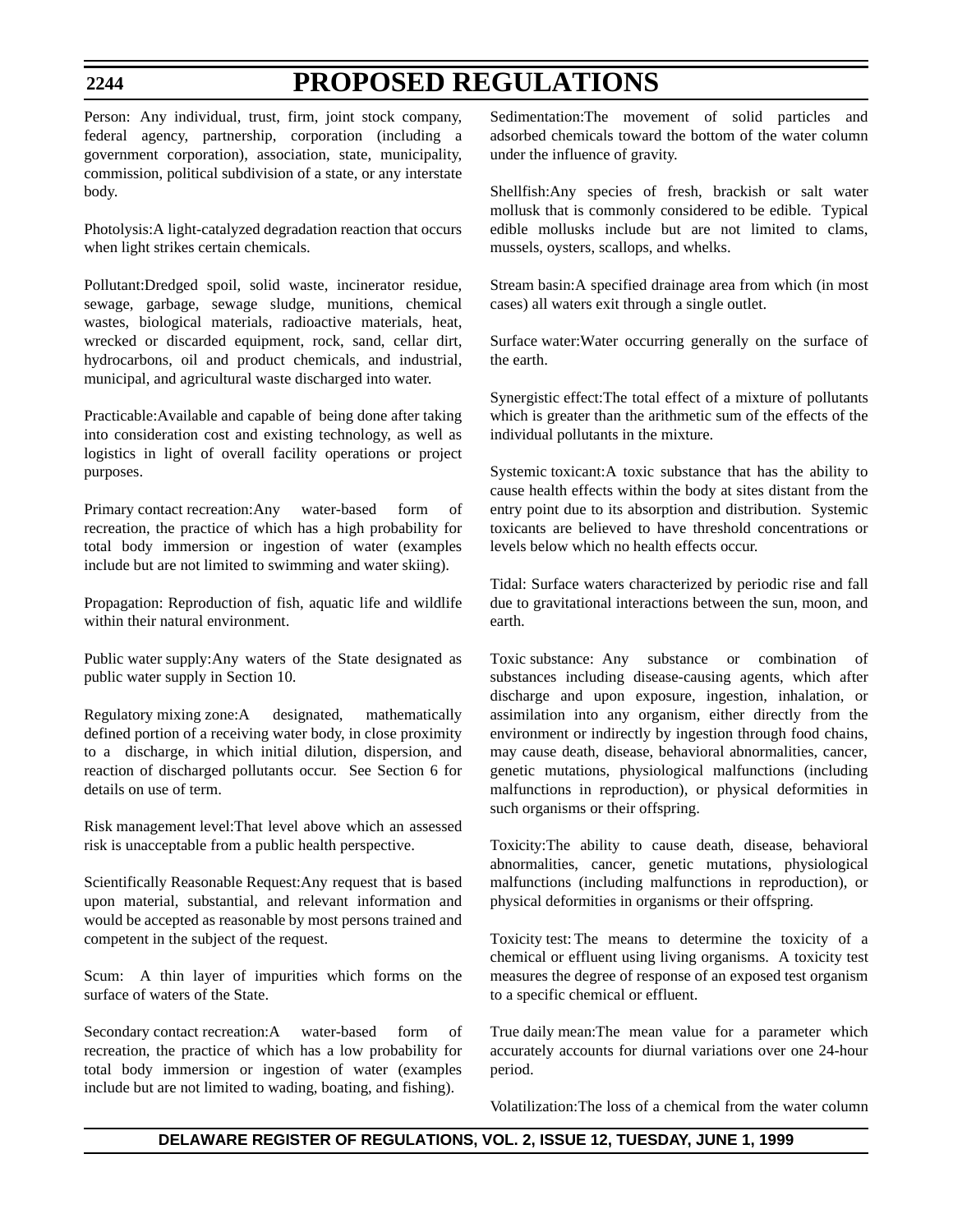due to mass exchange across the air-water interface.

Water distribution piping and appurtenances: Pipes and piping systems, along with integral components thereof, which are used to convey water from one point to another.

Water pollution: Man-made or human-induced alteration of the chemical, physical, biological or radiological integrity of surface waters of the State.

#### Waters of the State:

(1) All surface waters of the State including but not limited to:

(a) Waters which are subject to the ebb and flow of the tide, including but not limited to estuaries, bays, and the Atlantic Ocean;

(b) All interstate waters, including interstate wetlands;

(c) All other waters of the State, such as lakes, rivers, streams (including intermittent and ephemeral streams), drainage ditches, tax ditches, creeks, mudflats, sandflats, wetlands, sloughs, or natural or impounded ponds;

(d) All impoundments of waters otherwise defined as waters of the State under this definition;

(e) Wetlands adjacent to waters (other than waters that are themselves wetlands) identified in (a)-(d);

(2) Waste and stormwater treatment systems, including but not limited to treatment ponds or lagoons designed to meet the requirements of the Clean Water Act (other than cooling ponds which otherwise meet the requirements of subsection (l) of this definition) are not waters of the State.

Waters of exceptional recreational or ecological significance (ERES): Waters which are important, unique, or sensitive from a recreational and/or ecological perspective, but which may or may not have excellent water quality. Such waters shall normally have regional significance with respect to recreational use (fishing, swimming and boating), or have significant or widespread riverine, riparian, or wetland natural areas.

Water quality:The physical, chemical, and biological characteristics of water with respect to its suitability for a particular use. For the purposes of these Standards, water quality shall be assessed in terms of chemical composition, biological integrity, and physical habitat.

Water-Quality Based:Generally refers to requirements for pollution control that are in excess of technology-based minimum requirements, including but not limited to those listed in Sections 301(b) and 306 of the Clean Water Act. Such controls are designed to reduce pollutants to a level that will allow water quality standards to be attained where said standards would not be attained through application of the

technology-based controls.

Water quality criterion:An element of water quality standards, expressed as constituent concentrations, levels, or narrative statements, representing a quality of water that supports a particular designated use.

Water quality standard:A rule or limit defined herein which consists of a designated use or uses for waters of the State and water quality criteria for such waters based upon such designated uses.

Wetlands: Wetlands are those areas that are inundated or saturated by surface or ground water at a frequency and duration sufficient to support, and that under normal circumstances do support, a prevalence of vegetation typically adapted for life in saturated soil conditions. Wetlands generally include swamps, marshes, bogs, and similar areas.

#### Section 3: Antidegradation Policy Statement

3.1 Existing instream water uses and the level of water quality necessary to protect the existing uses shall be maintained and protected. Degradation of water quality in such a manner that results in reduced number, quality, or river or stream mileage of existing uses shall be prohibited. Degradation shall be defined for the purposes of this section as a statistically significant reduction, accounting for natural variations, in biological, chemical, or habitat quality as measured or predicted using appropriate assessment protocols.

3.2 Where the quality of the waters exceeds levels necessary to support propagation of fish, shellfish, and wildlife and recreation in and on the water, that quality shall be maintained and protected. In the case of waters of exceptional recreational or ecological significance, existing quality shall be maintained or enhanced. Limited degradation may be allowed if the Department finds, after full satisfaction of public participation provisions of 7 Del. Code Sections 6004 and 6006 and the intergovernmental coordination provisions of the State's continuing planning process as required in 40 CFR Part 130, that allowing lower water quality is necessary to accommodate important social or economic development, or would result in a substantial net environmental or public health benefit, in the area in which the waters are located. In allowing such degradation or lower water quality, the Department shall assure maintenance of water quality adequate for full protection of existing uses. Further, the Department shall assure that there shall be achieved the highest statutory and regulatory requirements for all new and existing point sources and all cost-effective and reasonable best management practices for nonpoint source control.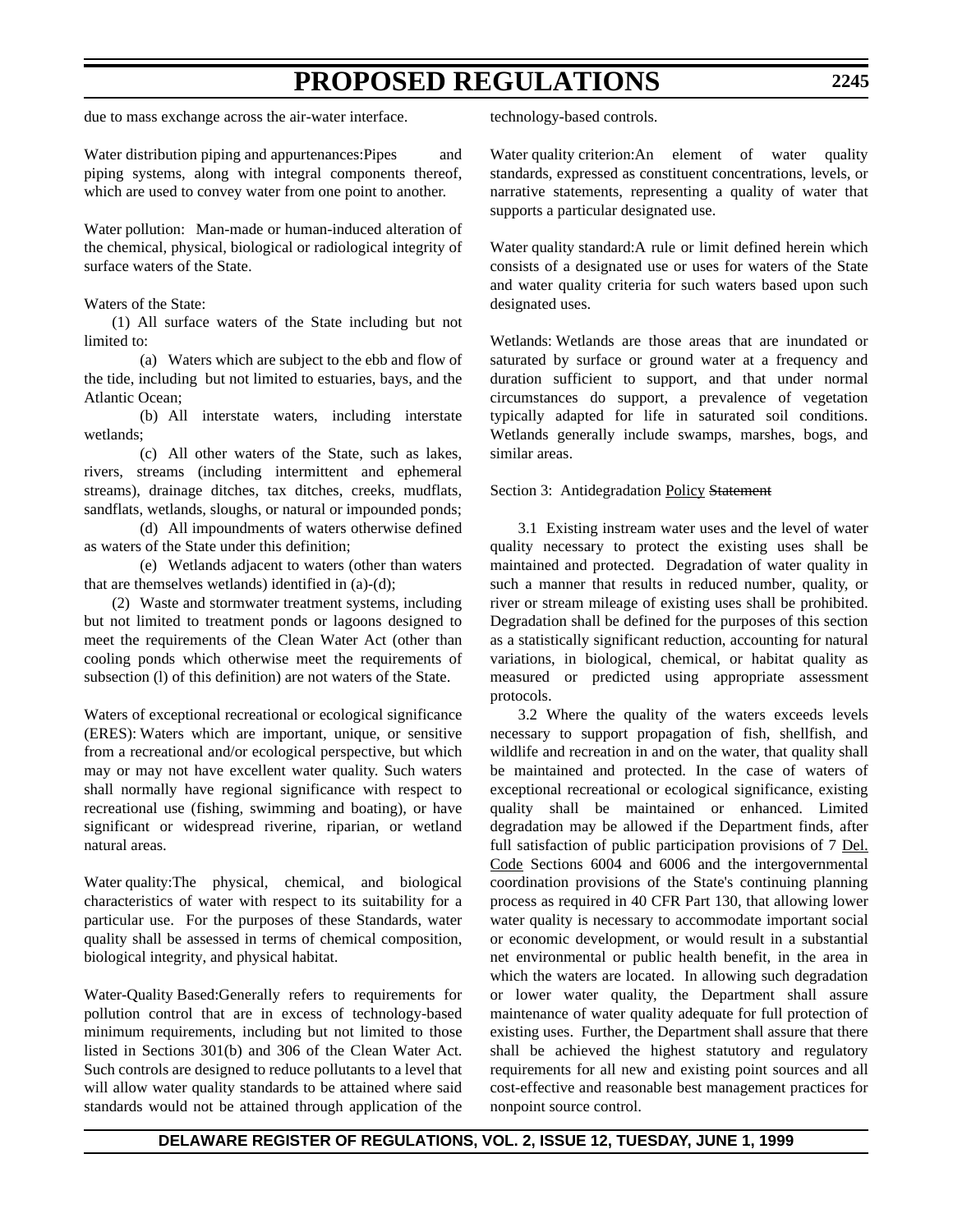3.3 Where high quality waters constitute an outstanding National resource, such as waters of National parks and wildlife refuges, existing quality shall be maintained and protected.

3.4 In those cases where potential water quality impairment associated with a thermal discharge is involved, the antidegradation policy and implementing method shall be consistent with Section 316 of the Water Quality Act of 1987.

3.5 The hearing requirement imposed by Subsections 3.2 above shall not be construed to impose a requirement for an additional public hearing where such a hearing is otherwise held pursuant to law, provided the requirements of this section are hereby met.

Section 4: General Stream Criteria

4.1 All surface waters of the State (except as detailed in Sections 8 and 12) shall meet the following minimum criteria:

(a) Waters shall be free from substances that are attributable to wastes of industrial, municipal, agricultural or other human-induced origin. Examples include but are not limited to the following:

(i) Floating debris, oil, grease, scum, foam, or other materials on the water surface that may create a nuisance condition, or that may in any way interfere with attainment and maintenance of designated uses of the water,

(ii) Settleable solids, sediments, sludge deposits, or suspended particles that may coat or cover submerged surfaces and create a nuisance condition, or that may in any way interfere with attainment and maintenance of designated uses of the water,

(iii) Any pollutants, including those of a thermal, toxic, corrosive, bacteriological, radiological, or other nature, that may interfere with attainment and maintenance of designated uses of the water, may impart undesirable odors, tastes, or colors to the water or to aquatic life found therein, may endanger public health, or may result in dominance of nuisance species.

4.2 Certain waters of the State are subject to natural variations in salinity such that those waters meet the definition of fresh at some times and marine at other times. For such waters, the more stringent of fresh or marine water quality criteria or standards as detailed throughout this document shall apply at all times unless otherwise specified by the Department.

Section 5: Exceptions, Modifications and Conditions

### A. Exceptions and Modifications

5.1 Request for Removal of Designated Uses: The Department shall consider scientifically reasonable requests for removal of designated uses that are not existing uses for all or part of specific waters of the State. A request for removal of designated uses shall be deemed a scientifically reasonable request if it demonstrates that it is based upon a sound scientific rationale, supported by substantial scientific and technical evidence and analysis, as to the existence of one or more of the factors listed below. If the Department finds any request for removal to be frivolous or to be flawed as to the methods used to obtain evidence or perform analysis to such an extent that the validity of the conclusions would be challenged by most persons trained and competent in the use and interpretation of the technical or scientific methods employed, it may dismiss such request for removal without further action. If the Department determines that a scientifically reasonable request has been made, it shall make a preliminary determination as to the proposed change and hold a public hearing in accordance with 7 Del. Code Section 6006. Removals of designated use completed under this Section are deemed to be duly adopted components of the State of Delaware Surface Water Quality Standards. The Department shall consider the following factors relative to requests for removal of designated uses that are not existing uses:

(a) Where concentrations of substances existing under natural conditions prevent the attainment of the designated use;

(b) Where lack of water from natural, ephemeral, intermittent or low flow conditions or water levels, inclusive of existing or proposed discharge flows, prevents the attainment of the designated use;

(c) Human-caused conditions or sources of pollution prevent the attainment of the designated use and cannot be remedied or would cause more net environmental damage to correct than to leave in place. Evaluations conducted pursuant to this factor shall take account of both short-term and long-term effects on the environment;

(d) Dams, diversions or other types of permitted or otherwise legal hydrologic modifications prevent the attainment of the designated use;

(e) Physical conditions related to the natural features of the water body, and related to water quality, that prevent attainment of the fish and aquatic life propagation designated use;

(f) Controls more stringent than those required by Sections 301 (b) and 306 of the Clean Water Act would result in substantial and widespread adverse economic and social impact.

5.2 Request for Modification of Water Quality Criteria: The Department shall consider scientifically reasonable requests for modification of water quality criteria contained herein for portions of specific waters of the State. A request for modification shall be deemed to be a scientifically reasonable request if it is based upon a sound rationale, and supported by substantial scientific evidence and analysis. This evidence and analysis must demonstrate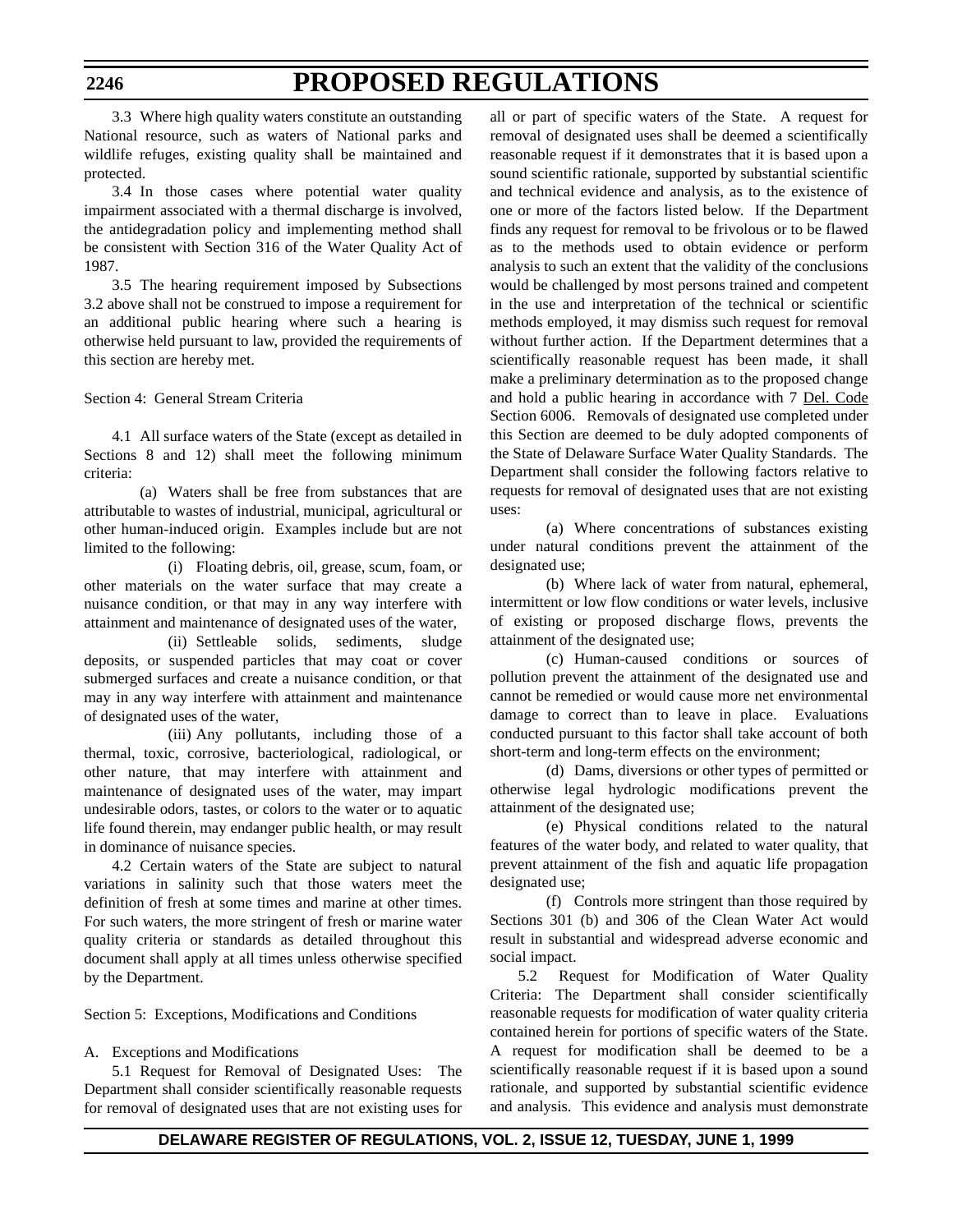the existence of site-specific differences in the chemical, physical, or biological characteristics of the surface water, and must propose alternate site-specific water quality criteria. Scientific studies for the development of these alternate criteria shall be designed and conducted in accordance with the guidelines set forth in the Water Quality Standards Handbook, (U.S. EPA, 1983) or other scientifically defensible methodologies approved by the Department. If the Department finds any request for modification to be frivolous, to be flawed as to the methods used to obtain evidence and to perform analysis to such an extent that the validity of the conclusions would be challenged by most persons trained and competent in the use and interpretation of the technical and scientific methods employed, or to contain reasonable evidence that a reduction in the number, quality, or river or stream mileage of designated uses would occur, it may dismiss such request for modification without further action. If the Department determines that a scientifically reasonable request has been made, the Department shall make a preliminary determination as to the proposed change and shall hold a public hearing in accordance with 7 Del. Code Section 6006. If the Department determines that a scientifically reasonable request has been made pursuant to this Section and such request could result in a change in discharge limits, then the public hearings for the discharge limitation change and the criteria modification shall be held concurrently. In such case, the Department shall provide separate public notices for the discharge limitation change and the criteria modification. Criteria modification completed under this Section are deemed to be duly adopted components of the State of Delaware Surface Water Quality Standards.

5.3 Exception for Pollutants in Facility's Intake Water: For the purpose of establishing discharge limitations, a facility shall not be deemed responsible for the exceedance of surface water quality criteria contained herein where the quality of a facility's intake water causes or would be expected to cause such exceedance in the receiving waters, provided that the discharger demonstrates, based upon sound rationale and supported by substantial scientific and technical evidence and analysis, that the following conditions (a) through (d), and (e) if applicable, exist:

(a) In the absence of pollutants in the facility's intake water, there would be no violation of the surface water quality criteria in the receiving waters; and

(b) No other activity, condition or method of operation, or materials used or produced at the facility which results in the introduction of pollutants into the facility's discharge significantly contributes to the violations of surface water quality criteria. Such activities, conditions or methods of operation, or materials used or produced at the facility include entrainment of pollutants previously discharged or disposed by the facility but exclude pollutants qualifying for exception under Section 5.4 hereof; and

(c) Upon statistically rigorous analysis of intake water and outfall data representative of various operating conditions and influences over time, no significant difference is found between the intake water concentrations/ loadings and the outfall concentrations/loadings of pollutants for which violations of surface water quality criteria are noted; and

(d) No practicable alternative intake water of sufficient quality and quantity is available to the facility; and, if applicable

(e) Where a significant percentage of the discharged water is comprised of water purchased from a water utility, water pumped from wells, or water pumped from a stream basin different from that receiving the discharge, the facility must demonstrate that no adverse impact on designated uses may reasonably be expected to occur as a result of the discharge.

5.4 Exception for Pollutants Corroded and Eroded from Water Distribution Piping and Appurtenances: For the purpose of establishing discharge limitations, a facility shall not be deemed responsible for the exceedance of surface water quality criteria contained herein where normal corrosion and erosion associated with the facility's piping and appurtenances causes or would be expected to cause such exceedance in the receiving water, provided that the discharger demonstrates, based upon sound rationale and supported by substantial scientific and technical evidence and analysis, all of the following:

(a) In the absence of pollutants corroded and eroded from the facility's water distribution piping and appurtenances, there would be no violation of the surface water quality criteria in the receiving water; and

(b) The normal corrosion and erosion associated with the intake water used by the facility is sufficient to cause the violation. For purposes of this determination, annual average intake water characteristics shall be used in assessing normal corrosion and erosion; and

(c) No other activity, condition or method of operation, or materials used or produced at the facility, which results in the addition to erosion and corrosion based pollutants into the facility's discharge, significantly contributes to the violations of surface water quality criteria in the receiving waters. Such activities, conditions or methods of operation, or materials used or produced at the facility include entrainment of pollutants previously discharged or disposed by the facility but exclude pollutants qualifying for exception under Section 5.3 hereof; and

(d) No practicable alternative water supply of statistically significant lower corrosivity or erosiveness is available to the facility; and

(e) No practicable alternative piping or appurtenances are available to the facility.

5.5 Temporary sources of pollution, including but not limited to stream or ditch installation, improvement,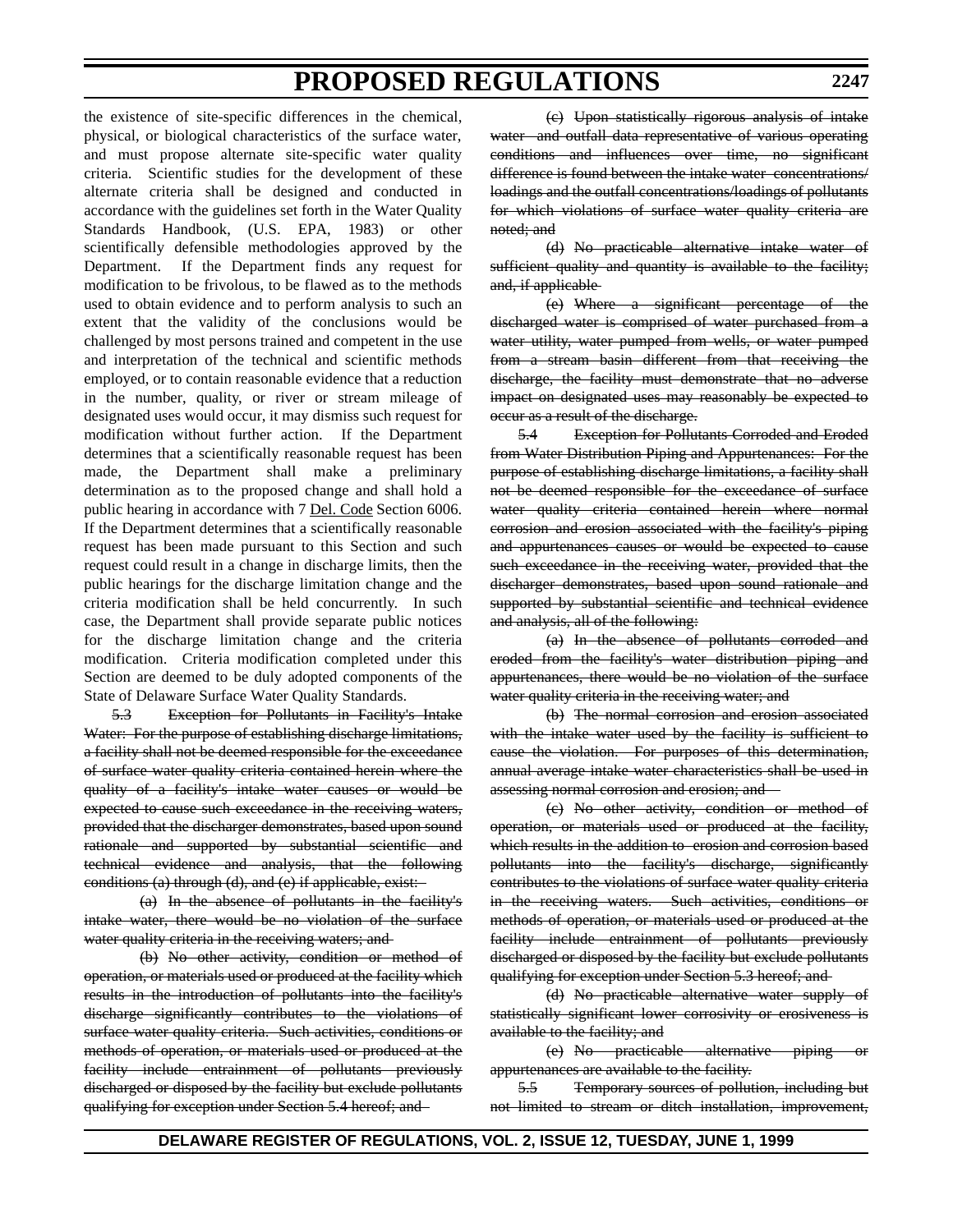#### **2248**

# **PROPOSED REGULATIONS**

maintenance, or stabilization projects, dredge operations, and waste site remediation projects, may be permitted even if degradation may be expected to occur. Permission may be granted provided that the applicant can demonstrate that after a minimal period of time the number, quality, and river or stream mileage of designated uses, and the degree of attainment of water quality standards, will return or be restored to conditions equal to or better than those existing just prior to the temporary source of pollution.

#### B. Conditions

5.6 The Department shall consider the information and factors listed below in determining whether a discharge causes, has the reasonable potential to cause, or contributes to an excursion of the numeric criteria set forth in these standards. Furthermore, the development of discharge limitations based upon the listed numerical criteria, or the modification thereof, shall appropriately reflect these factors.

(a) Readily available and existing physical, chemical, and biological data on the discharge and receiving water including, but not limited to, the ambient background concentration of pollutants in the receiving water and the documented condition of the natural species community in the receiving water;

(b) The relative contribution of point and nonpoint sources of pollution;

(c) Instream dilution and dispersion of the discharged pollutant(s) in the receiving water;

(d) Variability of the pollutant(s) in the discharge;

(e) Fate mechanisms of discharged pollutants within the receiving water including, but not limited to, volatilization, photolysis, hydrolysis, sedimentation, and biodegradation;

(f) Bioavailability of the discharged pollutant(s) in the receiving water as well as synergistic or antagonistic interactions; and

(g) Analytical detectability of the pollutant(s) in the discharge. Where information is available which shows that reliable quantification at concentrations less than the criteria contained herein using analytical methods required by permit, regulation, or otherwise approved by the Department is not feasible, Minimum Analytical Levels (MAL) will be used as an interim measure by the Department to determine compliance with the criteria.

5.73 Any person who shall apply for a permit to discharge to the waters of the State shall have the opportunity to submit an analysis to the Department at the time of application to demonstrate that said discharge will not cause, have the reasonable potential to cause, or contribute to an excursion of the receiving stream's water quality standards. The Department shall consider any analysis submitted by the applicant and also conduct its own analysis in making a determination whether the discharge causes, has the reasonable potential to cause, or contributes to an excursion of standards. The Department's review of analyses submitted by applicants as well as analyses the Department conducts on its own shall consider the information and factors listed in Section 5.6 of these Standards. Analyses performed under Section 5.7 shall be conducted in concert with the requirements of Section 3, as applicable. A public hearing, pursuant to 7 Del. Code, Sections 6004 and 6006, may be held to gather public comment on any analysis submitted by an applicant in conjunction with Section 5.7.

5.84 Consistency with Other State and Federal Requirements: Nothing in Section 5 relieves or reduces the obligation of any person to comply with other applicable provisions of these Standards, federal or state laws and regulations.

#### Section 6: Regulatory Mixing Zones

The following requirements shall apply to regulatory mixing zones:

6.1 Applicability: In instances where the Department determines, based upon engineering calculations or field studies, that complete mix (as defined herein) of effluent with its receiving water is not expected to occur, the Department may allocate a designated portion of the receiving water to provide for mixing of the effluent and the receiving water. This area shall be defined as a regulatory mixing zone and shall be determined on a case-by-case basis taking into account critical flows, outfall configuration and receiving stream characteristics. A mixing zone will not be allocated in instances where the Department determines that complete mix of effluent and receiving water occurs at the point of discharge, in which case, the critical flows as provided in Section 8 shall be applied in determining if the applicable criteria are met.

6.2 Location: Regulatory mixing zones shall not impinge upon areas of special importance, including but not limited to drinking water supply intakes, nursery areas for aquatic life or waterfowl, approved or conditional shellfish areas, or heavily utilized primary contact recreation areas. Zones shall not be located in such a manner as to interfere with passage of fishes or other organisms. Shore-hugging plumes should be avoided to the maximum extent practicable. In areas where multiple discharges are located in proximity, overlapping discharge plumes may occur. In such instances, the size limitations derived under Section 6.4 may be reduced to preclude acute toxicity in the overlap areas, or to ensure an adequate zone of passage for fish.

6.3 Outfall Design: Outfalls shall be designed to provide maximum protection for humans, aquatic life, and wildlife. Surface discharges to shallow near-shore areas shall be discouraged in preference to submerged outfalls located in deep offshore areas or other alternative discharge configurations which achieve Water Quality Standards.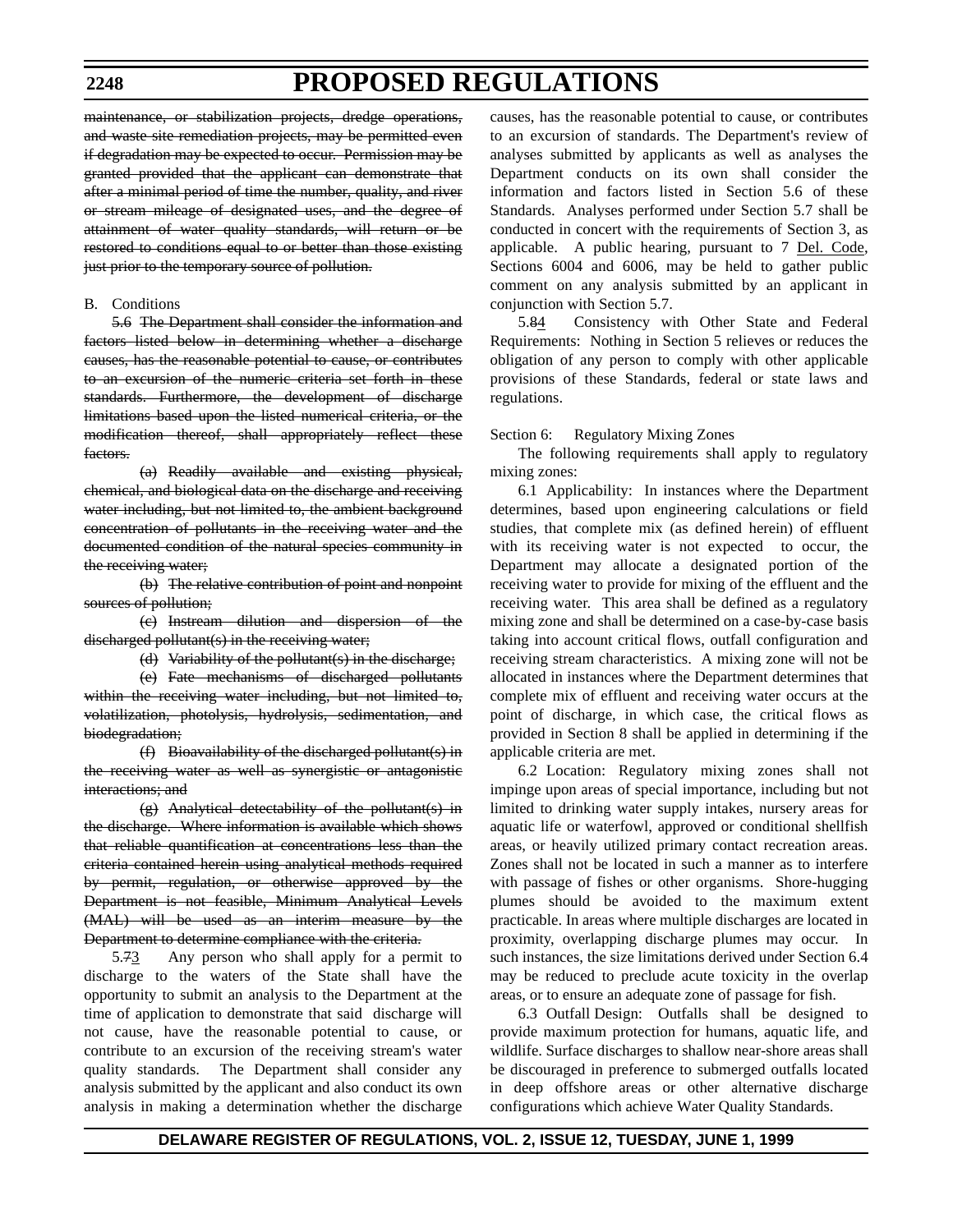6.4 Size: Size of the zone shall be no larger than is necessary to provide for mixing of effluent and receiving water. The following are the maximum size limitations that shall apply:

(a) Mixing zones for non-thermal pollutants shall be designed as follows:

(i) Rivers: During critical stream flow, as detailed in Section 8 of these standards, the maximum distance to the edge of the mixing zone shall be described by:

 $\overline{\phantom{a}}$ 

 $x_m \leq (u W^2) / (6H \sqrt{g} H S)$ 

where  $x_m$  = maximum mixing zone length,

 $u =$  flow velocity for critical flow as detailed in Section 8.2© or Section 8.3,

 $W =$  width of river,

 $H =$  depth of river,

 $g =$  acceleration due to gravity, and

 $S =$  slope of river surface.

(ii) Lakes: Because of the shallow depth and small size of Delaware lakes, regulatory mixing zones shall be prohibited in these waters.

(iii) Tidal waters: For mean low water slack tide conditions, the maximum horizontal distance from the edge of the outfall structure to the edge of the mixing zone shall be no greater than twenty-five percent (25%) of the width of the tidal water at the point of discharge.

(b) Mixing zones for thermal (temperature) pollutants shall be defined as those waters between the point of discharge and the point at which the receiving water temperature criteria are met as defined in Section 11, subject to criteria (I) through (v) below. For non-tidal freshwater, mixing zones shall be designed using the critical stream flow specified in Section 8.1 or 8.3.

(i) The greatest offshore extension of the mixing zone shall not exceed 50 percent of the width of the waterbody at the point of discharge.

(ii) Thermal mixing zone cross-sectional area as measured in a vertical plane perpendicular to the receiving water flow shall not occupy more than 25 percent (25%) of the cross-sectional area of the receiving water as measured from the point of discharge to the opposite shore.

(iii) In areas where multiple discharges are located in proximity, overlapping discharges may occur. In such instances, the above size limitations shall apply to the cumulative influence of the multiple discharges.

(iv) Because of the shallow depth and small size of Delaware lakes, thermal mixing zones shall be prohibited in those waters.

(v) As an alternative to  $(b)(i)$  through  $(b)$   $(iv)$ above, the size of the thermal mixing zone may be

determined on a site-specific basis. This determination must be based upon a sound rationale and be supported by substantial biological, chemical, physical, and engineering evidence and analysis. Any such determination must show to the Department's satisfaction that no adverse changes in the protection and propagation of balanced indigenous populations of fish, aquatic life, and wildlife, may reasonably be expected to occur. A satisfactory showing made in conformance with Section 316(a) of the Water Quality Act of 1987 shall be deemed as compliance with the requirements of this paragraph.

6.5 In-Zone and Boundary of Zone Water Quality Requirements:

(a) Regulatory mixing zones shall not be used for, or considered as, a substitute for minimum treatment technology required by the Clean Water Act or other applicable State and Federal laws or regulations.

(b) Regulatory mixing zones shall be free of the following:

(i) Materials which result in the accumulation of toxic substances in sediment, aquatic life, or food chains at levels that may be harmful to the health of humans or aquatic life;

(ii) Materials in concentrations that may settle to form deposits which smother benthic organisms, may exert significant dissolved oxygen demand, or may create a nuisance condition;

(iii) Floating debris, oil, scum, foam, and other matter in concentrations that may cause a nuisance condition;

(iv) Substances in concentrations that produce color, odor, taste, or turbidity that may lead to significant disruption of public water supply treatment systems, or may cause a nuisance condition; or

(v) Substances in concentrations that may result in a dominance of nuisance species, or may affect species diversity.

(c) No acute aquatic life criterion, as detailed in Section 9 of this document, may be exceeded at any point greater than one-tenth of the distance from the edge of the outfall structure to the boundary of the regulatory mixing zone as defined above.

(d) No acute aquatic life criterion, as detailed in Section 9 of this document, may be exceeded at any point greater than fifty (50) times the discharge length scale in any horizontal direction from the edge of the outfall structure.

(e) No acute aquatic life criterion, as detailed in Section 9 of this document, may be exceeded at any point greater than five (5) times the average water depth in the regulatory mixing zone in any horizontal direction from the edge of the outfall structure.

(f) No chronic aquatic life criterion, as detailed in Section 9 of this document, may be exceeded beyond the boundary of the regulatory mixing zone as defined above.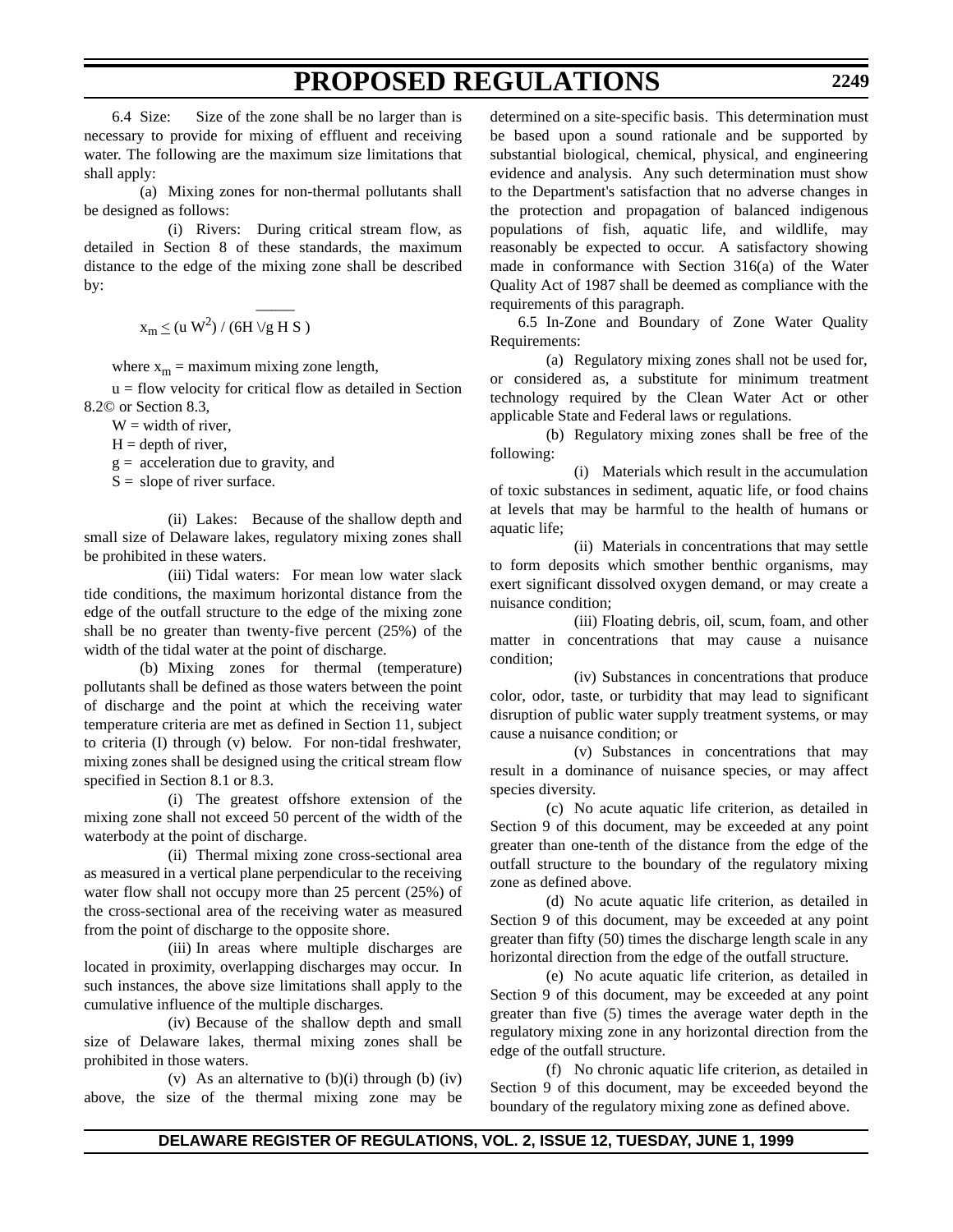#### Section 7: Nutrients

Nutrient overenrichment is recognized as a significant problem in some surface waters of the State. It shall be the policy of this Department to minimize nutrient input to surface waters from point and human induced non-point sources. The types of, and need for, nutrient controls shall be established on a site-specific basis. For lakes and ponds, controls shall be designed to eliminate overenrichment. For tidal portions of the stream basins of Indian River, Rehoboth Bay, and Little Assawoman Bay, controls needed to attain submerged aquatic vegetation growth season (approximately March 1 to October 31) average levels for dissolved inorganic nitrogen of 0.14 mg/L as N, for dissolved inorganic phosphorus of 0.01 mg/L as P, and for total suspended solids of 20 mg/L shall be instituted. The specific measures to be employed by existing NPDES facilities to meet the aforementioned criteria shall be as specified in Section 11.5 (d) of these standards. Nutrient controls may include, but shall not be limited to, discharge limitations or institution of best management practices.

#### Section 8: Critical Flows

8.1 For all waters of the State, all water quality standards and criteria, except those for toxic substances, shall not apply at those times when the freshwater flow or net advective flow falls below that value that is equal to the flow of 7-day duration with recurrence interval of 10 years (generally known as the 7Q10 or the Q7-10). However, at all times all waters shall be free of materials and substances as listed in Section 6.5(b).

8.2. For all waters of the state, water quality criteria for toxic substances as specified in Section 9 shall not apply at those times when the freshwater or net advective flow falls below the following values:

(a) The harmonic mean flow 50th percentile, or median flow, for compounds which bear the abbreviation "CA" for human carcinogen;

(b) The flow of 30-day duration with recurrence interval of 5 years (generally known as the 30Q5 or Q30-5), for compounds which bear the abbreviation "ST" for human systemic toxicant;

(c) The flow of 7-day duration with recurrence interval of 10 years (generally known as the 7Q10 or the Q7- 10), for compounds having a chronic toxicity criterion; and

(d) The flow of 1-day duration with recurrence interval of 10 years (generally known as the 1Q10 or the Q1- 10), for compounds having an acute toxicity criterion.

8.3. These critical flows shall also be used as design flows for developing water quality-based discharge limitations for the referenced groups of parameters. The Department shall consider scientifically reasonable requests for seasonally adjusted flows or the use of dynamic modeling techniques for this purpose on a case-by-case basis.

8.4. Nothing in Section 8 shall be construed as allowing any reduction in efficiency of, or suspension of, required pollution control practices, whether applied to point or nonpoint sources, during periods when flows are less than those specified for suspension of standards applicability in Sections 8.1-8.3.

#### Section 9: Toxic Substances

9.1 Applicability: Criteria set forth in this section apply to all surface waters of the State, except as provided in Section 6, Regulatory Mixing Zones, Section 8, Critical Flows, and Section 12, Criteria for Low Flow Waters.

9.2 General Provisions:

(a) Waters of the State shall not exhibit acute toxicity to fish, aquatic life, and wildlife, except in special cases applying to regulatory mixing zones as provided in Section 6.

(b) Waters of the State shall not exhibit chronic toxicity to fish, aquatic life, and wildlife, except in regulatory mixing zones as provided in Section 6, at flows less than critical flows as provided in Section 8, or in low flow waters as provided in Section 12.

(c) Waters of the State shall be maintained to prevent adverse toxic effects on human health resulting from ingestion of chemically contaminated aquatic organisms and drinking water.

(d) The Department may consider synergistic, antagonistic, and additive impacts of combinations of toxicants to fish, aquatic life, and wildlife, and human health in assessing aggregate environmental impacts and mandating point and nonpoint source controls.

9.3 Specific Numerical Criteria:

(a) Aquatic Life Criteria:

(i) Numerical criteria for the protection of aquatic life are established in Table 1 for all toxic substances for which adequate aquatic life toxicity information is available. All criteria for metals in Table 1 are in the total recoverable form, except as specifically footnoted for cyanide. For toxic substances where the relationship of toxicity is defined as a function of pH or hardness, numerical criteria are presented as an equation based on this relationship. Appropriate pH or hardness values for such criteria shall be determined on a case-by-case basis by the Department.

(ii) For toxic substances for which specific numerical criteria are not listed in Table 1, concentrations shall not exceed those which are chronically toxic (as determined from appropriate chronic toxicity data or calculated as  $0.1$  of  $LC_{50}$  values) to representative, sensitive aquatic organisms, except as provided in Section 6, Regulatory Mixing Zones, Section 8, Critical Flows, or Section 12, Criteria for Low Flow Waters. Concentrations so determined shall be applied as four-day average concentrations not to be exceeded more than once in any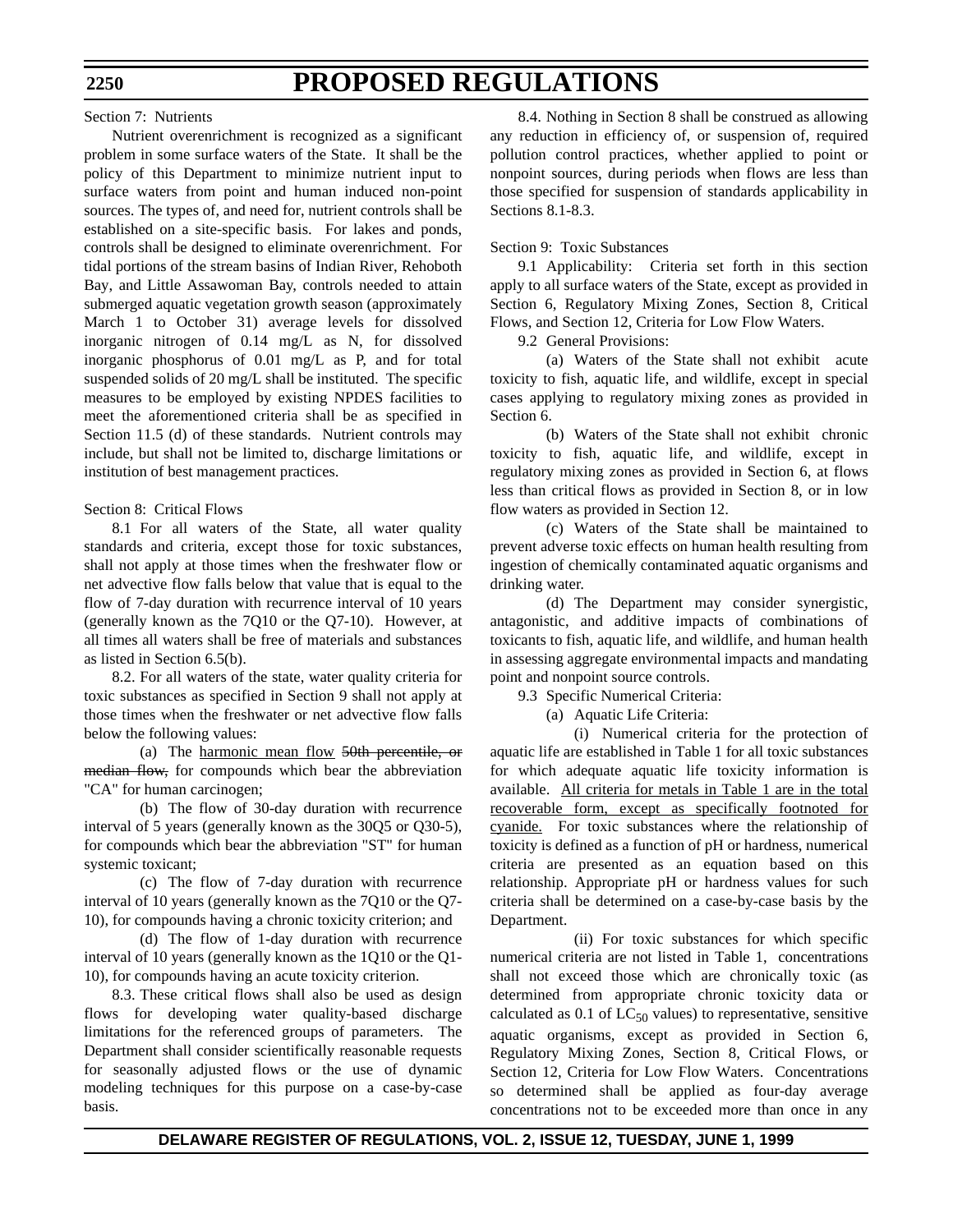three-year period.

# (b) Human Health Criteria

(i) Numerical criteria for the protection of human health are established in Table 2 for all toxic substances for which adequate toxicity information is available. Water quality criteria appearing in Table 2 for pollutants identified as carcinogens have been established at an upper bound worst case risk management level of one excess cancer in a population of one million  $(1 \times 10^{-6})$  over a 70 year lifetime. Criteria listed under the column header "Fish and Water Ingestion" apply only to surface waters of the State designated as Public Water Supply Sources in Section 10 of these Standards. Criteria listed under the column header "Fish/Shellfish Ingestion" apply only to marine surface waters of the State. Criteria listed under the column header "Fish Ingestion Only" apply to all fresh surface waters of the State not designated as Public Water Supply sources in Section 10 of these Standards.

(ii) For compounds in Table 2 which are considered as both systemic toxicants and human carcinogens, criteria based on both human health concerns are presented. In determining pollution control requirements, the more stringent criterion, after consideration of critical (design) flows in Section 8, shall be utilized.

**\* PLEASE NOTE THAT TABLES 1 & 2 ARE AT THE END OF THE PROPOSED REGULATION.**

Section 10. Stream Basins & Designated Uses

The designated uses applicable to the various stream basins represent the categories of beneficial use of waters of the state which must be maintained and protected through application of appropriate criteria.

### **\* PLEASE NOTE THAT CHART DESIGNATING STREAM BASINS & DESIGNATED USES AND FIGURE 1 ARE AT THE END OF THE PROPOSED REGULATION.**

Section 11: Surface Water Quality Criteria

11.1 General Criteria for Fresh Waters

The following criteria shall apply outside approved regulatory mixing zones unless otherwise specified:

| <b>INDICATOR</b> | UNITS OF              | <b>CRITERIA</b>                                                              |    |                       | <del>of these <i>Standards</i></del> .                                                                                  |
|------------------|-----------------------|------------------------------------------------------------------------------|----|-----------------------|-------------------------------------------------------------------------------------------------------------------------|
|                  | <b>MEASURE</b>        |                                                                              |    |                       | (d) The Department may<br>mandate additional limitations                                                                |
| Temperature      | Fahrenheit<br>Degrees | (a) Maximum increase<br>above natural conditions<br>shall be $5^{\circ}$ F.  |    |                       | on a site-specific or seasonal<br>basis in order to provide<br>incremental protection for early<br>life stages of fish. |
|                  |                       | (b) No human-induced<br>increase of the true daily<br>mean temperature above | pH | <b>Standard Units</b> | (a) Shall be between 6.5 and 8.5<br>unless outside this range due                                                       |

82<sup>o</sup>F shall be allowed.

|                     |                       | (c) No human-induced<br>increase of the daily<br>maximum temperature<br>above 86 <sup>o</sup> F shall be<br>allowed.                                                                                                                                                                                                   |
|---------------------|-----------------------|------------------------------------------------------------------------------------------------------------------------------------------------------------------------------------------------------------------------------------------------------------------------------------------------------------------------|
|                     |                       | (d) The Department may<br>mandate additional<br>limitations on a site-<br>specific or seasonal<br>basis in order to provide<br>incremental protection<br>for early life stages of<br>fish                                                                                                                              |
| Dissolved<br>Oxygen | mg/L                  | (a) Average for the<br>June-September period<br>shall not be less than 5.5<br>mg/L unless below this<br>value due solely to<br>natural conditions.<br>When the average is below<br>5.5 mg/L due to natural<br>connditions, the average<br>shall not be lowered more<br>than 0.5 mg/L due to human-<br>induced changes. |
|                     |                       | (b) Minimum shall not be less<br>than 4.0 mg/L unless below this<br>value due solely to natural<br>conditions. When the minimum<br>is below 4.0 mg/L due to natural<br>conditions, the average shall not<br>be lowered more than $0.5 \text{ mg/L}$<br>due to human-induced changes.                                   |
|                     |                       | (e) In cases where natural<br>conditions prevent attainment of<br>these criteria, allowable<br>reduction in dissolved oxygen<br>levels as a result of human<br>activities shall be determined<br>through application of the<br>requirements of Sections 3 and 5<br><del>of these Standards</del> .                     |
|                     |                       | (d) The Department may<br>mandate additional limitations<br>on a site-specific or seasonal<br>basis in order to provide<br>incremental protection for early<br>life stages of fish.                                                                                                                                    |
| pН                  | <b>Standard Units</b> | (a) Shall be between 6.5 and 8.5                                                                                                                                                                                                                                                                                       |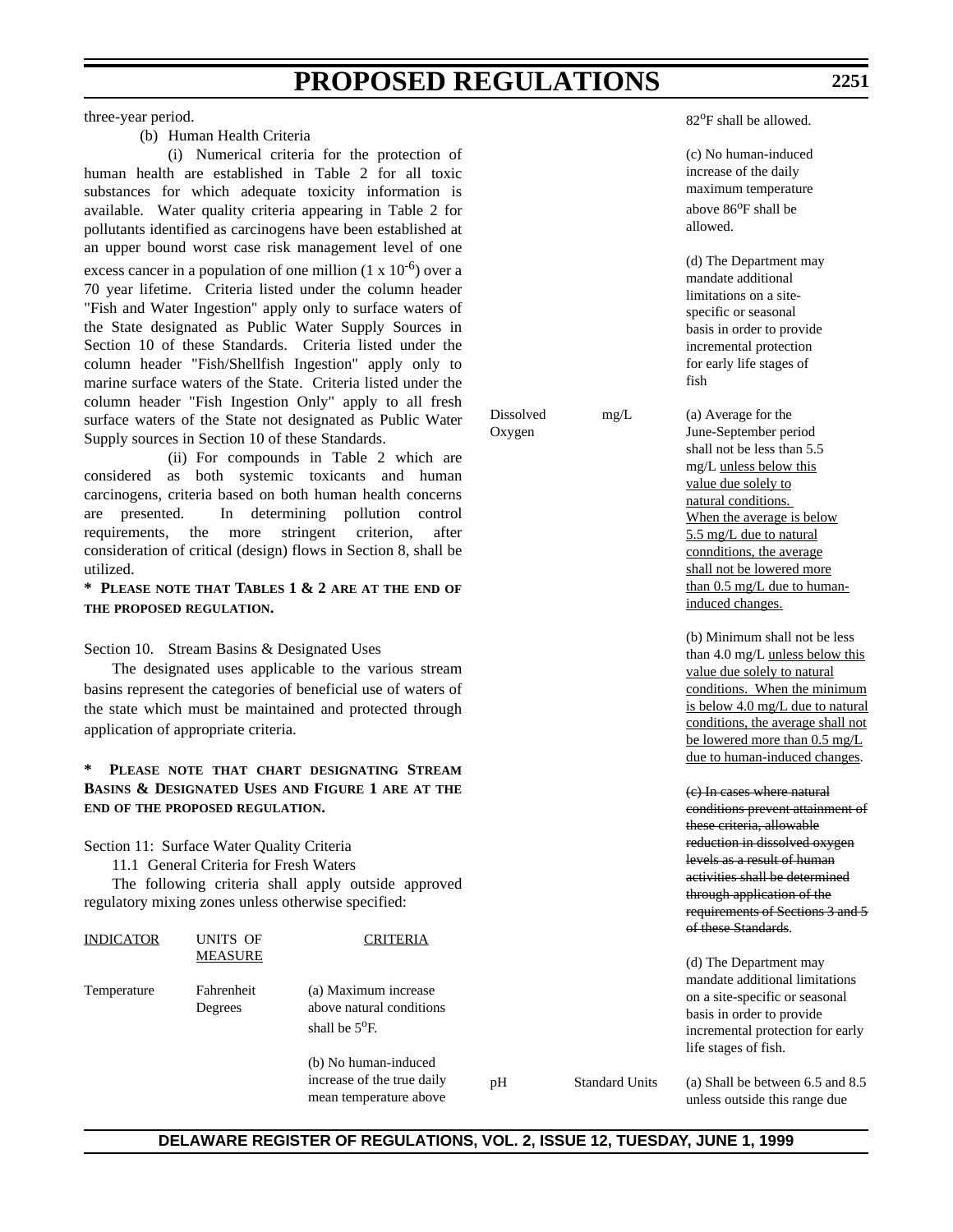| 2252                                         |                                          | PROPOSED REGULATIONS                                                                                                                                                                                                                                                                                                                                                                               |                     |                                                                                                                                                                                                                                                                                                                                                                                                                                                                                                                                                                               |                                                                                                                                |  |
|----------------------------------------------|------------------------------------------|----------------------------------------------------------------------------------------------------------------------------------------------------------------------------------------------------------------------------------------------------------------------------------------------------------------------------------------------------------------------------------------------------|---------------------|-------------------------------------------------------------------------------------------------------------------------------------------------------------------------------------------------------------------------------------------------------------------------------------------------------------------------------------------------------------------------------------------------------------------------------------------------------------------------------------------------------------------------------------------------------------------------------|--------------------------------------------------------------------------------------------------------------------------------|--|
|                                              |                                          | solely to natural conditions.<br>Where within this range,<br>maximum human-induced<br>change from background shall<br>be 0.5 Standard Units; pH which<br>results from human-induced<br>change must remain within this<br>range.<br>(b) Where pH is below 6.5 or<br>above 8.5 due solely to natural<br>conditions, it shall not be<br>lowered (where below 6.5) or<br>raised (where above 8.5) more | the treated water;  | (B) Significant disruption of the treatment<br>processes at the treatment facility; or<br>(C) Concentrations of toxic substances in<br>the treated water that may be harmful to human health. The<br>requirements of Section 9 shall apply.<br>(b) Cold Water Fisheries (put-and-take)<br>The criteria given in this section shall apply<br>only during that period of the year designated for put-and-<br>take trout fishing for each stream (see Section 10). The<br>following criteria shall apply outside approved regulatory<br>mixing zones unless otherwise specified. |                                                                                                                                |  |
|                                              |                                          | than 0.3 Standard Units due to<br>human-induced changes.                                                                                                                                                                                                                                                                                                                                           | <b>INDICATOR</b>    | UNITS OF<br><b>MEASURE</b>                                                                                                                                                                                                                                                                                                                                                                                                                                                                                                                                                    | <b>CRITERIA</b>                                                                                                                |  |
| Alkalinity                                   | mg/L as CaCO3                            | Shall not be less than 20 mg/L<br>unless due solely to natural<br>conditions. If less than 20 mg/L<br>due solely to natural conditions,<br>no reduction due to human-<br>induced changes is allowed.                                                                                                                                                                                               | Temperature         | Fahrenheit<br>Degrees                                                                                                                                                                                                                                                                                                                                                                                                                                                                                                                                                         | (a) Maximum increase<br>above natural conditions<br>shall be 5°F.<br>(b) No human-induced<br>increase of the true daily        |  |
| Phenol                                       | mg/L                                     | Shall not exceed 0.3 mg/L.                                                                                                                                                                                                                                                                                                                                                                         |                     |                                                                                                                                                                                                                                                                                                                                                                                                                                                                                                                                                                               | mean temperature above<br>75 <sup>o</sup> F, shall be allowed.                                                                 |  |
| 4-chloro,<br>3-methylpheno<br>2-chlorophenol | lmg/L<br>$\text{ug/L}$                   | Shall not exceed 3.0 mg/L<br>Shall not exceed 0.1 ug/L                                                                                                                                                                                                                                                                                                                                             | Dissolved<br>Oxygen | mg/L                                                                                                                                                                                                                                                                                                                                                                                                                                                                                                                                                                          | (a) Average shall not be<br>less than 6.5 mg/L unless<br>below this value due solely to                                        |  |
| $2,4-$<br>dichlorophenol                     | $\text{ug/L}$                            | Shall not exceed 0.3 ug/L                                                                                                                                                                                                                                                                                                                                                                          |                     |                                                                                                                                                                                                                                                                                                                                                                                                                                                                                                                                                                               | natural conditions. When the<br>average is below 6.5 mg/L due<br>to natural conditions, no                                     |  |
| $2,4-$<br>dimethylphenol                     | mg/L                                     | Shall not exceed 0.4 mg/L                                                                                                                                                                                                                                                                                                                                                                          |                     |                                                                                                                                                                                                                                                                                                                                                                                                                                                                                                                                                                               | reduction due to human-induced<br>change is allowed.                                                                           |  |
| Pentachloro-<br>phenol                       | mg/L                                     | Shall not exceed 0.03 mg/L                                                                                                                                                                                                                                                                                                                                                                         |                     |                                                                                                                                                                                                                                                                                                                                                                                                                                                                                                                                                                               | (b) Minimum shall not be less<br>than 5.0 mg/L unless below this<br>value due solely to natural                                |  |
| Turbidity                                    | or Formazin<br>Turbidity Units 10 units. | Nephelometric Shall not exceed natural<br>levels by more than                                                                                                                                                                                                                                                                                                                                      |                     |                                                                                                                                                                                                                                                                                                                                                                                                                                                                                                                                                                               | conditions. When the minimum<br>is below 5.0 mg/L due to natural<br>conditions, no reduction due to<br>human-induced change is |  |

**POROGED REGULATIONS** 

11.2Additional Criteria for Other Fresh Water Designated Uses

(a) Public Water Supply

Streams with a designated use of public water supply shall provide waters of acceptable quality for use for drinking, culinary or food processing purposes after application of approved treatment equivalent to coagulation, filtration, and disinfection (with additional treatment as necessary to remove naturally occurring impurities). The untreated waters are subject to the following limitations:

(i) Waters shall be free from substances (except natural impurities) that, alone or in combination with other substances, result in:

(A) Unacceptable levels of taste or odor in

11.3 General Criteria for Marine Waters The following criteria shall apply outside approved regulatory mixing zones unless otherwise specified:

allowed.

| Temperature | Fahrenheit | (a) Maximum increase above                                                                                                                                                     |
|-------------|------------|--------------------------------------------------------------------------------------------------------------------------------------------------------------------------------|
|             | Degrees    | natural conditions shall be $4^{\circ}F$<br>from October through May.<br>Temperature rise during June<br>through September shall be<br>limited by the following<br>conditions: |
|             |            |                                                                                                                                                                                |

(i) No human-induced increase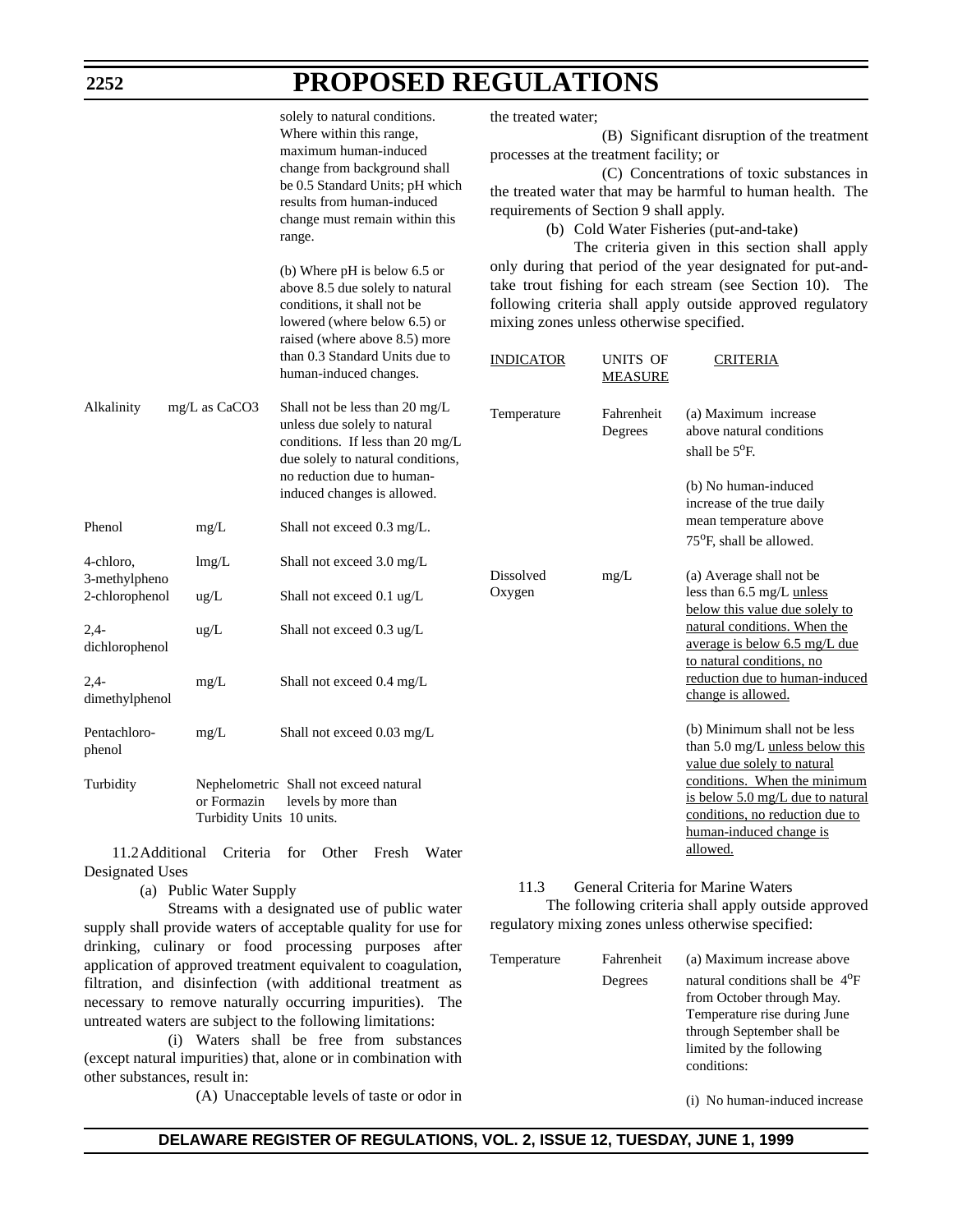|                     |                   | of the true daily mean<br>temperature above 84°F shall<br>be allowed; and                                                                                                                                                                      |                                             |                                | range due solely to natural<br>conditions. Where within<br>this range, maximum<br>human-induced change                                                                                                    |
|---------------------|-------------------|------------------------------------------------------------------------------------------------------------------------------------------------------------------------------------------------------------------------------------------------|---------------------------------------------|--------------------------------|-----------------------------------------------------------------------------------------------------------------------------------------------------------------------------------------------------------|
|                     |                   | (ii) No human-induced<br>increase of the daily maximum<br>temperature above 87 <sup>o</sup> F shall be                                                                                                                                         |                                             |                                | from background shall be<br>0.5 Standard Units; pH<br>which results from human-                                                                                                                           |
|                     |                   | allowed.                                                                                                                                                                                                                                       |                                             |                                | induced change must<br>remain within this range.                                                                                                                                                          |
|                     |                   | (b) The Department may<br>mandate additional limitations<br>on a site-specific or seasonal<br>basis in order to provide<br>incremental protection for early<br>life stages of fish.                                                            |                                             |                                | (b) Where pH is below 6.5<br>or above 8.5 due solely to<br>natural conditions, it shall<br>not be lowered (where<br>below 6.5) or raised (where<br>above 8.5) more than 0.3<br>Standard Units due to      |
| Dissolved<br>Oxygen | mg/L              | (a) Average for the June-<br>September period shall not be                                                                                                                                                                                     |                                             |                                | human-induced changes.                                                                                                                                                                                    |
|                     |                   | less than 5.0 mg/L unless below<br>this value due solely to natural<br>conditions. When the average is<br>below 5.0 mg/L due to natural<br>conditions, the average shall not<br>be lowered more than 0.5 mg/L<br>due to human-induced changes. | Alkalinity                                  | $mg/L$ as<br>CaCO <sub>3</sub> | Shall not be less than<br>20 mg/L unless due solely<br>to natural conditions. If<br>less than 20 mg/L due<br>solely to natural<br>conditions, no reduction<br>due to human-induced<br>changes is allowed. |
|                     |                   | (b) Minimum shall not be less<br>than 4.0 mg/L unless below this                                                                                                                                                                               |                                             |                                |                                                                                                                                                                                                           |
|                     |                   | value due solely to natural<br>conditions. When the<br>minimum is below $4.0 \text{ mg}/$                                                                                                                                                      | Phenol<br>4-chloro,<br>3-methylphenol       | mg/L<br>mg/L                   | Shall not exceed 0.3 mg/L.<br>Shall not exceed 3.0 mg/L2                                                                                                                                                  |
|                     |                   | L due to natural conditions,<br>the average shall not be                                                                                                                                                                                       | 2-chlorophenol                              | ug/L                           | Shall not exceed 0.1 ug/L                                                                                                                                                                                 |
|                     |                   | lowered more than 0.5 mg/<br>L due to human-induced<br>changes.                                                                                                                                                                                | 2,4-dichlorophenol ug/L                     |                                | Shall not exceed 0.3 ug/L                                                                                                                                                                                 |
|                     |                   |                                                                                                                                                                                                                                                | 2,4-dimethylphenol mg/L                     |                                | Shall not exceed 0.4 mg/L                                                                                                                                                                                 |
|                     |                   | (c) In cases where natural<br>conditions prevent                                                                                                                                                                                               | Pentachlorophenol mg/L                      |                                | Shall not exceed 0.03 mg/L                                                                                                                                                                                |
|                     |                   | attainment of these criteria.<br>allowable reduction in                                                                                                                                                                                        | Turbidity                                   |                                | Nephelometric Shall not exceed                                                                                                                                                                            |
|                     |                   | dissolved oxygen levels as                                                                                                                                                                                                                     |                                             |                                | or Formazin natural levels by more                                                                                                                                                                        |
|                     |                   | a result of human activities                                                                                                                                                                                                                   |                                             | Units                          | than 10 units.                                                                                                                                                                                            |
|                     |                   | shall be determined<br>through application of the                                                                                                                                                                                              | 11.4<br>Designated Uses                     |                                | Additional Criteria for Other Marine Water                                                                                                                                                                |
|                     |                   | requirements of Sections 3<br>and 5 of these Standards.                                                                                                                                                                                        | 10)                                         |                                | (a) Harvestable shellfish waters (refer to Section                                                                                                                                                        |
|                     |                   | (d) The Department may<br>mandate additional<br>limitations on a site-<br>specific or seasonal basis in<br>order to provide                                                                                                                    | Health. The following criteria shall apply: |                                | Harvestable shell fish waters are waters from which<br>shellfish may be taken and consumed; such waters are<br>approved for shellfish harvesting by the State Board of                                    |
|                     |                   | incremental protection for<br>early life stages of fish.                                                                                                                                                                                       | <b>INDICATOR</b>                            | UNITS OF<br><b>MEASURE</b>     | <b>CRITERIA</b>                                                                                                                                                                                           |
| pН                  | Standard<br>Units | (a) Shall be between 6.5<br>and 8.5 unless outside this                                                                                                                                                                                        | Total coliform                              | $MPN/100$ mL                   | The coliform median                                                                                                                                                                                       |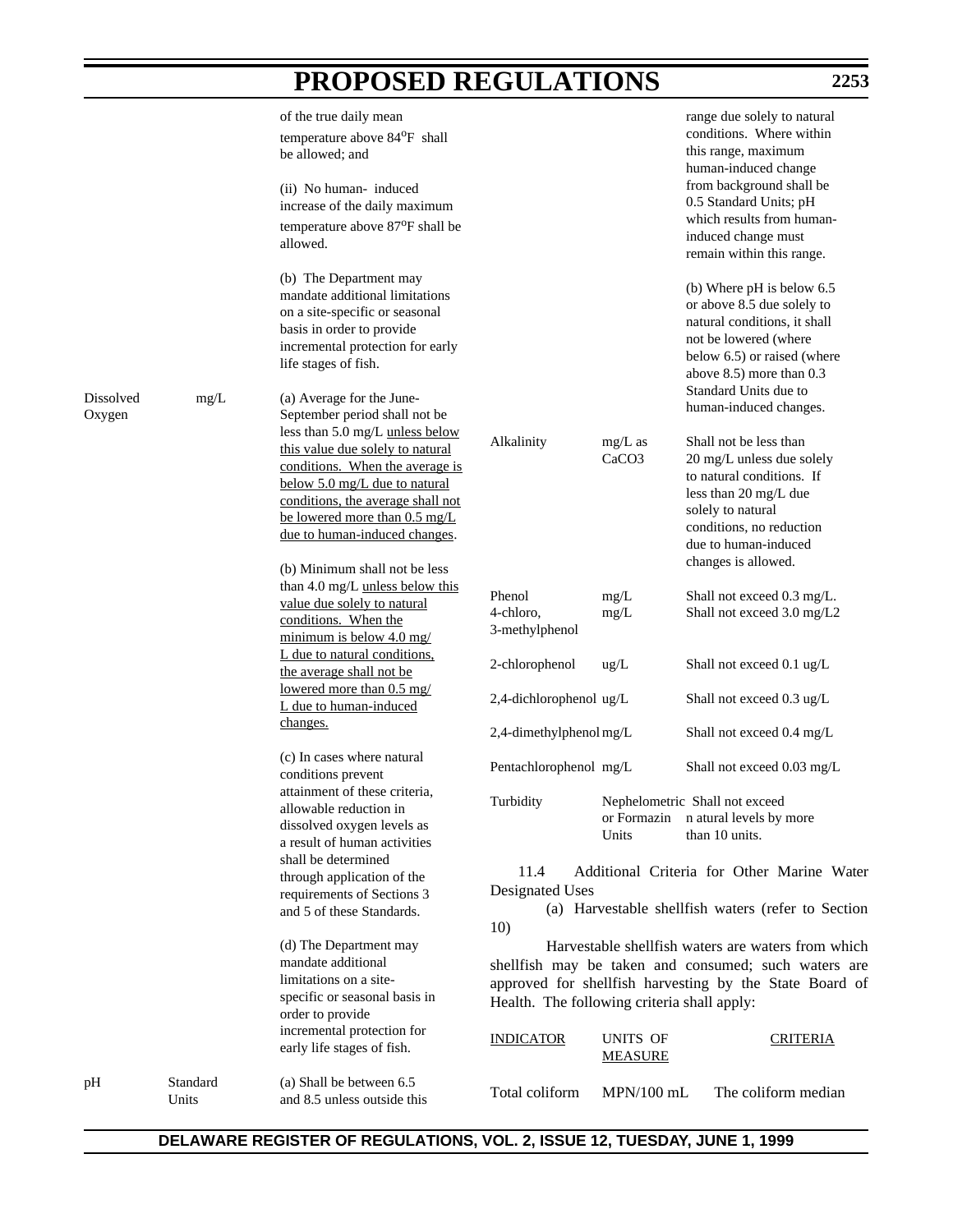|                          |      | MPN of the water shall<br>not exceed 70/100 mL,<br>nor shall more than 10%<br>of the samples have an<br>MPN in excess of 330/<br>100 mL for a 3 decimal<br>dilution test (or 230/100<br>mL where the 5 tube<br>decimal test is used).<br>These criteria shall be<br>verified through<br>sampling of those<br>portions of the shellfish<br>area most probably<br>exposed to fecal<br>contamination for those<br>tidal and climatic<br>conditions most likely to<br>result in contamination<br>of the shellfish area.                                |             |                       | conditions, the average shall<br>not be lowered more than 0.5<br>mg/L due to human-induced<br>changes.<br>(e) In cases where natural<br>conditions prevent<br>attainment of these criteria,<br>allowable reduction in<br>dissolved oxygen levels as a<br>result of human activities<br>shall be determined through<br>application of the<br>requirements of Sections 3<br>and 5 of these Standards.<br>(d) The Department may<br>mandate additional<br>limitations on a site-specific<br>or seasonal basis in order to<br>provide incremental |
|--------------------------|------|----------------------------------------------------------------------------------------------------------------------------------------------------------------------------------------------------------------------------------------------------------------------------------------------------------------------------------------------------------------------------------------------------------------------------------------------------------------------------------------------------------------------------------------------------|-------------|-----------------------|-----------------------------------------------------------------------------------------------------------------------------------------------------------------------------------------------------------------------------------------------------------------------------------------------------------------------------------------------------------------------------------------------------------------------------------------------------------------------------------------------------------------------------------------------|
| Cape Henlopen, RM 0.0)   |      | (b) Delaware River/Bay (PA-DE line, RM 78.8 to<br>The following criteria shall apply outside approved                                                                                                                                                                                                                                                                                                                                                                                                                                              |             |                       | protection for early life<br>stages of fish.                                                                                                                                                                                                                                                                                                                                                                                                                                                                                                  |
|                          |      | regulatory mixing zones unless otherwise specified.                                                                                                                                                                                                                                                                                                                                                                                                                                                                                                | Temperature | Fahrenheit<br>Degrees | (a) Maximum increase<br>above natural conditions                                                                                                                                                                                                                                                                                                                                                                                                                                                                                              |
| Enterococcus<br>Bacteria |      | Colonies/The geometric average of a<br>100mL representative group of<br>samples taken under<br>conditions characterized by<br>an absence of rainfall-<br>induced runoff shall not<br>exceed 10/100mL.                                                                                                                                                                                                                                                                                                                                              |             |                       | shall be 4 <sup>o</sup> F from October<br>through May. Temperature<br>rise during June through<br>September shall be limited<br>by the following<br>conditions:                                                                                                                                                                                                                                                                                                                                                                               |
| Dissolved Oxygen         | mg/L | (a) Minimum true daily<br>mean shall not be less than<br>6.0 mg/L <i>unless</i> below this<br>value due solely to natural<br>conditions. When the<br>average is below 6.0 mg/L<br>due to natural conditions, the<br>average shall not be lowered<br>more than 0.5 mg/L due to<br>human-induced changes.<br>This criterion shall apply<br>from RM 59.5 to RM 0.0<br>only.<br>(b) Minimum shall not be<br>less than 5.0 mg/L unless<br>below this value due solely<br>to natural conditions. When<br>the minimum is below 5.0<br>mg/L due to natural |             |                       | (i) No human-induced<br>increase of the true daily<br>mean temperature above<br>84 <sup>o</sup> F shall be allowed; and<br>(ii) No human induced<br>increase of the daily<br>maximum temperature above<br>86°F shall be allowed.<br>(b) The Department may<br>mandate additional<br>limitations on a site-specific<br>or seasonal basis in order to<br>provide incremental<br>protection for early life<br>stages of fish.                                                                                                                    |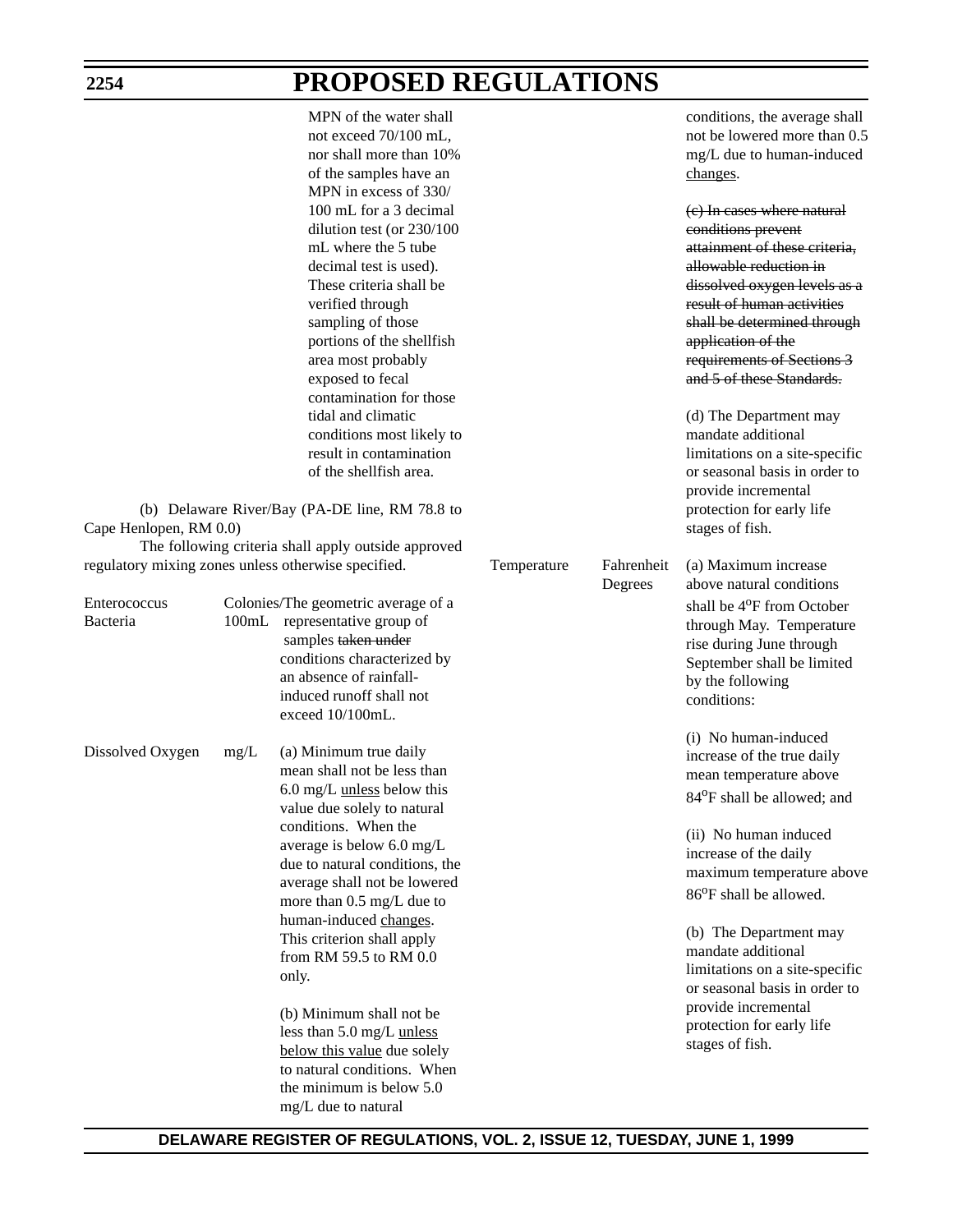(c) Lewes-Rehoboth Canal

Dissolved mg/L (a) Average for the June-Oxygen September period shall not be less than 3.0 mg/L unless below this value due solely to natural conditions. When the average is below 3.0 mg/ L due to natural conditions, the average shall not be lowered more than 0.25 mg/ L due to human-induced changes.

> (b) Minimum shall not be less than 2.0 mg/L unless below this value due solely to natural conditions. When the minimum is below 2.0 mg/L due to natural conditions, no reduction due to human-induced change is allowed.

11.5 Criteria for Waters of Exceptional Recreational or Ecological Significance (ERES Waters)

(a) General Policy

(i) Designated ERES waters shall be accorded a level of protection and monitoring in excess of that provided most other waters of the State. These waters are recognized as special natural assets of the State, and must be protected and enhanced for the benefit of present and future generations of Delawareans.

(ii) ERES waters shall be restored, to the maximum extent practicable, to their natural condition. To this end, the Department shall, through adoption of a pollution control strategy for each ERES stream basin, take appropriate action to cause the systematic control, reduction, or removal of existing pollution sources, and the diversion of new pollution sources, away from ERES waters.

(iii) Discharges to ERES waters shall be avoided to the maximum extent practicable. In order to be permitted, a discharge must be the least environmentally damaging practicable alternative.

(iv) Prior to any public notice for a discharge permit required pursuant to 7 Del*.* Code Chapter 60, the Department shall make a determination that potential impacts have been avoided to the maximum extent practicable, and that remaining unavoidable impacts will be minimized to the extent appropriate and practicable. Findings shall be based upon appropriate factual determinations, evaluations, and tests with special emphasis on the persistence and permanence of the impacts. Under this provision impacts considered individually or

collectively include:

(A) Impacts of pollutants on human health and welfare;

(B) Impacts of pollutants on life stages of aquatic life and other wildlife dependent on aquatic ecosystems including, but not limited to, the transfer, concentration, and spread of pollutants or their by-products through biological, physical, and chemical processes;

(C) Impacts of pollutants on aquatic ecosystem diversity, productivity, and stability. Such impacts may include, but are not limited to, loss of fish and wildlife habitat or loss of the capacity of a wetland to assimilate nutrients, purify water, or reduce wave energy; or

(D) Impacts on recreational, aesthetic, and economic values.

(v) Any applicant for a discharge permit required pursuant to 7 Del. Code Chapter 60 shall provide to the Department, as part of a complete application, a resource assessment tailored to the site performed by qualified professionals. Such assessments shall fully consider ecological functions and values in light of the policies set forth in these standards. Consideration shall be given to:

(A) Potential impacts on physical and chemical characteristics of the aquatic ecosystems which shall include, but not be limited to, substrates, substrate particulates/turbidity, water, current patterns, water circulation, normal water fluctuations, and salinity gradients;

(B) Potential impacts on biological characteristics of the aquatic ecosystem which shall include, but not be limited to, fish, crustaceans, mollusks and other organisms in the food web, other wildlife, and threatened or endangered species; and

(C) Potential effects on human use characteristics which shall include, but not be limited to, water supplies, recreational and commercial fisheries, water related recreation, aesthetics, parks, research sites, wildlife areas or public access areas.

(b) General Provisions

(i) In cases where natural conditions prevent attainment of applicable fresh or marine dissolved oxygen criteria, reduction in dissolved oxygen levels as a result of human activities shall be prohibited.

(ii) All point, and human induced nonpoint sources subject to control through use of best management practices or otherwise, shall be required to remove nutrients to the extent necessary to prevent excessive growth of photosynthetic organisms.

(iii) All point, and human induced nonpoint sources subject to control through use of best management practices or otherwise, shall be required to remove particulate matter to the extent necessary to minimize turbidity.

(iv) ERES waters shall not exhibit toxicity within aquatic habitats commonly used by native or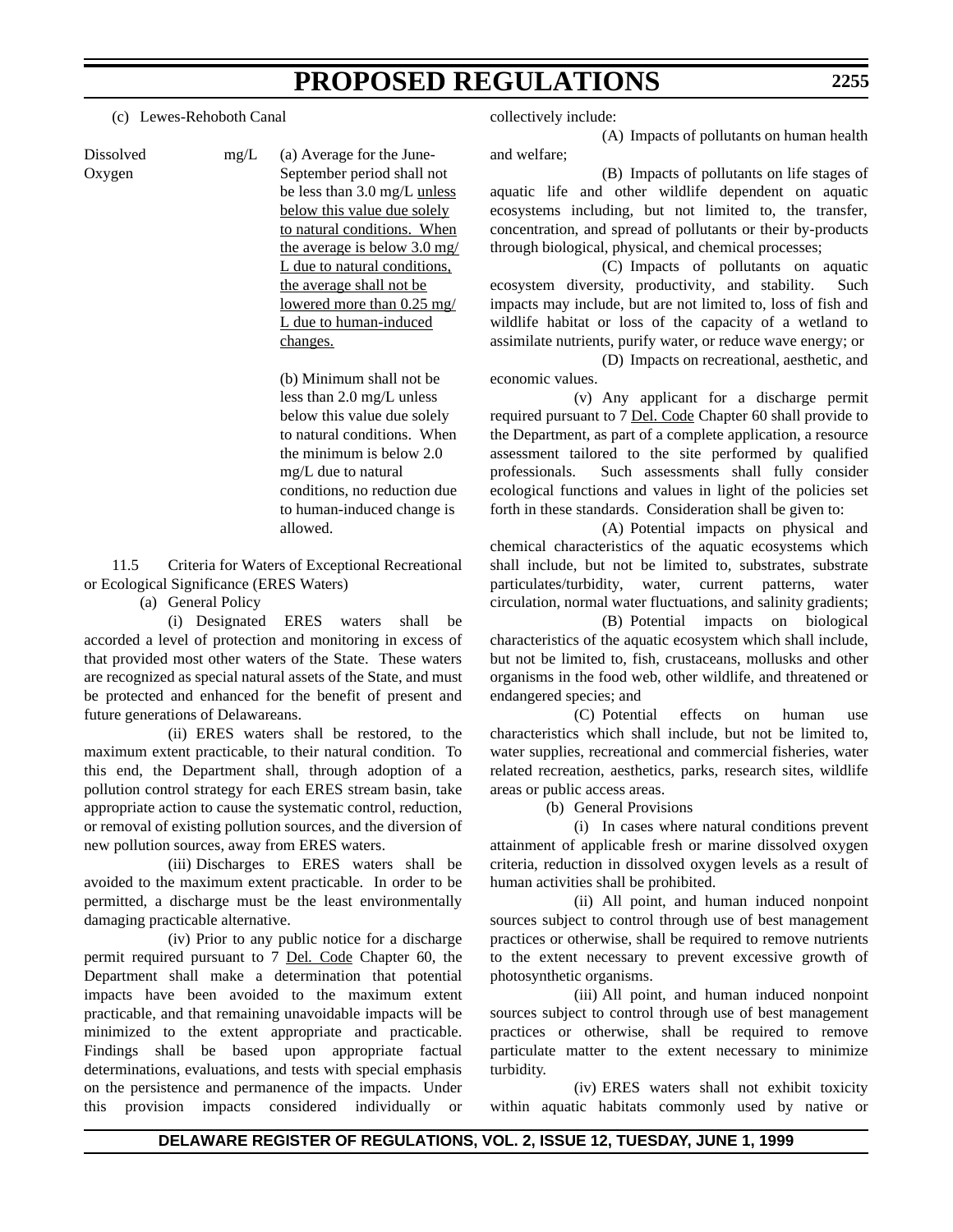migratory aquatic, terrestrial, and avian species. Such habitats include, but may not be limited to, spawning sites, nursery areas, forage areas, and migratory pathways.

(v) ERES standards shall not apply in excavated waters. All other appropriate criteria shall remain in force for these waters.

(vi) The ERES criteria set forth in Section 11.5 supplement all other applicable requirements of these standards for ERES waters. Nothing in Section 11.5 relieves or reduces the obligation of any person to comply with other requirements of these Standards, federal or state laws and regulations.

(c) Pollution Prevention

(i) Existing Sources: For the purposes of this Section 11.5, an existing source shall be defined as a discharge for which a permit has been issued by the Department pursuant to 7 Del. Code Chapter 60 prior to January 1, 1991. In the case of a water body designated as ERES waters pursuant to Section 10 of the Standards, the Department shall not issue or reissue a permit for an existing source unless the applicant demonstrates a utilization of all economically feasible and reasonably available waste minimization practices and technologies, and the lack of feasible alternative production processes and disposal options.

The provisions of Subsections 11.5 (a)(iv),  $11.5(a)(v)$ , and  $11.5(c)(i)$  shall apply to existing sources on January 1, 1996, or upon adoption of a Pollution Control Strategy as provided in Section 11.5(d), whichever occurs first. In either event, the provisions of Section 11.5, including all requirements of the Pollution Control Strategy shall apply to existing sources.

(ii) Increased or New Sources: For the purposes of Section 11.5, new sources are those discharges for which a permit has not been issued pursuant to 7 Del. Code Chapter 60 prior to January 1, 1991, and increased sources are those discharges for which there is an increase in the mass loading of any pollutant loading of concern from any existing source. For the purposes of Section 11.5, pollutants of concern are the following: oxygen-demanding substances (as may be measured by BOD and COD), nitrogen, phosphorous, bacteria, heat, and total suspended solids. In the case of any waterbody designated as ERES waters pursuant to Section 10 of the Standards, the Department shall not issue or reissue a permit pursuant to 7 Del. Code Chapter 60 that allows an increase in or new source of pollutant loadings of pollutants of concern unless the applicant demonstrates:

(A) A need to discharge based upon a showing of the full utilization of measures, processes, methods, systems or techniques to eliminate the discharge altogether or minimize waste loadings through process changes, substitution of materials, enclosure of systems or other modifications. This can be demonstrated through the

full utilization of available waste minimization practices and technologies and the lack of feasible alternative production processes and disposal options; and

(B) That a proposed new discharge or any increase in loading of pollutants of concern of an existing discharge is consistent with the Pollution Control Strategy for the basin. Prior to adoption of a Pollution Control Strategy for a stream basin no increase in loadings of pollutants of concern shall be allowed to the stream basin from a surface water discharger unless the Secretary determines that:

(1) Such discharger offsets the increased surface water discharge of pollutants of concern within the stream basin to the maximum extent practicable in an acceptable manner;

(2) The increased loadings of pollutants of concern are necessary to prevent a substantial adverse economic or social impact at the community or regional level, and

(3) Water quality will be maintained to fully protect existing uses.

(d) Pollution Control Strategy

(i) For each stream basin designated as ERES waters pursuant to Section 10 of these standards, the Department shall develop a pollution control strategy. The strategy shall provide for the implementation of best management practices established pursuant to Subsection 11.5(e) of this section and shall include such additional requirements, measures, and practices as are necessary to:

(A) Prevent the violation of water quality standards;

(B) Protect all resources in the stream basin in a manner that allows for natural conditions to be maintained or restored; and

(C) Assure the protection and propagation of a balanced, indigenous population of fish, shellfish, aquatic vegetation, and wildlife, and provide for recreational activities in and on the water.

(ii) The strategy pursuant to this subsection shall, at a minimum:

(A) Provide an assessment of the nature, degree, and extent of pollution to waters within such stream basin, in terms of point source and non-point source contribution;

(B) Identify the aspects of the stream basin which are important, unique, or sensitive from a recreational or ecological perspective;

(C) Establish such additional indicators and criteria that satisfy the general policy and provisions established for such stream basins;

(D) Identify the means by which ERES standards will be achieved;

(E) Delineate, where appropriate, the specific point source effluent limits, best management

## **2256**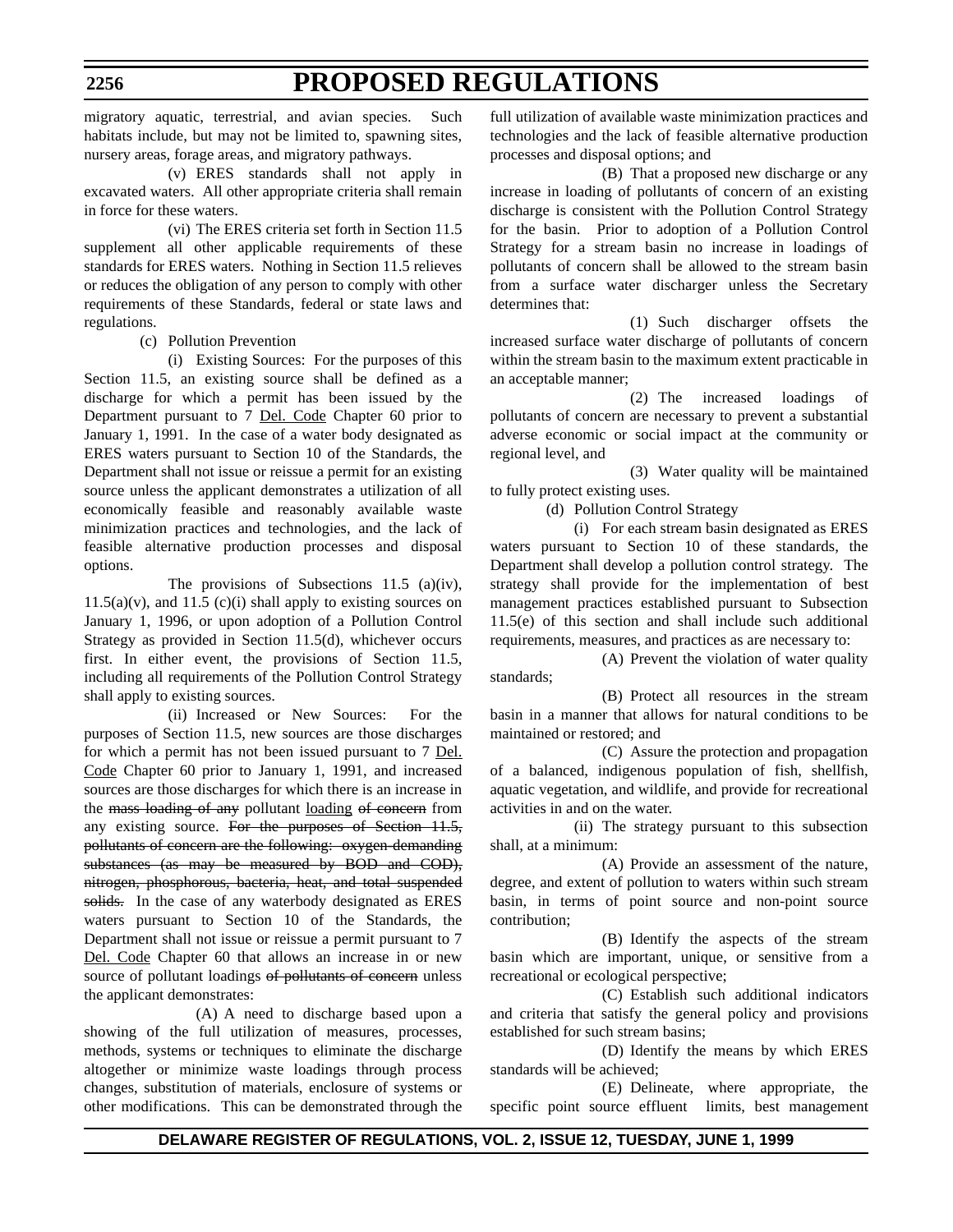practices, and other controls that will be used to achieve water quality standards; and

(F) Indicate changes to be made to state plans for control of water pollution or resource management to assure implementation of the strategy.

(iii) The Department shall assure the opportunity for public participation in the development of the strategy required pursuant to this subsection and shall provide for public review and comment on the strategy in accordance with 7 Del. Code 6010.

(iv) The Department may, to the extent it deems appropriate, provide technical assistance to local governments in developing and implementing the strategy required pursuant to this subsection.

(v) The Department shall, to the extent it deems appropriate, pursue and coordinate implementation of any strategy developed pursuant to this subsection through priority application of its resources to ERES waters through its regulatory and non-regulatory programs.

(vi) The Department may, in accordance with 7 Del. Code 6010, adopt and require the use of specific combinations of methods, practices, and technologies which it deems to be most effective for controlling, reducing, or removing waste loadings to ERES waters. Such requirements shall be based upon the application of good engineering and environmental science practices and principles, achieve a high degree of reliability, and be appropriate for the categories of activity.

(e) Best Management Practices

The Department may adopt, pursuant to 7 Del. Code 6010, best management practices for selected sources of pollution to ERES waters. Best management practices identified by the Department pursuant to this subsection shall provide a standard for the control of the addition of pollutants which reflects the greatest degree of pollutant reduction achievable including, where practicable, a standard requiring no discharge of pollutants.

11.6 Criteria Governing Primary Contact Recreation

The criteria specified below are calculated using EPA's "Ambient Water Quality Criteria for Bacteria, 1986" (EPA 440/5-84-002, January, 1986). A statistically derived risk of highly credible swimming-associated gastroenteritis illness of 12.5 per 1000 swimmers (1.25%) has been utilized to calculate these criteria. The purpose of these criteria is to provide the Department with a basis to assess water quality trends and pollution control needs with regard to primary contact recreation in waters of the state. The criteria are valid only under conditions characterized by the absence of rainfall-induced runoff, and apply to enterococcus bacteria determined by the Department to be of human origin based on best scientific judgment using available information. Swimming in waters affected by runoff during runoff periods may present a risk of highly credible gastroenteritis illness in excess of 12.5 per 1000 swimmers, and is not

recommended. The following criteria shall apply:

Enterococcus Bacteria Colonies/100mL

For all fresh waters of the state, the geometric average of a representative group of samples taken under conditions characterized by the absence of rainfall-induced runoff shall not exceed  $100/100$  mL.

Enterococcus Bacteria Colonies/100mL

For all marine waters of the state, the geometric average of a representative group of samples taken under conditions characterized by an absence of rainfall-induced runoff shall not exceed  $10/100$  mL.

Section 12: Criteria for Low Flow Waters

12.1 A low flow water is one in which the 7Q10 freshwater inflow is less than 0.1 cfs. The following criteria shall apply to discharges into low flow waters:

(a) Where information is available for the receiving water which indicates that, because of low flow, absent the discharge, it would not support designated uses, then numeric criteria shall not apply at the point of discharge. The numeric criteria shall then apply at the closest downstream point where uses could reasonably be expected to occur in the absence of the discharge as determined by the Department.

(b) The discharge shall not add:

(i) Materials which result in the accumulation of toxic substances in sediment, aquatic life or food chains at levels that may be harmful to the health of humans or aquatic life;

(ii) Materials in concentrations that may settle to form deposits which smother benthic organisms, may exert significant dissolved oxygen demand, or may create a nuisance condition;

(iii) Floating debris, oil, scum, foam, and other matter in concentrations that may cause a nuisance condition;

(iv) Substances in concentrations that produce color, odor, taste or turbidity that may lead to significant disruption of a public water supply treatment systems, or may cause a nuisance condition; or

(v) Substances in concentrations that may result in a dominance of nuisance species, or may affect species diversity.

12.2 The applicant for discharge shall bear the burden of showing, to the satisfaction of the Department, that the provisions of 12.1 (a) and 12.1 (b) above are met.

12.3 Any application for new or increased discharge to a low flow water must include a thorough evaluation of alternate discharge configurations, including but not limited to water conservation, relocating the outfall to a more suitable location, conveying the wastewater to other available treatment facilities, or utilizing land treatment.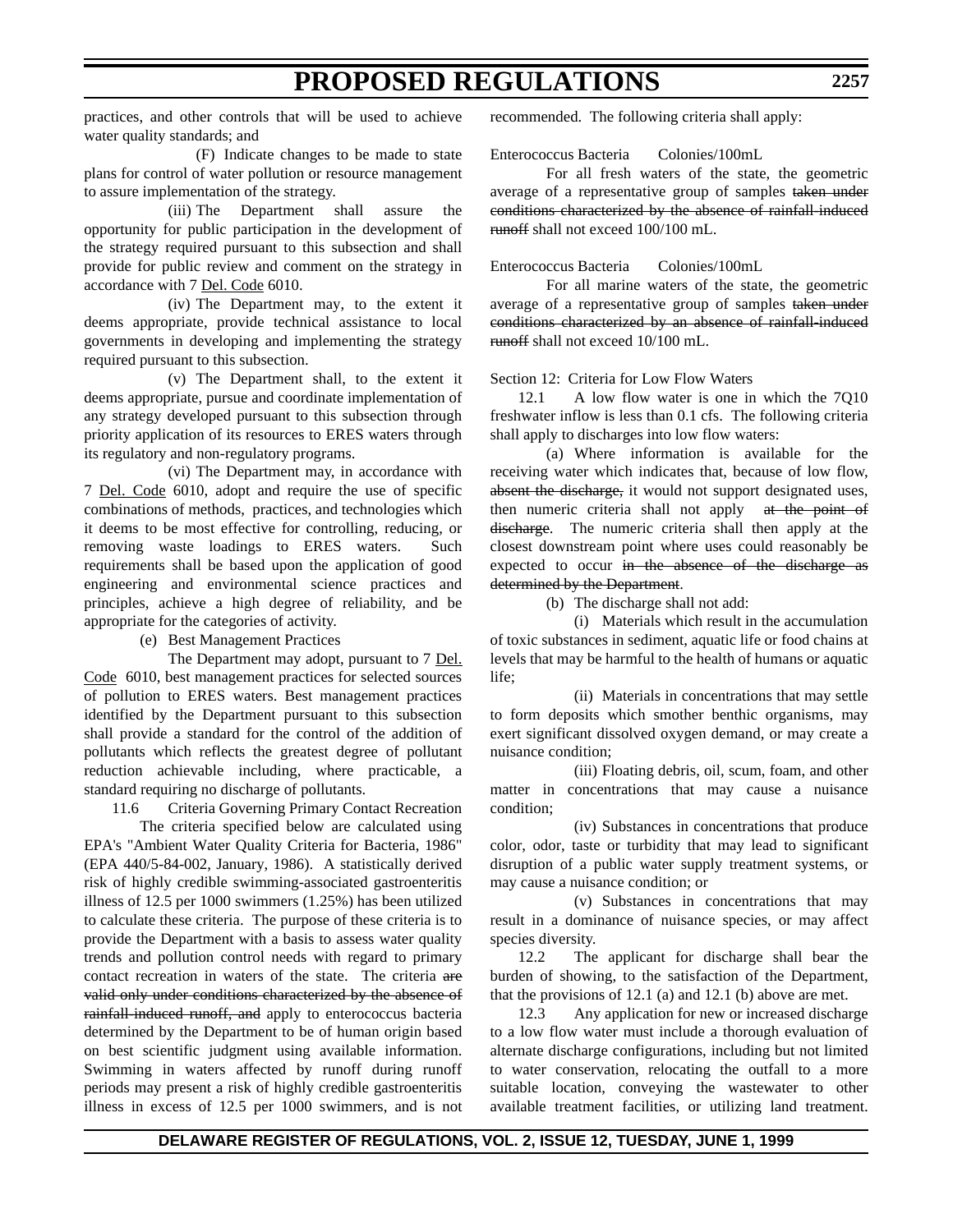Alternatives which do not include discharge must be used wherever technologically feasible and cost-effective (notwithstanding other requirements of these or other applicable regulations).

## Section 13: Separability

Should any section, paragraph, or other part of this document be declared invalid for any reason, the remainder shall not be affected.

TABLE 1

## WATER QUALITY CRITERIA FOR PROTECTION OF AQUATIC LIFE

 (All Values Are Listed or Calculated in Micrograms Per Liter)

| Parameter                   | Fresh Acute<br>Criterion      | Fresh Chronic Criterion       | Marine Acute<br>Criterion | Marine Chronic<br>Criterion                   |
|-----------------------------|-------------------------------|-------------------------------|---------------------------|-----------------------------------------------|
| Aldrin                      | 3.0                           | $\overline{\phantom{0}}$      | 1.3                       | $-$                                           |
| Aluminu                     | 750.                          | 87.                           | $-$                       | $-$                                           |
| Arsenic (III)               | 360.                          | 190.                          | 69.                       | 36.                                           |
| Cadmium                     | $e^{(1.128[\ln(Hd)]-3.828)}$  | $e^{(0.7852[\ln(Hd)]-3.490)}$ | 43.                       | 9.3                                           |
| Chlordane                   | 2.4                           | 0.0043                        | 0.09                      | 0.004                                         |
| Chlorine                    | 19                            | 11.                           | 13                        | $7.5$                                         |
| Chlorpyrifos (Durs-<br>ban) | 0.083                         | 0.041                         | 0.011                     | 0.0056                                        |
| Chromium (III)              | $e^{(0.8190[\ln(Hd)]+3.688)}$ | $e^{(0.8190[\ln(Hd)]+1.561)}$ | $\equiv$                  | $-$                                           |
| Chromium (VI)               | 16.                           | 11.                           | 1,100.                    | 50.                                           |
| Copper                      | $e^{(0.9422[ln(Hd)]-1.464)}$  | $e^{(0.8545[\ln(Hd)]-1.465)}$ | 2.9                       | $\overline{\phantom{a}}$                      |
| Cyanide <sup>1</sup>        | 22.                           | 5.2                           | 1.0                       | $\sim$ $-$                                    |
| DDT and Metabolites         | 1.1                           | 0.0010                        | 0.13                      | 0.0010                                        |
| Demeton                     | $\qquad \qquad -$             | 0.10                          | $-$                       | 0.10                                          |
| Dieldrin                    | 2.5                           | 0.0019                        | 0.71                      | 0.0019                                        |
| Endosulfan                  | 0.22                          | 0.056                         | 0.034                     | 0.0087                                        |
| Endrin                      | 0.18                          | 0.0023                        | 0.037                     | 0.0023                                        |
| Guthion                     | --                            | 0.01                          |                           | 0.01                                          |
| Heptachlor                  | 0.52                          | 0.0038                        | 0.053                     | 0.0036                                        |
| Hexachlorocylclohex-<br>ane | 2.0                           | $0.08\,$                      | 0.16                      | $\mathord{\hspace{1pt}\text{--}\hspace{1pt}}$ |
| Iron                        | $-\,-$                        | 1000.                         | $\overline{\phantom{m}}$  | $\overline{\phantom{m}}$                      |
| Lead                        | $e^{(1.273[\ln(Hd)]-1.460)}$  | $e^{(1.273[\ln(Hd)]-4.705)}$  | 140.                      | 5.6                                           |

**2258**

## **DELAWARE REGISTER OF REGULATIONS, VOL. 2, ISSUE 12, TUESDAY, JUNE 1, 1999**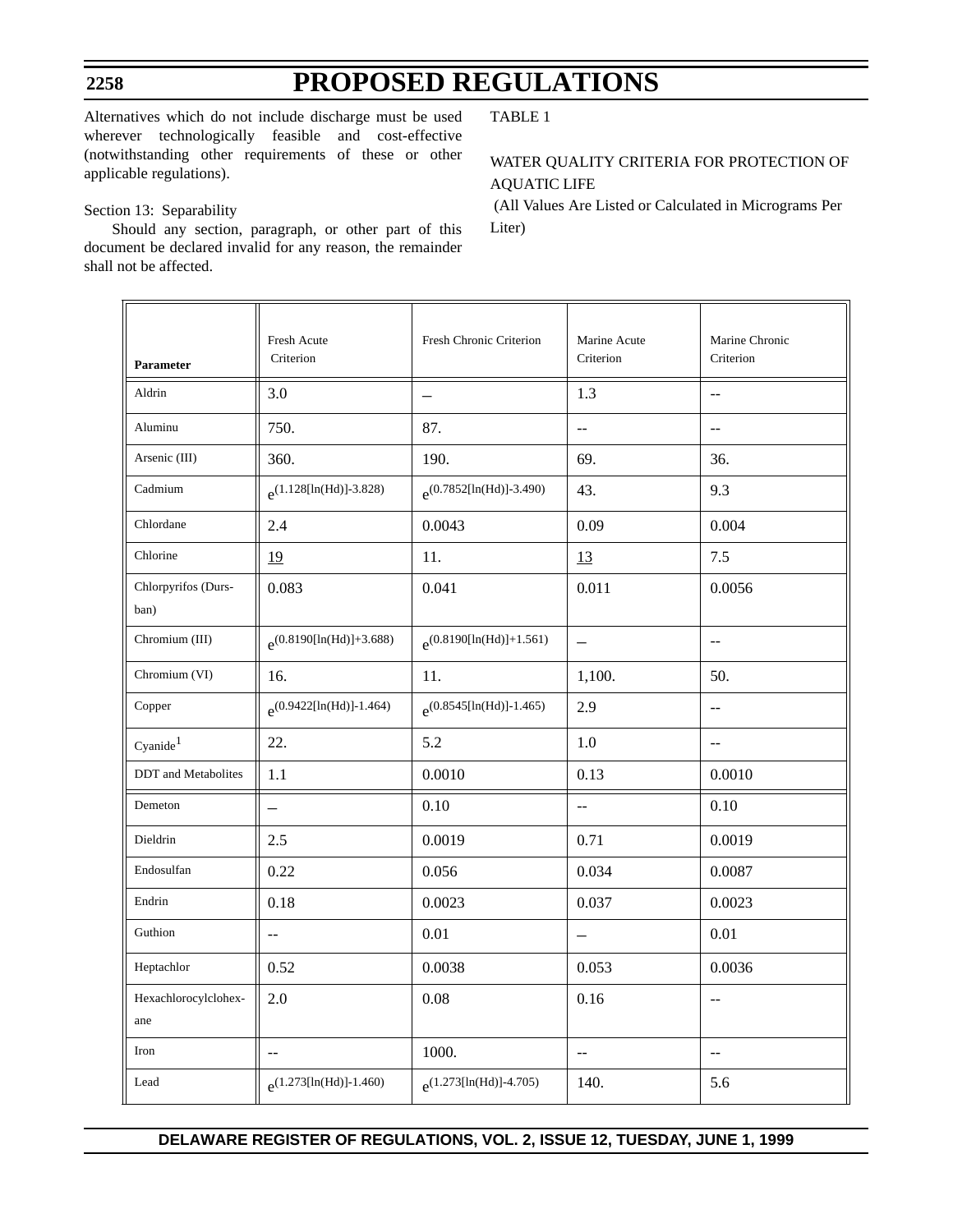| Malathion         |                                | 0.1                            | --   | 0.1    |
|-------------------|--------------------------------|--------------------------------|------|--------|
| Mercury (II)      | 2.4                            | 0.012                          | 2.1  | 0.025  |
| Methoxychlor      |                                | 0.03                           |      | 0.03   |
| Mirex             | --                             | 0.001                          |      | 0.001  |
| Nickel            | $e^{(0.8460[\ln(Hd)]+3.3612)}$ | $e^{(0.8460[\ln(Hd)]+1.1645)}$ | 75.  | 8.3    |
| <b>Total PCBs</b> | 2.0                            | 0.014                          | 10   | 0.03   |
| Parathion         | 0.065                          | 0.013                          | --   | --     |
| Pentachlorophenol | $e^{[1.005(pH)-4.830]}$        | $e^{[1.005(pH)-5.290]}$        | 13.  | 7.9    |
| Selenium          | 20                             | 5.0                            | 300. | 71.    |
| Silver            | $e^{(1.72[\ln(Hd)]-6.52)}$     | 0.12                           | 2.3  | --     |
| Toxaphene         | 0.78                           | 0.0002                         | 0.21 | 0.0002 |
| Zinc              | $e^{(0.8473[\ln(Hd)]+0.8604)}$ | $e^{(0.8473[\ln(Hd)]+0.7614)}$ | 95.  | 86.    |

Notes:

1 Cyanide measured as free cyanide at the lowest pH occurring in the receiving water, or cyanide amenable to chlorination.

Specific numerical acute criteria as presented in this table are applied as one-hour average concentrations not to be exceeded more than once in any three-year period. Specific numerical chronic criteria as presented in this table are applied as four-day average concentrations not to be exceeded more than once in any three-year period.

 $ln =$ natural log base e

 $e = 2.71828$ 

 $Hd =$  hardness is expressed as mg/L as  $CaCO<sub>3</sub>$ 

pH is expressed as Standard Units

Example calculation: Fresh acute criterion for silver at

hardness of 50 mg/L. Criterion in ug/L = e raised to the [1.72 ln(50) - 6.52] power. This is equal to e to the 0.21 power, or 1.23 ug/L.

## TABLE 2

## WATER QUALITY CRITERIA FOR PROTECTION OF HUMAN HEALTH

(All Values Are Listed in Micrograms Per Liter Unless Noted Otherwise)

|               | Freshwater<br>Fish Ingestion<br>Only | Fish and Water<br>Ingestion | Marine/Estuarine<br>Fish/Shellfish<br>Ingestion | Human<br>Health |
|---------------|--------------------------------------|-----------------------------|-------------------------------------------------|-----------------|
| Acrolei       | $1.0 \text{ mg/L}$                   | 360.                        | 140.                                            | <b>ST</b>       |
| Acrylonitrile | 0.83                                 | 0.06                        | 0.12                                            | CA              |
| Aldrin        | $0.17$ ng/L                          | $0.16$ ng/L                 | $0.02$ ng/L                                     | CA              |
| Aldrin        | 0.086                                | 0.080                       | 0.012                                           | <b>ST</b>       |
| Antimony      | $5.4 \text{ mg/L}$                   | 14.                         | 760.                                            | <b>ST</b>       |
| Arsenic**     |                                      | 50. (MCL)                   |                                                 | CA              |
| Barium**      |                                      | $1.0$ mg/L (MCL)            |                                                 | <b>ST</b>       |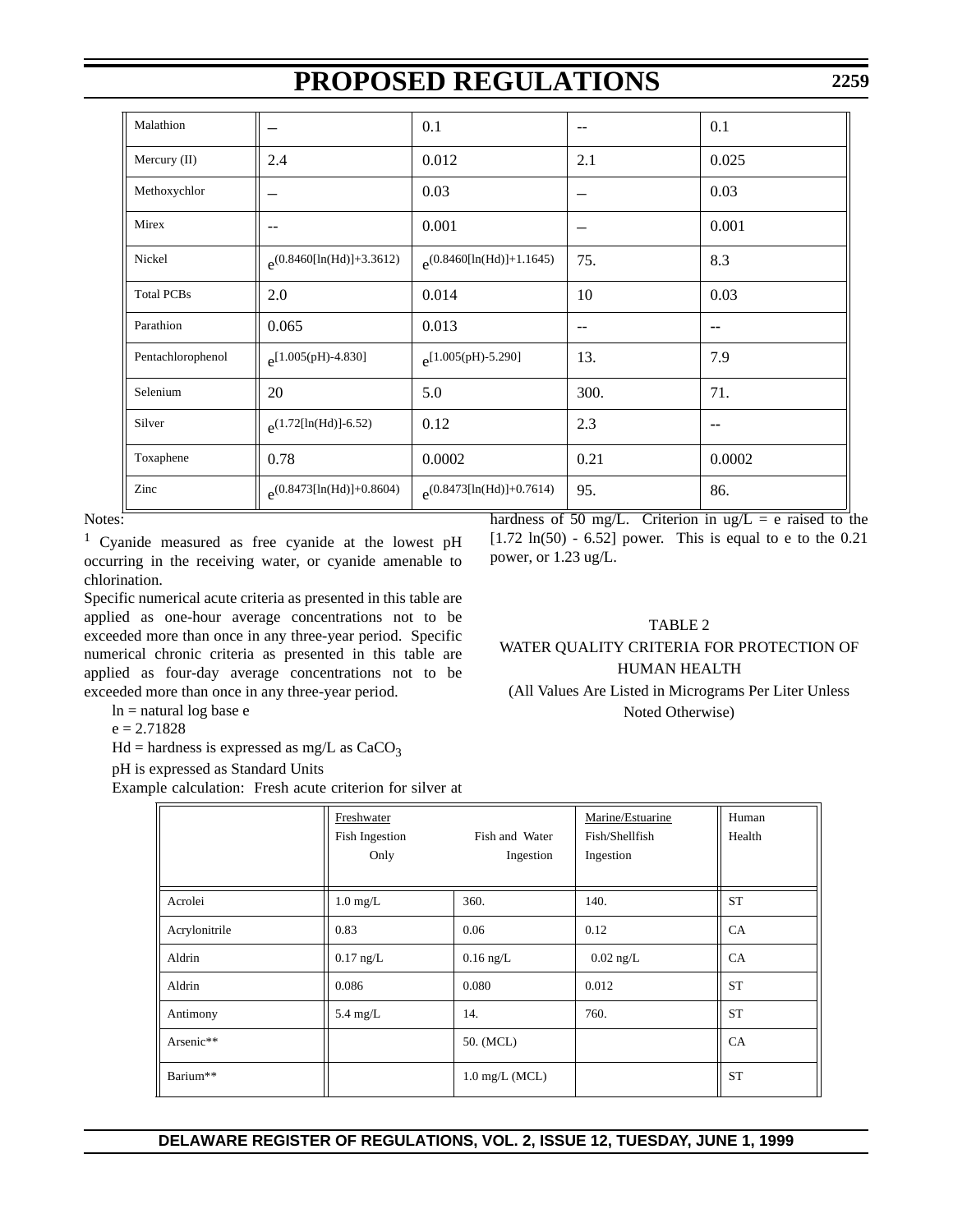# **PROPOSED REGULATIONS**

| Benzene                                        | 89.                 | 1.2                | 12.5               | CA                 |
|------------------------------------------------|---------------------|--------------------|--------------------|--------------------|
| Benzidine                                      | $0.67$ ng/L         | $0.12$ ng/L        | $0.09$ ng/L        | CA                 |
| Benzidine                                      | 460.                | 85.                | 64.                | ST                 |
| Benzo (A) Pyrene<br>(3,4 Benzopyrene)          | 0.037               | 0.0027             | 0.0053             | CA                 |
| Beryllium                                      | 0.08                | 0.0038             | 0.011              | CA                 |
| Beryllium                                      | $3.5 \text{ mg/L}$  | 170.               | 500.               | ST                 |
| <b>Bromoform</b><br>(Tribromomethane)          | 266                 | 5.6                | 37.4               | CA                 |
| <b>Bromoform</b><br>(Tribromomethane)          | 34. mg/L            | 690.               | $4.7$ mg/L         | <b>ST</b>          |
| Cadmium**                                      |                     | 10.(MCL)           |                    | ST                 |
| Carbon Tetrachloride<br>(Tetrachloromethane)   | 5.5                 | 0.26               | 0.78               | CA                 |
| Carbon Tetrachloride<br>(Tetrachloromethane)   | 500.                | 23.                | 70.                | <b>ST</b>          |
| Chlordane                                      | $0.73$ ng/L         | $0.72$ ng/L        | $0.13$ ng/L        | CA                 |
| Chlordane                                      | 0.057               | 0.056              | 0.008              | <b>ST</b>          |
| Chlorobenzene                                  | 26.1 mg/L           | 680.               | $3.7 \text{ mg/L}$ | <b>ST</b>          |
| Chloroethyl Ether<br>(Bis-2 Chloroalkyl Ether) | 1.77                | 0.031              | 0.25               | CA                 |
| Chloroform<br>(Trichloromethane)               | 368.                | 5.7                | 52.                | CA                 |
| Chloroform<br>(Trichloromethane)               | 22. mg/L            | 340.               | $3.2 \text{ mg/L}$ | <b>ST</b>          |
| Chromium**                                     |                     | 50. (MCL)          |                    | <b>ST</b>          |
| Chromium (Hexavalent)                          | $4.2 \text{ mg/L}$  | 170.               | 590.               | <b>ST</b>          |
| Chromium (Trivalent)                           | 840. mg/L           | $34.$ mg/L         | 120. mg/L          | ${\cal S}{\cal T}$ |
| Cyanide                                        | 270. mg/L           | 700.               | 38. mg/L           | ${\rm ST}$         |
| <b>DDT</b> and Metabolites                     | $0.74$ ng/L         | $0.73$ ng/L        | $0.10$ ng/L        | CA                 |
| DDT and Metabolites                            | 0.13                | 0.12               | 0.018              | ST                 |
| Dibenzo (A,H) Anthracene<br>Anthracene         | 0.037               | 0.0027             | 0.0053             | CA                 |
| 1,2 Dichlorobenzene                            | $21.8 \text{ mg/L}$ | $2.8 \text{ mg/L}$ | $3.1$ mg/L         | <b>ST</b>          |
| 1,3 Dichlorobenzene                            | $4.3 \text{ mg/L}$  | 410.               | 600.               | ST                 |
| 1,4 Dichlorobenzene**                          | 24. mg/L            | 75. (MCL)          | $3.4$ mg/L         | ST                 |
| 3,3 Dichlorobenzidine                          | 0.025               | 0.011              | 0.0036             | CA                 |
| 1,2 Dichloroethane                             | 123.                | 0.38               | 17.                | CA                 |

**DELAWARE REGISTER OF REGULATIONS, VOL. 2, ISSUE 12, TUESDAY, JUNE 1, 1999**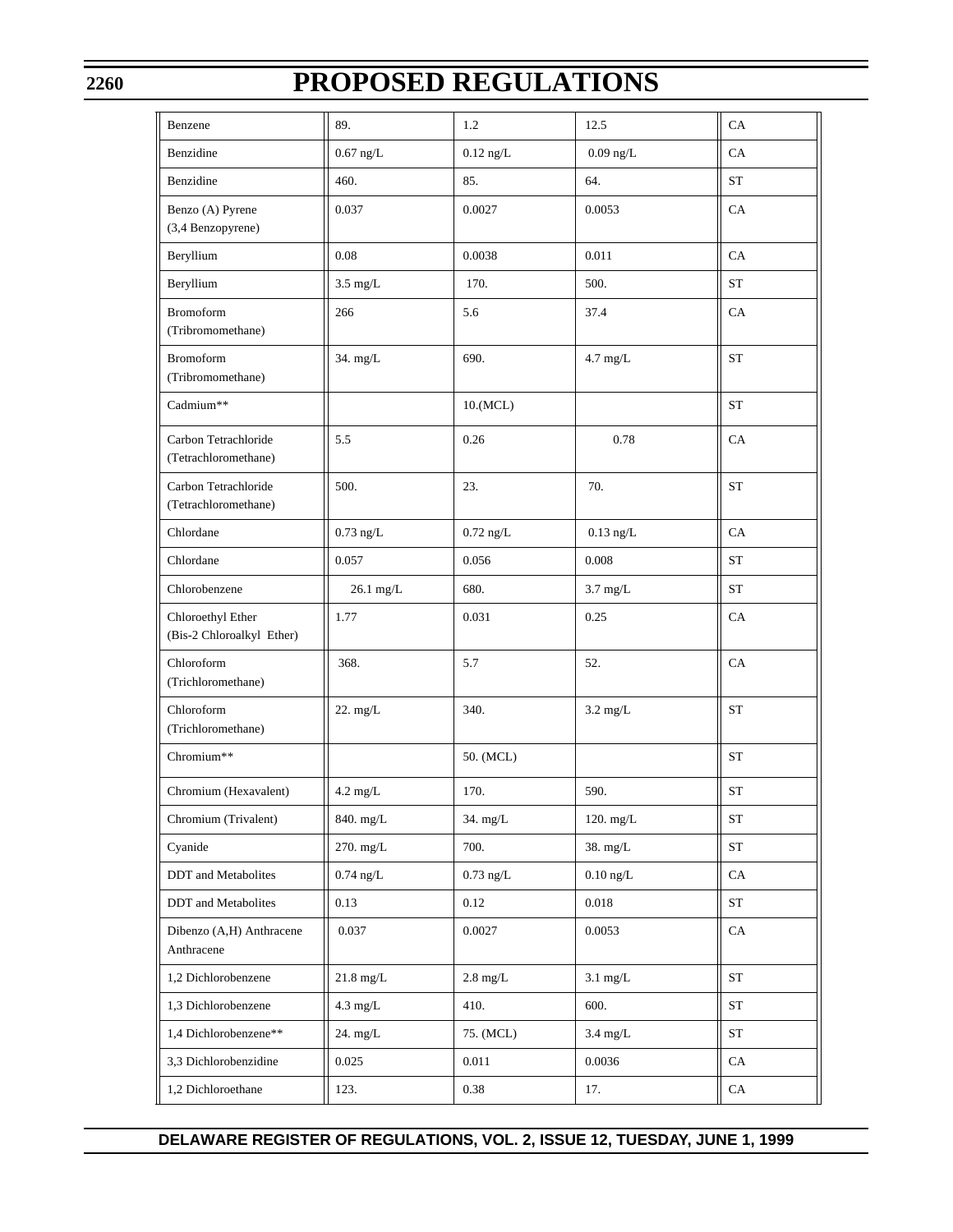| 1,1 Dichloroethylene                           | 4.                   | 0.058              | 0.56               | CA         |
|------------------------------------------------|----------------------|--------------------|--------------------|------------|
| 1,1 Dichloroethylene                           | $20.$ mg/L           | 310.               | $2.8 \text{ mg/L}$ | <b>ST</b>  |
| 1,2 Trans-dichloroethylene                     | 130. mg/L            | 700.               | 19. mg/L           | <b>ST</b>  |
| Dichloromethane                                | 2.0                  | 4.7                | 277.               | CA         |
| Dichloromethane                                | 810. mg/L            | $2.1$ mg/L         | $110$ mg/L         | <b>ST</b>  |
| 2,4 Dichlorophenoxyacetic<br>acid $(2,4-D)$ ** |                      | 100. (MCL)         |                    | ST         |
| 1,3 Dichloropropene                            | 392.                 | 0.19               | 5.5                | CA         |
| 1,3 Dichloropropene                            | $2.0 \text{ mg/L}$   | 10.0               | 280.               | <b>ST</b>  |
| Dieldrin                                       | $0.18~\mathrm{ng/L}$ | $0.17$ ng/L        | $0.025$ ng/L       | CA         |
| Dieldrin                                       | 0.14                 | 0.13               | 0.02               | <b>ST</b>  |
| Diethylphthalate                               | 148. mg/L* mg/L*     | 24.0 mg/L          | $21.0$ mg/L        | <b>ST</b>  |
| Dimethylphthalate                              | 3,700. mg/L          | 320. mg/L          | 530. mg/L          | <b>ST</b>  |
| 2, 4 Dinitrotoluene                            | 96.                  | 0.94               | 13.                | CA         |
| 2, 4 Dinitrophenol                             | $13.0$ mg/L          | 70.                | $1.9 \text{ mg/L}$ | <b>ST</b>  |
| Dioxin (2,3,7,8-TCDD)                          | $0.000017$ ng/L      | $0.000016$ ng/L    | $0.0000024$ ng/L   | CA         |
| 1, 2 Diphenylhydrazine                         | 0.68                 | 0.041              | 0.095              | CA         |
| Endosulfan                                     | 2.5                  | 1.0                | 0.35               | <b>ST</b>  |
| Endrin**                                       | 1.0                  | $0.2$ (MCL)        | 0.14               | <b>ST</b>  |
| Ethylbenzene                                   | 35. mg/L             | $3.2 \text{ mg/L}$ | $5.0$ mg/L         | <b>ST</b>  |
| Fluoranthene                                   | 67.                  | 50.                | 9.4                | ST         |
| Fluoride**                                     |                      | 1.8 mg/L (MCL)     |                    | <b>ST</b>  |
| Heptachlor                                     | $0.27$ ng/L          | $0.26$ ng/L        | $0.037$ ng/L       | CA         |
| Heptachlor                                     | 0.60                 | 0.58               | 0.084              | <b>ST</b>  |
| Hexachloroethane                               | 11.                  | 2.                 | 1.6                | CA         |
| Hexachloroethane                               | 150.                 | 29.                | 22.                | ${\rm ST}$ |
| Hexachlorobenzene                              | $0.88$ ng/L          | $0.85$ ng/L        | $0.12$ ng/L        | CA         |
| Hexachlorobenzene                              | 1.2                  | 1.2                | 0.17               | ST         |
| Hexachlorobutadiene                            | 62.1                 | 0.44               | 8.7                | CA         |
| Hexachlorobutadiene                            | $2.0 \text{ mg/L}^*$ | 69.                | $1.3 \text{ mg/L}$ | ST         |
| Hexachlorocyclohexane<br>(Gamma-Lindane)       | 0.08                 | 0.02               | 0.011              | CA         |
| Hexachlorocyclohexane<br>(Gamma-Lindane) **    | 31.                  | 4.0 (MCL)          | 4.4                | ST         |
| Hexachlorocyclohexane<br>(Alpha)               | 0.016                | 0.0041             | 0.0023             | CA         |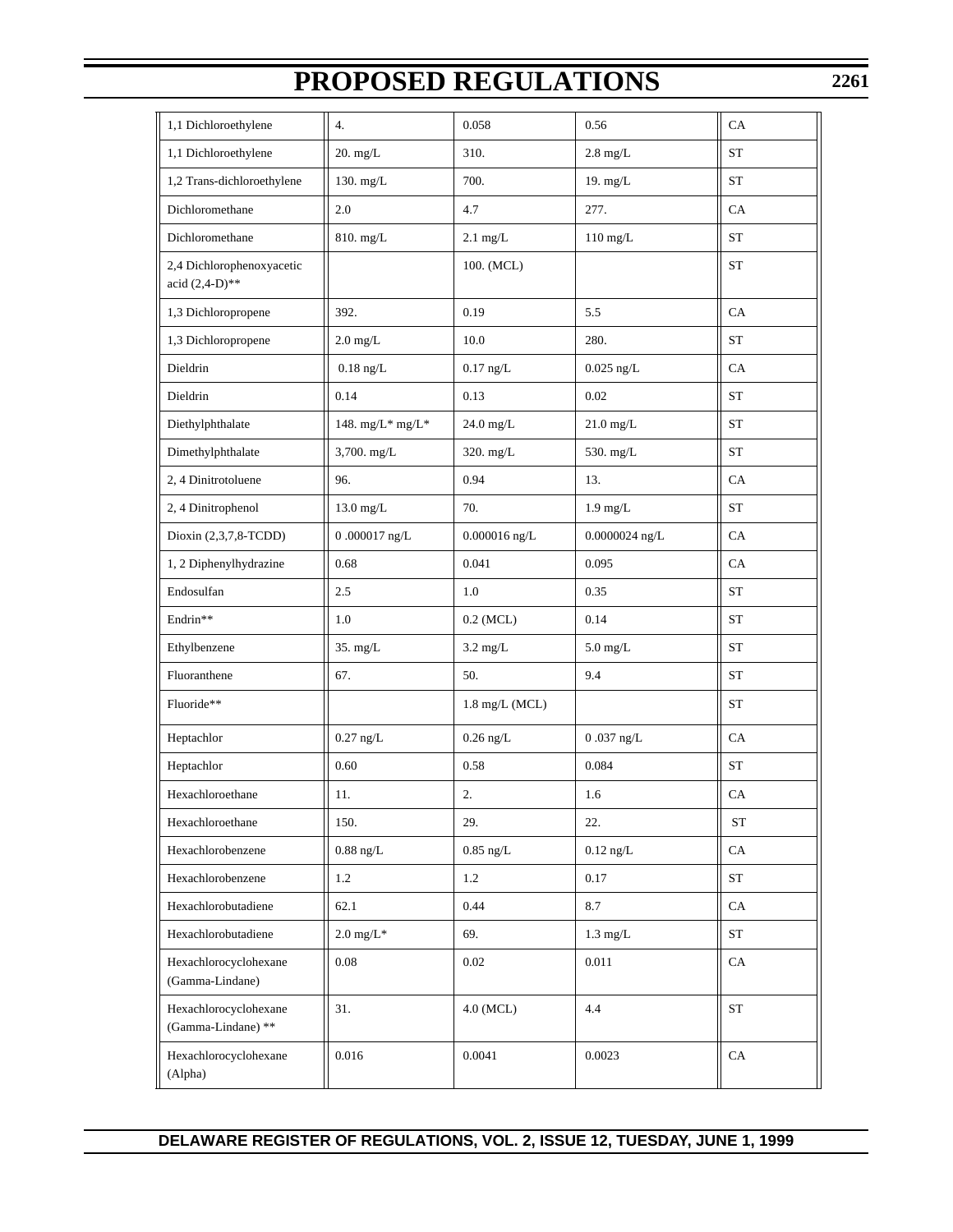# **PROPOSED REGULATIONS**

| Hexachlorocyclohexane<br>(Beta)                                         | 0.058                | 0.014              | 0.0081               | CA                 |
|-------------------------------------------------------------------------|----------------------|--------------------|----------------------|--------------------|
| Hexachlorocyclopentadie ne                                              | $1.8 \text{ mg/L}^*$ | 240.               | $1.8 \text{ mg/L}^*$ | ST                 |
| Isophorone                                                              | 500. mg/L            | $5.2 \text{ mg/L}$ | $71.$ mg/L           | ST                 |
| Lead**                                                                  |                      | 50.(MCL)           |                      | CA                 |
| Mercury**<br>(Inorganic)                                                | 7.1                  | $2.0$ (MCL)        | 1.5                  | <b>ST</b>          |
| Methoxychlor**                                                          |                      | 100.(MCL)          |                      | CA                 |
| Nickel                                                                  | $5.7$ mg/L           | 620.               | 810.                 | ST                 |
| Nitrate-Nitrogen**                                                      |                      | 10. mg/L (MCL)     |                      | ST                 |
| Nitrobenzene                                                            | $2.2 \text{ mg/L}$   | 17.0               | 320.                 | ST                 |
| Nitrosodimethylamine-N                                                  | 10.                  | $0.68$ ng/L        | 1.4                  | CA                 |
| Nitrosodiphenylamine-N                                                  | 20.                  | 5.3                | 2.8                  | CA                 |
| Nitrosodipropylamine-N                                                  | 35.                  | 0.005              | 4.9                  | CA                 |
| PCBs (1242, 1254, 1221,<br>1232, 1248, 1260, 1016)                      | $0.056$ ng/L         | $0.055$ ng/L       | $0.0079$ ng/L        | CA                 |
| (Bis-2) Ethyl Hexyl Phthalate                                           | 7.4                  | 1.9                | 1.                   | CA                 |
| (Bis-2) Ethyl Hexyl Phthalate                                           | 400.*                | $400.*$            | 290.                 | ST                 |
| Di-N-Butyl Phthalate                                                    | 13. $mg/L*$          | $2.8 \text{ mg/L}$ | $2.1 \text{ mg/L}$   | ST                 |
| Selenium**                                                              | $1.1 \text{ mg/L}$   | 10. (MCL)          | 160.                 | ST                 |
| Silver**                                                                | 0. mg/L              | 50. (MCL)          | $5.7 \text{ mg/L}$   | ST                 |
| 1,1,2,2 Tetrachloroethane                                               | 13.5                 | 0.17               | 1.9                  | CA                 |
| Tetrachloroethylene                                                     | $4.3 \text{ mg/L}$   | 320.               | 610.                 | ST                 |
| Thallium                                                                | 60.                  | 14.                | 8.4                  | ST                 |
| Toluene                                                                 | 370. mg/L            | 10. mg/L           | $52.$ mg/L           | ST                 |
| Total Trihalomethanes**                                                 |                      | 100.(MCL)          |                      | CA                 |
| Toxaphene                                                               | $0.93$ ng/L          | $0.91$ ng/L        | $0.13$ ng/L          | CA                 |
| 1,2,4 Trichlorobenzene                                                  | 19. $mg/L$           | 680.               | $2.7 \text{ mg/L}$   | <b>ST</b>          |
| 1,1,1 Trichloroethane**                                                 | 200. mg/L            | 200. (MCL)         | 28. mg/L             | <b>ST</b>          |
| 1,1,2 Trichloroethane                                                   | 52.5                 | $0.61\,$           | 7.4                  | CA                 |
| 1,1,2 Trichloroethane                                                   | 11. mg/L             | 140.               | $1.5 \text{ mg/L}$   | <b>ST</b>          |
| Trichloroethylene                                                       | 115.                 | 3.1                | 16.                  | CA                 |
| 2,4,6 Trichlorophenol                                                   | 4.5                  | 1.3                | 0.63                 | CA                 |
| 2,4,5 Trichlorophenoxypro-<br>pionic acid (2,4,5-TP-Sil-<br>$vex)^{**}$ |                      | 10. (MCL)          |                      | ${\cal S}{\cal T}$ |
| Vinyl Chloride                                                          | 677.                 | 2.1                | 95.                  | CA                 |

## **DELAWARE REGISTER OF REGULATIONS, VOL. 2, ISSUE 12, TUESDAY, JUNE 1, 1999**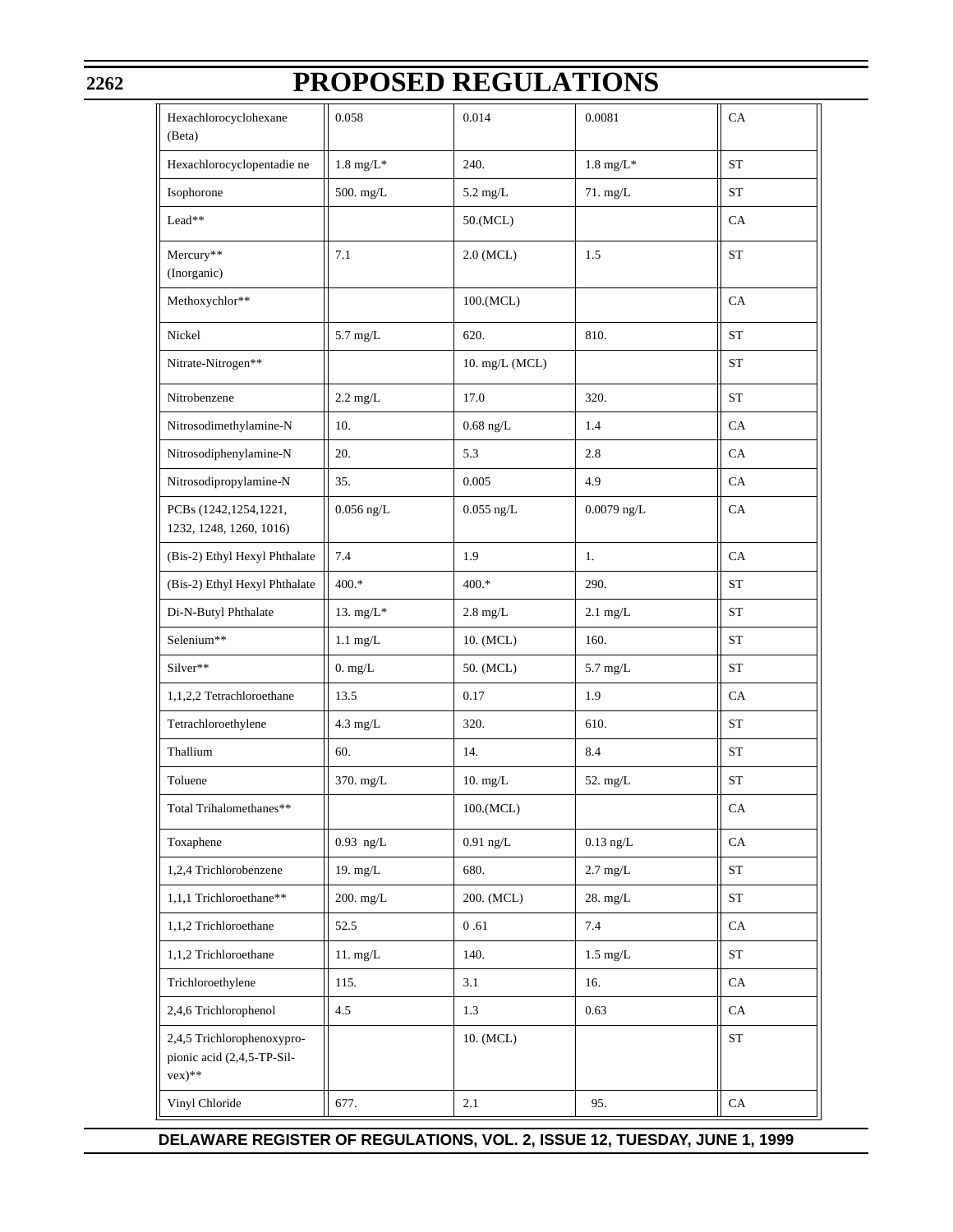NOTES:mg/L= milligrams per liter

| ng/L | nanograms per liter |
|------|---------------------|
|------|---------------------|

 $CA = \arccinogen$ 

ST = systemic toxicant

The columns labeled "Fish and Water Ingestion" shall apply only to waters of the State designated Public Water Supply sources in these standards.

The column labeled "Fish Ingestion Only" shall apply to all fresh waters of the State not designated Public Water Supply sources in this document.

The column labeled "Fish/Shellfish Ingestion" shall apply only to marine waters of the State.

\* Calculated solubility of compound in water is less than criterion; therefore, solubility limit calculated at 25  $\mathrm{^{0}}$  C and 1 atm is substituted.

\*\* Values shown under header "Fish and Water Ingestion" are Primary Maximum Contaminant Levels (MCLs) as given in the State of Delaware Regulations Governing Public Drinking Water Systems as amended May 19, 1989.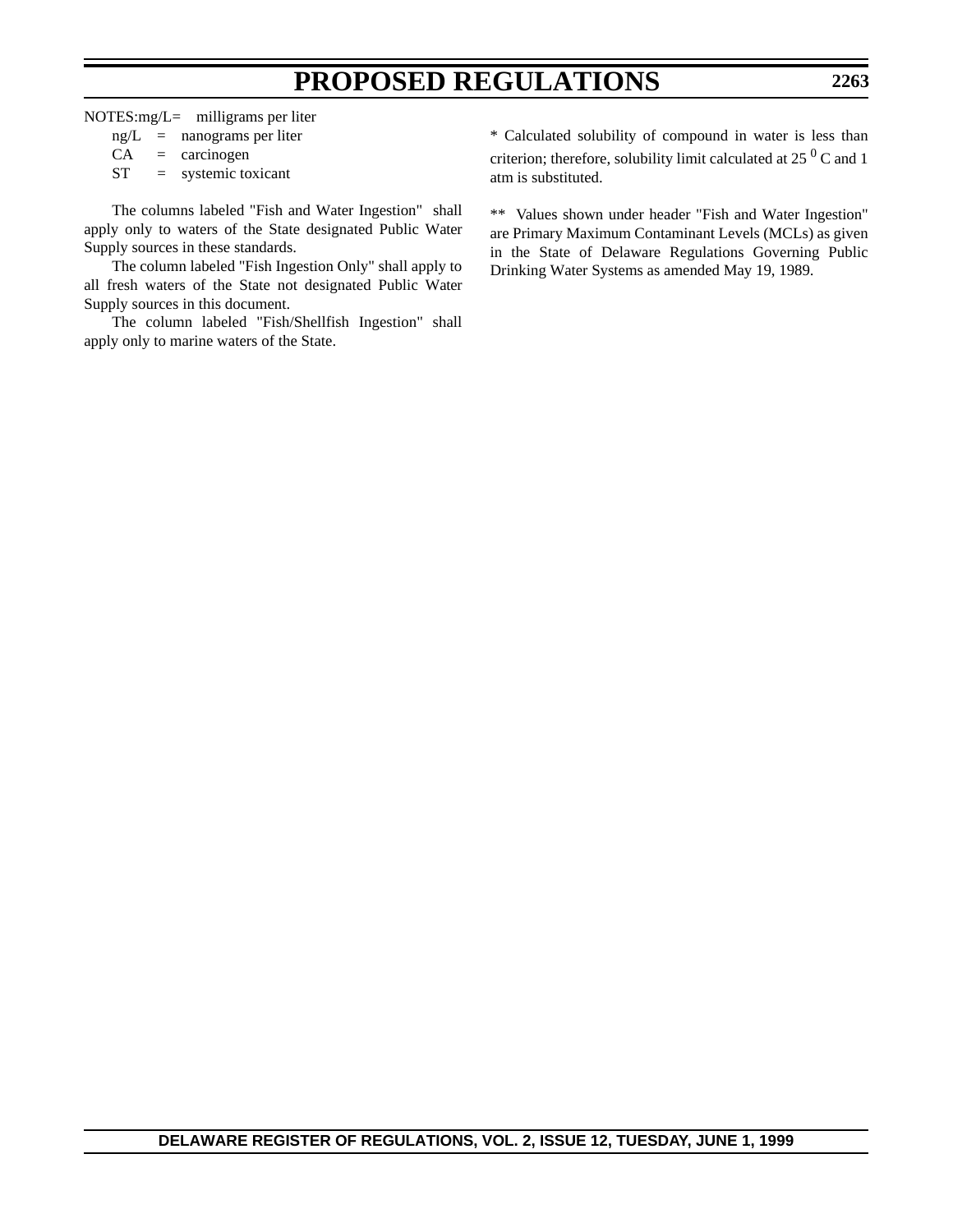$\ddot{\phantom{a}}$ 

 $\ddot{\phantom{a}}$ 

-River Mile 78.8 5  $27$  $30$  $34$  $16$ 36 Figure 1  $13$ Delaware  $\boxed{31}$ Stream Basin  $\overline{14}$ Boundaries 10  $\mathcal{O}(\log n)$  $\pmb{\mathsf{1}}$ -River Mile 48.2  $35$ 11 20  $2<sup>2</sup>$  $33$  $15$  $\overline{12}$ 26  $25$  $24$ 9 -River Mile 0.0  $7.$  $21$  $28$  $32$  $17$  $\overline{\phantom{a}}$ 18  $19$ 6  $22$ 29  $\bullet$  $\hat{\pmb{\psi}}$  $\sim$   $\sim$ 49

Basin boundaries to be used in determination of standards applicability are on file with the DNREC Division of Water Resources.

**2264**

 $\hat{c}_{\rm eff}$  $\bar{z}$  .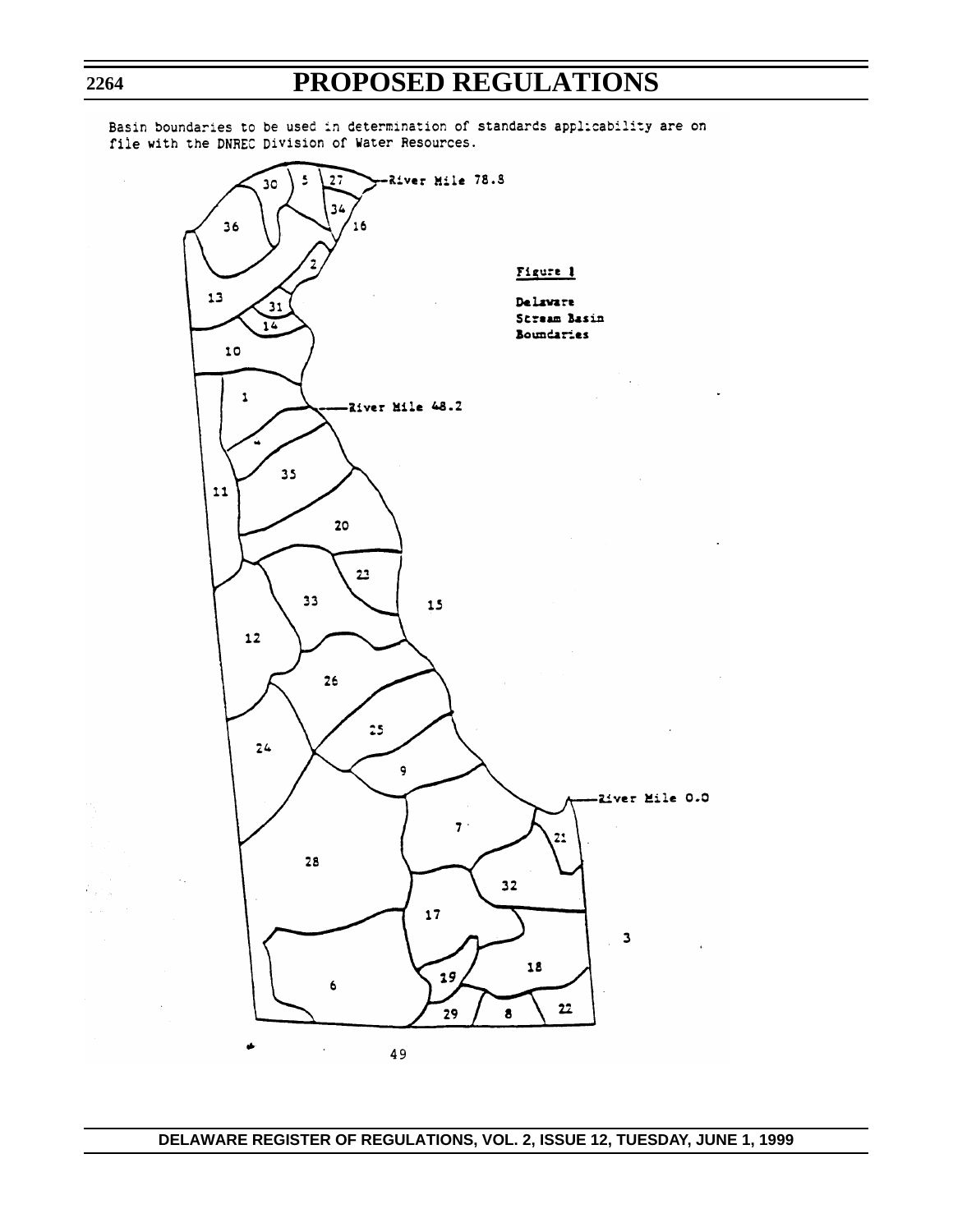(a) Designated use for freshwater segments only.

- (b) Designated use from March 15 to June 30 on:
	- 1. Beaver Run from PA/DE line to Brandywine.

2. Wilson Run Route 92 through Brandywine Creek State Park.

(c) Designated use from March 15 to June 30 on: Christina River from MD/DE line through Rittenhouse Park.

(d) Designated use for marine water segments only.

(e) Designated use year round on:Red Clay Creek from PA/ DE line to the concrete bridge above Yorklyn

(f) Designated use year round on:

1. White Clay Creek from the PA/DE line to the dam at Curtis Paper.

Designated use from March 15 to June 30 on:

- 2. Mill Creek from Brackenville Road to Route 7.
- 3. Pike Creek from Route 72 to Henderson Road.

(g) Designated use from PA/DE line to the dam at Curtis Paper.

(h) Designated use from PA/DE line to Wilmington city line.

(i) Goal use - not currently attained.

(j) Parts of these waters are APPROVED shellfish harvesting areas. Information on areas where shellfish may be taken should be obtained from the Shellfish  $\&$ Recreational Waters Branch, Watershed Assessment Section, Division of Water Resources, Department of Natural Resources and Environmental Control Division of Public Health, Department of Health and Social Services, Dover, Delaware, or from Appendices to the Shellfish Regulations.

(k) Includes Primehook Creek watershed.

(l) Includes assorted minor watersheds not explicitly associated with any other designated stream basin.

(m) The specific portions of the Atlantic Ocean and the Delaware Bay for which the ERES designation shall apply shall be delineated in the Pollution Control Strategy developed for each of those waterbodies. The ERES designation for the Atlantic Ocean and the Delaware Bay does not include water explicitly associated with any other designated stream basis (e.g., Delaware Bay does not include St. Jones River).

(n) The Delaware Bay extends from River Mile 0.0 to 48.2 as shown on Figure 1.

(o) The Delaware River extends from River Mile 48.2 to 78.8 as shown in Figure 1.

x this designated water use to be protected throughout entire stream basin

water uses not designated in the stream basin

waters of exceptional recreational or ecological significance

\*\* includes shellfish propagation

## **[STATE FIRE PREVENTION](http://www.state.de.us/dvfa/html/commission.html) COMMISSION**

Statutory Authority: Delaware Code, Section ( **Del.C.** )

## **[DELAWARE STATE FIRE PREVENTION](#page-3-0) REGULATIONS**

The Delaware State Fire Prevention Commission will hold a hearing pursuant to 16 <u>Del. C.</u> §6603 and 29 <u>Del. C.</u> 101 on Tuesday, June 22, 1999, at 2:00 P.M. and 7:00 P.M. in the Commission Chamber, Delaware State Fire School, Delaware Fire Service Center, 1463 Chestnut Grove Road, Dover, Delaware. The Commission is proposing changes to the following Regulations.

Persons may view the proposed changes to the Regulations between the hours of 8:00 a.m. to 4:30 p.m., Monday through Friday, at the Delaware State Fire Prevention Commission, Delaware State Fire School, Delaware Fire Service Center, 1463 Chestnut Grove Road, Dover, Delaware, 19904, or the Administrative Office of the State Fire Marshal located at the Delaware Fire Service Center, 1537 Chestnut Grove Road, Dover, Delaware, 19904, or the Regional State Fire Marshal's Offices located in the First Federal Plaza Building, 704 King Street, Suite 200, Wilmington, Delaware, 19801, and Road 321, Georgetown, Delaware, 19947.

Persons may present their views in writing by mailing their views to the Commission at the above addresses prior to the hearing, and the Commission will consider those responses received before 10:a.m. on June 22, 1999, or by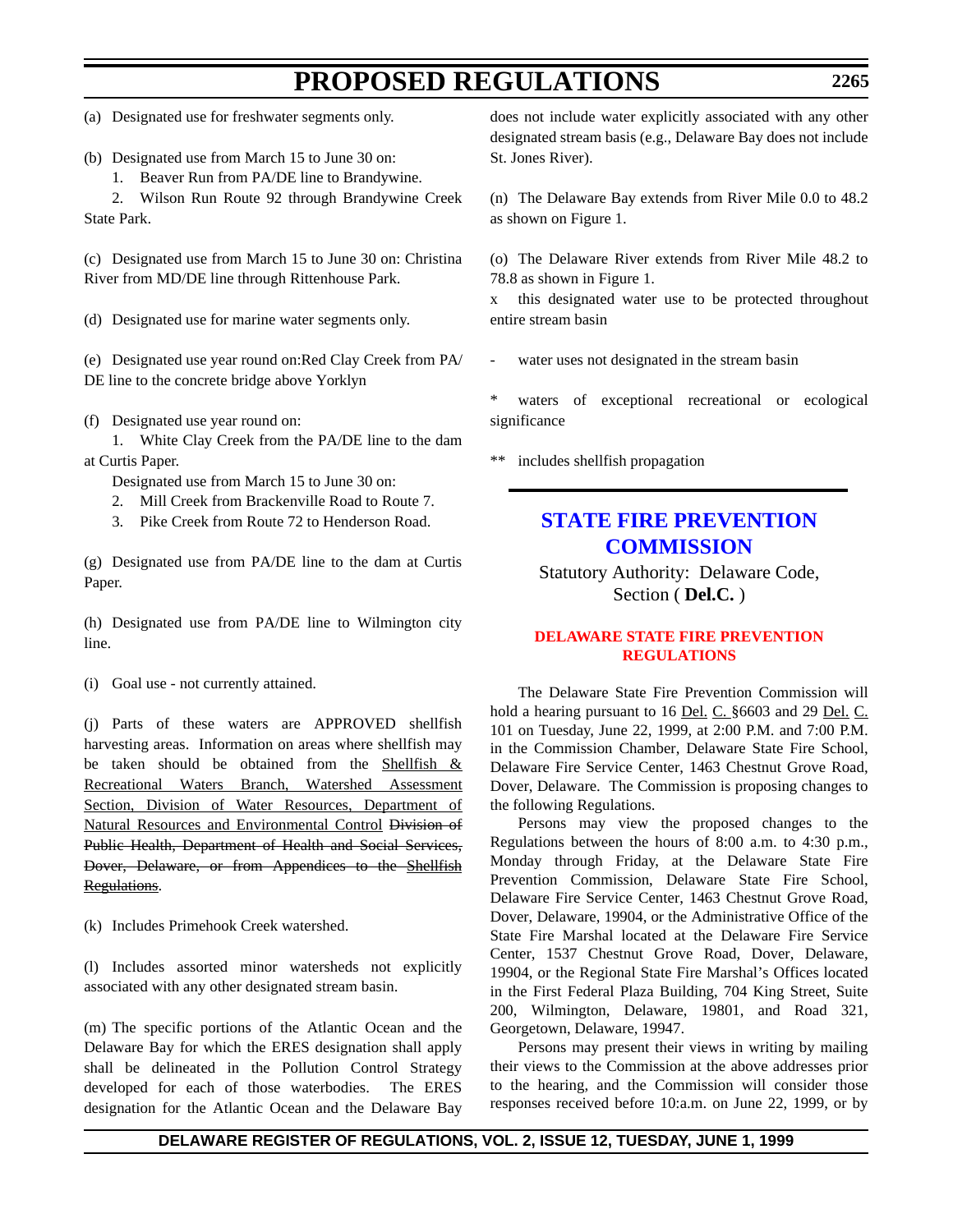offering testimony at the Public Hearing. If the number of persons desiring to testify at the Public Hearing is large, the amount of time allotted to each speaker will be limited. There will be a reasonable fee charge for copies of the proposed changes.

Part 1, Annex A. This section is where we adopt by reference the various NFPA fire codes and standards. 51 of these are now more recent than we currently reference. Our intent is to change the "date of publication" referenced so that we are working off the most current standards.

| of Publication |
|----------------|
|                |
|                |
|                |
|                |
|                |
|                |
|                |
|                |
|                |
|                |
|                |
|                |
|                |
|                |
|                |
|                |
|                |
|                |
|                |
|                |
|                |
|                |
|                |
|                |
|                |
|                |
|                |
|                |
|                |
|                |
|                |
|                |
|                |
|                |
|                |
|                |
|                |
|                |
|                |
|                |
|                |
|                |

| 513  | 1994 | 1998 |
|------|------|------|
| 650  | 1990 | 1998 |
| 651  | 1993 | 1998 |
| 654  | 1994 | 1997 |
| 664  | 1993 | 1998 |
| 780  | 1995 | 1997 |
| 1122 | 1994 | 1997 |
| 1124 | 1995 | 1998 |
| 1127 | 1995 | 1998 |
| 1962 | 1993 | 1998 |
| 1963 | 1993 | 1998 |

Part I, Annex B, Page 44-46, This section currently modifies NFPA 58 as it relates to bulk storage of LP Gas Systems. Our intent is to change one specific section (3-  $10.4.3(a(i))$  which deals with water protection of LP tanks which employ a total product containment system plus an appendix note A-3-10.4.3 which is simply a clarification.

Current section 3-10.4.3(a)(i) reads: Non-automated water monitor nozzles of sufficient number and specification to saturate at least seventy-five percent (75%) of the total container surface, including the entire surface of each end of the container

Proposed section 3-10.4.3(a)(i) to read: Non-automated water monitor nozzle(s) of sufficient number and specification to saturate all areas of the tank which might be exposed to fire from piping, valves and pumps associated with filling or transfer operations (typically referred to as the "Business End" of the tank and including railroad tank car transfer points).

Current section A-3-10.4.3 reads: Total Product Containment System. A total product containment system includes emergency internal and shutoff valves having remote and thermal capability and pullaway protection, such installation in accordance with standards and specifications of the American Petroleum Institute (API).

Proposed section A-3-10.4.3 to read: Same as current with the following additional at the end .......such installation in accordance with standards and specifications of both the American Petroleum Institute (API) and NFPA 58.

**DELAWARE REGISTER OF REGULATIONS, VOL. 2, ISSUE 12, TUESDAY, JUNE 1, 1999**

### **2266**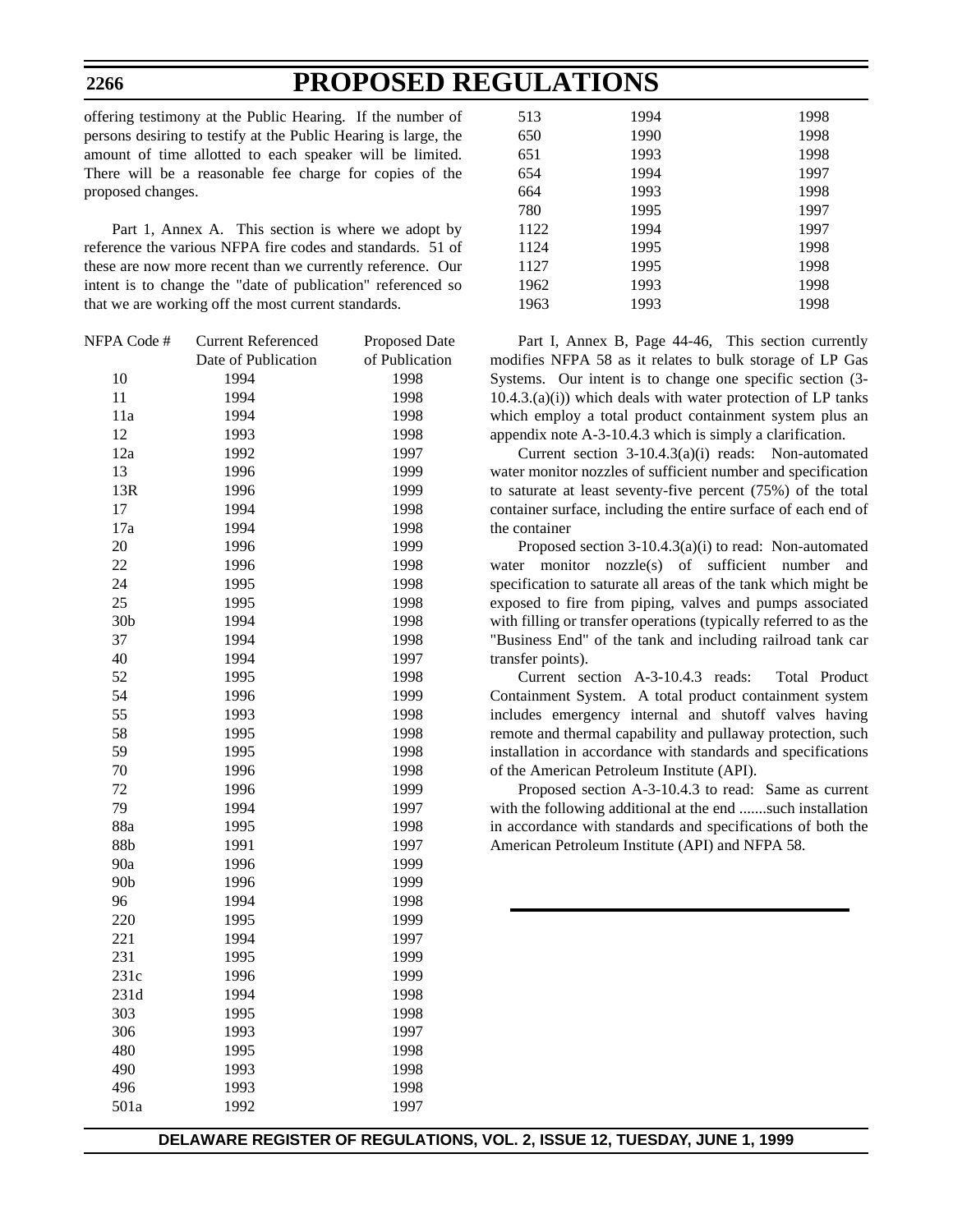## **Symbol Key**

Roman type indicates the text existing prior to the regulation being promulgated. Underlined text indicates new text added at the time of the proposed action. Language which is stricken through indicates text being deleted. **[Bracketed Bold language]** indicates text added at the time the final order was issued. **[Bracketed stricken through]** indicates language deleted at the time the final order was issued.

## **Final Regulations**

The opportunity for public comment shall be held open for a minimum of 30 days after the proposal is published in the Register of Regulations. At the conclusion of all hearings and after receipt within the time allowed of all written materials, upon all the testimonial and written evidence and information submitted, together with summaries of the evidence and information by subordinates, the agency shall determine whether a regulation should be adopted, amended or repealed and shall issue its conclusion in an order which shall include: (1) A brief summary of the evidence and information submitted; (2) A brief summary of its findings of fact with respect to the evidence and information, except where a rule of procedure is being adopted or amended; (3) A decision to adopt, amend or repeal a regulation or to take no action and the decision shall be supported by its findings on the evidence and information received; (4) The exact text and citation of such regulation adopted, amended or repealed; (5) The effective date of the order; (6) Any other findings or conclusions required by the law under which the agency has authority to act; and (7) The signature of at least a quorum of the agency members.

The effective date of an order which adopts, amends or repeals a regulation shall be not less than 10 days from the date the order adopting, amending or repealing a regulation has been published in its final form in the Register of Regulations, unless such adoption, amendment or repeal qualifies as an emergency under §10119.

## **DEPARTMENT OF ADMINISTRATIVE SERVICES DIVISION OF PROFESSIONAL REGULATION**

**BOARD [OF LANDSCAPE ARCHITECTS](#page-3-0)**

Statutory Authority: 24 Delaware Code, Section 205(a)(1) (24 **Del.C.** 205(a)(1))

IN RE: ADOPTION OF RULES AND| **REGULATIONS** 

## ORDER ADOPTING RULES AND REGULATIONS

AND NOW, this 12th day of May, 1999, in accordance with 29 *Del.C.* §10118 and for the reasons stated hereinafter, the Board of Landscape Architecture of the State of Delaware (hereinafter "the Board") enters this Order adopting Rules and Regulations.

### Nature of the Proceedings

Pursuant to its authority under 24 Del.C. §205(a), the Board proposed to adopt changes and additions to its existing Rules and Regulations relating to the period of time in which licenses can be renewed after the end of the licensure period and to the deadline for submitting continuing education hours prior to the time for renewal.<sup>1</sup> The public hearing on the Board's proposal was scheduled for May 12, 1999. Notice of the hearing was published in the Delaware *Register of Regulations* at 2:10 *Del.R.* 1697- 1698 (April 1, 1999) and in the *News Journal* and the *Delaware State News*, two newspapers of general circulation, all in accordance with 29 *Del.C.* §10115. The public hearing was held as noticed on May 12, 1999 and the Board deliberated on the proposed changes at its regular meeting immediately following the Public Hearing.

Evidence and Information Submitted at Public Hearing

The Board received no comments in response to the notice of its intention to revise the Rules and Regulations. Additionally, no member of the public attended the May 12, 1999 Public Hearing.

## Findings of Fact and Conclusions

As outlined in the preceding sections, the public was given the required notice of the Board's intention to revise its regulations and an adequate opportunity to provide the Board with comments on the proposed changes. The Board further concludes that its consideration of the proposed Rules and Regulations is within the Board's authority to promulgate regulations under 24 *Del.C.* §205(a) and other specific statutory provisions, as follows:

The proposed change to Section 6 of the Regulations is a complete rewriting of the existing rule, which now allows a

1. The Board's immediately prior Rules and Regulations were effective February 24, 1997.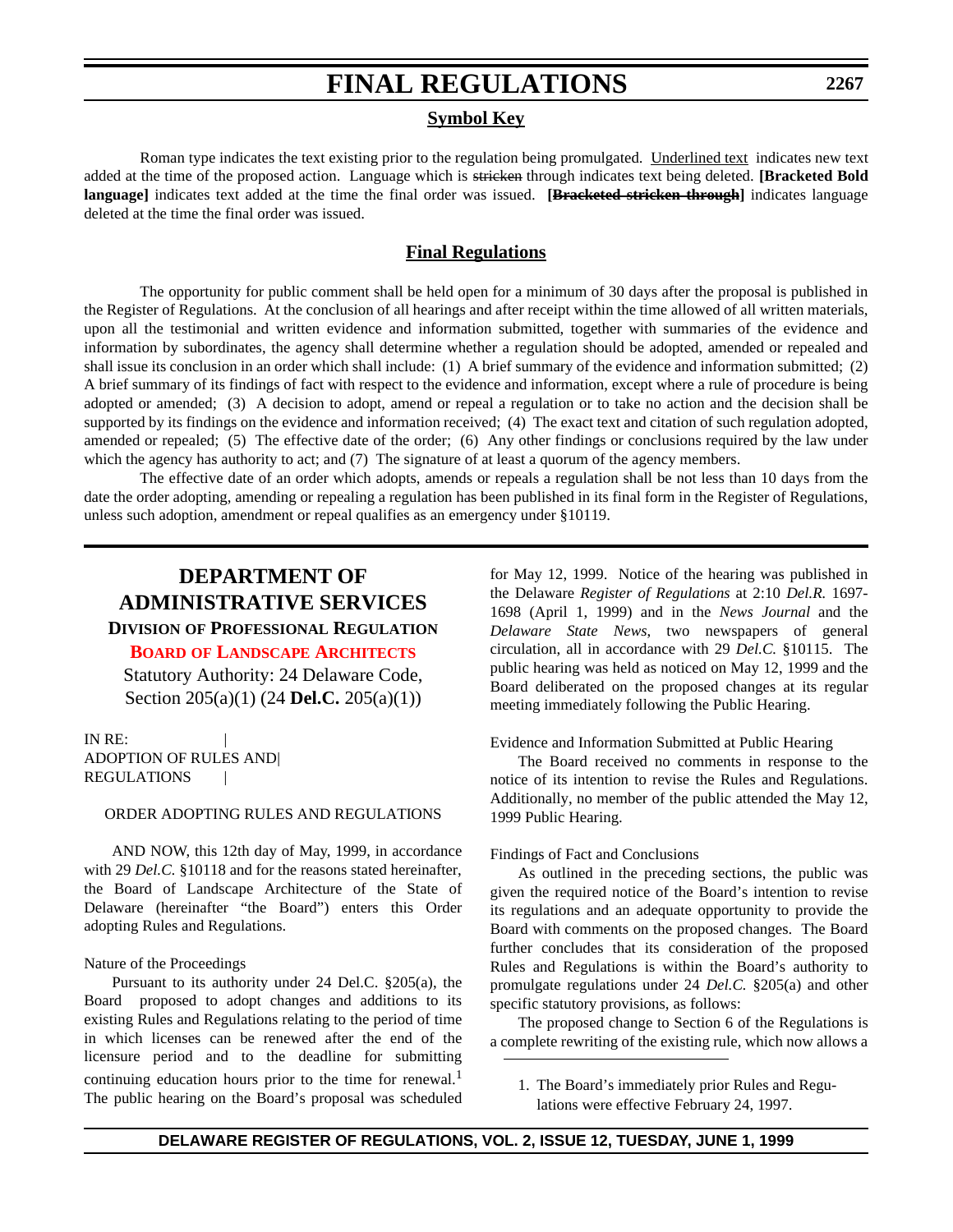# **FINAL REGULATIONS**

licensee one year in which to renew a license after it expires. Section 210(b) of the Board's enabling statute<sup>1</sup> authorizes the Board to establish the time in which renewals may occur after a practitioner fails to renew. The proposed rule provides that renewal applications must be submitted on or before the end of the current licensing period. The proposal also adds a hardship exception which is not part of the current regulation; this exception allows licensees to request additional time to renew under certain conditions. The Board concludes that the proposed change is necessary to reduce the increasing number of late renewals presented to the Board and to allow the Board to more efficiently and promptly process renewal applications. The current oneyear period for late renewals allows licensees to delay completing the required continuing education credits necessary for renewal and thus, rewards them for renewing their licenses well after the natural expiration date. The Board finds that eliminating the period for late renewals will encourage licensees to renew on time and help assure the public that each practitioner is current in their skills and meets minimum standards of competency. At the same time, the proposed hardship exception will afford practitioners who are faced with unusual or difficult circumstances additional time to complete their renewal requirements.

The Board also proposed to add a new subsection (c) to Rule 8. The new subsection would require licensees to submit proof of their continuing education hours by November 1 of the year before the license is to expire. The proposed section also clarifies that a license will not be renewed until the Board approves the continuing education documentation. Together with the revision to Section 6, proposed Section 8(c) will allow the Board approximately three months to review continuing education materials and documentation submitted as a prerequisite to license renewal. Currently, many licensees submit their documentation shortly before the end of the licensure period, causing the Board to review substantial numbers of renewal applications and documents at its last meeting before the end of the licensing period. By requiring licensees to file their documentation several weeks before the end of the biennial period, the Board will be able to more efficiently, thoroughly and fairly review the submissions. In addition, the new rule will allow licensees time to submit additional continuing education hours in those cases where the Board does not approve the original submissions.

Finally, the Board proposes to correct an error in Section 8(a)2(ii) of its Rules and Regulations, by deleting the words "three months" in the first sentence and retaining the word "calendar," to clarify that the Board will meet at least once each quarter of the calendar year. The Board finds

that including both phrases in the original Rule was a typographical error and takes this opportunity to correct it.

In summary, the Board concludes that the proposed additions and changes to Sections 6 and 8 of its Rules and Regulations are necessary for the enforcement of 24 *Del.C.* Chapter 2 and for the full and effective performance of the Board's duties under that Chapter. The Board also finds that adopting the regulations as proposed is in the interests of the citizens of the State of Delaware and is necessary to protect the general public, particularly those people receiving landscape architecture services. The Board, therefore, adopts the proposed changes to regulation Sections 6 and 8, all as set forth in Exhibit "A" attached hereto.

## ORDER

NOW, THEREFORE, by unanimous vote of a quorum of the Board of Landscape Architecture, IT IS HEREBY ORDERED THAT:

1. Proposed Rule and Regulation, Section 6, "Late Renewal of Licenses," is *approved and adopted* in the exact text attached hereto in Exhibit "A". This Section replaces in its entirety Section 6 of the Board's Rules and Regulations adopted on February 24, 1997 and any changes subsequent thereto.

2 Proposed Rule and Regulation, Section 8(c), is *approved and adopted* in the exact text attached hereto in Exhibit "A". Existing subsections 8(c) through (f), as adopted on February 24, 1997, are retained and reordered as subsections  $8(d)$  through  $8(g)$ , respectively.

3. Rule and Regulation Section 8(a)2(ii), as adopted on February 24, 1997, is *amended* by deleting the words "three months" in the first sentence thereof. The remainder of this Section remains as adopted on February 24, 1997.

4. The effective date of this Order is ten (10) days from the date of its publication in the Delaware *Register of Regulations*, pursuant to 29 *Del.C.* §10118(e).

5. The Board reserves the jurisdiction and authority to issue such other and further orders in this matter as may be necessary or proper.

## BY ORDER OF THE BOARD OF LANDSCAPE ARCHITECTURE:

DENISE HUSBAND, RLA, President MARLENE BRADLEY, Secretary WAYNE ZOSKI, RLA PAUL DAVIS, Public Member PAUL DEVILBISS, RLA

**\*Please note that no changes were made to the regulation as originally proposed and published in the April 1999 issue of the Register at page 1697 (2:10 Del.R. 1697). Therefore, the final regulation is not being republished. Please refer to the April 1999 issue of the Register or** 1. 24 *Del.C.* §200, *et. seq.* **contact the Board of Landscape Architects.**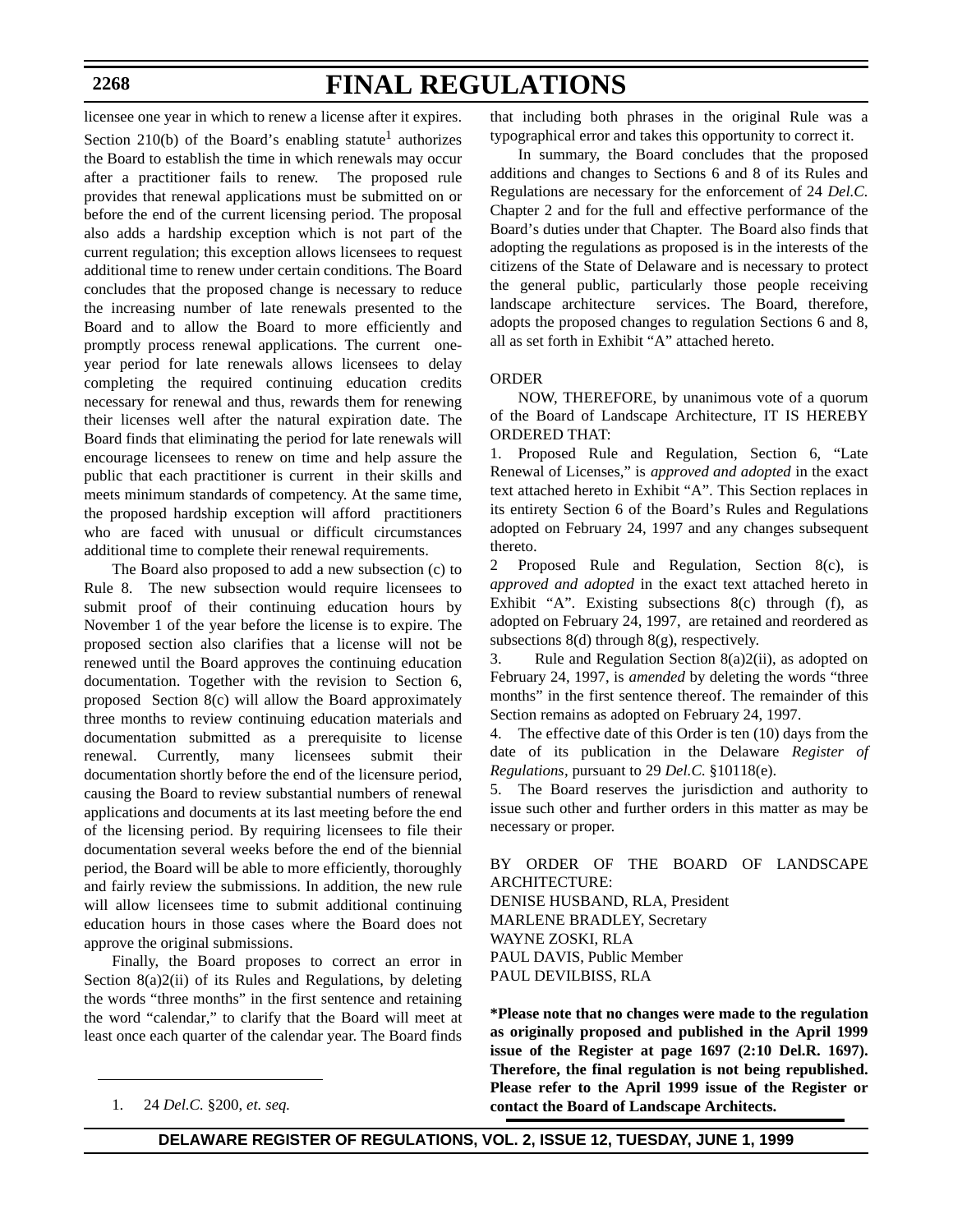## **[DEPARTMENT OF EDUCATION](http://www.doe.state.de.us/)**

Statutory Authority: 14 Delaware Code, Section 122(d) (14 Del.C. 122(d))

## **[Regulatory Implementing Order](#page-3-0) Necessary and Legal Absences**

## I. SUMMARY OF THE EVIDENCE AND INFORMATION SUBMITTED

The Secretary seeks the consent of the State Board of Education to repeal the regulation entitled Necessary and Legal Absences found on page 2 of Appendix A in the Handbook for K-12 Education. The repeal is recommended because 14 Del. C*.*, Section 27 gives local district Boards of Education and their Superintendents the responsibility of setting and enforcing the rules and regulations for school absences.

Notice of the proposed regulation was published in the News Journal and the Delaware State News on April 7, 1999, in the form hereto attached as Exhibit A. The notice invited written comments and none were received from the newspaper advertisements.

## II. FINDINGS OF FACT

The Secretary finds that it is necessary to repeal this regulation because 14 Del. C., Section 27, gives local district Boards of Education and their Superintendents the responsibility of setting and enforcing the rules and regulations for school absences.

## III. DECISION TO REPEAL THE REGULATION

For the foregoing reasons, the Secretary concludes that it is necessary to repeal the regulation. Therefore, pursuant to 14 Del. C., Section 122, the regulation attached hereto as Exhibit B is hereby repealed.

## IV. TEXT AND CITATION

The text of the regulation repealed hereby shall be in the form attached hereto as Exhibit B, and said regulation shall be removed from the Handbook for K-12 Education.

### V. EFFECTIVE DATE OF ORDER

The actions hereinabove referred to were taken by the Secretary pursuant to 14 <u>Del. C.,</u> Section 122, in open session at the said Board's regularly scheduled meeting on May 20, 1999.

IT IS SO ORDERED this 20th day of May, 1999. DEPARTMENT OF EDUCATION Dr. Iris T. Metts, Secretary of Education Approved this 20th day of May, 1999. STATE BOARD OF EDUCATION Dr. James L. Spartz, President

Jean W. Allen, Vice President Nancy A. Doorey John W. Jardine, Jr. Dr. Joseph A. Pika Dennis J. Savage Dr. Claibourne D. Smith

## REPEAL OF REGULATION ON NECESSARY AND LEGAL ABSENCES

The Secretary seeks the consent of the State Board of Education to repeal the regulation entitled Necessary and Legal Absences found on page 2 of Appendix A in the *Handbook for K-12 Education*. The repeal is recommended because 14 *Del. C.*, Section 27 gives local district Boards of Education and their Superintendents the responsibility of setting and enforcing the rules and regulations for school absences. The repeal of the regulation was recommended by the State Board of Education during their discussion on amending the regulation.

### EXHIBIT B

## NECESSARY AND LEGAL ABSENCES FROM THE RULES AND REGULATIONS OF THE STATE BOARD OF EDUCATION

The superintendent of schools of each local school district as the chief school officer is responsible for enforcing the attendance laws of the State and is the person who may excuse or cause to be excused any child for "Necessary and Legal Absences" in accordance with Title 14, *Delaware Code*, not subject to the "Rules and Regulations" of the State Board of Education. The following excuses are recognized as valid for Necessary and Legal Absences:

1. Illness of child, attested, if necessary by a physician's certificate.

2. Contagious disease in the home of the child, subject to regulations of the Division of Public Health.

3. Pregnancy of the student (14 *Del. C.*, §122(b)(11).

4. Children are elsewhere receiving regular and thorough instruction during at least 180 days in the subjects prescribed for the public schools of the State in accordance with 14 *Del. C.*, §2702.

5. Death in the child's own home, or in the home of the grandparents, time not to exceed one week. Funerals of other relatives or close friends, not to exceed one day, if in the locality; or three days, if at some distance or outside of the state.

6. Provisions of §2705, Title 14 of the *Delaware Code* describe exclusions which may apply to some handicapped children. Specific guidelines can be found in the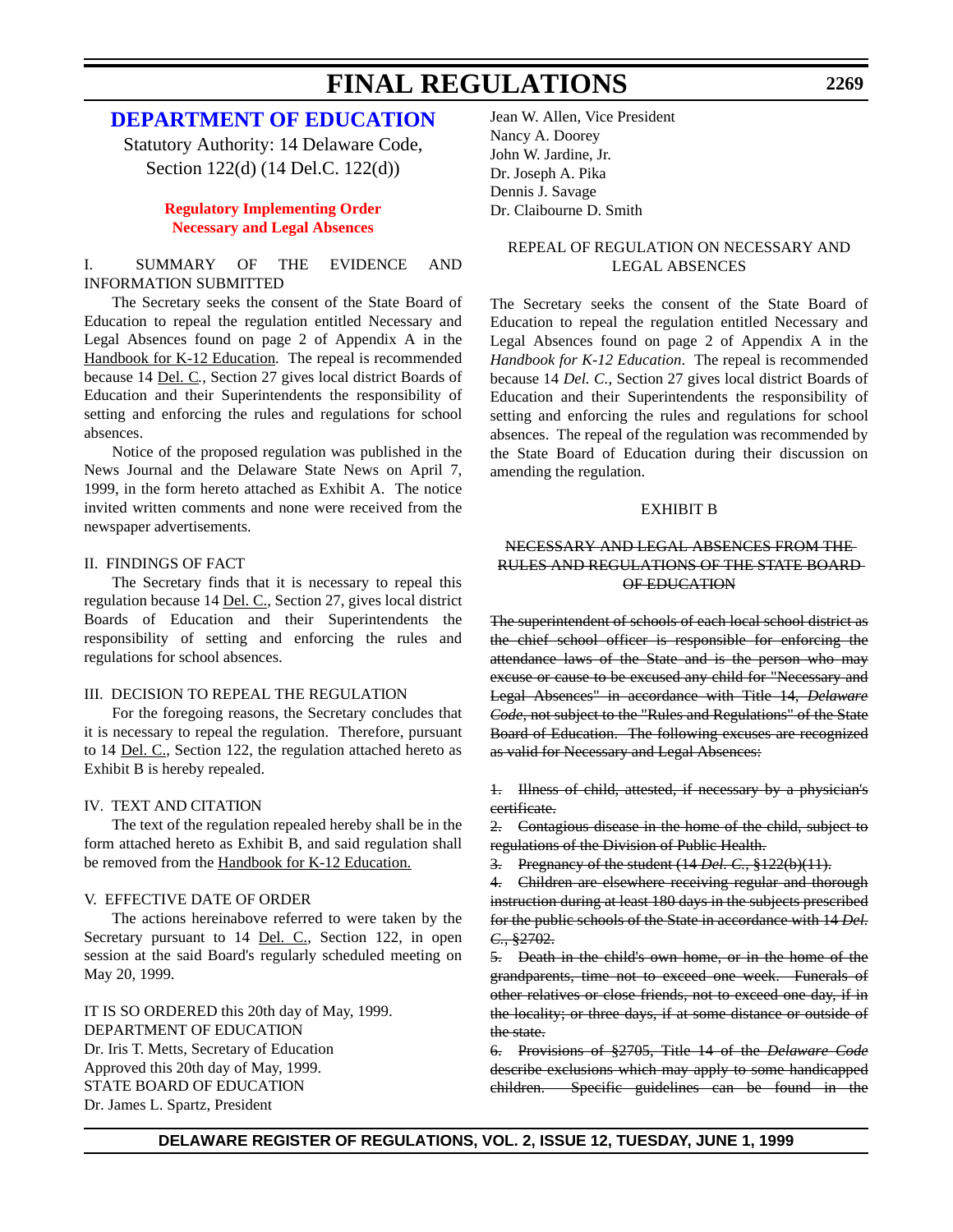*Administrative Manual: Programs for Exceptional Children*, March, 1987.

7. An amendment to §2706, Title 14 of the *Delaware Code*

- describes truancy cases.
- 8. Legal business.

9. Suspension or expulsion from school for misconduct. Suspension is the exclusion of a pupil from school for a short and definite period of time. Suspension is a temporary measure for handling a behavior problem and may be delegated to the chief school officer or a building principal. Expulsion is the exclusion of a pupil from school on a permanent basis or for an indefinite period of time. Expulsion can be authorized only by the local district board. The designation of suspension and expulsion as a "Necessary and Legal Absence" applies specifically to 14 *Del. C*., §2702 and §2706, and such authorized absence may not be construed to represent approval for the make-up of classwork missed due to suspension or expulsion.

10. The Superintendent of Schools shall have the authority for determining and approving other necessary and legal absences as deemed valid within the enforcement provisions of the compulsory attendance law.

a. Applications to remain out of school for an extended period of time shall be made to the local chief school officer.

## **[DEPARTMENT OF HEALTH AND](http://www.state.de.us/dhss/irm/dhss.htm) SOCIAL SERVICES**

## **DIVISION OF SOCIAL SERVICES**

Statutory Authority: 31 Delaware Code, Section 512(1) (31 Del.C. 512(1))

|

## IN THE MATTER OF:

## [REVISION OF THE REGULATIONS](#page-3-0) OF THE MEDICAID/MEDICAL ASSISTANCE PROGRAM |

## NATURE OF THE PROCEEDINGS:

The Delaware Department of Health and Social Services ("Department") initiated proceedings to update provider policies. The Department's proceedings to amend its regulations were initiated pursuant to 29 Delaware Code Section 10114 and its authority as prescribed by 31 Delaware Code Section 512.

The Department published its notice of proposed regulation changes pursuant to 29 Delaware Code Section 10115 in the April 1999 Delaware Register of Regulations, requiring written materials and suggestions from the public concerning the proposed regulations to be produced by April 30, 1999, at which time the Department would receive information, factual evidence and public comment to the said proposed changes to the regulations.

Written comments were received from the Governor' Advisory Council for Exceptional Citizens related to the statement signed by Medicaid applicants/recipients. Consideration was given to these comments and a response sent (summary attached). A minor typographical error was corrected and the revised section follows.

## FINDINGS OF FACT:

The Department finds that the proposed changes as set forth in the April 1999 Register of Regulations should be adopted as amended.

THEREFORE, IT IS ORDERED, that the proposed regulations of the Medicaid/Medical Assistance Program are adopted and shall be final effective June 10, 1999.

5/10/99 Gregg C. Sylvester Secretary

Summary of comments

The Governor's Advisory Council for Exceptional Citizens objected to the statements to be signed by recipients saying:

• "…to have access to all medical and school-based health and related services records" because they feel that this gives access to non-medical school records.

Medicaid's response is:

The "related services" is a term that was added at the request of the Department of Education and refers to health-related services only. It is language used in the Individuals with Disabilities Education Act (IDEA). We do not intend to delete this reference, especially in light of the recent Supreme Court decision issued in March 1999 under Cedar Rapid School District v. Garret F.

• "…of every member of my household who is eligible for Medical Assistance" - saying that this is over broad and should be limited to the applicant and his/her dependants.

## Medicaid's response is:

The language referring to "every member of my household who is eligible for Medicaid" must remain because the applicant who is signing this statement is the responsible person making application for everyone else in the Medicaid-eligible household component, and is held responsible for all information provided on behalf of those individuals, whether they are dependents of the signer or not.

## **DELAWARE REGISTER OF REGULATIONS, VOL. 2, ISSUE 12, TUESDAY, JUNE 1, 1999**

## **2270**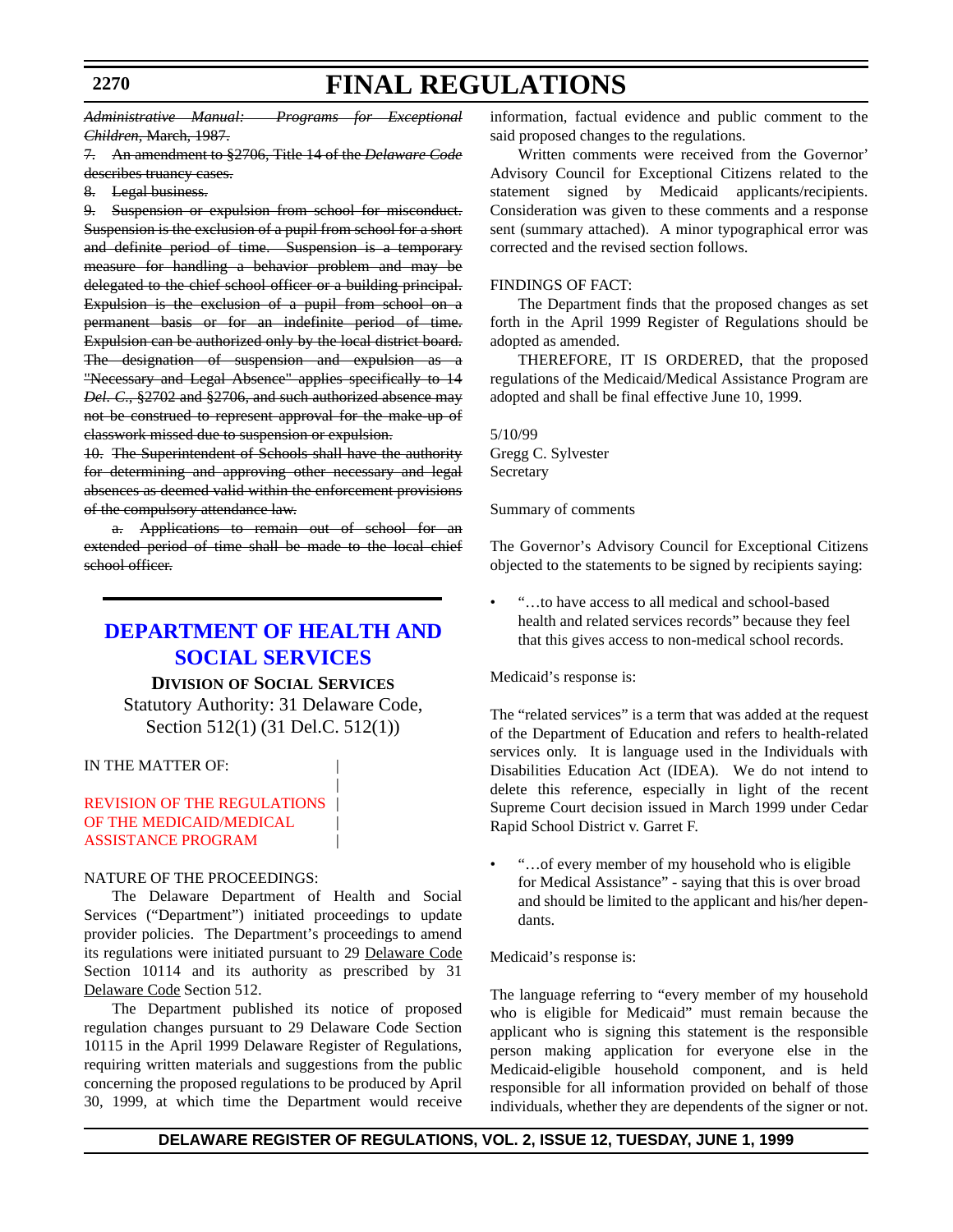Both of the above statements have been in the section of the form signed by applicants for some time and are just being added to the Medicaid provider manual so that the provider will have the information to release records. These were not new statements added and are not new policies.

REVISION TO CORRECT TYPOGRAPHICAL ERROR:\*

The DMAP and its authorized representatives have the right to access any information directly related to the administration of the Delaware Medical Assistance Program. This is a contractual obligation of the provider. Also, at the time of application, clients sign the following statement:

"I authorize the Department of Health and Social Services, or its representatives, to have access to all medical records that are related to payment of medical services by Medicaid."

I agree to allow the Department of Health and Social Services, directly or through its agents or the Diamond State Health Plan or the Delaware Healthy Children program, to have access to all medical and school-based health and related services records of every member of my household who is eligible for Medical Assistance [**I] in** order to administer the Medical Assistance Program., coordinate care, determine medical necessity, and evaluate or pay for pending or incurred medical services.

## **DIVISION [OF SOCIAL SERVICES](http://www.state.de.us/dhss/irm/dhss.htm)**

Statutory Authority: 31 Delaware Code, Section 512(1) (31 Del.C. 512(1))

|

## IN THE MATTER OF:

## [REVISION OF THE REGULATIONS](#page-3-0) | OF THE FOOD STAMP PROGRAM |

### NATURE OF THE PROCEEDINGS:

Delaware Health and Social Services (DHSS) initiated proceedings to amend existing regulations contained in the Division of Social Services Manual Section 9018, 9060, and 9068. These changes are initiated pursuant to 29 Delaware Code Section 10114 and its authority as prescribed by 31 Delaware Code Section 512.

On March 1, 1999, the DHSS published in the Delaware Register of Regulations (pages 1447-1449) its notice of proposed regulation changes. The notice requested that written materials and suggestions by interested persons for related to this proposal be forwarded by March 31, 1999, at which time the Department would review information, factual evidence and public comment to the said proposed changes to the regulations.

It was determined that no written materials or suggestions had been received from any individual or the public.

## FINDINGS OF FACT:

The Department finds that the proposed changes, as set forth in the attached copy, \* should be made in the best interest of the general public of the State of Delaware.

THEREFORE, IT IS ORDERED that the proposed regulations of the Food Stamp Program are adopted and shall become affective ten days after publication of the final regulation in the Delaware Register.

## May 7, 1999 GREGG C. SYLVESTER, MD **SECRETARY**

9018.2 Work Requirements for Able-Bodied Adults Without Dependents Effective November 22, 1996

Individuals are ineligible to continue to receive food stamps if, during the preceding 36-month period they received food stamps at least three (3) months (consecutive or otherwise) while they did not either:

- work at least 20 hours per week (averaged monthly);
- participate in a work program at least 20 hours per week (averaged monthly);
- participates in and complies in a work supplementation program; or
- participates in a workfare program.

Work is defined as paid or non-paid employment, including volunteer work.

Qualifying work programs include programs under:

- Job Training and Partnership Act (JTPA);
- Trade Adjustment Assistance Act; or
- Employment and Training (except for job search or job search training programs).

#### Exemptions

Individuals are exempt from this work requirement if the individual is: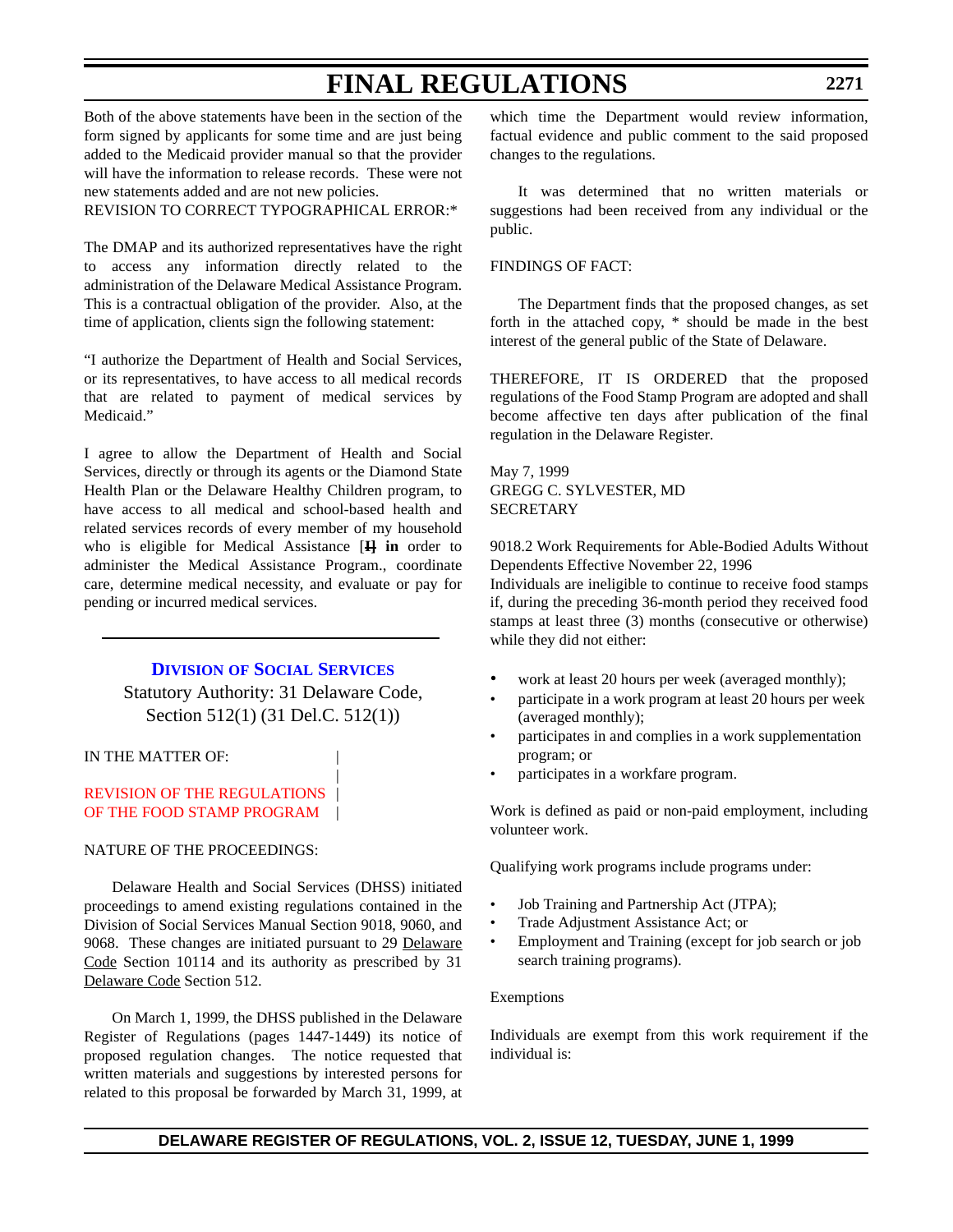- under 18 or over 50 years of age; (The month after an individual turns 18 will be the first month the individual must start meeting the work requirements. The month an individual turns 50 years of age will start the exemption.)
- medically certified as physically or mentally unfit for employment, which requires a medical form;
- a parent or other household member with responsibility for a dependent child under the age of 18. (The exemption for non-parents will require a statement about the responsibility).
- pregnant (any trimester);
- or otherwise exempt from work requirement under DSSM 9018.3 .

## Regaining eligibility

Individuals denied eligibility under this work requirement, or who would have been denied under this work requirement if they had reapplied, can regain eligibility if during a 30-day period the individual:

- works (paid or non-paid) for 80 hours or more;
- participates in and complies with a work program, as described above, for 80 hours or more;
- participates in and complies in a work supplementation program; or
- participates in a workfare program.

Individuals who regain eligibility based on the requirements above will remain eligible as long as they meet the above requirements.

Individuals who lose their employment or cease participation in work or work supplementation programs may continue to receive food stamps for up to three (3) consecutive months beginning from the date DSS is notified that work has ended.

The only remaining cure during the 36-month period is for the individual to:

- comply with the work requirements of this section; or
- to become exempt under other provisions of the requirement.

## 9060 INCOME DEDUCTIONS

E. Child support payments deduction - Legally obligated child support payments made to or for, children who live outside of the household. Only child support payments that are legally obligated can be allowed as a deduction. This also includes:

a) Amounts paid out of the household's current income to make up for months in which the household did not meet its obligation, except for amount paid through tax intercept,

b) The value of legally binding child support that is provided in-kind, such as payment of rent directly to the landlord,

- c) Payments provided for health care,
- d) Payments for education,
- e) Payments for recreation,
- f) Payments for clothing,

g) Payments to meet other specific needs of a child or children, and

h) Payments to cover attorney's fee, interest, and court costs.

The following are examples of how to treat child support payments:

1. Mr. A is court ordered to pay Mrs. A \$100 a week in child support. He also pays \$30 a month child support for arrears to make up the months he was not able to pay. Mr. A is eligible for a \$430 child support deduction from his current income.

2. Mr. C is court ordered to pay Mrs. C \$800 a month in child support. He pays \$500 a month directly to the landlord for Mrs. C's rent and \$100 directly to the utility company for Mrs. C's electric. Mrs. C receives the \$200 balance in cash. Mr. C is eligible for a \$800 child support deduction from his current income.

Alimony payments are not included in the child support deduction.

## 9068Certification Periods

## $[273.10(f)]$

Certification periods means the period of time within which a household shall be eligible to receive benefits. At the expiration of each certification period, entitlement to food stamp benefits ends. Further eligibility will be established only upon a recertification based upon a newly completed application, an interview and verification. Under no circumstances will benefits be continued beyond the end of a certification period without a new determination of eligibility.

The certification periods for all households shall not exceed 12 months.

12-month certification periods are assigned to households when:

## **2272**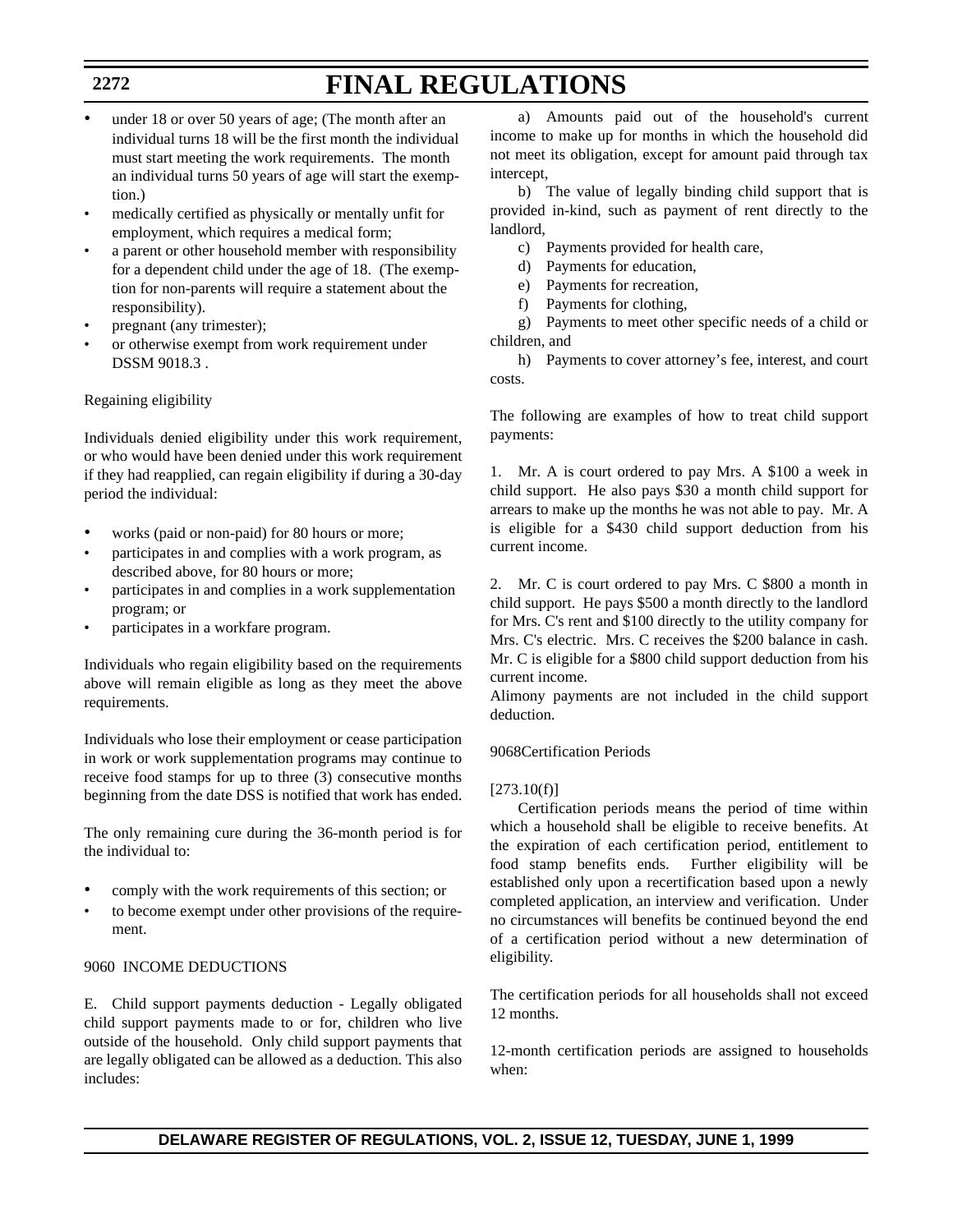- Households consist entirely of elderly or unemployable persons with stable income like Social Security, SSI, pension and/or disability benefits; and
- Households receive their primary source of income from self-employment or regular farm employment with the same employer.

7-month certification periods are assigned to households when:

• Households receiving ABC/GA and FS so that the food stamp recertification period expires the month after the cash assistance redetermination date.

6-month certification periods are assigned to households when:

- Households have stable income such as, but not limited to, pensions, social security, SSI, in-state unemployment compensation, workman's compensation, child support paid through DCSE, and on-going ABC/GA households, and there is little likelihood of major changes in income, deductions and household composition;
- Households consist of ABAWD individuals because the system will close the case after three months of not meeting the work rules;
- Households claiming a child support deduction have a record of regular child support payments or child support arrearage payments to nonhousehold members;

3-month certification periods are assigned to households when:

- Households have unstable circumstances, such as households receiving child support payments directly from the absent parent, households receiving out-ofstate unemployment compensation, households with an unemployed adult who was employed with12 months prior to the date of application, households with zero (0) income, households with expenses that exceed income, and all households with earned income;
- Households claiming a child support deduction have a record of irregular child support payments or child support arrearage payments to nonhousehold members;
- Homeless households receive their benefits at a P. O.  $B_0x$
- Households receive their benefits at the local office;
- Households have been closed due to the New Hire Match and they come in verifying they are no longer working.

## **DEPARTMENT OF NATURAL RESOURCES AND [ENVIRONMENTAL CONTROL](http://www.dnrec.state.de.us/)**

**DIVISION OF AIR AND WASTE MANAGEMENT AIR QUALITY MANAGEMENT SECTION** Statutory Authority: 7 Delaware Code, Chapter 60 (7 **Del.C.** Ch. 60)

[Secretary's Order No. 99-A-0027](#page-3-0)

Re: Amendment to Delaware's 1999 Rate of Progress Plan for Kent and New Castle Counties for Demonstrating Compliance Toward Attainment of the National Ambient Air Quality Standard for Ground-Level Ozone

Date of Issuance: May 20, 1999

Effective Date of the Amendments: June 11, 1999

I. Background

On Tuesday, March 16, 1999, at approximately 6:00 p.m., a public hearing was held in the DNREC Auditorium at 89 Kings Highway, Dover, Delaware. The purpose of this hearing was to receive public comment on proposed amendments to Delaware's 1999 Rate-of-Progress Plan. After the hearing the Department submitted its evaluation of the technical evidence in the record by memorandum to the Hearing Officer dated May 7, 1999, which is expressly incorporated herein. Thereafter, the Hearing Officer prepared his report and recommendation in the form of a memorandum to the Secretary dated May 7, 1999, and that memorandum is expressly incorporated herein by reference.

## II. Findings and Conclusions

All of the findings and conclusions contained in the Hearing Officer's Memorandum dated May 7, 1999, are expressly incorporated herein and explicitly adopted as the findings and conclusions of the Secretary.

## III. Order

In view of the above, I hereby order that the 1999 Rate of Progress Plan be amended in the manner and form provided for by law pursuant to the changes proposed prior to the hearing with the modifications recommended in the Hearing Officer's memorandum.

IV. Reasons

Adopting the proposed amendments to Delaware's 1999 Rate of Progress Plan will further the policies and purposes of 7 Del. C. Chapter 60, because the Plan concerns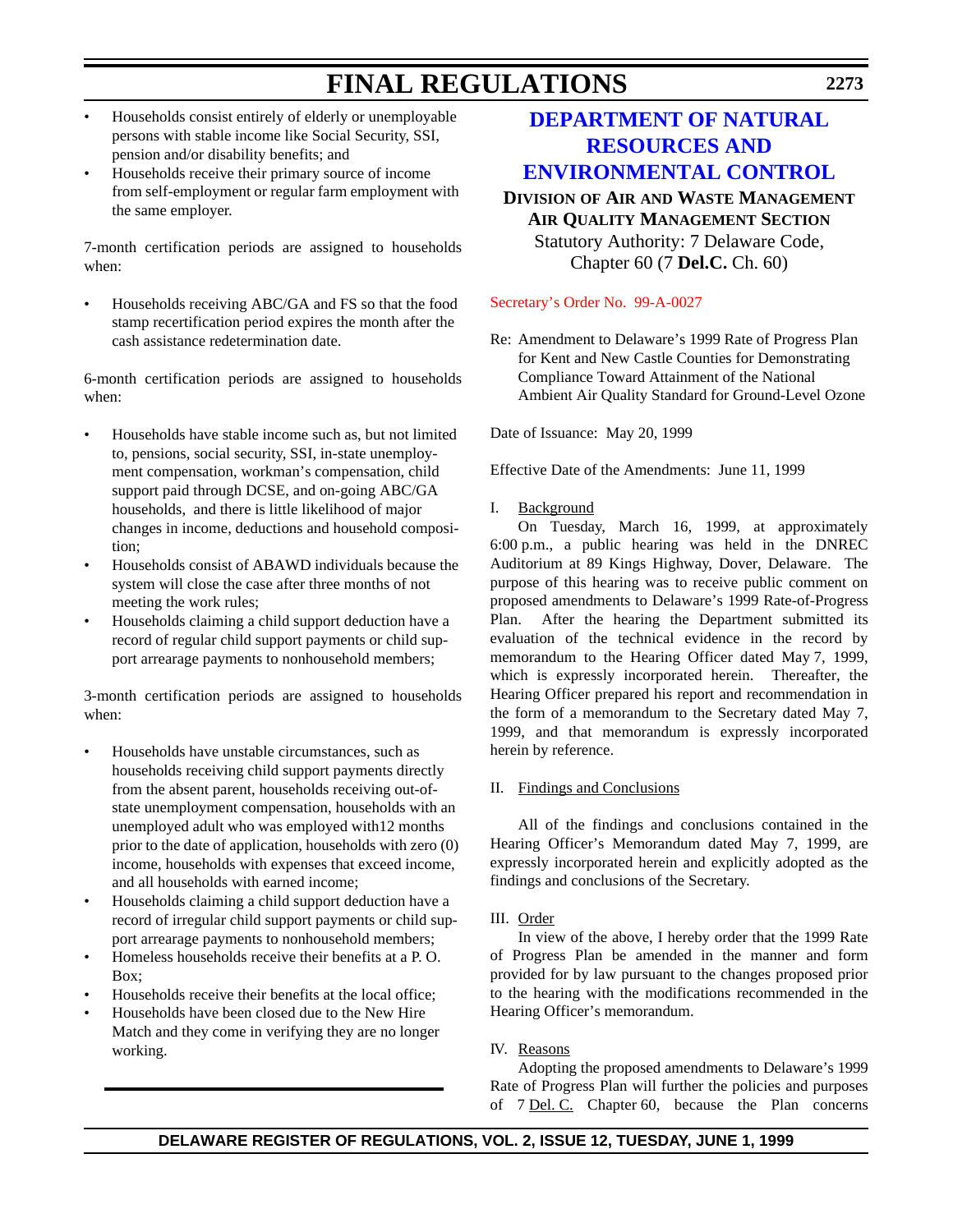# **FINAL REGULATIONS**

implementation of an actual VOC emission reduction of at least 3 percent per year in Kent and New Castle Counties which will make progress toward attaining the 1-hour national ambient air quality standards for ground level ozone. In addition, Delaware is required by the federal Clean Air Act to adopt a Plan to reach these goals. Also, the Department was required by the Environmental Appeals Board to reconsider the exclusion of 8.5 tons per year of ROPP credits, and this amendment is necessary in order to remove the credits the Department has determined to belong to Motiva Enterprises. Finally, these amendments should correct now inappropriate reference to the NOx Budget Regulation that was retracted and then repromulgated. Nicholas A. Di Pasquale **Secretary** 

Amendments to The Delaware 1999 Rate-of-Progress Plan for Kent and New Castle Counties (Submitted to US EPA in December 1997)

For Demonstrating Progress Toward Attainment of the National Ambient Air Quality Standard for Ground-Level Ozone

Submitted by Delaware Department of Natural Resources and Environmental Control, Dover, Delaware

### **[January] [June]** 1999

## Table of Contents Page

| 1. | Introduction                                     | 1     |
|----|--------------------------------------------------|-------|
| 2. | Reevaluations of voc and nox emission reductions | 2     |
|    | 2.1 VOC Emission Reductions from Benzene         |       |
|    | Waste Rule and Delaware Regulation 24.28         | 2     |
|    | 2.2 NOx Emission Reductions from Delaware        |       |
|    | RACT Applicable Point Sources in Kent County 2   |       |
|    | 2.3 NOx Emission Reductions from OTC             |       |
|    | Regional Controls and Delaware Regulation 37     | 5     |
|    | 2.4 Summary of VOC and NO <sub>x</sub> Emission  |       |
|    | <b>Reductions after Amendments</b>               | 9     |
|    | 2.5 Requirements for VOC and NO <sub>x</sub>     |       |
|    | <b>Emission Reductions</b>                       | 9     |
| 3. | Contingency Plan of Delaware's 1999              |       |
|    | Rate-Of-Progress Plan                            | 12    |
|    | 3.1 Contingency Requirements for                 |       |
|    | <b>Emission Reductions</b>                       | 12    |
|    | 3.2 Control Measures to Meet                     |       |
|    | Contingency Requirements                         | 12    |
|    | Appendix M (Amended). VOC Emission Reductions    |       |
|    | from Federal Benzene Waste Rule                  |       |
|    | and Delaware Regulation 24.28                    | $M-0$ |

|                                                  | Appendix P. MOBILE5a Input and Output Files for<br>Stage II Vapor Recovery Program with<br><b>Annual Inspections</b>                                                                                                                                                                                                                                                                                                                                                                      | $P-0$ |
|--------------------------------------------------|-------------------------------------------------------------------------------------------------------------------------------------------------------------------------------------------------------------------------------------------------------------------------------------------------------------------------------------------------------------------------------------------------------------------------------------------------------------------------------------------|-------|
|                                                  | List of Tables                                                                                                                                                                                                                                                                                                                                                                                                                                                                            | Page  |
|                                                  | Table 3-15 (Amended). NOx Emission Reductions<br>from Delaware RACT Applicable Point Sources<br>in Kent County                                                                                                                                                                                                                                                                                                                                                                            | 4     |
|                                                  | Table 3-19 (Amended). NOx Emission Reductions<br>from OTC Regional Control Requirements<br>and Delaware Regulation 37                                                                                                                                                                                                                                                                                                                                                                     | 7     |
|                                                  | Table 1. Summary of 1999 VOC and NOx<br>Emission Reductions (in TPD)                                                                                                                                                                                                                                                                                                                                                                                                                      | 9     |
|                                                  | Table 1-16 (Amended). Calculation of Creditable<br>VOC Emission Reductions (in TPD) for 1999 RPP                                                                                                                                                                                                                                                                                                                                                                                          | 10    |
|                                                  | Table 1-17 (Amended). Percents of VOC and NOx<br>Emission Reductions for 1996-1999 Period                                                                                                                                                                                                                                                                                                                                                                                                 | 10    |
|                                                  | Table 2. Summary of Contingency Measures and<br><b>Emission Reductions</b>                                                                                                                                                                                                                                                                                                                                                                                                                | 17    |
|                                                  | Table M-1. 1990 Base Year Uncontrolled VOC<br>Emissions from Motiva's Wastewater Treatment<br>Plant                                                                                                                                                                                                                                                                                                                                                                                       | $M-1$ |
|                                                  | Table M-2. Summary of VOC Emissions at<br>Motiva's Wastewater Treatment Plant                                                                                                                                                                                                                                                                                                                                                                                                             | $M-5$ |
|                                                  | List of Acronyms                                                                                                                                                                                                                                                                                                                                                                                                                                                                          |       |
| AQM:<br>BEA:<br>CE:<br>CO:<br>EPA:<br>ER:<br>GF: | Air Quality Management Section<br><b>Bureau of Economic Analysis</b><br>CAAA: Clean Air Act Amendments of 1990<br>Control Efficiency<br>CMSA: Consolidated Metropolitan Statistical Area<br>Carbon Monoxide<br>DelDOT: Delaware Department of Transportation<br><b>DNREC: Delaware Department of Natural Resources</b><br>and Environmental Control<br>United States Environmental Protection Agency<br><b>Emission Reduction</b><br>Growth Factor<br>mmBTU: Million British Thermal Unit |       |
| MW:<br>NO <sub>x</sub> :                         | MOU: Memorandum Of Understanding<br>Megawatt<br>NAA: Non-Attainment Area<br>NAAQS:National Ambient Air Quality Standard<br>Oxides of Nitrogen                                                                                                                                                                                                                                                                                                                                             |       |

**DELAWARE REGISTER OF REGULATIONS, VOL. 2, ISSUE 12, TUESDAY, JUNE 1, 1999**

OTC: Ozone Transport Commission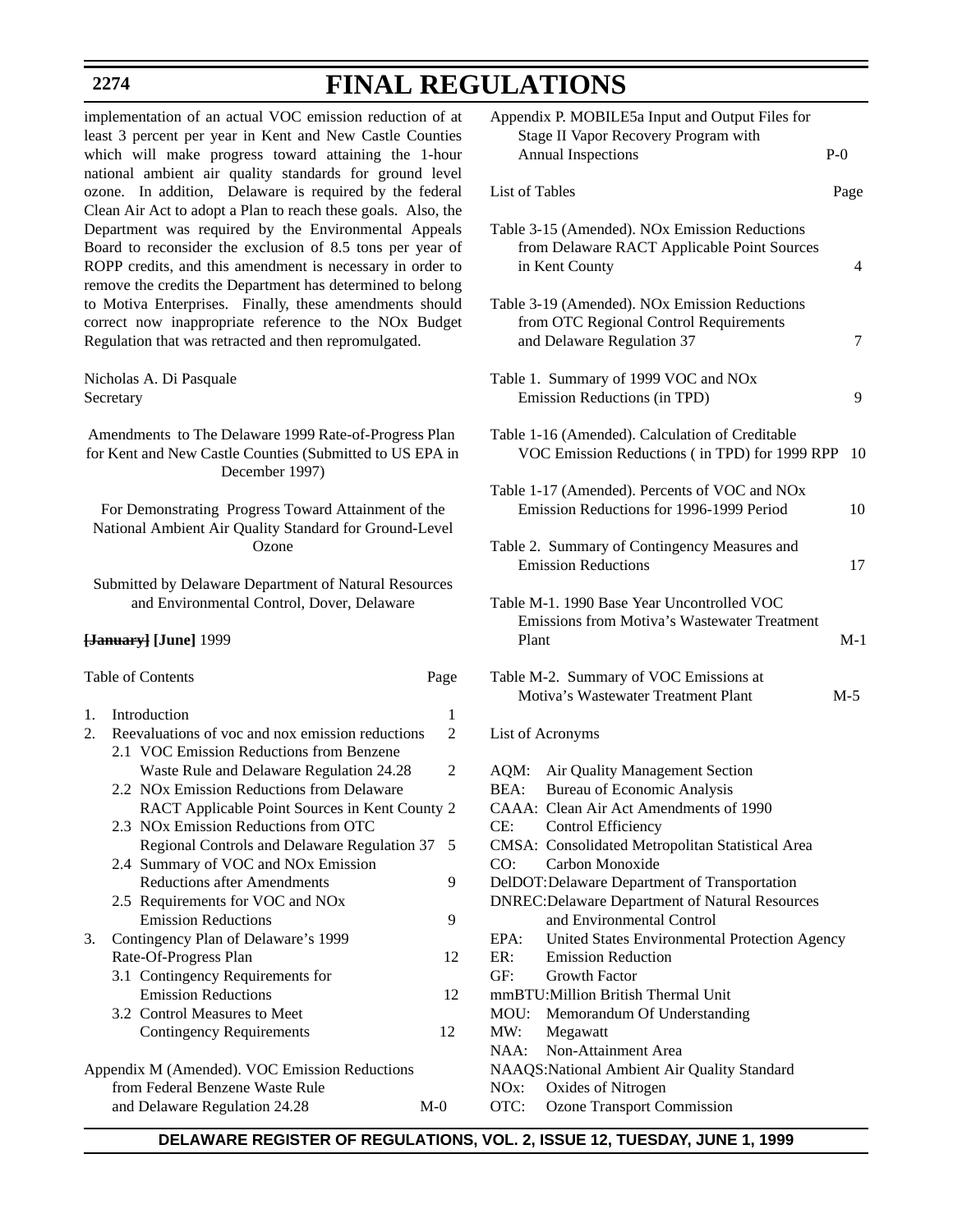| OTR: | Ozone Transport Region                        |
|------|-----------------------------------------------|
|      | RACT: Reasonably Available Control Technology |
| RE:  | Rule Effectiveness                            |
| RP:  | Rule Penetration                              |
| RPP: | Rate-of-Progress Plan                         |
| SCC: | <b>Source Classification Code</b>             |
| SIC: | Standard Industrial Classification            |
| SIP: | <b>State Implementation Plan</b>              |
| TPD: | Tons Per Day                                  |
| TPY: | Tons Per Year                                 |
| VOC: | Volatile Organic Compound                     |
|      |                                               |

VRS: Vapor Recovery System

## **\* PLEASE NOTE, THE ABOVE PAGE NUMBERS REFER TO THE ORIGINAL DOCUMENT AND NOT TO THE REGISTER.**

## List of References

1. Federal Clean Air Act, 42 U.S.C.A. '7401 et seq., as amended by the Clean Air Act Amendments of 1990, P.L. 101-549, November 15, 1990.

2.  $NO_x$  Substitution Guidance, Office of Air Quality Planning and Standards, U.S. Environmental Protection Agency, Research Triangle Park, North Carolina, December, 1993.

3. The Delaware 1999 Rate-of-Progress Plan for Kent and New Castle Counties, Department of Natural Resources and Environmental Control, Air Quality Management Section, Dover, Delaware, December 1997.

4. The Delaware 15% Rate-of-Progress Plan, Department of Natural Resources and Environmental Control, Air Quality Management Section, Dover, Delaware, February, 1995.

5. Delaware Regulations Governing the Control of Air Pollution, Division of Air and Waste Management, Delaware Department of Natural Resources and Environmental Control, Dover, Delaware, Updated to March 8, 1995.

6. Memorandum of Understanding among the States of the Ozone Transport Commission on Development of a Regional Strategy Concerning the Control of Stationary Source Nitrogen Oxide Emissions, Stationary and Area Source Committee, Ozone Transport Commission, Washington, D.C., September 1994.

7. The 1990 OTC NOx Baseline Emission Inventory, EPA-454/R-95-013, Office of Air Quality Planning and Standards, US EPA, Research Triangle Park, North Carolina, July 1995.

8. NOx Budget Program Regulation No. 27, Department of Natural Resources and Environmental Control, Air Quality Management Section, Dover, Delaware, December 1997.

9. Guidance on the Post-1996 Rate-of-Progress Plan and the Attainment Demonstration, Office of Air Quality Planning and Standards, US EPA, Research Triangle Park, North Carolina, February 1994.

10. Guidance on Issues Related to 15 Percent Rate-of-Progress Plans, Policy memorandum, M.H. Shapiro, Acting Assistant Administrator for Air and Radiation, US EPA, Washington D.C., August 23, 1993.

11. Procedures for Emission Inventory Preparation Vol. IV: Mobile Sources, EPA-450/4-81-026d (Revised), Office of Air and Radiation and Office of Mobile Sources, US EPA, Ann Arbor, Michigan, and Office of Air Quality Planning and Standards, US EPA, Research Triangle Park, North Carolina, 1992.

## 1. INTRODUCTION

The Clean Air Act Amendments of 1990 (Ref. 1, hereafter referred to as CAAA) set forth National Ambient Air Quality Standards (NAAQS) for six air pollutants. Two counties in Delaware, i.e., Kent and New Castle, exceed the 1-hour ground-level ozone standard, and have been classified by US Environmental Protection Agency (EPA) as severe nonattainment areas. Under Section 182(d) of the CAAA, Delaware is required to submit to EPA a revision of its State Implementation Plan (SIP), for every 3-year period after 1996, that achieves an actual VOC emission reduction of at least 3% per year over the 3-year period for these two counties. Under certain conditions, the CAAA allows substitution of anthropogenic nitrogen oxides  $(NO_x)$ emission reductions for the post-1996 VOC emission reduction requirements (Ref. 2). The revision of Delaware's SIP for the period of 1996-1999, termed as Delaware 1999 Rate-of-Progress Plan was submitted to EPA in December, 1997 (Ref. 3, hereafter referred to as the Delaware 1999 RPP or simply 1999 RPP). Detailed information regarding the CAAA's requirements for attaining the 1-hour NAAQS for the ground-level ozone, as well as Delaware's state implementation plans for meeting these requirements, can be found in Delaware's 1999 RPP (Ref. 3).

This document contains amendments to Delaware's 1999 Rate-of-Progress Plan submitted to EPA in December, 1997. The document will specify individual portions of the original 1999 RPP that are being amended. In brief, the amendments include (1) reevaluations of some VOC and NOx emission reductions in Part III of the 1999 RPP, (2) recalculation of VOC and NOx emission reductions in the milestone year of 1999 to meet the rate-of-progress requirements, and (3) development of a contingency plan for the 1999 RPP. The portions in the original 1999 RPP that are not amended by this document remain valid.

The agency with direct responsibility for preparing and submitting this document is the Delaware Department of Natural Resources and Environmental Control (DNREC), Division of Air and Waste Management, Air Quality Management Section (AQM), under the direction of Darryl D. Tyler, Program Administrator. The working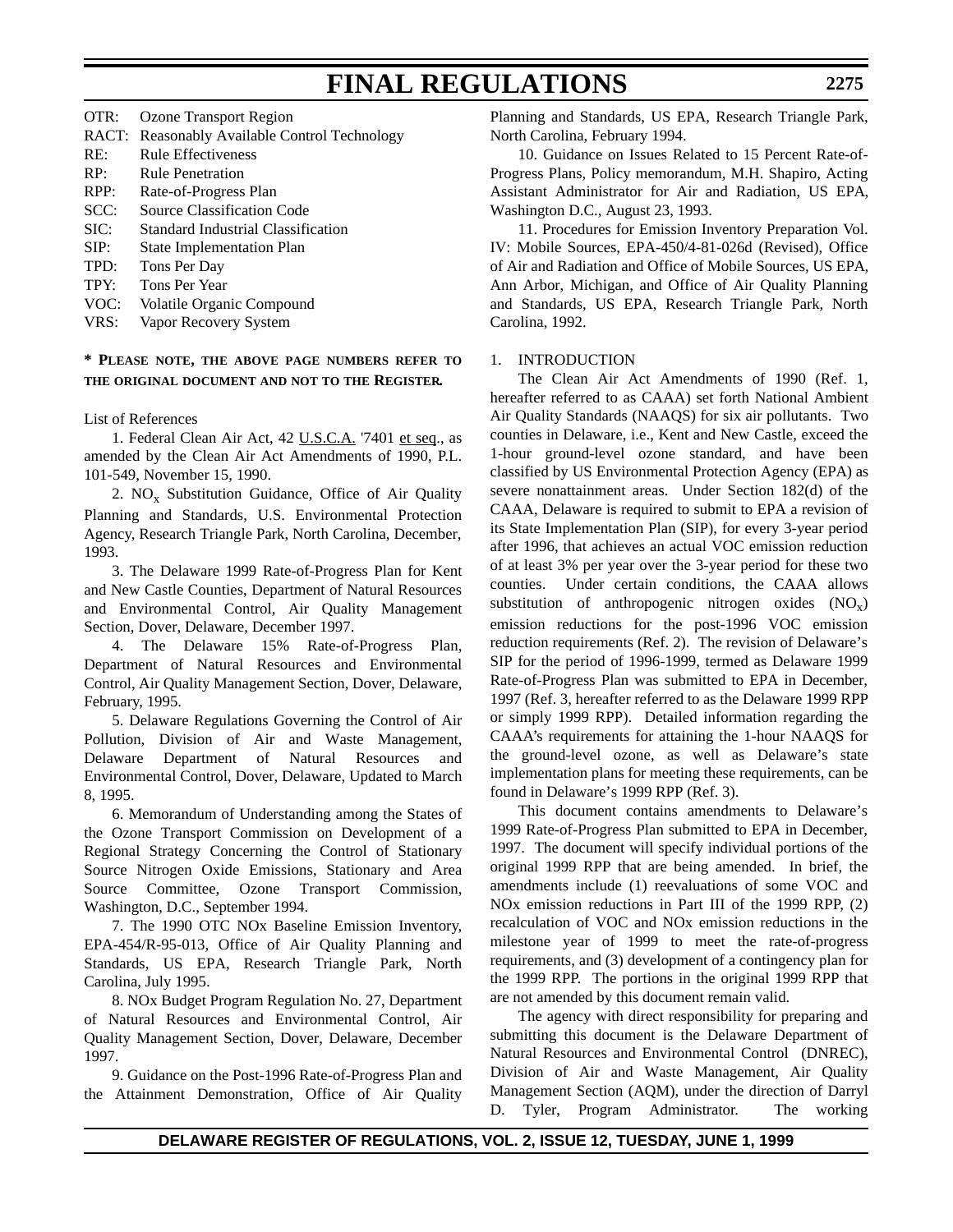## **FINAL REGULATIONS**

responsibility for Delaware's air quality planning falls within the Planning and Community Protection Branch of the Air Quality Management Section of DNREC, under the management of Raymond H. Malenfant, Program Manager. Alfred R. Deramo, Program Manager of Emissions Research, Planning and Attainment Group within the Planning and Community Protection Branch, is the project manager and chief editor of this document. The following personnel under Alfred R. Deramo are instrumental in preparing this document:

Principal Author:

Frank F. Gao, Ph.D., P.E., Environmental Engineer.

Technical Advisor and Quality Assurance Reviewer:

Mohammed A. Mazeed, Ph.D., P.E., Environmental Engineer.

Technical Supporting Staff:

Point sources: John L. Outten, Environmental Scientist. Area Sources: Jack L. Sipple, Environmental Scientist. Mobile Sources: Mark H. Glaze, Resource Planner

2. Reevaluations of VOC and NOx emission reductions

2.1 VOC Emission Reductions from Benzene Waste Rule and Delaware Regulation 24.28

This subsection shall replace the corresponding subsection on page 3-43 of the 1999 RPP, entitled "3. Benzene Waste Rule".

The waste water treatment system at the facility of Motiva Enterprises (formerly Star Enterprise) in New Castle County (Point 50, SCC 30600503) is subject to the National Emission Standards for Hazardous Air Pollutants (NESHAP), Benzene Waste Rule (40CFR61 Subpart FF), and Section 28 of Delaware Air Regulation 24 (Ref. 5, hereafter referred to as Regulation 24.28). Process modifications and emission controls having been planned and implemented for the system to comply with the above rule and regulation can reduce VOC emissions significantly. A detailed discussion of these process modifications and the associated VOC emission reductions is included in Appendix M, as amended in and attached to this document. The 1999 Control Strategy Projection emissions are determined using point source projection Equation P-3 (page 3-10, 1999 RPP) with a control efficiency of 86.6% as derived and explained in the amended Appendix M.

As calculated in the amended Appendix M, the 1999 Control Strategy Projection for VOC emissions from Motiva's wastewater treatment plant is 0.763 TPD in the peak ozone season. The corresponding 1999 Current Control Projection for this source is 2.485 TPD. Thus, the total VOC emission reduction from this source is:

ER<sub>1999</sub> (TPD) = 2.485 - 0.763 = 1.722 TPD in the peak ozone season The VOC emission reductions expected at Motiva's wastewater treatment plant are from process modifications and controls planned by Motiva to comply with either the Federal Benzene Waste Rule or Delaware Air Regulation 24.28 for petroleum refinery. In July 1992, DNREC acknowledged a total of 75 TPY VOC emission reductions from the spill diversion tank (a component unit of the wastewater treatment system) to offset VOC emissions from Motiva's then-planned ether project (DNREC Secretary's Order No. 92-0044, July 14, 1992). Since Motiva has estimated that the ether project would lead to a VOC emission increase of only 66.5 TPY, an extra credit of 8.5 TPY (i.e.,  $75 - 66.5 = 8.5$  TPY) could remain unused. Delaware decides not to use this extra 8.5 TPY credit in its 1999 RPP. It should be pointed out that the 1.722 TPD VOC emission reductions calculated above do not include this extra acknowledged credit (Appendix M).

2.2 NOx Emission Reductions from Delaware RACT Applicable Point Sources in Kent County

This subsection amends Table 3-15 of the original 1999 RPP (page 3-50), entitled "NOx Emission Reductions from Delaware NOx RACT Applicable Sources in Kent County". The amended Table 3-15 provided herein shall replace the original Table 3-15.

In the original Table 3-15, six sources (or nine records) in Kent County are listed as affected by Delaware NOx RACT regulations (Ref. 5). Among them, the sources of Dover Electric and the source of Kraft General Foods have become affected by Delaware Air Regulation 37, the NOx Budget Program (Ref. 8), after the regulation was promulgated in **[December 1997] [April 1999]**. Emission reductions from these sources **[will be discussed] [can be found in Table 3-19 (Amended)]** in the next subsection of this document. As a result, only the three sources at Dover Air Force Base are still affected by the relevant NOx RACT controls. The amended Table 3-15 lists these three sources and the corresponding NOx emission reductions from them. Calculations of emission reductions from these three sources presented in the original 1999 RPP remain valid. As shown in the amended table, the total NOx emission reductions from these three sources are 0.018 TPD. Delaware will take this 0.018 TPD reduction, instead of 1.051 TPD as indicated in the original Table 3-15, as reduction credit to meet the rate-of-progress requirements for the milestone year of 1999.

Table 3-15 (Amended)

NOx Emission Reductions from Delaware NOx RACT Applicable Point sources in Kent County (in TPD)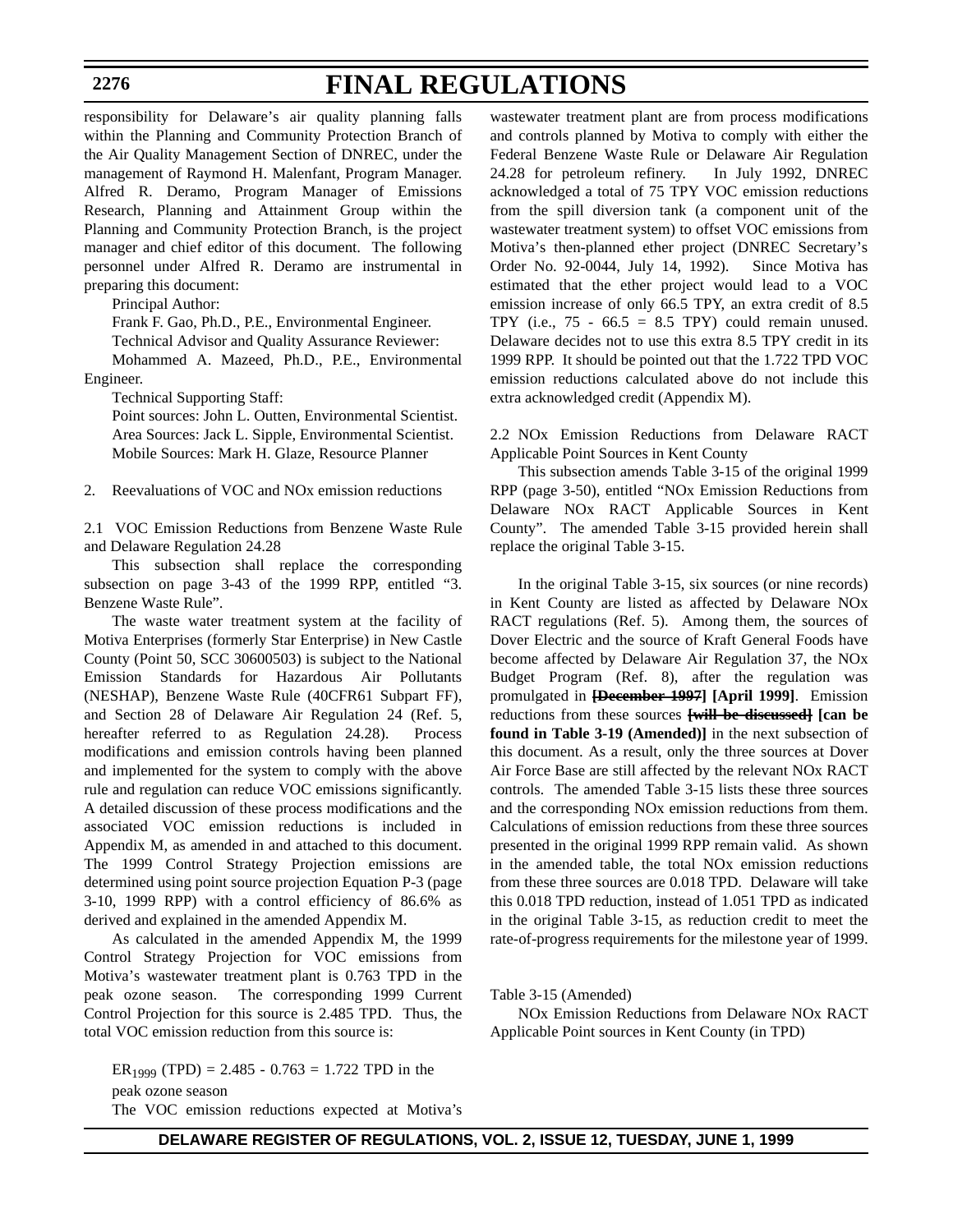|                                 |                |                          |          | 1990           | Applicabl<br>e                        | 1990     |            |        | Current | Control  | 1999<br><b>NO</b> <sub>x</sub> |
|---------------------------------|----------------|--------------------------|----------|----------------|---------------------------------------|----------|------------|--------|---------|----------|--------------------------------|
|                                 |                | Source                   | 1990     | Emission       | Control                               | Capacity | Control    | Growth | Control | Strategy | Emission                       |
| Plant<br>Name                   | Point          | SCC                      | Emission | Rate           | Technolo<br>gy                        | Factor   | Efficiency | Factor | Proj.   | Proj.    | Reductio<br>$\mathbf n$        |
|                                 |                |                          | (TPD)    | (lb)<br>mmBTU) |                                       | (% )     | (96)       |        | (a)     | (b)      | $(c)=(a)-$<br>(b)              |
| Dover<br>Air<br>Force<br>Base   | $\mathbf{1}$   | $1 - 03 -$<br>004-01     | 0.050    | 0.367          | LNB1                                  | $\sim$   | 35.0       | 1.10   | 0.055   | 0.040    | 0.015                          |
|                                 | $\overline{c}$ | $1 - 03 -$<br>$004 - 01$ | 0.030    | 0.368          | $< 5\%$<br>Capacity<br>$\overline{2}$ | 13.38    | 8.4        | 1.10   | 0.033   | 0.031    | 0.002                          |
|                                 | $\overline{4}$ | $1 - 03 -$<br>004-01     | 0.017    | 0.372          | $<$ 5%<br>Capacity                    | 7.63     | 2.6        | 1.10   | 0.019   | 0.018    | 0.001                          |
| Total<br>Reduc<br>tion<br>(TPD) |                |                          |          |                |                                       |          |            |        |         |          | 0.018                          |

Low NO<sub>x</sub> Burning technology.

 $2^{\circ}$  Operation at less than 5% maximum capacity during the peak ozone season.

2.3 NOx Emission Reductions from OTC Regional Controls and Delaware Regulation 37

This subsection shall replace a corresponding subsection from page 3-53 to page 3-57 in the 1999 RPP, entitled "7. OTC Regional NOx MOU Controls for Stationary Sources".

In late 1994, the States of the Ozone Transport Commission (OTC), including Delaware, adopted a Memorandum of Understanding (MOU) on emission reductions from certain large stationary NOx sources within the Ozone Transprt Region (Ref. 6). The OTC MOU specifies regional control strategies that require reductions in NOx emissions from fossil fuel-fired boilers and indirect heat exchangers with maximum gross heat input of at least 250 million British thermal units per hour (mmBTU/hr) and electric generating units greater or equal to 15 megawatts (MW). The MOU requires the OTC States to develop regulations for the control of NOx emissions from those NOx sources in two phases, i.e., Phase II and Phase III. Further, the MOU specifies the level of reductions in the OTC's "Inner Zone" consisting of central eastern portion of the OTC, and the "Outer Zone" consisting of the remainder of the OTR. For Delaware, Kent and New Castle Counties fall in the inner zone and Sussex in the outer zone.

The Phase II of the OTC regional control strategy requires the affected sources to reduce NOx emissions by 65% of their 1990 emission levels, or to limit NOx emission rates below 0.20 lbs/mmBTU, by May 1, 1999. The Phase III strategy requires a NOx emission reduction of 75% of the 1990 level, or an emission rate limit of 0.15 lbs/mmBTU, by May 1, 2003. The OTC States have developed the 1990 OTC NOx Baseline Emission Inventory (Ref. 7). In this document, the OTC States have (1) developed the 1990 NOx emission baselines for all relevant sources, and (2) established for these sources emission budgets in terms of total emissions to be allowed between May 1 and September 30 starting from 1999 (Phase II) and from 2003 (Phase III). The established 5-month budgets, with limited reserves, will serve as NOx emission caps for the affected sources during the regulated season, i.e., from May 1 to September 30, in the years of corresponding phases.

The OTC MOU Phase II requirements affect Delaware's 1999 Rate-of-Progress Plan. To fulfill the Phase II requirements, Delaware has promulgated its Air Regulation 37, which contains a compliance deadline of May 1999 (Ref. 8, hereafter referred to as Regulation 37). Sources in Kent and New Castle Counties covered by Regulation 37 are listed in Table 3-19 (Amended) along with their SCC codes and 1990 baseline 5-month emission levels.

Based on the OTC MOU Phase II allocated budgets and reserves, the 5-month emission allowances (i.e., the total emissions allowed between May 1 and September 30) have been set forth in Regulation 37 for individual sources listed in Table 3-19 (Amended). Due to the capping nature of the allowances, the control strategy projections for all these sources are calculated using point source projection Equation P-5, as presented in the 1999 RPP (page 3-11). The emission reductions from these sources in 1999  $(ER_{1999})$  are obtained using the following equation

 $ER<sub>1999</sub> = EMIS<sub>1999</sub>$ -current control –  $EMIS<sub>1999</sub>$ -control strategy

where  $EMIS<sub>1999-current</sub>$  control is the current control projection emission as determined in Part II of the 1999 RPP, and  $EMIS<sub>1999-control</sub> strategy is the control strategy$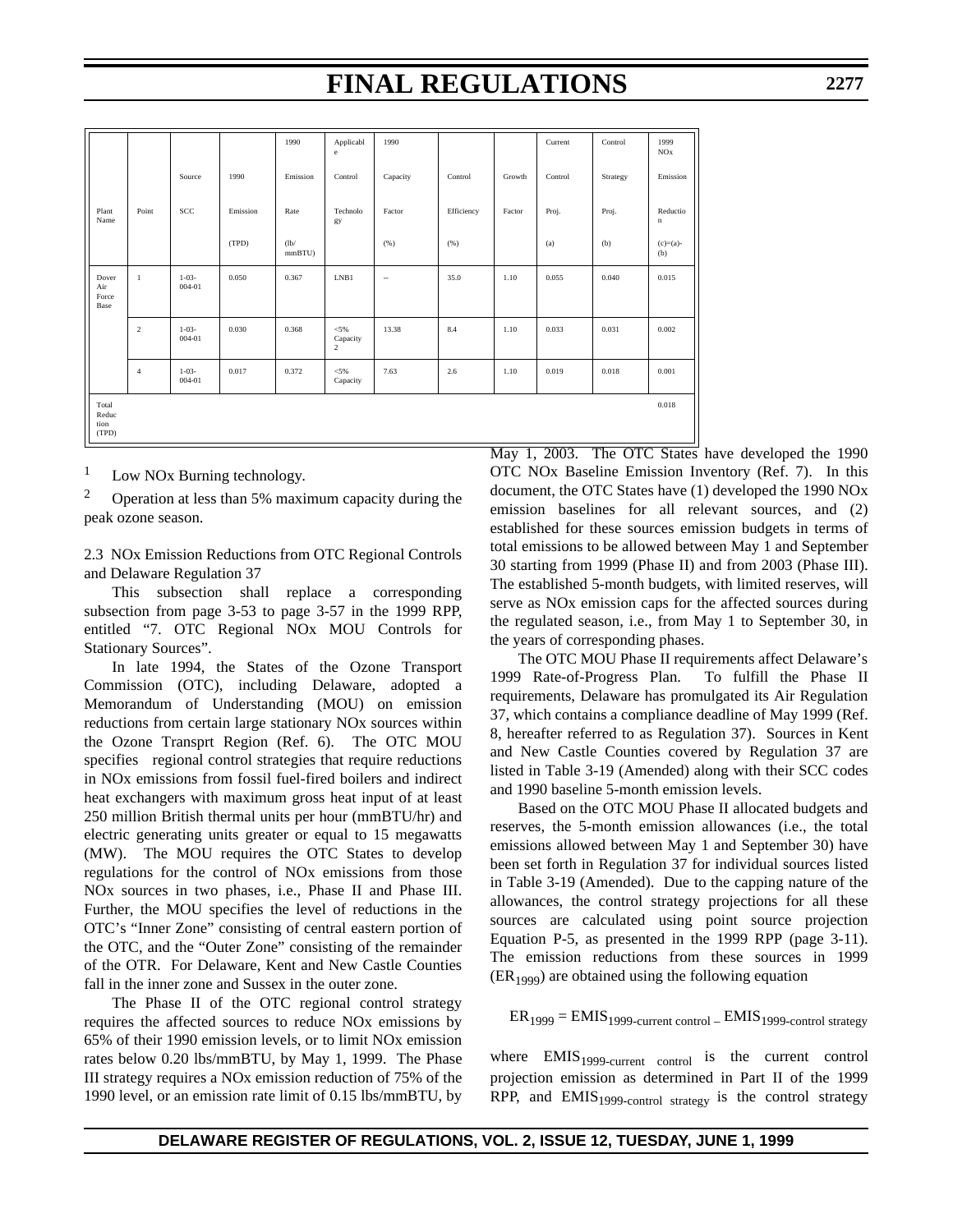projection emission as determined using Equation P-5. The following is an example of how to calculate NOx emission reduction from an affected source.

Example: NOx Emission Reduction from Implementing OTC Regional Control and Delaware Regulation 37

Delmarva Power Edge Moor Point 002 (Table 3-19, amended) in New Castle County is a source covered by Regulation 37. Emission and control data for this source are as follows:

 $CRTPOL = 4.552 TPD$  in peak ozone season;

 $EMIS<sub>by5</sub> = 655.8$  tons in 5 months (May 1 to Sept. 30 in 1990 Base Year);

 $ER<sub>py5</sub> = 242$  tons in 5 months (Regulation 37 allowance,

May 1 to Sept. 30 in 1999);

RULEFF= 100% (i.e., no rule effectiveness)  $RE_{\text{pv}} = 80\%$ .

The 1999 control strategy projection for this source can be obtained using Equation P-5:

| $EMISpy(TPD) = 4.552(TPD) x 242(ton/5mon)$ |                      | $(200-80) = 2.016$ TPD |
|--------------------------------------------|----------------------|------------------------|
|                                            | $655.8$ $(ton/5mon)$ | $(200-100)$            |

The 1999 current control projection of this source is 4.134 TPD (from page F-76, Appendix F, 1999 RPP). Thus, the NOx emission reduction from this source for the 1999 RPP is

 $ER_{1999} = 4.134$  TPD - 2.016 TPD = 2.118 TPD

Following the same procedures, the NOx emission reductions from all sources in Kent and New Castle Counties covered by Regulation 37 can be obtained. The results are summarized in Table 3-19 (Amended). In Table 3-19 (Amended), sources of Dover Electric and First State Power are located in Kent County, and all other sources are located in New Castle County. The sum of NOx emission reductions from sources in Kent County is 1.491 TPD, while the sum of NOx emission reductions from sources in New Castle County is 27.416 TPD. The total NOx emission reductions from the two counties due to implementation of Regulation 37 is 28.907 TPD in the peak ozone season. Delaware will take this 28.907 TPD NOx emission reduction, instead of 24.650 TPD as indicated in the original Table 3-19 in the 1999 RPP, as reduction credit to meet the rate-of-progress requirements for the milestone year of 1999.

2.4 Summary of VOC and NOx Emission Reductions after Amendments

As a result of the amendments in the foregoing subsections, VOC and NOx emission reductions in 1999 from the affected sources have changed, and thus the total VOC and NOx emission reductions for the entire nonattainment area (i.e., Kent and New Castle counties) have changed as well. A summary of these changes is presented in Table 1.

| Table 1. Summary of 1999 VOC and NO <sub>x</sub> Emission |
|-----------------------------------------------------------|
| Reductions (in TPD)                                       |

|           |         | NOx       |                        |  |  |
|-----------|---------|-----------|------------------------|--|--|
| Original* | Amended | Original* | Amended                |  |  |
|           |         |           |                        |  |  |
| 1.743     | 1.722   |           |                        |  |  |
|           |         |           |                        |  |  |
|           |         | 1.051     | 0.018                  |  |  |
|           |         |           |                        |  |  |
|           |         | 24.650    | 28.907                 |  |  |
|           |         |           |                        |  |  |
| 49.553    | 49.532  | 36.856    | 40.080                 |  |  |
|           |         | VOC.      | Neugelions (iii) If D) |  |  |

\* Data are obtained from Table 3-8, page 3-26, Delaware 1999 RPP (Ref. 3).

2.5 Requirements for VOC and NOx Emission reductions

As required by the adequate rate-of-progress in emission reductions set forth in the CAAA, Delaware has determined that the required target level of total VOC emissions in its nonattainment areas (i.e., Kent and New Castle counties) in 1999 should be 101.814 tons per day (TPD) in the peak ozone season (page 1-24, 1999 RPP). In the 1999 RPP, Delaware has also shown that the 1999 control strategy projection for VOC emissions (or the actual target level) would be 110.185 TPD which is higher than the required target level (page 1-24, page 3-1, 1999 RPP). Thus, it is necessary for Delaware to use NOx emission reductions to substitute for VOC emission reductions. As explained in the 1999 RPP, Delaware meets all the conditions set forth by EPA for NOx substitution (Section 1.3, page 1-21, Section 1.4, page 1-25, 1999 RPP).

As determined in Part II of the 1999 RPP (Table 2-1, page 2-2), the 1999 current control projections of VOC emissions is 159.738 TPD. Delaware will use the total amended 49.532 TPD VOC emission reductions in its 1999 Rate-of-Progress Plan. As a result, the 1999 control strategy projection for VOC emissions shall be amended to be 110.206 TPD (i.e., 159.738 - 49.532 = 110.206 TPD). This amended control strategy projection shall serve as a new (or amended) 1999 VOC emission target level and replace the original target level of 110.185 TPD (page 1-29, 1999 RPP). Because of this amendment, the rate-of-progress requirements on VOC and NOx emission reductions in 1999 must be reassessed.

First, the creditable VOC emission reductions need to be

## **2278**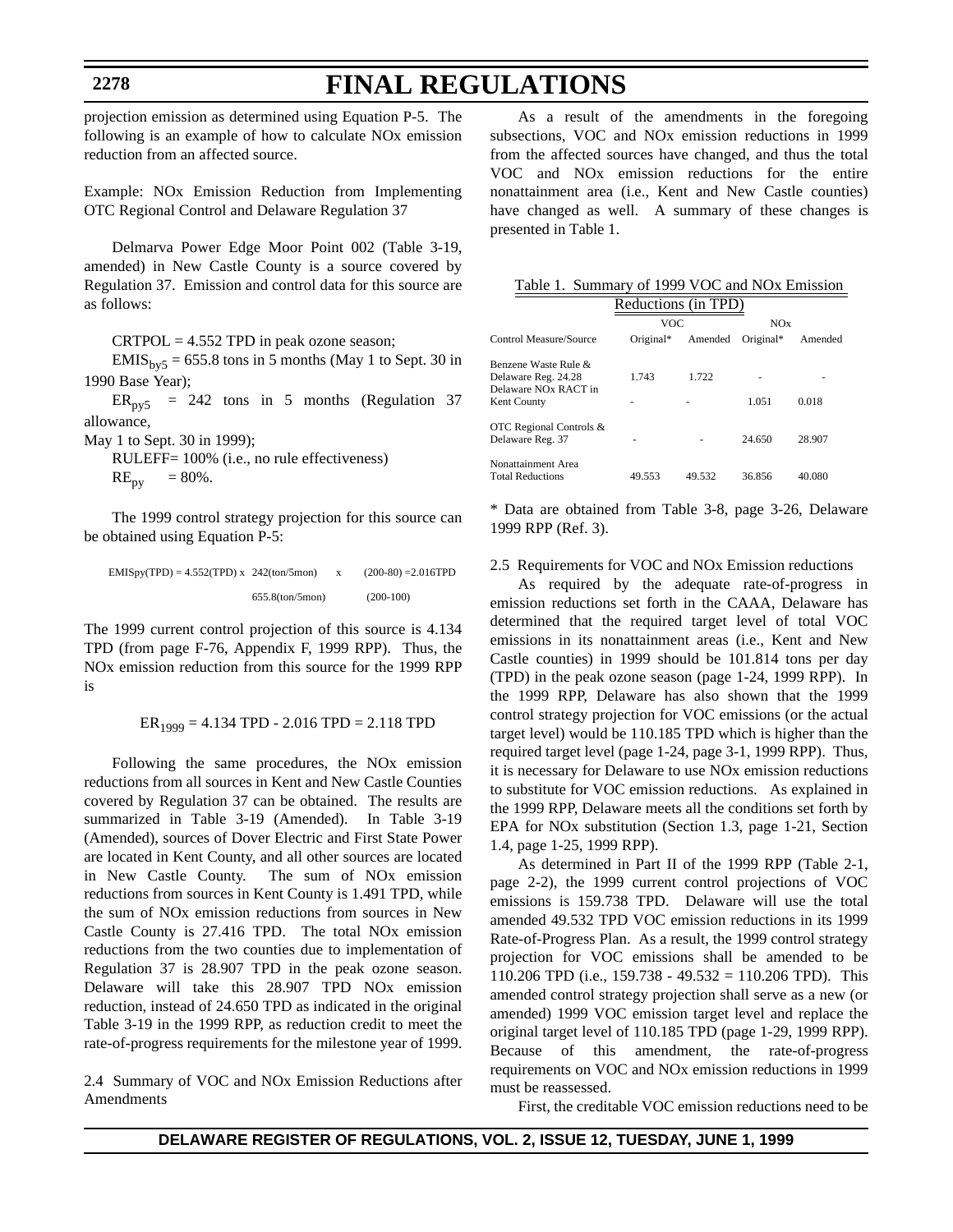recalculated. The calculation is shown in the amended Table 1-16, which shall replace the original Table 1-16, page 1-28 of the 1999 RPP, entitled "VOC Emissions Reductions Creditable for 3% per Year Rate of Progress Requirement for 1996-1999 Period in Tons per Peak Ozone Season Day".

### Table 1-16 (Amended)

Calculation of Creditable VOC Emission Reductions ( in TPD) for 1999 RPP

| Description                             | <b>VOC Emissions</b> |                   |
|-----------------------------------------|----------------------|-------------------|
| 1996 VOC Emission Target Level*115.815  | (u)                  |                   |
| VOC Fleet Turnover for 1996-1999 Period | 1.910                | (v)               |
| 1999 VOC Control Strategy Projection    | 110.206              | (w)               |
| Creditable VOC Emission Reduction       | 3.699                | $(x)=(u)-(v)-(w)$ |

\*The 1996 VOC emission target level is obtained from Delaware 15% Rate-of-Progress Plan (Reference 4).

Second, the percentage of NOx emission reductions required for substitution needs to be determined. As indicated in the 1999 RPP, the 1990 adjusted base year VOC emission level is 134.343 TPD (page 1-23, 1999 RPP). The percentage of the creditable VOC emission reductions in Table 1-16 (Amended) with respect to the 1990 adjusted base year emission is 2.75% (i.e., 3.699/ 134.343=0.0275=2.75%). The percentage of NOx emission reductions required for substitution can be determined from EPA's requirement, that is, the total percentage of VOC and NOx emission reductions must be at least equal to 9% for the 3-year period of 1996-1999. Thus, the required NOx emission reduction for substitution will be  $9.00\%$  - 2.75% = 6.25%. In other words, the total percentage of VOC reduction plus NOx reduction must be at least 9%, as shown in Table 1-17 (Amended), which shall replace the original Table 1-17, page 1-28, 1999 RPP, entitled "Percent of VOC and NOx Emissions Reductions Needed for 1996-1999 Period".

Table 1-17 (Amended) Percents of VOC and NOx Emission Reductions for 1996- 1999 Period

| Milestone   |      | VOC Reduction $(\%)$ NOx Reduction $(\%)$ | Total Reduction (%) |
|-------------|------|-------------------------------------------|---------------------|
| Period      | (a)  | (b)                                       | $(c)=(a)+(b)$       |
| 1996 - 1999 | 2.75 | 6.25                                      | 9.00                |

As indicated in Table 1-15 of the 1999 RPP, the total 1990 adjusted base year NOx emission is 158.895 TPD (page 1-27, 1999 RPP). By multiplying with the NOx substitution percentage in Table 1-17 (Amended), the NOx emission reductions in 1999 must be at least 158.895x6.25%  $= 9.931$  TPD to meet the rate-of-progress requirements. As a result, the target level of NOx emissions in 1999 will be  $158.895 - 9.931 = 148.964$  TPD.

As determined in Part II of the 1999 RPP (Table 2-1,

page 2-2), the 1999 current control projections of NOx emissions is 184.059 TPD. To meet the 1999 NOx emission target of 148.964 TPD, a NOx emission reduction of 35.095 TPD must be achieved (i.e., 184.095 - 148.964 = 35.095 TPD). Since the 1999 NOx emission reductions are expected to be 40.080 TPD, which is greater than the required 35.095 TPD, Delaware believes that the control measures proposed in the 1999 RPP, as amended by this document, are adequate for meeting the rate-of-progress requirements set forth by the CAAA. Delaware decides to use 35.095 TPD of the total expected 40.080 TPD (Table 1 in the previous subsection) in the main plan of the 1999 RPP, and use the remainder (i.e.,  $40.080 - 35.095 = 4.986$  TPD) in the contingency plan of the 1999 RPP.

### 3. Contingency Plan of Delaware's 1999 RPP

## 3.1 Contingency Requirements for Emission Reductions

The CAAA requires States with nonattainment areas to implement specific control measures if the area fails to make reasonable further progress, fails to meet any applicable milestone, or fails to attain the national ambient air quality standards by the applicable attainment date.<sup>1</sup> The EPA has interpreted this CAAA provision as a requirement for States with moderate and above ozone nonattainment areas to include sufficient contingency measures in their Rate-of-Progress Plans so that, upon implementation of such measures, additional emission reductions of at least 3% of the adjusted 1990 base year emissions would be achieved (Ref. 9). Under the same provision of the CAAA, EPA also requires that the contingency measures must be fullyadopted control measures or rules, so that, upon failure to meet milestone requirements or attain the standards, the contingency measures can be implemented without any further rulemaking activities by the States and/or EPA.

To meet the requirements for contingency emission reductions, EPA allows States to use NOx emission reductions to substitute for VOC emission reductions in their contingency plans. The condition set forth by EPA for NOx substitution is that States must achieve a minimum of 0.30% VOC reductions of the total 3% contingency reduction, and the remaining 2.70% reduction can be achieved through NOx emission controls (Ref. 10). Delaware decides to include both VOC and NOx emission controls in its contingency plan for the 1999 Rate-of-Progress Plan.

<sup>1</sup> CAAA, Title I, Part D, Section 172(c)(9) and Section182(c)(9).

3.2 Control Measures to Meet Contingency Requirements

Delaware proposes to achieve the required contingency emission reductions through controls over both VOC and NOx emissions. The VOC emission reductions will be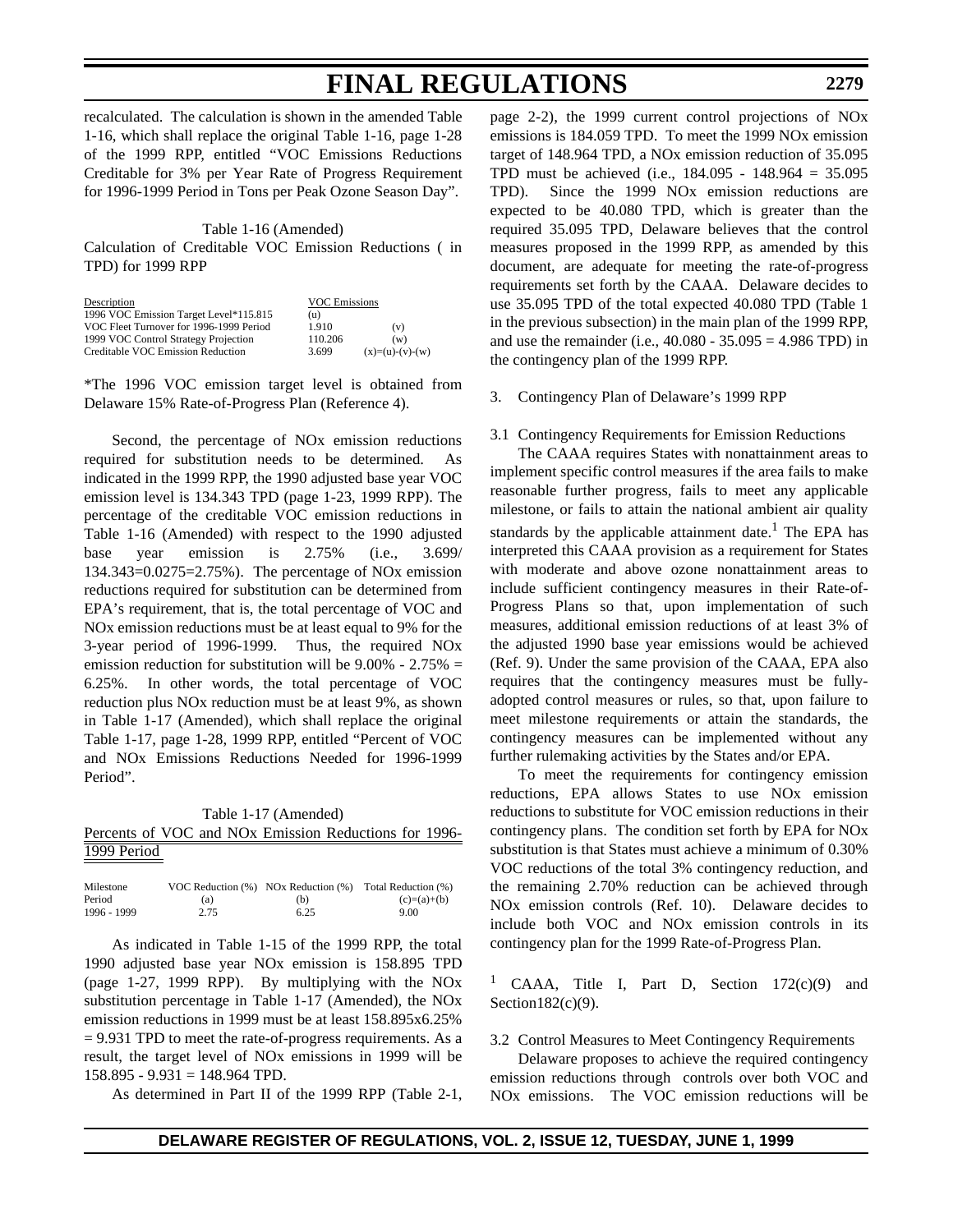# **FINAL REGULATIONS**

obtained from implementing an annual inspection schedule for the Stage II Vapor Recovery Systems, and the NOx emission reductions will be achieved through a combination of controls on various sources in the peak ozone season. The contingency measures and the associated VOC and NOx emission reductions are discussed in detail in the following subsections.

3.2.1 Stage II Vapor Recovery System with Annual Inspections

The CAAA requires States with moderate and above ozone nonattainment areas to submit a SIP revision requiring owners or operators of gasoline dispensing facilities to install and operate a system for gasoline vapor recovery during refueling process for motor vehicles. $2$  Under this requirement, Delaware has developed its Stage II Vapor Recovery Program, which is defined in Section 36 of Delaware Air Regulation 24 (Ref. 5). The Delaware's stage II vapor recovery regulation gives the regulatory agency the right to perform compliance inspections as needed. Currently, a triennial inspection schedule is performed by the responsible agency (Underground Storage Tank Branch of DNREC). Delaware has taken credit for VOC emission reductions from this triennial inspection schedule in Part III of the 1999 RPP, where the emission reductions are estimated using a control efficiency (CE) of 95%, a rule penetration (RP) of 97%, and a rule effectiveness (RE) of 65.3% according to an EPA guidance document (page 3-69, 1999 RPP). The total creditable VOC emission reduction from the triennial inspection is 1.780 TPD, as indicated in Part III of the 1999 RPP (page 3-72).

Additional VOC emission reductions can be obtained from the Stage II Vapor Recovery Program when the inspection frequency is increased. If the program is conducted with an annual inspection schedule, the rule effectiveness (RE) value of this control will increase from 65.3% to 90.5%, resulting in additional VOC emission reductions. In other words, the program is more effective for reducing VOC emissions with a higher inspection frequency. Delaware proposes to perform an annual inspection schedule for its Stage II Vapor Recovery Program as a contingency measure. Based on a 95% control efficiency, a 97% rule penetration, and a 90.5% rule effectiveness, the emission factor generated from MOBILE5a is 0.92 grams of VOC per gallon of gasoline for both Kent and New Castle Counties. The MOBILE5a input and output files determining the 1999 stage II annual inspection emission factors for Kent and New Castle Counties are provided in Appendix P.

As per EPA's guidance document Procedures for Emissions Inventory Preparation, Volume IV: Mobile Sources (Ref. 11), the in-use efficiency of stage II vapor recovery system applies to both spillage and displacement. Therefore, the effect of the vapor recovery program on spillage and displacement will be determined separately.

<sup>2</sup> CAAA, Title I, Part D, Section 182(b)(3).

(a) Effect of Stage II Vapor Recovery with Annual Inspections on Spillage

As explained in Part III of the 1999 RPP (page 3-70), a baseline spillage factor of 0.31 g/gal has been used in the MOBILE5a modeling. The actual spillage factor can be estimated using the 95% control efficiency, 90.5% rule effectiveness, and 97% rule penetration, which gives

Spillage Factor= 0.31 - (0.31 x 95% x 90.5% x 97%)  $= 0.05$  grams VOC/gallon gasoline

The 1999 Control Strategy Projection of VOC emissions from spillage can be determined using Equation A-3 as explained in the 1999 RPP (page 3-16). Using the 0.05 g/gal emission factor, the projected emissions are:

Kent County:

$$
ACTLEY = 183,131 \quad \text{gallons} \quad \text{gasoline/day} \quad (1990)
$$
\nBaseline Inventory Throughput)

\n
$$
EMF_{py} = 0.05 \text{ grams VOC/gallon gasoline}
$$
\n
$$
GF_{py} = 0.89
$$
\nConversion Factor = 0.0022lb/gram x to 2000 lb

\nNew Castle County

\n
$$
ACTLEY = 587,283 \text{ gallons gasoline/day}
$$
\n
$$
(1990 \text{ Baseline Inventory Throughput})
$$
\n
$$
EMF_{py} = 0.05 \text{ grams VOC/gallon gasoline}
$$
\n
$$
GF_{py} = 0.89
$$
\nConversion Factor = 0.0022lb/gram x to 2000 lb

$$
EMISpy = 587,283 \times 0.05 \times 0.89 \times 0.0022 = 0.029
$$
 TPD  
2000

The additional VOC emission reductions for spillage by switching a triennial inspection schedule to an annual inspection schedule are the differences between the projected emissions for the triennial program and the annual program. The additional reductions are:

Kent County

Projection with triennial inspection (page 3-70, 1999 RPP) =  $0.022$  TPD; Projection with annual inspection (calculated above)  $= 0.009$  TPD; Additional Emission Reduction = 0.022 - 0.009  $= 0.013$  TPD.

New Castle County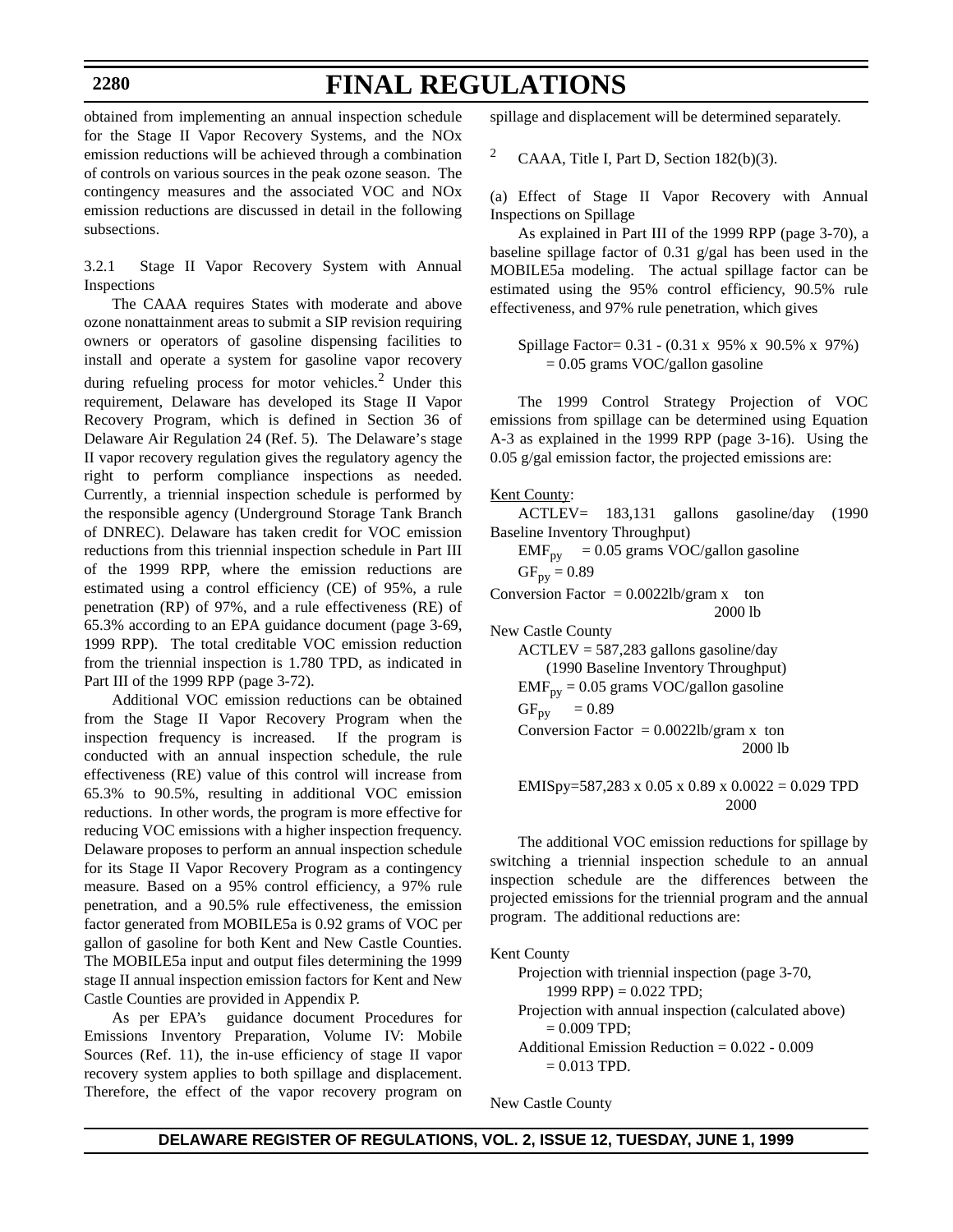Projection with triennial inspection (page 3-70, 1999 RPP) =  $0.069$  TPD;

Projection with annual inspection (calculated above)  $= 0.029$  TPD;

Additional Emission Reduction = 0.069 - 0.029  $= 0.040$  TPD.

Additional VOC Emission Reduction for Spillage:

 $ER_{\text{spill}} = 0.013 + 0.040 = 0.053 \text{ TPD}$  in the peak ozone season.

(b) Effect of Stage II Vapor Recovery with Annual Inspections on Displacement

As explained in Part III of the 1999 RPP (page 3-70), the emission factor of 0.92 g/gal from MOBILE5a accounts for emissions from both displacement and spillage. Thus, the emission factor for displacement can be determined by subtracting 0.05 g/gal (determined earlier) from 0.92 g/gal, which gives

Displacement Factor =  $0.92 - 0.05 = 0.87$  grams VOC/gallon gasoline

The 1999 Control Strategy Projection emissions from displacement can be determined using Equation A-3 as explained in the 1999 RPP (page 3-16). Using the 0.87 g/gal emission factor, the projected emissions are:

Kent County

 $ACTLEY = 183,131$  gallons gasoline/day (1990 Baseline Inventory Throughput)  $EMF_{py} = 0.87$  grams VOC/gallon gasoline  $GF_{py} = 0.89$ Conversion Factor = .0022lb/gram x ton 2000lb EMISpy=183,131 x 0.87 x 0.89 x 0.0022 = 0.500 TPD 2000 New Castle County ACTLEV = 587,283 gallons gasoline/day (1990 Baseline Inventory Throughput)  $EMF_{py} = 0.87$  grams VOC/gallon gasoline  $GF_{py} = 0.90$ Conversion Factor = .0022lb/gram  $x \text{ ton}$ 2000 lb

$$
EMISpy = 587,283 \times 0.87 \times 0.89 \times 0.0022 = 0.500
$$
 TPD  
2000

The additional VOC emission reductions for displacement by switching a triennial inspection schedule to an annual inspection schedule are the differences between the projected emissions for the triennial program and the annual program. The additional reductions are:

Kent County

- Projection with triennial inspection (page 3-71, 1999 RPP) =  $0.294$  TPD;
- Projection with annual inspection (calculated above)  $= 0.156$  TPD:
- Addition VOC Emission Reduction = 0.294 0.156  $= 0.138$  TPD.

New Castle County Projection with triennial inspection (page 3-72, 1999 RPP) =  $0.943$  TPD; Projection with annual inspection (calculated above)  $= 0.500$  TPD; Additional VOC Emission Reduction = 0.943 - 0.500  $= 0.443$  TPD.

Additional VOC Emissions Reduction for Displacement:

 $ER_{displace} = 0.138 + 0.443 = 0.581$  TPD in the peak ozone season.

The total additional VOC emission reduction from Stage II Vapor Recovery Program with an annual inspection schedule is the sum of the additional reductions for spillage and displacement, that is,

 $ER_{total} = 0.053 + 0.581 = 0.634$  TPD in the peak ozone season.

In its 1999 Rate-of-Progress Plan, Delaware has determined its 1990 adjusted base year inventory level of VOC emissions to be 134.343 TPD (page 1-23, 1999 RPP). The additional 0.634 TPD VOC emission reduction estimated above is  $(0.634/134.343) = 0.0047 = 0.47\%$  of the 1990 adjusted base year VOC emissions, thus, satisfying the 0.30% minimum requirement on VOC emission reductions for the contingency plan. The rest of the contingency reductions will be obtained through NOx controls, which will be discussed in the following subsection.

3.2.2 NOx Emission Controls in Peak Ozone Season

As determined above, 0.47% of the 3.00% contingency requirement will be obtained by VOC emission reductions from annual inspection of Stage II vapor recovery systems. The remaining  $2.53\%$  (i.e.,  $3.00\%$  -  $0.47\%$  =  $2.53\%$ ) is the percentage required for NOx reduction substitution. The adjusted 1990 base year NOx emission level has been determined to be 158.895 TPD in the 1999 RPP (page 1-27, 1999 RPP). Thus, the NOx emission reductions for contingency purpose will be at least  $158.895 \times 2.53\% =$ 4.020 TPD.

In Subsection 2.5 of this document, Delaware has demonstrated that, through adequate NOx emission controls,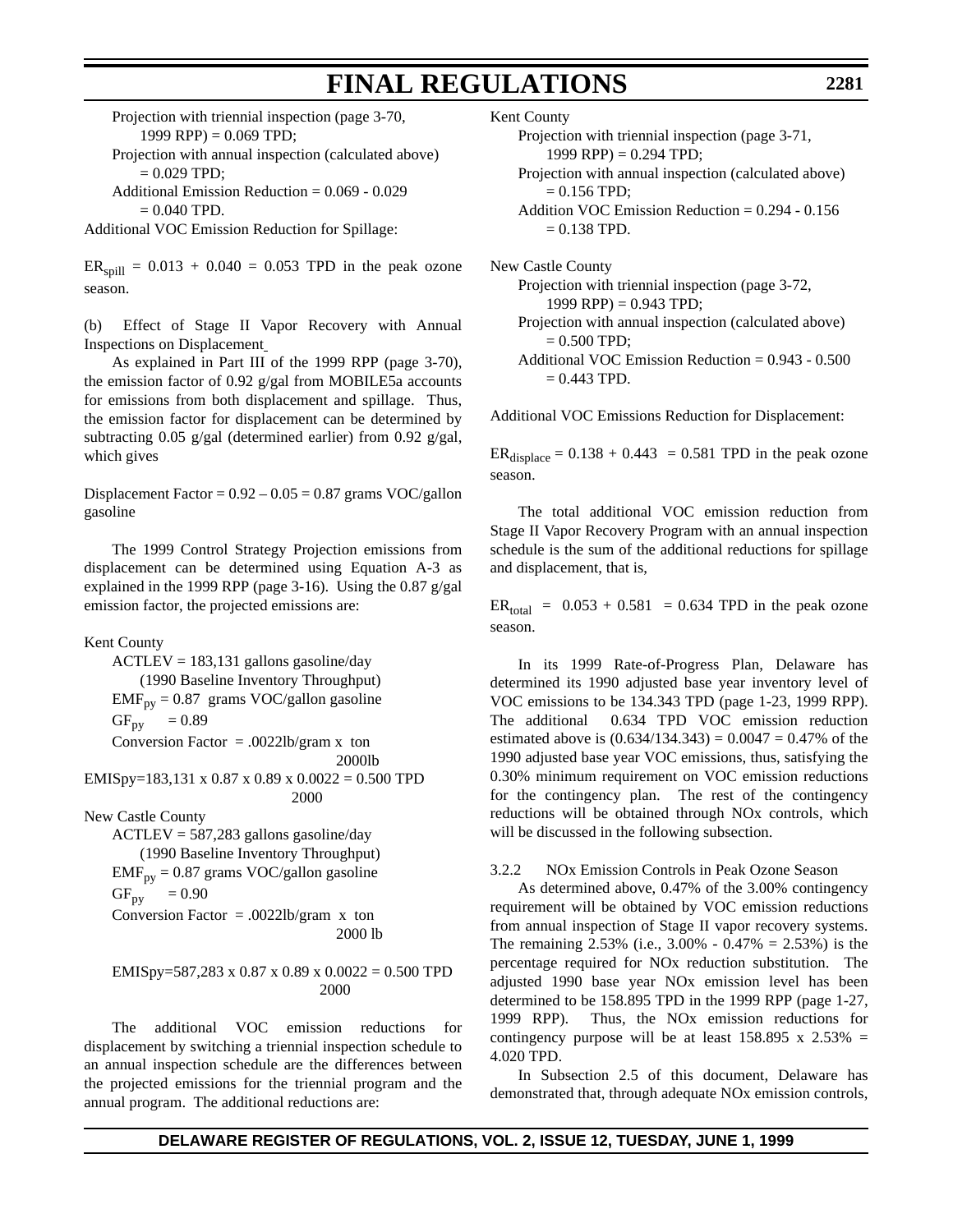# **FINAL REGULATIONS**

a 4.985 TPD NOx emission reduction will be achieved, in addition to those needed to meet the minimum rate-ofprogress requirements for the 1999 RPP. Delaware shall use this additional 4.985 TPD NOx emission reduction in the contingency plan based on the following judgements. First, this additional reduction satisfies the required minimum amount of NOx reduction substitution for contingency purpose, i.e., 4.020 TPD as determined above. Second, this additional reduction is achieved from a combination of control measures included in Delaware's 1999 RPP as amended by this document. All these control measures are fully-adopted measures or rules. Thus, no further rulemaking actions by the State and/or EPA are needed when all or part of the 4.985 TPD NOx reduction becomes necessary to serve the contingency purpose. Third, unused part of the 4.985 TPD can be transferred to backfill shortfalls in the contingency plan and/or the overall control strategy in Delaware's 2002 and/or 2005 rate-of-progress plans without further rulemaking actions.

3.2.3 Summary of Contingency Measures and Emission Reductions

A summary of the contingency measures and the associated additional VOC and NOx emission reductions are presented in Table 2. As shown in Table 2 and in the discussions above, the contingency measures proposed in this plan are adequate for meeting the contingency requirements set forth by EPA.

## Table 2. Summary of Contingency Measures and Emission Reductions

|                                             | EmissionReduction (TPD) |                 |  |
|---------------------------------------------|-------------------------|-----------------|--|
| <b>Contingency Measures</b>                 | VOC                     | NO <sub>x</sub> |  |
| Stage II Vapor Rec. with Annual Inspection  | 0.634                   |                 |  |
| <b>Required VOC Emission Reductions</b>     | 0.634                   |                 |  |
| NOx Controls in Peak Ozone Season           |                         | 4.986           |  |
| Minimum NO <sub>x</sub> Emission Reductions | ۰                       | 4.020           |  |

## APPENDIX M (Amended)

## VOC EMISSION REDUCTIONS FROM THE FEDERAL BENZENE WASTE RULE AND DELAWARE AIR REGULATION 24.28 AT WASTEWATER TREATMENT PLANT OF MOTIVA ENTERPRISES

(Note: This amended Appendix M shall replace the original version in Delaware's 1999 RPP dated December 1997)

### 1. Background

In order to comply with the Federal Benzene Waste Rule and Section 28 of Delaware Air Pollution Control Regulation 24 (hereafter referred to as Regulation 24.28), Motiva Enterprises (formerly Star Enterprise) in New Castle County planned to implement a number of process modifications and emission controls to its waste water treatment plant prior to 1996. These modifications and controls include:

(1) Oily Water Sewer: Using passive ventilation through carbon canisters for active manholes and sealing inactive manholes.

(2) CPI Separator: Sealing the existing fixed roof, adding a nitrogen blanket, and passively venting emissions to a carbon absorption canister.

(3) API Separator: Using a combination of fixed and floating covers and venting emissions to a carbon absorption canister.

(4) Equalization Tanks: Covering with floating roofs.

(5) Spill Diversion Tank: Covering with a floating roof.

(6) Dissolved Air Flotation Unit: Retrofitting with fixed roof covers and venting emissions to a control device.

In the 1990 Base Year Inventory, VOC emissions from the oily water sewer manholes, the CPI and API separators, the equalization tanks, the spill diversion tanks, and the dissolved air floatation unit were reported as a whole with one value of 2.3130 TPD in the per peak ozone season. In order to project future emissions from the treatment system, a breakdown of the 1990 emissions for individual units with modifications and/or new controls has been developed from information provided by Motiva Enterprises via a letter from Motiva's Plant Manager, R.G. Soehlke, to R. Taggart, Program Manager, Engineering and Compliance Section of DNREC, dated on March 6, 1992 (Attachment 1). A summary of the breakdown of 1990 base year emissions from Motiva's wastewater treatment system is presented in Table M-1.

## Table M-1 1990 Base Year Uncontrolled VOC Emissions from Motiva's Wastewater Treatment Plant

| Unit Description                |           | 1990 Base Year Emissions* |                       |  |
|---------------------------------|-----------|---------------------------|-----------------------|--|
|                                 | VOC (TPY) | VOC (TPD)                 | Non-Benzene VOC (TPY) |  |
| Oily Water Sewer                | 6.2       | 0.017                     | 5.0                   |  |
| <b>CPI</b> Separator            | 7.3       | 0.020                     | 5.8                   |  |
| <b>API</b> Separator            | 563.0     | 1.542                     | 562.5                 |  |
| <b>Equalization Tanks</b>       | 115.9     | 0.318                     | 114.5                 |  |
| Spill Diversion Tank            | 75.0      | 0.205                     | 75.0                  |  |
| <b>Dissolved Air Floatation</b> | 81.0      | 0.222                     | 80.0                  |  |
| Total                           | 848.4     | 2.324                     | 842.8                 |  |

\* Notes: (1) VOC emissions from oily water sewer was omitted in 1990 Base Year Inventory due to its small emission rate. (2) Total VOC emission in 1990 Base Year Inventory is 2.313 TPD. The small discrepancy herein resulted from rounding error and including the oily water sewer.

#### 2. VOC Emission Reductions from Individual Units

Motiva Enterprises has provided information about the effect of the planned modifications and controls on VOC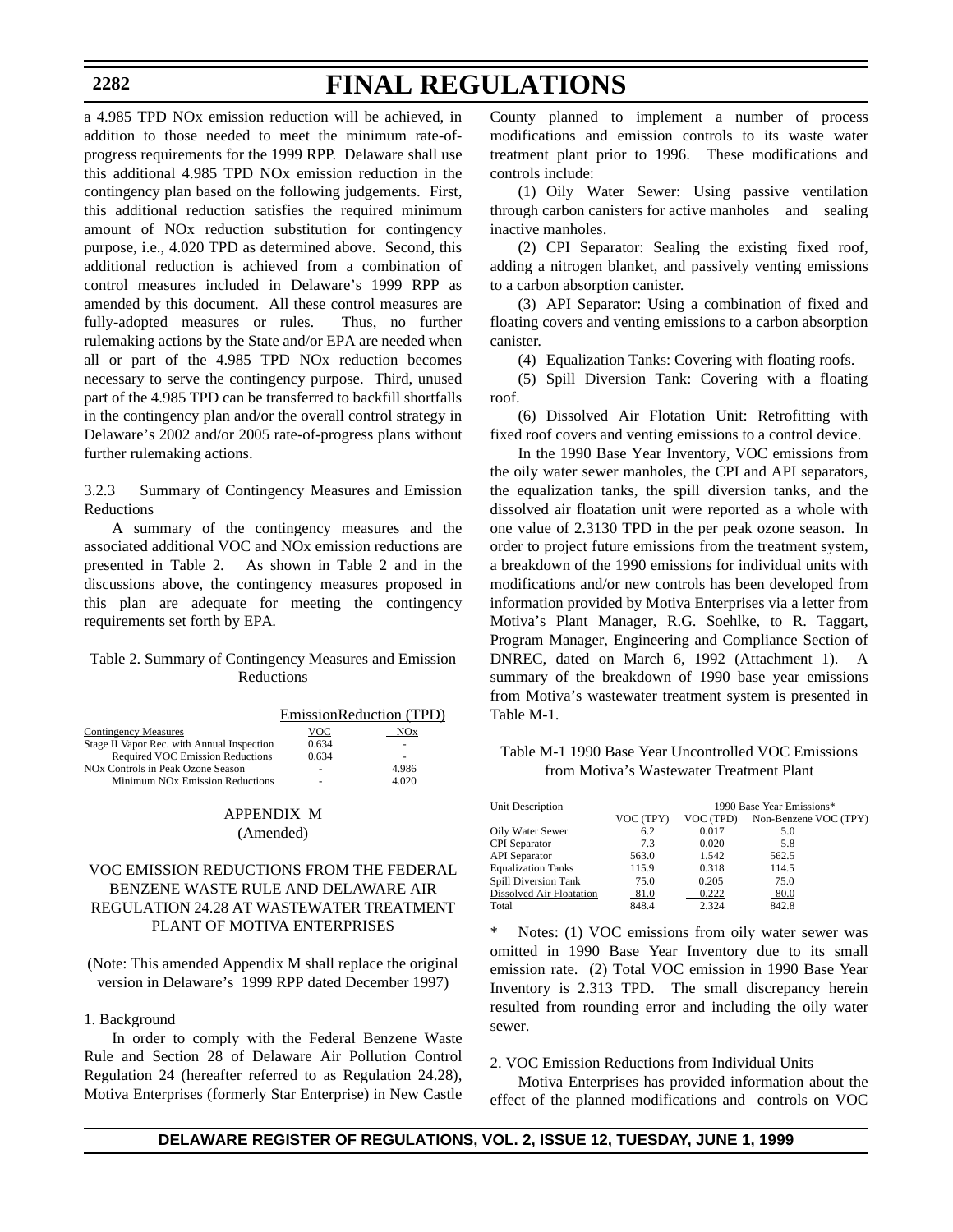emissions for each unit. Such information has been used to project VOC emissions from the wastewater treatment system in the future milestone years. Details of VOC emission projections in 1999 are discussed in this section.

(1) Oily Water Sewer

Per the Benzene Waste Rule, hydrocarbon removal with carbon canisters must be 95 percent effective. Therefore, VOC emissions after modifications to the oily water sewer can be estimated using the 1990 emission in Table M-1 and a 95% control efficiency, which gives

$$
(0.017
$$
 TPD) $x(1-95\%) = 0.001$  TPD

(2) CPI Separator

Per the Benzene Waste Rule, hydrocarbon removal with carbon canisters must be 95 percent effective. Therefore, VOC emissions after modifications to the CPI Separator can be estimated using the 1990 emission in Table M-1 and a 95% control efficiency as follows

$$
TPD)x(1-95\%) = 0.001 TPD
$$

### (3) API Separator

The emissions from the API Separator will be controlled by both covering the unit and venting emissions to a carbon absorption canister. Motiva has estimated the amount of VOC emissions that will be vented to the carbon absorption canister from the covered API Separator by using AP-42 methodology for determining breathing losses from the fixed-roof tanks. This emission rate is 61.7 TPY which is equal to a daily rate of 0.169 TPD. These emissions will be sent to a carbon absorption canister which must have a control efficiency of 95% per the Benzene Waste Rule. Therefore, the emissions to the atmosphere after the installation of controls on the API Separator can be determined as

$$
(0.169 \text{ TPD})x(1.00 - 95\%) = 0.008 \text{ TPD}
$$

Therefore, the amount of VOC that is captured by the carbon absorption canister is

### $0.169$  TPD  $- 0.008$  TPD  $= 0.161$  TPD

The reduction in VOC emissions from the API Separator is due not only to the carbon absorption device, but also to the fact that the covers on the API Separator keep more volatile organic compounds in the liquid phase rather than vaporizing to the atmosphere. Therefore, a higher volume of VOCs in the liquid phase will go to downstream units in the wastewater treatment plant. Because they may eventually be emitted to the atmosphere from a downstream unit, these VOCs must be accounted for when determining overall emissions from the wastewater treatment plant. The additional amount of VOCs in the liquid phase that will go to the downstream units is determined as follows.

First, the decrease in VOC emissions due to the new controls is determined by subtracting the controlled emissions from the uncontrolled emissions. The controlled emissions have been previously calculated to be 0.008 TPD. The uncontrolled emissions are 1.542 TPD (Table M-1). Therefore, the total decrease in VOC emissions is

$$
(1.542 TPD)_{uncontrolled} - (0.008 TPD)_{controlled} = 1.534 TPD
$$

The vapor portion of the 1.534 TPD decrease is the amount of VOC that will be removed by the carbon absorption canister. This amount has been previously calculated to be 0.161 TPD. The portion of the total VOC reduction that remains in the liquid phase is the difference between the total VOC reduction and the vapor portion that is removed by the carbon absorption canister, which is

1.534 TPD -  $0.161$  TPD = 1.373 TPD remaining in liquid phase

According to Motiva Enterprises, 55 percent of the 1.373 TPD, or 0.755 TPD, will be removed in the API Separator and will go to the Coker. Therefore, the amount of VOCs that will remain in the liquid phase and go to downstream units is

$$
1.373 \text{ TPD} - 0.755 \text{ TPD} = 0.618 \text{ TPD}
$$

#### (4) Equalization Tanks

Based on AP-42 methodology, the emissions from the equalization tanks after installation of floating roofs will essentially be zero. Therefore, the decrease in VOC emissions from these tanks is equal to the 0.318 TPD as listed in Table M-1. The floating roofs on the equalization tanks will cause an increase in liquid VOCs to downstream units similar to the increase caused by the API Separator covers. The amount of VOCs from the equalization tanks that will remain in the liquid phase is equal to the emission reduction of 0.318 TPD. Therefore, the net increase in VOCs to downstream units is the sum of the 0.618 TPD liquid VOCs previously calculated from the API Separator covers and the 0.318 TPD liquid VOCs resulting from the floating roofs on the equalization tanks. Thus, the total increase is  $0.618 + 0.318 = 0.936$  TPD liquid phase VOCs that will go to the Dissolved Air Floatation Unit.

(5) Spill Diversion Tank

The VOC emissions from the spill diversion tank will essentially be zero after installation of the floating roof. The uncontrolled VOC emissions of 75 TPY (or 0.205 TPD) from the spill diversion tank (Table M-1) are the result of maintaining an oil layer on the top of the tank to control odor. This practice will no longer be necessary after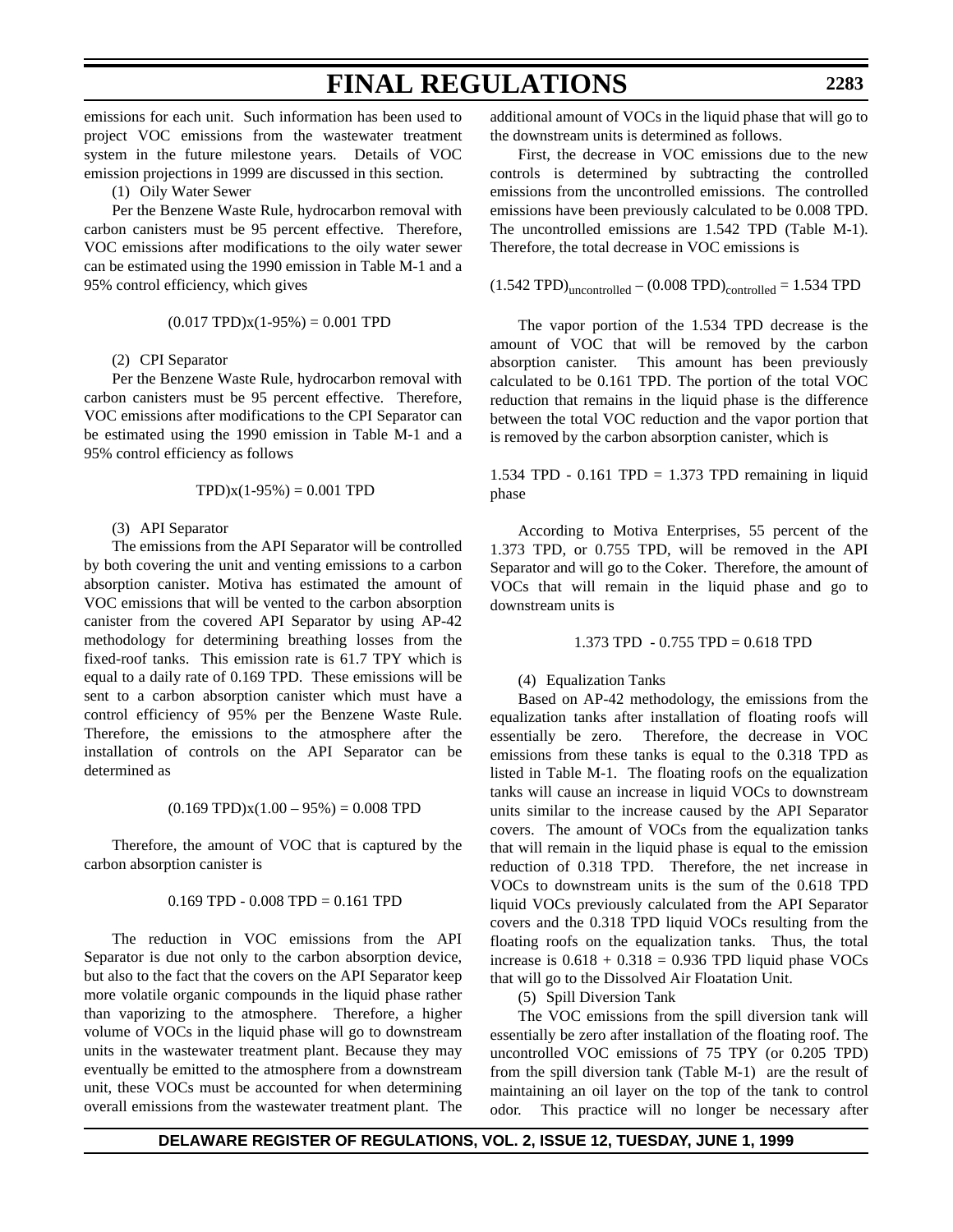# **FINAL REGULATIONS**

installation of the floating roof, thus, the VOC emissions of 0.205 TPD from the spill diversion tank will be totally eliminated from the process. Consequently, there will be no increase in VOC loading on any downstream units from the Spill Diversion Tank.

A portion of the emission reduction from the spill diversion tank will be used to offset VOC emissions from a new Ether Project at Motiva Enterprises facility. This portion of the emission reduction is not creditable for meeting the Rate-of-Progress requirements. The Ether Project is expected to produce a VOC emission of 66.5 TPY, which is equal to a daily emission of 0.182 TPD. A 1:1 offset of the 0.182 TPD is needed from the VOC reduction at the spill diversion tank. Therefore, a controlled emission of 0.182 TPD is attributed to the spill diversion tank. In this manner, the amount of emission reductions to be credited to the 1999 RPP from the spill diversion tank will exclude the amount of reduction needed to offset the Ether Project, which gives

Creditable Reduction for 1999 RPP =  $0.205 - 0.182 = 0.023$ **TPD** 

(6) Dissolved Air Floatation (DAF) Unit

The VOC emissions from the DAF unit will be controlled by both covering the unit and venting emissions to a control device. Per the Benzene Waste Rule, the control device must have a 95% VOC removal efficiency. Based on design data, Motiva Enterprises have estimated the emissions that will be vented to the control device from the covered DAF unit to be 4.8 TPY, which is equal to a daily emission of 0.013 TPD. The emissions to the atmosphere from the control device are then determined to be

$$
(0.013
$$
 TPD) $x(1.00 - 95%) = 0.001$  TPD

The amount of VOC that will be removed by the control device is

#### 0.013 TPD - 0.001 TPD = 0.012 TPD

The covers on the DAF unit will cause an increase in liquid phase VOCs to downstream units similar to the increase caused by the API Separator and the equalization tanks. Similarly, the decrease in VOC emissions due to the new controls is determined by subtracting the controlled emissions from the uncontrolled emissions. The controlled emissions have been previously estimated to be 0.001 TPD, while the uncontrolled emissions are 0.222 TPD, as listed in Table M-1. Therefore, the total decrease in VOC emissions from the DAF unit is

0.222 TPD - 0.001 TPD = 0.221 TPD

The vapor portion of the 0.221 TPD reduction is the amount of VOC that is removed by the control device. This amount has been previously calculated to be 0.012 TPD. The portion of the total VOC reduction that remains in the liquid phase is the difference between the total VOC reduction and the vapor portion, that is

0.221 TPD - 0.012 TPD = 0.209 TPD

This amount is added to the previously calculated 0.936 TPD liquid phase VOCs, which comes to the DAF unit from the API Separators and the equalization tanks, resulting in a cumulative increase in liquid phase VOCs of 1.145 TPD. According to Motiva Enterprises, 80 percent of this 1.145 TPD, or 0.916 TPD, will be removed in the DAF unit and will go to the Coker. Therefore, the amount of liquid phase VOCs that will go to downstream units is

1.145 TPD - 0.916 TPD = 0.229 TPD

Of the 0.229 TPD liquid phase VOCs going downstream from the DAF unit, Motiva Enterprises state that 50% will be bio-degraded in the first stage aeration unit. The remainder will be emitted to the atmosphere. Therefore, the net increase in VOC emissions to the atmosphere due to downstream loading from all units is

 $(0.229 \text{TPD})x(0.50) = 0.115 \text{TPD}$  to the atmosphere

A summary of VOC emissions from individual units at Motiva's wastewater treatment plant after implementing the planned modifications and controls is presented in Table M-2.

## Table M-2 Summary of VOC Emissions at Motiva's Wastewater Treatment Plant

| Source Unit                   | Controlled VOC Emissions (TPD) |
|-------------------------------|--------------------------------|
| Oily Water Sewer              | 0.001                          |
| <b>CPI</b> Separator          | 0.001                          |
| <b>API</b> Separator          | 0.008                          |
| <b>Equalization Tanks</b>     | 0.000                          |
| Spill Diversion Tank          | $0.182*$                       |
| Dissolved Air Floatation Unit | 0.001                          |
| Downstream Loading            | 0.115                          |
| <b>Total Emission</b>         | 0.308                          |

\*For offsetting VOC emissions from the ether project.

3. 1999 Control Strategy Projections and Emission Reductions

The 1999 Control Strategy Projection for the Motiva Enterprises wastewater treatment plant can be calculated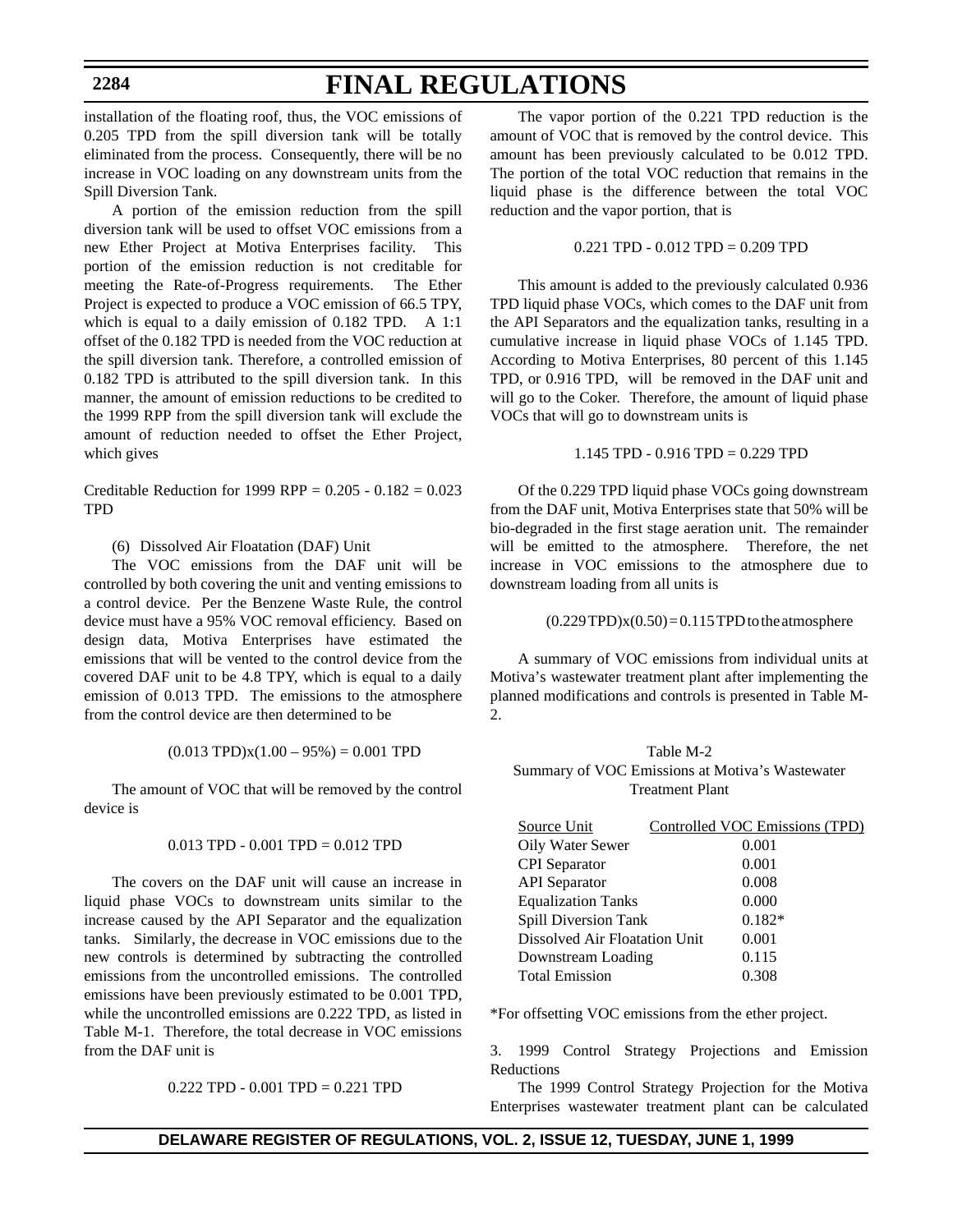using an overall control efficiency which accounts for VOC emission reductions from all process modifications and controls at the treatment plant. This 1999 Overall Control Efficiency (CE<sub>1999</sub>) can be determined using the 1990 uncontrolled emissions from Table M-1 and the estimated controlled emissions from Table M-2, which gives

$$
CE_{1999} = 2.324 - 0.308 \times 100\% = 86.8\%
$$
  
2.324

The VOC emissions from Motiva's wastewater treatment plant are projected to 1999 using projection Equation P-3 as presented in the 1999 RPP (page 3-10). The parameters needed for the projection are

| 1990 Actual Emissions   | $= 2.324$ TPD (From Table M-1)         |
|-------------------------|----------------------------------------|
| 1999 Overall Control    |                                        |
| Efficiency              | $= 86.8\% = 0.868$ (Calculated above)  |
| 1999 Rule Effectiveness | $= 80\% = 0.80$ (Default value)        |
| 1990 Control Efficiency | $= 0\% = 0$ (No controls in 1990)      |
| 1990 Rule Effectiveness | $= 100\% = 0$ (No rule effect in 1990) |
| 1999 Growth Factor      | $= 1.08$ (Page 2-9, 1999 RPP)          |

The 1999 control strategy projection of VOC emissions is

$$
EMIS_{1999} = 2.324 \text{ x } 1-86.8\% \text{ x } 80\% \text{ x } 1.08=0.767 \text{ TPD}
$$
  
1-0% x 100%

The VOC emission reduction at Motiva's wastewater treatment plant due to process modifications and new controls is the difference between the 1999 Current Control Projection emissions and the 1999 Control Strategy Projection emissions. The 1999 Current Control Projection emissions can be obtained using Equation P-6 (page 3-12, 1999 RPP), that is, multiplying the 1990 Base Year Emissions with the 1999 growth factor

$$
EMIS1999 - Current Control = 2.324 x 1.08 = 2.510 TPD
$$

Therefore, the VOC emission reduction in 1999  $(ER<sub>1999</sub>)$  from Motiva's wastewater treatment plant is expected to be

$$
ER_{1999} = 2.510 \text{ TPD} - 0.767 \text{ TPD} = 1.743 \text{ TPD}
$$

4. Emission Reduction Credit for 1999 Rate-of-Progress Plan

The VOC emission reductions at Motiva's wastewater treatment plant resulted from process modifications and controls planned by Motiva to comply with either the Federal Benzene Waste Rule or Delaware Air Regulation 24.28 for petroleum refinery. In July 1992, DNREC acknowledged the total VOC emission reduction of 75 TPY from the spill diversion tank to offset VOC emissions from Motiva's then-planned ether project (DNREC Secretary's Order No. 92-0044, July 14, 1992). Since Motiva estimated that the ether project would lead to a VOC emission increase of 66.5 TPY, a portion of the acknowledged VOC emission reduction, that is,  $75 - 66.5 = 8.5$  TPY, is included in the total emission reductions estimated in Section 3. Delaware decides (1) not to use this 8.5 TPY acknowledged reduction in its 1999 RPP for reduction credit, and (2) to exploit alternative reductions (e.g., NOx emission reductions) to fulfill the emission reduction requirements in the 1999 RPP. This decision reflects DNREC's consideration to follow the Final Order and Decision, issued by the Environmental Appeals Board, the State of Delaware, on November 20, 1998 (Attachment 2).

The 8.5 TPY VOC reduction is estimated with respect to the 1990 base year. It cannot be simply subtracted from the 1999 total VOC emission reductions projected previously in Section 3. Instead, similar steps used in Section 3 should be applied to the source that produces this reduction, namely, the spill diversion tank. Delaware makes the following analysis to determine the 1999 VOC emission reduction resulting from this 8.5 TPY.

The 1990 base year VOC emission from Motiva's wastewater treatment plant (EMIS<sub>1990</sub>) can be expressed as

$$
EMIS1990 = EMIS1990CRED + EMIS1990NONCR(1)
$$

where  $EMIS<sub>1990CRED</sub>$  is the emissions from which reduction credits will be taken in 1999, and  $EMIS<sub>1990NONCR</sub>$  is the emissions from which the reductions will not be taken as credit in 1999. The 1999 current control projection is

 $EMIS_{CC1999} = EMIS_{1990}$  x GF =  $EMIS_{1990CRED}$  x GF +  $EMIS<sub>1990NONCR</sub>$  x GF (2)

where GF is the growth factor. The first part of Eq. 2 is the credit portion and the second part is the non-credit portion. The 1999 control strategy projection is

 $EMIS_{CS1999} = EMIS_{1990CRED}$  x GF x (1 -  $CE_{CRED}$ % x  $RE\%$ ) + EMIS<sub>1990NONCR</sub> x GF x (1 -  $CE<sub>NONCR</sub>$ % x RE%) (3)

where  $CE_{CRED}$ % is the control efficiency of the credited sources and  $CE_{\text{NONCR}}$ % is the control efficiency for the non-credited sources. Again, the first part of Eq. 3 is the credit portion and the second part is the non-credit portion. The emission reduction in 1999 ( $ER<sub>1999</sub>$ ) is

 $ER_{1999}= EMIS_{CC1999} - EMIS_{CS1999} = ER_{1999CRED} +$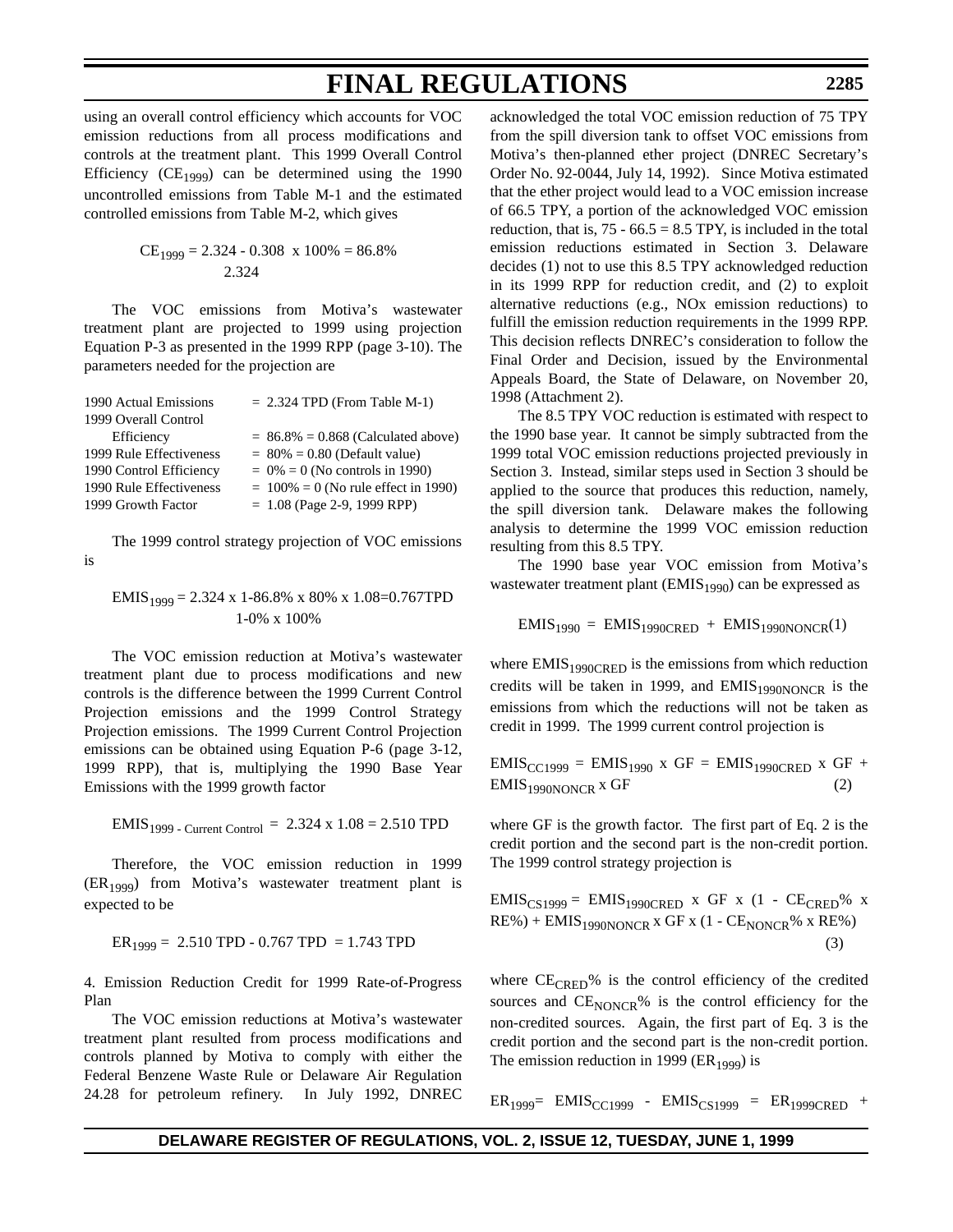## **FINAL REGULATIONS**

 $ER1999NONCR = E MIS_{1990CRED}$  x GF -  $EMIS_{1990CRED}$  x GF x  $(1 - CE_{CRED}$ % x RE% $) + EMIS_{1990NONCR}$  x GF - $EMIS<sub>1990NONCR</sub>$  x GF x (1 -  $CE<sub>NONCR</sub>$ % x RE%) (4)

The emission reduction from the credit sources is

 $ER<sub>1999CRED</sub> = EMIS<sub>CC1999CRED</sub>$  $=$  EMIS<sub>CS1999CRED</sub>  $=$  EMIS<sub>1990CRED</sub> x GF - $EMIS<sub>1990CRED</sub> x GF x (1 - CE<sub>CRED</sub>% x RE%)$  (5)

The emission reduction from the non-credit sources is

$$
ER1999NONCR = EMISCC1999NONCR
$$
  
= EMISCS1999NONCR = EMIS<sub>1990NONCR</sub> x  
GF - EMIS<sub>1990NONCR</sub> x GF x (1 -CE<sub>NONCR</sub>% x RE%) (6)

For credit sources, the total 1990 emission can be obtained from Table M-1 minus 8.5 TPY, that is, 848.4 - 8.5 = 839.9 TPY, or 2.301 TPD. The controlled emission from these sources has been calculated previously in Table M-2. Thus, the control efficiency for the credit sources is

$$
CE1999CRED = 2.301 - 0.308 \times 100\% = 86.6\%
$$
  
2.301 (7)

Applying Eq. 5 and assuming an 80% rule effectiveness, the emission reduction credit can be calculated as

$$
ER_{1999CRED} = EMIS_{CC1999CRED} - EMIS_{CS1999CRED}
$$
  
= 2.301 x 1.08 - 2.301 x 1.08 x  
(1 - 86.6% x 80%)  
= 2.485 - 0.763 = 1.722 TPD

For the non-credit source, the 1990 emission is 8.5 TPY, or 0.023 TPD. The controlled emission for this source is 0.000 TPD (emission from the spill diversion tank after installation of floating roof). Thus, the control efficiency for the non-credit source is

$$
CE_{1999} \text{ (RED)} \text{ [NONCR]} = 0.023 - 0.00 \times 100\% = 100\%
$$
  
0.023 (8)

Applying Eq. 6 and assuming an 80% rule effectiveness, the emission reduction from the non-credit source can be calculated as

 $ER_{1999nonCR} = 0.023 \times 1.08 - 0.023 \times 1.08 \times (1 - 100\% \times$  $80\% = 0.020$  TPD

As mentioned previously, Delaware decides not to take this reduction as credit in its 1999 RPP. Therefore, the emission reduction credit for Delaware's 1999 RPP is only 1.722 TPD as calculated above.

Attachment 1 to Appendix M (Amended)

(A hardcopy of this attachment is available upon request. The request should be addressed to: Alfred Deramo, Program Manager, ERPA Program, DNREC, 156 S. State St., Dover, DE 19901. Telephone 302-739-4791, fax 302- 739-3106.)

Letter from Motiva's Plant Manager, R.G. Soehlke, to R. Taggart, Program Manager, Engineering and Compliance Section of DNREC, dated on March 6, 1992, and the documentation attached to this letter, entitled "Summary of VOC Emission Effect Resulting from Compliance with the Benzene Waste Rule on the Waste Water Treatment Plant".

Attachment 2 to Appendix M (Amended)

(A hardcopy of this attachment is available upon request. The request should be addressed to: Alfred Deramo, Program Manager, ERPA Program, DNREC, 156 S. State St., Dover, DE 19901. Telephone 302-739-4791, fax 302- 739-3106.)

Final Order and Decision, the Environmental Appeals Board, the State of Delaware, November 20, 1998.

### Appendix P

Mobile 5a Input and Output Files for Stage Ii Vapor Recovery Program With Annual Inspections

(A hardcopy of this appendix is available upon request. The request should be addressed to: Alfred Deramo, Program Manager, ERPA Program, DNREC, 156 S. State St., Dover, DE 19901. Telephone 302-739-4791, fax 302-739-3106.)

## **DIVISION OF AIR & WASTE MANAGEMENT [AIR QUALITY MANAGEMENT SECTION](http://www.dnrec.state.de.us/)**

Statutory Authority: 7 Delaware Code, Chapter 60 (7 **Del.C.** Ch. 60)

#### [Secretary's Order No. 99-A-0026](#page-3-0)

Re: Proposed Amendments Regulation No. 31, Low Enhanced Inspection and Maintenance Program, *Regulations Governing the Control of Air Pollution* and State Implementation Plan for the Implementation of Regulation No. 31

**DELAWARE REGISTER OF REGULATIONS, VOL. 2, ISSUE 12, TUESDAY, JUNE 1, 1999**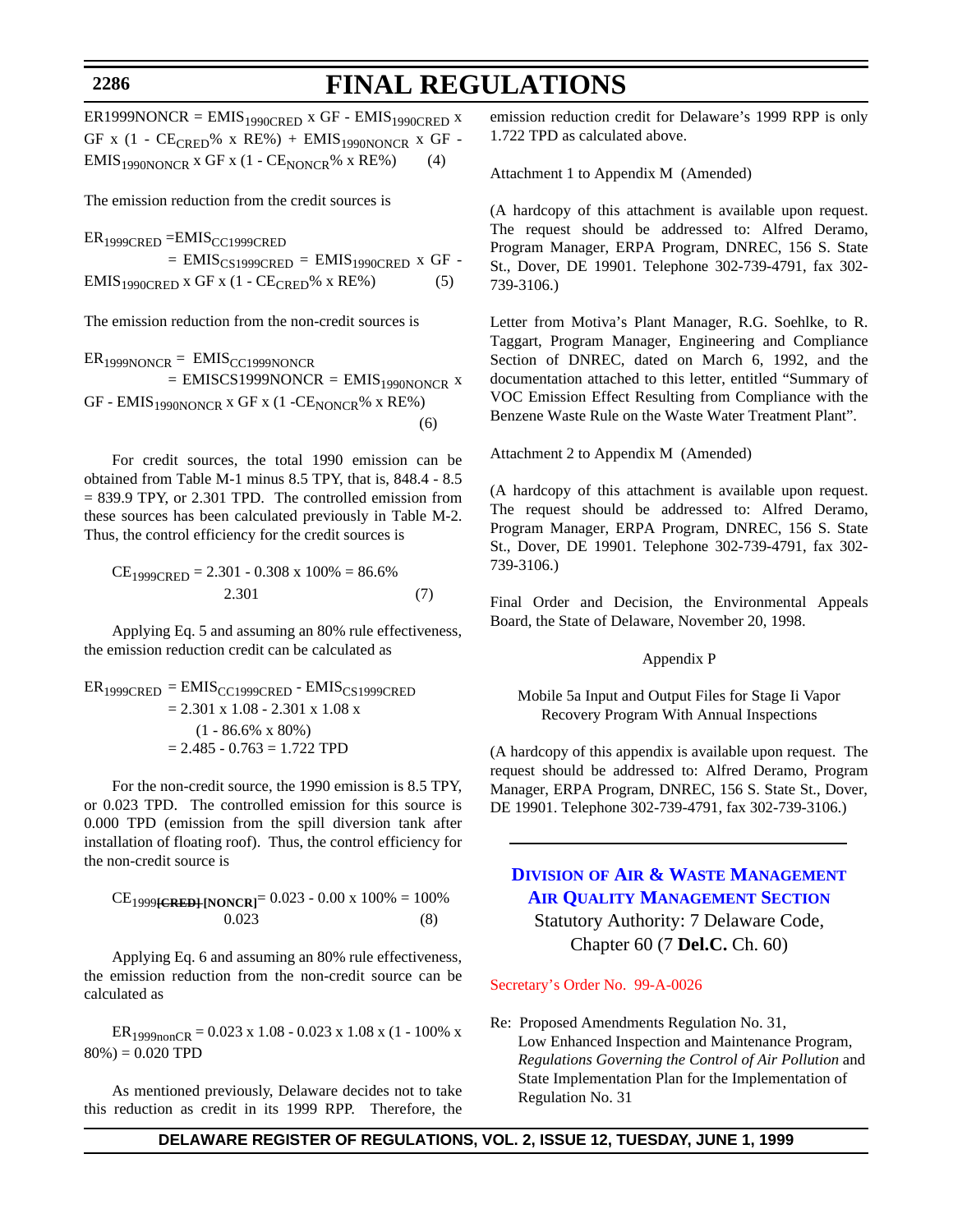Date of Issuance: May 10, 1999

Effective Date of the Amendments: June 11, 1999

#### I. Background

On Friday, April 30, 1999, at approximately 6:07 p.m., a public hearing was held in the DNREC Auditorium at 89 Kings Highway, Dover, Delaware. Evidence of the legal notice was entered into the record. The purpose of this hearing was to receive public comment on proposed amendments to Regulation No. 31, Low Enhanced Inspection and Maintenance Program, *Regulations Governing the Control of Air Pollution* and the SIP Plan intended to implement this regulation. Before the public hearing, the U.S. Environmental Protection Agency ("EPA") provided comments to the Air Quality Management Section ("AQM") concerning the proposed regulation, and these comments were introduced in the record but not discussed during the public hearing. EPA's comments did necessitate changes to the proposed regulation consisting of clarifications of the proposed language and minor technical changes relative to procedure. By memorandum to the Hearing Officer dated May 3, 1999, AQM provided a summary of proposed changes to address EPA's concerns, and that memorandum is expressly incorporated herein. Thereafter, the Hearing Officer prepared his report and recommendation in the form of a memorandum to the Secretary dated May 7, 1999, and that memorandum is also expressly incorporated herein.

### II. Findings and Conclusions

All of the findings and conclusions contained in the Hearing Officer's Memorandum dated May 7, 1999, are expressly incorporated herein and explicitly adopted as the findings and conclusions of the Secretary.

## III. Order

In view of the above, I hereby order that the Proposed Amendments Regulation No. 31, Low Enhanced Inspection and Maintenance Program, *Regulations Governing the Control of Air Pollution* and State Implementation Plan for the Implementation of Regulation No. 31 be amended in the manner and form provided for by law after making the modifications suggested in AQM's May 3, 1999, memorandum as recommended by the Hearing Officer.

#### IV. Reasons

Adopting the proposed amendments to Regulation No. 31 and the corresponding SIP will further the policies and purposes of 7 Del. C. Chapter 60, because it concerns the implementation of an inspections and vehicle maintenance program. This program is designed to improve the quality of Delaware's air by ensuring that motor vehicle emissions are checked uniformly but cost effectively by allowing for waivers of testing for vehicles when data shows the vehicle routinely passes emissions testing. In addition, this program allows for waivers when a vehicle has failed emissions after the expenditure of a certain sum of money in order to balance the burden of compliance with the resulting benefit to air quality. Moreover, Delaware needs to implement this motor vehicle inspection and maintenance program in order to comply with the federal Clean Air Act.

**2287**

Nicholas A. DiPasquale Secretary

#### REGULATION NO. 31

## LOW ENHANCED INSPECTION AND MAINTENANCE PROGRAM

## PROPOSED SIP REVISION

Prepared by the Delaware Department of Natural Resources and Environmental Control Division of Air and Waste Management Air Quality Management Section 5/21/99

| Table of Contents                        |      |
|------------------------------------------|------|
| Section                                  | Page |
| Applicability                            | 1    |
| Low Enhanced I/M Performance Standard    | 2    |
| Network Type And Program Evaluation      | 3    |
| Test Frequency And Convenience           | 7    |
| Vehicle Coverage                         | 8    |
| <b>Test Procedures And Standards</b>     | 10   |
| Waivers And Compliance Via Diagnostic    |      |
| Inspection                               | 13   |
| Motorist Compliance Enforcement          | 15   |
| <b>Enforcement Against Operators And</b> |      |
| Motor Vehicle Technicians                | 16   |
| <b>Improving Repair Effectiveness</b>    | 17   |
| <b>Compliance With Recall Notices</b>    | 17   |
| <b>On-Road Testing</b>                   | 17   |
| <b>Implementation Deadlines</b>          | 17   |

#### Amended Appendices

| Appendix $3(c)$ (2) | VMAS <sup>TM</sup> Test Procedures    |
|---------------------|---------------------------------------|
| Appendix $5(f)$     | Clean Screening Vehicle Exemption     |
| Appendix $6(a)$     | <b>Idle Emissions Test Procedures</b> |

**\* PLEASE NOTE: THE ABOVE PAGE NUMBERS REFER TO THE ORIGINAL DOCUMENT AND NOT THE REGISTER OF REGULATIONS.**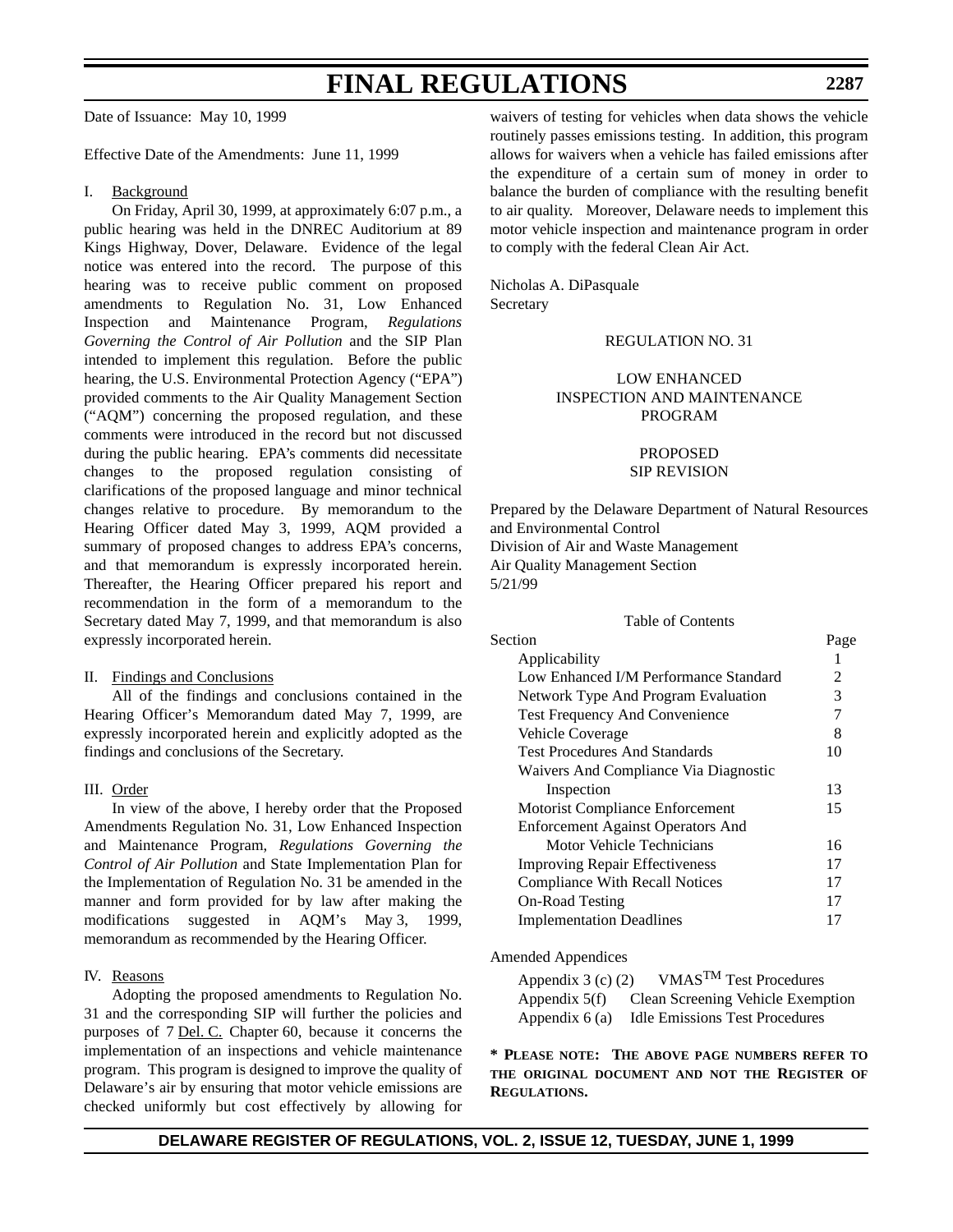# **FINAL REGULATIONS**

*Proposed change*: Regulation 31 is proposed to be changed by revising one existing provision and adding four new provisions as follows: changing the new model year exemption for the exhaust emission test from 3 years to 5 years; requiring 1981 and newer model year vehicles to undergo a new idle test procedure which will be the two speed idle test; to add a new exemption of vehicle criteria that is referred in the regulation as *clean screening;* amending Section 3 (c) (2): Transient mass emission test procedure which is reserved in the existing regulation.

## Low enhanced Inspection and Maintenance Program Regulation No. 31

08/13/98

Section 1 - Applicability.

(a) This program shall be known as the "Low enhanced Inspection and Maintenance Program" or "LEIM Program", and shall be identified as such in the balance of this regulation.

(b) This regulation shall apply to New Castle and Kent Counties.

(c) This regulation shall apply to all vehicles registered in the following postal ZIP codes:

| 19701 | 19702  | 19703 | 19706 | 19707 | 19708 |
|-------|--------|-------|-------|-------|-------|
| 19709 | 19710  | 19711 | 19712 | 19713 | 19714 |
| 19715 | 19716  | 19717 | 19718 | 19720 | 19730 |
| 19731 | 19732  | 19733 | 19734 | 19735 | 19936 |
| 19703 | 19938  | 19800 | 19801 | 19802 | 19803 |
| 19804 | 19805  | 19806 | 19807 | 19808 | 19809 |
| 19810 | 19850  | 19890 | 19894 | 19896 | 19897 |
| 19898 | 19899  | 19901 | 19902 | 19903 | 19904 |
| 19934 | 19936  | 19938 | 19942 | 19943 | 19946 |
| 19952 | 19953  | 19954 | 19955 | 19960 | 19961 |
| 19962 | 19963* | 19964 | 19977 | 19979 | 19980 |

\* Note: If vehicles registered in Sussex County and with this ZIP code, this regulation is not applicable.

(d) The legal authority for implementation of the LEIM Program is contained in 7 <u>Del.C.</u> Chapter 60, §6010(a). Appendix 1(d) contains the letter from the State of Delaware, Secretary of the Department to EPA Regional Administrator, W. Michael McCabe committing to continue the I/M program through the enforcement of this regulation out to the attainment year and remain in effect until the applicable area is redesignated to attainment status and a Maintenance Plan is approved by the EPA. 7 Del. C. Chapter 60, §6010(a) does not have a sunset date.

(e) Requirements after attainment.

This LEIM program shall remain in effect if the area is redesignated to attainment status, until approval of a Maintenance Plan, under Section 175A of the Clean Air Act, which demonstrates that the area can maintain the relevant standard for the maintenance period (10 years) without

benefit of the emission reductions attributable to the continuation of the LEIM program.

(f) Definitions

Alternative Fuel Vehicle: Any vehicle capable of operating on one or more fuels, none of which are gasoline, and which is subject to emission testing to the same stringency as a similar gasoline fueled vehicle.

Certified Repair Technician: Automotive repair technician certified jointly by the College (or other training agencies or training companies approved by the Department) and the Department of Natural Resources and Environmental Control and the Division of Motor Vehicles as having passed a recognized course in emission repair. (See Appendix 7 (a))

Certified Manufacturer Repair Technician: Automotive repair technician certified by the Department of Natural Resources and Environmental Control and the Division of Motor Vehicles, as trained in doing emission repairs on vehicles of a specific manufacturer. (See Appendix 7 (a))

College: The Delaware Technical and Community College

Compliance Rate:The percentage of vehicles out of the total number required to be inspected in any given year that have completed the inspection process to the point of receiving a final certificate of compliance or a waiver.

Director: The Director of the Division of Motor Vehicles in the Department of Public Safety.

Division: The Division of Motor Vehicles in the Department of Public Safety of the State of Delaware.

Department: The Department of Natural Resources and Environmental Control of the State of Delaware.

Emissions: Products of combustion and fuel evaporation discharged into the atmosphere from the tailpipe, fuel system or any emission control component of a motor vehicle.

Emissions Inspection Area: The emissions inspection area shall constitute the entire counties of New Castle and Kent.

Emissions Standard(s): The maximum concentration of hydrocarbons (HC), carbon monoxide (CO) or oxides of nitrogen  $(NO_X)$ , or any combination thereof, allowed in the emissions from a motor vehicle as established by the Secretary, as described in this regulation.

Failed Motor Vehicle: Any motor vehicle which does not comply with applicable exhaust emission standards, evaporative system function check requirements and emission control device inspection requirements during the initial test or any retest.

Flexible Fuel Vehicle: Any vehicle capable of operating on more than one fuel type, one of which includes gasoline, which must be tested to program standards for gasoline. This is in contrast to alternative fuel vehicles.

Going Concern: An individual or business with a primary, full time interest in the repair of motor vehicles.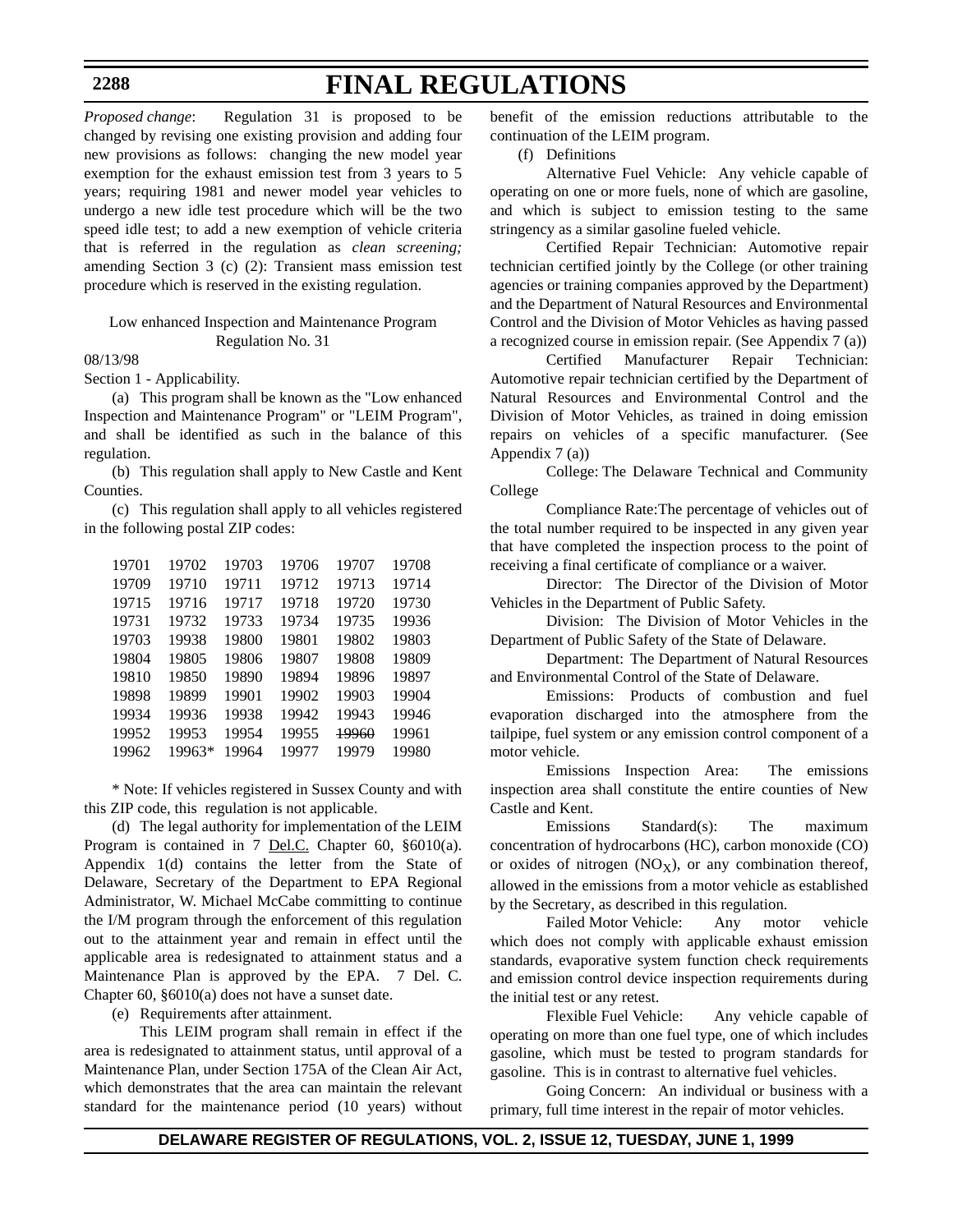GPM: Grams per mile (grams of emissions per mile of travel).

Manufacturer's Gross Vehicle Weight:The vehicle gross weight as designated by the manufacturer as the total weight of the vehicle and its maximum allowable load.

Model Year: The year of manufacture of a vehicle as designated by the manufacturer, or the model year designation assigned by the Division to a vehicle constructed by other than the original manufacturer.

Motor Vehicle: Includes every vehicle, as defined in 21 Del. Code, Section 101, which is self-propelled, except farm tractors, off-highway vehicles, motorcycles and mopeds.

Motor Vehicle Technician:A person who has completed an approved emissions inspection equipment training program and is employed or under contract with the State of Delaware.

New Motor Vehicle: A motor vehicle of the current or preceding model year that has never been previously titled or registered in this or any other jurisdiction and whose ownership document remains as a manufacturer's certificate of origin, unregistered vehicle title.

Official Inspection Station:All official Motor Vehicle Inspection Stations located in New Castle and Kent counties, operated by, or under the auspices of, the Division.

Operator: An employee or contractor of the State of Delaware performing any function related to motor vehicle inspections in the State.

Performance Standard: The complete matrix of emission factors derived from the analysis of the model program as defined in 40 CFR Part 51 Subpart S, by using EPA's computerized Mobile5a emission factor model. This matrix of emission factors is dependent upon various speeds, pollutants and evaluation years.

PFI:The Plan for Implementation of Regulation No. 31, which can be also considered to be the technical support document for that regulation.

Reasonable Cost: The actual cost of parts and labor which is necessary to cause the failed motor vehicle to comply with applicable emissions standards or which contributes towards compliance. It shall not include the cost of those repairs determined by the Division to be necessary due to the alteration or removal of any part of the emission control system of the motor vehicle, or due to any damage resulting from the use of improper fuel in the failed motor vehicle.

Registration Fraud: Any attempt by a vehicle owner or operator to circumvent the requirements to properly and legally register any motor vehicle in the State of Delaware.

Secretary: The Secretary of the Department of Natural Resources and Environmental Control.

Stringency Rate: The tailpipe emission test failure rate expected in an I/M program among pre-1981 model year

passenger cars or pre-1984 light-duty trucks.

Vehicle Type:EPA classification of motor vehicles by weight class which includes the terms light duty and heavy duty vehicle.

Waiver: An exemption issued to a motor vehicle that cannot comply with the applicable exhaust emissions standard and cannot be repaired for a reasonable cost.

Waiver Rate: The number of vehicles receiving waivers expressed as a percentage of vehicles failing the initial exhaust emission test.

### 08/13/98

Section 2 -Low Enhanced I/M Performance Standard.

(a) On-road testing:

The performance standard shall include on-road testing of at least 0.5% of the subject vehicle population, or 20,000 vehicles whichever is less, as a supplement to the periodic inspection required in paragraph (a) of Section 3. The requirements are contained in Section 12 of this regulation.

(b) On-board diagnostics (OBD): [Reserved]

### 06/11/99

Section 3 - Network Type And Program Evaluation*.* 

(a) The LEIM Program shall be a test-only, centralized system operated in New Castle and Kent Counties by the State of Delaware's Division of Motor Vehicles.

- (1) Network type:
	- Centralized testing.
- (2) Start date:
	- January 1, 1995
- (3) Test frequency: Biennial testing.
- (4) Model year coverage:

Idle and two-speed idle test of all covered vehicles: Model years 1968 and newer for light duty vehicles and model years 1970 and newer for light duty trucks with the exception of the five most recent model years.

(5) Vehicle type coverage:

Light duty vehicles, and light duty trucks, rated up to 8,500 pounds Gross Vehicle Weight Rating (GVWR).

(6) Exhaust emission test type:

(i) Idle test of all covered vehicles: Model years 1968 and newer through 1980 for light duty vehicles and model years 1970 and newer through 1980 for light duty trucks according to the requirements found in Appendix 6 (a).

(ii) Two-speed idle test (vehicle engine at idle and 2500 revolutions per minute (rpm) of all covered vehicles model years 1981 and newer according to the requirements found in Appendix 6 (a).

(7) Emission standards:

 (Emissions limits according to model year may be found in Appendix 3 (a) (7) )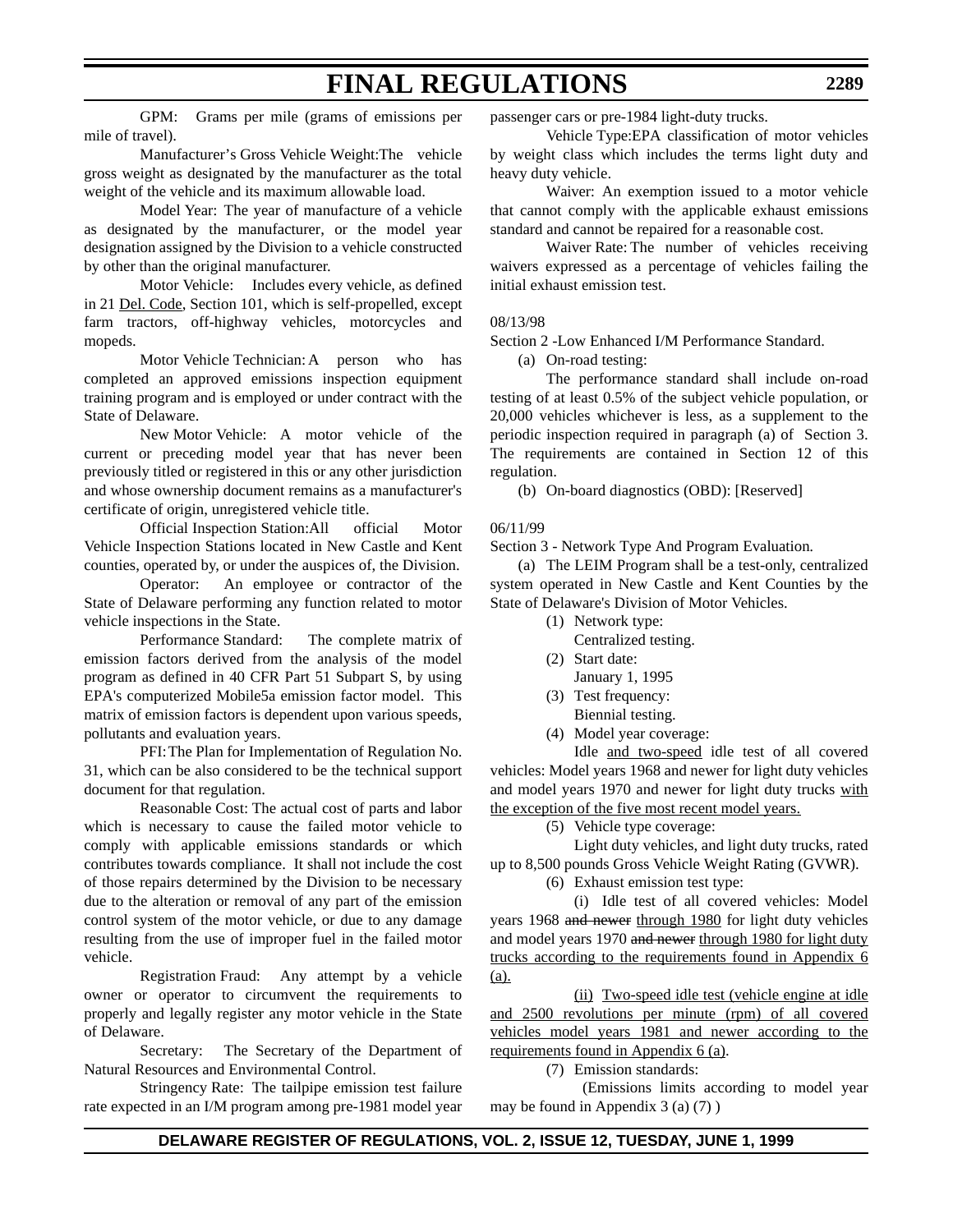**2290**

Maximum exhaust dilution measured at no less than 6% CO plus carbon dioxide  $(CO_2)$  on all tested vehicles (as described in Appendix B of the EPA Rule).

(8) Emission control device inspections:

Visual inspection of the catalyst on all 1975 and later model year vehicles with the exception of new motor vehicles registered in Delaware.

(9) Evaporative system function checks:

Evaporative system integrity (pressure) test on 1975 and later model year vehicles with the exception of the five most recent model years.

(10) Stringency:

A 20% emission test failure rate among pre-1981 model year vehicles.

(11) Waiver rate:

A 3% rate, as a percentage of failed vehicles.

(12) Compliance rate:

A 96% compliance rate.

(13) Evaluation date:

Low enhanced I/M program areas subject to the provisions of this paragraph shall be shown to obtain the same or lower emission levels as the model program described in this paragraph by 2000 for ozone nonattainment areas and 2001 for CO nonattainment areas, and for severe and extreme ozone nonattainment areas, on each applicable milestone and attainment deadline, thereafter. Milestones for  $NO<sub>x</sub>$  shall be the same as for ozone..

- (b) On-board diagnostics (OBD):[Reserved]
- (c) Program Evaluation

(1) Program evaluation shall be used in determining actual emission reductions achieved from the LEIM program for the purposes of satisfying the requirements of sections  $182(g)(1)$  and  $182(g)(2)$  of the Clean Air Act, relating to reductions in emissions and compliance demonstration.

(2) Transient mass emission test procedure: Reserved. A randomly selected number of subject vehicles that are due to be tested according to the requirements of this regulation will be required to undergo, in addition to the required tests, an alternative test porcedure to provide information for the purpose of evaluating the overall effectiveness of the Low Enhanced Inspection and Maintenance Program. The test is referred to as the VMAS $\frac{TM}{M}$  method. See Appendix 3 (c) (2).

#### 06/11/99

Section 4 - Test Frequency And Convenience.

(a) The LEIM Program shall be operated on a biennial frequency, which requires an inspection of each subject vehicle at least once every two years, regardless of any change in vehicle status, at an official inspection station. New vehicles must be presented for LEIM program testing not more than 36 60 months after initial titling.

(b) This system of inspections and registration renewals allows the additional benefit of coupling both enforcement systems together. Local, County and State police shall continue to enforce registration requirements, which shall require inspection in order to come into compliance . Requirements of inspection of motor vehicles before receiving a vehicle registration is found in the Delaware Criminal and Traffic manual Title 21 Chapter 21. Violations of registration provisions and the resulting penalties are found in the Delaware Criminal and Traffic Law Manual, Title 21, Chapter 21. One 60 day extension shall be available to allow testing and repair.(See Appendix 4 (a) for the citations)

(c) Stations shall be open to the public at hours designed for maximum public convenience. These hours shall equal a minimum of 42 hours per week. Stations shall remain open continuously through the designated hours, and every vehicle presented for inspection during these hours shall receive a test prior to the daily closing of the station. Testing hours shall be Monday and Tuesday: 8:00 am to 4:30 pm, Wednesday: 12 noon to 8 pm, Thursday and Friday 8:00 am to 4:30 pm. These hours may be subject to change by the State. Official inspection stations shall adhere to regular, extended testing hours and shall test any subject vehicle presented for a test during its test period.

#### 06/11/99

Section 5 - Vehicle Coverage.

(a) Subject Vehicles

 The LEIM program is based on coverage of all 1968 and later model year, gasoline powered, light duty vehicles and 1970 and later model year light duty trucks up to 8,500 pounds GVWR (with the exception of the five most recent model years). The following is the complete description of the LEIM program:

Vehicles registered or required to be registered within the emission inspection area, and fleets primarily operated within the emissions inspection area boundaries and belonging to the covered model years and vehicle classes comprise the subject vehicles, which are as follows: (See Appendix 5 (a) for DMV Out of State Renewals)

(1) All vehicles titled/registered in Delaware from model year 1968 light duty vehicles and 1970 and later model year light duty trucks and whose vehicle type are subject to the applicable test schedule.

(2) All subject fleet vehicles shall be inspected at an official inspection station.

(3) Subject vehicles which are registered in the program area but are primarily operated in another LEIM area shall be tested, either in the area of primary operation, or in the area of registration. Alternate schedules may be established to permit convenient testing of these vehicles (e.g., vehicles belonging to students away at college should be rescheduled for testing during a visit home).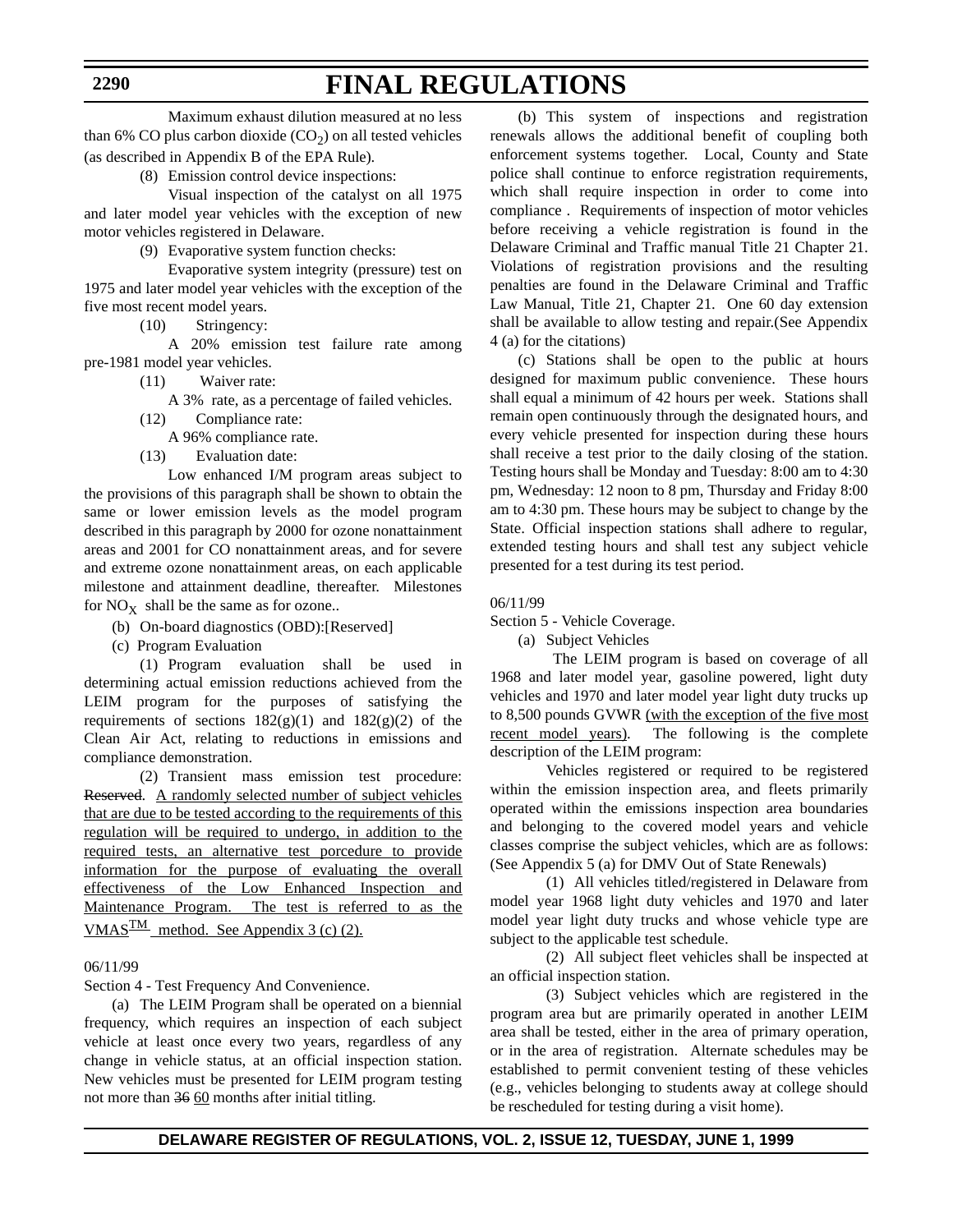(4) Vehicles which are operated on Federal installations located within an emission inspection shall be tested, regardless of whether the vehicles are registered in the emission inspection jurisdiction. This requirement applies to all employee-owned or leased vehicles (including vehicles owned, leased, or operated by civilian and military personnel on Federal installations) as well as agency-owned or operated vehicles, except tactical military vehicles, operated on the installation. This requirement shall not apply to visiting agency, employee, or military personnel vehicles as long as such visits do not exceed 60 calendar days per year. In areas without test fees collected in the lane, arrangements shall be made by the installation with the LEIM program for reimbursement of the costs of tests provided for agency vehicles, at the discretion of the Director. The installation manager shall provide documentation of proof of compliance to the Director. The documentation shall include a list of subject vehicles and shall be updated periodically, as determined by the Director, but no less frequently than each inspection cycle. The installation shall use one of the following methods to establish proof of compliance:

(i) Presentation of a valid certificate of compliance from the LEIM program, from any other LEIM program at least as stringent as the LEIM program described herein, or from any program deemed acceptable by the Director.

(ii) Presentation of proof of vehicle registration within the geographic area covered by the LEIM program, except for any Inspection and Maintenance program whose enforcement is not through registration denial.

(iii) Another method approved by the Director.

(5) Vehicles powered solely by a "clean fuel" such as compressed natural gas, propane, alcohol and similar nongasoline fuels shall be required to report for inspection to the same emission levels as gasoline powered cars until standards for clean fuel vehicles become available and are adopted by the State.

(6) Vehicles able to be powered by more than one fuel, such as compressed natural gas and/or gasoline, must be tested and pass emissions standards for all fuels when such standards have become adopted by the Department..

(b) Exemptions

The following motor vehicles are exempt from the provisions of this regulation:

(1) Vehicles manufactured and registered as Kit Cars

(2) Tactical military vehicles used exclusively for military field operations.

(3) All motor vehicles with a manufacturer's gross vehicle weight over 8,500 pounds.

(4) All motorcycles and mopeds

(5) All vehicles powered solely by electricity

generated from solar cells and/or stored in batteries.

(6) Non-road sources, or vehicles not operated on public roads

(7) Vehicles powered solely by Diesel fuel.

(c) Any exemption from inspection requirements issued to a vehicle under this Section shall not have an expiration date and shall expire only upon a change in the vehicle status for which the exemption was initially granted.

(d) Fleet owners are required to have all non-exempted vehicles under their control inspected at an official inspection station during regular station hours.

(e) Vehicles shall be pre-inspected prior to the emission inspection, and shall be prohibited from testing should any unsafe conditions be found. These unsafe conditions include, but are not limited to significant exhaust leaks, and significant fluid leaks. The Division and the Department shall not be responsible for major vehicle component failures during the test, of parts which were deficient or excessively worn prior to the start of the test.

(f) Clean Screening: **[Clean screening exemptions will be determined by use of a Law Emitter Profile model that identifies expected low emitting vehicles based on historical test data. Exemption criteria is based on vehicle types (make, model, model year, and engine type) Low Emitter Profile modeling database will be updated annually to account for changing vehicle emissions test performance.]** Vehicle types (name of manufacturer, model, model year and engine type) that are subject to this regulation and have met clean emissions criteria developed by the Division of Motor Vehicles, may be exempt from the two speed idle exhaust emissions test and the evaporative emissions test (except for a fuel cap pressure test) if warranted by queue conditions at the inspection lanes. Each Delaware inspection lane shall independently control clean screen activation. Clean screen mode shall occur when the inspection lane queue exceeds 60 minutes. The Lane Manager (or designee) must advise inspection personnel to activate the process. Once a queue reduction to less than 60 minutes takes place, reversion to the normal testing protocol shall occur. **[Vehicles that are subject to this regulation and have met Low Emitter Profiling criteria, may be exempt from the two speed idle exhaust emissions test and the evaporative emissions test. All subject vehicles will receive a fuel cap pressure test. Vehicle exemptions will be distributed according to profiled model year percentages in order to prevent inadvertent skewing of model year exemption. Clean Screening will occur when motorist wait times exceed 60 minutes. Wait times will be determined by queue lengths that surpass lane markers that indicate expected wait time of 60 minutes or more. The Lane Manager (or designee) is responsible for advising inspection personnel to activate the clean screening exemption process. Once a reduction in queue length to that representing a motorist wait time of less**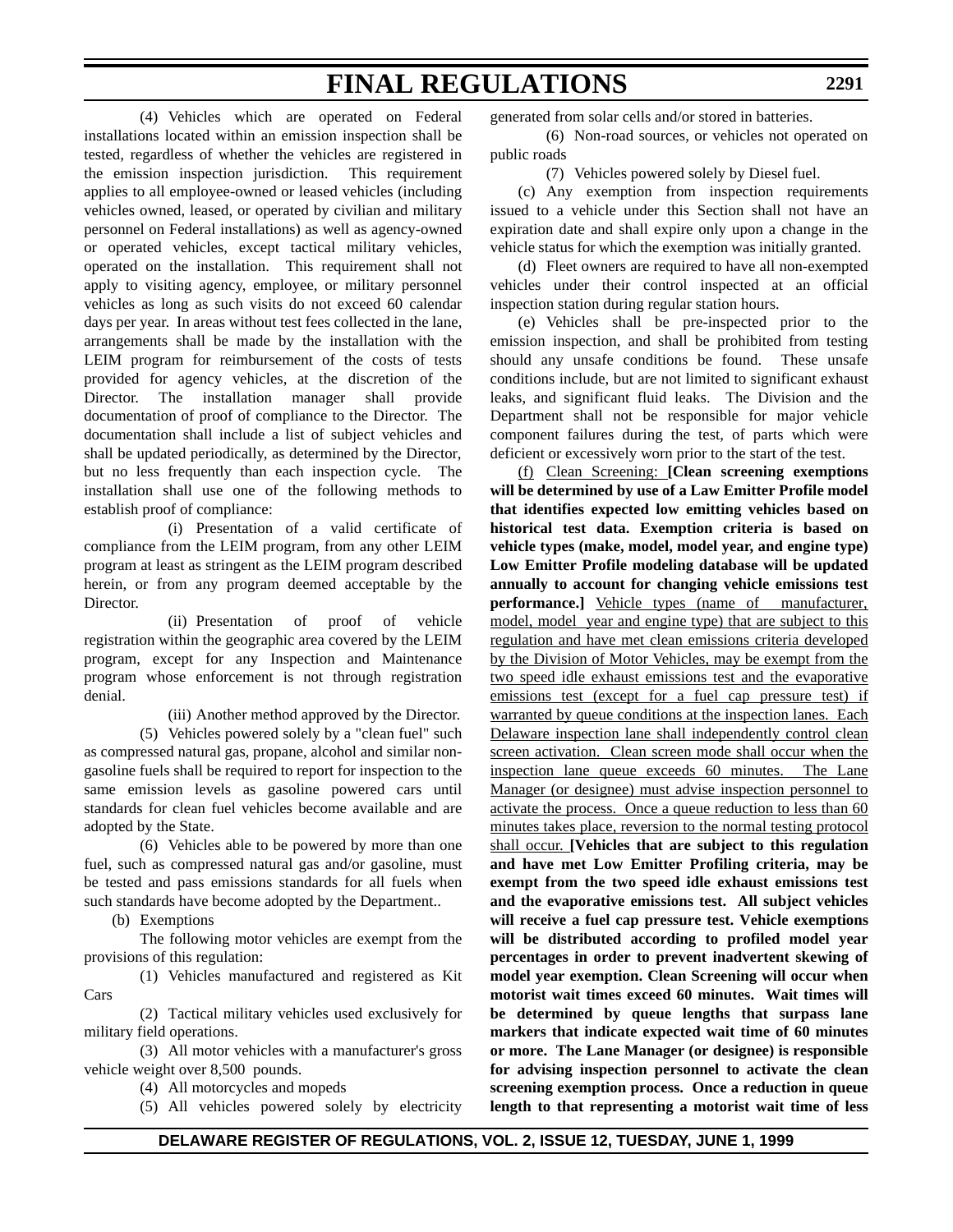#### **2292**

# **FINAL REGULATIONS**

**than 60 minutes takes place, reversion to the normal testing protocol shall occur. Each Delaware inspection lane shall independently control clean screen activation. The Division of Motor Vehicles will cap, on an annual basis, the number of vehicles which may be exempted through clean screening by model year in order to prevent failure to meet expected emission reductions. If the specified number of vehicles clean screened for an individual model year equals the annual cap of emissions for that individual model year, no more vehicles for that model year will be exempt. The maximum allowable number of vehicles to be clean screened will be reevaluated annually, coinciding with the LEP database update, and lowered as appropriate so that emission reduction targets continue to be achieved.]** (See Appendix 5(f) Clean Screening Vehicle Exemption)

#### 06/11/99

Section 6 -Test Procedures And Standards.

(a) Test procedure requirements. (The test procedure use to perform this test shall conform to the requirements shown in Appendix 6 (a)).

(1) Initial tests (i.e., those occurring for the first time in a test cycle) shall be performed without repair or adjustment at the inspection facility, prior to the test.

(2) An official test, once initiated, shall be performed in its entirety regardless of intermediate outcomes except in the case of invalid test condition or unsafe conditions.

(3) Tests involving measurements shall be performed with equipment that has been calibrated according to the quality control procedures established by the Department

(4) Vehicles shall be rejected from testing, as covered in this section, if the exhaust system is missing or leaking, or if the vehicle is in an unsafe condition for testing.

(5) After an initial failure of any portion of any emission test in the LEIM program, all vehicles shall be retested without repairs being performed. This retest shall be indicated on the records as the second chance test. After failure of the second chance test, prior to any subsequent retests, proof of appropriate repairs must be submitted indicating the type of repairs and parts installed (if any). This shall be done by completing the "Vehicle Emissions Repair Report Form" (Appendix 6 (a) (5) which will be distributed to anyone failing the emissions test.)

(6) Idle testing using BAR 90 emission analyzers (analyzers that have been certified by the California Bureau of Automotive Repair) shall be performed on all 1968 through current (minus three years five years) model year vehicles in New Castle and Kent Counties.

(7) Emission control device inspection.

Visual emission control device checks shall be performed through direct observation or through indirect observation using a mirror. These inspections shall include a determination as to whether each subject device is present.

(8) Evaporative System Integrity Test. Vehicles shall fail the evaporative system integrity test(s) if the system(s) cannot maintain the equivalent pressure of eight inches of water using USEPA approved fast pass methodology. Additionally, vehicles shall fail evaporative system integrity testing if the canister is missing or obviously disconnected, the hoses are crimped off, or the fuel cap is missing. Evaporative system integrity test procedure is found in See Appendix 6 (a) (8) .

(9) On-board diagnostic checks.

[Reserved]

(b) Test standards

(1) Emissions standards.

HC, CO,  $CO + CO_2$  (or  $CO_2$  alone), emission standards shall be applicable to all vehicles subject to the LEIM program and repairs shall be required for failure of any standard regardless of the attainment status of the area.

(i) Steady-state short tests.

Appropriate model program standards shall be used in idle testing of vehicles from model years 1968 light duty vehicles and model years 1970 light duty trucks and newer.

(2) Visual equipment inspection standards performed by the Motor Vehicle Technician.

(i) Vehicles shall fail visual inspections of subject emission control devices if such devices are part of the original certified configuration and are found to be missing, modified, disconnected, or improperly connected.

(3) On-board diagnostics test standards.

- [Reserved].
- (c) Applicability.

In general, section  $203(a)(3)(A)$  of the Clean Air Act prohibits altering a vehicle's configuration such that it changes from a certified to a non-certified configuration. In the inspection process, vehicles that have been altered from their original certified configuration are to be tested by the Motor Vehicle Technician in the same manner as other subject vehicles.

(1) Vehicles with engines of a model year older than the chassis model year shall be required to pass the standards commensurate with the chassis model year.

(2) Vehicles that have been switched from an engine of one fuel type to another fuel type that is subject to the LEIM program (e.g., from a diesel engine to a gasoline engine) shall be subject to the test procedures and standards for the current fuel type, and to the requirements of paragraph  $(c)(1)$  of this section.

(3) Vehicles that are switched to a fuel type for which there is no certified configuration shall be tested according to the most stringent emission standards established for that vehicle type and model year. Emission control device requirements may be waived if the Division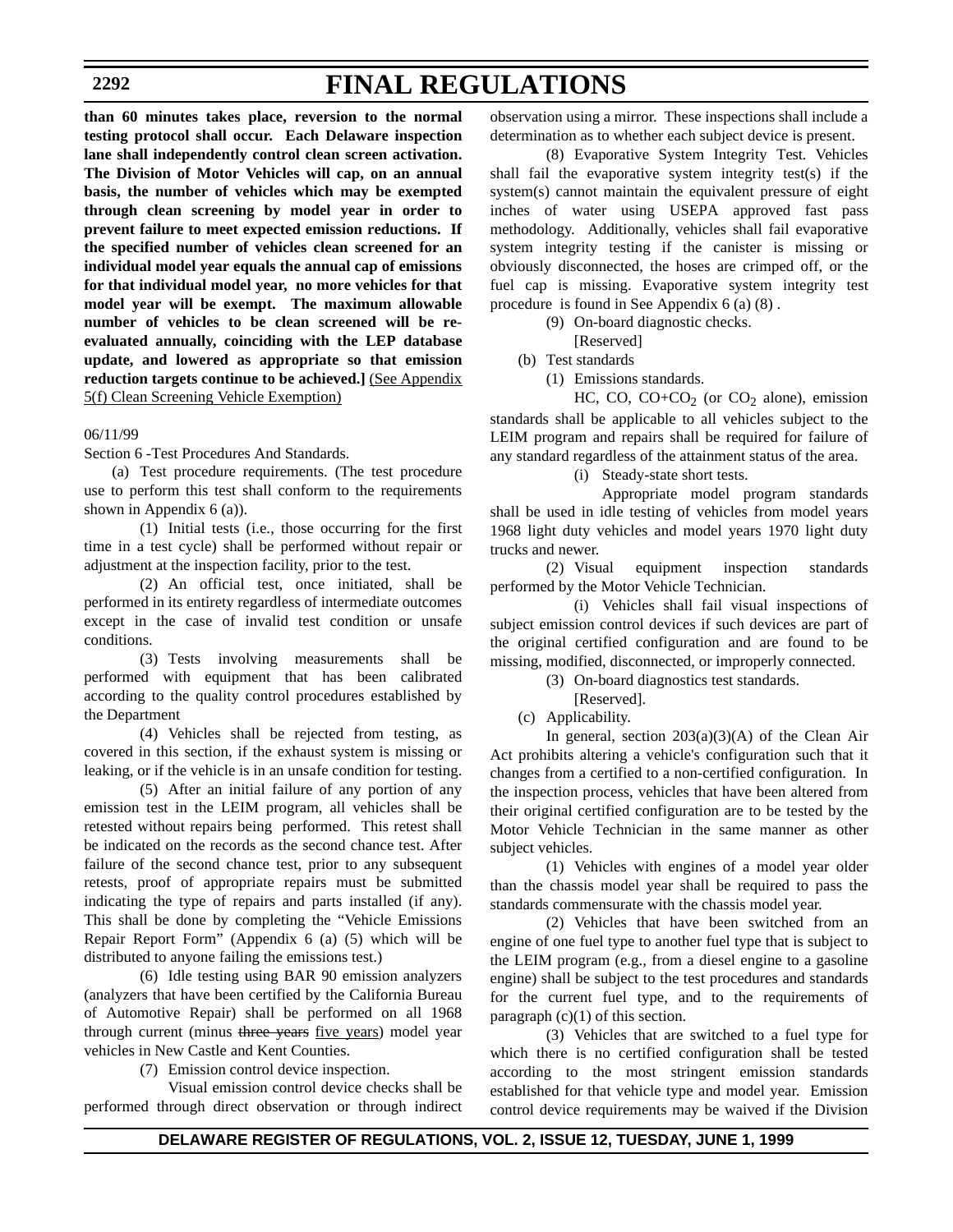determines that the alternatively fueled vehicle configuration would meet the new vehicle standards for that model year without such devices.

(4) Vehicles converted to run on alternate fuels, frequently called a dual-fuel vehicle, shall be tested and required to pass the most stringent standard for each fuel type.

(5) Mixing vehicle classes (e.g., light-duty with heavy-duty) and certification types (e.g., California with Federal) within a single vehicle configuration shall be considered tampering.

### 08/13/98

Section 7 - Waivers And Compliance Via Diagnostic Inspection.

(a) Waiver issuance criteria.

(1) Motorists shall expend a reasonable cost, as defined in Section 1 of this Regulation in order to qualify for a waiver. Effective January 1, 1997 for vehicles registered in New Castle County and July 1, 1997 for vehicles registered in Kent County, in order to qualify for waiver repairs on any 1981 or later model year vehicle shall be performed by a certified repair technician or a certified manufacturer repair technician, as defined in Section 1 of this regulation, and must have been appropriate to correct the emission failure. Repairs of primary emission control components may be performed by non-technicians (e.g., owners) to apply toward the waiver limit. The waiver would apply to the cost of parts for the repair or replacement of the following list of emission control component systems: Air induction system (air filter, oxygen sensor), catalytic converter system (convertor, preheat catalyst), thermal reactor, EGR system (valve, passage/hose, sensor) PCV System, air injection system (air pump, check valve), ignition system (distributor, ignition wires, coil, spark plugs). The cost of any hoses, gaskets, belts, clamps, brackets or other emission accessories directly associated with these components may also be applied to the waiver limit.

(2) Any available warranty coverage shall be used to obtain needed repairs before expenditures can be counted towards the cost limits in paragraph (a)(4) of this section. The operator of a vehicle within the statutory age and mileage coverage under section 207(b) of the Clean Air Act shall present a written denial of warranty coverage from the manufacturer or authorized dealer for this provision to be waived for approved tests applicable to the vehicle.

(3) Receipts shall be submitted for review to further verify that qualifying repairs were performed.

(4) A minimum expenditure for repairs of \$75 for pre-81 model year vehicles or a minimum expenditure of \$200 for 1981 model year and newer vehicles shall be spent in order to qualify for a waiver. The minimum repair cost for 1981 and newer vehicles shall increase to \$450 starting

January 1, 2000. For each subsequent year, the \$450 minimum expenditure shall be adjusted in January of that year by the percentage, if any, by which the Consumer Price Index for the preceding calendar year differs from the Consumer Price Index for 1989.

(5) The issuance of a waiver applies only to those vehicles failing an exhaust emission tests. No waivers are granted to vehicles failing the evaporative emission integrity test.

(6) Waivers shall be issued by the Division Director only after:

(i) a vehicle has failed a retest for only the exhaust emissions portions of the program, performed after all qualifying repairs have been completed;

(ii) and a minimum of 10% improvement (reduction) in hydrocarbons (HC) and carbon monoxide (CO) has resulted from those repairs. This requirement [Section 7 (a) (6) (ii)] will cease to be in effect starting January 1, 2000.

(7) Qualifying repairs include repairs of primary emission control components performed within 90 days of the test date.

(8) Waivers issued pursuant to this regulation are valid until the date of current registration expiration.

(9) Waivers will not be issued to vehicles for tampering-related repairs. The cost of tampering-related repairs shall not be applicable to the minimum expenditure in paragraph (a)(4) of this section. The Director will issue exemptions for tampering-related repairs if it can be verified that the part in question or one similar to it is no longer available for sale

(b) Compliance via diagnostic inspection.

Vehicles subject to an emission test at the cutpoints shown in Appendix 3 (a)(7) of Regulation 31 may be issued a certificate of compliance without meeting the prescribed emission cutpoints, if, after failing a retest on emissions, a complete, documented physical and functional diagnosis and inspection performed by a Delaware Certified Emission Repair Technician shows that no additional emission-related repairs are needed.

(c) (1) In order to meet the requirements of the EPA Rule, the State commits to maintaining a waiver rate equal to or less than 3% of the failed vehicles.

(2) The Secretary shall take corrective action to lower the waiver rate should the actual rate reported to EPA be above 3%.

(3) Actions to achieve the 3% waiver rate, if required, shall include measures such as not issuing waivers on vehicles less than 6 years old, raising minimum expenditure rates, and limiting waivers to once every four years. If the waiver rate cannot be lowered to levels committed to in the SIP, or if the State chooses not to implement measures to do so, then the Secretary shall revise the I/M emission reduction projections in the SIP and shall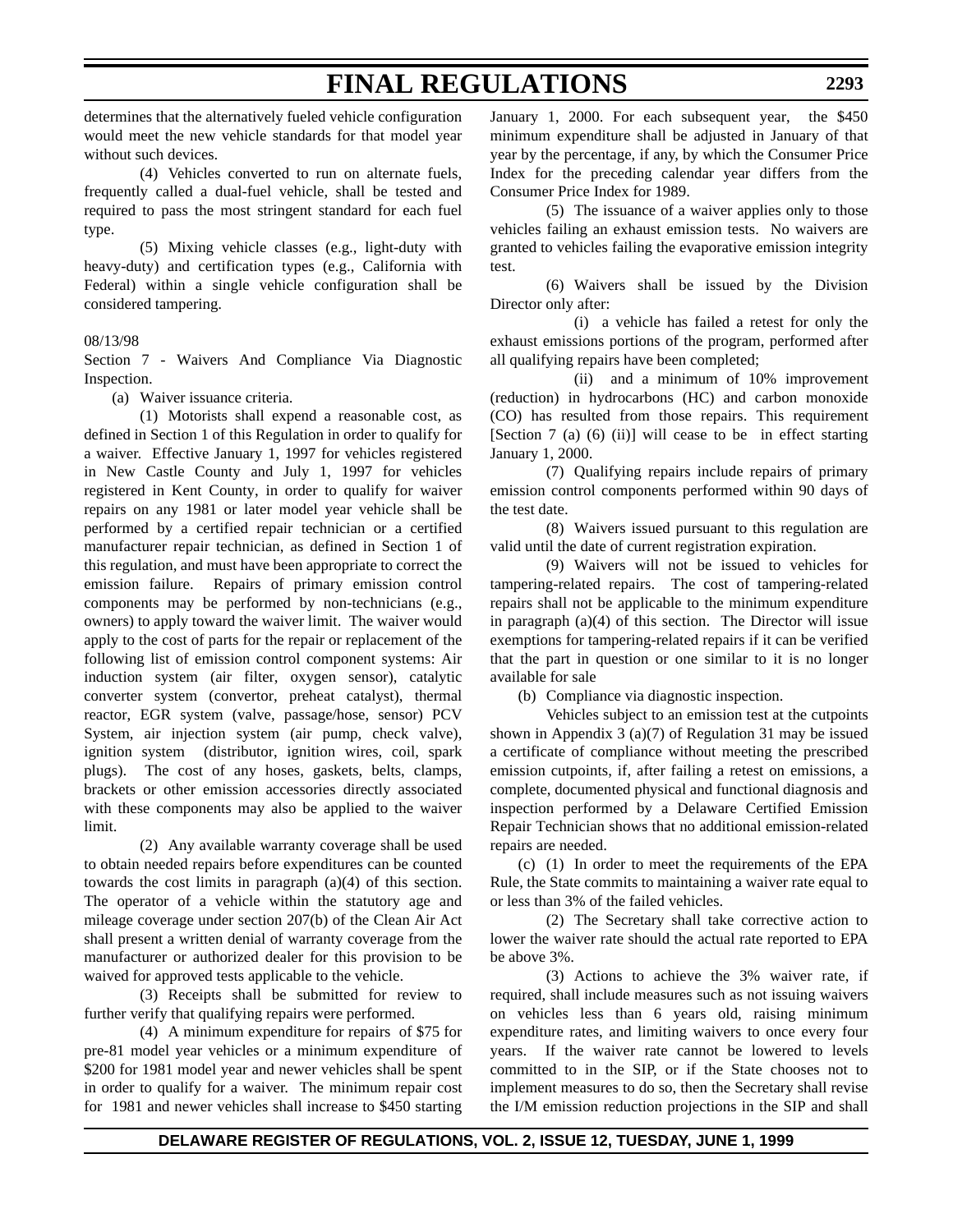**2294**

# **FINAL REGULATIONS**

implement other LEIM program changes needed to ensure the performance standard is met.

08/13/98

Section 8 - Motorist Compliance Enforcement.

(a) Registration denial.

Registration denial enforcement (See Appendix 8 (a), the Systems Requirement Definition for the Registration Denial process) is defined as rejecting an application for initial registration or re-registration of a used vehicle (i.e., a vehicle being registered after the initial retail sale and associated registration) unless the vehicle has complied with the LEIM program requirement prior to granting the application. This enforcement is the express responsibility of the Division with the assistance of police agencies for on road inspection and verification. The law governing the registration of motor vehicles is found in the Delaware Criminal and Traffic Law Manual, Title 21, Chapter 21. Pursuant to section  $207(g)(3)$  of the Act, nothing in this section shall be construed to require that new vehicles shall receive emission testing prior to initial retail sale. In designing its enforcement program, the Director shall:

(1) Provide an external, readily visible means of determining vehicle compliance with the registration requirement to facilitate enforcement of the LEIM program. This shall be in the form of a window sticker and tag sticker which clearly indicate the vehicles compliance status and next inspection date;

(2) Adopt a schedule of biennial testing that clearly determines when a vehicle shall have to be inspected to comply prior to (re)registration;

(3) Design a registration denial system which features the electronic transfer of information from the inspection lanes to the Division's Data Base, and monitors the following information:

(i) Expiration date of the registration;

(ii) Unambiguous vehicle identification information; and

(iii) Whether the vehicle received either a waiver or a certificate of compliance, and;

(iv) The Division's unique windshield certificate identification number to verify authenticity; and

(v) The Division shall finally check the inspection data base to ensure all program requirements have been met before issuing a vehicle registration.

(4) Ensure that evidence of testing is available and checked for validity at the time of a new registration of a used vehicle or registration renewal.

(5) Prevent owners or lessors from avoiding testing through manipulation of the title or registration system; title transfers do not re-start the clock on the inspection cycle.

(6) Limit and track the use of time extensions of the registration requirement to only one 60 day extension per

vehicle to prevent repeated extensions.

(b) (1) (i) Owners of subject vehicles must provide valid proof of having received a passing test or a waiver to the Director's representative in order to receive registration from the Division.

(ii) State and local enforcement branches, such as police agencies, as part of this program, shall cite motorist who do not visibly display evidence of compliance with the registration and inspection requirements.

(iii) Fleet and all other registered applicable vehicle compliance shall be assured through the regular enforcement mechanisms concurrent with registration renewal, on-road testing and parking lot observation. Fleets shall be inspected at official inspection stations.

(iv) Federal fleet compliance shall be assured through the cooperation of the federal fleet managers as well as also being subject to regular enforcement operations of the Division.

#### 08/13/98

Section 9 - Enforcement Against Operators And Motor Vehicle Technicians.

(a) Imposition of penalties

The State of Delaware shall continue to operate the LEIM program using State of Delaware Employees for all functions. Should enforcement actions be required for violations of program requirements, the Agreement between State of Delaware Department of Public Safety Motor Vehicle Division and Council 81 of the American Federation of State, County and Municipal Employees, Section 8, Disciplinary Action, and, the State of Delaware Merit Rules, shall be adhered to in all matters. Applicable provisions of these documents are found in Appendix 9 (a).

(b) Legal authority.

(1) The Director shall have the authority to temporarily suspend station Motor Vehicle Technicians' certificates immediately upon finding a violation or upon finding the Motor Vehicle Technician administered emission tests with equipment which had a known failure and that directly affects emission reduction benefits, in accordance with the Agreement between State of Delaware Department of Public Safety Motor Vehicle Division and Council 81 of the American Federation of State, County and Municipal Employees, Section 8 Disciplinary Action.

(2) The Director shall have the authority to impose disciplinary action against the station manager or the Motor Vehicle Technician, even if the manager had no direct knowledge of the violation but was found to be careless in oversight of motor vehicle technicians or has a history of violations, in accordance with the Agreement between State of Delaware Department of Public Safety Motor Vehicle Division and Council 81 of the American Federation of State, County and Municipal Employees, and the State of Delaware Merit Rules. The lane manager shall be held fully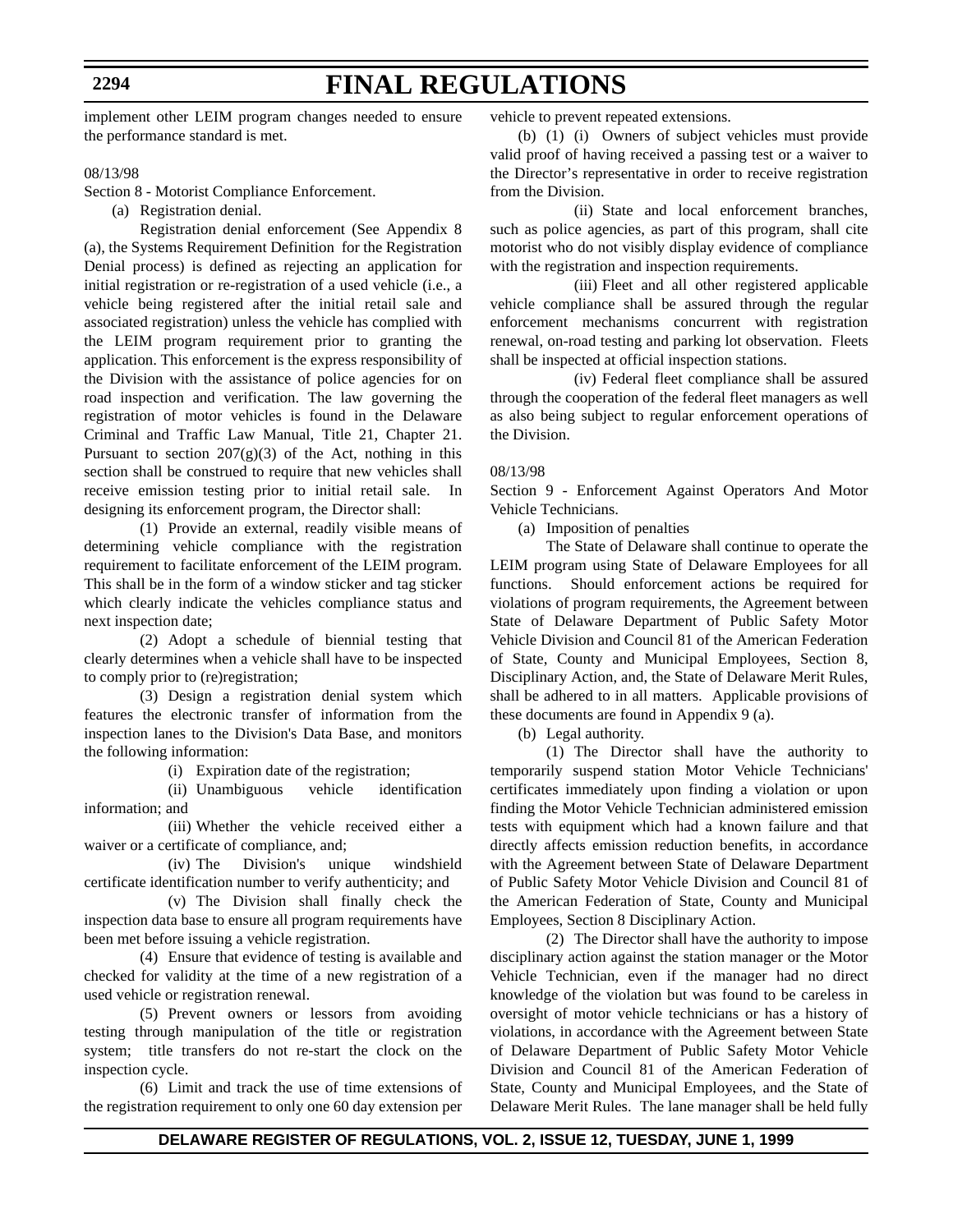responsible for performance of the motor vehicle technician in the course of duty.

#### 08/13/98

Section 10 - Improving Repair Effectiveness.

A prerequisite for a retest shall be a completed repair form that indicates which repairs were performed. (See Section 6 (a) (5) of this Regulation).

#### 08/13/98

Section 11 - Compliance With Recall Notices. [Reserved]

### 08/13/98

Section 12 - On-Road Testing.

(a) Periodic random Delaware registered vehicle pullovers on Delaware highways will occur without prior notice to the public for on-road vehicle exhaust emission testing.

(b) Vehicles identified by the on-road testing portion of the LEIM program shall be notified of the requirement for an out-of-cycle emission retest , and shall have 30 days from the date of the notice to appear for inspection. Vehicles not appearing for a retest shall be out of compliance, and be liable for penalties under Title 21 of Delaware Criminal and Traffic Law Manual and the Division will take action to suspend the vehicle registration.

#### 06/11/99

Section 13 - Implementation Deadlines.

All requirements related to the LEIM program shall be effective ten days after the Secretary's order has been signed and published in the State Register except for the following provisions that have been amended to this regulation: Data of Implementation

|     |                                  | рац от пиркиклианон    |
|-----|----------------------------------|------------------------|
|     | (a) Five year new model          |                        |
|     | year exemption from the          |                        |
|     | idle and two speed idle tests    | September 1, 1999      |
|     | (b) Two-speed idle test (vehicle |                        |
|     | at idle and 2500 rpm)            |                        |
|     | of all covered vehicles model    |                        |
|     | years 1981 and newer             | November 1, 1999       |
| (c) | Clean Screen exemptions.         | <b>January 1, 2000</b> |
|     | <b>Program Evaluation using</b>  |                        |
|     | VMAS $^{TM}$ test procedure.     | January 1, 2000        |

This regulation supersedes the existing Regulation Numbers 26 and 33 for Kent and New Castle Counties effective ten days after the Secretary's order has been signed and published in the State Register.

APPENDIX 1(d)

Commitment to Extend the I/M Program to the Attainment Date Letter from Secretary Tulou to EPA Regional Administrator, W. Michael McCabe

**\*Please note that there were no changes to this appendix as originally proposed and published in the August 1998 issue of the Register at page 246 (2:2 Del.R. 246). Therefore, the final appendix is not being republished. Please refer to the August 1998 issueof the Register or contact the Department of Natural Resources and Environmental Control.**

#### APPENDIX 2 - (b)

### INPUT AND OUTPUT FILES RELATING TO MOBILE5A ANALYSIS MOBILE5A LOCAL INPUT SOURCES AND CALCULATIONS RESULTS OF MODELLING ANALYSIS AND CLEAN SCREEN ANALYSIS

This document may be reviewed during normal business hours  $(8:30 \text{ am} - 4 \text{ pm})$  Monday through Friday at the Air Quality Management Section Office, 156 South State Street, Dover. For more information call Philip Wheeler at 302/739- 4791

#### APPENDIX 3 (A)(7)

**\*Please note that there were no changes to this appendix as originally proposed and published in the August 1998 issue of the Register at page 247 (2:2 Del.R. 247). Therefore, the final appendix is not being republished. Please refer to the August 1998 issueof the Register or contact the Department of Natural Resources and Environmental Control.**

#### APPENDIX 3 (c) (2)

## VMASTM TEST PROCEDURES

**\*Please note that there were no changes to this appendix as originally proposed and published in the March 1998 issue of the Register at page 1528 (2:9 Del.R. 1528). Therefore, the final appendix is not being republished. Please refer to the March 1998 issueof the Register or contact the Department of Natural Resources and Environmental Control.**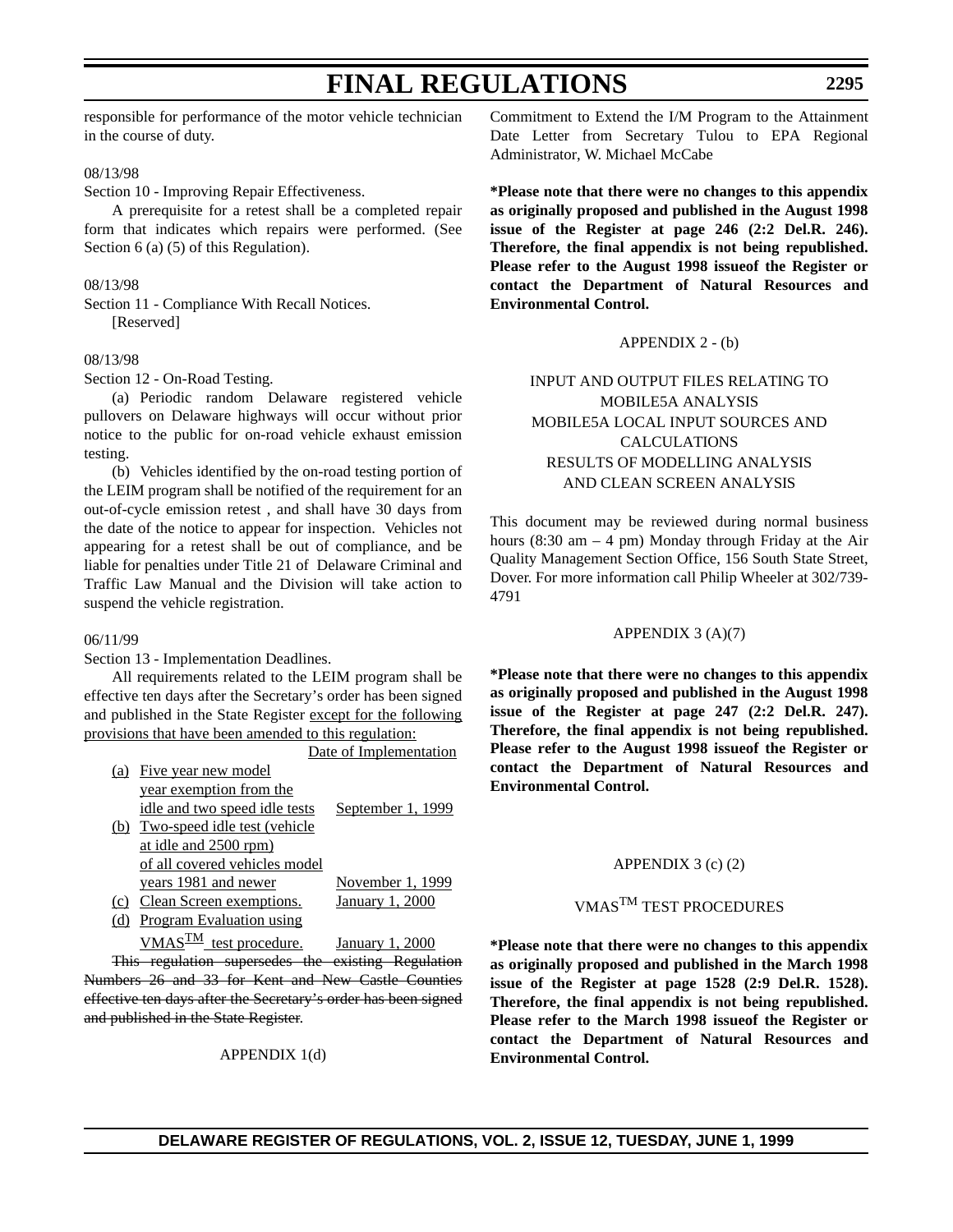#### **2296**

# **FINAL REGULATIONS**

#### APPENDIX 4 (a)

### SECTIONS FROM DELAWARE CRIMINAL AND TRAFFIC LAW MANUAL

**\*Please note that there were no changes to this appendix as originally proposed and published in the August 1998 issue of the Register at page 247 (2:2 Del.R. 247). Therefore, the final appendix is not being republished. Please refer to the August 1998 issueof the Register or contact the Department of Natural Resources and Environmental Control.**

#### APPENDIX 5 (a)

### DIVISION OF MOTOR VEHICLES POLICY ON OUT-OF-STATE RENEWALS

**\*Please note that there were no changes to this appendix as originally proposed and published in the August 1998 issue of the Register at page 248 (2:2 Del.R. 248). Therefore, the final appendix is not being republished. Please refer to the August 1998 issueof the Register or contact the Department of Natural Resources and Environmental Control.**

#### APPENDIX 5(f)

#### CLEAN SCREENING VEHICLE EXEMPTION

### BACKGROUND ON CLEAN SCREENING

Delaware plans to implement a clean screen program that combines the use of the low emitter profile model (LEP) with an expansion of model year exemptions from 3 year old and newer vehicles to 5 year old and newer vehicles. The LEP model uses data from Arizona's IM240 program to predict whether a vehicle will pass the test. Analysis of data from applying the LEP to Colorado's fleet indicate that up to half of the vehicles can be exempted without greatly impacting the emission benefits of the program. The model only requires an accurate vehicle identification number (VIN) to project emission characteristics.

The LEP would be used primarily a lane management tool to increase throughput during peak periods. Under this scenario, the LEP would be used only during peak periods to clean screen vehicles more than 5 years old. Vehicles flagged as clean screen candidates would receive the gas cap test and the safety inspection, but would be exempted from the exhaust emission and pressure test when in clean screen mode. Delaware expects that "clean screening" would be activated less than 40% of the time. During off-peak periods, all vehicles more than 5 years old would receive exhaust emission and tank pressure tests along with the gas cap and safety test. Figure one and Table A show the possible percentages of vehicle model years that would be





 exempt under clean screening if queue conditions warranted.



| <b>Vehicle Age</b> | <b>Clean</b><br><b>Observed</b><br>Screen % | <b>Assumed Clean Screen</b><br>$\frac{6}{9}$ |
|--------------------|---------------------------------------------|----------------------------------------------|
|                    | 99.00%                                      | 100%                                         |
|                    | 98.83%                                      | 100%                                         |
|                    | 99.00%                                      | 99.00%                                       |
|                    | 91.59%                                      | 88.00%                                       |

### **DELAWARE REGISTER OF REGULATIONS, VOL. 2, ISSUE 12, TUESDAY, JUNE 1, 1999**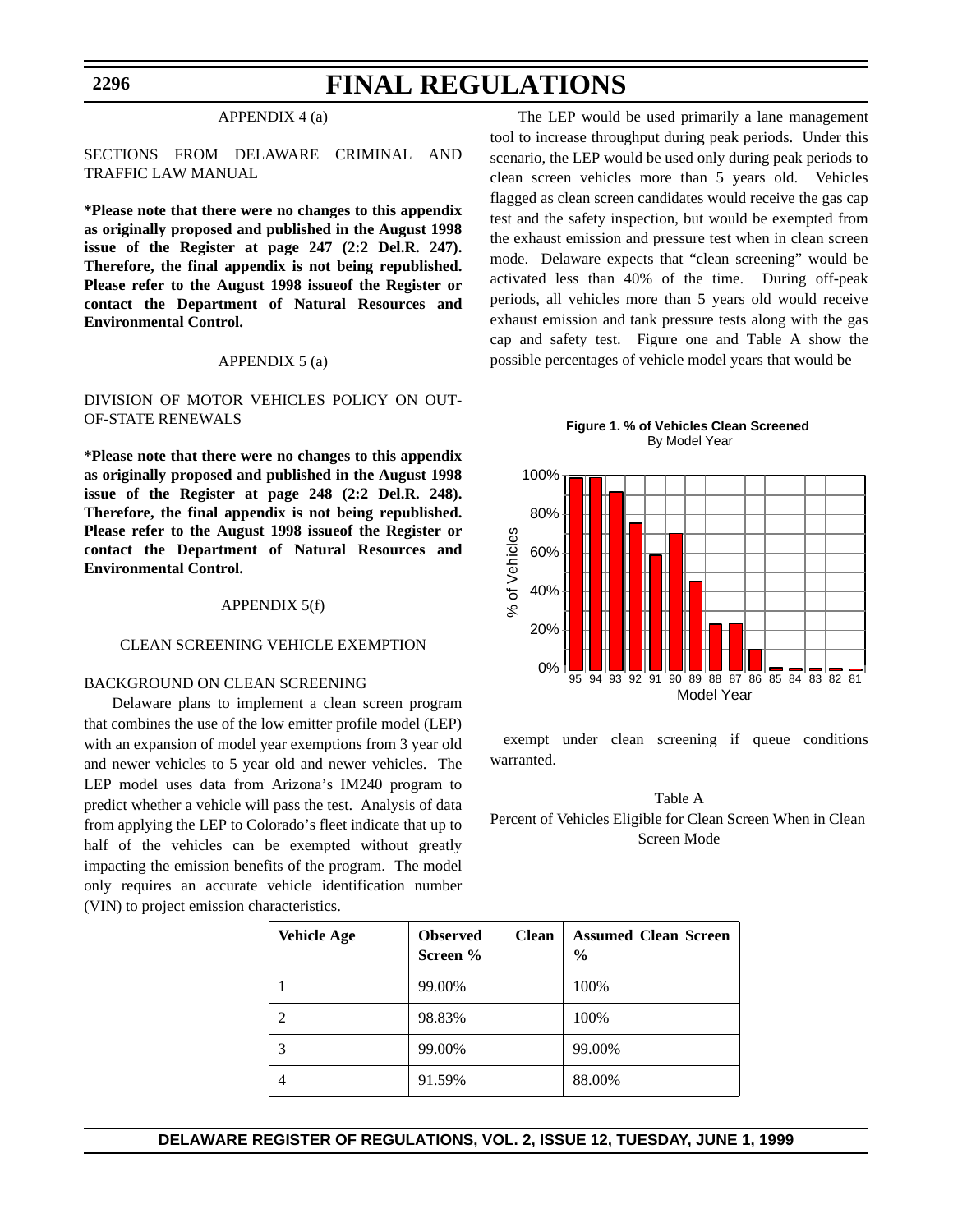| 5            | 75.50% | 77.00%   |
|--------------|--------|----------|
| 6            | 58.74% | 66.00%   |
| 7            | 70.20% | 55.00%   |
| 8            | 45.48% | 44.00%   |
| 9            | 23.08% | 33.00%   |
| 10           | 23.62% | 22.00%   |
| 11           | 10.17% | 11.00%   |
| 12 and older | 0.65%  | $0.00\%$ |

<sup>1</sup>Based on Arizona IM240 data

The Division of Motor Vehicles will determine when and if any applicable vehicles are exempt under the clean screen program. Typically, applicable vehicles will be exempt if queue conditions result in a wait time at the lane of 60 minutes or more. However, there are factors in the program that will automatically prevent the clean screen exemption from being implemented. Specifically, a budget of the total number of the applicable vehicles that can be exempt under clean screen will be established for any one calendar year and therefore if that budget is exceeded, the clean screen exemption will not apply even when wait times are 60 minutes or longer.

| <b>Vehicle Type</b> | <b>Model Year</b> | <b>Make</b>  | <b>Engine Size</b> |
|---------------------|-------------------|--------------|--------------------|
| Passenger           | 86                | <b>ACURA</b> | 2.5                |
| <b>Passenger</b>    | 87                | <b>ACURA</b> | 2.5                |
| Passenger           | 87                | <b>ACURA</b> | 2.7                |
| Passenger           | 88                | <b>ACURA</b> | 2.7                |
| Passenger           | 89                | <b>ACURA</b> | 2.7                |
| Passenger           | 90                | <b>ACURA</b> | 1.8                |
| Passenger           | 90                | <b>ACURA</b> | 2.7                |
| Passenger           | 91                | <b>ACURA</b> | 3.2                |
| Passenger           | 91                | <b>ACURA</b> | 3                  |
| Passenger           | 91                | <b>ACURA</b> | 1.8                |
| Passenger           | 92                | <b>ACURA</b> | 1.8                |
| Passenger           | 92                | <b>ACURA</b> | 2.5                |
| <b>Passenger</b>    | 92                | <b>ACURA</b> | 3.2                |
| Passenger           | 93                | <b>ACURA</b> | 2.5                |

| 93 | <b>ACURA</b> | 3.2 |
|----|--------------|-----|
| 93 | <b>ACURA</b> | 1.8 |
| 94 | <b>ACURA</b> | 2.5 |
| 94 | <b>ACURA</b> | 3.2 |
| 94 | <b>ACURA</b> | 1.8 |
| 95 | <b>ACURA</b> | 3.2 |
| 95 | <b>ACURA</b> | 1.8 |
| 92 | <b>AUDI</b>  | 2.8 |
| 93 | <b>AUDI</b>  | 2.8 |
| 87 | <b>BMW</b>   | 2.5 |
| 87 | BMW          | 2.7 |
| 88 | <b>BMW</b>   | 2.5 |
| 88 | <b>BMW</b>   | 2.7 |
| 88 | <b>BMW</b>   | 3.4 |
| 89 | <b>BMW</b>   | 5   |
| 89 | <b>BMW</b>   | 3.4 |
| 89 | <b>BMW</b>   | 2.5 |
| 90 | BMW          | 2.5 |
| 90 | <b>BMW</b>   | 3.4 |
| 90 | <b>BMW</b>   | 3.5 |
| 91 | <b>BMW</b>   | 2.5 |
| 91 | <b>BMW</b>   | 3.5 |
| 91 | <b>BMW</b>   | 1.8 |
| 92 | <b>BMW</b>   | 2.5 |
| 92 | BMW          | 3.5 |
| 92 | <b>BMW</b>   | 1.8 |
|    |              |     |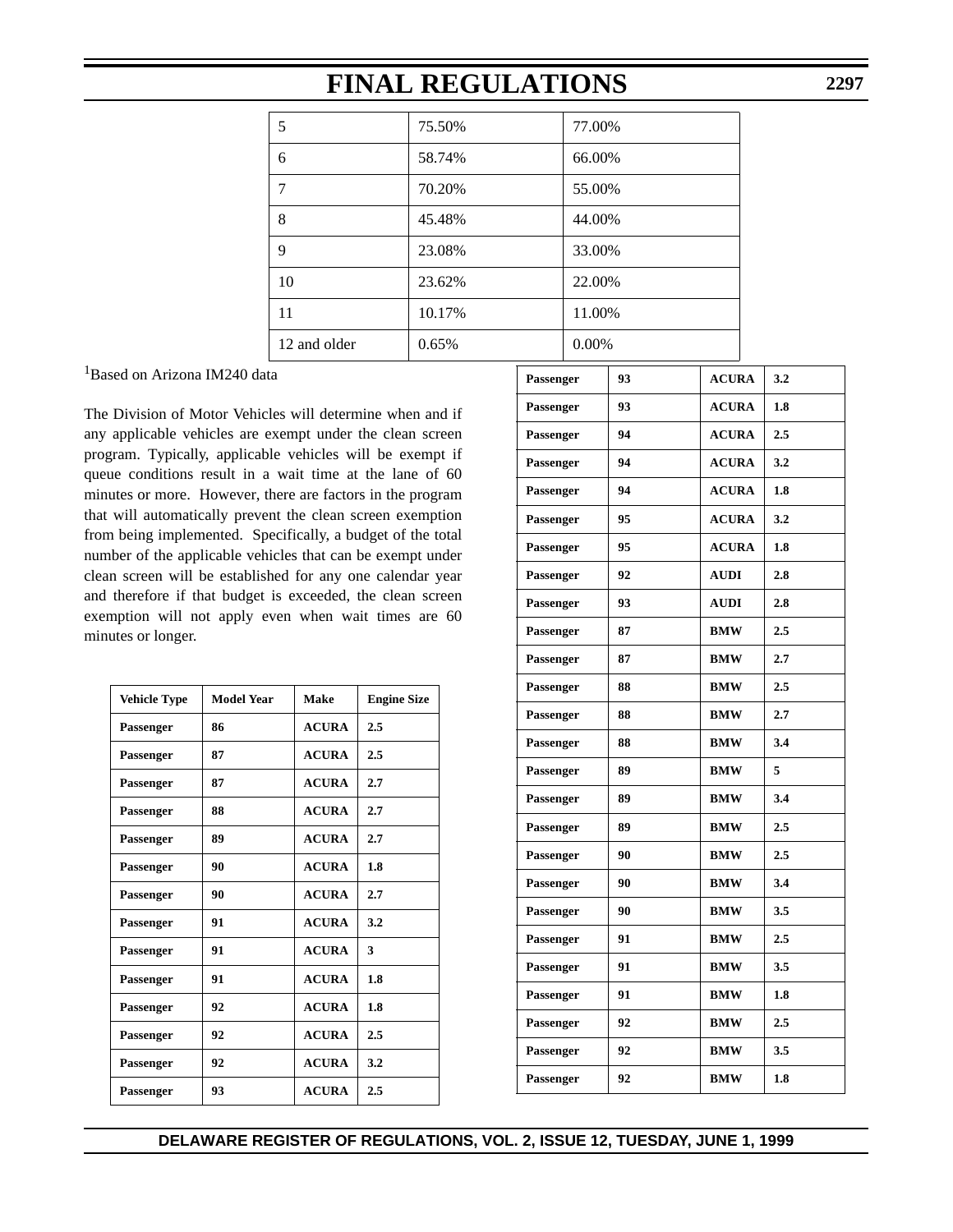### **2298**

# **FINAL REGULATIONS**

| Passenger | 93 | <b>BMW</b>   | 1.8 |
|-----------|----|--------------|-----|
| Passenger | 93 | BMW          | 4   |
| Passenger | 93 | BMW          | 2.5 |
| Passenger | 94 | <b>BMW</b>   | 2.5 |
| Passenger | 94 | BMW          | 4   |
| Passenger | 94 | <b>BMW</b>   | 1.8 |
| Passenger | 95 | BMW          | 2.5 |
| Passenger | 95 | <b>BMW</b>   | 3   |
| Passenger | 95 | BMW          | 4   |
| Passenger | 95 | BMW          | 1.8 |
| Passenger | 87 | <b>BUICK</b> | 3.8 |
| Passenger | 87 | <b>BUICK</b> | 3   |
| Passenger | 88 | <b>BUICK</b> | 3   |
| Passenger | 88 | <b>BUICK</b> | 3.8 |
| Passenger | 89 | <b>BUICK</b> | 3.3 |
| Passenger | 89 | <b>BUICK</b> | 3.8 |
| Passenger | 89 | <b>BUICK</b> | 2.8 |
| Passenger | 90 | <b>BUICK</b> | 3.1 |
| Passenger | 90 | <b>BUICK</b> | 3.8 |
| Passenger | 90 | <b>BUICK</b> | 3.3 |
| Passenger | 90 | <b>BUICK</b> | 5   |
| Passenger | 91 | <b>BUICK</b> | 2.5 |
| Passenger | 91 | <b>BUICK</b> | 3.8 |
| Passenger | 91 | <b>BUICK</b> | 3.3 |
| Passenger | 92 | <b>BUICK</b> | 3.3 |
| Passenger | 92 | <b>BUICK</b> | 2.3 |
| Passenger | 92 | <b>BUICK</b> | 3.8 |
| Passenger | 92 | <b>BUICK</b> | 5.7 |
| Passenger | 93 | <b>BUICK</b> | 5.7 |
| Passenger | 93 | <b>BUICK</b> | 3.3 |
| Passenger | 93 | <b>BUICK</b> | 3.1 |
| Passenger | 93 | <b>BUICK</b> | 3.8 |
| Passenger | 94 | <b>BUICK</b> | 2.2 |
| Passenger | 94 | <b>BUICK</b> | 3.1 |
| Passenger | 94 | <b>BUICK</b> | 3.8 |
| Passenger | 94 | <b>BUICK</b> | 5.7 |

| Passenger | 94 | <b>BUICK</b> | 2.3              |
|-----------|----|--------------|------------------|
| Passenger | 95 | <b>BUICK</b> | 2.3              |
| Passenger | 95 | <b>BUICK</b> | 3.1              |
| Passenger | 95 | <b>BUICK</b> | 2.2              |
| Passenger | 95 | <b>BUICK</b> | 5.7              |
| Passenger | 95 | <b>BUICK</b> | 3.8              |
| Passenger | 95 | <b>BUICK</b> | 3.8              |
| Passenger | 87 | <b>CADIL</b> | 2.8              |
| Passenger | 89 | <b>CADIL</b> | 4.5              |
| Passenger | 90 | <b>CADIL</b> | 5                |
| Passenger | 90 | <b>CADIL</b> | 5.7              |
| Passenger | 90 | <b>CADIL</b> | 4.5              |
| Passenger | 91 | <b>CADIL</b> | 5.7              |
| Passenger | 92 | <b>CADIL</b> | 5                |
| Passenger | 92 | <b>CADIL</b> | 4.9              |
| Passenger | 93 | <b>CADIL</b> | 5.7              |
| Passenger | 93 | <b>CADIL</b> | 4.9              |
| Passenger | 94 | <b>CADIL</b> | 4.9              |
| Passenger | 94 | <b>CADIL</b> | 5.7              |
| Passenger | 95 | <b>CADIL</b> | 5.7              |
| Passenger | 95 | <b>CADIL</b> | 4.9              |
| Passenger | 90 | <b>CHEVR</b> | 1.6              |
| Passenger | 90 | <b>CHEVR</b> | 5.7              |
| Passenger | 90 | <b>CHEVR</b> | 2.2              |
| Passenger | 91 | <b>CHEVR</b> | 2.5              |
| Passenger | 91 | <b>CHEVR</b> | $2.2\phantom{0}$ |
| Passenger | 91 | <b>CHEVR</b> | 1.6              |
| Passenger | 92 | <b>CHEVR</b> | 3.4              |
| Passenger | 92 | <b>CHEVR</b> | 1.6              |
| Passenger | 92 | <b>CHEVR</b> | 1                |
| Passenger | 92 | <b>CHEVR</b> | 2.2              |
| Passenger | 92 | <b>CHEVR</b> | 2.5              |
| Passenger | 93 | <b>CHEVR</b> | $2.2\phantom{0}$ |
| Passenger | 93 | <b>CHEVR</b> | 3.8              |
| Passenger | 93 | <b>CHEVR</b> | 1.8              |
| Passenger | 93 | <b>CHEVR</b> | 1.6              |

# **DELAWARE REGISTER OF REGULATIONS, VOL. 2, ISSUE 12, TUESDAY, JUNE 1, 1999**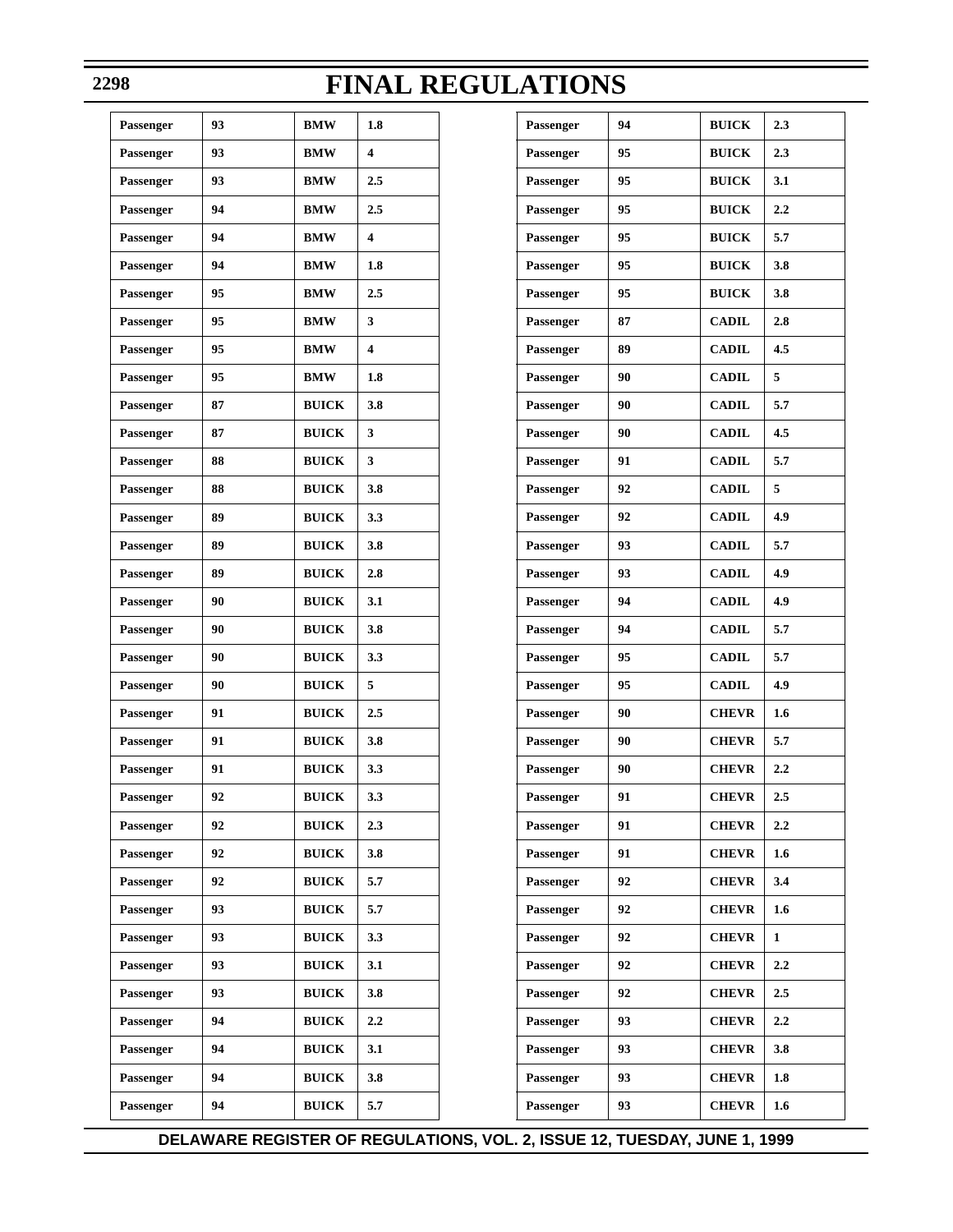| Passenger | 93 | <b>CHEVR</b> | $\mathbf{1}$     |
|-----------|----|--------------|------------------|
| Passenger | 93 | <b>CHEVR</b> | 5.7              |
| Passenger | 93 | <b>CHEVR</b> | 5                |
| Passenger | 93 | <b>CHEVR</b> | 2.5              |
| Passenger | 93 | <b>CHEVR</b> | 3.1              |
| Passenger | 93 | <b>CHEVR</b> | 3.4              |
| Passenger | 94 | <b>CHEVR</b> | 3.8              |
| Passenger | 94 | <b>CHEVR</b> | 3.4              |
| Passenger | 94 | <b>CHEVR</b> | 4.3              |
| Passenger | 94 | <b>CHEVR</b> | 3.1              |
| Passenger | 94 | <b>CHEVR</b> | 4.3              |
| Passenger | 94 | <b>CHEVR</b> | 3.4              |
| Passenger | 94 | <b>CHEVR</b> | 4.3              |
| Passenger | 94 | <b>CHEVR</b> | 2.2              |
| Passenger | 94 | <b>CHEVR</b> | 3.1              |
| Passenger | 94 | <b>CHEVR</b> | 2.2              |
| Passenger | 94 | <b>CHEVR</b> | 5.7              |
| Passenger | 94 | <b>CHEVR</b> | 1.8              |
| Passenger | 94 | <b>CHEVR</b> | 1.6              |
| Passenger | 95 | <b>CHEVR</b> | 3.4              |
| Passenger | 95 | <b>CHEVR</b> | 3.8              |
| Passenger | 95 | <b>CHEVR</b> | 2.2              |
| Passenger | 95 | <b>CHEVR</b> | 5.7              |
| Passenger | 95 | <b>CHEVR</b> | 4.3              |
| Passenger | 95 | <b>CHEVR</b> | 3.1              |
| Passenger | 95 | <b>CHEVR</b> | $1.6\phantom{0}$ |
| Passenger | 95 | <b>CHEVR</b> | 4.3              |
| Passenger | 95 | <b>CHEVR</b> | 3.4              |
| Passenger | 95 | <b>CHEVR</b> | 4.3              |
| Passenger | 95 | <b>CHEVR</b> | 3.1              |
| Passenger | 95 | <b>CHEVR</b> | 1.8              |
| Passenger | 95 | <b>CHEVR</b> | 3.8              |
| Passenger | 87 | <b>CHRYS</b> | 2.5              |
| Passenger | 92 | <b>CHRYS</b> | 3.3              |
| Passenger | 92 | <b>CHRYS</b> | 2.5              |
| Passenger | 92 | <b>CHRYS</b> | 3.8              |
|           |    |              |                  |

|            |         | <b>FINAL REGULATIONS</b> |    |              | 229     |
|------------|---------|--------------------------|----|--------------|---------|
| EVR        | 1       | Passenger                | 92 | <b>CHRYS</b> | 3       |
| EVR        | 5.7     | Passenger                | 93 | <b>CHRYS</b> | 3.3     |
| EVR        | 5       | Passenger                | 93 | <b>CHRYS</b> | 3.3     |
| EVR        | 2.5     | Passenger                | 93 | <b>CHRYS</b> | 3.5     |
| EVR        | 3.1     | Passenger                | 93 | <b>CHRYS</b> | 3       |
| EVR        | 3.4     | Passenger                | 93 | <b>CHRYS</b> | 3.8     |
| EVR        | 3.8     | Passenger                | 94 | <b>CHRYS</b> | 3.3     |
| EVR        | 3.4     | Passenger                | 94 | <b>CHRYS</b> | 3.5     |
| EVR        | 4.3     | Passenger                | 94 | <b>CHRYS</b> | 3       |
| EVR        | 3.1     | Passenger                | 95 | <b>CHRYS</b> | 2.5     |
| EVR        | 4.3     | Passenger                | 95 | <b>CHRYS</b> | 3.3     |
| EVR        | 3.4     | Passenger                | 95 | <b>CHRYS</b> | 3.5     |
| EVR        | 4.3     | Passenger                | 95 | <b>CHRYS</b> | 3       |
| EVR        | 2.2     | Passenger                | 87 | <b>DODGE</b> | 3       |
| EVR        | 3.1     | Passenger                | 89 | <b>DODGE</b> | 2.5     |
| EVR        | 2.2     | Passenger                | 89 | <b>DODGE</b> | 2.5     |
| EVR        | 5.7     | Passenger                | 89 | <b>DODGE</b> | 2.2     |
| EVR        | 1.8     | Passenger                | 90 | <b>DODGE</b> | 1.5     |
| EVR        | 1.6     | Passenger                | 90 | <b>DODGE</b> | 5.9     |
| EVR        | 3.4     | Passenger                | 92 | <b>DODGE</b> | 3       |
| EVR        | 3.8     | Passenger                | 92 | <b>DODGE</b> | 3.3     |
| EVR        | 2.2     | Passenger                | 92 | <b>DODGE</b> | 2.2     |
| EVR        | 5.7     | Passenger                | 92 | <b>DODGE</b> | 3       |
| EVR        | 4.3     | Passenger                | 92 | <b>DODGE</b> | 5.2     |
| EVR        | 3.1     | Passenger                | 92 | $\bf{DODGE}$ | 1.5     |
| EVR        | 1.6     | Passenger                | 93 | $\bf{DODGE}$ | 3.3     |
| EVR        | 4.3     | Passenger                | 93 | $\bf{DODGE}$ | 3       |
| EVR        | 3.4     | Passenger                | 93 | $\bf{DODGE}$ | 3.5     |
| EVR        | 4.3     | Passenger                | 93 | $\bf{DO}DGE$ | 1.8     |
| EVR        | 3.1     | Passenger                | 93 | $\bf{DODGE}$ | 3.3     |
| EVR        | 1.8     | Passenger                | 93 | $\bf{DODGE}$ | $2.5\,$ |
| EVR        | 3.8     | Passenger                | 93 | $\bf{DODGE}$ | 5.2     |
| <b>RYS</b> | $2.5\,$ | Passenger                | 93 | $\bf{DODGE}$ | 3.3     |
| RYS        | 3.3     | Passenger                | 93 | $\bf{DODGE}$ | 3       |
| RYS        | $2.5\,$ | Passenger                | 93 | $\bf{DODGE}$ | 1.5     |
| <b>RYS</b> | 3.8     | Passenger                | 93 | $\bf{DODGE}$ | 3.9     |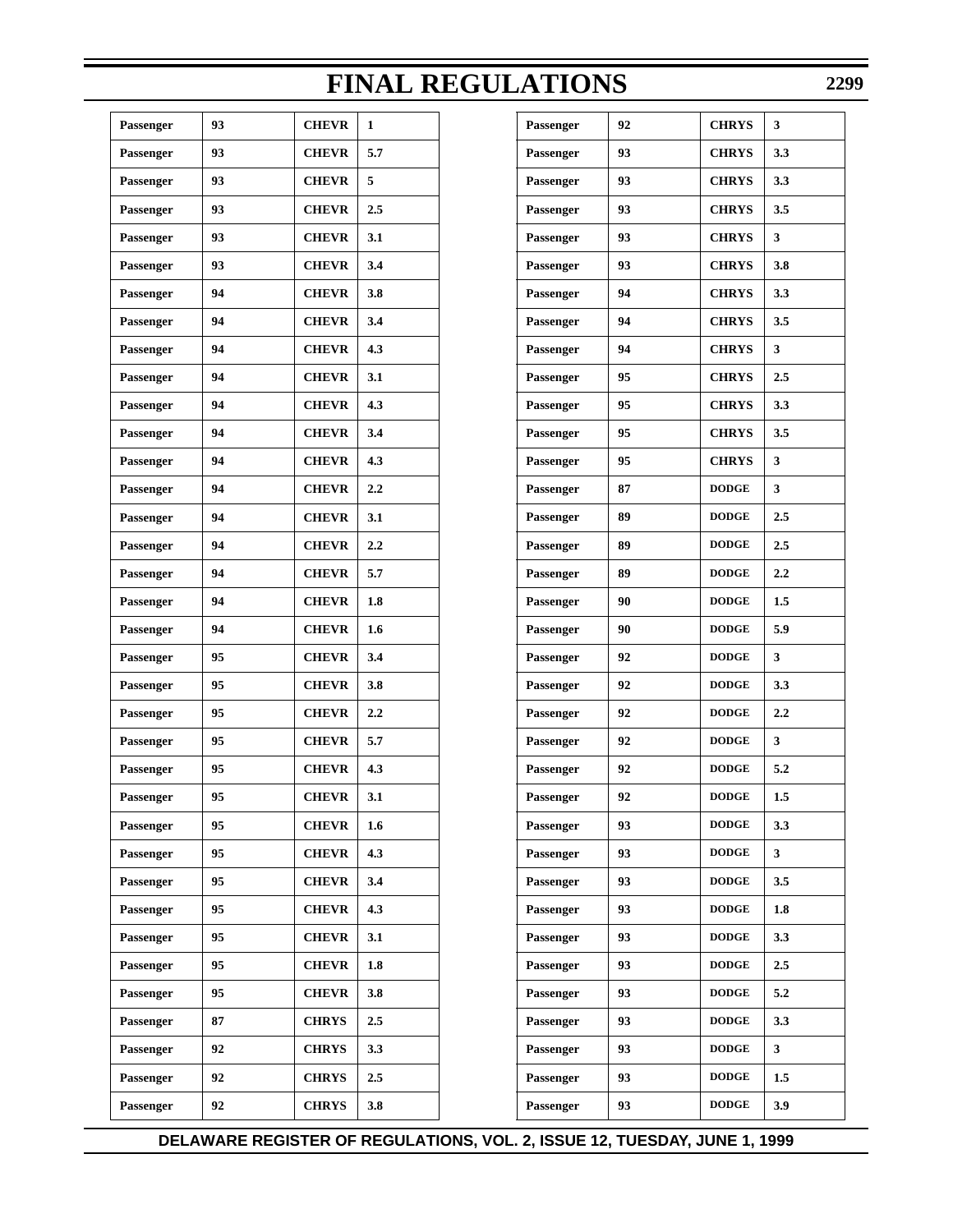| Passenger        | 93 | <b>DODGE</b> | 2.2            |
|------------------|----|--------------|----------------|
| Passenger        | 93 | <b>DODGE</b> | 2.5            |
| Passenger        | 94 | <b>DODGE</b> | 3              |
| Passenger        | 94 | <b>DODGE</b> | 3.9            |
| Passenger        | 94 | <b>DODGE</b> | 2.2            |
| Passenger        | 94 | <b>DODGE</b> | 3              |
| Passenger        | 94 | <b>DODGE</b> | 3.3            |
| Passenger        | 94 | <b>DODGE</b> | 2.5            |
| Passenger        | 94 | <b>DODGE</b> | 2.5            |
| Passenger        | 94 | <b>DODGE</b> | 3.5            |
| Passenger        | 94 | <b>DODGE</b> | 5.2            |
| Passenger        | 94 | <b>DODGE</b> | 3.8            |
| Passenger        | 94 | <b>DODGE</b> | 3.3            |
| Passenger        | 95 | <b>DODGE</b> | 3              |
| Passenger        | 95 | <b>DODGE</b> | 2.5            |
| Passenger        | 95 | <b>DODGE</b> | $\overline{2}$ |
| Passenger        | 95 | <b>DODGE</b> | 3.8            |
| Passenger        | 95 | <b>DODGE</b> | 3              |
| Passenger        | 95 | <b>DODGE</b> | 2.5            |
| Passenger        | 95 | <b>DODGE</b> | 2.4            |
| Passenger        | 95 | <b>DODGE</b> | 5.2            |
| Passenger        | 95 | <b>DODGE</b> | 3.9            |
| Passenger        | 95 | <b>DODGE</b> | 3.5            |
| <b>Passenger</b> | 95 | <b>DODGE</b> | 3.3            |
| Passenger        | 95 | <b>DODGE</b> | 3.3            |
| Passenger        | 92 | <b>EAGLE</b> | 2              |
| Passenger        | 93 | <b>EAGLE</b> | 1.8            |
| Passenger        | 93 | <b>EAGLE</b> | $\overline{2}$ |
| Passenger        | 93 | <b>EAGLE</b> | 3.5            |
| Passenger        | 93 | <b>EAGLE</b> | 3.3            |
| Passenger        | 94 | <b>EAGLE</b> | 1.8            |
| Passenger        | 94 | <b>EAGLE</b> | 3.5            |
| Passenger        | 94 | <b>EAGLE</b> | 3.3            |
| Passenger        | 95 | <b>EAGLE</b> | 3.5            |
| Passenger        | 95 | <b>EAGLE</b> | $\overline{2}$ |
| Passenger        | 95 | <b>EAGLE</b> | 3.3            |
|                  |    |              |                |

| Passenger | 87 | <b>FORD</b> | 2.9                     |
|-----------|----|-------------|-------------------------|
| Passenger | 89 | <b>FORD</b> | 2.2                     |
| Passenger | 89 | <b>FORD</b> | 3                       |
| Passenger | 89 | <b>FORD</b> | 1.9                     |
| Passenger | 89 | <b>FORD</b> | 3.8                     |
| Passenger | 89 | <b>FORD</b> | 2.9                     |
| Passenger | 89 | <b>FORD</b> | 2.3                     |
| Passenger | 90 | <b>FORD</b> | 1.9                     |
| Passenger | 90 | <b>FORD</b> | 3                       |
| Passenger | 90 | <b>FORD</b> | 5                       |
| Passenger | 90 | <b>FORD</b> | 3.8                     |
| Passenger | 90 | <b>FORD</b> | 2.9                     |
| Passenger | 90 | <b>FORD</b> | 2.2                     |
| Passenger | 90 | <b>FORD</b> | $\overline{\mathbf{4}}$ |
| Passenger | 90 | <b>FORD</b> | 1.3                     |
| Passenger | 90 | <b>FORD</b> | 2.3                     |
| Passenger | 90 | <b>FORD</b> | 5.8                     |
| Passenger | 90 | <b>FORD</b> | 3                       |
| Passenger | 90 | <b>FORD</b> | 1.9                     |
| Passenger | 90 | <b>FORD</b> | 2.3                     |
| Passenger | 90 | <b>FORD</b> | 3.8                     |
| Passenger | 91 | <b>FORD</b> | 2.2                     |
| Passenger | 91 | <b>FORD</b> | 3.8                     |
| Passenger | 91 | <b>FORD</b> | 1.9                     |
| Passenger | 91 | <b>FORD</b> | 3                       |
| Passenger | 91 | <b>FORD</b> | 1.3                     |
| Passenger | 91 | <b>FORD</b> | $\overline{\mathbf{4}}$ |
| Passenger | 91 | <b>FORD</b> | 3.8                     |
| Passenger | 91 | <b>FORD</b> | 5.8                     |
| Passenger | 91 | <b>FORD</b> | 2.3                     |
| Passenger | 91 | <b>FORD</b> | 3                       |
| Passenger | 91 | <b>FORD</b> | 2.3                     |
| Passenger | 92 | <b>FORD</b> | 4.6                     |
| Passenger | 92 | <b>FORD</b> | $\overline{\mathbf{4}}$ |
| Passenger | 92 | <b>FORD</b> | 2.2                     |
| Passenger | 92 | <b>FORD</b> | 3.8                     |

### **2300**

# **FINAL REGULATIONS**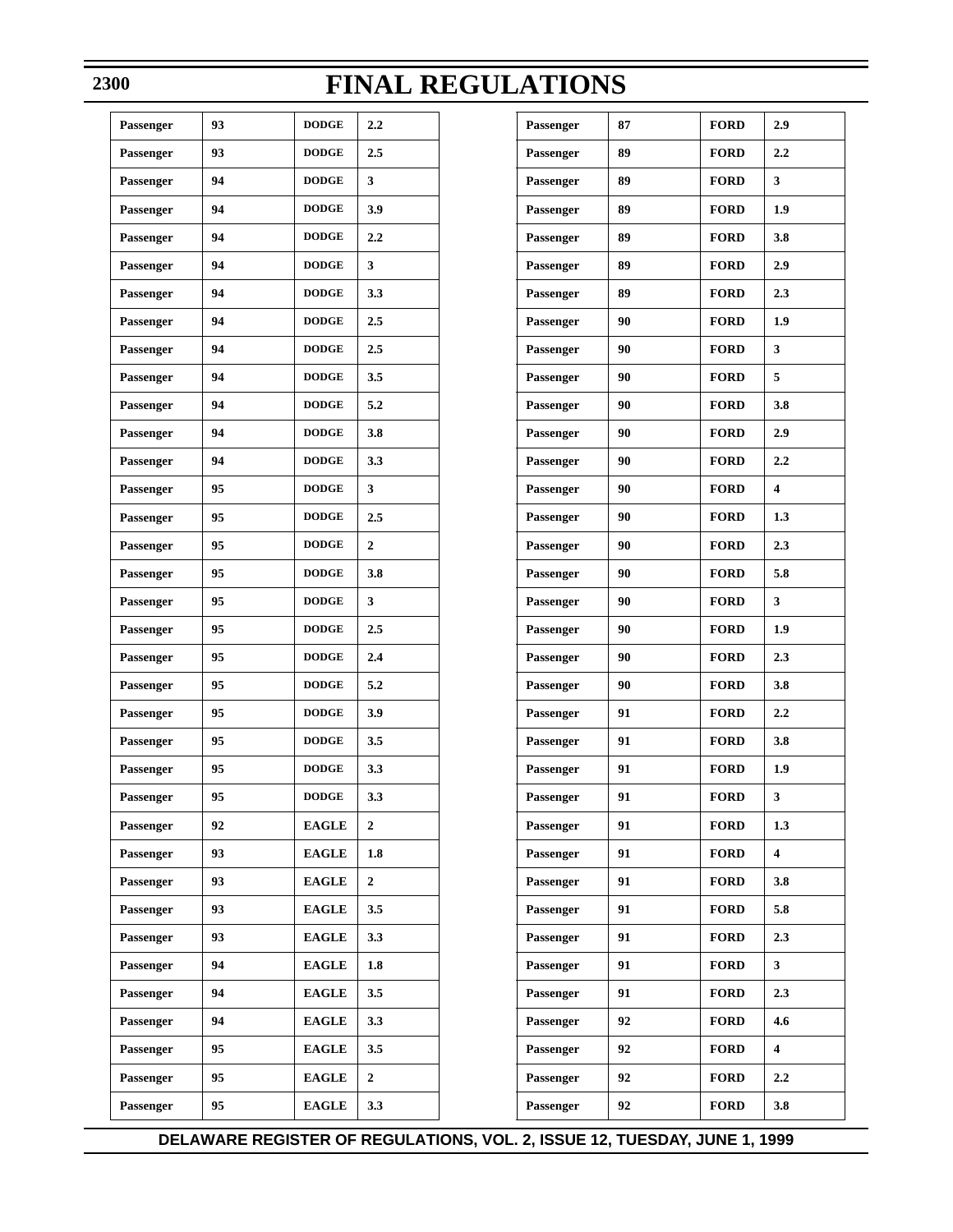**DELAWARE REGISTER OF REGULATIONS, VOL. 2, ISSUE 12, TUESDAY, JUNE 1, 1999**

| Passenger | 92 | <b>FORD</b> | 3                       |
|-----------|----|-------------|-------------------------|
| Passenger | 92 | <b>FORD</b> | 3                       |
| Passenger | 92 | <b>FORD</b> | 5                       |
| Passenger | 92 | <b>FORD</b> | 1.3                     |
| Passenger | 92 | <b>FORD</b> | 2.3                     |
| Passenger | 92 | <b>FORD</b> | 3.8                     |
| Passenger | 92 | <b>FORD</b> | 5.8                     |
| Passenger | 92 | <b>FORD</b> | 2.3                     |
| Passenger | 92 | <b>FORD</b> | 1.9                     |
| Passenger | 93 | <b>FORD</b> | 5                       |
| Passenger | 93 | <b>FORD</b> | 5.8                     |
| Passenger | 93 | <b>FORD</b> | 4.6                     |
| Passenger | 93 | <b>FORD</b> | 3.8                     |
| Passenger | 93 | <b>FORD</b> | $\boldsymbol{2}$        |
| Passenger | 93 | <b>FORD</b> | 3                       |
| Passenger | 93 | <b>FORD</b> | 1.8                     |
| Passenger | 93 | <b>FORD</b> | 2.3                     |
| Passenger | 93 | <b>FORD</b> | 1.9                     |
| Passenger | 93 | <b>FORD</b> | 3                       |
| Passenger | 93 | <b>FORD</b> | 2.5                     |
| Passenger | 93 | <b>FORD</b> | 1.3                     |
| Passenger | 93 | <b>FORD</b> | 3.2                     |
| Passenger | 93 | <b>FORD</b> | 4                       |
| Passenger | 94 | <b>FORD</b> | 1.3                     |
| Passenger | 94 | <b>FORD</b> | 2.3                     |
| Passenger | 94 | <b>FORD</b> | 3.8                     |
| Passenger | 94 | <b>FORD</b> | 1.9                     |
| Passenger | 94 | <b>FORD</b> | 3.2                     |
| Passenger | 94 | <b>FORD</b> | 5                       |
| Passenger | 94 | <b>FORD</b> | $\overline{\mathbf{4}}$ |
| Passenger | 94 | <b>FORD</b> | 1.8                     |
| Passenger | 94 | <b>FORD</b> | 2.5                     |
| Passenger | 94 | <b>FORD</b> | 3                       |
| Passenger | 94 | <b>FORD</b> | 5.8                     |
| Passenger | 94 | <b>FORD</b> | 2                       |
| Passenger | 94 | <b>FORD</b> | 4.6                     |
|           |    |             |                         |

| Passenger | 95 | <b>FORD</b>  | $\mathbf{2}$ |
|-----------|----|--------------|--------------|
| Passenger | 95 | <b>FORD</b>  | 1.3          |
| Passenger | 95 | <b>FORD</b>  | 4            |
| Passenger | 95 | <b>FORD</b>  | 3            |
| Passenger | 95 | <b>FORD</b>  | 3.8          |
| Passenger | 95 | <b>FORD</b>  | 2.5          |
| Passenger | 95 | <b>FORD</b>  | 5            |
| Passenger | 95 | <b>FORD</b>  | 5.8          |
| Passenger | 95 | <b>FORD</b>  | 3.8          |
| Passenger | 95 | <b>FORD</b>  | 1.9          |
| Passenger | 95 | <b>FORD</b>  | 4.6          |
| Passenger | 95 | <b>FORD</b>  | 2            |
| Passenger | 86 | <b>GMC</b>   | 4.3          |
| Passenger | 90 | <b>GMC</b>   | 3.1          |
| Passenger | 92 | <b>GMC</b>   | 5.7          |
| Passenger | 93 | <b>GMC</b>   | 3.8          |
| Passenger | 93 | <b>GMC</b>   | 5.7          |
| Passenger | 94 | <b>GMC</b>   | 3.8          |
| Passenger | 94 | <b>GMC</b>   | 5.7          |
| Passenger | 94 | <b>GMC</b>   | 4.3          |
| Passenger | 94 | <b>GMC</b>   | 4.3          |
| Passenger | 95 | <b>GMC</b>   | 4.3          |
| Passenger | 95 | <b>GMC</b>   | 5.7          |
| Passenger | 95 | <b>GMC</b>   | 3.8          |
| Passenger | 85 | <b>HONDA</b> | 2            |
| Passenger | 86 | <b>HONDA</b> | 1.5          |
| Passenger | 86 | <b>HONDA</b> | 2            |
| Passenger | 87 | <b>HONDA</b> | 2            |
| Passenger | 87 | <b>HONDA</b> | 1.5          |
| Passenger | 87 | <b>HONDA</b> | 1.5          |
| Passenger | 87 | <b>HONDA</b> | 2            |
| Passenger | 87 | <b>HONDA</b> | 1.3          |
| Passenger | 87 | <b>HONDA</b> | 1.5          |
| Passenger | 88 | <b>HONDA</b> | 1.5          |
| Passenger | 88 | <b>HONDA</b> | 2            |
| Passenger | 88 | <b>HONDA</b> | 1.6          |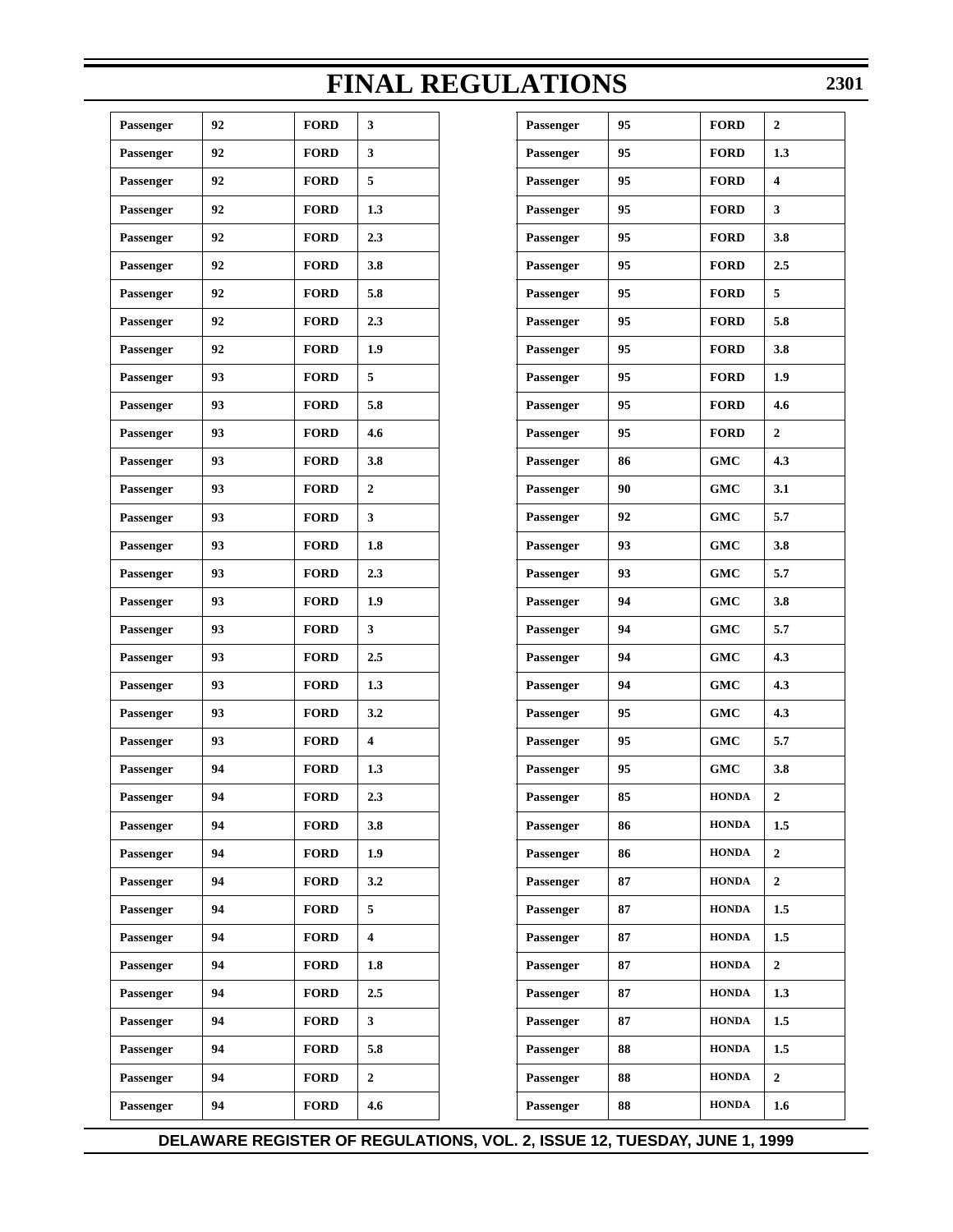| Passenger | 93 | <b>HYUND</b> | 1.5            |
|-----------|----|--------------|----------------|
| Passenger | 94 | <b>HYUND</b> | 1.5            |
| Passenger | 94 | <b>HYUND</b> | 1.5            |
| Passenger | 94 | <b>HYUND</b> | 1.6            |
| Passenger | 95 | <b>HYUND</b> | $\mathbf{2}$   |
| Passenger | 95 | <b>HYUND</b> | 1.6            |
| Passenger | 95 | <b>HYUND</b> | 1.5            |
| Passenger | 95 | <b>HYUND</b> | 1.8            |
| Passenger | 95 | <b>HYUND</b> | 3              |
| Passenger | 90 | <b>INFIN</b> | 3              |
| Passenger | 90 | <b>INFIN</b> | 4.5            |
| Passenger | 91 | <b>INFIN</b> | 4.5            |
| Passenger | 91 | <b>INFIN</b> | $\overline{2}$ |
| Passenger | 92 | <b>INFIN</b> | 4.5            |
| Passenger | 92 | <b>INFIN</b> | $\overline{2}$ |
| Passenger | 93 | <b>INFIN</b> | 3              |
| Passenger | 93 | <b>INFIN</b> | $\overline{2}$ |
| Passenger | 93 | <b>INFIN</b> | 4.5            |
| Passenger | 94 | <b>INFIN</b> | $\overline{2}$ |
| Passenger | 94 | <b>INFIN</b> | 4.5            |
| Passenger | 94 | <b>INFIN</b> | 3              |
| Passenger | 95 | <b>INFIN</b> | 4.5            |
| Passenger | 95 | <b>INFIN</b> | 3              |
| Passenger | 95 | <b>INFIN</b> | 2              |
| Passenger | 91 | <b>ISUZU</b> | 1.6            |
| Passenger | 92 | <b>ISUZU</b> | 2.6            |
| Passenger | 93 | <b>ISUZU</b> | 2.6            |
| Passenger | 94 | <b>ISUZU</b> | 2.6            |
| Passenger | 94 | <b>ISUZU</b> | 3.2            |
| Passenger | 95 | <b>ISUZU</b> | 2.6            |
| Passenger | 95 | <b>ISUZU</b> | 3.2            |
| Passenger | 88 | <b>JAGUA</b> | 3.6            |
| Passenger | 89 | <b>JAGUA</b> | 3.6            |
| Passenger | 90 | <b>JAGUA</b> | 4              |
| Passenger | 91 | <b>JAGUA</b> | 4              |
| Passenger | 93 | <b>JAGUA</b> | 4              |

### **2302**

# **FINAL REGULATIONS**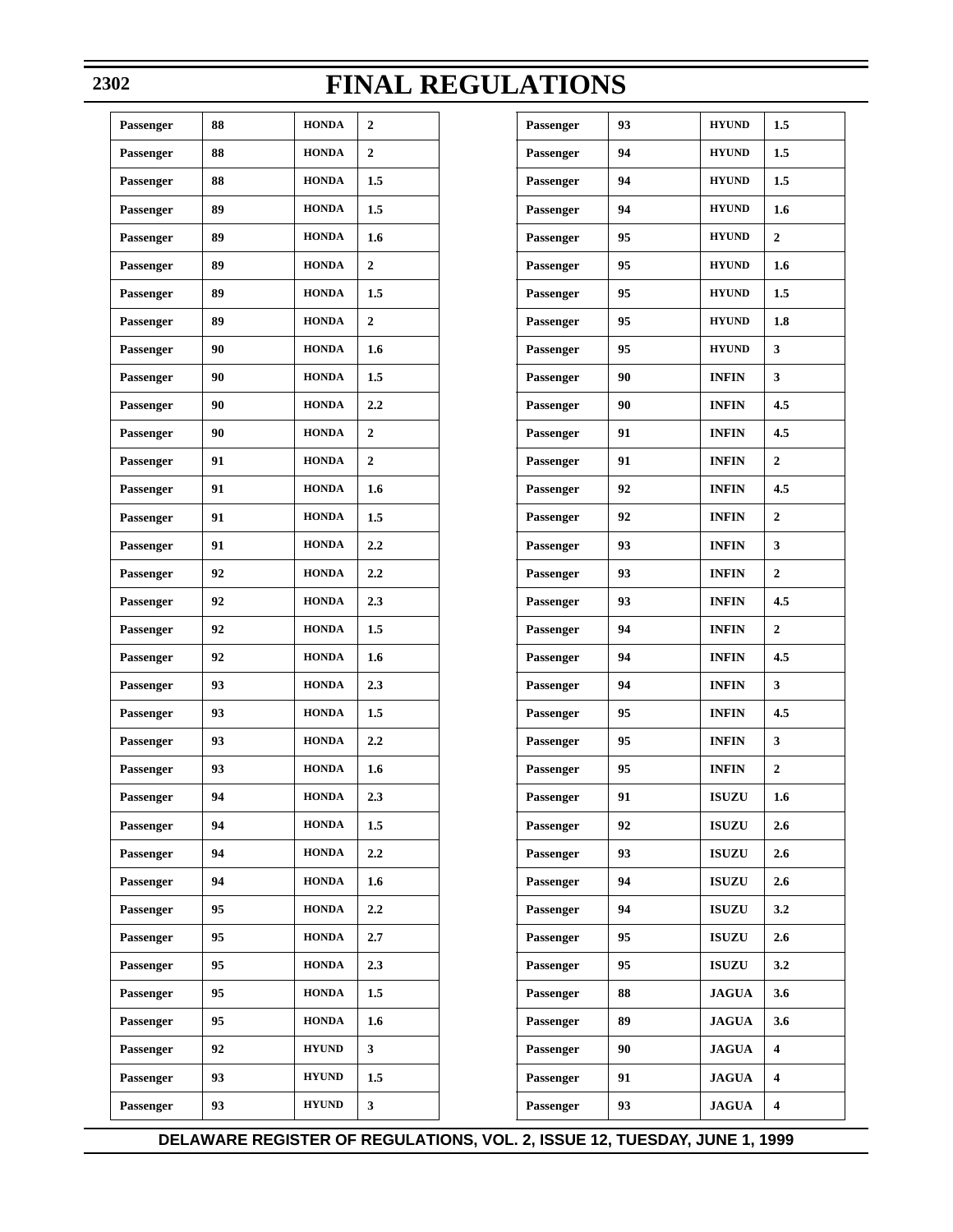| Passenger | 94 | <b>JAGUA</b> | 4                |
|-----------|----|--------------|------------------|
| Passenger | 95 | <b>JAGUA</b> | 4                |
| Passenger | 94 | <b>KIA</b>   | 1.6              |
| Passenger | 95 | <b>KIA</b>   | 1.6              |
| Passenger | 90 | <b>LEXUS</b> | 4                |
| Passenger | 90 | <b>LEXUS</b> | 2.5              |
| Passenger | 91 | <b>LEXUS</b> | 4                |
| Passenger | 91 | <b>LEXUS</b> | 2.5              |
| Passenger | 92 | <b>LEXUS</b> | 3                |
| Passenger | 92 | <b>LEXUS</b> | 4                |
| Passenger | 93 | <b>LEXUS</b> | 4                |
| Passenger | 93 | <b>LEXUS</b> | 3                |
| Passenger | 94 | <b>LEXUS</b> | 4                |
| Passenger | 94 | <b>LEXUS</b> | 3                |
| Passenger | 95 | <b>LEXUS</b> | 3                |
| Passenger | 95 | <b>LEXUS</b> | 4                |
| Passenger | 89 | <b>LINCO</b> | 5                |
| Passenger | 89 | <b>LINCO</b> | 3.8              |
| Passenger | 90 | <b>LINCO</b> | 3.8              |
| Passenger | 90 | <b>LINCO</b> | 5                |
| Passenger | 91 | <b>LINCO</b> | 3.8              |
| Passenger | 91 | <b>LINCO</b> | 4.6              |
| Passenger | 92 | <b>LINCO</b> | 4.6              |
| Passenger | 92 | <b>LINCO</b> | 3.8              |
| Passenger | 93 | <b>LINCO</b> | 3.8              |
| Passenger | 93 | <b>LINCO</b> | 4.6              |
| Passenger | 94 | <b>LINCO</b> | 3.8              |
| Passenger | 94 | <b>LINCO</b> | 4.6              |
| Passenger | 95 | <b>LINCO</b> | 4.6              |
| Passenger | 87 | <b>MAZDA</b> | $\overline{2}$   |
| Passenger | 88 | <b>MAZDA</b> | 1.3              |
| Passenger | 88 | <b>MAZDA</b> | $2.2\phantom{0}$ |
| Passenger | 89 | <b>MAZDA</b> | 2.2              |
| Passenger | 89 | <b>MAZDA</b> | 3                |
| Passenger | 89 | <b>MAZDA</b> | 1.6              |
| Passenger | 90 | <b>MAZDA</b> | 1.6              |
|           |    |              |                  |

|            |                         | <b>FINAL REGULATIONS</b> |    |              | 230              |
|------------|-------------------------|--------------------------|----|--------------|------------------|
| GUA        | 4                       | Passenger                | 90 | <b>MAZDA</b> | 2.2              |
| GUA        | 4                       | Passenger                | 90 | <b>MAZDA</b> | 2.2              |
| V          | 1.6                     | Passenger                | 90 | <b>MAZDA</b> | 1.8              |
| V          | 1.6                     | Passenger                | 91 | <b>MAZDA</b> | 1.6              |
| <b>XUS</b> | $\overline{\mathbf{4}}$ | Passenger                | 91 | <b>MAZDA</b> | 2.6              |
| <b>XUS</b> | 2.5                     | Passenger                | 91 | <b>MAZDA</b> | 2.2              |
| <b>XUS</b> | $\overline{\mathbf{4}}$ | <b>Passenger</b>         | 91 | <b>MAZDA</b> | 3                |
| <b>XUS</b> | 2.5                     | Passenger                | 91 | <b>MAZDA</b> | 4                |
| <b>XUS</b> | 3                       | Passenger                | 92 | <b>MAZDA</b> | 3                |
| <b>XUS</b> | 4                       | Passenger                | 92 | <b>MAZDA</b> | 1.6              |
| <b>XUS</b> | 4                       | <b>Passenger</b>         | 92 | <b>MAZDA</b> | 1.8              |
| <b>XUS</b> | 3                       | Passenger                | 92 | <b>MAZDA</b> | 2.2              |
| <b>XUS</b> | 4                       | Passenger                | 92 | <b>MAZDA</b> | 4                |
| <b>XUS</b> | 3                       | Passenger                | 93 | <b>MAZDA</b> | $\overline{2}$   |
| <b>XUS</b> | 3                       | Passenger                | 93 | <b>MAZDA</b> | 1.6              |
| <b>XUS</b> | 4                       | Passenger                | 93 | <b>MAZDA</b> | 4                |
| VCO        | 5                       | <b>Passenger</b>         | 93 | <b>MAZDA</b> | 3                |
| VCO        | 3.8                     | Passenger                | 93 | <b>MAZDA</b> | 1.8              |
| VСO        | 3.8                     | Passenger                | 93 | <b>MAZDA</b> | 2.5              |
| vCO        | 5                       | Passenger                | 94 | <b>MAZDA</b> | $\overline{2}$   |
| VCO        | 3.8                     | Passenger                | 94 | <b>MAZDA</b> | 1.6              |
| VCO        | 4.6                     | Passenger                | 94 | <b>MAZDA</b> | $2.5\,$          |
| VСO        | 4.6                     | Passenger                | 94 | <b>MAZDA</b> | 3                |
| vCO        | 3.8                     | Passenger                | 94 | <b>MAZDA</b> | 4                |
| VCO        | 3.8                     | Passenger                | 94 | <b>MAZDA</b> | 1.8              |
| VСO        | 4.6                     | Passenger                | 95 | <b>MAZDA</b> | $2.5\,$          |
| VСO        | 3.8                     | Passenger                | 95 | <b>MAZDA</b> | 1.8              |
| VСO        | 4.6                     | Passenger                | 95 | <b>MAZDA</b> | 2.3              |
| vCO        | 4.6                     | Passenger                | 95 | <b>MAZDA</b> | 1.5              |
| ZDA        | $\mathbf{2}$            | Passenger                | 95 | <b>MAZDA</b> | $\boldsymbol{2}$ |
| ZDA        | 1.3                     | Passenger                | 95 | <b>MAZDA</b> | $2.5\,$          |
| ZDA        | 2.2                     | Passenger                | 86 | <b>MERCE</b> | 5.6              |
| ZDA        | 2.2                     | Passenger                | 87 | <b>MERCE</b> | 5.6              |
| ZDA        | 3                       | Passenger                | 87 | <b>MERCE</b> | $\mathbf{3}$     |
| ZDA        | $1.6\phantom{0}$        | Passenger                | 87 | <b>MERCE</b> | 4.2              |
| ZDA        | $1.6\phantom{0}$        | Passenger                | 88 | <b>MERCE</b> | 4.2              |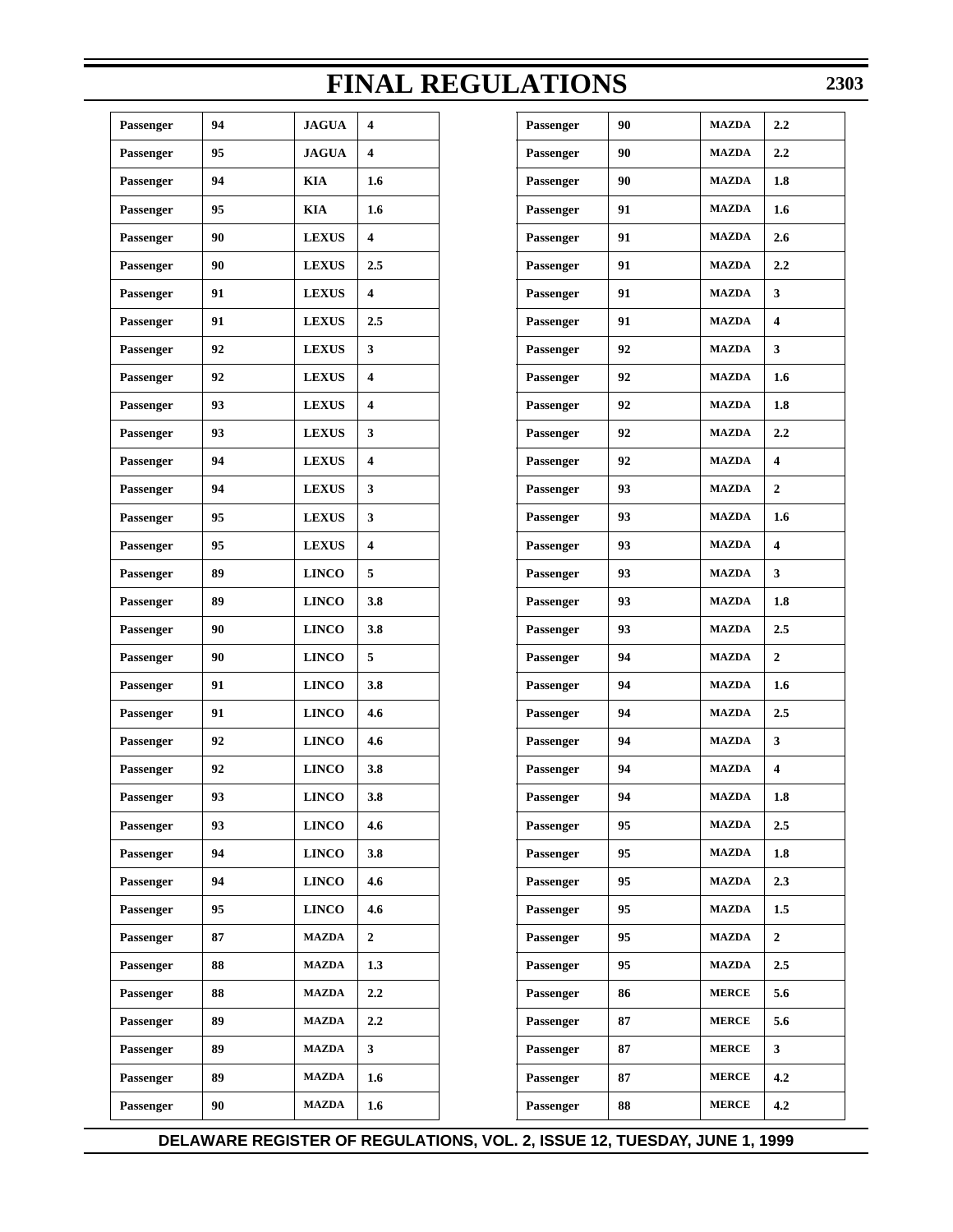| Passenger        | 88 | <b>MERCE</b> | 5.6 |
|------------------|----|--------------|-----|
| <b>Passenger</b> | 89 | <b>MERCE</b> | 2.6 |
| Passenger        | 89 | <b>MERCE</b> | 3   |
| <b>Passenger</b> | 89 | <b>MERCE</b> | 4.2 |
| Passenger        | 89 | <b>MERCE</b> | 5.6 |
| <b>Passenger</b> | 90 | <b>MERCE</b> | 5.6 |
| Passenger        | 90 | <b>MERCE</b> | 4.2 |
| <b>Passenger</b> | 90 | <b>MERCE</b> | 3   |
| Passenger        | 90 | <b>MERCE</b> | 2.6 |
| <b>Passenger</b> | 91 | <b>MERCE</b> | 2.3 |
| Passenger        | 91 | <b>MERCE</b> | 3   |
| <b>Passenger</b> | 91 | <b>MERCE</b> | 5.6 |
| Passenger        | 91 | <b>MERCE</b> | 4.2 |
| <b>Passenger</b> | 91 | <b>MERCE</b> | 2.6 |
| Passenger        | 92 | <b>MERCE</b> | 2.3 |
| <b>Passenger</b> | 92 | <b>MERCE</b> | 3   |
| Passenger        | 92 | <b>MERCE</b> | 2.6 |
| <b>Passenger</b> | 93 | <b>MERCE</b> | 3.2 |
| Passenger        | 93 | <b>MERCE</b> | 2.8 |
| <b>Passenger</b> | 93 | <b>MERCE</b> | 2.6 |
| Passenger        | 93 | <b>MERCE</b> | 2.3 |
| <b>Passenger</b> | 95 | <b>MERCE</b> | 3.2 |
| Passenger        | 95 | <b>MERCE</b> | 2.2 |
| Passenger        | 95 | <b>MERCE</b> | 2.8 |
| Passenger        | 89 | <b>MERCU</b> | 3.8 |
| Passenger        | 89 | <b>MERCU</b> | 2.3 |
| Passenger        | 89 | <b>MERCU</b> | 3   |
| Passenger        | 90 | <b>MERCU</b> | 3.8 |
| Passenger        | 90 | <b>MERCU</b> | 3   |
| Passenger        | 90 | <b>MERCU</b> | 5   |
| Passenger        | 90 | <b>MERCU</b> | 2.3 |
| Passenger        | 91 | <b>MERCU</b> | 1.9 |
| Passenger        | 91 | <b>MERCU</b> | 3.8 |
| Passenger        | 91 | <b>MERCU</b> | 2.3 |
| Passenger        | 91 | <b>MERCU</b> | 3   |
| Passenger        | 92 | <b>MERCU</b> | 1.9 |
|                  |    |              |     |

| Passenger         | 92 | <b>MERCU</b> | 2.3            |
|-------------------|----|--------------|----------------|
| Passenger         | 92 | <b>MERCU</b> | 1.6            |
| Passenger         | 92 | <b>MERCU</b> | 3              |
| Passenger         | 92 | <b>MERCU</b> | 3.8            |
| Passenger         | 92 | <b>MERCU</b> | 4.6            |
| Passenger         | 93 | <b>MERCU</b> | 1.6            |
| Passenger         | 93 | <b>MERCU</b> | 1.9            |
| Passenger         | 93 | <b>MERCU</b> | 3.8            |
| <b>Passenger</b>  | 93 | <b>MERCU</b> | 3              |
| Passenger         | 93 | <b>MERCU</b> | 4.6            |
| Passenger         | 93 | <b>MERCU</b> | 2.3            |
| Passenger         | 94 | <b>MERCU</b> | 4.6            |
| Passenger         | 94 | <b>MERCU</b> | 2.3            |
| Passenger         | 94 | <b>MERCU</b> | 3              |
| Passenger         | 94 | <b>MERCU</b> | 3.8            |
| Passenger         | 94 | <b>MERCU</b> | 1.9            |
| Passenger         | 94 | <b>MERCU</b> | 1.6            |
| Passenger         | 95 | <b>MERCU</b> | 2.5            |
| <b>Passenger</b>  | 95 | <b>MERCU</b> | $\mathbf{2}$   |
| Passenger         | 95 | <b>MERCU</b> | 3              |
| <b>Passenger</b>  | 95 | <b>MERCU</b> | 4.6            |
| Passenger         | 95 | <b>MERCU</b> | 3.8            |
| Passenger         | 95 | <b>MERCU</b> | 1.9            |
| Passenger         | 90 | <b>MITSU</b> | 2              |
| ${\bf Passenger}$ | 91 | <b>MITSU</b> | 1.8            |
| Passenger         | 92 | <b>MITSU</b> | $\mathbf{2}$   |
| Passenger         | 92 | <b>MITSU</b> | 2.4            |
| Passenger         | 92 | <b>MITSU</b> | 1.5            |
| Passenger         | 92 | <b>MITSU</b> | 1.8            |
| Passenger         | 92 | <b>MITSU</b> | 1.8            |
| Passenger         | 92 | <b>MITSU</b> | 3              |
| Passenger         | 93 | <b>MITSU</b> | 1.5            |
| Passenger         | 93 | <b>MITSU</b> | 1.8            |
| Passenger         | 93 | <b>MITSU</b> | $\overline{2}$ |
| Passenger         | 93 | <b>MITSU</b> | 3              |
| Passenger         | 93 | <b>MITSU</b> | 3              |

### **2304**

# **FINAL REGULATIONS**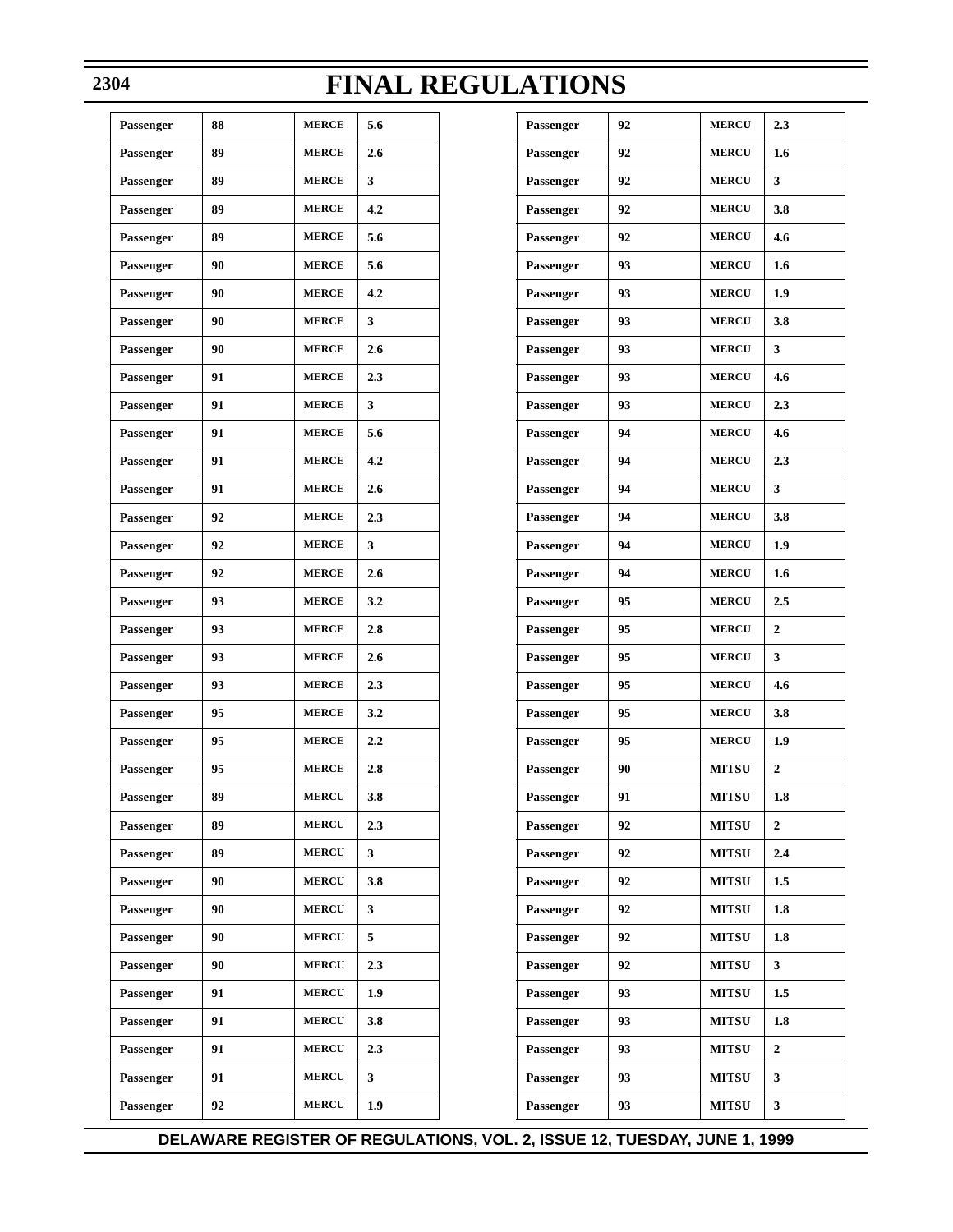| Passenger | 94 | <b>MITSU</b> | 3              |
|-----------|----|--------------|----------------|
| Passenger | 94 | <b>MITSU</b> | 3              |
| Passenger | 94 | <b>MITSU</b> | 2.4            |
| Passenger | 94 | <b>MITSU</b> | 1.8            |
| Passenger | 94 | <b>MITSU</b> | $\mathbf{2}$   |
| Passenger | 94 | <b>MITSU</b> | 1.5            |
| Passenger | 95 | <b>MITSU</b> | 1.5            |
| Passenger | 95 | <b>MITSU</b> | $\mathbf{2}$   |
| Passenger | 95 | <b>MITSU</b> | 1.8            |
| Passenger | 95 | <b>MITSU</b> | 3              |
| Passenger | 95 | <b>MITSU</b> | 3              |
| Passenger | 95 | <b>MITSU</b> | 2.4            |
| Passenger | 88 | <b>NISSA</b> | 3              |
| Passenger | 89 | <b>NISSA</b> | 3              |
| Passenger | 89 | <b>NISSA</b> | 3              |
| Passenger | 90 | <b>NISSA</b> | 3              |
| Passenger | 90 | <b>NISSA</b> | 2.4            |
| Passenger | 90 | <b>NISSA</b> | 3              |
| Passenger | 91 | <b>NISSA</b> | 3              |
| Passenger | 91 | <b>NISSA</b> | 2.4            |
| Passenger | 91 | <b>NISSA</b> | 1.6            |
| Passenger | 91 | <b>NISSA</b> | 3              |
| Passenger | 91 | <b>NISSA</b> | $\mathbf{2}$   |
| Passenger | 92 | <b>NISSA</b> | 3              |
| Passenger | 92 | <b>NISSA</b> | $\overline{2}$ |
| Passenger | 92 | <b>NISSA</b> | 1.6            |
| Passenger | 92 | <b>NISSA</b> | 2.4            |
| Passenger | 93 | <b>NISSA</b> | $\overline{2}$ |
| Passenger | 93 | <b>NISSA</b> | 1.6            |
| Passenger | 93 | <b>NISSA</b> | 2.4            |
| Passenger | 93 | <b>NISSA</b> | 3              |
| Passenger | 93 | <b>NISSA</b> | 3              |
| Passenger | 94 | <b>NISSA</b> | 3              |
| Passenger | 94 | <b>NISSA</b> | 3              |
| Passenger | 94 | <b>NISSA</b> | 2.4            |
| Passenger | 94 | <b>NISSA</b> | $\mathbf{2}$   |
|           |    |              |                |

|            |                  | <b>FINAL REGULATIONS</b> |    |              | 230 |
|------------|------------------|--------------------------|----|--------------|-----|
| <b>TSU</b> | 3                | Passenger                | 94 | <b>NISSA</b> | 1.6 |
| TSU        | 3                | Passenger                | 95 | <b>NISSA</b> | 3   |
| TSU        | 2.4              | Passenger                | 95 | <b>NISSA</b> | 2.4 |
| TSU        | 1.8              | Passenger                | 95 | <b>NISSA</b> | 3   |
| TSU        | 2                | Passenger                | 87 | <b>OLDSM</b> | 3.8 |
| TSU        | 1.5              | Passenger                | 88 | <b>OLDSM</b> | 3.8 |
| TSU        | $1.5\,$          | Passenger                | 88 | <b>OLDSM</b> | 3   |
| TSU        | 2                | Passenger                | 89 | <b>OLDSM</b> | 3.3 |
| TSU        | 1.8              | Passenger                | 89 | <b>OLDSM</b> | 3.8 |
| TSU        | 3                | Passenger                | 90 | <b>OLDSM</b> | 3.3 |
| TSU        | 3                | Passenger                | 90 | <b>OLDSM</b> | 3.8 |
| <b>TSU</b> | 2.4              | Passenger                | 91 | <b>OLDSM</b> | 3.8 |
| SSA        | 3                | Passenger                | 91 | <b>OLDSM</b> | 3.3 |
| SSA        | 3                | Passenger                | 92 | <b>OLDSM</b> | 2.3 |
| 5SA        | 3                | Passenger                | 92 | <b>OLDSM</b> | 3.3 |
| 5SA        | 3                | Passenger                | 92 | <b>OLDSM</b> | 3.8 |
| SSA.       | 2.4              | Passenger                | 93 | <b>OLDSM</b> | 3.4 |
| 5SA        | 3                | Passenger                | 93 | <b>OLDSM</b> | 3.8 |
| SSA.       | 3                | Passenger                | 93 | <b>OLDSM</b> | 3.3 |
| 5SA        | 2.4              | Passenger                | 93 | <b>OLDSM</b> | 2.3 |
| SSA.       | 1.6              | Passenger                | 94 | <b>OLDSM</b> | 2.3 |
| SSA.       | 3                | Passenger                | 94 | <b>OLDSM</b> | 3.1 |
| 5SA        | $\mathbf{2}$     | Passenger                | 94 | <b>OLDSM</b> | 2.2 |
| 5SA        | 3                | Passenger                | 94 | <b>OLDSM</b> | 3.8 |
| 5SA        | $\boldsymbol{2}$ | Passenger                | 94 | <b>OLDSM</b> | 3.4 |
| SSA        | 1.6              | Passenger                | 95 | <b>OLDSM</b> | 3.1 |
| 5SA        | 2.4              | Passenger                | 95 | <b>OLDSM</b> | 3.8 |
| SSA        | $\boldsymbol{2}$ | Passenger                | 95 | <b>OLDSM</b> | 4   |
| SSA        | 1.6              | Passenger                | 95 | <b>OLDSM</b> | 2.3 |
| 5SA        | 2.4              | Passenger                | 95 | <b>OLDSM</b> | 3.4 |
| 5SA        | 3                | Passenger                | 87 | <b>PLYMO</b> | 5.2 |
| 5SA        | 3                | Passenger                | 87 | <b>PLYMO</b> | 3   |
| 5SA        | 3                | Passenger                | 89 | <b>PLYMO</b> | 2.5 |
| SSA        | 3                | Passenger                | 89 | <b>PLYMO</b> | 2.5 |
| 5SA        | 2.4              | Passenger                | 90 | <b>PLYMO</b> | 2.5 |
| 5SA        | $\boldsymbol{2}$ | Passenger                | 90 | <b>PLYMO</b> | 3.3 |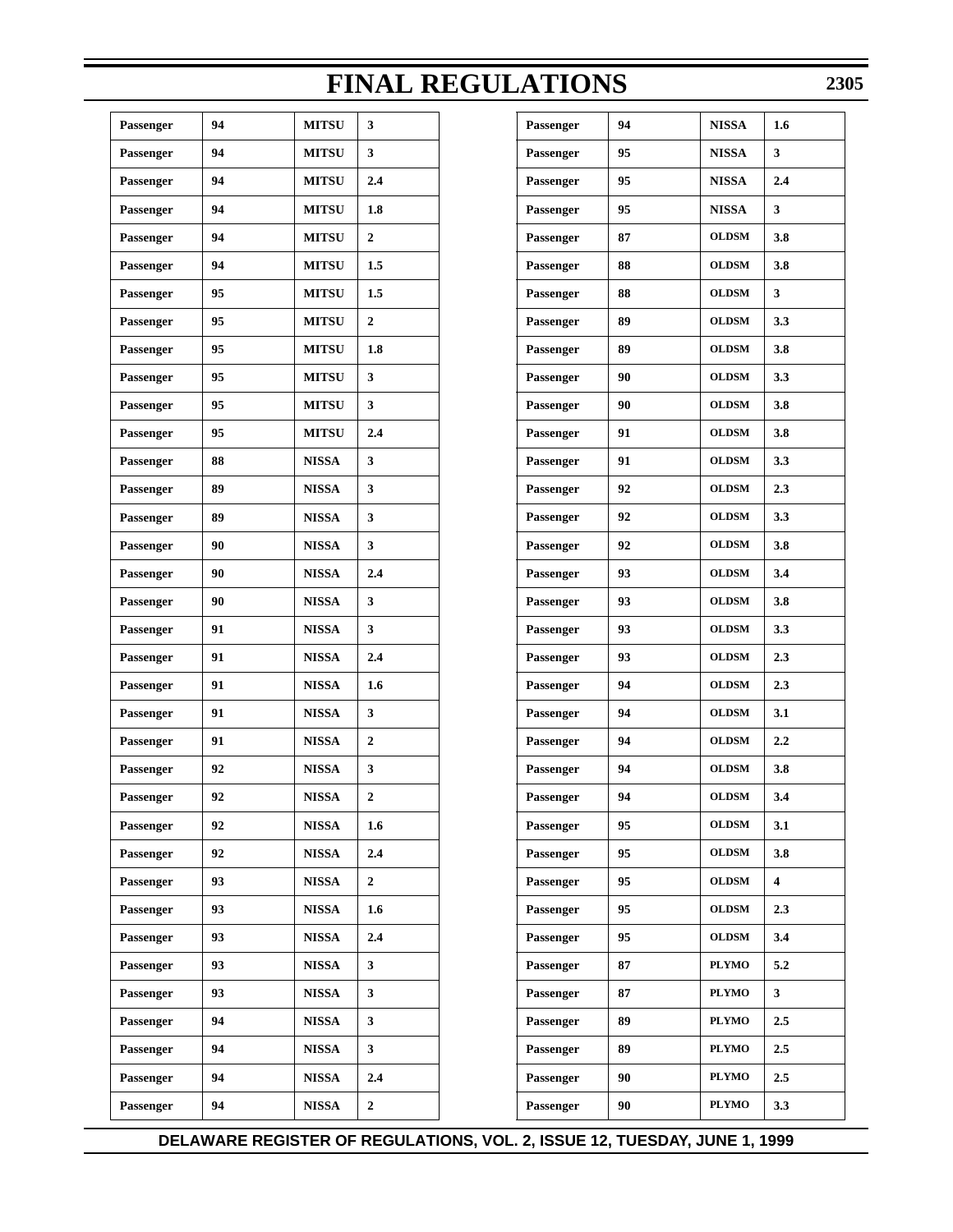| Passenger | 90 | <b>PLYMO</b> | 2.5            |
|-----------|----|--------------|----------------|
| Passenger | 92 | <b>PLYMO</b> | 3              |
| Passenger | 92 | <b>PLYMO</b> | 3              |
| Passenger | 92 | <b>PLYMO</b> | 3.3            |
| Passenger | 92 | <b>PLYMO</b> | 1.8            |
| Passenger | 93 | <b>PLYMO</b> | 2.5            |
| Passenger | 93 | <b>PLYMO</b> | 3              |
| Passenger | 93 | <b>PLYMO</b> | 3.3            |
| Passenger | 93 | <b>PLYMO</b> | 3              |
| Passenger | 93 | <b>PLYMO</b> | $\overline{2}$ |
| Passenger | 93 | <b>PLYMO</b> | 2.2            |
| Passenger | 93 | <b>PLYMO</b> | 1.8            |
| Passenger | 93 | <b>PLYMO</b> | 2.5            |
| Passenger | 93 | <b>PLYMO</b> | 1.5            |
| Passenger | 94 | <b>PLYMO</b> | 3              |
| Passenger | 94 | <b>PLYMO</b> | 3              |
| Passenger | 94 | <b>PLYMO</b> | 3.8            |
| Passenger | 94 | <b>PLYMO</b> | 2.5            |
| Passenger | 94 | <b>PLYMO</b> | 2.2            |
| Passenger | 94 | <b>PLYMO</b> | 2.5            |
| Passenger | 94 | <b>PLYMO</b> | 3.3            |
| Passenger | 95 | <b>PLYMO</b> | 3              |
| Passenger | 95 | <b>PLYMO</b> | 2.5            |
| Passenger | 95 | <b>PLYMO</b> | 3              |
| Passenger | 95 | <b>PLYMO</b> | 3.8            |
| Passenger | 95 | PLYMO        | 2.5            |
| Passenger | 95 | PLYMO        | 3.3            |
| Passenger | 95 | <b>PLYMO</b> | 2              |
| Passenger | 88 | <b>PONTI</b> | 3.8            |
| Passenger | 89 | <b>PONTI</b> | 1.6            |
| Passenger | 89 | <b>PONTI</b> | 5.7            |
| Passenger | 89 | <b>PONTI</b> | 3.8            |
| Passenger | 89 | <b>PONTI</b> | 3.1            |
| Passenger | 89 | <b>PONTI</b> | 2              |
| Passenger | 90 | <b>PONTI</b> | 1.6            |
| Passenger | 90 | <b>PONTI</b> | 3.8            |
|           |    |              |                |

| Passenger | 90 | <b>PONTI</b> | $\overline{2}$ |
|-----------|----|--------------|----------------|
| Passenger | 90 | <b>PONTI</b> | 5              |
| Passenger | 91 | <b>PONTI</b> | 1.6            |
| Passenger | 91 | <b>PONTI</b> | 3.8            |
| Passenger | 91 | <b>PONTI</b> | $\overline{2}$ |
| Passenger | 92 | <b>PONTI</b> | 3.3            |
| Passenger | 92 | <b>PONTI</b> | 3.4            |
| Passenger | 92 | <b>PONTI</b> | 3.8            |
| Passenger | 92 | <b>PONTI</b> | 2.3            |
| Passenger | 92 | <b>PONTI</b> | $\overline{2}$ |
| Passenger | 93 | <b>PONTI</b> | 3.8            |
| Passenger | 93 | <b>PONTI</b> | 2.3            |
| Passenger | 93 | <b>PONTI</b> | 3.4            |
| Passenger | 93 | <b>PONTI</b> | $\overline{2}$ |
| Passenger | 93 | <b>PONTI</b> | 3.3            |
| Passenger | 94 | <b>PONTI</b> | 3.1            |
| Passenger | 94 | <b>PONTI</b> | 3.1            |
| Passenger | 94 | <b>PONTI</b> | 3.8            |
| Passenger | 94 | <b>PONTI</b> | 3.4            |
| Passenger | 94 | <b>PONTI</b> | 3.4            |
| Passenger | 94 | <b>PONTI</b> | 2.3            |
| Passenger | 94 | <b>PONTI</b> | $\overline{2}$ |
| Passenger | 94 | <b>PONTI</b> | 5.7            |
| Passenger | 95 | <b>PONTI</b> | 3.1            |
| Passenger | 95 | <b>PONTI</b> | 2.2            |
| Passenger | 95 | <b>PONTI</b> | 3.4            |
| Passenger | 95 | <b>PONTI</b> | 2.3            |
| Passenger | 95 | <b>PONTI</b> | 3.4            |
| Passenger | 95 | <b>PONTI</b> | 5.7            |
| Passenger | 95 | <b>PONTI</b> | 3.8            |
| Passenger | 84 | <b>PORSC</b> | 3.2            |
| Passenger | 86 | <b>PORSC</b> | 3.2            |
| Passenger | 88 | <b>PORSC</b> | 3.2            |
| Passenger | 90 | <b>PORSC</b> | 3.6            |
| Passenger | 91 | <b>PORSC</b> | 3.6            |
| Passenger | 95 | <b>PORSC</b> | 3.6            |

### **2306**

 $\top$ 

Т

# **FINAL REGULATIONS**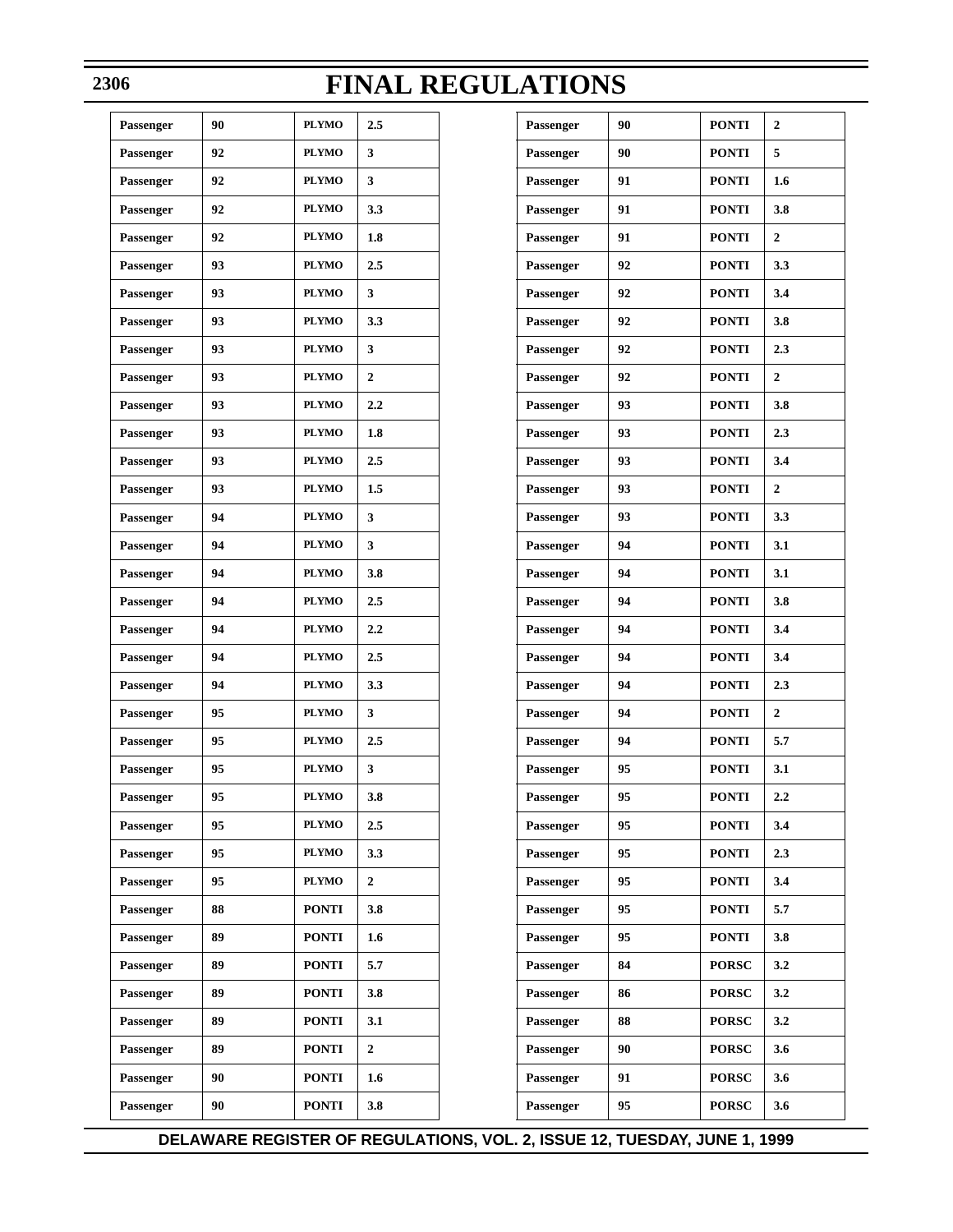$\overline{\phantom{a}}$ 

| Passenger | 91 | <b>SAAB</b>  | 2.1                     |
|-----------|----|--------------|-------------------------|
| Passenger | 91 | <b>SAAB</b>  | 2.3                     |
| Passenger | 92 | <b>SAAB</b>  | 2.1                     |
| Passenger | 95 | <b>SAAB</b>  | 2.3                     |
| Passenger | 93 | <b>SATUR</b> | 1.9                     |
| Passenger | 94 | <b>SATUR</b> | 1.9                     |
| Passenger | 95 | <b>SATUR</b> | 1.9                     |
| Passenger | 88 | <b>SUBAR</b> | 1.8                     |
| Passenger | 88 | <b>SUBAR</b> | 1.8                     |
| Passenger | 89 | <b>SUBAR</b> | 1.8                     |
| Passenger | 90 | <b>SUBAR</b> | 1.8                     |
| Passenger | 90 | <b>SUBAR</b> | 2.2                     |
| Passenger | 91 | <b>SUBAR</b> | 1.8                     |
| Passenger | 91 | <b>SUBAR</b> | 2.2                     |
| Passenger | 92 | <b>SUBAR</b> | 2.2                     |
| Passenger | 92 | <b>SUBAR</b> | 1.8                     |
| Passenger | 93 | <b>SUBAR</b> | 1.8                     |
| Passenger | 93 | <b>SUBAR</b> | 2.2                     |
| Passenger | 94 | <b>SUBAR</b> | 2.2                     |
| Passenger | 89 | <b>SUZUK</b> | 1.3                     |
| Passenger | 90 | <b>SUZUK</b> | 1.3                     |
| Passenger | 91 | <b>SUZUK</b> | 1.6                     |
| Passenger | 92 | <b>SUZUK</b> | 1.6                     |
| Passenger | 93 | <b>SUZUK</b> | 1.6                     |
| Passenger | 93 | <b>SUZUK</b> | 1.3                     |
| Passenger | 94 | <b>SUZUK</b> | 1.6                     |
| Passenger | 94 | <b>SUZUK</b> | 1.3                     |
| Passenger | 83 | <b>TOYOT</b> | 2.3                     |
| Passenger | 85 | <b>TOYOT</b> | $\boldsymbol{2}$        |
| Passenger | 86 | <b>TOYOT</b> | 2                       |
| Passenger | 86 | <b>TOYOT</b> | 2.2                     |
| Passenger | 87 | <b>TOYOT</b> | 2                       |
| Passenger | 87 | <b>TOYOT</b> | 2.2                     |
| Passenger | 88 | <b>TOYOT</b> | 2                       |
| Passenger | 88 | <b>TOYOT</b> | 2.2                     |
| Passenger | 88 | <b>TOYOT</b> | $\overline{\mathbf{4}}$ |
|           |    |              |                         |

|            |                         | <b>FINAL REGULATIONS</b> |    |              | 230              |
|------------|-------------------------|--------------------------|----|--------------|------------------|
| AВ         | 2.1                     | Passenger                | 88 | <b>TOYOT</b> | 1.6              |
| AВ         | 2.3                     | Passenger                | 88 | <b>TOYOT</b> | 3                |
| AВ         | 2.1                     | Passenger                | 88 | <b>TOYOT</b> | 2.5              |
| AВ         | 2.3                     | Passenger                | 89 | <b>TOYOT</b> | 2.5              |
| <b>TUR</b> | 1.9                     | Passenger                | 89 | <b>TOYOT</b> | 2.2              |
| <b>TUR</b> | 1.9                     | Passenger                | 89 | <b>TOYOT</b> | 1.6              |
| <b>TUR</b> | 1.9                     | Passenger                | 89 | <b>TOYOT</b> | 2                |
| BAR        | 1.8                     | Passenger                | 89 | <b>TOYOT</b> | $\boldsymbol{2}$ |
| BAR        | 1.8                     | Passenger                | 89 | <b>TOYOT</b> | 3                |
| BAR        | 1.8                     | Passenger                | 89 | <b>TOYOT</b> | 4                |
| BAR        | 1.8                     | Passenger                | 89 | <b>TOYOT</b> | 3                |
| BAR        | 2,2                     | Passenger                | 90 | <b>TOYOT</b> | 1.6              |
| BAR        | 1.8                     | Passenger                | 90 | <b>TOYOT</b> | 3                |
| BAR        | 2,2                     | Passenger                | 90 | <b>TOYOT</b> | 2                |
| BAR        | 2,2                     | Passenger                | 90 | <b>TOYOT</b> | 2.4              |
| BAR        | 1.8                     | Passenger                | 90 | <b>TOYOT</b> | 2,2              |
| BAR        | 1.8                     | Passenger                | 90 | <b>TOYOT</b> | 3                |
| BAR        | 2.2                     | Passenger                | 90 | <b>TOYOT</b> | 1.5              |
| BAR        | 2,2                     | Passenger                | 90 | <b>TOYOT</b> | 2.5              |
| ZUK        | 1.3                     | Passenger                | 91 | <b>TOYOT</b> | 2.5              |
| ZUK        | 1.3                     | Passenger                | 91 | <b>TOYOT</b> | 2.2              |
| ZUK        | 1.6                     | Passenger                | 91 | <b>TOYOT</b> | 2.2              |
| ZUK        | 1.6                     | Passenger                | 91 | <b>TOYOT</b> | 2.4              |
| ZUK        | 1.6                     | Passenger                | 91 | <b>TOYOT</b> | 3                |
| ZUK        | 1.3                     | Passenger                | 91 | <b>TOYOT</b> | 1.6              |
| ZUK        | 1.6                     | Passenger                | 91 | <b>TOYOT</b> | 1.5              |
| ZUK        | 1.3                     | Passenger                | 92 | <b>TOYOT</b> | 1.6              |
| YOT        | 2.3                     | Passenger                | 92 | <b>TOYOT</b> | 2.4              |
| YOT        | $\boldsymbol{2}$        | Passenger                | 92 | <b>TOYOT</b> | 2.2              |
| YOT        | 2                       | Passenger                | 92 | <b>TOYOT</b> | 3                |
| YOT        | 2.2                     | Passenger                | 92 | <b>TOYOT</b> | 2.2              |
| YOT        | 2                       | Passenger                | 92 | <b>TOYOT</b> | 3                |
| YOT        | 2.2                     | Passenger                | 92 | <b>TOYOT</b> | $\boldsymbol{2}$ |
| YOT        | 2                       | Passenger                | 92 | <b>TOYOT</b> | 1.5              |
| YOT        | 2.2                     | Passenger                | 93 | <b>TOYOT</b> | 3                |
| YOT        | $\overline{\mathbf{4}}$ | Passenger                | 93 | <b>TOYOT</b> | $1.5\,$          |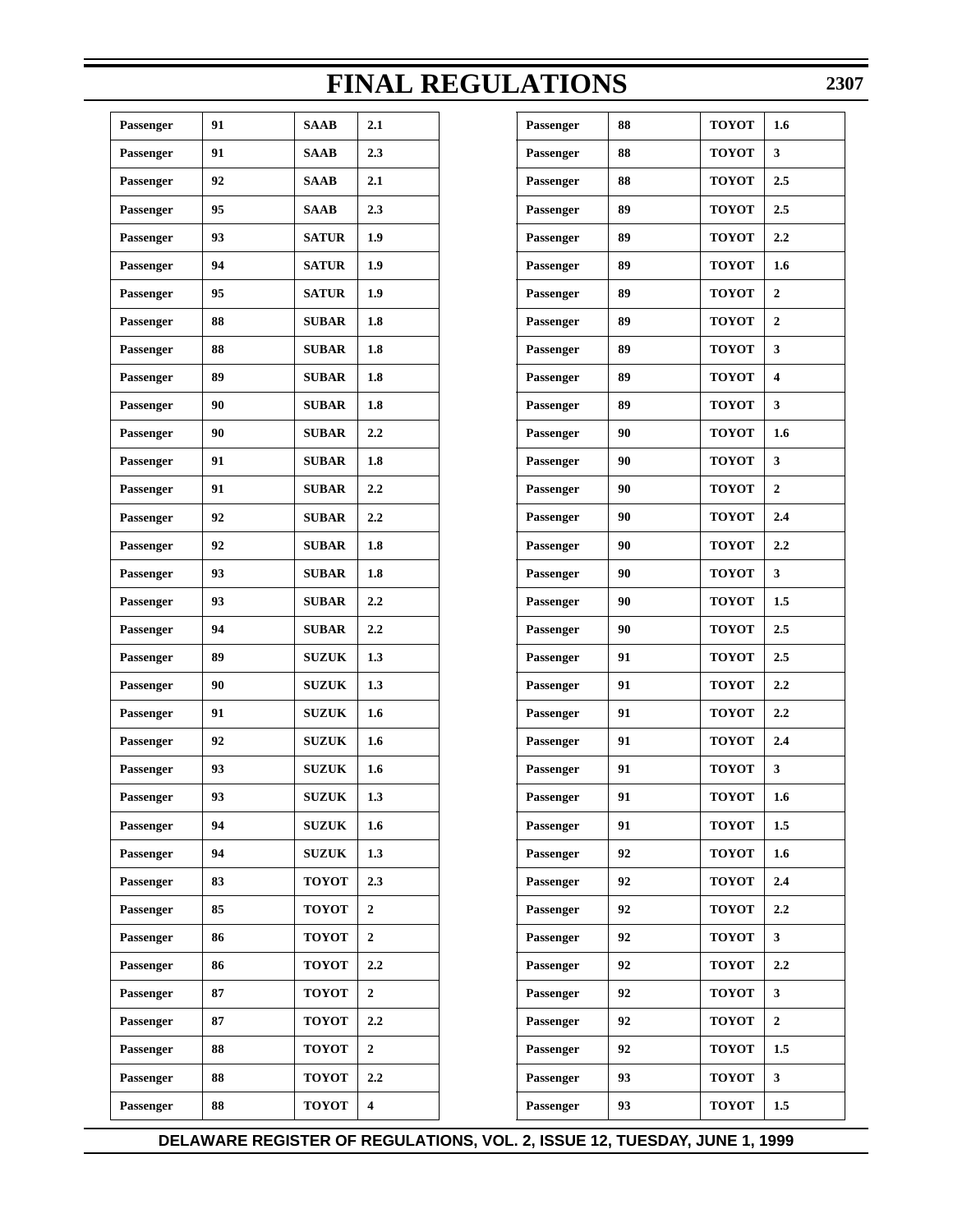| Passenger | 93 | <b>TOYOT</b> | $\mathbf{2}$   |
|-----------|----|--------------|----------------|
| Passenger | 93 | <b>TOYOT</b> | 1.8            |
| Passenger | 93 | <b>TOYOT</b> | 3              |
| Passenger | 93 | <b>TOYOT</b> | 2.4            |
| Passenger | 93 | <b>TOYOT</b> | 2.2            |
| Passenger | 93 | <b>TOYOT</b> | 2.2            |
| Passenger | 93 | <b>TOYOT</b> | 1.6            |
| Passenger | 94 | <b>TOYOT</b> | 1.6            |
| Passenger | 94 | <b>TOYOT</b> | 1.8            |
| Passenger | 94 | <b>TOYOT</b> | 3              |
| Passenger | 94 | <b>TOYOT</b> | 3              |
| Passenger | 94 | <b>TOYOT</b> | 2.2            |
| Passenger | 94 | <b>TOYOT</b> | 2.4            |
| Passenger | 94 | <b>TOYOT</b> | 1.5            |
| Passenger | 95 | <b>TOYOT</b> | 2.2            |
| Passenger | 95 | <b>TOYOT</b> | 1.6            |
| Passenger | 95 | <b>TOYOT</b> | 1.5            |
| Passenger | 95 | <b>TOYOT</b> | 3              |
| Passenger | 95 | <b>TOYOT</b> | 1.8            |
| Passenger | 95 | <b>TOYOT</b> | 3              |
| Passenger | 95 | <b>TOYOT</b> | 2.4            |
| Passenger | 85 | <b>VOLKS</b> | $\overline{2}$ |
| Passenger | 87 | <b>VOLKS</b> | $\overline{2}$ |
| Passenger | 92 | <b>VOLKS</b> | 1.8            |
| Passenger | 93 | <b>VOLKS</b> | $\overline{2}$ |
| Passenger | 93 | <b>VOLKS</b> | 1.8            |
| Passenger | 94 | <b>VOLKS</b> | 1.8            |
| Passenger | 95 | <b>VOLKS</b> | 1.8            |
| Passenger | 95 | <b>VOLKS</b> | $\overline{2}$ |
| Passenger | 89 | <b>VOLVO</b> | 2.3            |
| Passenger | 90 | <b>VOLVO</b> | 2.3            |
| Passenger | 91 | <b>VOLVO</b> | 2.3            |
| Passenger | 92 | <b>VOLVO</b> | 2.3            |
| Passenger | 93 | <b>VOLVO</b> | 2.3            |
| Passenger | 93 | <b>VOLVO</b> | 2.4            |
| Passenger | 94 | <b>VOLVO</b> | 2.4            |
|           |    |              |                |

| Passenger    | 94 | <b>VOLVO</b> | 2.3     |
|--------------|----|--------------|---------|
| Passenger    | 94 | <b>VOLVO</b> | 2.9     |
| Passenger    | 95 | <b>VOLVO</b> | 2.9     |
| Passenger    | 95 | <b>VOLVO</b> | 2.3     |
| Passenger    | 95 | <b>VOLVO</b> | 2.4     |
| <b>Truck</b> | 90 | <b>CHEVR</b> | 5.7     |
| <b>Truck</b> | 92 | <b>CHEVR</b> | 2.5     |
| <b>Truck</b> | 92 | <b>CHEVR</b> | 2.8     |
| <b>Truck</b> | 93 | <b>CHEVR</b> | 5.7     |
| <b>Truck</b> | 93 | <b>CHEVR</b> | 2.8     |
| <b>Truck</b> | 93 | <b>CHEVR</b> | 2.5     |
| <b>Truck</b> | 94 | <b>CHEVR</b> | 5.7     |
| <b>Truck</b> | 94 | <b>CHEVR</b> | 4.3     |
| <b>Truck</b> | 94 | <b>CHEVR</b> | 4.3     |
| <b>Truck</b> | 94 | <b>CHEVR</b> | 2.2     |
| <b>Truck</b> | 94 | <b>CHEVR</b> | 5       |
| <b>Truck</b> | 95 | <b>CHEVR</b> | 2.2     |
| <b>Truck</b> | 95 | <b>CHEVR</b> | 4.3     |
| <b>Truck</b> | 95 | <b>CHEVR</b> | 7.4     |
| <b>Truck</b> | 95 | <b>CHEVR</b> | 5       |
| <b>Truck</b> | 95 | <b>CHEVR</b> | 4.3     |
| <b>Truck</b> | 95 | <b>CHEVR</b> | 5.7     |
| <b>Truck</b> | 82 | <b>DODGE</b> | 5.2     |
| <b>Truck</b> | 85 | <b>DODGE</b> | 2.5     |
| <b>Truck</b> | 89 | <b>DODGE</b> | $2.5\,$ |
| <b>Truck</b> | 89 | <b>DODGE</b> | 5.9     |
| <b>Truck</b> | 90 | <b>DODGE</b> | 5.9     |
| <b>Truck</b> | 90 | <b>DODGE</b> | $2.5\,$ |
| <b>Truck</b> | 91 | <b>DODGE</b> | $2.5\,$ |
| <b>Truck</b> | 92 | <b>DODGE</b> | 2.4     |
| <b>Truck</b> | 92 | <b>DODGE</b> | $2.5\,$ |
| <b>Truck</b> | 93 | <b>DODGE</b> | $2.5\,$ |
| <b>Truck</b> | 93 | <b>DODGE</b> | 3       |
| <b>Truck</b> | 94 | <b>DODGE</b> | 3.3     |
| <b>Truck</b> | 94 | <b>DODGE</b> | 5.2     |
| <b>Truck</b> | 94 | <b>DODGE</b> | 5.9     |

### **2308**

# **FINAL REGULATIONS**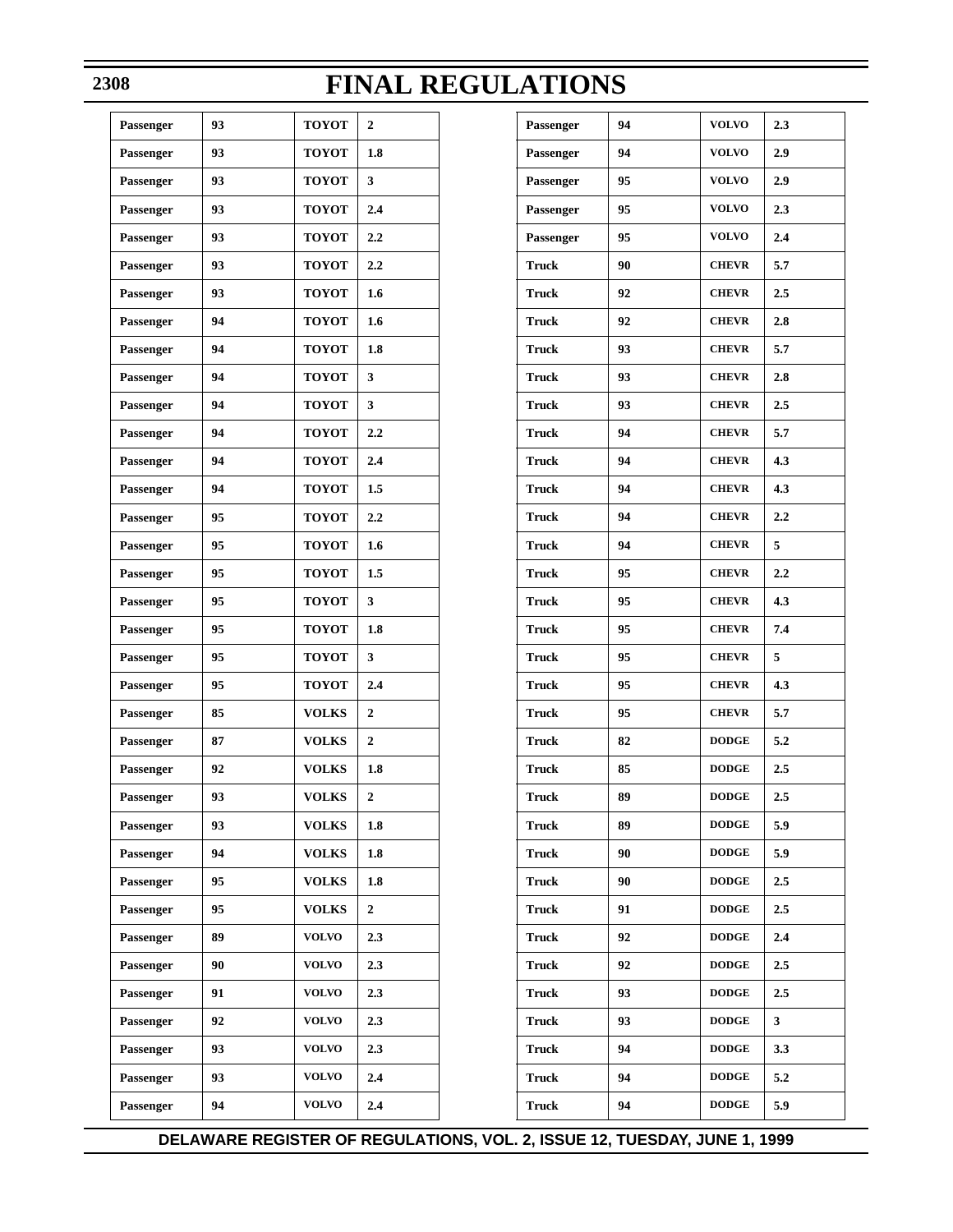| <b>Truck</b> | 94 | <b>DODGE</b> | 2.5 |
|--------------|----|--------------|-----|
| Truck        | 95 | <b>DODGE</b> | 3.9 |
| <b>Truck</b> | 95 | <b>DODGE</b> | 5.9 |
| Truck        | 95 | <b>DODGE</b> | 5.2 |
| <b>Truck</b> | 95 | <b>DODGE</b> | 2.5 |
| Truck        | 89 | <b>FORD</b>  | 2.9 |
| <b>Truck</b> | 90 | <b>FORD</b>  | 4   |
| Truck        | 90 | <b>FORD</b>  | 2.3 |
| <b>Truck</b> | 90 | <b>FORD</b>  | 2.9 |
| Truck        | 91 | <b>FORD</b>  | 2.9 |
| <b>Truck</b> | 91 | <b>FORD</b>  | 4   |
| Truck        | 91 | <b>FORD</b>  | 3   |
| <b>Truck</b> | 91 | <b>FORD</b>  | 2.3 |
| Truck        | 92 | <b>FORD</b>  | 4   |
| <b>Truck</b> | 92 | <b>FORD</b>  | 2.3 |
| Truck        | 92 | <b>FORD</b>  | 3   |
| <b>Truck</b> | 93 | <b>FORD</b>  | 2.3 |
| Truck        | 93 | <b>FORD</b>  | 5.8 |
| <b>Truck</b> | 93 | <b>FORD</b>  | 5   |
| Truck        | 93 | <b>FORD</b>  | 4.9 |
| <b>Truck</b> | 93 | <b>FORD</b>  | 4   |
| Truck        | 93 | <b>FORD</b>  | 3   |
| <b>Truck</b> | 94 | <b>FORD</b>  | 5.8 |
| Truck        | 94 | <b>FORD</b>  | 2.3 |
| <b>Truck</b> | 94 | <b>FORD</b>  | 4.9 |
| <b>Truck</b> | 94 | <b>FORD</b>  | 4   |
| <b>Truck</b> | 94 | <b>FORD</b>  | 3   |
| <b>Truck</b> | 94 | <b>FORD</b>  | 5   |
| <b>Truck</b> | 95 | <b>FORD</b>  | 4.9 |
| <b>Truck</b> | 95 | <b>FORD</b>  | 2.3 |
| <b>Truck</b> | 95 | <b>FORD</b>  | 5   |
| <b>Truck</b> | 95 | <b>FORD</b>  | 4   |
| <b>Truck</b> | 95 | <b>FORD</b>  | 3   |
| <b>Truck</b> | 95 | <b>FORD</b>  | 5.8 |
| <b>Truck</b> | 90 | GMC          | 5.7 |
| <b>Truck</b> | 90 | GMC          | 2.5 |
|              |    |              |     |

|     |     | <b>FINAL REGULATIONS</b> |    |              | 230              |
|-----|-----|--------------------------|----|--------------|------------------|
| DGE | 2.5 | <b>Truck</b>             | 93 | GMC          | 5.7              |
| DGE | 3.9 | <b>Truck</b>             | 94 | GMC          | 4.3              |
| DGE | 5.9 | Truck                    | 94 | <b>GMC</b>   | 2.2              |
| DGE | 5.2 | Truck                    | 94 | GMC          | 5.7              |
| DGE | 2.5 | Truck                    | 94 | <b>GMC</b>   | 4.3              |
| RD  | 2.9 | Truck                    | 95 | GMC          | 5.7              |
| RD  | 4   | Truck                    | 95 | <b>GMC</b>   | 5                |
| RD  | 2.3 | Truck                    | 95 | GMC          | 2.2              |
| RD  | 2.9 | Truck                    | 95 | GMC          | 4.3              |
| RD  | 2.9 | Truck                    | 95 | GMC          | 4.3              |
| RD  | 4   | Truck                    | 90 | <b>ISUZU</b> | 2.6              |
| RD  | 3   | Truck                    | 92 | <b>ISUZU</b> | 2.3              |
| RD  | 2.3 | Truck                    | 92 | <b>ISUZU</b> | 2.6              |
| RD  | 4   | Truck                    | 93 | <b>ISUZU</b> | 2.3              |
| RD  | 2.3 | Truck                    | 94 | <b>ISUZU</b> | 2.3              |
| RD  | 3   | Truck                    | 95 | <b>ISUZU</b> | 2.3              |
| RD  | 2.3 | Truck                    | 90 | <b>JEEP</b>  | 4                |
| RD  | 5.8 | Truck                    | 91 | <b>JEEP</b>  | 4                |
| RD  | 5   | <b>Truck</b>             | 92 | <b>JEEP</b>  | 4                |
| RD  | 4.9 | Truck                    | 93 | <b>JEEP</b>  | 4                |
| RD  | 4   | <b>Truck</b>             | 94 | <b>JEEP</b>  | 4                |
| RD  | 3   | Truck                    | 94 | <b>JEEP</b>  | 2.5              |
| RD  | 5.8 | <b>Truck</b>             | 95 | <b>JEEP</b>  | 4                |
| RD  | 2.3 | <b>Truck</b>             | 95 | <b>JEEP</b>  | 2.5              |
| RD  | 4.9 | Truck                    | 90 | <b>MAZDA</b> | 2.2              |
| RD  | 4   | Truck                    | 91 | <b>MAZDA</b> | 2.6              |
| RD  | 3   | Truck                    | 91 | <b>MAZDA</b> | $2.2\phantom{0}$ |
| RD  | 5   | Truck                    | 92 | <b>MAZDA</b> | 2.6              |
| RD  | 4.9 | Truck                    | 92 | <b>MAZDA</b> | $2.2\phantom{0}$ |
| RD  | 2.3 | Truck                    | 93 | <b>MAZDA</b> | $2.2\phantom{0}$ |
| RD  | 5   | Truck                    | 94 | <b>MAZDA</b> | 2.3              |
| RD  | 4   | Truck                    | 94 | <b>MAZDA</b> | 3                |
| RD  | 3   | Truck                    | 94 | <b>MAZDA</b> | 4                |
| RD  | 5.8 | Truck                    | 95 | <b>MAZDA</b> | 2.3              |
| IС  | 5.7 | <b>Truck</b>             | 87 | <b>MITSU</b> | 2.6              |
| IС  | 2.5 | <b>Truck</b>             | 92 | <b>MITSU</b> | 2.4              |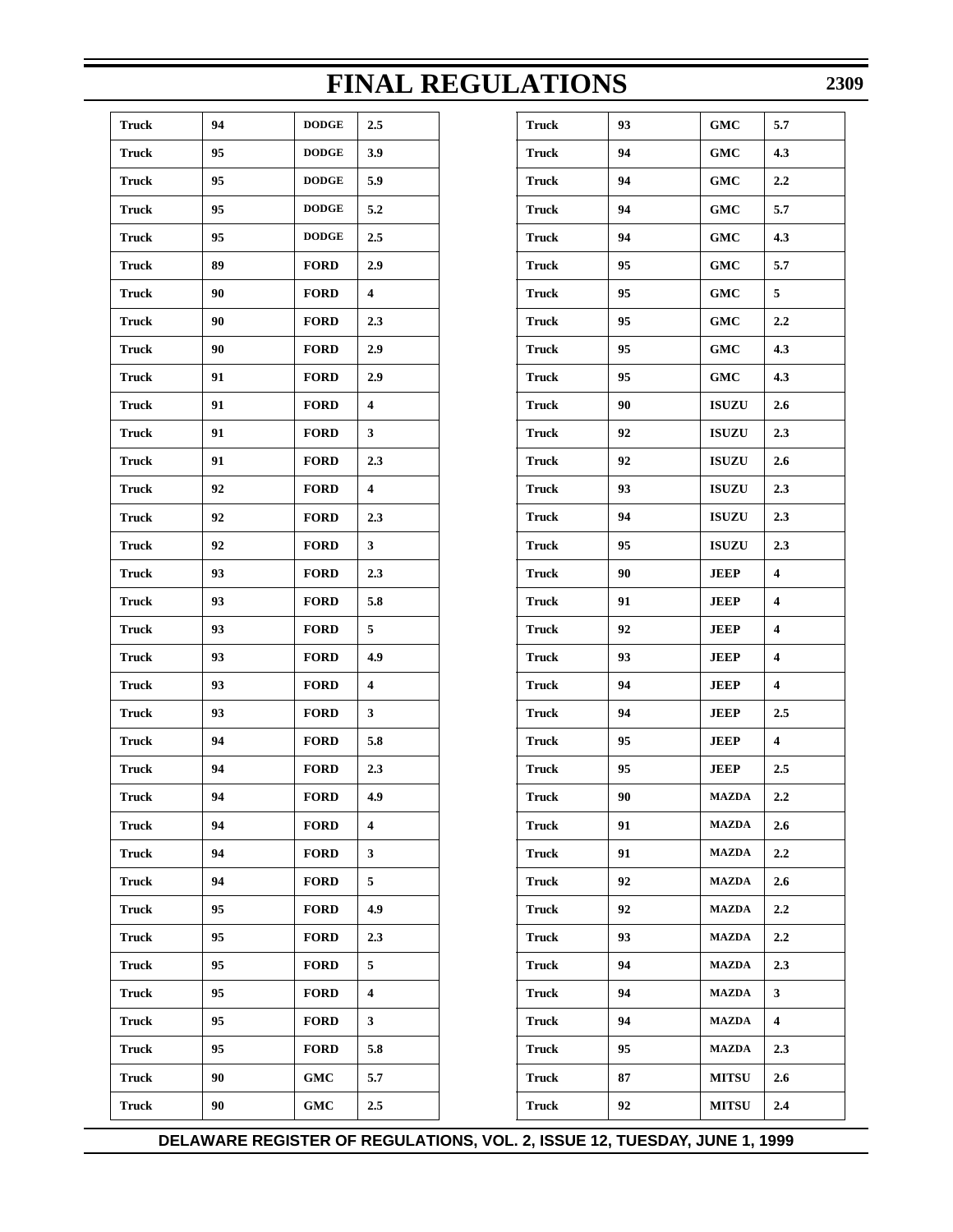| Truck        | 93 | <b>MITSU</b> | 2.4 |
|--------------|----|--------------|-----|
| <b>Truck</b> | 87 | <b>NISSA</b> | 2.4 |
| Truck        | 87 | <b>NISSA</b> | 3   |
| <b>Truck</b> | 88 | <b>NISSA</b> | 2.4 |
| Truck        | 89 | <b>NISSA</b> | 2.4 |
| <b>Truck</b> | 89 | <b>NISSA</b> | 3   |
| Truck        | 90 | <b>NISSA</b> | 3   |
| <b>Truck</b> | 90 | <b>NISSA</b> | 2.4 |
| Truck        | 91 | <b>NISSA</b> | 3   |
| <b>Truck</b> | 91 | <b>NISSA</b> | 2.4 |
| Truck        | 92 | <b>NISSA</b> | 2.4 |
| <b>Truck</b> | 92 | <b>NISSA</b> | 3   |
| Truck        | 93 | <b>NISSA</b> | 2.4 |
| <b>Truck</b> | 93 | <b>NISSA</b> | 3   |
| <b>Truck</b> | 94 | <b>NISSA</b> | 2.4 |
| <b>Truck</b> | 94 | <b>NISSA</b> | 3   |
| <b>Truck</b> | 95 | <b>NISSA</b> | 3   |
| <b>Truck</b> | 95 | <b>NISSA</b> | 2.4 |
| <b>Truck</b> | 90 | <b>SUZUK</b> | 1.3 |
| <b>Truck</b> | 84 | <b>TOYOT</b> | 2   |
| <b>Truck</b> | 86 | <b>TOYOT</b> | 2,2 |
| Truck        | 86 | <b>TOYOT</b> | 2.3 |
| <b>Truck</b> | 87 | <b>TOYOT</b> | 2.3 |
| Truck        | 87 | <b>TOYOT</b> | 2.2 |
| Truck        | 88 | <b>TOYOT</b> | 2.3 |
| Truck        | 88 | <b>TOYOT</b> | 3   |
| Truck        | 89 | <b>TOYOT</b> | 2.3 |
| Truck        | 89 | <b>TOYOT</b> | 2.2 |
| Truck        | 89 | <b>TOYOT</b> | 3   |
| <b>Truck</b> | 90 | <b>TOYOT</b> | 3   |
| <b>Truck</b> | 90 | <b>TOYOT</b> | 2.4 |
| Truck        | 91 | <b>TOYOT</b> | 2.4 |
| Truck        | 91 | <b>TOYOT</b> | 3   |
| Truck        | 92 | <b>TOYOT</b> | 3   |
| Truck        | 92 | <b>TOYOT</b> | 2.4 |
| <b>Truck</b> | 93 | <b>TOYOT</b> | 2.4 |

| Truck        | 93 | <b>TOYOT</b> | 3   |
|--------------|----|--------------|-----|
| Truck        | 94 | <b>TOYOT</b> | 3   |
| Truck        | 94 | <b>TOYOT</b> | 2.7 |
| Truck        | 94 | <b>TOYOT</b> | 2.4 |
| <b>Truck</b> | 95 | <b>TOYOT</b> | 2.7 |
| <b>Truck</b> | 95 | <b>TOYOT</b> | 2.4 |
| <b>Truck</b> | 95 | <b>TOYOT</b> | 3   |

1 Based on Arizona IM240 data

### APPENDIX 6 (a) IDLE EMISSIONS TEST PROCEDURES

The on-site test inspection of motor vehicles uses the ESP FICS 4000 - Bar 90 computerized Emission Analyzer which will require minimal time to complete the inspection procedure.

### GENERAL TEST PROCEDURES

1. If the inspection technician observes a vehicle having coolant, oil, excess smoke or fuel leaks or any other such defect that is unsafe to allow the emission test to be conducted the vehicle shall be rejected from the testing area. The inspection technician is prohibited from conducting the emissions test until the defects are corrected.

2. The vehicle transmission is to be placed in neutral gear if equipped with a manual transmission, or in park position if equipped with an automatic transmission. The hand or parking brake is to be engaged. If the parking brake is found to be defective, then wheel chocks are to be placed in front and/or behind the vehicle's tires.

3. The inspection technician advises the owner to turn off all vehicle accessories.

4. The inspection technician enters the vehicle registration number (tag) or the vehicle identification number into the BAR 90 system. This information is electronically transmitted to the Division of Motor Vehicle's database. The system will also identify for each vehicle entered into the BAR 90 system whether the vehicle is eligible for a clean screen exemption. Only under certain conditions determined by the vehicle services chief or his designee will those vehicles eligible for the clean screen exemption be excuse from any exhaust emissions test for the current two year test cycle. In no case shall the number of vehicles exempt in any one calendar year, under the clean screen procedures, exceed 40% of the total number of vehicles subject to the requirements of Regulation 31. The clean screen procedures or methodology is described in Appendix Y.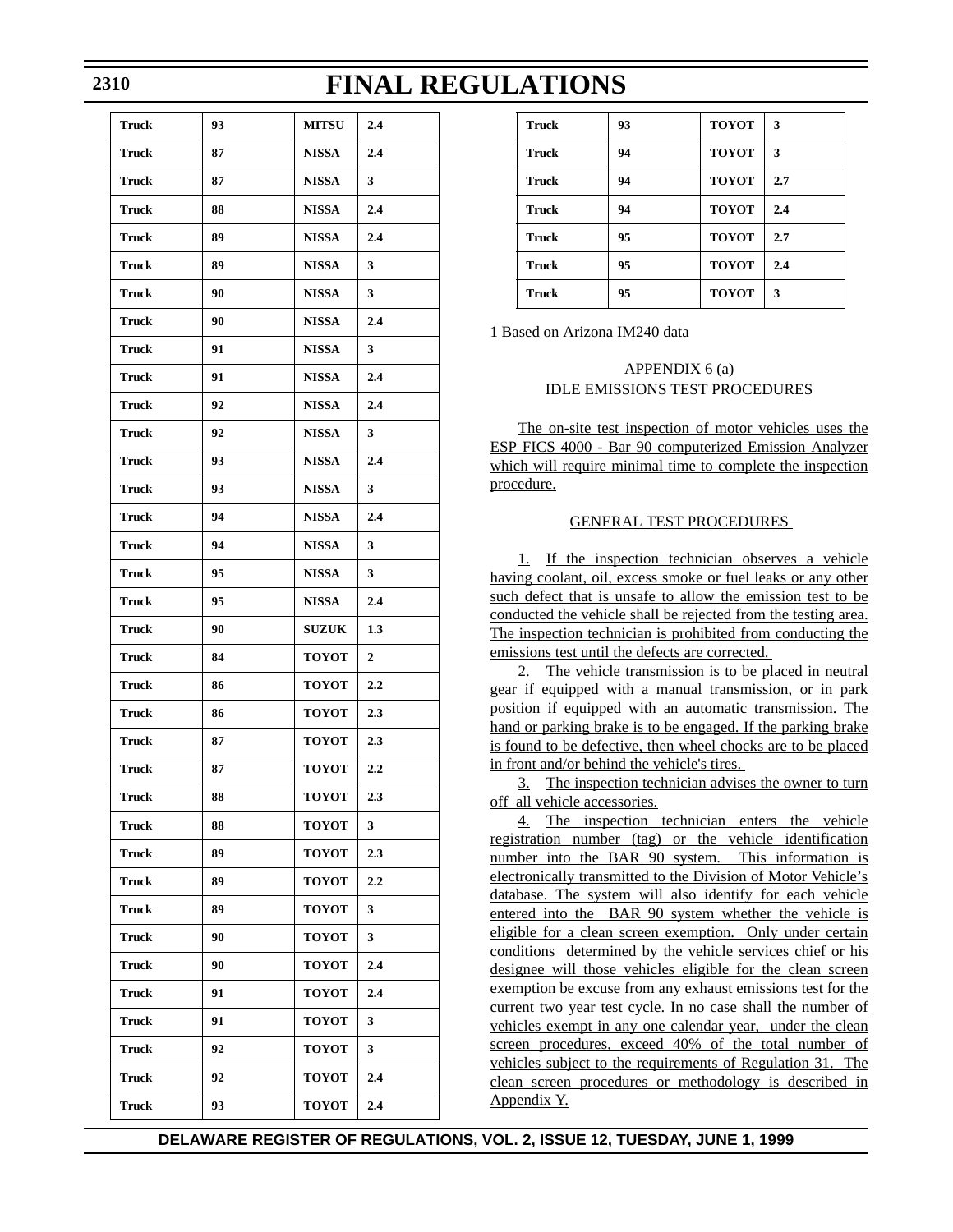5. If the vehicle registration number is in the database, the following information will be transmitted to and verified by the inspection technician:

- a. Vehicle make
- b. Vehicle Year
- c. Vehicle Model
- d. Vehicle Body Style
- e. Vehicle fuel type and
- f. other related information

6. The inspection technician will verify this information and verify the last five characters of the Vehicle Identification Number (VIN) prior to beginning the emission test.

7. If the vehicle's identification number is not on the database, the R.L. Polk VIN Package shall be automatically accessed. This VIN package will return the following information to the inspection technician who, in turn will verify the returned information:

- a. Vehicle make
- b. Vehicle Year
- c. Vehicle Model
- d. Vehicle Body Style
- e. Vehicle fuel type

8. The DMV System will identify and require an emission inspection on all eligible vehicles meeting the State's criteria for an emission inspection. Once the vehicle information has been verified and accepted, the system will prompt the inspection technician to place the analyzer test probe into the tailpipe. The technician connects the tachometer lead to the vehicle's spark plug and verifies that the idle RPM is within the specified range. If the RPM exceeds the allowed range the vehicle is rejected and not tested. The technician will insert the probe at least 8 inches into the exhaust pipe. Genuine dual exhaust vehicles will be tested with a dual exhaust probe. Once the probe has been placed into the exhaust pipe the test will begin. The test process is completely automatic, including the pass/fail decision.

9. If the vehicle has been identified as requiring a completed Vehicle Inspection Repair (VIRR) Report Form prior to reinspection, the inspection technician will review the form for completeness and, if applicable, record into the system the Certified Emission Repair Technician's (CERT) number or Certified Manufacturer's Repair Technician (CMRT) number before the retest.

### TWO SPEED IDLE TEST PROCEDURES

1. Exhaust gas sampling algorithm. The analysis of exhaust gas concentrations will begin 10 seconds after the applicable test mode begins. Exhaust gas concentrations will be analyzed at a rate of two times per second. The measured value for pass/fail determinations will be a simple running average of the measurements taken over five seconds.

2. Pass/fail determinations. A pass or fail determination will be made for each applicable test mode based on a comparison of the applicable standards listed in Appendix 3 (a)(7) and the measured value for HC and CO. A vehicle will pass the test mode if any pair of simultaneous values for HC and CO are below or equal to the applicable standards. A vehicle will fail the test mode if the values for either HC or CO, or both, in all simultaneous pairs of values are above the applicable standards.

3. Void test conditions. The test will immediately end and any exhaust gas measurements will be voided if the measured concentration of CO plus CO<sub>2</sub> (CO+ CO<sub>2</sub>) falls below six percent of the total concentration of CO plus  $CO<sub>2</sub>$ or the vehicle's engine stalls at any time during the test sequence.

4. Multiple exhaust pipes. Exhaust gas concentrations from vehicle engines equipped with dual exhaust systems will be sampled accordingly.

5. The test will be immediately terminated upon reaching the overall maximum test time.

6. Test sequence.

(a) The test sequence will consist of a first-chance test and a second chance test as follows:

(i) The first-chance test will consist of an idle mode followed by a high-speed mode.

(ii) The second-chance high-speed mode, as described will immediately follow the first-chance highspeed mode. It will be performed only if the vehicle fails the first-chance test. The second-chance idle will follow the second chance high speed mode and be performed only if the vehicle fails the idle mode of the first-chance test.

(b) The test sequence will begin only after the following requirements are met:

(i) The vehicle will be tested in as-received condition with the transmission in neutral or park, the parking brake actuated (or chocked) and all accessories turned off. The engine shall appear to and is assumed to be at normal operating temperature.

(ii) The tachometer will be attached to the vehicle in accordance with the analyzer manufacturer's instructions.

(iii) The sample probe(s) will be inserted into the vehicle's tailpipe to a minimum depth of **[8 inches]** [**10 inches]** . If the vehicle's exhaust system prevents insertion to this depth, a tailpipe extension will be used.

(iv) The measured concentration of CO plus  $CO_2$  (CO +  $CO_2$ ) will be greater than or equal to 6% of the total concentration.

(c) First-chance test and second-chance highspeed mode. The test timer will start  $(tt=0)$  when the conditions specified above are met. The first-chance test and second-chance high-speed mode will have an overall maximum test time of 390 seconds (tt=390). The first-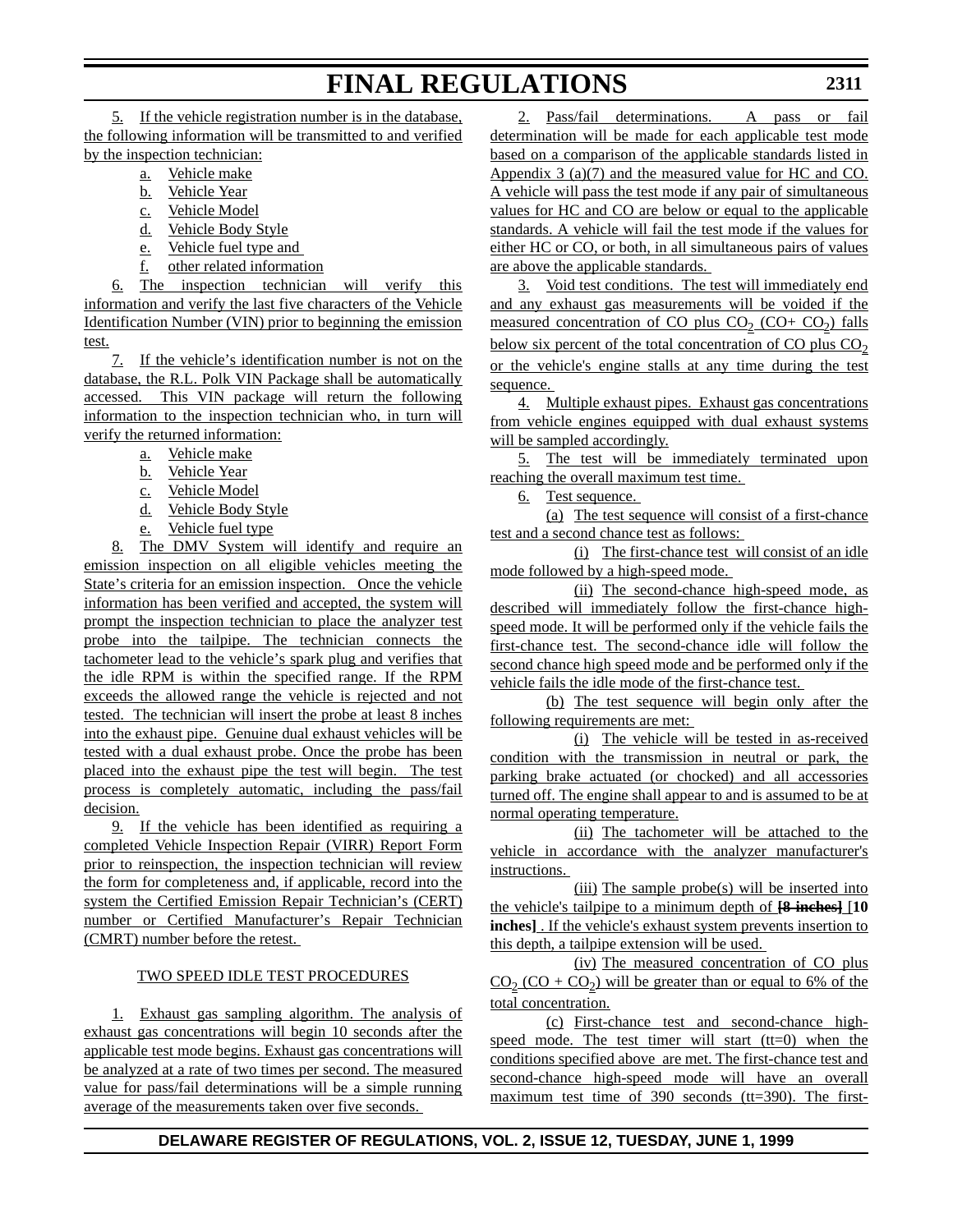chance test will consist of an idle mode following immediately by a high-speed mode. This is followed immediately by an additional second-chance high-speed mode, if necessary.

(d) First-chance idle mode. The mode timer will start (mt=0) when the vehicle engine speed is between 550 and 1300 rpm. If engine speed exceeds 1300 rpm or falls below 550 rpm, the mode timer will reset to zero and resume timing. The maximum idle mode length will be 30 seconds (mt=30) elapsed time. The pass/ fail analysis will begin after an elapsed time of 10 seconds (mt=10). A pass or fail determination will be made for the vehicle and the mode terminated as follows:

(i) The vehicle will pass the idle mode and the mode will be immediately terminated if, prior to an elapsed time of 30 seconds (mt=30), measured values are less or equal to the applicable standards listed in Appendix 3  $(a)(7)$ 

(ii) The vehicle will fail the idle mode and the mode will be terminated if the provisions of d (i) are not satisfied within an elapsed time of 30 seconds (mt=30).

(iii) The vehicle may fail the first-chance and second-chance test will be omitted if no exhaust gas concentration less than 1800 ppm HC is found by an elapsed time of 30 seconds (mt=30).

(e) First-chance and second-chance high-speed modes. This mode includes both the first-chance and secondchance high-speed modes, and follows immediately upon termination of the first-chance idle mode. The mode timer will reset (mt=0) when the vehicle engine speed is between 2200 and 2800 rpm. If engine speed falls below 2200 rpm or exceeds 2800 rpm for more than two seconds in one excursion, or more than six seconds over all excursions within 30 seconds of the final measured value used in the pass/fail determination, the measured value will be invalidated and the mode continued. If any excursion lasts for more than ten seconds, the mode timer will reset to zero (mt=0) and timing resumed. The minimum high-speed mode length will be determined as described under paragraphs (e) (i) and (ii) below. The maximum high-speed mode length will be 180 seconds (mt=180) elapsed time.

(i) Ford Motor Company and Honda vehicles. For 1981-1987 model year Ford Motor Company vehicles and 1984-1985 model year Honda Preludes, the pass/fail analysis will begin after an elapsed time of 10 seconds (mt=10) using the following procedure.

(A) A pass or fail determination, as described below, will be used, for vehicles that passed the idle mode, to determine whether the high-speed test should be terminated prior to or at the end of an elapsed time of 180 seconds (mt=180).

(I) The vehicle will pass the highspeed mode and the test will be immediately terminated if, prior to an elapsed time of 30 seconds (mt=30), the measured values are less than or equal to the applicable standards listed in Appendix  $3$  (a)(7).

(II) If at an elapsed time of 30 seconds (mt=30) the measured values are greater than the applicable standards listed in Appendix 3 (a)(7), the vehicle's engine will be shut off for not more than 10 seconds after returning to idle and then will be restarted. The probe may be removed from the tailpipe or the sample pump turned off if necessary to reduce analyzer fouling during the restart procedure. The mode timer will stop upon engine shut off (mt=30) and resume upon engine restart. The pass/fail determination will resume as follows after 40 seconds have elapsed (mt=40).

(III)The vehicle will pass the highspeed mode and the test will be immediately terminated if, at any point between an elapsed time of 40 seconds (mt=40) and 60 seconds (mt=60), the measured values are less than or equal to the applicable standards listed in Appendix 3 (a)(7). (IV)The vehicle will pass the high-

speed mode and the test will be immediately terminated if, at a point between an elapsed time of 60 seconds (mt=60) and 180 seconds (mt=180) both HC and CO emissions continue to decrease and measured values are less than or equal to the applicable standards listed in Appendix 3 (a)(7). (V)The

vehicle will fail the high-speed mode and the test will be terminated if neither paragraphs (e) (i)  $(A)$  (III) or (e) (i)  $(A)$ (IV), above, are not satisfied by an elapsed time of 180 seconds (mt=180).

(B) A pass or fail determination will be made for vehicles that failed the idle mode and the highspeed mode terminated at the end of an elapsed time of 180 seconds (mt=180) as follows:

(I) The vehicle will pass the highspeed mode and the mode will be terminated at an elapsed time of 30 seconds ( $mt=30$ ) if any measured values of  $HC$ and CO exhaust gas concentrations during the high-speed mode are less than or equal to the applicable standards listed in Appendix 3 (a)(7).

(II) Restart. If at an elapsed time of 30 seconds (mt=30) the measured values of HC and CO exhaust gas concentrations during the high-speed mode are greater than the applicable short test standards as described in Appendix 3 (a)(7), the vehicle's engine will be shut off for not more than 10 seconds after returning to idle and then will be restarted. The probe may be removed from the tailpipe or the sample pump turned off it necessary to reduce analyzer fouling during the restart procedure. The mode timer will stop upon engine shut off (mt=30) and resume upon engine restart. The pass/fail determination will resume as follows after 40 seconds (mt=40) have elapsed.

(III)The vehicle will pass the highspeed mode and the mode will be terminated at an elapsed time of 60 seconds (mt=60) if any measured values of HC and CO exhaust gas concentrations during the high-speed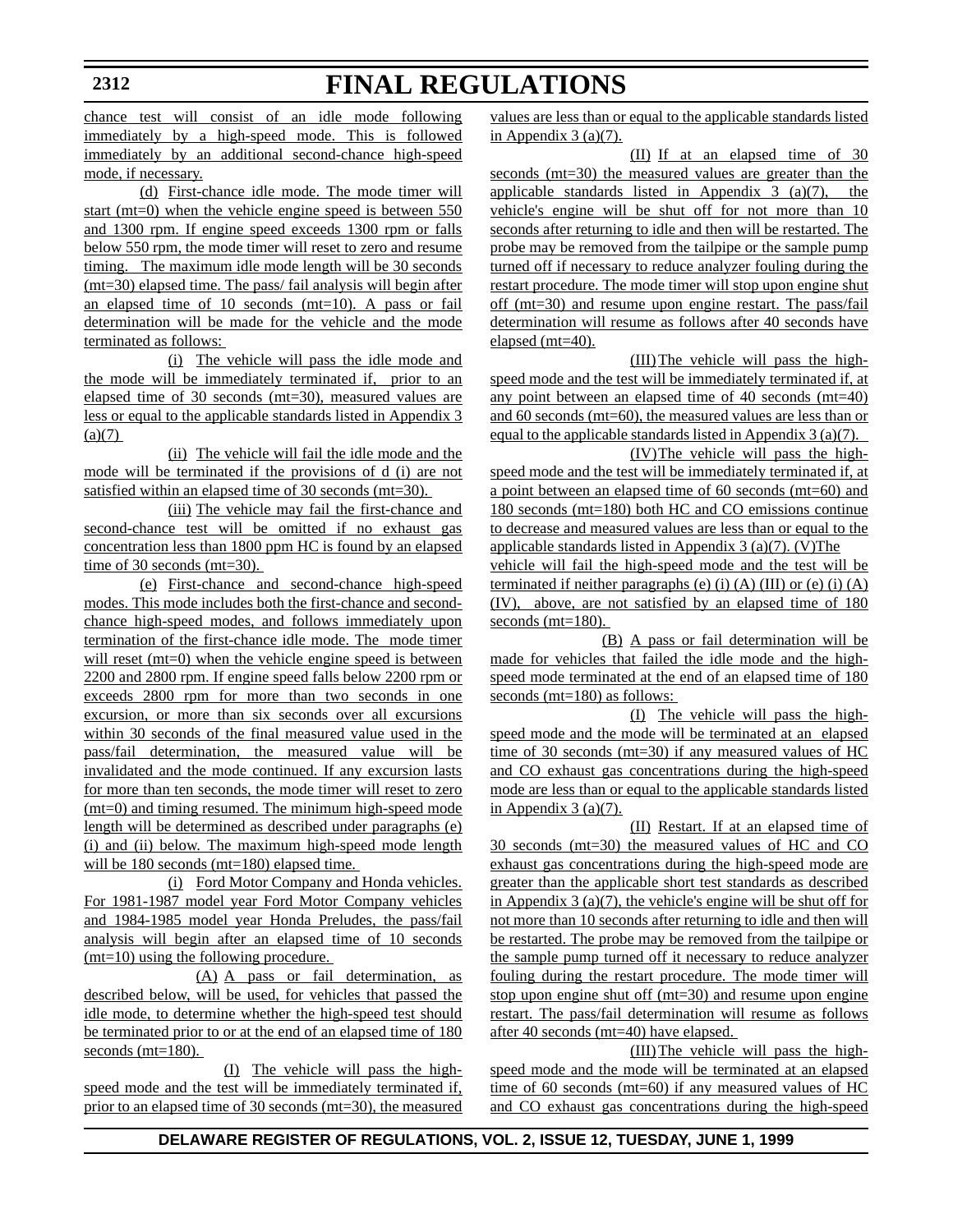mode are less than or equal to the applicable standards listed in Appendix  $3$  (a)(7).

(IV)The vehicle will pass the highspeed mode and the test will be immediately terminated if, at a point between an elapsed time of 60 seconds (mt=60) and 180 seconds (mt=180) both HC and CO emissions continue to decrease and measured values are less than or equal to the applicable standards listed in Appendix 3 (a)(7).

(V) The vehicle will fail the high-speed mode and the test will be terminated if neither paragraphs (e) (i) (B) (I), (e) (i) (B) (III) or e (i) (B) (IV), above, is satisfied by an elapsed time of 180 seconds  $(mt=180)$ .

(ii) All other light-duty vehicles. The pass/fail analysis for vehicles not specified in paragraph (e) (i), above, will begin after an elapsed time of 10 seconds (mt=10) using the following procedure.

(A) A pass or fail determination will be used for 1981 and newer model year vehicles that passed the idle mode, to determine whether the high-speed mode should be terminated prior to or at the end of an elapsed time of 180 seconds (mt=180). For pre-1981 model year vehicles, no high speed idle mode test will be performed.

(I) The vehicle will pass the highspeed mode and the test will be immediately terminated if, prior to an elapsed time of 30 seconds (mt=30), the measured values are less than or equal to the applicable standards listed in Appendix  $3$  (a)(7).

(II) The vehicle will pass the highspeed mode and the test will be immediately terminated if emissions continue to decrease after an elapsed time of 30 seconds (mt=30) and if, at any point between an elapsed time of 30 seconds (mt=30) and 180 seconds (mt=180), the measured values are less than or equal to the applicable standards listed in Appendix 3 (a)(7).

(III)The vehicle will fail the highspeed mode and the test will be terminated if neither the provisions of paragraphs (e)  $(ii)(A)(I)$  or (e)  $(ii)(A)(II)$ , above, is satisfied.

(B) A pass or fail determination will be made for 1981 and newer model year vehicles that failed the idle mode and the high-speed mode terminated prior to or at the end of an elapsed time of 180 seconds (mt=180). For pre-1981 model year vehicles, the duration of the high speed idle mode will be 30 seconds and no pass or fail determination will be used at the high speed idle mode.

(I) The vehicle will pass the highspeed mode and the mode will be terminated at an elapsed time of 30 seconds (mt=30) if any measured values are less than or equal to the applicable standards listed Appendix 3  $(a)(7)$ .

(II) The vehicle will pass the highspeed mode and the test will be immediately terminated if emissions continue to decrease after an elapsed time of 30 seconds (mt=30) and if, at any point between an elapsed time of 30 seconds (mt=30) and 180 seconds (mt=180), the measured values are less than or equal to the applicable standards listed in Appendix 3 (a)(7).

(III)The vehicle will fail the high speed mode and test will be terminated if neither the provisions of paragraphs (e) (ii)(B)(I) or (e) (ii)(B)(II) is satisfied.

(f) Second-chance idle mode. If the vehicle fails the first-chance idle mode and passes the high-speed mode, the mode timer will reset to zero (mt=0) and a second chance idle mode will commence. The second-chance idle mode will have an overall maximum mode time of 30 seconds (mt=30). The test will consist on an idle mode only.

(i) The engines of 1981-1987 Ford Motor Company vehicles and 1984-1985 Honda Preludes will be shut off for not more than 10 seconds and restarted. The probe may be removed from the tailpipe or the sample pump turned off if necessary to reduce analyzer fouling during the restart procedure.

(ii) The mode timer will start (mt=0) when the vehicle engine speed is between 550 and 1300 rpm. If the engine speed exceeds 1300 rpm or falls below 550 rpm the mode timer will reset to zero and resume timing. The minimum second-chance idle mode length will be determined as described in paragraph (f) (iii) below. The maximum second-chance idle mode length will be 30 seconds (mt=30) elapsed time.

(iii) The pass/fail analysis will begin after an elapsed time of 10 seconds (mt=10). A pass or fail determination will be made for the vehicle and the secondchance mode will be terminated as follows:

(A) The vehicle will pass the secondchance idle mode and the test will be immediately terminated if, prior to an elapsed time of 30 seconds (mt=30), any measured values are less than or equal to 100 ppm HC and 0.5 percent CO.

(B) The vehicle will pass the secondchance idle mode and the test will be terminated at the end of an elapsed time of 30 seconds (mt=30) if, prior to that time, the criteria of paragraph  $(f)(iii)(A)$ , above, are not satisfied and the measured values during the time period between 25 and 30 seconds (mt=25-30) are less than or equal to the applicable short test standards listed Appendix 3 (a)(7).

(C) The vehicle will fail the secondchance idle mode and the test will be terminated if neither of the provisions of paragraphs (f) (iii)(A) or (f)(iii)(B), above are satisfied by an elapsed time of 30 seconds (mt=30).

### IDLE TEST PROCEDURE

From 40 CFR 51 Appendix B to Subpart S -- Test Procedures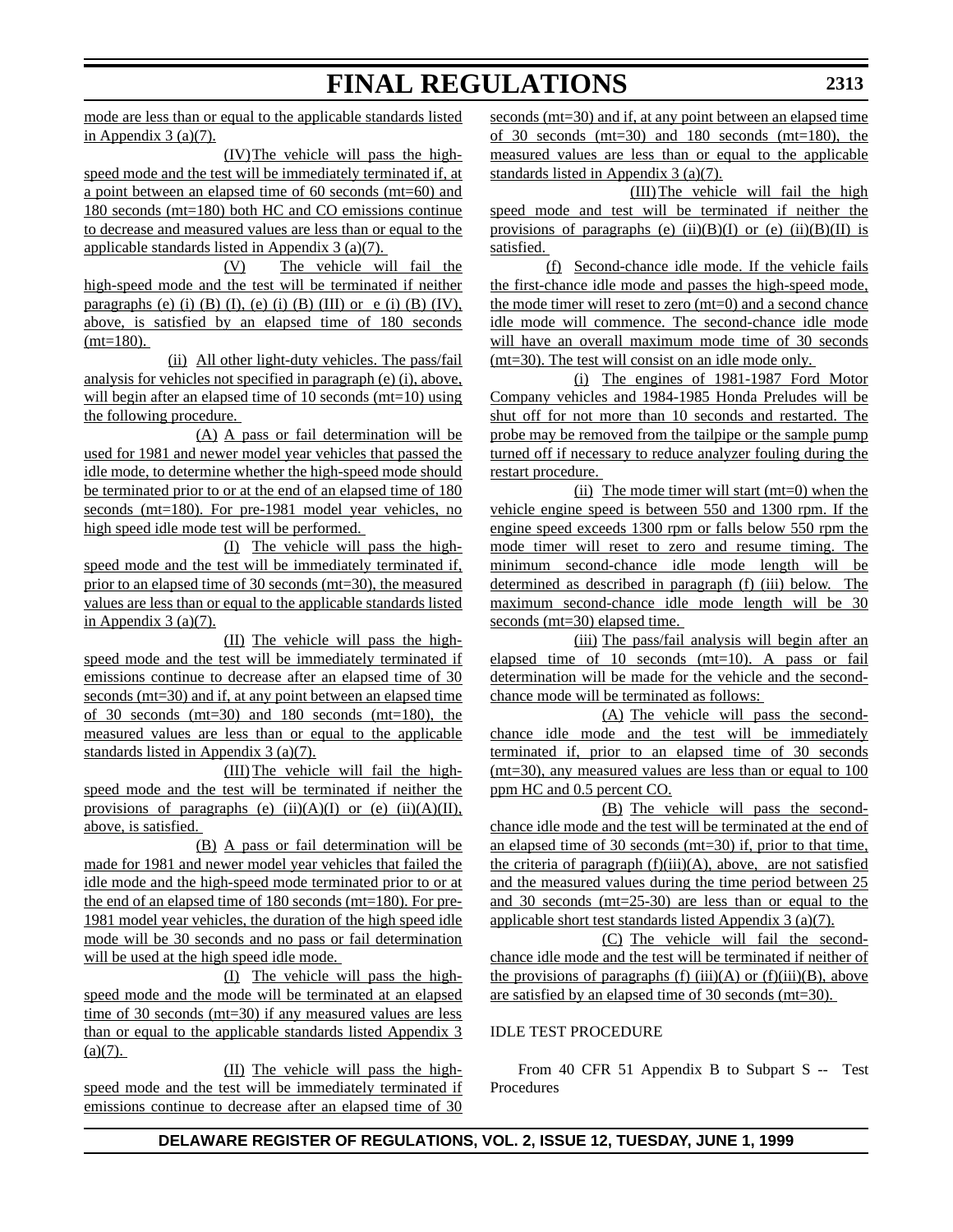(I) Idle Test

### (a) General requirements

(1) Exhaust gas sampling algorithm. The analysis of exhaust gas concentrations shall begin 10 seconds after the applicable test mode begins. Exhaust gas concentrations shall be analyzed at a minimum rate of two times per second. The measured value for pass/fail determinations shall be a simple running average of the measurements taken over five seconds.

(2) Pass/fail determination. A pass or fail determination shall be made for each applicable test mode based on a comparison of the short test standards contained in Appendix C to this subpart, and the measured value for HC and CO as described in paragraph  $(I)(a)(1)$  of this appendix. A vehicle shall pass the test mode if any pair of simultaneous measured values for HC and CO are below or equal to the applicable short test standards. A vehicle shall fail the test mode if the values for either HC or CO, or both, in all simultaneous pairs of values are above the applicable standards.

(3) Void test conditions. The test shall immediately end and any exhaust gas measurements shall be voided if the measured concentration of CO plus CO2 falls below six percent or the vehicle's engine stalls at any time during the test sequence.

(4) Multiple exhaust pipes. Exhaust gas concentrations from vehicle engines equipped with multiple exhaust pipes shall be sampled simultaneously.

(5) The test shall be immediately terminated upon reaching the overall maximum test time.

(b) Test sequence.

(1) The test sequence shall consist of a first-chance test and a second-chance test as follows:

(i) The first-chance test, as described under paragraph (c) of this section, shall consist of an idle mode.

(ii) The second-chance test as described under paragraph  $(I)(d)$  of this appendix shall be performed only if the vehicle fails the first-chance test.

(2) The test sequence shall begin only after the following requirements are met:

(i) The vehicle shall be tested in as-received condition with the transmission in neutral or park and all accessories turned off. The engine shall be at normal operating temperature (as indicated by a temperature gauge, temperature lamp, touch test on the radiator hose, or other visual observation for overheating).

(ii) The tachometer shall be attached to the vehicle in accordance with the analyzer manufacturer's instructions.

(iii) The sample probe shall be inserted into the vehicle's tailpipe to a minimum depth of 10 inches. If the vehicle's exhaust system prevents insertion to this depth, a tailpipe extension shall be used.

(iv) The measured concentration of CO plus CO2 shall be greater than or equal to six percent.

(c) First-chance test. The test timer shall start  $(tt=0)$ when the conditions specified in paragraph  $(I)(b)(2)$  of this appendix are met. The first-chance test shall have an overall maximum test time of 145 seconds (tt=145). The first-chance test shall consist of an idle mode only.

(1) The mode timer shall start (mt=0) when the vehicle engine speed is between 350 and 1100 rpm. If engine speed exceeds 1100 rpm or falls below 350 rpm, the mode timer shall reset to zero and resume timing. The minimum mode length shall be determined as described under paragraph  $(I)(c)(2)$  of this appendix. The maximum mode length shall be 90 seconds elapsed time (mt=90).

(2) The pass/fail analysis shall begin after an elapsed time of 10 seconds (mt=10). A pass or fail determination shall be made for the vehicle and the mode shall be terminated as follows:

(i) The vehicle shall pass the idle mode and the test shall be immediately terminated if, prior to an elapsed time of 30 seconds (mt=30), measured values are less than or equal to 100 ppm HC and 0.5 percent CO.

(ii) The vehicle shall pass the idle mode and the test shall be terminated at the end of an elapsed time of 30 seconds (mt=30), if prior to that time the criteria of paragraph  $(I)(c)(2)(i)$  of this appendix are not satisfied and the measured values are less than or equal to the applicable short test standards as described in paragraph  $(I)(a)(2)$  of this appendix.

(iii) The vehicle shall pass the idle mode and the test shall be immediately terminated if, at any point between an elapsed time of 30 seconds (mt=30) and 90 seconds (mt=90), the measured values are less than or equal to the applicable short test standards as described in paragraph  $(I)(a)(2)$  of this appendix.

(iv) The vehicle shall fail the idle mode and the test shall be terminated if none of the provisions of paragraphs  $(I)(c)(2)(i)$ ,  $(ii)$  and  $(iii)$  of this appendix is satisfied by an elapsed time of 90 seconds (mt=90). Alternatively, the vehicle may be failed if the provisions of paragraphs  $(I)(c)(2)(i)$  and  $(ii)$  of this appendix are not met within an elapsed time of 30 seconds.

(v) Optional. The vehicle may fail the first-chance test and the second-chance test shall be omitted if no exhaust gas concentration lower than 1800 ppm HC is found by an elapsed time of 30 seconds (mt=30).

(d) Second-chance test. If the vehicle fails the first-chance test, the test timer shall reset to zero  $(tt=0)$  and a second-chance test shall be performed. The second-chance test shall have an overall maximum test time of 425 seconds (tt=425). The test shall consist of a preconditioning mode followed immediately by an idle mode.

(1) Preconditioning mode. The mode timer shall start (mt=0) when the engine speed is between 2200 and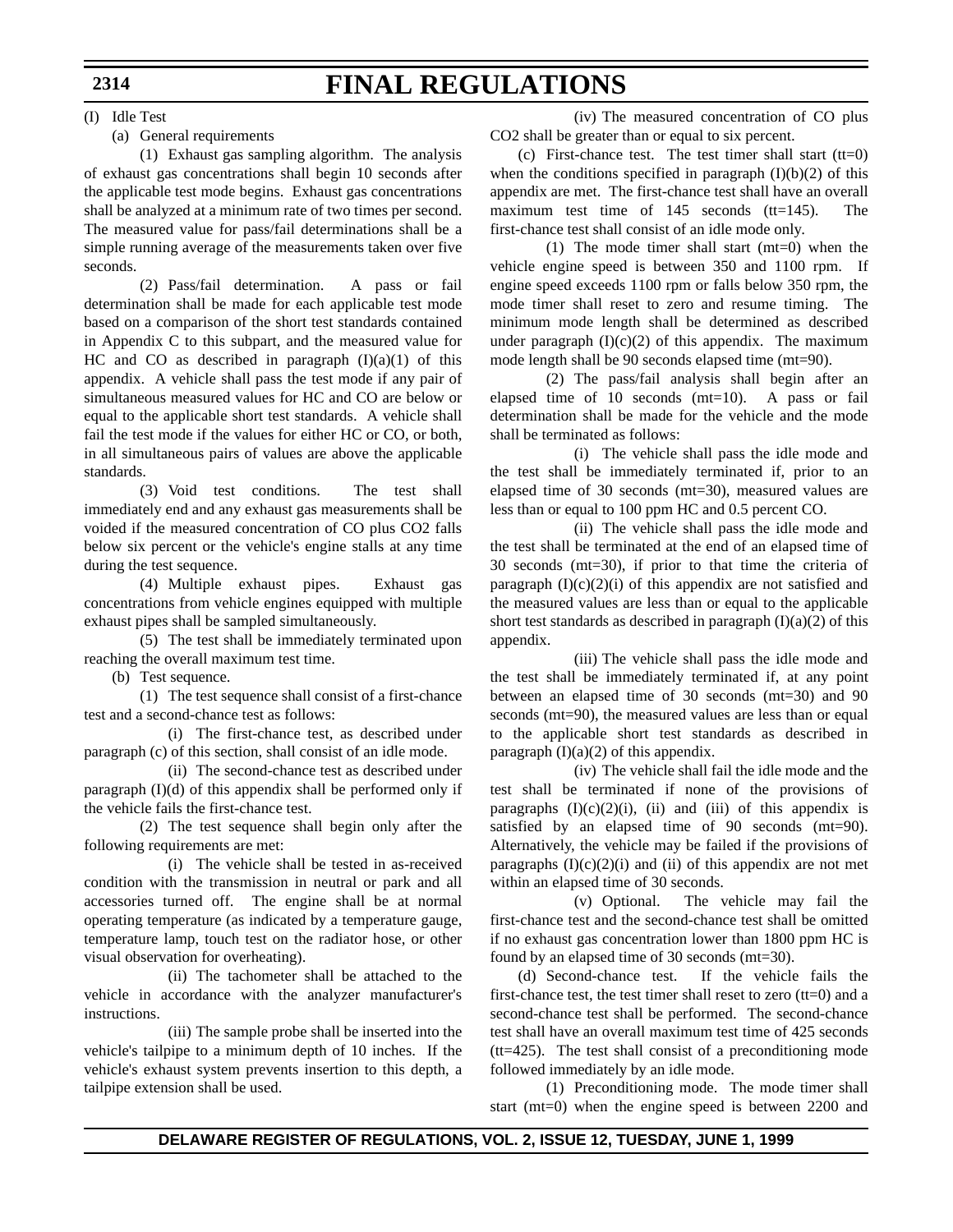2800 rpm. The mode shall continue for an elapsed time of 180 seconds (mt=180). If engine speed falls below 2200 rpm or exceeds 2800 rpm for more than five seconds in any one excursion, or 15 seconds over all excursions, the mode timer shall reset to zero and resume timing.

(2) Idle mode.

(i) Ford Motor Company and Honda vehicles. The engines of 1981-1987 Ford Motor Company vehicles and 1984-1985 Honda Preludes shall be shut off for not more than 10 seconds and restarted. This procedure may also be used for 1988-1989 Ford Motor Company vehicles but should not be used for other vehicles. The probe may be removed from the tailpipe or the sample pump turned off if necessary to reduce analyzer fouling during the restart procedure.

(ii) The mode timer shall start (mt=0) when the vehicle engine speed is between 350 and 1100 rpm. If engine speed exceeds 1100 rpm or falls below 350 rpm, the mode timer shall reset to zero and resume timing. The minimum idle mode length shall be determined as described in paragraph  $(I)(d)(2)(iii)$  of this appendix. The maximum idle mode length shall be 90 seconds elapsed time (mt=90).

(iii) The pass/fail analysis shall begin after an elapsed time of 10 seconds (mt=10). A pass or fail determination shall be made for the vehicle and the idle mode shall be terminated as follows:

(A) The vehicle shall pass the idle mode and the test shall be immediately terminated if, prior to an elapsed time of 30 seconds (mt=30), measured values are less than or equal to 100 ppm HC and 0.5 percent CO.

(B) The vehicle shall pass the idle mode and the test shall be terminated at the end of an elapsed time of 30 seconds (mt=30), if prior to that time the criteria of paragraph  $(I)(d)(2)(iii)(A)$  of this appendix are not satisfied and the measured values are less than or equal to the applicable short test standards as described in paragraph  $(I)(a)(2)$  of this appendix.

(C) The vehicle shall pass the idle mode and the test shall be immediately terminated if, at any point between an elapsed time of 30 seconds (mt=30) and 90 seconds (mt=90), measured values are less than or equal to the applicable short test standards described in paragraph  $(I)(a)(2)$  of this appendix.

(D) The vehicle shall fail the idle mode and the test shall be terminated if none of the provisions of paragraphs  $(I)(d)(2)(iii)(A)$ ,  $(d)(2)(iii)(B)$ , and  $(d)(2)(iii)(C)$ of this appendix

(E) Are satisfied by an elapsed time of 90 seconds (mt=90)

APPENDIX  $6$  (a) (5)

Vehicle Emission Repair Report Form

This document may be reviewed during normal business hours (8:30 am  $-$  4 pm) Monday through Friday at the Air Quality Management Section Office, 156 South State Street, Dover. For more information call Philip Wheeler at 302/739- 4791

**\*Please note that there were no changes to this appendix as originally proposed and published in the August 1998 issue of the Register at page 250 (2:2 Del.R. 250). Therefore, the final appendix is not being republished. Please refer to the August 1998 issueof the Register or contact the Department of Natural Resources and Environmental Control.**

#### APPENDIX 6 (a)(8)

### EVAPORATIVE SYSTEM INTEGRITY (PRESSURE) TEST

**\*Please note that there were no changes to this appendix as originally proposed and published in the August 1998 issue of the Register at page 250 (2:2 Del.R. 250). Therefore, the final appendix is not being republished. Please refer to the August 1998 issueof the Register or contact the Department of Natural Resources and Environmental Control.**

#### APPENDIX 7 (a)

### EMISSION REPAIR TECHNICIAN CERTIFICATION PROCESS

**\*Please note that there were no changes to this appendix as originally proposed and published in the August 1998 issue of the Register at page 251 (2:2 Del.R. 251). Therefore, the final appendix is not being republished. Please refer to the August 1998 issueof the Register or contact the Department of Natural Resources and Environmental Control.**

#### APPENDIX 8 (a)

Registration Denial System Requirements Definition

**\*Please note that there were no changes to this appendix as originally proposed and published in the August 1998 issue of the Register at page 251 (2:2 Del.R. 251). Therefore, the final appendix is not being republished. Please refer to the August 1998 issueof the Register or contact the Department of Natural Resources and Environmental Control.**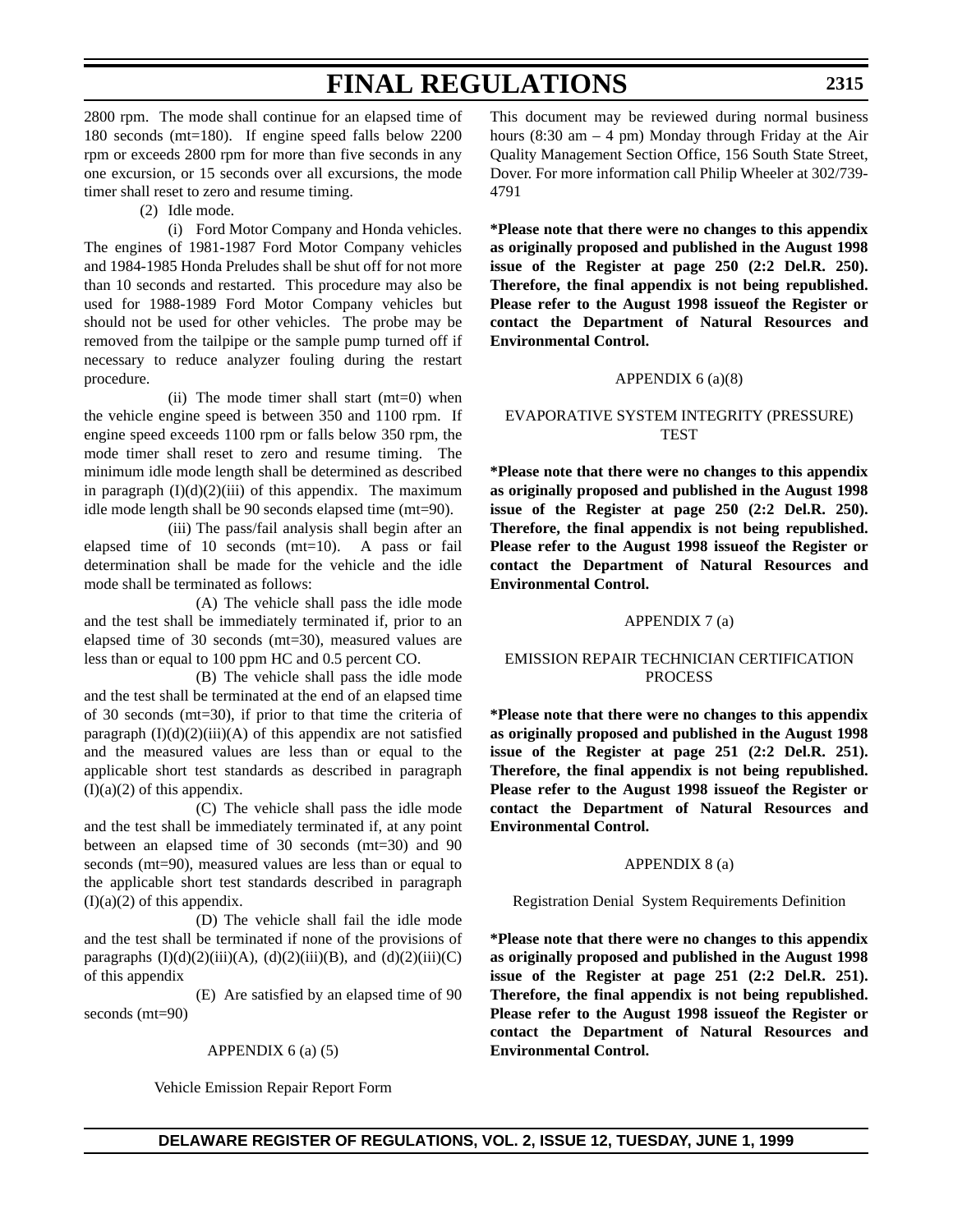### **2316**

# **FINAL REGULATIONS**

### APPENDIX 9 (a)

### ENFORCEMENT AGAINST OPERATORS AND INSPECTORS

**\*Please note that there were no changes to this appendix as originally proposed and published in the August 1998 issue of the Register at page 260 (2:2 Del.R. 260). Therefore, the final appendix is not being republished. Please refer to the August 1998 issueof the Register or contact the Department of Natural Resources and Environmental Control.**

[Plan for Implementation](#page-3-0) Regulation No. 31

Low Enhanced Inspection And Maintenance Program

Proposed SIP Revision

Prepared by the Division of Air and Waste Management Air Quality Management Section Delaware Department of Natural Resources and Environmental Control

April 30, 1999

Table of Contents

#### Sec PageTitle

- 1 1 Applicability.
- 2 5 Low Enhanced I/M performance standard.
- 3 7 Network type and program evaluation.
- 4 8 Adequate tools and resources.
- 5 8 Test frequency and convenience.
- 6 9 Vehicle coverage.
- 7 9 Test procedures and standards.
- 8 10 Test equipment.
- 9 13 Quality control.
- 10 13 Waivers and compliance via diagnostic inspection.
- 11 14 Motorist compliance enforcement.
- 12 15 Motorist compliance enforcement program oversight.
- 13 17 Quality assurance.

14 21 Enforcement against operators and motor vehicle technicians.

- 15 21 Data collection.
- 16 23 Data analysis and reporting.
- 17 27 Inspector training and certification.
- 18 27 Public information and consumer protection.
- 19 28 Improving repair effectiveness.
- 20 30 Compliance with recall notices.
- 21 30 On-road testing.
- 22 31 State implementation plan submissions.
- 23 31 Implementation deadlines.

Appendices to the Plan for Implementation

Appendix 2- (b)Input and Output Files Relating to Mobile5a Analysis Mobile5a Local Input Sources and Calculations Results of Modeling Analysis

Appendix 4 (a) LEIM Program Dedicated Funding Statute. Appendix 4 (b)LEIM Program - Personnel Allocation and Responsibilities

Appendix 5 (a)Citation of authority in Delaware Code (DMV) that enables the program to a biennial test frequency

Appendix 8 (a)Idle Test Equipment Specifications

Appendix 9 (a) (1)Quality Control Procedures - Equipment Appendix 9 (c)Quality Control Procedures - Document Security

Appendix 11 (b)Legal Authority for I/M Program Appendix 11 (c)(1)Exemption of Vehicles

Appendix 12 (a)(4)Quality Assurance Enforcement Procedures

Appendix  $12$  (a)(5)Document - Handling - Procedures Division Personnel

Appendix 12 (a)(6)Test Record Audits - Department and Division Personnel

Appendix 17 Motor Vehicle Technician Training and Certification

Appendix 18 (b)Consumer Protection Plan

Note: The appendix number refers to the section number in the PFI

To adopt a Plan for Implementation (PFI) of Regulation No. 31 - Enhanced Inspection and Maintenance Program, as follows:

Notes on the content of the PFI beginning on the next page:

The preparation of this document used the Federal I/M Rule from 40 CFR Part 51 Subpart S as the framework. All portions of that Rule are addressed in either the PFI, which follows, or Regulation No. 31, a separate document. This procedure is consistent with the Introduction to the Checklist for Completing the Inspection/Maintenance SIP, dated March 1993, prepared by the US EPA, Office of Air and Radiation.

### **DELAWARE REGISTER OF REGULATIONS, VOL. 2, ISSUE 12, TUESDAY, JUNE 1, 1999**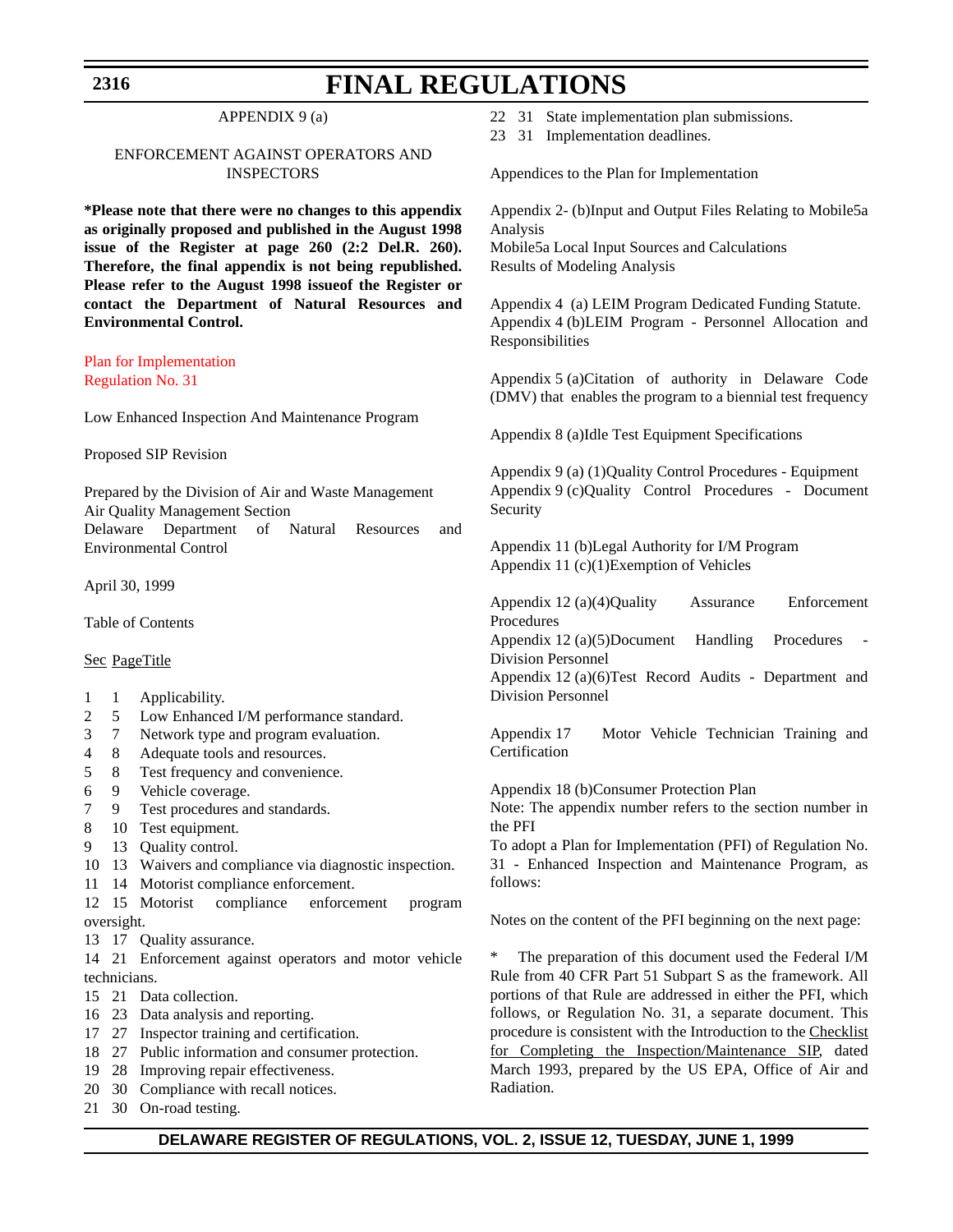Low Enhanced Inspection and Maintenance Program Plan for Implementation (PFI)

Section 1 - Applicability.

This program shall be known as the "Low Enhanced Inspection and Maintenance Program" or the "LEIM Program", and shall be identified as such in the balance of this document.

Enhanced programs are required in serious or worse ozone nonattainment areas, depending upon population and nonattainment classification or design value. The determination of whether an area has a Low Enhanced or a High Enhanced program depends on the emission reductions required for the area. If minimal reductions are needed to meet the Rate of Progress Plan/Attainment requirements, the A Low Enhanced program is acceptable, otherwise the a High Enhanced program must be adopted and implemented.

The following analysis first portrays the tests of the EPA Rule, first for classification and population criteria and then for extent of area of coverage. For both analyses, various criteria are used to determine applicability. Following each criteria is an analysis which identifies the areas of Delaware where each criteria may or may not apply. The rule language is shown in italics.

(a) Nonattainment area classification and population criteria.

(1) States or areas within an ozone transport region shall implement enhanced I/M programs in any metropolitan statistical area (MSA), or portion of an MSA, within the state or area with a 1990 population of 100,000 or more as defined by the Office of Management and Budget (OMB) regardless of the area's attainment classification. In the case of a multi-state MSA, enhanced I/M shall be implemented in all ozone transport region portions if the sum of these portions has a population of 100,000 or more, irrespective of the population of the portion in the individual ozone transport region state or area.

Applicability:This criteria includes New Castle and Kent Counties.

This criteria excludes Sussex County due to no 1990 MSA.

(2) Apart from those areas described in paragraph  $(a)(1)$  of this section, any area classified as serious or worse ozone nonattainment, or as moderate or serious CO nonattainment with a design value greater than 12.7 ppm, and having a 1980 Bureau of Census-defined (Census-defined) urbanized area population of 200,000 or more, shall implement enhanced I/M in the 1990 Census-defined urbanized area.

Applicability:This criteria includes New Castle and Kent Counties.

This criteria excludes Sussex County, with a classification of Marginal.

(3) Any area classified, as of November 5, 1992, as marginal ozone nonattainment or moderate CO nonattainment with a design value of 12.7 ppm or less shall continue operating I/M programs that were part of an approved State Implementation Plan (SIP) as of November 15, 1990, and shall update those programs as necessary to meet the basic I/M program requirements of this subpart. Any such area required by the Clean Air Act, as in effect prior to November 15, 1990, as interpreted in EPA guidance, to have an I/M program shall also implement a basic I/M program. Serious, severe and extreme ozone areas and CO areas over 12.7 ppm shall also continue operating existing I/ M programs and shall upgrade such programs, as appropriate, pursuant to this subpart.

Applicability:This criteria does not apply to New Castle or Kent Counties since they are required to adopt enhanced I/ M.

This criteria does not apply to Sussex since the SIP Revision to include that county in the statewide basic I/M program was not adopted by EPA by November 15, 1990.

(4) Any area classified as moderate ozone nonattainment, and not required to implement enhanced I/M under paragraph (a)(1) of this section, shall implement basic I/M in any 1990 Census-defined urbanized area in the nonattainment area.

Applicability:This criteria applies to no Delaware counties since no counties are classified as Moderate.

(5) Any area outside an ozone transport region classified as serious or worse ozone nonattainment, or moderate or serious CO nonattainment with a design value greater than 12.7 ppm, and having a 1990 Census-defined urbanized area population of less than 200,000 shall implement basic I/M in the 1990 Census-defined urbanized area.

Applicability:This criteria applies to no Delaware counties since no counties are outside the ozone transport region.

(6) If the boundaries of a moderate ozone nonattainment area are changed pursuant to section  $107(d)(4)(A)(i)$ -(ii) of the Clean Air Act, such that the area includes additional urbanized areas, then a basic I/M program shall be implemented in the newly included 1990 Census-defined urbanized areas.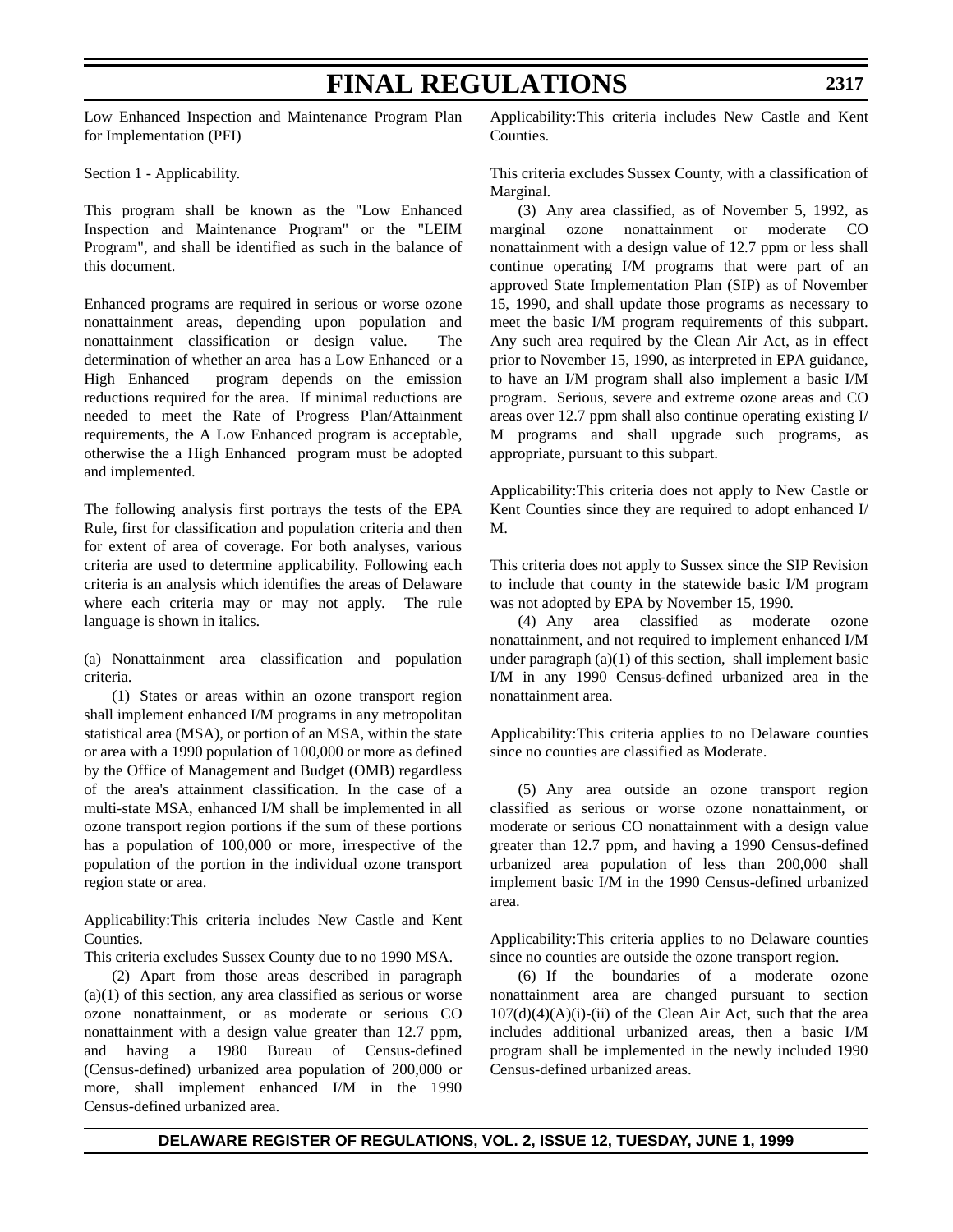#### **2318**

# **FINAL REGULATIONS**

Applicability:This criteria applies to no Delaware counties since no counties are classified as Moderate.

(7) If the boundaries of a serious or worse ozone nonattainment area or of a moderate or serious CO nonattainment area with a design value greater than 12.7 ppm are changed any time after enactment pursuant to section  $107(d)(4)(A)$  such that the area includes additional urbanized areas, then an enhanced I/M program shall be implemented in the newly included 1990 Census-defined urbanized areas, if the 1980 Census-defined urban area population is 200,000 or more. If such a newly included area has a 1980 Census-defined population of less than 200,000, then a basic I/M program shall be implemented in the 1990 Census-defined urbanized area.

Applicability:This criteria applies to no Delaware counties since no counties (other than Kent) have urbanized areas.

(8) If a marginal ozone nonattainment area, not required to implement enhanced I/M under paragraph (a)(1) of this section, is reclassified to moderate, a basic I/M program shall be implemented in the 1990 Census-defined urbanized area(s) in the nonattainment area. If the area is reclassified to serious or worse, an enhanced I/M program shall be implemented in the 1990 Census-defined urbanized area, if the 1980 Census-defined urban area population is 200,000 or more. If less than 200,000, a basic I/M program shall be implemented in the 1990 Census-defined urbanized area(s) in the nonattainment area.

Applicability:This criteria could only apply to Sussex, however data does not demonstrate that Sussex should be reclassified to Moderate nonattainment.

(9) If a moderate ozone or CO nonattainment area is reclassified to serious or worse, an enhanced I/M program shall be implemented in the 1990 Census-defined urbanized area, if the 1980 Census-defined urban area population is 200,000 or more. In the case of ozone areas reclassified as serious or worse, if the 1980 Census-defined population of the urbanized area is less than 200,000, a basic I/M program shall be implemented in the 1990 Census-defined urbanized area(s) in the nonattainment area.

Applicability:This criteria applies to no Delaware counties since no counties are classified as Moderate.

#### (b) Extent of area coverage.

(1) In an ozone transport region, the program shall entirely cover all counties within subject MSAs or subject portions of MSAs, as defined by OMB in 1990, except largely rural counties having a population density of less than 200 persons per square mile based on the 1990 Census can be excluded provided that at least 50% of the MSA population is included in the program. This provision does not preclude the voluntary inclusion of portions of an excluded rural county. Non-urbanized islands not connected to the mainland by roads, bridges, or tunnels may be excluded without regard to population.

Applicability:This criteria does not apply to New Castle or Kent Counties since they are already classified as Severe.

This criteria does not apply to Sussex since there are no MSAs in Sussex.

(2) Outside of ozone transport regions, programs shall nominally cover at least the entire urbanized area, based on the 1990 census. Exclusion of some urban population is allowed as long as an equal number of non-urban residents of the MSA containing the subject urbanized area are included to compensate for the exclusion.

Applicability:This criteria applies to no Delaware counties since no counties are outside the ozone transport region.

(3) Emission reduction benefits from expanding coverage beyond the minimum required urban area boundaries can be applied toward the reasonable further progress requirements or can be used for offsets, provided the covered vehicles are operated in the nonattainment area, but not toward the enhanced I/M performance standard requirement.

Applicability:Delaware does not plan to include credits from vehicles registered in Sussex and operated in Kent or New Castle due to the tentative nature of this analysis.

(4) In multi-state urbanized areas outside of ozone transport regions, I/M is required in those states in the subject multi-state area that have an urban area population of 50,000 or more, as defined by the Bureau of Census in 1990. In a multi-state urbanized area with a population of 200,000 or more that is required under paragraph (a) of this section to implement enhanced I/M, any state with a portion of the urbanized area having a 1990 Census-defined population of 50,000 or more shall implement an enhanced program. The other coverage requirements in paragraph (b) of this section shall apply in multi-state areas as well.

Applicability:This criteria applies to no Delaware counties since no counties are outside the ozone transport region.

The conclusion of this analysis is that New Castle and Kent Counties are subject to the LEIM program requirements.

(c) Requirements after attainment.

[ This requirement is included in Regulation 31, Section 1 (e)]

(d) Definitions: *(Note: Definitions are found in Regulation 31)*.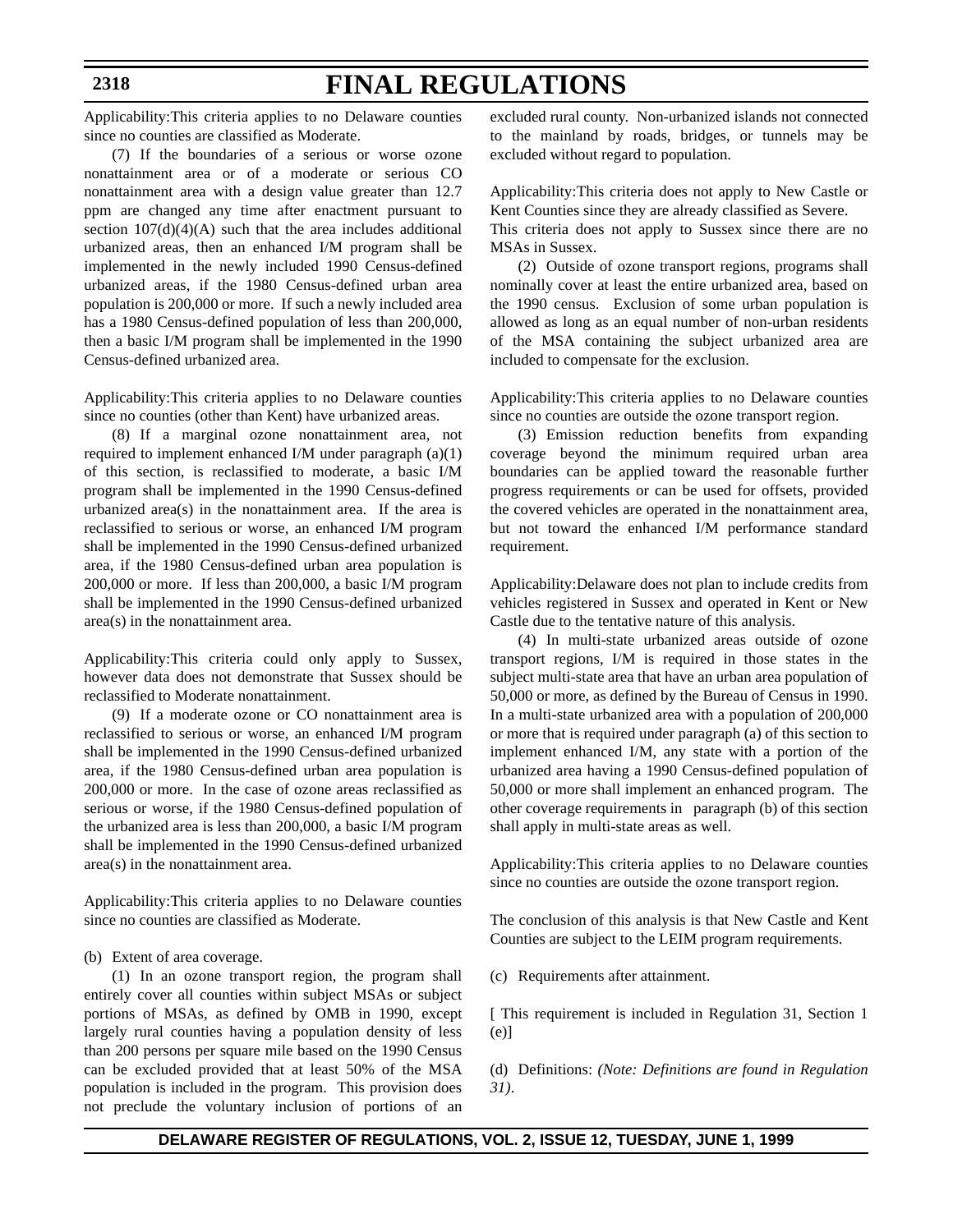Section 2 - Low Enhanced I/M performance standard.

(a) The LEIM programs will be designed and implemented to meet or exceed a minimum performance standard, which is expressed as emission levels in area-wide average grams per mile (gpm), achieved from highway mobile sources as a result of the LEIM program. The performance standard was established using the following LEIM program inputs and local characteristics, such as vehicle mix and local fuel controls. The Delaware LEIM program inputs can be found in Appendix 2 (b).

- (1) Network type: Centralized testing.
- (2) Start date: January 1, 1995
- (3) Test frequency: Annual testing.
- (4) Model year coverage: Testing of 1968 and newer vehicles.
- (5) Vehicle type coverage: Light duty vehicles, and light duty trucks, rated up
- to 8,500 pounds Gross Vehicle Weight Rating (GVWR).
	- (6) Exhaust emission test type:

Idle test of all covered vehicles. (As described in appendix B of Subpart S of 40 CFR 51.

- (7) Emission standards:
	- Those specified in 40 CFR Part 85, Subpart W.

Emission standards for 1981 and newer vehicles of 1.2% CO, and 220 ppm HC for the idle test (as described in Appendix B of the EPA Rule); and

Maximum exhaust dilution measured as no less than 6% CO plus carbon dioxide  $(CO_2)$  on all tested vehicles (as described in Appendix B of the EPA Rule).

(8) Emission control device inspections:

Visual inspection of the positive crankcase ventilation valve on all 1968 through 1971 model year vehicles, inclusive, and of the exhaust gas recirculation valve on all 1972 and newer model year vehicles.

(9) Evaporative system function checks: none

(10)Stringency:

A 20% emission test failure rate among pre-1981 model year vehicles.

(11) Waiver rate:

A 3% waiver rate, as a percentage of failed vehicles.

(12)Compliance rate:

A 96% compliance rate.

(13)Evaluation date:

Enhanced LEIM program areas subject to the provisions of this paragraph shall be shown to obtain the same or lower emission levels as the model program described in this paragraph by 2000 for ozone nonattainment

areas and 2001 for CO nonattainment areas, and for severe and extreme ozone nonattainment areas, on each applicable milestone and attainment deadline, thereafter. Milestones for NOx shall be the same as for ozone.

(b) The emission factors determined from the application of the above inputs to Mobile5a are shown in the document submitted to EPA, in November, 1995, entitled State of Delaware Demonstration of Meeting the Environmental Protection Agency Performance Standard for the Low-Enhanced Motor Vehicle Inspection and Maintenance Program. This document has been provided in Appendix 2 (b).

(c) On-board diagnostics (OBD):

[Reserved]

(d) Modeling requirements:

[Modeling requirements may be found in the document cited in paragraph (b) above]

Section 3 - Network type and program evaluation.

(a) Program evaluation.

The LEIM program includes an ongoing evaluation by the Department to quantify the emission reduction benefits of the program, and to determine if the LEIM program is meeting the requirements of the Clean Air Act and Regulation 31.

(1) LEIM program evaluation reports will be prepared by the Department on a biennial basis, starting two years after the initial start date of mandatory testing as required in Section 24 of this PFI. The first report will be due to EPA by July 1, 1998, and every two years thereafter.

(2) The LEIM program evaluation test data will be submitted to EPA and used by the State to calculate local fleet emission factors, to assess the effectiveness of the program, and to determine if the performance standard is being met. The most recent version of EPA's mobile source emission factor model, will be used to reflect the appropriate emission reduction effectiveness of LEIM program elements within Section 2 of this PFI based on actual performance.

Section 4 - Adequate tools and resources.

(a) Administrative resources.

The LEIM program will maintain the administrative resources necessary to perform all of the LEIM program functions including quality assurance, data analysis and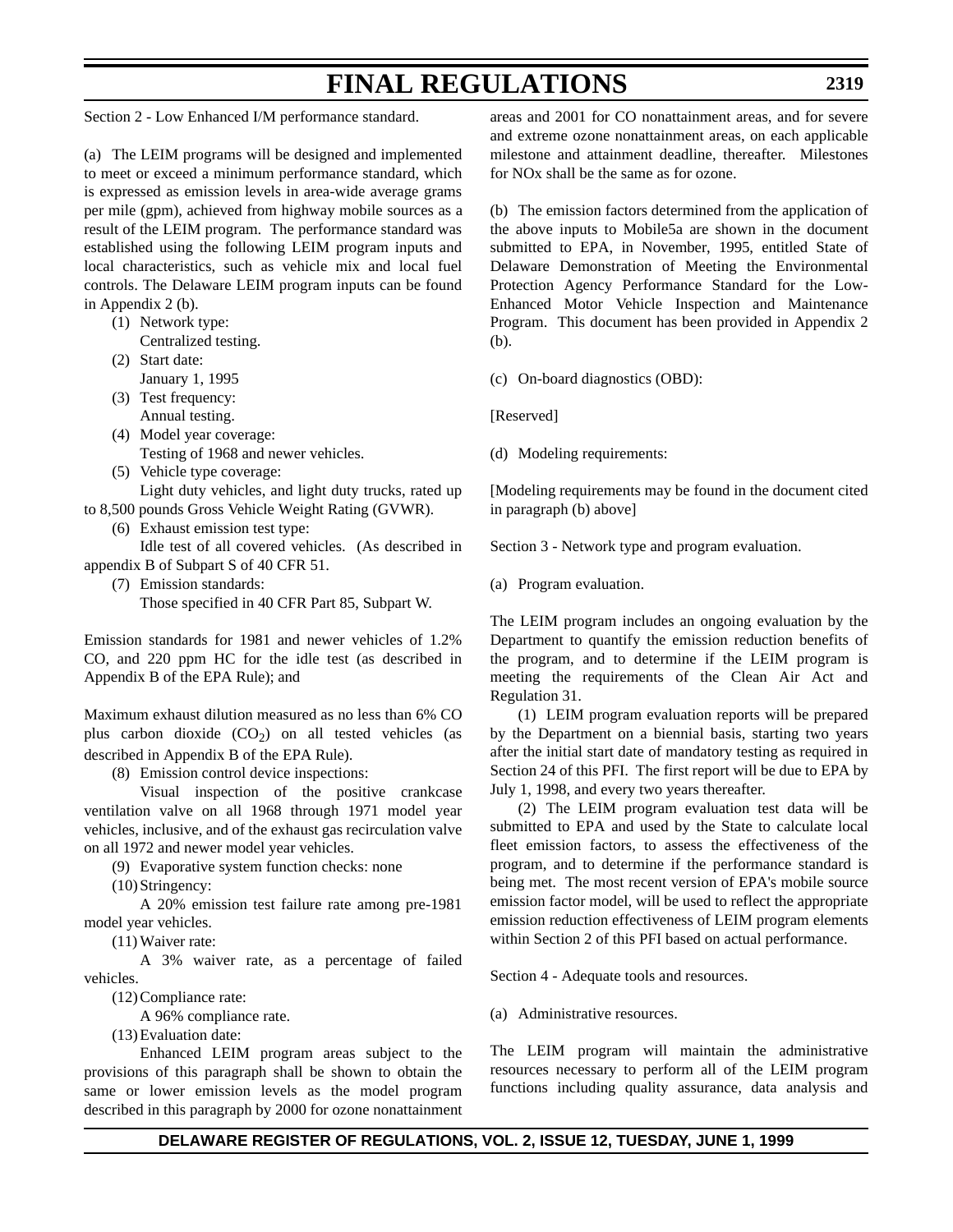**2320**

# **FINAL REGULATIONS**

reporting, and the holding of hearings and adjudication of cases.

Based on the passage of HB 360 which was signed by the Governor on November 9, 1993, on an annual schedule \$2.8 million is dedicated from fines derived from the Justice of the Peace Courts for the purpose of ongoing operation of the LEIM program. This signed legislation amends ' 6102 of Title 29 of the Delaware Code which is found in Appendix 4 (a). In addition, the yearly expected expenditures which Delaware is committed to for the LEIM program is detailed in Appendix 4 (a).

(b) Personnel.

The LEIM program shall employ sufficient personnel to effectively carry out the duties related to the program, including but not limited to administrative audits, inspector audits, data analysis, LEIM program oversight, LEIM program evaluation, public education and assistance, and enforcement against motorists who are out of compliance with LEIM program regulations and requirements. The category of personnel, the numbers of each category, the duties and responsibilities of each category and the location of each category within the structure of Delaware government is shown in Appendix 4 (b). When required, enforcement actions taken involving Division and Department personnel shall be conducted in accordance with the Agreement between the State of Delaware Department of Public Safety Motor Vehicle Division and Council 81 of the American Federation of State, County and Municipal Employees and the State of Delaware Merit Rules.

(c) Equipment.

The LEIM program shall possess equipment necessary to achieve the objectives of the program and meet LEIM program requirements, including but not limited to a steady supply of vehicles for covert auditing, test equipment and facilities for LEIM program evaluation, and computers capable of data processing, analysis, and reporting. Vehicles used for covert auditing will be derived from the State owned fleet of vehicles.

Section 5 - Test frequency and convenience.

(a) The biennial LEIM program test frequency is consistent with Delaware Code requirements of 7 Del. Chapter 21 '' 2109 and 2110 and found in Appendix 5(a). The test frequency shall be automatically integrated with the enforcement process since the date of registration renewal is the same date as that of the emission testing requirement. Vehicles are assigned inspection cycles in Delaware. The inspection cycle normally remains with the vehicle when

sold or transferred within the State. New vehicles, or used vehicles newly tagged in Delaware, enter the "cycle" on the date of registration, and remain on that cycle until removed from service or transferred to another state. [See Section 11 for a detailed explanation of the registration denial process]

(b) In LEIM programs, test systems are to be designed in such a way as to provide convenient service to motorists required to get their vehicles tested. The location of official inspection stations are located in Wilmington, New Castle and Dover and are essentially the same locations as before the requirement for the LEIM program. These locations have been found to be adequate and publicly accepted convenient locations since 1983.

The network of stations are to provide test services that are sufficient to insure short waiting times to get a test. In preparing the estimates for the number of lanes required, the State based all assumptions on the peak hours of operation, based on local experience. Additional relief will be realized with the inception of the change of expiration dates to daily, avoiding end of period delays. Short-term wait times will be addressed by opening only enough lanes to provide a convenient wait of no more than a monthly average of 20 minutes.

Section 6 - Vehicle coverage.

The legal authority for this section is contained in 7 Del. C. 6707, as included in Appendix 11 (b).

The requirements of this section and the corresponding section in Regulation 31, shall apply to all of the subject vehicles registered in Delaware as described in the PFI. For the start up of the program on January 1, 1996, this number is an historical growth data projection of 478,000 vehicles. Delaware has confidence in this estimation based on a lengthy record of 3 percent per annum growth in the vehicle population.

Section 7 -Test procedures and standards.

[ Requirements may be found in Section 6 of Regulation No. 31 ]

(a) Test procedure requirements: As a Division policy, a vehicle will only be retested for that portion of the LEIM program test (exhaust idle emissions or evaporative emissions) that it initially failed.

- (1) On-board diagnostic checks. [Reserved].
- (b) Test standards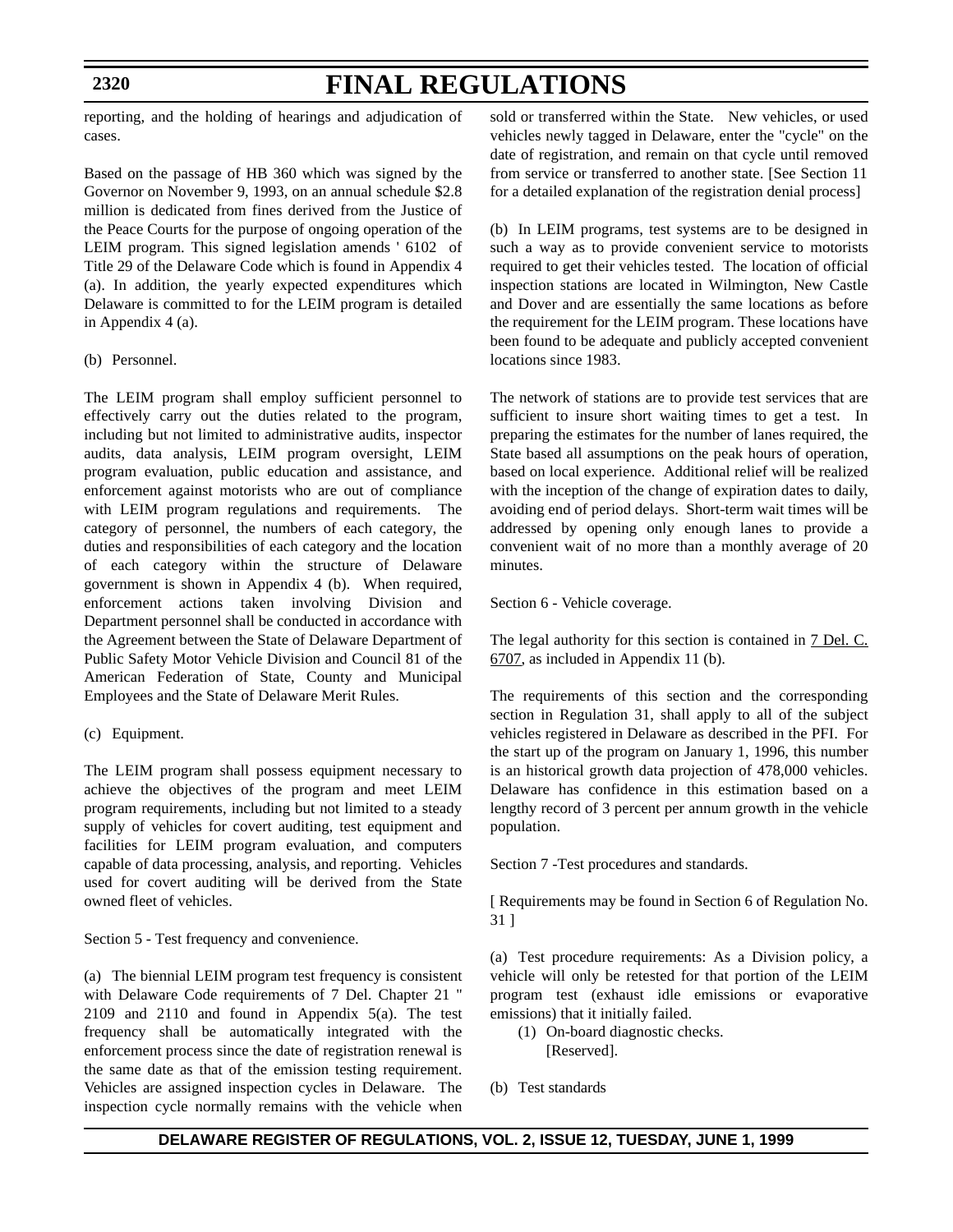Section 8 -Test equipment.

(a) Performance features of computerized test systems.

Test equipment specifications are attached as Appendix 8 (a). Each test lane will be equipped with the following equipment for the idle test, at a minimum: a tailpipe probe, a flexible sample line, a water removal system, particulate trap, sample pump, flow control components, analyzers for HC, CO and  $CO_2$ , and  $O_2$  displays for exhaust concentrations of HC,  $CO$ ,  $0<sub>2</sub>$  and  $CO<sub>2</sub>$ . Materials that are in contact with the gases sampled shall not contaminate or change the character of the gases to be analyzed, including gases from alcohol fueled vehicles. The probe shall be capable of being inserted to a depth of at least eight inches into the tailpipe of the vehicle being tested, or into an extension boot if one is used. A pressure gauge and equipment for flowing compressed air into the fuel tank evaporative control system will be used for the pressure test. The same equipment shall be used to separately test the gas tank cap.

Test equipment for the Idle Test shall comply with the Bureau of Automotive Repair BAR 90 TEST ANALYZER SYSTEM SPECIFICATIONS dated April 1996, and is incorporated here by reference. Public review of this document may requested by contacting the Department at (302) 739-4791.

All test equipment will be fully computerized and all processes will be automated to the highest degree possible. All computerized equipment will have lock-out features to prevent tampering by unauthorized personnel. Station managers, or their supervisors will have authorization to clear lock-outs or access the hardware for any purpose other than to perform an emissions test: and will be required to enter an access code that identifies them personally in order to do so. The date and reason for all lock-outs, as well as the date, and by whom lock-outs are cleared will be kept in a data file.

The test process is completely computerized. The process begins with data entry, which will involve entering the license plate number or the VIN. The Motor Vehicle Technician will obtain the VIN digits from the vehicle itself and will check the tag number as well. The entry will either, call up a pre-existing or, create a new vehicle file based on the registration data base and previous inspections of the vehicle. The Motor Vehicle Technician will compare the data in the file and confirm that the vehicle presented matches the VIN/tag number combination in the file. The test process is completely automatic, including the pass/fail decision and test procedure. Test lanes will be linked on a

real-time basis to a central computer; test data will be recorded onto the station server and to the central data base as each test is completed, and multiple initial testing will be prevented. Records will be kept on the central data base for 10 years or the life of the vehicle whichever is less. The central data base will be backed up nightly, and if the vehicle is purged, data will be recorded on microfiche permanently. System lockouts will be initiated whenever the following quality control checks are failed or not conducted on schedule: periodic calibration or leak checks, and check of the pressure monitoring devices. All electronic calibration and system integrity checks will be performed automatically, i.e., without specific prompting by the Motor Vehicle Technician prior to each test, and quality control will be under computer control to the extent possible.

(1) Emission test equipment shall be capable of testing all subject vehicles and will be updated from time to time to accommodate new technology vehicles as well as changes to the LEIM program.

(2) At a minimum, emission test equipment:

(i) Shall be automated to the highest degree commercially available to minimize the potential for intentional fraud and/or human error;

(ii) Shall be secure from tampering and/or abuse;

(iii) Shall be based upon written specifications; and

(iv) Shall be capable of simultaneously sampling dual exhaust vehicles.

(v) Shall be able to determine the RPM of the vehicle.

(3) The vehicle owner or driver will normally be provided with a computer-generated record of test results, including all of the items listed in 40 CFR part 85, subpart W as being required on the test record. The test report will include:

(i) A vehicle description, including license tag number, vehicle identification number, and odometer reading;

(ii) The date and time of test;

(iii) The name or identification number of the individual(s) performing the tests and the location of the test station and lane;

(iv) The type of tests performed, including emission tests, visual checks for the presence of emission control components including catalytic converter, and functional, evaporative system checks including a gas cap test;

(v) The applicable test standards;

(vi) The test results, including exhaust concentrations and pass/fail results for each mode measured, pass/fail results for evaporative system checks, and which emission control devices inspected were passed, failed, or not applicable;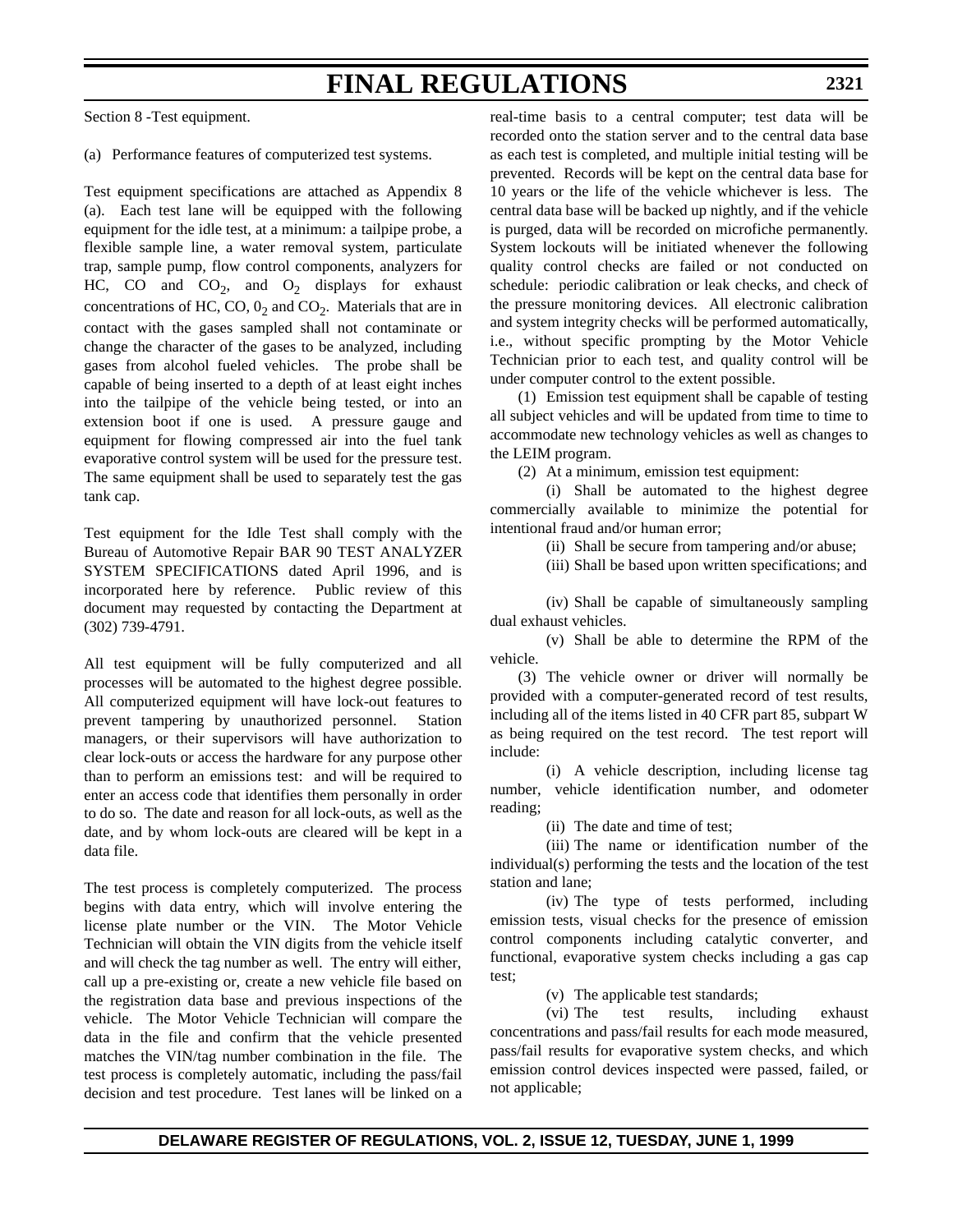(vii)A handout indicating the availability of warranty coverage as required in Section 207 of the Clean Air Act;

(viii)Certification that tests were performed in accordance with the regulations; and

(ix) For vehicles that fail the tailpipe emission test, some possible causes of the specific pattern of high emission levels found during the test are given in the Vehicle Inspection Program Brochure distributed at the inspection lane.

(b) Functional characteristics of computerized test systems. The test system is composed of emission measurement devices and other motor vehicle test equipment controlled by a computer.

(1) The test system shall automatically:

(i) Make a pass/fail decision for all measurements;

(ii) Record test data to an electronic medium;

(iii) Conduct regular self-testing of recording accuracy;

(iv) Perform electrical calibration and system integrity checks before each test, as applicable, forwarded electronically to the inspection database where it shall be retained for 10 years or the life of the vehicle whichever is less, and;

(v) Initiate system lockouts for:

(A) Tampering with security aspects of the test system;

(B) Failing to conduct or pass periodic calibration or leak checks;

(C) Failing to conduct or pass the pressure monitoring device check (if applicable); $(D)$ A full data recording medium or one that does not pass a cyclical redundancy check.

(2) The test systems will include a real-time data link to a host computer that prevents unauthorized multiple initial tests on the same vehicle in a test cycle and to insure test record accuracy.

(3) The test system will insure accurate data collection by limiting, cross-checking, and/or confirming manual data entry.

(4) On-board diagnostic test equipment requirements. [Reserved].

Section 9 - Quality control.

Quality control measures will insure that emission measurement equipment is calibrated and maintained properly, and that inspection, calibration records, and control charts are accurately created, recorded and maintained. (Concerning document maintenance see Regulation 31 Appendix 8(a) Systems Requirement Document - Registration Denial)

(a) General provisions.

(1) The practices described in this section and in Appendix 9 (a) (1) to this PFI shall be followed, at a minimum.

(2) Preventive maintenance on all inspection equipment necessary to insure accurate and repeatable operation will be performed on a periodic basis.

(3) Computerized analyzers shall automatically record quality control check information, lockouts, attempted tampering, and any other recordable circumstances which should be monitored to insure quality control (e.g., service calls).

(b) Requirements for evaporative system functional test equipment.

Requirements for evaporative system functional test equipment.

Equipment shall be maintained by the operator according to demonstrated good engineering practices to assure test accuracy. Computer control of quality assurance checks and quality control charts shall be used whenever possible. Appendix 9 (b) contains periodic maintenance procedures which shall be performed on all emission testing equipment by the State.

(c) Document security.

Measures shall be taken to ensure that compliance documents and data files cannot be stolen, removed, changed or edited without being damaged or marked for detection. Additional procedures concern document security can be found in Appendix 9 (c).

(d) Covert Audits.

Unmarked state vehicles will be adjusted to fail emission tests and brought into the testing lanes by state employees not related to the LEIM program. Test records for these vehicles be kept by the Department auditing personnel. The number of covert vehicles that passed and failed the tests will be compiled and the Motor Vehicle Technician that performed the tests will be identified. Details of the actual operation of the covert program will remain confidential to the Department personnel doing the audits.

Section 10 -Waivers and compliance via diagnostic inspection.

The LEIM program allows for the issuance of a waiver, which is a form of compliance with the LEIM program requirements that allows a motorist to comply without

### **DELAWARE REGISTER OF REGULATIONS, VOL. 2, ISSUE 12, TUESDAY, JUNE 1, 1999**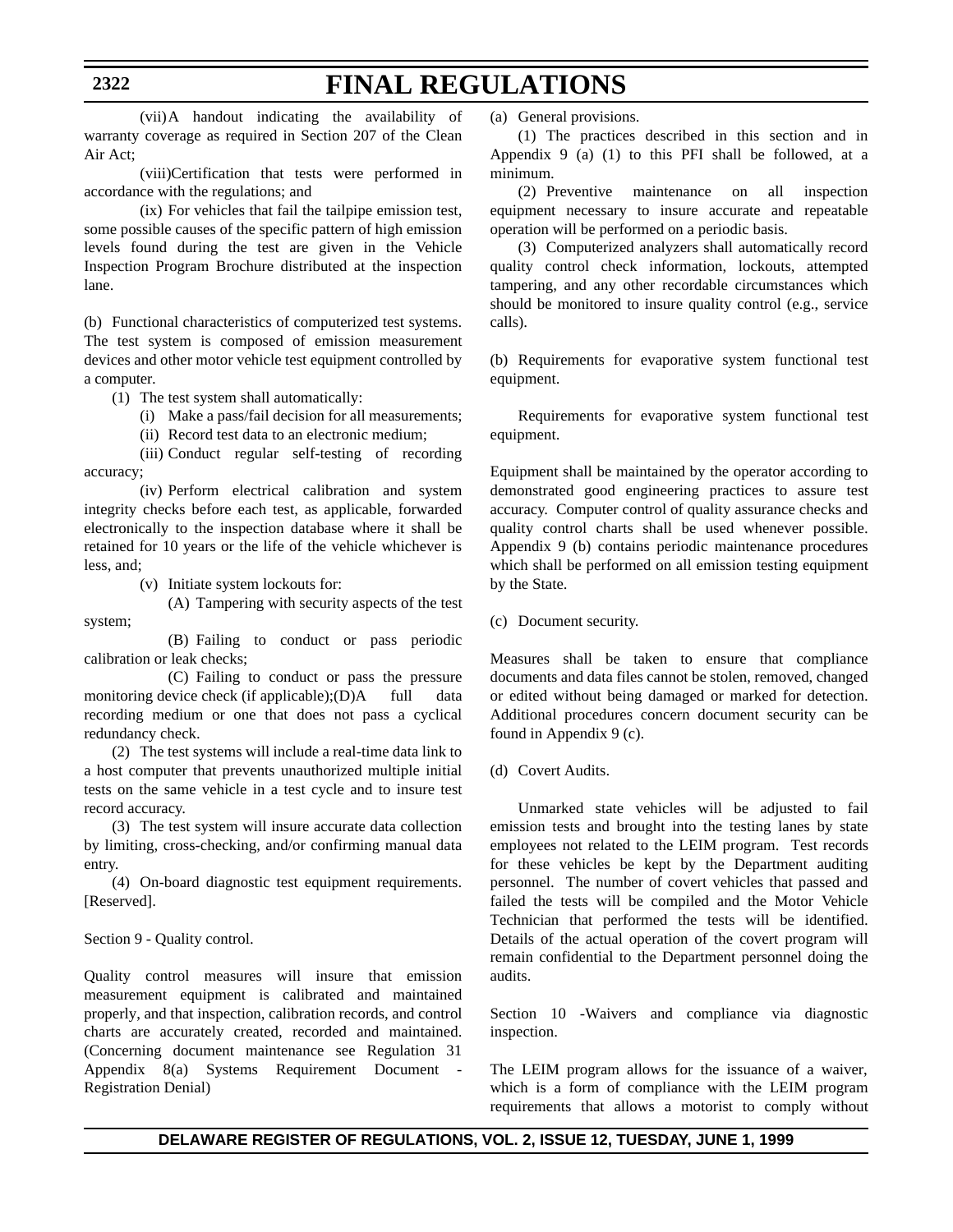meeting the applicable test standards, as long as prescribed criteria are met.

(a) Issuance criteria.

[Requirements may be found in Regulation 31, Section 6 (a)]

(b) Compliance via diagnostic inspection.

[Requirements may be found in Regulation 31, Section 6 (b)]

(c) Quality control of waiver issuance.

(1) The Director shall provide control of waiver issuance and processing by establishing a system of waivers issued by the Division.

(2) Vehicle owners or lessors shall be informed via a standardized form provided by the Division, of potential warranty coverage, and ways to obtain warranty repairs upon their failure of an emissions inspection.

(3) Division personnel shall insure that repair receipts are authentic and cannot be revised or reused. All qualified receipts shall be permanently marked so they cannot be revised or reused. Department personnel or personnel contracted by the Department, on a periodic schedule shall perform visual inspections of all related repairs done by anyone, except for waiver repairs done by Certified Emission Repair Technicians.

(4) Waivers shall be tracked, managed, and accounted for by the Division with respect to time extensions or exemptions in the Division's database so that owners or lessors cannot receive or retain a waiver improperly. Records shall be maintained in secured, limited access data files and cross checked on a quarterly basis with the main data base to ensure waivers are being properly managed and reinspected biennially by the inspection program.

Section 11 - Motorist compliance enforcement.

Compliance shall be ensured through the denial of motor vehicle registration unless the vehicle has complied with the I/M requirement prior to initial registration or registration renewal.

(a) The following is a description of the Division of Motor Vehicles' registration policy according to Delaware law on the registration of newly titled vehicles and registration renewals:

(1) New motor vehicles that have never been titled/ registered in any state are allowed to register for a period of three years without complying with the I/M requirement.

(2) All other vehicles older than 3 model years (and that must comply with Regulation 31) coming into Delaware or being titled/registered for the first time are required to pass I/M inspection prior to titling and registration. Delaware Motor Vehicle Law Title 21, Section 2102, requires new residents to register all vehicles within 60 days after taking up residency in Delaware. Failure to comply subjects the violator to a fine of \$25 or no more than \$100 for the first offense; second offense not less than \$50 nor more than \$200 or imprisonment not less than 10 nor more than 30 days or both.

(3) All vehicles applying for registration renewal must pass an I/M inspection within 90 days of their registration expiration date in order for their registration to be renewed.

(4) Delaware's registration denial system is designed to prevent fraud and registrations without inspection. The system will be fully computerized by the end of 1998 which will allow the Division to use Vehicle Inspection Reports (VIR's) which are generated when a vehicle is inspected as backup documentation. Currently, the VIR is printed on all inspections. A VIR showing the vehicle has passed inspection must be presented at the time of registration or registration renewal. The computer system when implemented will automate the entire system. The test record will be stored in the vehicle's registration database. A failure in any portion of the test will prevent the vehicle from being registered. The system will lock out the clerks from updating the vehicle record until the vehicle passes inspection. The VIR will only be used as backup documentation in the event a failure occurs in the automated system.

(5) The I/M test record for each vehicle is stored in the Division's mainframe computer database. The I/M test record is matched to the vehicle's Vehicle Identification Number (VIN), and the last ten (10) I/M inspections will be stored with the vehicle's registration record. The test record is a computer-based record with a paper back-up (VIR). The paper record is only kept for one year. The motorist is given the VIR when the inspection is completed.

(6) The Division currently issues a registration card and license plate sticker to show a vehicle is registered. In order to prevent theft of license plates and plate stickers, the Division anticipates issuing a windshield sticker in addition to the plate sticker. The window stickers will have unique serial numbers which will be loaded into the registration database and printed on the vehicle registration card. In addition, each sticker will have a unique bar code. The window sticker will also allow the Division to implement a daily expiration system. Currently, vehicle registrations expire the  $15<sup>th</sup>$  and the last day of each month.

(7) Penalty for non-compliance:

(i) Delaware law prohibits a vehicle owner from operating or knowingly permitting the operation of a vehicle upon the highway that is not registered or which does not have attached thereon the number plate assigned by the Department or a current expiration sticker. The penalty for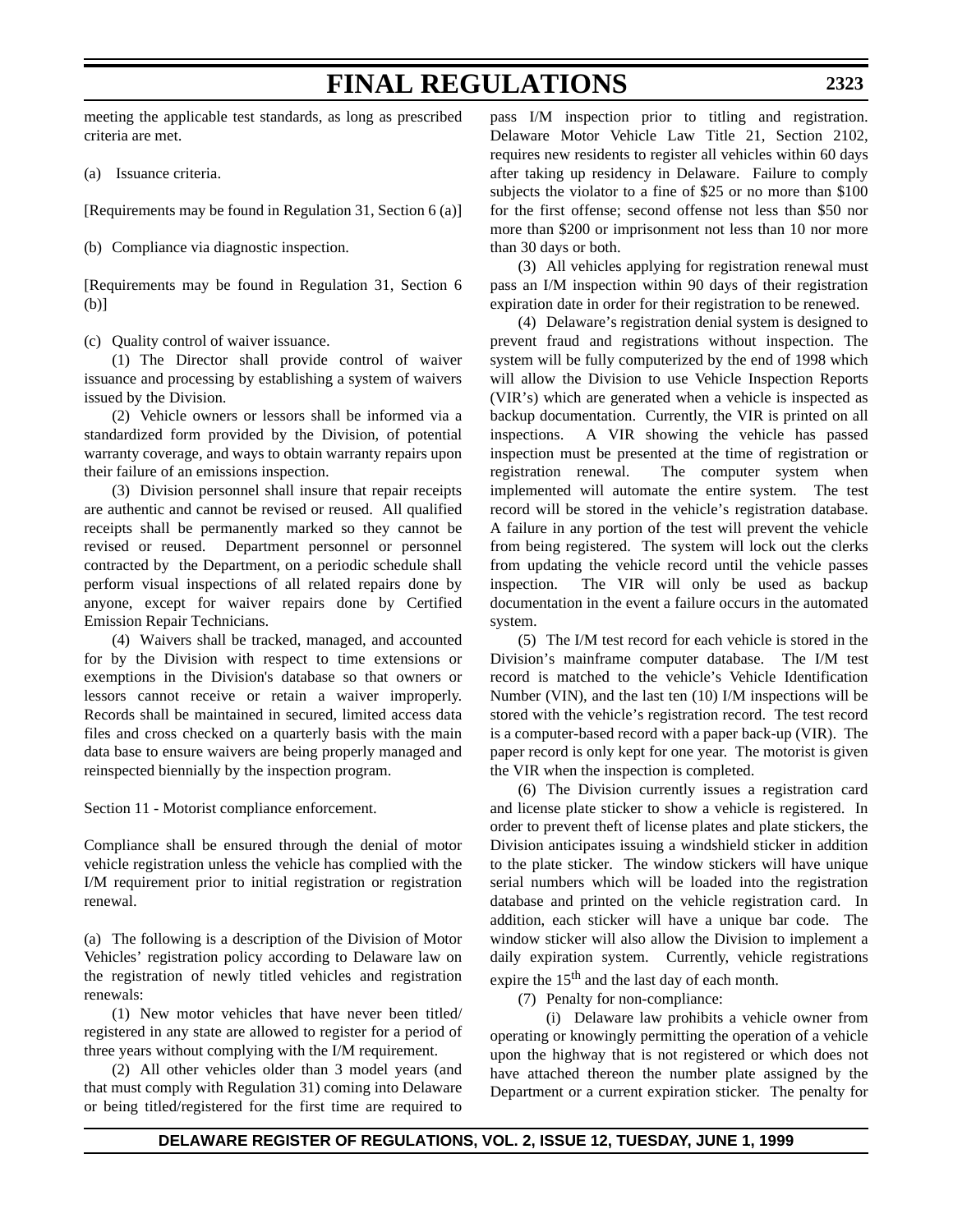non-compliance for the first offense is a fine of not less than \$50 nor more than \$200, be imprisoned not less than 30 days nor more than 90 days or be penalized by both fine and imprisonment for each subsequent like offense, fined not less than \$100 nor more than \$300, be imprisoned not less than 90 days nor more than six months, or be penalized by both fine and imprisonment. Delaware law enforcement officers having probable cause to believe that a vehicle is not in compliance with the law or regulations may inspect the vehicle and documents and make arrests for noncompliance.

(ii) At any time and notwithstanding the possession of current registration plates as provided by Delaware Title 21, the Public Safety Secretary, any authorized agent of the Department or any police officer may, upon reasonable cause, require the owner or operator of a vehicle to stop and submit such vehicle and the equipment to such further inspection and test with reference thereto as may be appropriate. In the event such vehicle is found to be in an unsafe condition or lacking the required equipment or is not in proper repair and adjustment, the officer shall give a written notice to the driver and shall send a copy thereof to the Department. The notice shall require that such vehicle and its equipment be placed in safe condition and in proper repair and adjustment and/or that proper equipment be obtained, and that a certificate of inspection and approval for such vehicle be obtained within five (5) days thereafter.

(iii) Every owner or driver upon receiving the notice prescribed in subsection (a) of Title 21, Section 2144, of the Delaware Code shall comply therewith and shall, within the five (5) day period, secure an endorsement upon such notice by an inspector of the Department that such vehicle is in safe condition and properly equipped and its equipment in proper repair and adjustment and shall then forward the notice to the Department. No person shall operate any such vehicle after receiving a notice with reference thereto as above provided, except as may be necessary to return such vehicle to the residence or the place of business of the owner or driver if within a distance of 20 miles or to a garage until the vehicle and its equipment has been placed in proper repair and adjustment and otherwise made to conform to the requirements of this title.

(8) Rental agencies are required to register in Delaware the number of vehicles the agency has available for rent in Delaware.

(9) Department personnel will perform periodic parking lot surveys to determine vehicle compliance rates and to ensure I/M program compliance is being adhered to in practice. During the surveys the Department personnel shall match vehicle tag numbers with Division Vehicle Inspection Reports to ensure Delaware registered vehicles have been inspected and complied with Regulation 31. Vehicles with expired tag stickers will be referred to the Division for enforcement action.

(10)In Delaware, the compliance sticker (and vehicle tag) normally remains with any vehicle already in the program, regardless of ownership. Vehicles changing the compliance sticker and vehicle tag with a change in vehicle ownership shall be assigned a new inspection cycle and require a new compliance sticker prior to re-registration. Manipulation of the title or registration shall therefore be ineffective in attempting to avoid inspection.

(b) The following explains how the system currently works and how the computer controlled system will work once implemented:

(1) A registration renewal notice is sent to each vehicle owner approximately 90 days prior to the expiration of the current registration/inspection.

(2) The vehicle is required to be inspected at one of the Division of Motor Vehicles inspection facilities. After the vehicle is inspected the owner is issued a Vehicle Inspection Report (VIR). The VIR indicates if the vehicle failed or passed inspection. When the vehicle passes inspection, the owner presents the VIR to a registration specialist who verifies the vehicle has passed inspection and issues the registration renewal.

(3) Vehicles failing inspection must have the vehicle repaired and presented back for inspection. The Division allows one retest without proof of repair. After the first retest, documented repairs must be performed prior to another retest. Vehicle owners whose registration have expired or are about to expire can apply for a temporary license plate to allow for operation of the vehicle for 30 days while the vehicle is being repaired. Vehicles failing for safety violations may be provided a temporary permit for 15 days to allow for the vehicle to be driven directly to a repair shop from DMV. The temporary tags and permits are tightly controlled and are shown on the vehicle's registration record. This prevents an owner from obtaining more than one temporary tag or permit. The vehicle cannot obtain registration until a VIR is presented which shows the vehicle has passed I/M and the Division's safety inspection program.

(4) The new automated system that will be operating by the end of 1998 will provide the registration specialist with on-line access to the vehicle inspection record. When an owner comes in to register a vehicle, the computer will indicate if the vehicle failed or passed inspection. When a vehicle fails inspection, the computer will lock the vehicle record and prevent any attempt to register the vehicle. The registration specialist can look at the vehicle test record and inform the customer of the failed items. The customer can then be offered a 30-day temporary tag or temporary permit. Vehicles passing inspection will be allowed to register and will be provided a new registration card and plate sticker. Vehicles being titled for the first time in Delaware are subject to the same restrictions. The system will prevent the vehicle from being registered.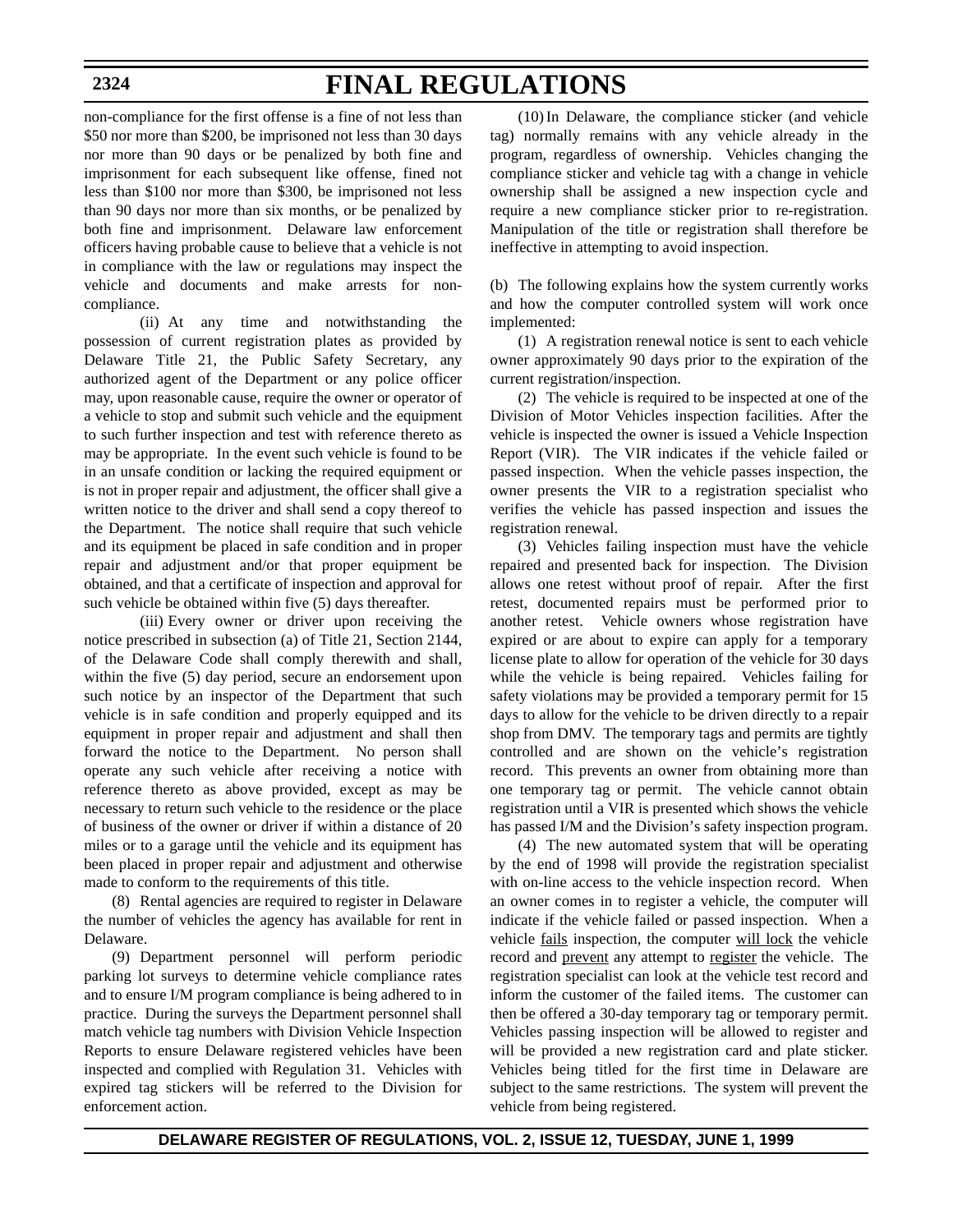## **FINAL REGULATIONS**

(5) The system will have two methods to override the inspection failure. The first method involves emission waivers issued under Regulation 31, Section 6. The waiver information and receipts will be verified by Delaware's Department of Natural Resources and Environmental Control (DNREC). The second method is by supervisory override. The override authority allows the registration specialists to change a vehicle record from fail to pass for certain safety-related failure items. Example: vehicle fails for license plate being damaged. The customer will be issued a new license plate by a registration specialist, and the failed safety item will be changed to pass. Registration specialists will not have the authority or the ability to change any I/M-related items. The second security level involves DMV supervisory personnel who would have the authority to override a record in the event of a computer failure. Example: vehicle owner takes vehicle through inspection, passes and receives a VIR showing a pass in all areas. Through a computer glitch, the vehicle record is not updated in the mainframe computer system. The supervisor can verify through the inspection lane station manager computer that the vehicle was inspected and passed. The supervisor would then override the system and allow the renewal. The supervisor would notify the Division's Computer Support of the computer problem and action would be taken to ensure the inspection test record is sent to the mainframe system. The override transaction ability will be strictly controlled. Managers will be provided with reports when the override is used. The override transaction report will contain information to easily identify the individual who performed the transaction override, date, time and the item overridden.

(c) The legal authority is contained in 7 Del. C.60, '6010(a), 7 Del. C. 67, '6702.. These provisions are found in Appendix 11 (b). In Regulation 31, Section 8 and Appendix 4 (a) procedures to be followed by the Division in the specific operation of the enforcement program, as well as a penalty schedule to be followed when violations occur, are included.

(d) (1) In the future, through the examination of data, test records and enforcement actions the Department will be able to assess the compliance rate. In addition, the Department will conduct on-road and parking lot surveys of vehicles with Delaware tags, noting the vehicle inspection sticker located on the tag and indicating the month and year of expiration. In these same surveys, tag numbers will be tracked and verified with the Division's record as to registration compliance. The number of out of compliance vehicles that are identified in the on-road test and the number of vehicles that have expired registration stickers that are identified by the parking lot checks will be compiled and a compliance rate will be determined.

(2) The State commits to a sustained level of LEIM program enforcement which shall ensure a compliance rate of no less than 96% of subject vehicles. This reflects the compliance rate used in LEIM program modeling. In the event that LEIM program evaluation reveals that this compliance rate is not being continuously met, the following contingency measures shall be implemented by the Department:

(i) additional on-road testing and additional parking lot surveillance

(ii) contact fleet and federal fleet managers to ensure full compliance

(3) Should these measures not be sufficient to bring the State's compliance rate to the needed level, a final measure shall be implemented. The Division shall generate a list of all vehicles known to be operating in the State under legal tags. This list shall be compared to a list of all vehicles in compliance with the LEIM program. Any outstanding vehicles shall be investigated by the Department and brought into compliance subject to current laws and regulations.

(e) As described in Section 6 (c) of Regulation No. 31, certain vehicles shall be exempt from the inspection requirements of the LEIM program. Detailed in Appendix 11  $(c)(1)$ , is a 1993 estimation of the percentage of the fleet by vehicle type, and, the percentage of the subject fleet that vehicle type represents. The exempt status of these vehicles shall be confirmed through the registration inspection requirements and through other established enforcement mechanisms. If a violation is found, the exempt status of any individual vehicle may be revoked.

Section 12 - Motorist compliance enforcement program oversight.

The enforcement program shall be audited regularly and shall follow effective program management practices, including adjustments to improve operation when necessary.

(a) Quality assurance and quality control.

A quality assurance program has been implemented to insure effective overall performance of the enforcement system. Quality control procedures are required to instruct individuals in the enforcement process regarding how to properly conduct their activities. Audits of the Quality Assurance and Quality Control procedures shall be performed by Department Auditors and reported to EPA on an annual basis. The quality control and quality assurance program shall include:

(1) Verification of exempt vehicle status by inspecting and confirming such vehicles during registration;

(2) Facilitation of accurate critical test data and vehicle identifier collection through the use of automatic data capture systems such as bar-code scanners or optical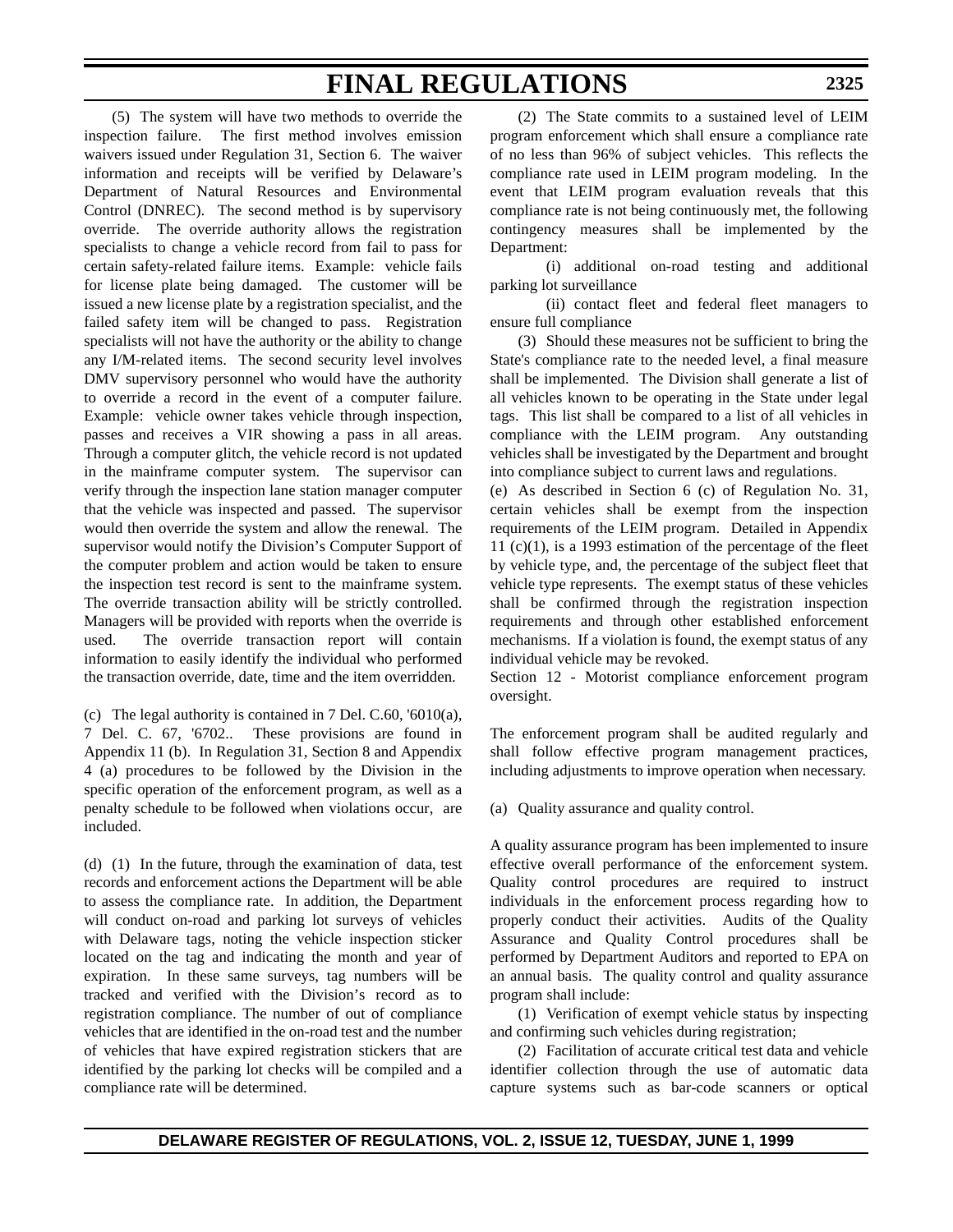# **FINAL REGULATIONS**

character readers, or through redundant data entry performed upon appearance for testing by lane personnel;

(3) Maintenance of an audit trail to allow for the assessment of enforcement effectiveness such that all documentation can be controlled, tracked and reported to EPA by the Department on an annual basis with program evaluations;

(4) Establishment of written procedures for personnel directly engaged in LEIM program enforcement activities, contained in Appendix 12 (a)(4);

(5) Establishment of written procedures for Division personnel engaged in LEIM program document handling and processing, such as registration clerks or personnel involved in sticker dispensing and waiver processing, as well as written procedures for the auditing of their performance, contained in Appendix 12- (a)(5);

(6) A determination of enforcement program effectiveness through annual audits of test records and LEIM program compliance documentation, with the procedures described in Appendix 12 (a)(6). Results shall be provided to EPA with annual program evaluation reports;

(7) Enforcement procedures in accordance with the Agreement Between State of Delaware Department of Public Safety Motor Vehicle Division and Council 81 of the American Federation of State, County and Municipal Employees and the State of Delaware Merit Rules for immediate disciplining, retraining, or removing enforcement personnel who deviate from established requirements;

[Additional requirements may by found in Section 12 of the PFI]

(b) Information management.

The information data base to be used in characterizing, evaluating, and enforcing the LEIM program shall:

(1) Determine the subject vehicle population through analysis of vehicles receiving State of Delaware tags in New Castle and Kent Counties;

(2) Permit EPA audits of the enforcement process;

(3) Assure the accuracy of registration and other program document files and data bases through internal and cross data base comparisons of records;

(4) Maintain and ensure the accuracy of the testing database through periodic internal and/or third-party Departmental review; through automated or redundant data entry; and, through automated analysis for valid alpha-numeric sequences of the vehicle identification number (VIN), certificate number, or tag number. Department auditors shall annually review and verify analyses, and assist the Division and Police agencies in enforcement actions;

(5) Compare on a quarterly and annual basis, the testing database to the registration database to determine LEIM program effectiveness and establish compliance rates.

(6) Sample the fleet as a determination of compliance through parking lot surveys, road-side pull-overs, or other in-use vehicle measurements.

(c) The legal authority in Appendix 11 (b), 7 Del. C. '6010(a), includes the authority to develop and implement the enforcement oversight element of the LEIM program. The regulations also include procedures to be followed by the Division in the specific operation of the registration denial system, as well as a penalty schedule to be followed when violations occur. (See Regulation 31, Appendix 8 (a) Systems Requirement Document- Registration Denial)

Section 13 - Quality assurance.

An ongoing quality assurance LEIM program has been implemented to discover, correct and prevent fraud, waste, and abuse and to determine whether procedures are being followed, are adequate, whether equipment is measuring accurately, and whether other problems might exist which would impede LEIM program performance. The quality assurance and quality control procedures shall be evaluated at least annually to assess their effectiveness and relevance in achieving LEIM program goals.

(a) Performance audits.

Performance audits shall be conducted by the Departments auditors on a minimum of an annual basis to determine whether Motor Vehicle Technicians are correctly performing all tests and other required functions. Performance audits shall be of two types: overt and covert, and shall include:

(1) Performance audits based upon written procedures and results shall be reported using either electronic or written forms to be retained by the Division, with sufficient detail using violations of procedures found, to support a hearing if necessary. This shall include all evidence uncovered of a violation, including the time, date, nature of the violation, and possible effect on vehicles being inspected and the programs overall effectiveness. Preliminary results shall be discussed with the lane manager. Final results shall be transmitted to both the Division Director and the Department Secretary who shall decide if further action is required, and initiate that further action;

(2) Performance audits in addition to regularly programmed audits for Motor Vehicle Technicians suspected of violating regulations as a result of audits, data analysis, or consumer complaints;

(3) Overt performance audits shall be performed once per month and shall include:

(i) A check for the observance of issuing windshield stickers (when implemented;

(ii) A check to see that required record keeping practices are being followed;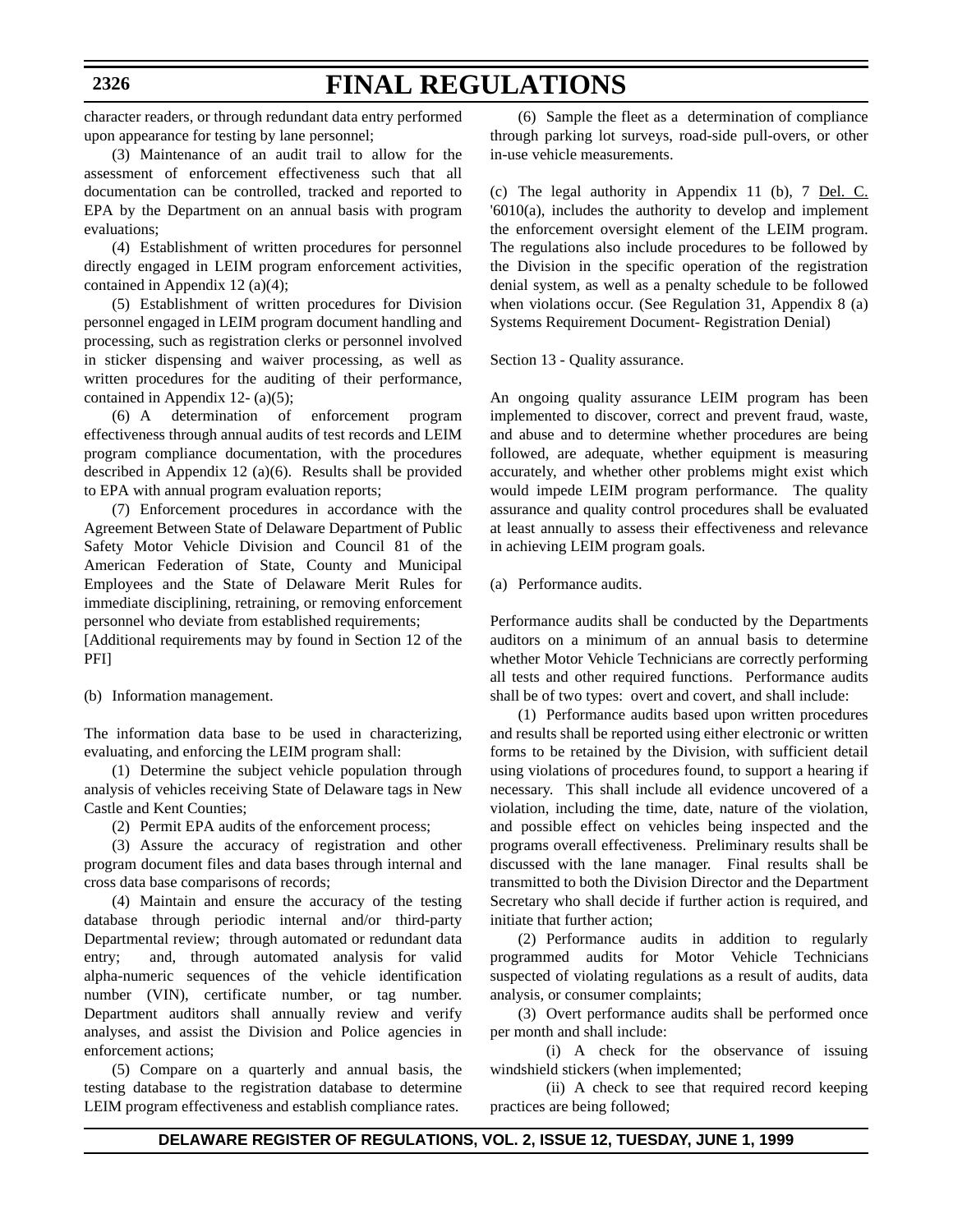## **FINAL REGULATIONS**

(iv) Observation and written evaluation of each Motor Vehicle Technician's ability to properly perform an inspection;

(4) Covert performance audits shall include:

(i) Remote visual observation of Motor Vehicle Technician performance, which shall include the use of aids such as binoculars or video cameras, at least once per year per Motor Vehicle Technician.

(ii) Site visits at least once per year per number of Motor Vehicle Technicians using covert vehicles set to fail (this requirement sets a minimum level of activity to one covert inspection for each Motor Vehicle Technician at each station, not a requirement that each Motor Vehicle Technician be involved in a covert audit);

(iii) Full documentation of all audit preparation, execution and performance, including verified vehicle condition and preparation, which shall be sufficient for building a legal case and establishing a performance record;

(iv) Covert vehicles covering the range of vehicle technology groups (e.g., carbureted and fuel-injected vehicles) included in the LEIM program, including a full range of introduced malfunctions covering the emission test, the evaporative system tests, and emission control component checks (as applicable);

(v) Sufficient numbers of covert vehicles and auditors to allow for frequent rotation of both to prevent detection by station personnel during audits conducted once per month; and**,**

(vi) Access to on-line inspection databases by Department and Division personnel to permit the creation and maintenance of covert vehicle records.

Covert vehicles to be used in this requirement shall be supplied from the pool maintained by the State of Delaware for use throughout the State by various agencies. The records of these vehicles shall be temporarily modified by the Division and fitted with regular tags so that they cannot be identified either visually or through an electronic search of Division records as being anything other than regular vehicles used by an individual for normal transportation. Should re-use of any vehicle be necessary in conducting audits, the Division's System Administrator or designee only, shall reset the test records to avoid detection of the vehicle by lane personnel.

(b) Record audits.

Station and Motor Vehicle Technician records shall be reviewed or screened at least monthly by the Department, to assess station performance and identify problems that may indicate potential fraud or incompetence. Such review shall include:

(1) Software-based, computerized analysis which can be initiated by Division personnel to examine station records and identify statistical inconsistencies, unusual patterns, and other discrepancies;

(2) Visits to inspection stations by Department auditors, to review records not already covered in the electronic analysis (if any); and

(3) Comprehensive accounting for the windshield stickers (when implemented) used to demonstrate compliance with the LEIM program.

(c) Equipment audits.

During overt site visits, auditors shall conduct quality control evaluations of the required test equipment, including (where applicable):

(1) A gas audit using gases of known concentrations at least as accurate as those required for regular equipment quality control and comparing these concentrations to actual readings;

(2) A check for tampering, worn instrumentation, blocked filters, and other conditions that would impede accurate sampling;

(3) A leak check;

(4) A check to determine that station gas bottles used for calibration purposes are properly labeled and within the required tolerances;

(5) A check of the system's ability to accurately detect background pollutant concentrations;

(6) A check of the pressure monitoring devices used to perform the evaporative canister pressure test; and

(d) Auditor training and proficiency.

(1) Auditors are required to be formally trained and knowledgeable in:

(i) The use of analyzers;

(ii) LEIM program rules and regulations;

(iii) The basics of air pollution control;

(iv) Basic principles of motor vehicle engine repair,

related to emission performance;

(v) Emission control systems;

(vi) Evidence gathering;

(vii)State administrative procedures laws;

(viii)Quality assurance practices; and

(ix) Covert audit procedures.

(2) Auditors shall themselves be audited by their supervisor, at least once per annum.

(3) The training and knowledge requirements in paragraph  $(d)(1)$  of this section may be waived for temporary auditors engaged solely for the purpose of conducting covert vehicle runs.

Section 14 - Enforcement against operators and motor vehicle technicians.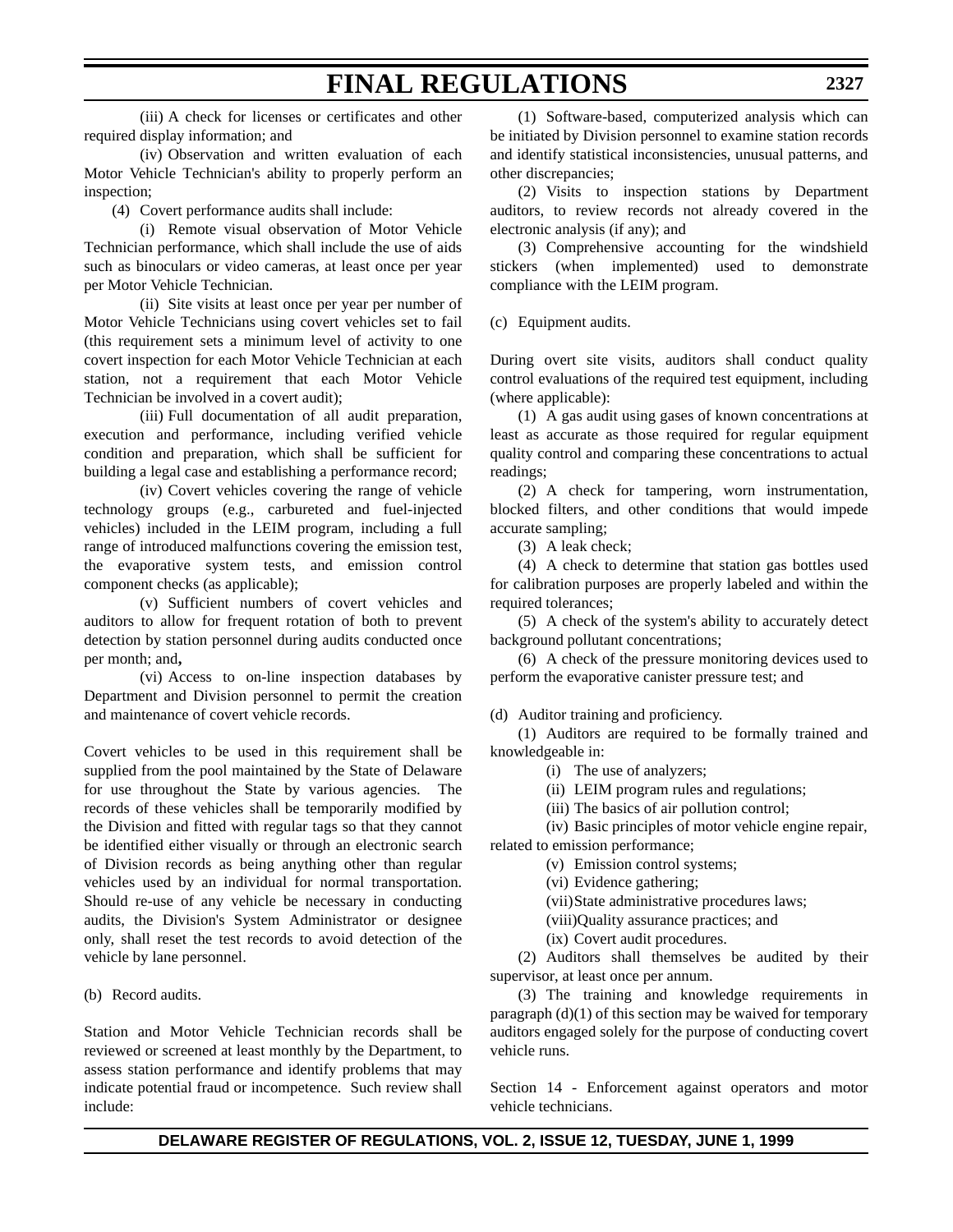# **FINAL REGULATIONS**

Enforcement against operators or motor vehicle technicians shall include swift, sure, effective, and consistent penalties for violation of LEIM program requirements in accordance with the Agreement between the State of Delaware Department of Public Safety Motor Vehicle Division and Council 81 of the American Federation of State, County and Municipal Employees and the State of Delaware Merit Rules..

(a) Imposition of penalties.

[ Requirements may be found in Section 14 of Regulation No. 31 ]

(b) Legal authority.

[ Requirements may be found in Section 14 of Regulation No. 31 ]

(c) Recordkeeping. The Department shall maintain records of all warnings, civil fines, suspensions, revocations, and violations and shall compile statistics on violations and penalties on an annual basis. These records shall be provided to the Division Director and to the EPA on an annual basis beginning July 1, 1998.

Section 15 - Data collection.

Accurate data collection is essential to the management, evaluation, and enforcement of an LEIM program. The Director shall gather test data on individual vehicles, as well as quality control data on test equipment.

(a) Test data.

The goal of gathering test data is to unambiguously link specific test results to a specific vehicle, LEIM program registrant, test site, and Motor Vehicle Technician, and to determine whether or not the correct testing parameters were observed for the specific vehicle in question. In turn, these data can be used to distinguish complying and noncomplying vehicles as a result of analyzing the data collected and comparing it to the registration database, to screen inspection stations and Motor Vehicle Technicians for investigation as to possible irregularities, and to help establish the overall effectiveness of the LEIM program. At a minimum, the LEIM program shall collect the following with respect to each test conducted:

(1) Test record number;

(2) Inspection station and Motor Vehicle Technician numbers;

- (3) Test system number;
- (4) Date of the test;
- (5) Vehicle Identification Number;

(6) Delaware tag number;

(7) Manufacturer's Gross Vehicle Weight Rating (GVWR) for vehicles above 8,500 pounds;

(8) Vehicle model year, make, and body style and EPA vehicle classification;

(9) Odometer reading;

(10)Category of test performed (i.e., initial test, first retest, or subsequent retest);

(11) Fuel type of the vehicle (i.e., gas, diesel, or other fuel);

(12)Emission test sequence(s) used;

(13)Hydrocarbon emission scores and standards for each applicable test mode;

(14)Carbon monoxide emission scores and standards for each applicable test mode;

 $(15)$  Carbon dioxide emission scores  $(CO + CO<sub>2</sub>)$  and standards for each applicable test mode;

(16)Nitrogen oxides emission scores, if available, and standards for each applicable test mode;

(17)Results (Pass/Fail/Not Applicable) of the applicable visual inspections for the gas cap, catalytic converter, evaporative system, and any other visual inspection for which emission reduction credit is claimed:

(18)Results of the evaporative system pressure test expressed as a pass or fail; and

(b) Quality control data. At a minimum, the program shall gather and report the results of the quality control checks required under Section 9 of this PFI, identifying each check by station number, system number, date, and start time. The data report shall also contain the concentration values of the calibration gases used to perform the gas characterization portion of the quality control checks.

Section 16 -Data analysis and reporting.

Data analysis and reporting are required to allow for monitoring and evaluation of the program by program management and EPA, and shall provide information regarding the types of program activities performed and their final outcomes, including summary statistics and effectiveness evaluations of the enforcement mechanism, the quality assurance system, the quality control program, and the testing element. Initial submission of the following annual reports shall commence on July 1, 1996. The biennial report shall commence on July 1, 1998.

(a) Test data report.

The Secretary shall submit to EPA by July of each year a report providing basic statistics on the testing program for January through December of the previous year, including:

(1) The number of vehicles tested by model year and vehicle type;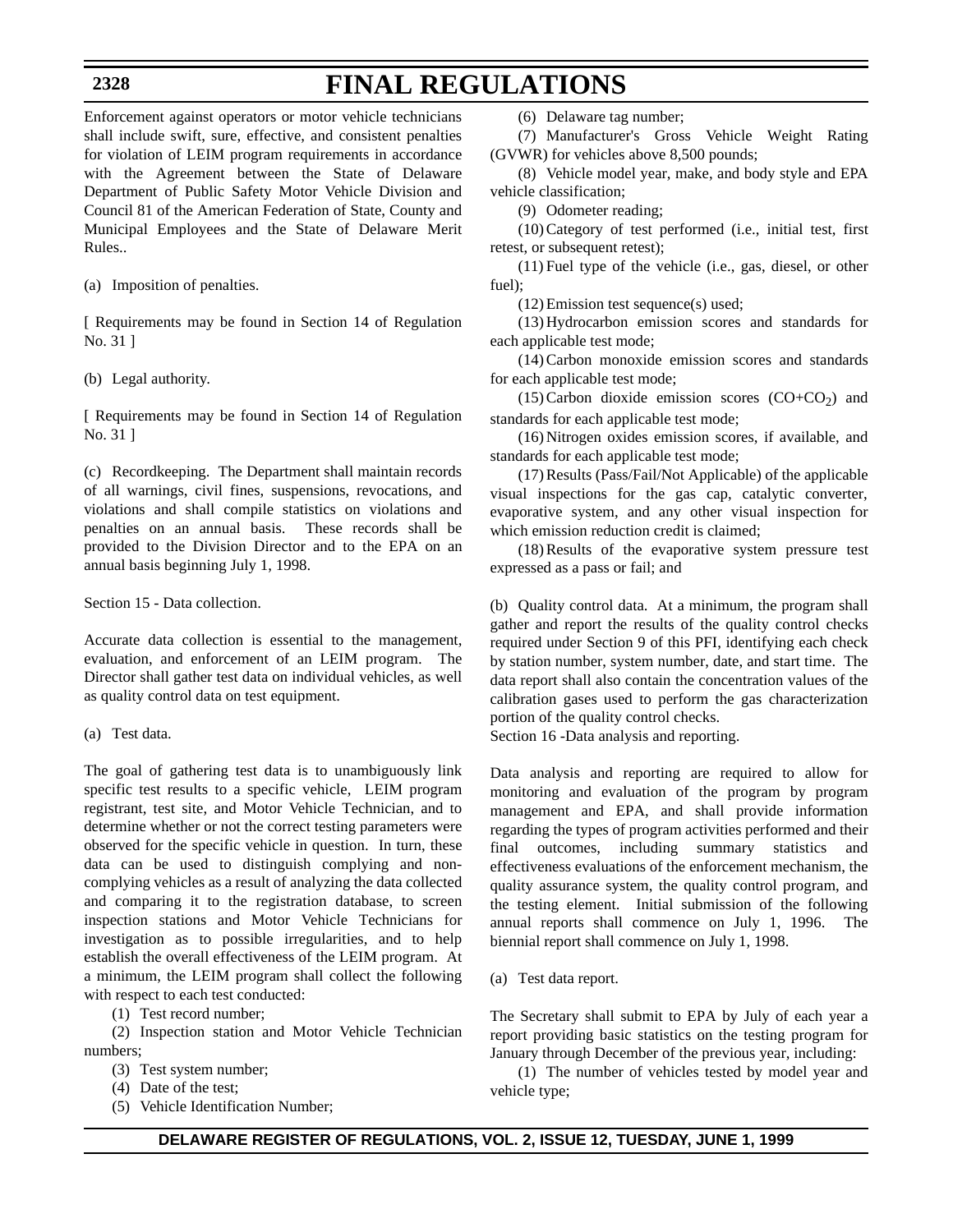(2) By model year and vehicle type, the number and percentage of vehicles:

(i) Failing the emissions test initially;

(ii) Failing each emission control component check initially;

(iii) Failing the evaporative system integrity check initially;

(iv) Failing the first retest for tailpipe emissions;

(v) Passing the first retest for tailpipe emissions;

(vi) Initially failed vehicles passing the second or subsequent retest for tailpipe emissions;

(vii)Initially failed vehicles passing each emission control component check on the first or subsequent retest by component;

(viii)Initially failed vehicles passing the evaporative system integrity check on the first or subsequent retest;

(ix) Initially failed vehicles receiving a waiver; and (x) Vehicles with no known final outcome (regardless of reason);

(3) The initial test volume by model year and test station;

(4) The initial test failure rate by model year and test station; and

(5) The average increase or decrease in tailpipe emission levels for HC, CO, and  $NO<sub>x</sub>$  (if applicable) after repairs by model year and vehicle type for vehicles receiving an emission test.

(b) Quality assurance report.

The Secretary shall submit to EPA by July of each year a report providing basic statistics on the quality assurance program for January through December of the previous year, including:

(1) The number of inspection stations and lanes operating throughout the year; and

(2) The number of inspection stations and lanes operating throughout the year:

(i) Receiving overt performance audits in the year;

(ii) Not receiving overt performance audits in the year;

(iii) Receiving covert performance audits in the year;

(iv) Not receiving covert performance audits in the year.

(3) The number of covert audits:

(i) Conducted with the vehicle set to fail the emission test;

(ii) Conducted with the vehicle set to fail the component check;

(iii) Conducted with the vehicle set to fail the evaporative system check;

(iv) Conducted with the vehicle set to fail any combination of two or more of the above checks;

(v) Resulting in a false pass for emissions;

(vi) Resulting in a false pass for component checks; (vii)Resulting in a false pass for the evaporative system check; and

(viii)Resulting in a false pass for any combination of two or more of the above checks;

(4) The number of Motor Vehicle Technicians and stations, in accordance with the Agreement between State of Delaware Department of Public Safety Motor Vehicle Division and Council 81 of the American Federation of State, County and Municipal Employees and the State of Delaware Merit Rules:

(i) That were suspended, fired, or otherwise prohibited from testing as a result of overt or covert audits;

(ii) That were suspended, fired, or otherwise prohibited from testing for other causes; and

(5) The number of Motor Vehicle Technicians certified to conduct testing;

(6) The number of hearings:

(i) Held to consider adverse actions against Motor Vehicle Technicians and stations; and

(ii) Resulting in adverse actions against Motor Vehicle Technicians and stations;

(7) The total number of covert vehicles available for undercover audits over the year; and

(8) The number of covert auditors available for undercover audits.

(c) Quality control report.

The Secretary shall submit to EPA by July of each year a report providing basic statistics on the quality control program for January through December of the previous year, including:

(1) The number of emission testing sites and lanes in use in the LEIM program;

(2) The number of equipment audits by station and lane;

(3) The number and percentage of stations that have failed equipment audits; and

(4) Number and percentage of stations and lanes shut down as a result of equipment audits.

(d) Enforcement report.

(1) The Secretary shall, at a minimum, submit to EPA by July of each year a report providing basic statistics on the enforcement program for January through December of the previous year, including:

(i) An estimate of the number of vehicles subject to the inspection program, including the results of an analysis of the registration data base;

## **FINAL REGULATIONS**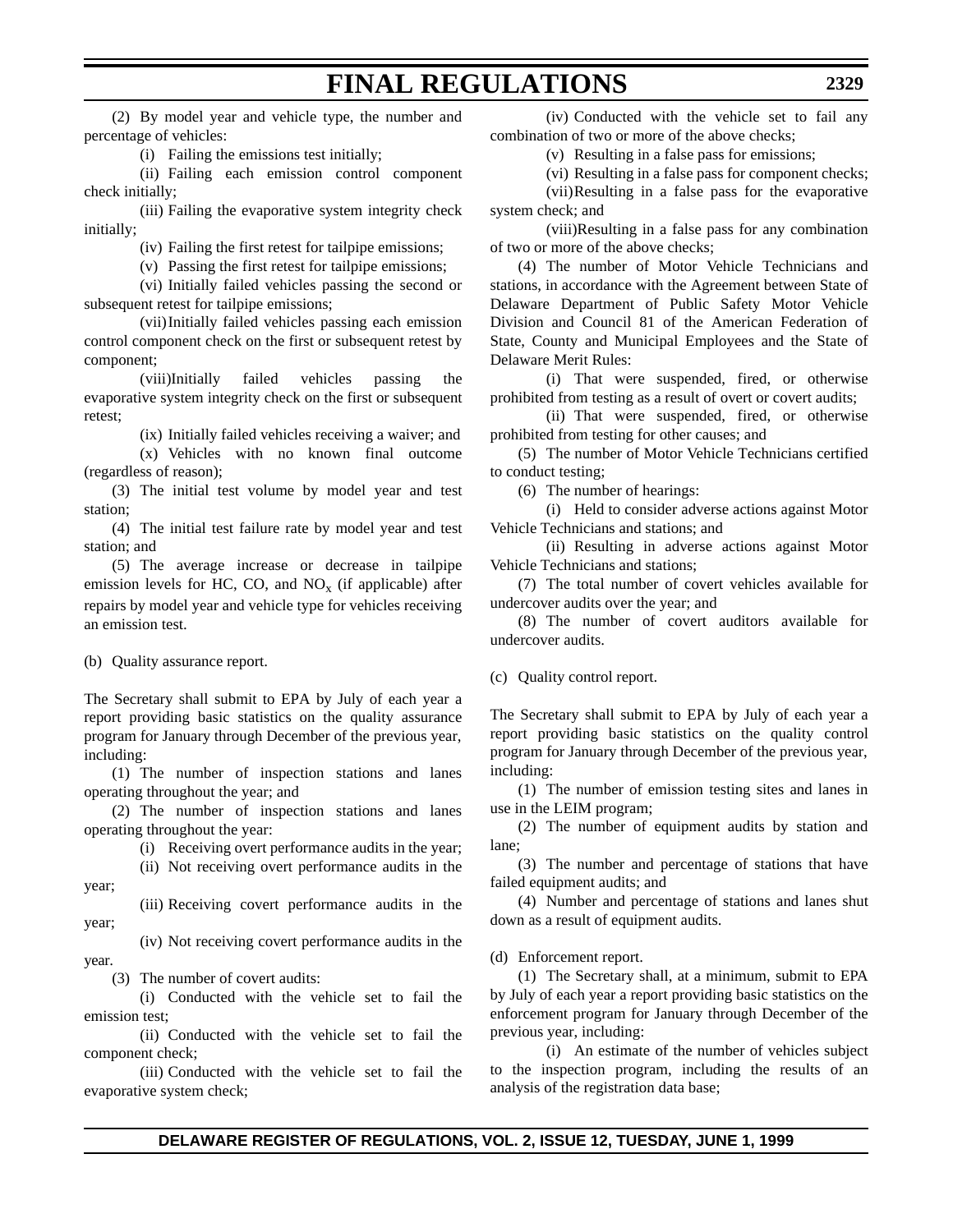# **FINAL REGULATIONS**

(ii) The percentage of motorist compliance based upon a comparison of the number of valid final tests with the number of subject vehicles;

(iii) The number of compliance surveys conducted, number of vehicles surveyed in each, and the compliance rates found.

(2) The Secretary shall provide the following additional information obtained from the Director:

(i) A report of the LEIM program's efforts and actions to prevent motorists from falsely registering vehicles out of the LEIM program area or falsely changing fuel type on the vehicle registration, and the results of special studies to investigate the frequency of such activity; and

(ii) The number of registration file audits, number of registrations reviewed, and compliance rates found in such audits.

(e) Additional reporting requirements.

In addition to the annual reports in paragraphs (a) through (d) of this section, LEIM programs shall submit to EPA by July of every other year, beginning with July 1, 1998, biennial reports addressing:

(1) Any changes made in LEIM program design, personnel levels, procedures, regulations, and legal authority, with detailed discussion and evaluation of the impact on the LEIM program of all such changes; and

(2) Any weaknesses or problems identified in the LEIM program within the two-year reporting period, what steps have already been taken to correct those problems, the results of those steps, and any future efforts planned.

**[(f) Clean Screen, Low Emitter Profiling Report: The Division of Motor Vehicles will prepare reports on, at least, an annual basis that include the following at a minimum:** 

**(1) Number and percentage of vehicles clean screened by model year.**

**(2) The percentage of vehicles clean screen by model year will be compared to values assumed in the mobile5 modeling.]** 

**[(g) Evaluation of Clean Screen, Low Emitter Profiling: The emissions test data base will include two flags: one indicating if the vehicle was inspected in clean screen mode, and another indicating if the vehicle was clean screened. In addition, the Division will analyze inspection data when in clean screen mode to assure that the vehicle mix being inspected, and accordingly, the vehicles being clean screened match expectations. On at least an annual basis, the Division of Motor Vehicles will evaluate the clean screen program by analyzing the data base of test results when the system was not in clean screen mode to determine the following:**

**(1) The percent of I/M failures that would have been clean screened ( if the system was in clean screen mode).**

**(2) The percent of excess emissions (based on the two-speed idle to IM240 correlations) that would have been clean screened.**

**(3) The impact of the observed clean screen effectiveness on the mobile model results.]**

Section 17 -Motor Vehicle Technician training and certification.

The Department and the Division shall jointly ensure that adequate and appropriate training is available within the state. Interested agents may apply to be a state training facility. Upon evaluation of the program and a positive finding, the agent may be certified. The Department and the Division shall monitor and evaluate the training program delivery at least annually to ensure that it continues to meet the requirements of the program and reflects changes occurring in the program over time. (See also Appendix 17) (a) Training.

(1) Motor vehicle technician training shall impart knowledge of the following:

(i) The air pollution problem, its causes and effects;

(ii) The purpose, function, and goal of the inspection LEIM program;

(iii) State inspection regulations and procedures;

(iv) Technical details of the test procedures and the rationale for their design;

(v) Emission control device function, configuration, and inspection;

(vi) Test equipment operation, calibration, and maintenance;

(vii)Quality control procedures and their purpose;

(viii)Public relations; and

(ix) Safety and health issues related to the inspection process.

#### (2) **[Requirements for monitoring and evaluating the training program delivery can be found in the PFI, Section 17]**

(3) In order to complete the training requirement, a trainee shall pass with a minimum of 80% of correct responses to all questions, a written test administered by the Division. In addition, a hands-on test shall be administered in which the trainee demonstrates without assistance the ability to conduct a proper inspection, to properly utilize equipment and to follow other procedures. Inability to properly conduct all test procedures shall constitute failure of the test. The LEIM program shall take appropriate steps to insure the security and integrity of the testing process, and that sufficient training is provided to allow all motor vehicle technicians to complete the training requirements.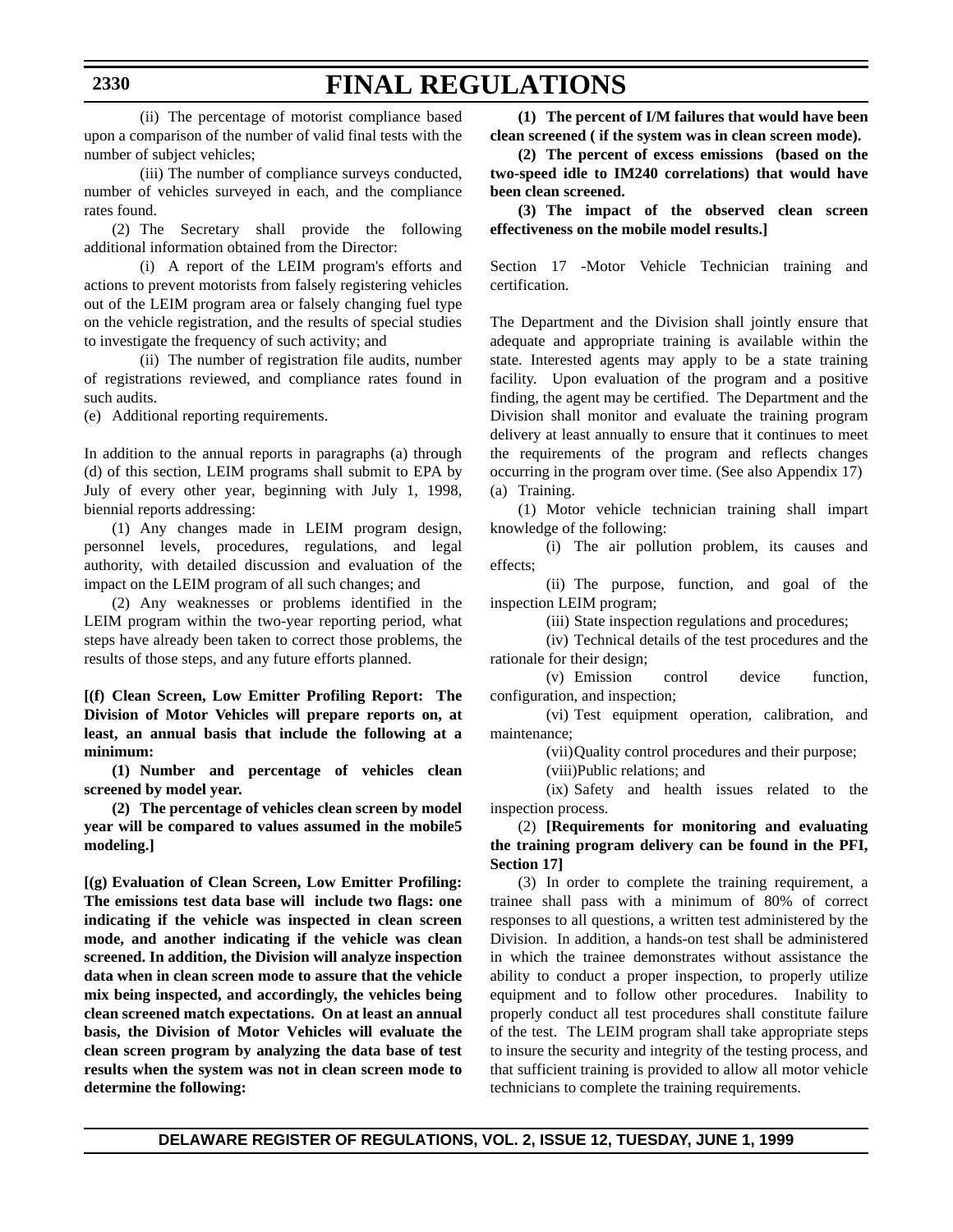# **FINAL REGULATIONS**

(b) Motor Vehicle Technician Certification.

(1) All motor vehicle technicians shall be certified by the Division in order to perform official inspections.

(2) Completion of motor vehicle technician training and passing required tests with a grade of at least 80% shall be a condition of certification.

(3) Motor vehicle technician certificates shall be valid for no more than 2 years, at which point refresher training and testing shall be required prior to renewal. Alternative approaches based on more comprehensive skill examination and determination of motor vehicle technician competency may be used.

(4) Certificates shall not be considered a legal right but rather a privilege bestowed by the LEIM program conditional upon adherence to LEIM program requirements.

Section 18 -Public information and consumer protection.

(a) Public awareness.

The Department and the Division shall ensure the development of a plan for informing the public on an ongoing basis throughout the life of the LEIM program of the air quality problem, the requirements of federal and state law, the role of motor vehicles in the air quality problem, the need for and benefits of an LEIM program, how to maintain a vehicle in a low-emission condition, how to find a qualified repair technician, and the requirements of the LEIM program. This information will be provided to motorists whose vehicles fail the emission test in a brochure developed by the Division entitled "Vehicle Inspection Program Brochure. Motorists shall also be offered a list of repair facilities in the area and information on the results of repairs performed by repair facilities in the area, as described in Section 20 (b)(1) of this PFI.

(b) Consumer protection.

The Department shall institute procedures and mechanisms to protect the public from fraud and abuse by Motor Vehicle Technicians, and others involved in the LEIM program. It shall include mechanisms for protecting whistle blowers and following up on complaints by the public or others involved in the process. It shall include a program to assist owners in obtaining warranty covered repairs for eligible vehicles that fail a test. Additional consumer protection policies by the Division is included in Appendix 18-(b).

Section 19 -Improving repair effectiveness.

Effective repairs are the key to achieving LEIM program goals and the state shall take steps to ensure the capability exists in the repair industry to repair vehicles that fail I/M tests.

(a) Technical assistance.

The Department shall provide the repair industry with information and assistance related to vehicle inspection diagnosis and repair.

(1) The Department shall regularly inform repair facilities of changes in the inspection LEIM program, training course schedules, common problems being found with particular engine families, diagnostic tips and the like.

(2) The Department shall provide a telephone number where the public may call with questions related to the legal requirements of state and Federal law with regard to emission control device tampering, engine switching, or similar issues. Where possible, the Department will assist repair technicians with repair problems and answer technical questions that arise out of the repair process.

(b) Performance monitoring.

(1) The Department shall monitor the performance of individual motor vehicle repair facilities, and provide to the public at the time of initial failure, a summary of the performance of Certified Emission Repair Technicians that have repaired vehicles for retest. The initial stage of the repair technician report card will score certified emission repair technicians only with a 1 each time a repaired vehicle comes in for a retest and passes and a 0 when the repaired vehicle fails after the retest. Motor Vehicle Technicians will enter the Certified Emission Repair Technician's code number into data management system and the vehicle emission report for that retest will then have the technician and the results of the test in the record. The records will then be compiled in a report an a percent of repaired vehicles that passed the retest will be given to each technician. The initial analysis will be to assess the training that the state provides to the technician to acquire certification. After the initial stage of the performance monitoring program is completed, a full performance monitoring shall include statistics on the number of vehicles submitted for a retest after repair by the repair facility, the percentage passing on first retest, the percentage requiring more than one repair/retest trip before passing, and the percentage receiving a waiver. The Department shall issue procedures to weight the averages for repair shops, to avoid causing a shop to carry a poor record from the beginning of the program that does not reflect their current ability to make repairs. The LEIM program may provide motorists with alternative statistics that convey similar information on the relative ability of repair facilities provide effective and convenient repairs, in light of the age and other characteristics of vehicles presented for repair at each facility.

This performance monitoring shall be achieved by requiring waiver applicants to have repairs performed at repair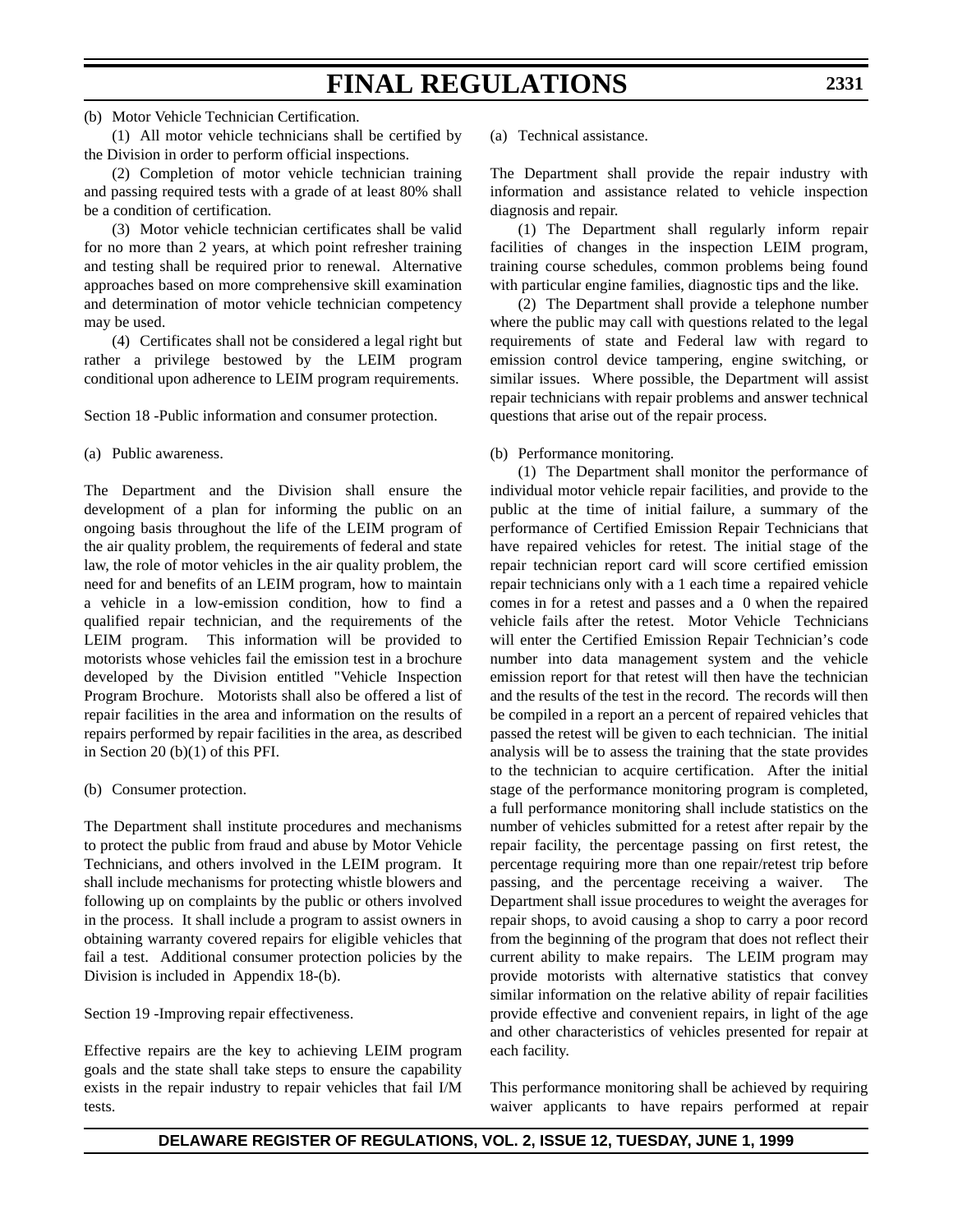# **FINAL REGULATIONS**

facilities with state certified technicians beginning on January 1, 1997 for vehicles registered in New Castle County and July 1, 1997 for vehicles registered in Kent County. Shops shall be encouraged to participate because market forces dictate the majority of customers will want to seek out State Certified repair technicians due to their implied and State regulated qualifications to perform emission repairs. By "closing the loop", a standard form readable by a scanner can be used to report repair information by shop and technician directly to a data-base, which will readily allow compilation of the required reporting statistics on performance monitoring. Department personnel will review the Vehicle Inspection Report and Vehicle Emission Repair Report Form for the failures that occurred and the types of repairs done before retest. (See Appendix 6 (a) (5) in Regulation 31 for a copy of the Vehicle Emission Repair Report Form)

(2) The Secretary shall provide feedback, including statistical and qualitative information (repair technician report card) prior to releasing the information to the public, to individual repair facilities on a regular basis (at least annually) regarding their success in repairing failed vehicles. Copies will be sent to the Division.

#### (c) Repair technician training.

The Secretary shall assess the availability of adequate repair technician training in the emissions inspection area and, if the types of training described in paragraphs  $(c)(1)$  through (4) of this section are not currently available, shall insure that training is made available to all interested individuals in the community either through private or public facilities. This shall involve working with the College (or other training agencies or training companies approved by the Department and Division) to add curricula to existing programs or start new programs The training available shall include:

(1) Diagnosis and repair of malfunctions in computer controlled, closed-loop vehicles;

(2) The application of emission control theory and diagnostic data to the diagnosis and repair of failures on the emission test and the evaporative system functional check;

(3) Utilization of diagnostic information on systematic or repeated failures observed in the emission test and the evaporative system functional check; and

(4) General training on the various subsystems related to engine emission control.

(d) The College (or other training agencies or training companies approved by the Department and Division) shall provide, jointly certified by the Department and the Division, adequate training in emission repair to qualified individuals. The program of study shall be consistent with the EPA Rule, and shall qualify the trainees to perform effective repairs on vehicles failing the emission test. The course of study shall be available on ongoing basis. The Department shall cooperate with the College (or other training agencies or training companies approved by the Department) on an ongoing basis to ensure the training program remains current with any changes to the program or it's requirements.

Section 20 -Compliance with recall notices.

[RESERVED]

Section 21 -On-road testing.

On-road testing is defined as the measurement of HC, CO, and/or  $CO_2$  emissions on any road or roadside in any I/M area. On-road testing is required in the emission inspection area as defined in Regulation No. 31.

#### (a) General requirements.

(1) On-road testing shall be part of the emission testing system, but is to be a complement to testing otherwise required. [Using a mobile Bar 90 unit to fulfill this requirement is one alternative under consideration.]

(2) On-road testing shall evaluate the emission performance of 0.5% of the subject fleet or 20,000 vehicles, whichever is less, including any vehicles that may be subject to the follow-up inspection provisions of paragraph (a)(4) of this section, each inspection cycle. For Delaware, that means that at least 1,125 valid inspections on vehicles are to be conducted in this manner, adjusting annually for any changes in subject fleet size.

(3) Owners of vehicles that have previously been through the normal periodic inspection and passed the final retest and found to be high emitters shall be notified that the vehicles are required to pass an out-of-cycle follow-up inspection. Notification of the requirement to appear for testing shall be issued by mail.

(4) Number of vehicles failing the on-road emission test or found not in compliance with applicable sections of Regulation 31 will be compiled and used as a measurement of the compliance rate of the LEIM program.

(5) The on-road tests will be done at different locations in the LEIM area and cover different times of the year.

Section 22 -Implementation deadlines.

[Requirements may be found in Regulation 31, Section 13].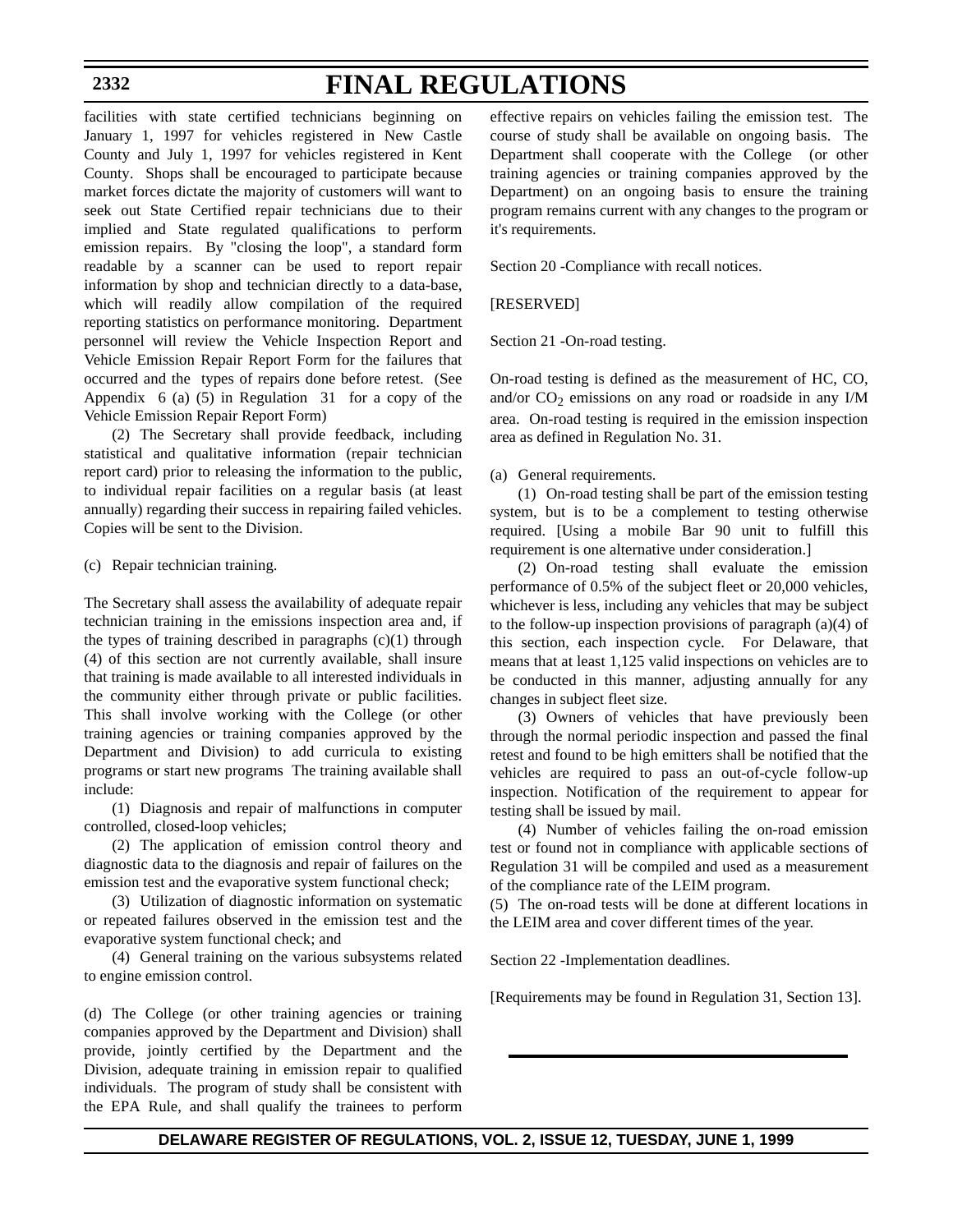## **GOVERNOR'S EXECUTIVE ORDERS**

#### **STATE OF DELAWARE [EXECUTIVE DEPARTMENT](http://www.state.de.us/governor/index.htm) DOVER**

#### **[EXECUTIVE ORDER](#page-4-0) NUMBER SIXTY**

TO: HEADS OF ALL STATE DEPARTMENTS, AGENCIES, AND AUTHORITIES, AND ALL POLITICAL SUBDIVISIONS AND GOVERNMENTAL UNITS OF THE STATE OF DELAWARE

#### RE: CITIZENS' WORK GROUP ON RECYCLING

WHEREAS, Delaware households produce approximately sixty (60) percent of residential solid waste generated in Delaware;

WHEREAS, the Recycle Delaware Program captures and recycles lesss than five (5) percent of the residential solid waste generated by Delaware households;

WHEREAS, curbside collection of recylables can be expected to result in both a higher recycling rate and higher costs to homeowners;

WHEREAS, the most successful curbside collection efforts have wide public support;

WHEREAS, while many Delawareans have expressed a desire for curbside collection of recyclables, it is unclear whether Delawareans statewide support curbside recycling; and

WHEREAS, it would be helpful for the General Assembly and the Governor to have a better understanding of the public's view on curbside recycling programs.

NOW, THEREFORE, I, THOMAS R. CARPER, by virtue of the authority vested in me as Governor of the State of Delaware, do hereby declare and order as follows:

1. There is hereby established a Citizens' Work Group on Recycling.

2. The Work Group shall be composed of representatives from environmental organizations, civic associations, local governments, and other groups that represent the interests of Delaware's citizens.

3. The following organizations shall be invited to appoint a representative: the League of Women Voters, the Civic League of New Castle County, the Delaware Nature Society, the Delaware Chapter of the Sierra Club, the Christina Conservancy, the Delaware Audubon Society, Common Cause of Delaware, the Delaware Environmental Alliance for Senior Involvement (DelEASI). In addition, two representatives from the League of Local Governments, the Kent County Administrator or his designee, the Director of the Delaware Economic Development Office or his designee, a representative from waste hauling industry, a representative of the Environmental Committee of the State Chamber of Commerce and a representative of the Delaware Solid Waste Authority shall serve on the Work Group.

4. The Chairperson shall be the Director for the Division of Air and Waste Management for the Department of Natural Resources and Environmental Control (DNREC) or his designee. DNREC shall provide staff to support the Work Group.

5. The Work Group shall commission a public opinion survey to determine the level of interest in, and willingness to pay for, curbside recycling, and shall develop and recommend a course of action to increase recycling in the state, taking into consideration the results of the survey.

6. The cost of the public survey shall be borne by the Delaware Solid Waste Authority.

7. The Work Group shall submit its findings and recommendations to the Governor and the General Assembly no later than February 15, 2000.

Approved this 21st day of April, 1999

Thomas R. Carper Governor

Attest:

Edward J. Freel Secretary of State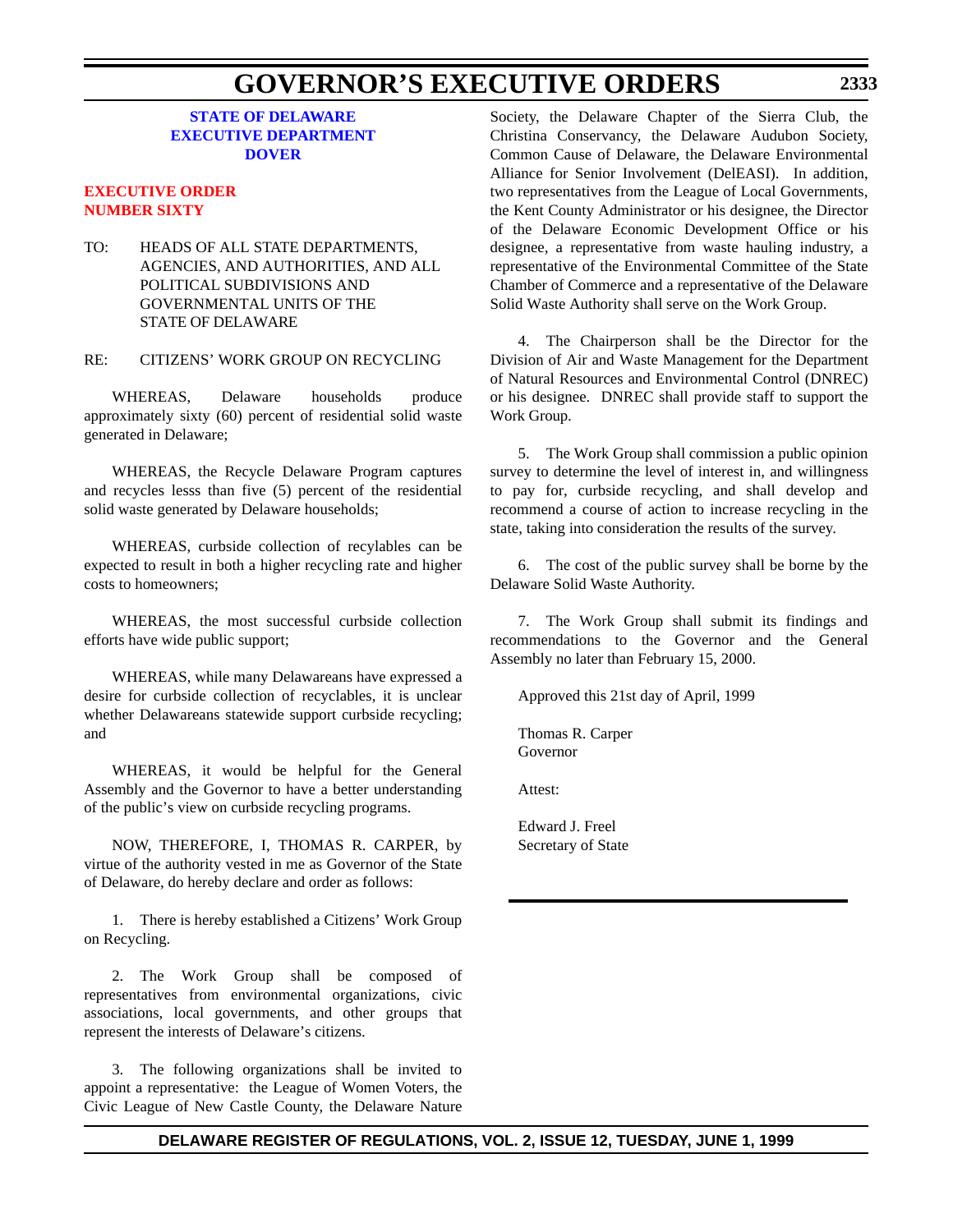# **[GOVERNOR'S APPOINTMENTS](http://www.state.de.us/governor/index.htm)**

# **[BOARD/COMMISSION](#page-4-0)**<br> **OFFICE**<br> **APPOINTEE**<br> **OFFICE**<br> **OFFICE**

# **OFFICE APPOINTEE OFFICE**

| Action Agenda Implementation Committee                                     | Ms. Sarah Brown          | 4/29/02  |
|----------------------------------------------------------------------------|--------------------------|----------|
|                                                                            | Ms. Peggy Figun          | 4/29/02  |
|                                                                            | Ms. Dorothy Frank        | 4/29/02  |
|                                                                            | Ms. Marion Stewart       | 4/29/02  |
|                                                                            | Ms. Catherine Trask      | 4/29/02  |
|                                                                            |                          |          |
| Advisory Council for Children, Youth and Their FamiliesMs. Nancy Hawpe     |                          | 5/13/01  |
|                                                                            | Mr. Thomas Tulley        | 5/13/01  |
|                                                                            | Ms. Catherine S. Vouras  | 5/13/01  |
| Architectural Accessibility Board                                          | Ms. Dianna Wright        | 6/03/02  |
|                                                                            |                          |          |
| <b>Board of Architects</b>                                                 | Mr. Joseph Slights, III  | 4/29/02  |
| <b>Board of Dental Examiners</b>                                           | Ms. Foy Jean Bernard     | 4/19/02  |
|                                                                            |                          |          |
| Board of Examiners Of Private Investigators and<br><b>Secuity Agencies</b> | Mr. William Denman       | 5/04/02  |
|                                                                            |                          |          |
| Board of Examiners of Speech/Language Pathologists,                        | Mr. Frank Divita         | 5/07/02  |
| Audiologists and Hearing Aid Dispensers                                    | Mr. Kenneth Jones        | 5/07/02  |
| <b>Board of Funeral Services</b>                                           | Ms. Barbara Robbins      | 4/29/02  |
|                                                                            |                          |          |
| Board of Medical Practice                                                  | Ms. Carolyn McKown       | 4/14/02  |
| <b>Board of Pension Trustees</b>                                           | Mr. Donald F. McArdle    | 5/04/02  |
| Committee on Employment of People with Disabilities                        | Mr. Wayne Carter         | 5/11/02  |
|                                                                            | Mr. Anthony Maczynski    | 5/11/02  |
|                                                                            | Ms. Linda Williams       | 5/11/02  |
| Council on Alcoholism, Drug Abuse and Mental Health                        | Mr. James Kane           | 4/29/02  |
| <b>Council on Environmental Control</b>                                    | Mr. Dean Belt            | 4/22/02  |
|                                                                            |                          |          |
|                                                                            | Ms. Denise Crafts        | 12/08/01 |
| Council on Mental Retardation                                              | Mr. Albert Cruciano, Jr. | 4/29/02  |
|                                                                            | Mr. Robert Osgood        | 4/29/02  |
|                                                                            | Mr. Thomas Rust          | 4/29/02  |
|                                                                            | Mr. Hugh Kelly           | 4/29/02  |
|                                                                            |                          |          |
| <b>Council on Real Estate Appraisers</b>                                   | Mr. Charles Brown        | 5/07/02  |
|                                                                            | Mr. J. Frank Perdue, Jr. | 5/07/02  |
| <b>Council on Social Services</b>                                          | Ms. Mable Cephas         | 5/11/02  |
|                                                                            | Mr. Kevin Hooper         | 5/13/02  |
|                                                                            | Mr. James Villarreal     | 5/11/02  |
|                                                                            |                          |          |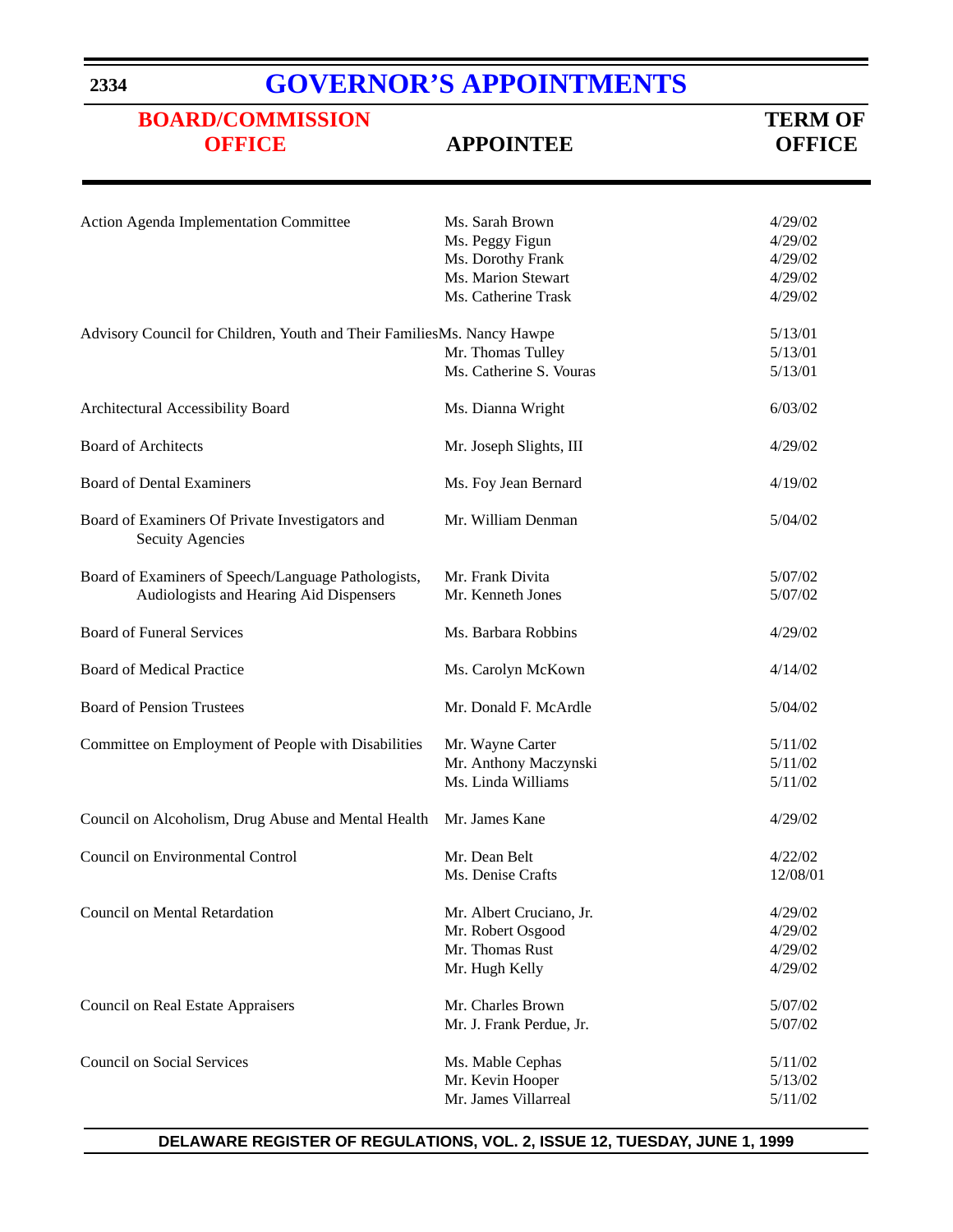# **GOVERNOR'S APPOINTMENTS**

**2335**

| <b>BOARD/COMMISSION</b><br><b>OFFICE</b>             | <b>APPOINTEE</b>                                                                                                                                                                                                                                                                                                                                                                                          | <b>TERM OF</b><br><b>OFFICE</b>                                                                                                                                                         |
|------------------------------------------------------|-----------------------------------------------------------------------------------------------------------------------------------------------------------------------------------------------------------------------------------------------------------------------------------------------------------------------------------------------------------------------------------------------------------|-----------------------------------------------------------------------------------------------------------------------------------------------------------------------------------------|
| <b>Court of Common Pleas</b>                         | The Honorable Joseph W. Maybee<br>Commissioner, Kent and Sussex Counties                                                                                                                                                                                                                                                                                                                                  | 4/21/03                                                                                                                                                                                 |
| Delaware Association of Professional Engineers       | Mr. Edward Lewandowski                                                                                                                                                                                                                                                                                                                                                                                    | 5/11/03                                                                                                                                                                                 |
| Delaware Bicycle Council                             | Ms. Carol D. White                                                                                                                                                                                                                                                                                                                                                                                        | 4/22/02                                                                                                                                                                                 |
| Delaware Board of Nursing                            | Ms. Helen Perkins                                                                                                                                                                                                                                                                                                                                                                                         | 4/29/02                                                                                                                                                                                 |
| Delaware Commission for Women                        | Dr. Theresa L. I. Del Tufo                                                                                                                                                                                                                                                                                                                                                                                | 11/15/99                                                                                                                                                                                |
| Delaware Health Resources Board                      | Ms. Yrene Waldron                                                                                                                                                                                                                                                                                                                                                                                         | 5/13/02                                                                                                                                                                                 |
| Delaware Perinatal Board                             | Ms. Bridget Adams, R.N.                                                                                                                                                                                                                                                                                                                                                                                   | Pleasure of the<br>Governor                                                                                                                                                             |
|                                                      | Dr. Ulder J. Tillman                                                                                                                                                                                                                                                                                                                                                                                      | Pleasure of the<br>Governor                                                                                                                                                             |
| Developmental Disabilities Planning Council          | Dr. Theresa L. I. Del Tufo<br>Ms. Phyllis Guinivan<br>Ms. Linda Hance<br>Mr. John Jefferson<br>Ms. Jean Knotts<br>Ms. Lorraine Loera                                                                                                                                                                                                                                                                      | 4/29/02<br>4/29/02<br>4/29/02<br>4/29/02<br>4/29/02<br>4/29/02                                                                                                                          |
| Family Court of the State of Delaware                | Ms. Pamela Deeds Holloway, Commissioner                                                                                                                                                                                                                                                                                                                                                                   | 4/12/03                                                                                                                                                                                 |
| <b>Foster Care Review Board</b>                      | Ms. Gail Allen                                                                                                                                                                                                                                                                                                                                                                                            | 4/14/02                                                                                                                                                                                 |
| <b>Foster Care Review Board</b>                      | Ms. Mary Austria<br>Ms. Barbara Bancroft<br>Mr. Charles Brogdon<br>Ms. Judith Chahill<br>Ms. Natalie Crawford<br>Ms. Evelyn Figueroa<br>Ms. Stacia Girley<br>Ms. Mary Jane Johnson<br>Ms. Joanne C. Littlefield<br>Ms. Christine Perrone<br>Ms. Patricia Schloss<br>Ms. Ann Southmayd<br>Ms. Dana Stonesifer<br>Ms. Candice Swetland<br>Ms. Shirley Taylor<br>Ms. Louise Warrington<br>Ms. Helen Willauer | 4/14/02<br>4/14/02<br>4/14/02<br>4/14/02<br>4/14/02<br>4/14/02<br>4/14/01<br>4/14/02<br>4/14/01<br>4/14/02<br>4/14/01<br>4/14/02<br>4/14/02<br>4/14/02<br>4/14/02<br>4/14/02<br>4/14/02 |
| Governor's Advisory Council for Exceptional Citizens | Ms. Lisa Gonzon                                                                                                                                                                                                                                                                                                                                                                                           | Pleasure of the<br>Governor                                                                                                                                                             |
| Governor's Advisory Council for Exceptional Citizens | Mr. Bernhard Greenfield                                                                                                                                                                                                                                                                                                                                                                                   | Pleasure of the                                                                                                                                                                         |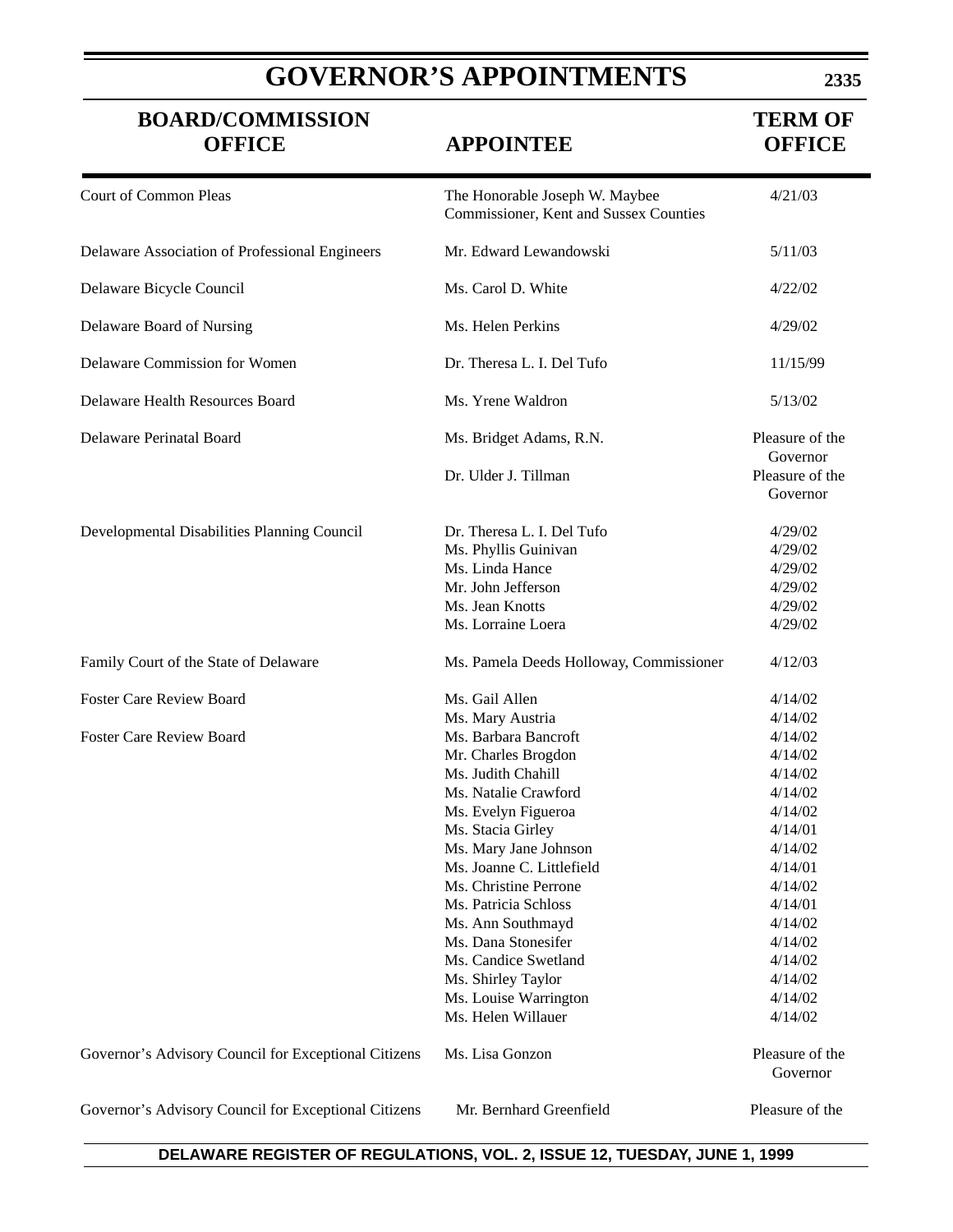# **GOVERNOR'S APPOINTMENTS**

### **BOARD/COMMISSION TERM OF OFFICE APPOINTEE OFFICE**

|                                                |                                      | Governor                    |
|------------------------------------------------|--------------------------------------|-----------------------------|
|                                                | Ms. Marni Hansel                     | Pleasure of the             |
|                                                |                                      | Governor                    |
|                                                | Ms. Eleanor Kiesel                   | Pleasure of the             |
|                                                |                                      | Governor                    |
|                                                | Ms. Meri Jo Montague                 | Pleasure of the             |
|                                                |                                      | Governor                    |
| Governor's Cabinet Committee on State Planning | The Honorable Nicholas A. DiPasquale | Pleasure of the<br>Governor |
| Governor's Council on Agriculture              | Mr. Claude Hoffman                   | 4/29/02                     |
|                                                | Mr. Dale Ockels                      | 4/29/02                     |
|                                                | Mr. Kenneth Wicks                    | 12/30/00                    |
| Governor's Magistrate Screening Committee      | Mr. Mark F. Dunkle, Chairman         | Pleasure of the<br>Governor |
| Governor's Task Force on School Libraries      | Ms. Patricia Birch                   |                             |
|                                                | Mr. Patrick J. Dunn                  | 4/14/02<br>4/14/02          |
|                                                | Ms. Lisa Eline                       | 4/14/02                     |
|                                                | Ms. Jean Gandek                      | 4/14/02                     |
|                                                |                                      |                             |
| <b>Human Relations Commission</b>              | Ms. Katharine Cropper                | 4/22/03                     |
|                                                | Ms. Bernice Edwards                  | 4/22/03                     |
|                                                | Mr. Ralph Figueroa                   | 4/22/03                     |
|                                                | Ms. Marian Harris                    | 4/22/03                     |
|                                                | Ms. Shirley Horowitz                 | 4/22/03                     |
|                                                | Mr. Douglas James                    | 4/22/03                     |
| Human Relations Commission                     | Ms. Olga Ramierz                     | 4/22/03                     |
|                                                | Ms. Judith Renzulli                  | 4/27/03                     |
|                                                | Mr. John Stenger                     | 4/22/03                     |
|                                                | Ms. Sharon Yarborough                | 4/22/03                     |
| <b>Industrial Accident Board</b>               | Ms. Romayne Seward                   | 7/15/03                     |
| Justice of the Peace for Kent County           | Mr. Harvey D. Leighty                | 5/21/03                     |
| Justice of the Peace for Sussex County         | Mr. John C. Martin                   | 5/16/03                     |
| New Castle County Board of Elections           | Mr. William A. Baker, Sr.            | 7/05/00                     |
| Paramedic Advisory Council                     | Sergeant Jeffrey Evans               | 4/19/02                     |
|                                                | Dr.Brian E. Burgess                  | 5/13/02                     |
|                                                | Dr. Craig D. Hochstein               | 5/13/02                     |
|                                                | Dr. John Sewell                      | 5/13/02                     |
| Parks and Recreation Council                   | Mr. Joseph D. Smack                  | 4/14/02                     |
|                                                | Mr. William J. Hopkins               | 5/11/02                     |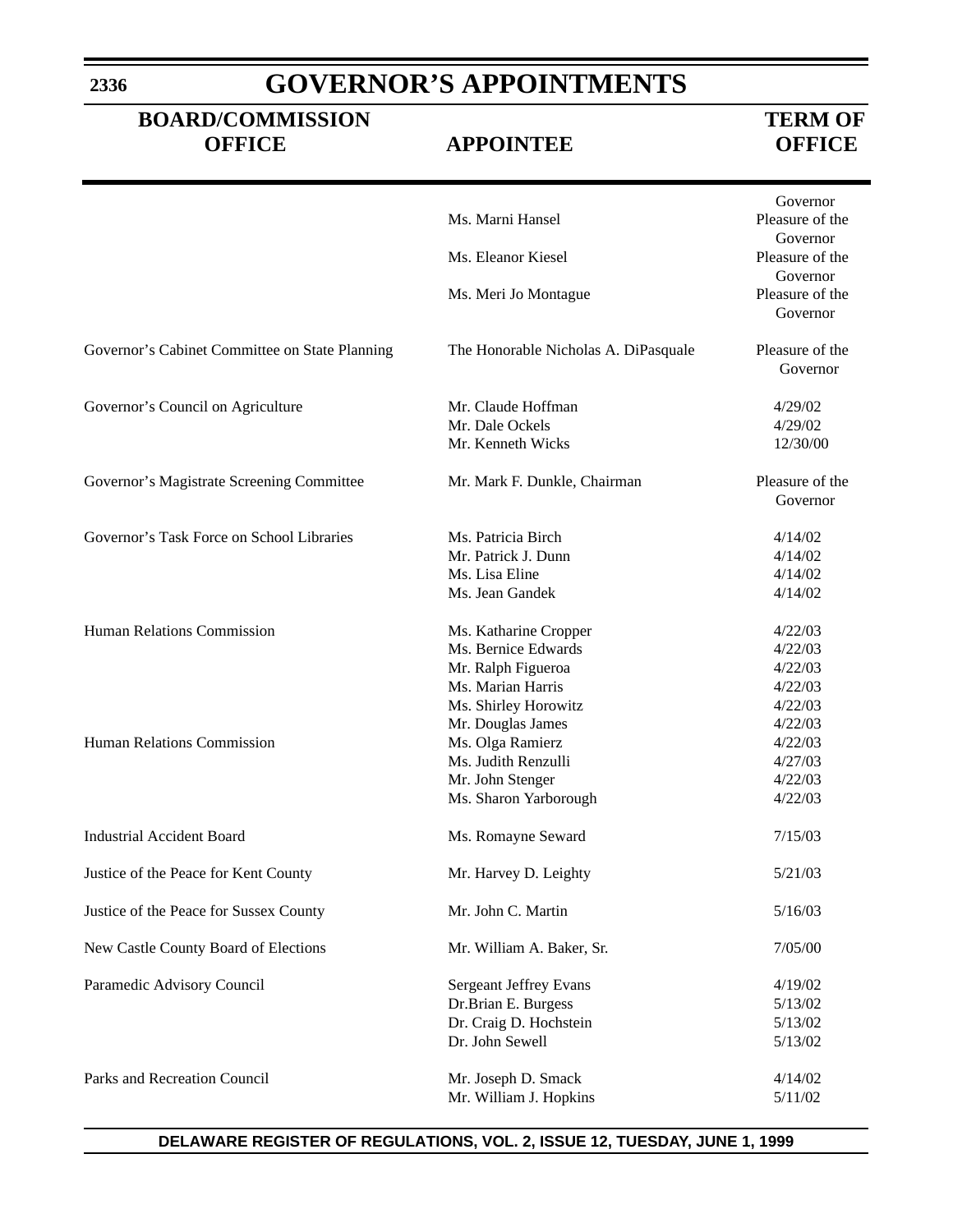# **GOVERNOR'S APPOINTMENTS**

### **BOARD/COMMISSION TERM OF OFFICE APPOINTEE OFFICE**

| Parks and Recreation Council                   | Mr. Ronald F. Whittington                           | 5/13/02                     |
|------------------------------------------------|-----------------------------------------------------|-----------------------------|
| Real Estate Commission of Delaware             | Mr. Albert DiClemente                               | 5/11/02                     |
| <b>Riverfront Development Corporation</b>      | Mr. Robert Harra, Jr.,<br><b>Board of Directors</b> | Pleasure of the<br>Governor |
| Small Employer Health Reinsurance Board        | Mr. William Eaton                                   | 4/29/02                     |
|                                                | Mr. Robert Houser                                   | 4/29/02                     |
|                                                | Mr. Joseph O'Callaghan                              | 4/29/02                     |
|                                                | Ms. Barbara Remus                                   | 4/29/02                     |
|                                                | Ms. Rebecca Smart                                   | 4/29/02                     |
| <b>State Board of Accountancy</b>              | Ms. Sally Stokes                                    | 5/13/02                     |
| State Board of Chiropractic                    | Dr. Hal Bowen                                       | 5/11/02                     |
| State Board of Examiners of Optometry          | Dr. Michele Haranin                                 | 4/14/02                     |
| <b>State Board of Plumbing Examiners</b>       | Ms. B. Lynn Mangene                                 | 4/14/02                     |
|                                                | Mr. Dean Sherman                                    | 4/14/02                     |
|                                                | Mr. Richard Miller                                  | 5/07/02                     |
| State Board of Registration for Land Surveyors | Mr. Michael Early                                   | 4/19/02                     |
| State Examining Board of Physical Therapists   | Mr. Philip Barkins                                  | 4/14/02                     |
|                                                | Mr. Lynn Doherty                                    | 4/29/02                     |
| State Rehabilitation Advisory Council          | Ms. Theda Ellis                                     | 5/07/02                     |
|                                                | Mr. Nicholas Fina                                   | 5/06/02                     |
|                                                | Ms. Teresa Gallagher                                | 5/06/02                     |
|                                                | Mr. Aaron Harper                                    | 5/07/02                     |
|                                                | Mr. Larry Henderson                                 | 5/07/02                     |
|                                                | Mr. Virgil Horne, Jr.                               | 5/06/02                     |
|                                                | Ms. Corrine Messick                                 | 5/07/02                     |
|                                                | Ms. Lorrie Prettyman                                | 5/07/02                     |
|                                                | Ms. Sandra Reyes                                    | 5/06/02                     |
|                                                | Mr. Louis Roca                                      | 5/06/02                     |
|                                                | Mr. Larry Thompson                                  | 5/06/02                     |
| Statewide Independent Living Council           | Mr. Griff Campbell                                  | 4/29/02                     |
|                                                | Mr. Wayne Carter                                    | 4/29/02                     |
|                                                | Ms. Jeanne Hoyle                                    | 4/29/02                     |
|                                                | Ms. Dana Sawyer                                     | 4/29/02                     |
|                                                | Ms. Theresa Gallager                                | 5/03/02                     |
| Welfare Employment Committee                   | Mr. Donald J. Hill                                  | 4/29/02                     |

**2337**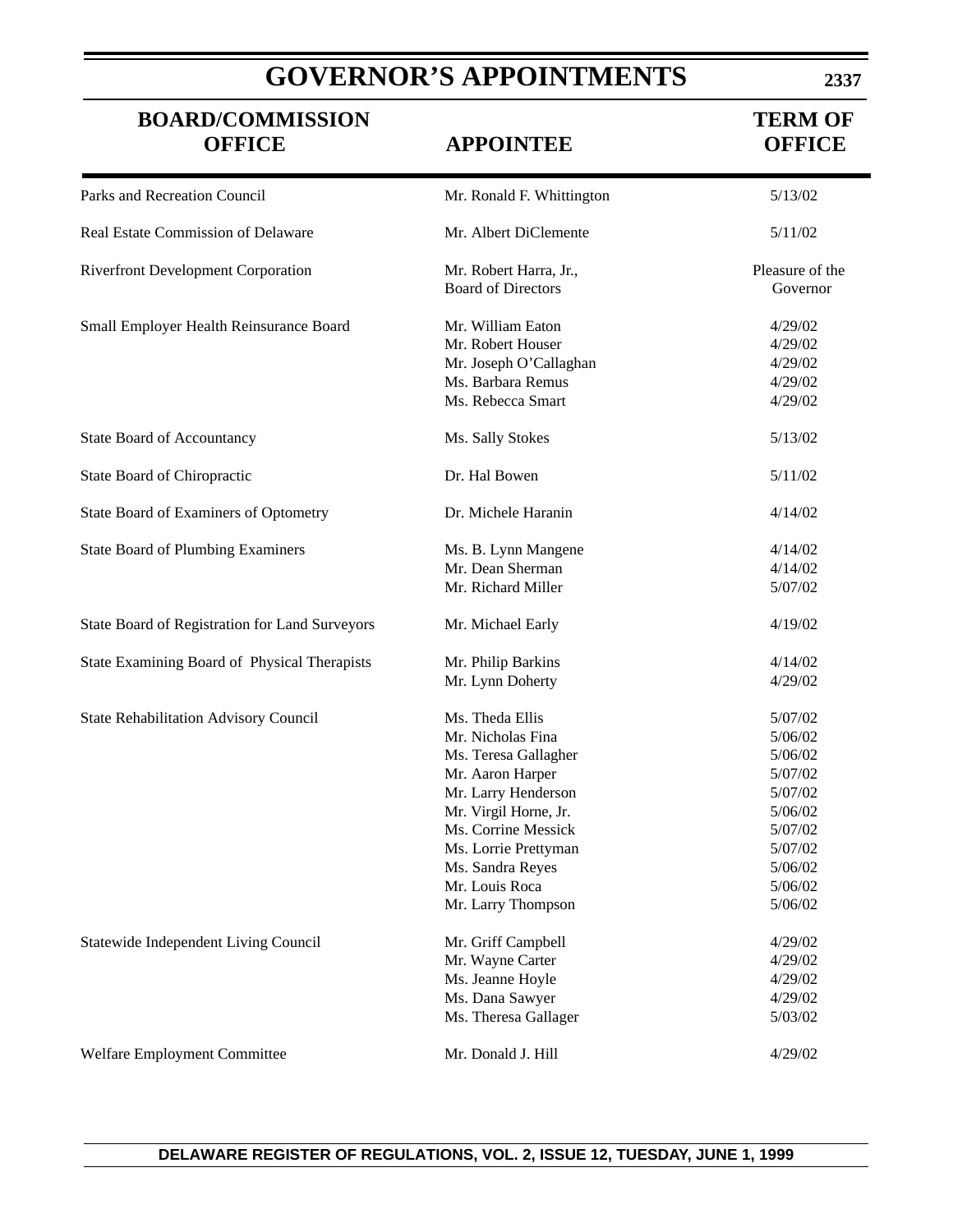# **GENERAL NOTICES**

### **DEPARTMENT OF NATURAL RESOURCES AND [ENVIRONMENTAL CONTROL](http://www.dnrec.state.de.us/)**

#### **DIVISION OF WATER RESOURCES**

**[SURFACE WATER DISCHARGES SECTION](#page-4-0)** Statutory Authority: 7 Delaware Code,

Section 6010 (7 Del.C. 6010)

#### **REGISTER NOTICE**

Brief Synopsis of the Subject, Substance and Issues:

Delaware's Regulations Governing the Control of Water Pollution were initially adopted in 1974 and amended in 1983. Section 9 of the regulation was amended in 1993 and 1998 to include permit requirements for discharges of storm water associated with industrial activities. The regulations effectuate the statutory requirements in 7 Del. C. §6003 and outline or define those activities that require a permit. The Division of Water Resources intends to revise the current regulations to address activities that generate and discharge pollutants, potentially affecting the quality of Delaware's surface waters. The new regulations will be consistent with federal requirements for the development and issuance of NPDES pollutant discharge permits and include all statutory and regulatory changes that have occurred since the rules were last revised.

Possible Terms of the Agency Action: N/A

Statutory Basis or Legal Authority to Act: 7 Del C. Section 6010

List of Other Regulations that may be Impacted or Affected by the Proposal:

N/A

Notice Of Public Comment:

The Department of Natural Resources and Environmental Control (DNREC), Division of Water Resources, Surface Water Discharges Section, will commence the public participation process for revisions to the State of Delaware Regulations Governing the Control of Water Pollution, (as amended June 23, 1983, with revisions to Section 9 in 1993 and 1998) by holding a series of public workshops prior to a pubic hearing. All persons having an interest in the regulations are invited to attend the workshops and discuss the possible changes with Division of Water Resources staff. The first workshop will be held on Monday,

September 13, 1999 at 6:00 p.m. in the auditorium of the Richardson and Robbins Building, 89 Kings Highway, Dover, Delaware.

Delaware's Regulations Governing the Control of Water Pollution were initially adopted in 1974 and amended in 1983. The regulations effectuate the statutory requirements in 7 Del. C. §6003 and outline or define those activities that require a permit. The DNREC intends to revise the current regulations to address activities that potentially affect the quality of Delaware's surface waters. The new regulations will be consistent with federal requirements for the development and issuance of NPDES pollutant discharge permits and include all statutory and regulatory changes that have occurred since the rules were last revised. The areas or issues being considered in this rulemaking may include, but are not limited to the following:

- Updates to reflect the federal statutory and regulatory changes that have occurred since the regulations were last adopted/amended;
- Address the programmatic or administrative differences between state and federal regulations (NPDES permit application, permit development and processing requirements);
- Adopt regulations to support the state's pretreatment posture (EPA to retain responsibility for administering the federal pretreatment program);
- Include §§ 5.3 and 5.4 from Delaware's Surface Water Quality Standards that EPA disapproved (i.e., intake credits or allowances for contaminants in water supply; allowances for pollutants resulting from "normal erosion and corrosion");
- Adopt administrative procedural regulations to implement§401 of the federal Clean Water Act (water quality certification);
- Adopt NPDES General Permit Program Regulations for several classes of pollutant discharges ( i.e., cooling water discharges; aquaculture; and the remediation of leaking underground storage tanks);
- Provide exemptions for de minimis discharges or activities that could potentially result in the discharge of pollutants (e.g., well or pump testing, dewatering of construction sites or wellpointing, pipe and tank cleaning operations, individual residential vehicle washing, dechlorinated backwash from an individual dwelling swimming pool, foundation drains, emergency fire fighting activities);
- Formalize the annual assessment of wastewater infrastructure needs; and
- Include provisions to promote and provide incentives for pollution prevention.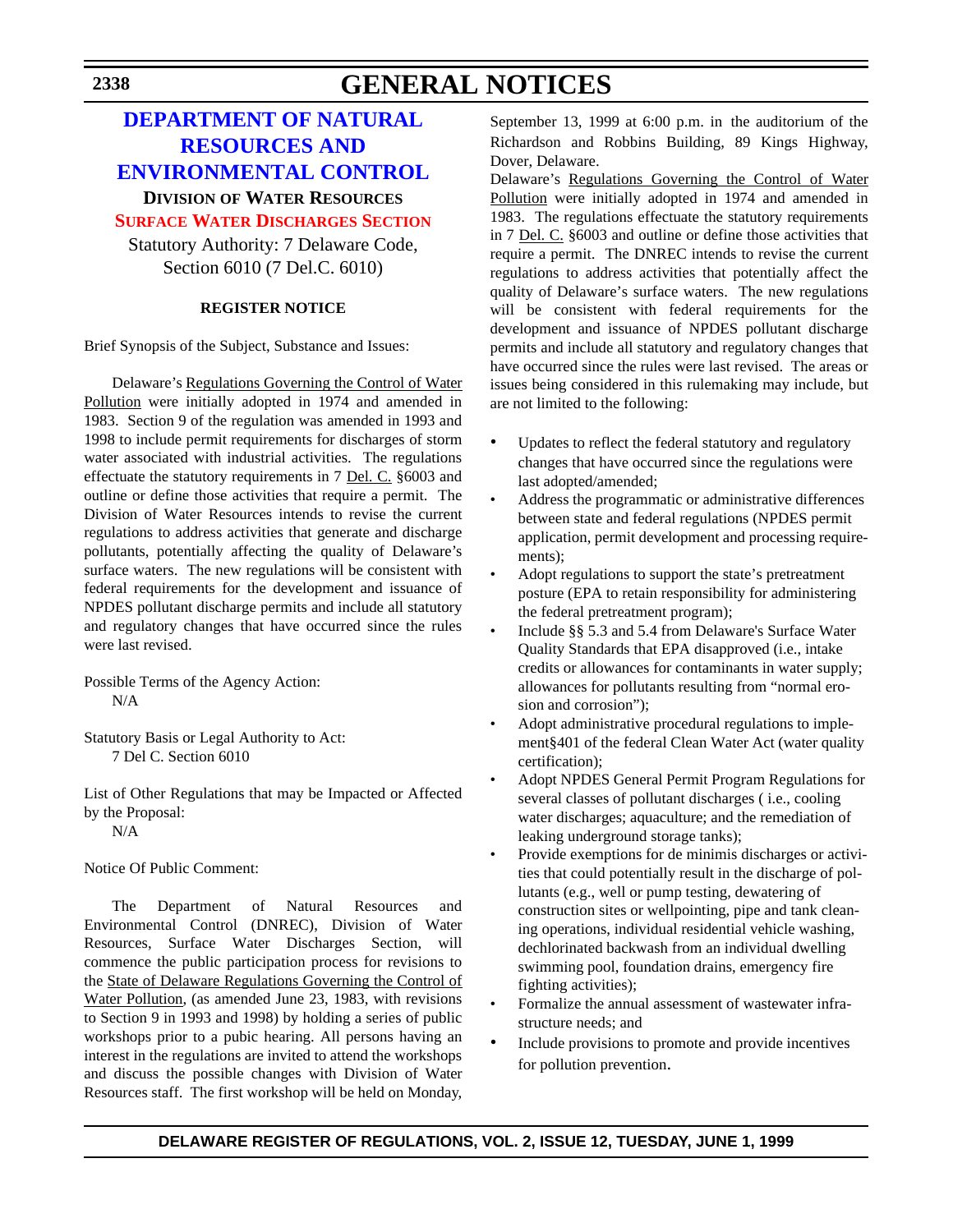## **GENERAL NOTICES**

A second public workshop has been tentatively scheduled for January 10, 2000. To complete the public participation process, the DNREC will conduct a public hearing to hear testimony and receive comments on the final proposed amendments to the State of Delaware Regulations Governing the Control of Water Pollution. Proper notice of the hearing will be published in the Delaware Register, the Delaware State News and the News Journal.

For additional information please contact the Surface Water Discharges Section at (302) 739-5731.

#### **TRIENNIAL REVIEW OF STATE OF DELAWARE SURFACE WATER QUALITY STANDARDS**

#### **REGISTER NOTICE**

Brief Synopsis of the Subject, Substance and Issues:

The Department of Natural Resources and Environmental Control, Division of Water Resources, is commencing a triennial review of the State of Delaware Surface Water Quality Standards as required by the federal Clean Water Act. An initial public hearing will be conducted for the purpose of reviewing applicable water quality standards and to receive public input on appropriate modifications prior to developing final draft changes. Following the initial public hearing, the Division of Water Resources may propose amendments to the current water quality standards.

Possible Terms of the Agency Action: N/A

Statutory Basis or Legal Authority to Act: 7 Del C. Section 6010

List of Other Regulations That May be Impacted or Affected by the Proposal: N/A

Notice Of Public Comment:

A Triennial Review Public Hearing concerning the State of Delaware Surface Water Quality Standards will be conducted by DNREC on Wednesday, September 1, 1999 at 1:00PM in the auditorium of the Richardson & Robbins Building, 89 Kings Highway, Dover, DE. The public hearing will be structured to assure that as many participants as possible have the opportunity to speak. There will a discussion of possible changes and a time for questions and answers between all interested parties and the staff of the Division of Water Resources. Written comments will be accepted at the public hearing and for up to 60 days thereafter.

All comments should be directed to Bradford L. Smith, Watershed Assessment Section, Division of Water Resources, Department of Natural Resources and Environmental Control, Silver Lake Office Plaza, Suite 220, 820 Silver Lake Boulevard, Dover, DE 19904. Copies of the State of Delaware Surface Water Quality Standards and the Department's most recent Water Quality Inventory are available prior to the workshop by contacting Betty Turner at (302) 739-4950.

Prepared By:

John Schneider, Watershed Assessment Section, 739-4590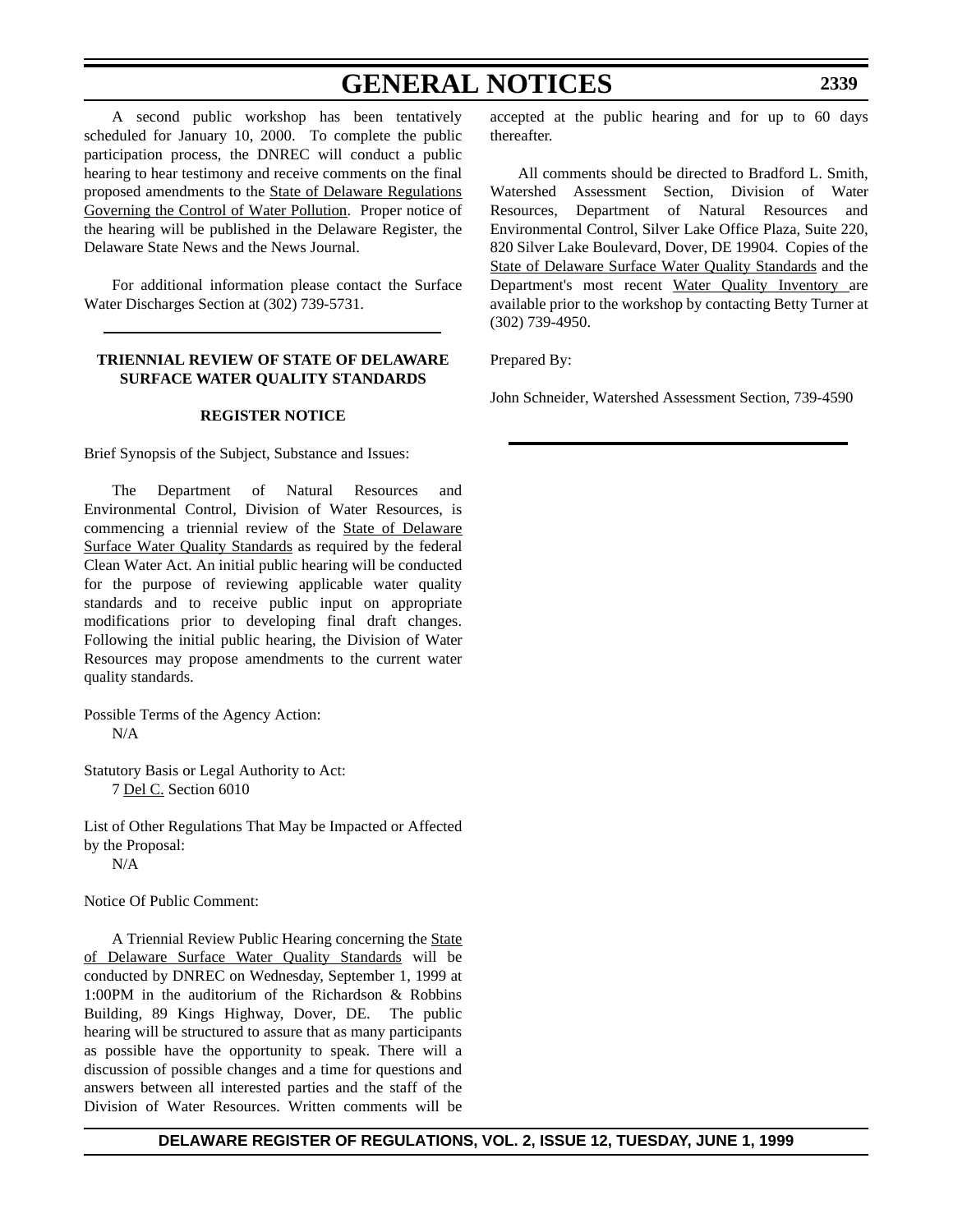#### **[DEPARTMENT OF EDUCATION](#page-4-0)**

The Department of Education will hold its monthly meeting on Thursday, June 18, 1999 at 11:00 a.m. in the Townsend Building, Dover, Delaware.

#### **[DEPARTMENT OF HEALTH AND](http://www.state.de.us/dhss/irm/dhss.htm) SOCIAL SERVICES DIVISION OF PUBLIC HEALTH**

#### **PUBLIC NOTICE**

#### **[Communicable Disease Regulations](#page-4-0)**

In compliance with the State's Administrative Procedures Act (Title 29, Chapter 101 of the Delaware Code) and under the authority of Title 16, Part 1, Subchapter II, #122 Et. Seq. the Delaware Department of Health and Social Services/ Division of Public Health is amending its Communicable Disease Regulations. These regulations were last amended April 13, 1995.

A summary of the content of the revisions is incorporated in this notice. Anyone wishing a complete copy of the Regulations with recommended changes noted should call 302-739-3033 requesting same or write to the Division at the address listed below.

A Public Hearing will be held on Wednesday, June 23, 1999, in the third floor conference room of the Jesse Cooper Building on the corner of Federal and Water Streets from 4pm to 6pm. Persons wishing to be heard on this matter should appear in person at that time. Parties must enter by 5pm in order to be admitted.

Persons who wish to make written suggestions, compilations of data, testimony, briefs or other written materials concerning the proposed regulations must submit same to the Office of the Director, Division of Public Health, P.O., Box 637, Dover, DE 19901 by close of business June 25, 1999.

#### **DIVISION [OF PUBLIC HEALTH](http://www.state.de.us/dhss/irm/dhss.htm) [NOTICE OF PUBLIC HEARING](#page-4-0)**

The Division of Public Health of the Department of Health and Social Services will hold a public hearing to discuss proposed revision of the Delaware Regulations defining Metabolic Disorders and establishment of Case Review Committee, and establishment of Insurance Providers directory of benefits for these disorders. These

proposed regulations describe the revised definitions for Metabolic Disorders, the rationale for the establishment of a Case Review Committee to review all cases diagnosed with a metabolic disorder, ensuring formula is available for those citizens without insurance coverage, and to establish a directory outlining insurance providers coverage and contact department to expedite engagement for clients.

This public hearing will be held in Room 309, Jesse S. Cooper Building, Federal and Water Streets, Dover, Delaware on June 24, 1999 at 2:00 p.m.

Copies of the proposed regulations are available for review by calling the following location:

> Jo Ann Baker Division of Public Health P.O. Box 637 Dover, DE 19903 (302) 739-3111

Anyone wishing to present their oral comments at this hearing should contact Jo Ann Baker, Hearing Officer, by June 14, 1999. Anyone wishing to submit written comments as a supplement to, or in lieu of oral testimony should submit such comments by June 30, 1999 to:

> Jo Ann Baker Division of Public Health P.O. Box 637 Dover, DE 19903

#### **DIVISION [OF SOCIAL SERVICES](http://www.state.de.us/dhss/irm/dhss.htm) [Public Notice](#page-4-0)**

Delaware Health and Social Services is proposing changes to regulations contained in the Division of Social Services Manual Section 2023 and 9059. These changes are initiated pursuant to 29 Delaware Code Section 10114 and its authority as prescribed by 31 Delaware Code Section 512. Written materials and suggestions by interested persons for related to this proposal must be forwarded by June30, 1999, to the Director, Division of Social Services, P. O. Box 906, New Castle, DE 19720.

#### **DIVISION [OF SOCIAL SERVICES](http://www.state.de.us/dhss/irm/dhss.htm) PUBLIC NOTICE [Medicaid / Medical Assistance Program](#page-4-0)**

In compliance with the State's Administrative Procedures Act (APA - Title 29, Chapter 101 of the Delaware Code) and with 42CFR §447.205, and under the authority of Title 31 of the Delaware Code, Chapter 5,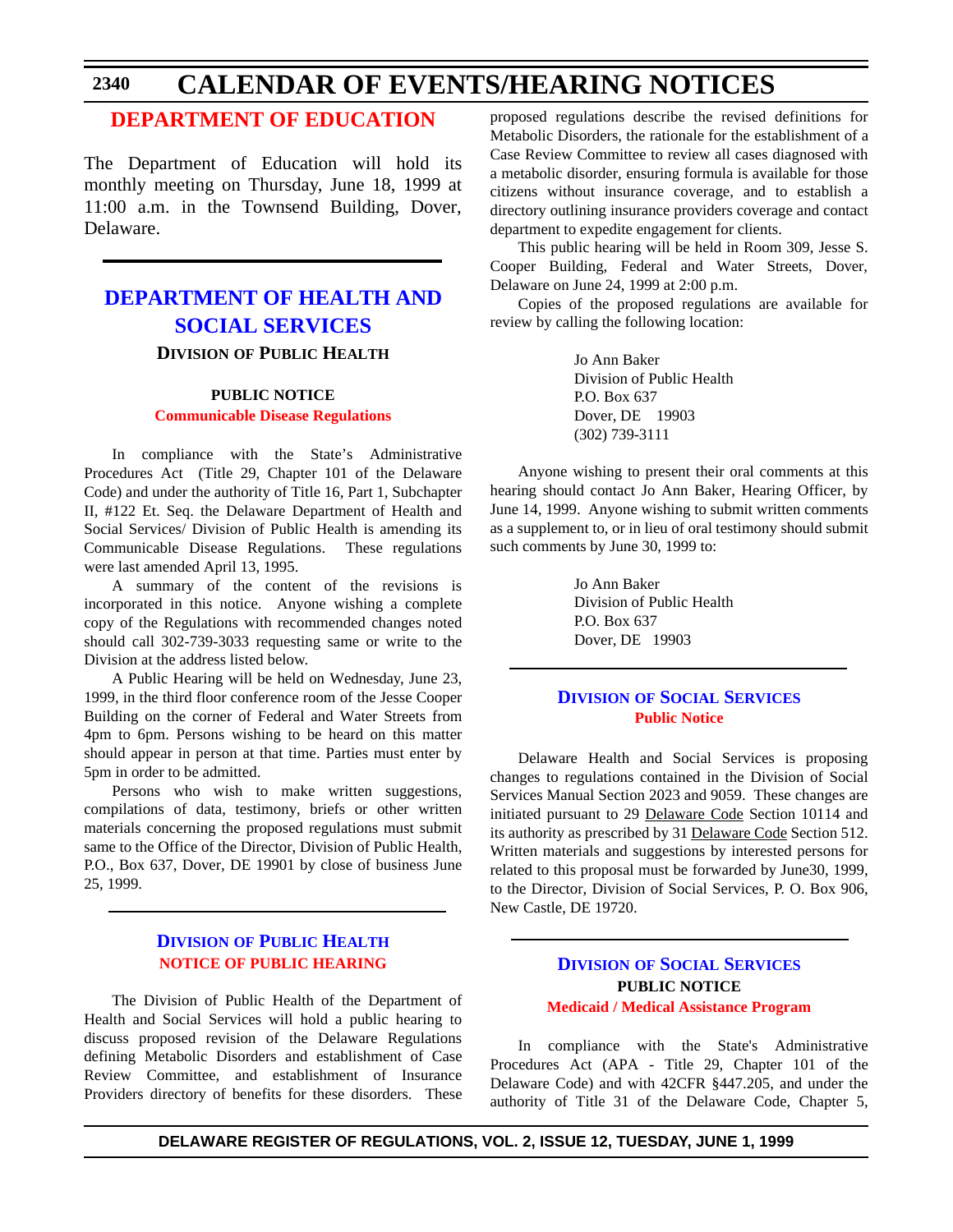Section 505, the Delaware Department of Health and Social Services (DHSS) / Division of Social Services / Medicaid Program is amending its general policy and practitioner manual.

Any person who wishes to make written suggestions, compilations of data, testimony, briefs or other written materials concerning the proposed new regulations must submit same to the Director, Medical Assistance Programs, Division of Social Services, P.O. Box 906, New Castle, DE 19720 by June 30, 1999.

#### **DIVISION [OF SOCIAL SERVICES](http://www.state.de.us/dhss/irm/dhss.htm) PUBLIC NOTICE [Medicaid / Medical Assistance Program](#page-4-0)**

In compliance with the State's Administrative Procedures Act (APA - Title 29, Chapter 101 of the Delaware Code) and with 42CFR §447.205, and under the authority of Title 31 of the Delaware Code, Chapter 5, Section 505, the Delaware Department of Health and Social Services (DHSS) / Division of Social Services / Medicaid Program is amending its eligibility manual.

Any person who wishes to made written suggestions, compilations of data, testimony, briefs or other written materials concerning the proposed new regulations must submit same to the Director, Medical Assistance Programs, Division of Social Services, P.O. Box 906, New Castle, DE 19720 by June 30, 1999.

#### **DIVISION [OF SOCIAL SERVICES](http://www.state.de.us/dhss/irm/dhss.htm) Division of Social Services [A Better Chance Program](#page-4-0) Public Notice**

The Delaware Health and Social Services / Division of Social Services / *A Better Chance* Program is proposing to implement a policy change to the Division of Social Services' Manual Section 3002, 3031. These changes arise from Public Law 104-193, the Personal Responsibility and Work Opportunity Reconciliation Act of 1996 (national welfare reform), as an option and was first announced in January 1995, as part of the original *A Better Chance (ABC)* waiver design.

Any person who wishes to make written suggestions, compilations of data, testimony, briefs or other written materials concerning the proposed new regulations must submit same to the Director, Division of Social Services, P. O. Box 906, New Castle, DE, by June 30, 1999.

The action concerning the determination of whether to adopt the proposed regulations will be based upon the results of Department and Division staff analysis and the consideration of the comments and written materials filed by other interested persons.

#### **[INSURANCE DEPARTMENT](http://www.state.de.us/inscom/) [NOTICE OF PUBLIC HEARING](#page-4-0)**

INSURANCE COMMISSIONER DONNA LEE H. WILLIAMS hereby gives notice that a PUBLIC HEARING will be held on Thursday, June  $24<sup>th</sup>$  at 4:00 p.m. in Room A116, Delaware Technical & Community College, Stanton Campus, 400 Stanton-Christiana Road, Newark, DE.

The purpose of the Hearing is to solicit comments from the insurance industry and the general public on proposed Insurance Department Regulation 82, Standards of Payment for Multiple Surgical Procedures.

The hearing will be conducted in accordance with the Delaware Administrative Procedures Act, 29 Del. C. Chapter 101. Comments are being solicited from any interested party. Comments may be in writing or may be presented orally at the hearing. Written comments must be received by the Department of Insurance no later than Friday, June  $18<sup>th</sup>$ , 1999 and should be addressed to Fred A. Townsend, III, Deputy Insurance Commissioner, 841 Silver Lake Boulevard, Dover, DE 19904. Those wishing to testify or those intending to provide oral testimony must notify Fred A. Townsend, III at 302.739.4251, ext. 157 or 800.282.8611 no later than Friday, June  $18<sup>th</sup>$ , 1999.

#### **[INSURANCE DEPARTMENT](http://www.state.de.us/inscom/) [NOTICE OF PUBLIC HEARING](#page-4-0)**

INSURANCE COMMISSIONER DONNA LEE H. WILLIAMS hereby gives notice that a PUBLIC HEARING will be held on Thursday, June  $24<sup>th</sup>$  at 4:00 p.m. in Room A116, Delaware Technical & Community College, Stanton Campus, 400 Stanton-Christiana Road, Newark, DE.

The purpose of the Hearing is to solicit comments from the insurance industry and the general public on proposed Insurance Department Regulation 83, Standards of Payment for Assistants at Surgery.

The hearing will be conducted in accordance with the Delaware Administrative Procedures Act, 29 Del. C. Chapter 101. Comments are being solicited from any interested party. Comments may be in writing or may be presented orally at the hearing. Written comments must be received by the Department of Insurance no later than Friday, June 18<sup>th</sup>, 1999 and should be addressed to Fred A. Townsend, III, Deputy Insurance Commissioner, 841 Silver Lake Boulevard, Dover, DE 19904. Those wishing to testify or those intending to provide oral testimony must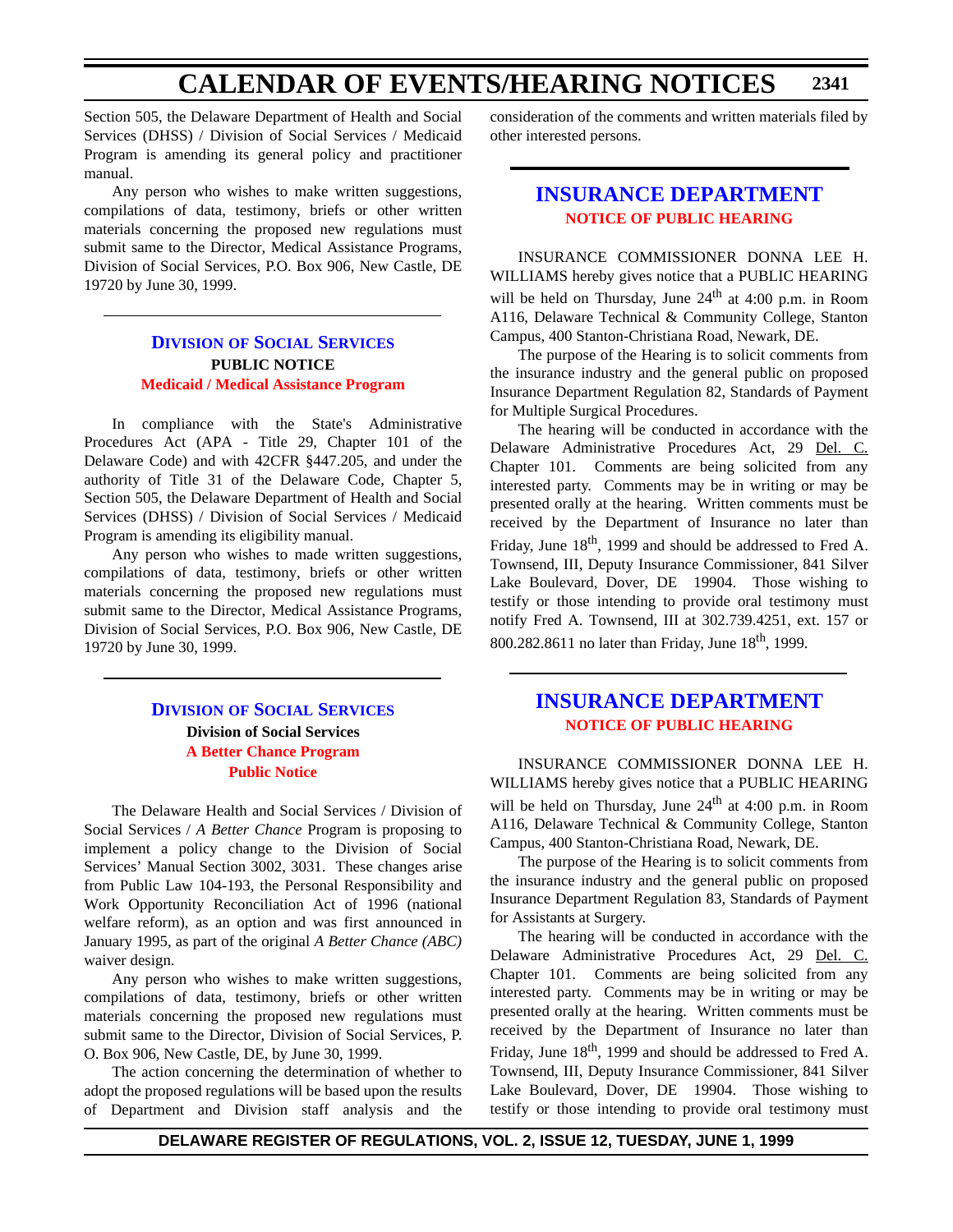notify Fred A. Townsend, III at 302.739.4251, ext. 157 or 800.282.8611 no later than Friday, June 18th, 1999.

### **DEPARTMENT OF NATURAL RESOURCES AND [ENVIRONMENTAL CONTROL](http://www.dnrec.state.de.us/) DIVISION OF AIR AND WASTE MANAGEMENT [AIR QUALITY MANAGEMENT SECTION](#page-4-0)**

#### **REGISTER NOTICE**

#### **Brief Synopsis of the Subject, Substance and Issues:**

The Department of Natural Resources and Environmental Control, in accordance with 7 Del. C. §6010, is proposing to revise Regulation No. 3 - Ambient Air Quality Standards, Section 11.2, in the Regulations Governing the Control of Air Pollution. This amendment adds both a primary and a secondary air quality standard for fine particulate matter.

#### **Possible Terms of the Agency Action:**

The Regulation has no expected sunset.

**Statutory Basis or Legal Authority to Act:**

7 Del C. Section 6010

**List of Other Regulations That May be Impacted or Affected by the Proposal:**

None

#### **Notice Of Public Comment:**

The Secretary of The Department of Natural Resources and Environmental Control is proposing to revise Regulation No. 3 - Ambient Air Quality Standards, Section 11.2, in the Regulations Governing the Control of Air Pollution. This amendment adds both a primary and a secondary air quality standard for fine particulate matter. A public hearing to consider this proposal will be held on July 8, 1999, at the Richardson and Robbins Auditorium, 89 Kings Highway, Dover, DE, at 6:00 PM.

The proposed revised regulations are available for public inspection at The Department of Natural Resources and Environmental Control, Air Quality Management Office, 156 South State Street, Dover, Delaware. For additional information please call Ray Malenfant at (302) 739-4791.

**DIVISION OF AIR [AND WASTE MANAGEMENT](http://www.dnrec.state.de.us/) [AIR QUALITY MANAGEMENT SECTION](#page-4-0)**

#### **REGISTER NOTICE**

#### **Brief Synopsis of the Subject, Substance and Issues:**

The Department of Natural Resources and Environmental Control, in accordance with 7 Del. C. §6010, is proposing to add a new regulation, Regulation No. 40 - National Low Emissions Vehicle Program, to the Regulations Governing the Control of Air Pollution. This new regulation finalizes Delaware's commitment to participate in this federal program, and derive all the emission reductions from that program. The letter of submittal to EPA of this regulation is also considered as an exhibit to this proposal.

#### **Possible Terms of the Agency Action:**

The Regulation has no expected sunset.

**Statutory Basis or Legal Authority to Act:** 7 Del C. Section 6010

**List of Other Regulations That May be Impacted or Affected by the Proposal:**  None

#### **Notice Of Public Comment:**

The Secretary of The Department of Natural Resources and Environmental Control is proposing to add a new regulation, Regulation No. 40 - National Low Emissions Vehicle Program, to the Regulations Governing the Control of Air Pollution. This new regulation finalizes Delaware's commitment to participate in this federal program, and derive all the emission reductions from that program. The letter of submittal to EPA of this regulation is also considered as an exhibit to this proposal. A public hearing to consider this proposal will be held on July 8, 1999, at the Richardson and Robbins Auditorium, 89 Kings Highway, Dover, DE, at 6:00 PM.

The proposed revised regulations are available for public inspection at The Department of Natural Resources and Environmental Control, Air Quality Management Office, 156 South State Street, Dover, Delaware. For additional information please call Ray Malenfant at (302) 739-4791.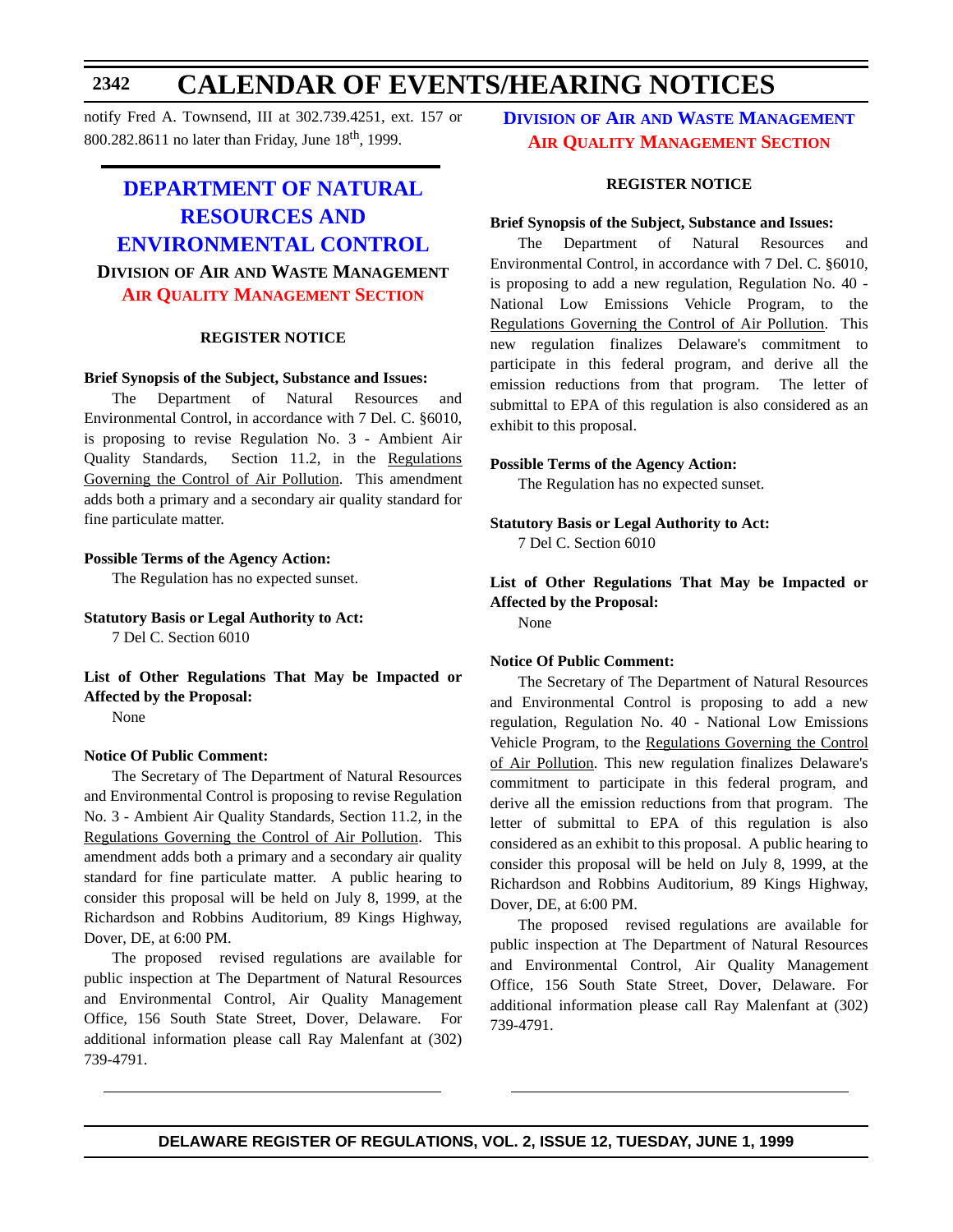**DIVISION [OF WATER RESOURCES](http://www.dnrec.state.de.us/) [Proposed Amendments to the State of Delaware](#page-4-0) Surface Water Quality Standards**

#### **REGISTER NOTICE**

#### **Brief Synopsis of the Subject, Substance and Issues:**

On February 26, 1993, the State of Delaware adopted revised Surface Water Quality Standards regulations and submitted the promulgated revisions to the U.S. Environmental Protection Agency (EPA). In an April 13, 1998, letter, EPA notified the State of Delaware that certain provisions of the promulgated regulations were inconsistent with the Clean Water Act (CWA) and EPA regulations. Those provisions were disapproved. In an enclosure to the April 13, 1998 letter, EPA described their objections to the provisions, provided the regulatory basis for the disapproval, and identified changes that must be made in order to meet the requirements of the CWA. To ensure compliance with the CWA and EPA regulations, the State of Delaware, in accordance with 7 Del. C. §6010, is proposing amendments to the Table of Contents, Sections 2, 5.3, 5.4, 5.5, 5.6, 8.2, 9.3, 10, 11.1, 11.2, 11.3, 11.4, 11.5, 11.6, 12.1 and Table 1 of the State of Delaware Surface Water Quality Standards.

**Possible Terms of the Agency Action:**  N/A

**Statutory Basis or Legal Authority to Act:** 7 Del C. Section 6010

**List of Other Regulations That May be Impacted or Affected by the Proposal:** 

Regulations Governing the Control of Water Pollution

#### **Notice Of Public Comment:**

The Department of Natural Resources and Environmental Control, Division of Water Resources, will hold a public hearing on July 1, 1999, beginning at 2:00 p.m., in the auditorium of the Richardson and Robbins Building, 89 Kings Highway, Dover, Delaware, to receive testimony on the proposed amendments to the State of Delaware Surface Water Quality Standards.

The proposed amendments are published here today. For additional information, or to request copies of the State of Delaware Surface Water Quality Standards , proposed amendments, or the EPA April 13, 1998 letter, please contact Betty Turner, Watershed Assessment Section, at 302-739-4950 (FAX: 302-739-6140; e-mail: bturner@state.de.us).

The procedures for public hearings are established in 7 Del. C. § 6006 and 29 Del. C. §10117. Inquiries regarding the public hearing should be directed to R. Robert Thompson at 302-739-4403. Statements and testimony may be presented orally or in written form at the hearing. It is requested that those interested in presenting statements register in advance by mail with the Hearing Officer. The deadline for inclusion of written comments in the hearing record is the conclusion of the hearing. Written statements may be presented prior to the hearing and should be addressed to: R. Robert Thompson, Hearing Officer, DNREC, 89 Kings Highway, Dover, DE 19901.

#### **[STATE FIRE PREVENTION](#page-4-0) COMMISSION**

The Delaware State Fire Prevention Commission will hold a hearing pursuant to 16 Del. C. §6603 and 29 Del. C. 101 on Tuesday, June 22 1999, at 2:00 P.M. and 7:00 P.M. in the Commission Chamber, Delaware State Fire School, Delaware Fire Service Center, 1463 Chestnut Grove Road, Dover, Delaware. The Commission is proposing changes to the following Regulations.

Persons may view the proposed changes to the Regulations between the hours of 8:00 a.m. to 4:30 p.m., Monday through Friday, at the Delaware State Fire Prevention Commission, Delaware State Fire School, Delaware Fire Service Center, 1463 Chestnut Grove Road, Dover, Delaware, 19904, or the Administrative Office of the State Fire Marshal located at the Delaware Fire Service Center, 1537 Chestnut Grove Road, Dover, Delaware, 19904, or the Regional State Fire Marshal's Offices located in the First Federal Plaza Building, 704 King Street, Suite 200, Wilmington, Delaware, 19801, and Road 321, Georgetown, Delaware, 19947.

Persons may present their views in writing by mailing their views to the Commission at the above addresses prior to the hearing, and the Commission will consider those responses received before 10:a.m. on June 22, 1999, or by offering testimony at the Public Hearing. If the number of persons desiring to testify at the Public Hearing is large, the amount of time allotted to each speaker will be limited. There will be a reasonable fee charge for copies of the proposed changes.

### **[DELAWARE RIVER BASIN](#page-4-0) COMMISSION P.O. Box 7360 West Trenton**

The Delaware River Basin Commission will meet on Wednesday, June 23, 1999, in Shawnee-on-Delaware, Pennsylvania. Mor more information contact Susan M. Weisman at (609) 883-9500.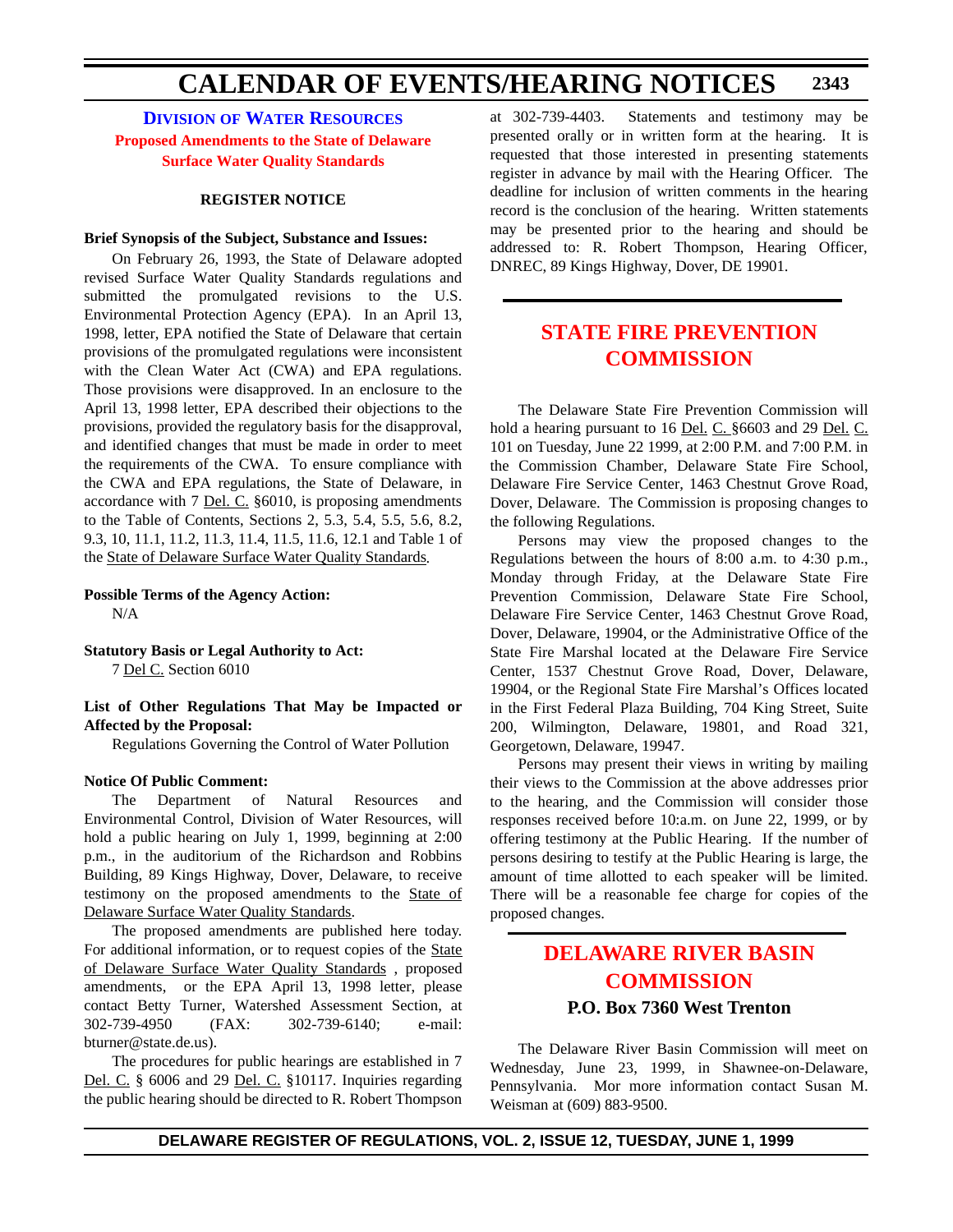# SUBSCRIBE TO THE OFFICIAL SOURCE OF COMPLETE INFORMATION ON DELAWARE STATE REGULATIONS **THE**

 **DELAWARE REGISTER OF REGULATIONS**

A single-source document for regulatory information, including proposed and adopted text of state regulations, all emergency regulations, Governors Executive Orders and Appointments, Attorney General Opinions, General Notices and notices of public

hearings and open meetings of state agencies.

# **PUBLISHED MONTHLY - \$120.00 PER YEAR**

YES, PLEASE ENTER MY SUBSCRIPTION FOR THE DELAWARE REGISTER AT \$120/YEAR **You will be billed upon receipt of your order.** Subscription period runs from January to December. Mid-year subscriptions will be prorated at \$10 per issue. Back issues are available at \$12 per issue. Subscription fees are nonrefundable.

| NAME                |              | <b>ADDRESS</b> |              |
|---------------------|--------------|----------------|--------------|
| <b>ORGANIZATION</b> |              |                | CITY         |
| <b>PHONE</b>        | <b>STATE</b> | ZIP            | <b>EMAIL</b> |

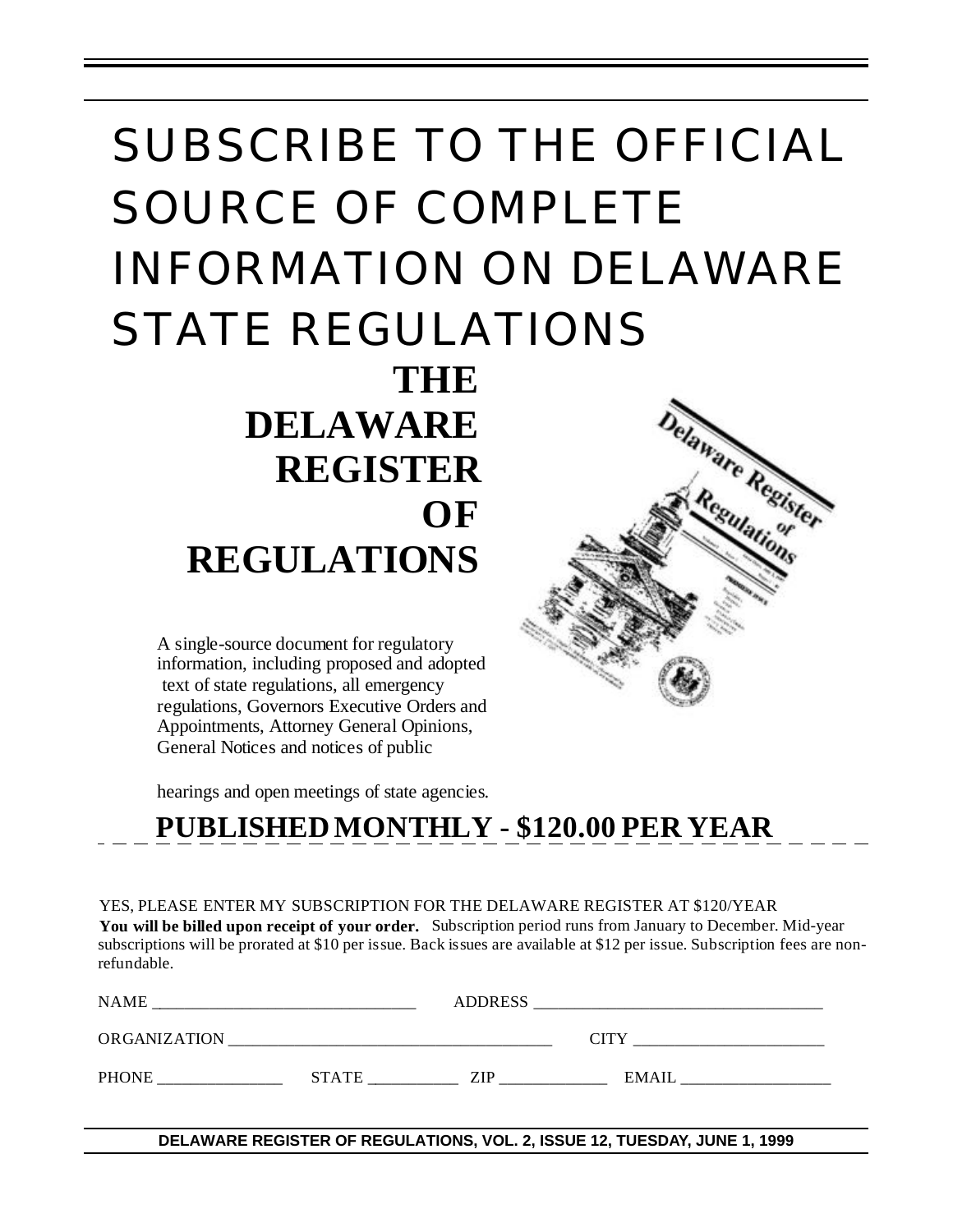# **Visit The Delaware General Assembly On The Web!**



# The General Assembly Website features:

- ! Current legislative information
- ! Information on both the Senate and House of Representatives
- ! Access the Delaware Code
- ! Access to the Delaware Register of Regulations
- ! Information on the legislative process
- ! Various reports and publications

# The General Assembly Website is located at: **http://www.state.de.us/research/assembly.htm**